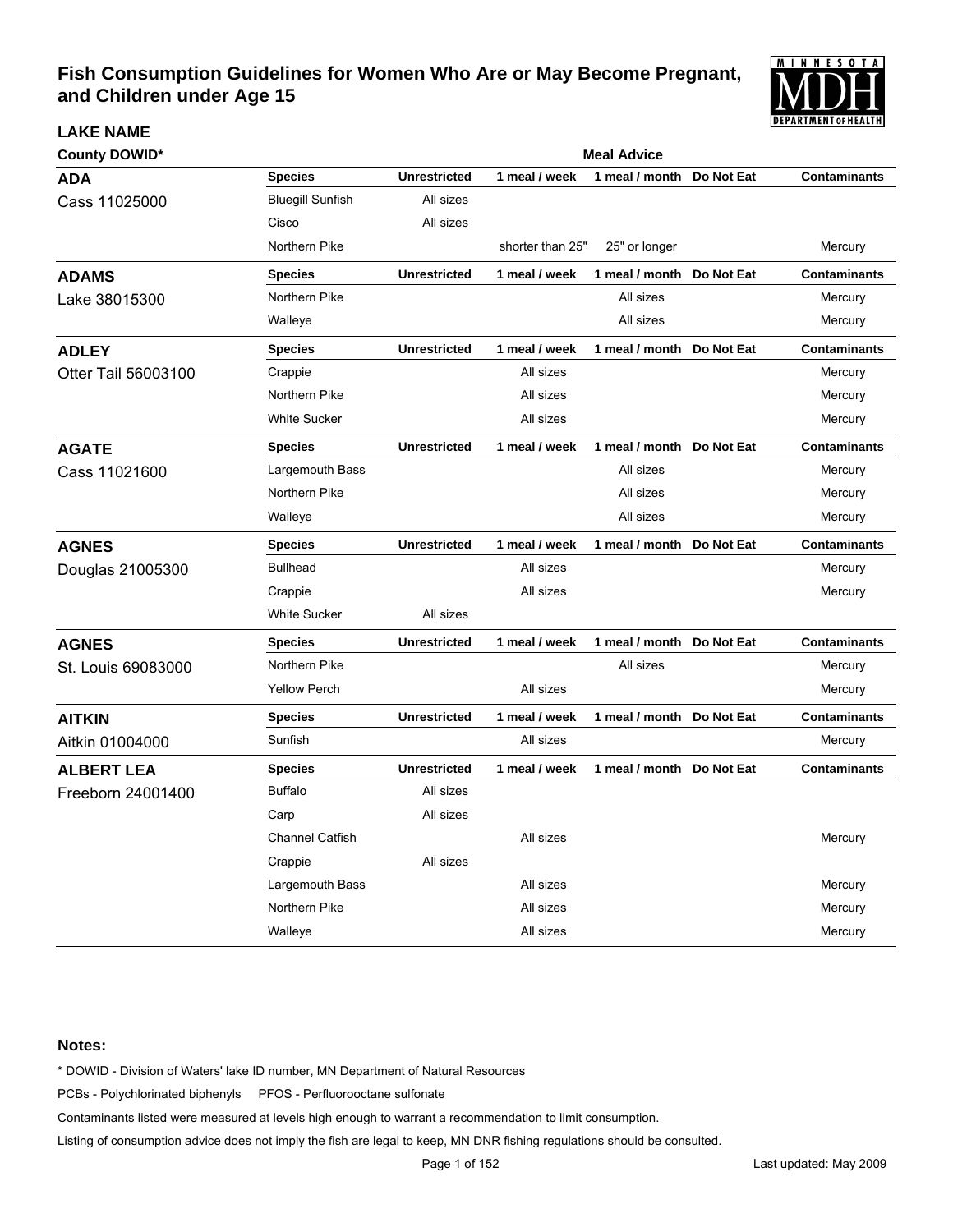

| <b>County DOWID*</b> |                         | <b>Meal Advice</b>  |                  |                           |               |                     |  |  |  |
|----------------------|-------------------------|---------------------|------------------|---------------------------|---------------|---------------------|--|--|--|
| <b>ALDEN</b>         | <b>Species</b>          | <b>Unrestricted</b> | 1 meal / week    | 1 meal / month            | Do Not Eat    | <b>Contaminants</b> |  |  |  |
| St. Louis 69013100   | Crappie                 |                     |                  | All sizes                 |               | Mercury             |  |  |  |
|                      | <b>Redhorse Sucker</b>  |                     |                  | All sizes                 |               | Mercury             |  |  |  |
|                      | Walleye                 |                     |                  | All sizes                 |               | Mercury             |  |  |  |
| <b>ALDER</b>         | <b>Species</b>          | <b>Unrestricted</b> | 1 meal / week    | 1 meal / month Do Not Eat |               | <b>Contaminants</b> |  |  |  |
| Cook 16011400        | Lake Trout              |                     | All sizes        |                           |               | Mercury             |  |  |  |
|                      | Northern Pike           |                     |                  | All sizes                 |               | Mercury             |  |  |  |
|                      | Walleye                 |                     | All sizes        |                           |               | Mercury             |  |  |  |
|                      | <b>White Sucker</b>     |                     | All sizes        |                           |               | Mercury             |  |  |  |
| <b>ALIMAGNET</b>     | <b>Species</b>          | <b>Unrestricted</b> | 1 meal / week    | 1 meal / month Do Not Eat |               | <b>Contaminants</b> |  |  |  |
| Dakota 19002100      | <b>Bluegill Sunfish</b> |                     | All sizes        |                           |               | Mercury             |  |  |  |
|                      | <b>Bullhead</b>         |                     | All sizes        |                           |               | Mercury             |  |  |  |
| <b>ALPINE</b>        | <b>Species</b>          | <b>Unrestricted</b> | 1 meal / week    | 1 meal / month Do Not Eat |               | <b>Contaminants</b> |  |  |  |
| Cook 16075900        | Lake Whitefish          |                     | All sizes        |                           |               | Mercury             |  |  |  |
|                      | Walleye                 |                     |                  | shorter than 22"          | 22" or longer | Mercury             |  |  |  |
| <b>ALTON</b>         | <b>Species</b>          | <b>Unrestricted</b> | 1 meal / week    | 1 meal / month            | Do Not Eat    | <b>Contaminants</b> |  |  |  |
| Cook 16062200        | Northern Pike           |                     | shorter than 21" | 21" or longer             |               | Mercury             |  |  |  |
|                      | Walleye                 |                     | shorter than 16" | 16" or longer             |               | Mercury             |  |  |  |
| <b>AMBER</b>         | <b>Species</b>          | <b>Unrestricted</b> | 1 meal / week    | 1 meal / month            | Do Not Eat    | <b>Contaminants</b> |  |  |  |
| Lake 38033600        | Northern Pike           |                     |                  | All sizes                 |               | Mercury             |  |  |  |
|                      | Walleye                 |                     |                  | All sizes                 |               | Mercury             |  |  |  |
| <b>ANDREW</b>        | <b>Species</b>          | <b>Unrestricted</b> | 1 meal / week    | 1 meal / month            | Do Not Eat    | <b>Contaminants</b> |  |  |  |
| Douglas 21008500     | Northern Pike           |                     | shorter than 19" | 19" or longer             |               | Mercury             |  |  |  |
|                      | Walleye                 |                     |                  | All sizes                 |               | Mercury             |  |  |  |
|                      | <b>White Sucker</b>     |                     | All sizes        |                           |               | Mercury             |  |  |  |
|                      | <b>Yellow Perch</b>     |                     |                  | All sizes                 |               | Mercury             |  |  |  |
| <b>ANDREW</b>        | <b>Species</b>          | <b>Unrestricted</b> | 1 meal / week    | 1 meal / month Do Not Eat |               | <b>Contaminants</b> |  |  |  |
| Kandiyohi 34020600   | Crappie                 |                     | All sizes        |                           |               | Mercury             |  |  |  |
|                      | <b>Freshwater Drum</b>  |                     | All sizes        |                           |               | Mercury             |  |  |  |
|                      | Northern Pike           |                     | All sizes        |                           |               | Mercury             |  |  |  |
|                      | Walleye                 |                     |                  | All sizes                 |               | Mercury             |  |  |  |

### **Notes:**

**LAKE NAME**

\* DOWID - Division of Waters' lake ID number, MN Department of Natural Resources

PCBs - Polychlorinated biphenyls PFOS - Perfluorooctane sulfonate

Contaminants listed were measured at levels high enough to warrant a recommendation to limit consumption.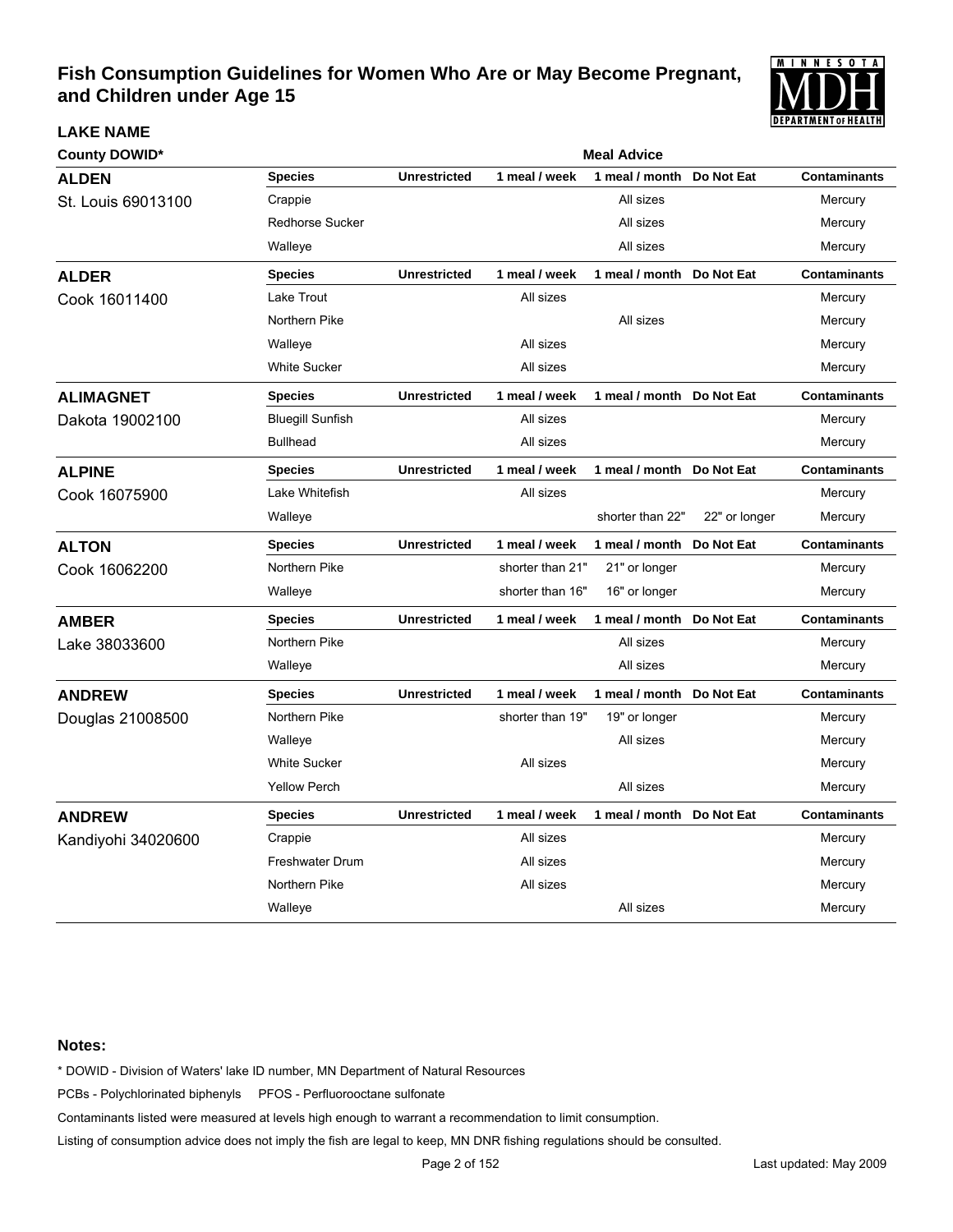

| <b>County DOWID*</b> |                         | <b>Meal Advice</b>  |                  |                           |            |                     |  |  |  |
|----------------------|-------------------------|---------------------|------------------|---------------------------|------------|---------------------|--|--|--|
| <b>ANDRUSIA</b>      | <b>Species</b>          | <b>Unrestricted</b> | 1 meal / week    | 1 meal / month            | Do Not Eat | <b>Contaminants</b> |  |  |  |
| Beltrami 04003800    | <b>Bluegill Sunfish</b> | All sizes           |                  |                           |            |                     |  |  |  |
|                      | Cisco                   | All sizes           |                  |                           |            |                     |  |  |  |
|                      | Northern Pike           |                     | shorter than 23" | 23" or longer             |            | Mercury             |  |  |  |
|                      | <b>Rock Bass</b>        |                     | All sizes        |                           |            | Mercury             |  |  |  |
|                      | Walleye                 |                     | shorter than 18" | 18" or longer             |            | Mercury             |  |  |  |
|                      | <b>White Sucker</b>     |                     | All sizes        |                           |            | Mercury             |  |  |  |
|                      | <b>Yellow Perch</b>     |                     | All sizes        |                           |            | Mercury             |  |  |  |
| <b>ANN</b>           | <b>Species</b>          | <b>Unrestricted</b> | 1 meal / week    | 1 meal / month            | Do Not Eat | <b>Contaminants</b> |  |  |  |
| Carver 10001200      | <b>Bluegill Sunfish</b> |                     | All sizes        |                           |            | Mercury             |  |  |  |
|                      | <b>Bullhead</b>         |                     | All sizes        |                           |            | Mercury             |  |  |  |
|                      | Northern Pike           |                     |                  | All sizes                 |            | Mercury             |  |  |  |
| <b>ANN</b>           | <b>Species</b>          | <b>Unrestricted</b> | 1 meal / week    | 1 meal / month Do Not Eat |            | <b>Contaminants</b> |  |  |  |
| Kanabec 33004000     | Crappie                 |                     | All sizes        |                           |            | Mercury             |  |  |  |
|                      | Northern Pike           |                     | All sizes        |                           |            | Mercury             |  |  |  |
|                      | Walleye                 |                     | All sizes        |                           |            | Mercury             |  |  |  |
|                      | <b>White Sucker</b>     | All sizes           |                  |                           |            |                     |  |  |  |
| <b>ANN</b>           | <b>Species</b>          | <b>Unrestricted</b> | 1 meal / week    | 1 meal / month Do Not Eat |            | <b>Contaminants</b> |  |  |  |
| Wright 86019000      | Carp                    |                     | All sizes        |                           |            | Mercury             |  |  |  |
|                      | Crappie                 |                     |                  | All sizes                 |            | Mercury             |  |  |  |
|                      | Northern Pike           |                     |                  | All sizes                 |            | Mercury             |  |  |  |
|                      | Walleye                 |                     |                  | All sizes                 |            | Mercury             |  |  |  |
| <b>ARMSTRONG</b>     | <b>Species</b>          | <b>Unrestricted</b> | 1 meal / week    | 1 meal / month Do Not Eat |            | <b>Contaminants</b> |  |  |  |
| St. Louis 69027800   | <b>Bluegill Sunfish</b> | All sizes           |                  |                           |            |                     |  |  |  |
|                      | Crappie                 | All sizes           |                  |                           |            |                     |  |  |  |
|                      | Largemouth Bass         |                     | All sizes        |                           |            | Mercury             |  |  |  |
|                      | Northern Pike           |                     |                  | All sizes                 |            | Mercury             |  |  |  |
|                      | <b>Smallmouth Bass</b>  |                     |                  | All sizes                 |            | Mercury             |  |  |  |
|                      | Walleye                 |                     |                  | All sizes                 |            | Mercury             |  |  |  |
|                      | White Sucker            |                     | All sizes        |                           |            | Mercury             |  |  |  |
| <b>ARTICHOKE</b>     | <b>Species</b>          | <b>Unrestricted</b> | 1 meal / week    | 1 meal / month Do Not Eat |            | <b>Contaminants</b> |  |  |  |
| Big Stone 06000200   | Carp                    |                     | All sizes        |                           |            | Mercury             |  |  |  |
|                      | Crappie                 |                     | All sizes        |                           |            | Mercury             |  |  |  |
|                      | Northern Pike           |                     | All sizes        |                           |            | Mercury             |  |  |  |
|                      | Walleye                 |                     |                  | All sizes                 |            | Mercury             |  |  |  |

#### **Notes:**

**LAKE NAME**

\* DOWID - Division of Waters' lake ID number, MN Department of Natural Resources

PCBs - Polychlorinated biphenyls PFOS - Perfluorooctane sulfonate

Contaminants listed were measured at levels high enough to warrant a recommendation to limit consumption.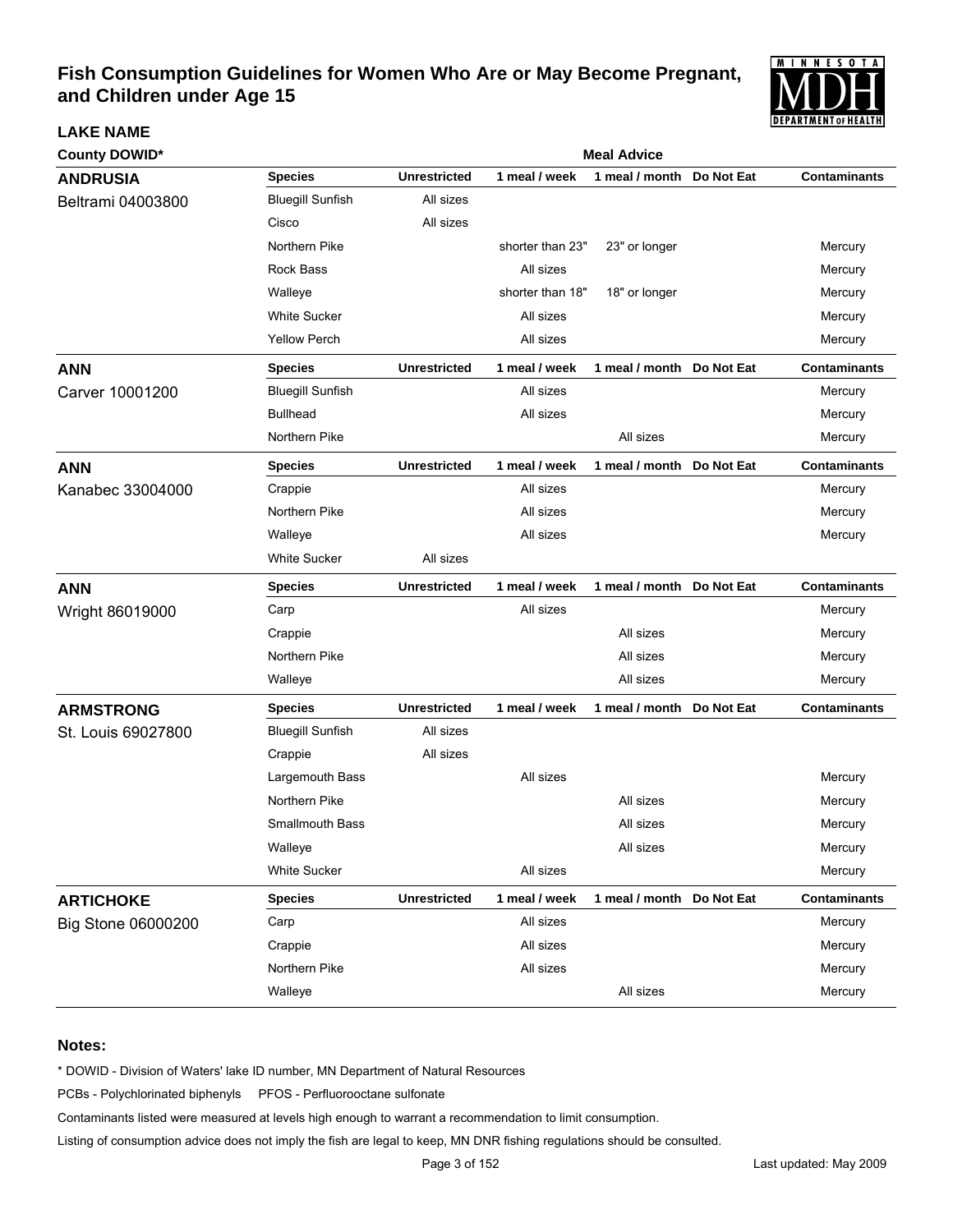

| <b>County DOWID*</b> |                         | <b>Meal Advice</b>  |               |                           |               |                     |  |  |
|----------------------|-------------------------|---------------------|---------------|---------------------------|---------------|---------------------|--|--|
| <b>ARVILLA</b>       | <b>Species</b>          | <b>Unrestricted</b> | 1 meal / week | 1 meal / month            | Do Not Eat    | <b>Contaminants</b> |  |  |
| Meeker 47002300      | Carp                    |                     | All sizes     |                           |               | Mercury             |  |  |
|                      | Crappie                 |                     | All sizes     |                           |               | Mercury             |  |  |
|                      | Northern Pike           |                     |               | All sizes                 |               | Mercury             |  |  |
| <b>ASH</b>           | <b>Species</b>          | <b>Unrestricted</b> | 1 meal / week | 1 meal / month            | Do Not Eat    | <b>Contaminants</b> |  |  |
| St. Louis 69086400   | Northern Pike           |                     |               | All sizes                 |               | Mercury             |  |  |
|                      | Walleye                 |                     |               | All sizes                 |               | Mercury             |  |  |
| <b>ASPEN</b>         | <b>Species</b>          | <b>Unrestricted</b> | 1 meal / week | 1 meal / month            | Do Not Eat    | <b>Contaminants</b> |  |  |
| Cook 16020400        | Northern Pike           |                     |               | All sizes                 |               | Mercury             |  |  |
|                      | Walleye                 |                     |               | All sizes                 |               | Mercury             |  |  |
|                      | <b>Yellow Perch</b>     |                     |               | All sizes                 |               | Mercury             |  |  |
| <b>ASPEN</b>         | <b>Species</b>          | <b>Unrestricted</b> | 1 meal / week | 1 meal / month Do Not Eat |               | <b>Contaminants</b> |  |  |
| Itasca 31069000      | Northern Pike           |                     |               | All sizes                 |               | Mercury             |  |  |
|                      | Walleye                 |                     |               | All sizes                 |               | Mercury             |  |  |
|                      | <b>Yellow Perch</b>     |                     |               | All sizes                 |               | Mercury             |  |  |
| <b>ASTRID</b>        | <b>Species</b>          | <b>Unrestricted</b> | 1 meal / week | 1 meal / month            | Do Not Eat    | <b>Contaminants</b> |  |  |
| St. Louis 69058900   | Northern Pike           |                     |               | shorter than 19"          | 19" or longer | Mercury             |  |  |
|                      | Walleye                 |                     |               | All sizes                 |               | Mercury             |  |  |
|                      | <b>White Sucker</b>     |                     |               | All sizes                 |               | Mercury             |  |  |
| <b>AUBURN</b>        | <b>Species</b>          | <b>Unrestricted</b> | 1 meal / week | 1 meal / month            | Do Not Eat    | <b>Contaminants</b> |  |  |
| Carver 10004400      | <b>Bluegill Sunfish</b> |                     | All sizes     |                           |               | Mercury             |  |  |
|                      | <b>Bullhead</b>         | All sizes           |               |                           |               |                     |  |  |
|                      | Northern Pike           |                     | All sizes     |                           |               | Mercury             |  |  |
| <b>AUGUST</b>        | <b>Species</b>          | <b>Unrestricted</b> | 1 meal / week | 1 meal / month            | Do Not Eat    | <b>Contaminants</b> |  |  |
| Lake 38069100        | Northern Pike           |                     |               | All sizes                 |               | Mercury             |  |  |
|                      | Walleye                 |                     |               | shorter than 20"          | 20" or longer | Mercury             |  |  |
|                      | <b>White Sucker</b>     |                     | All sizes     |                           |               | Mercury             |  |  |
| <b>AUTO</b>          | <b>Species</b>          | <b>Unrestricted</b> | 1 meal / week | 1 meal / month            | Do Not Eat    | <b>Contaminants</b> |  |  |
| St. Louis 69073100   | <b>Bluegill Sunfish</b> |                     | All sizes     |                           |               | Mercury             |  |  |
|                      | Northern Pike           |                     |               | All sizes                 |               | Mercury             |  |  |
|                      | Walleye                 |                     |               | All sizes                 |               | Mercury             |  |  |

#### **Notes:**

**LAKE NAME**

\* DOWID - Division of Waters' lake ID number, MN Department of Natural Resources

PCBs - Polychlorinated biphenyls PFOS - Perfluorooctane sulfonate

Contaminants listed were measured at levels high enough to warrant a recommendation to limit consumption.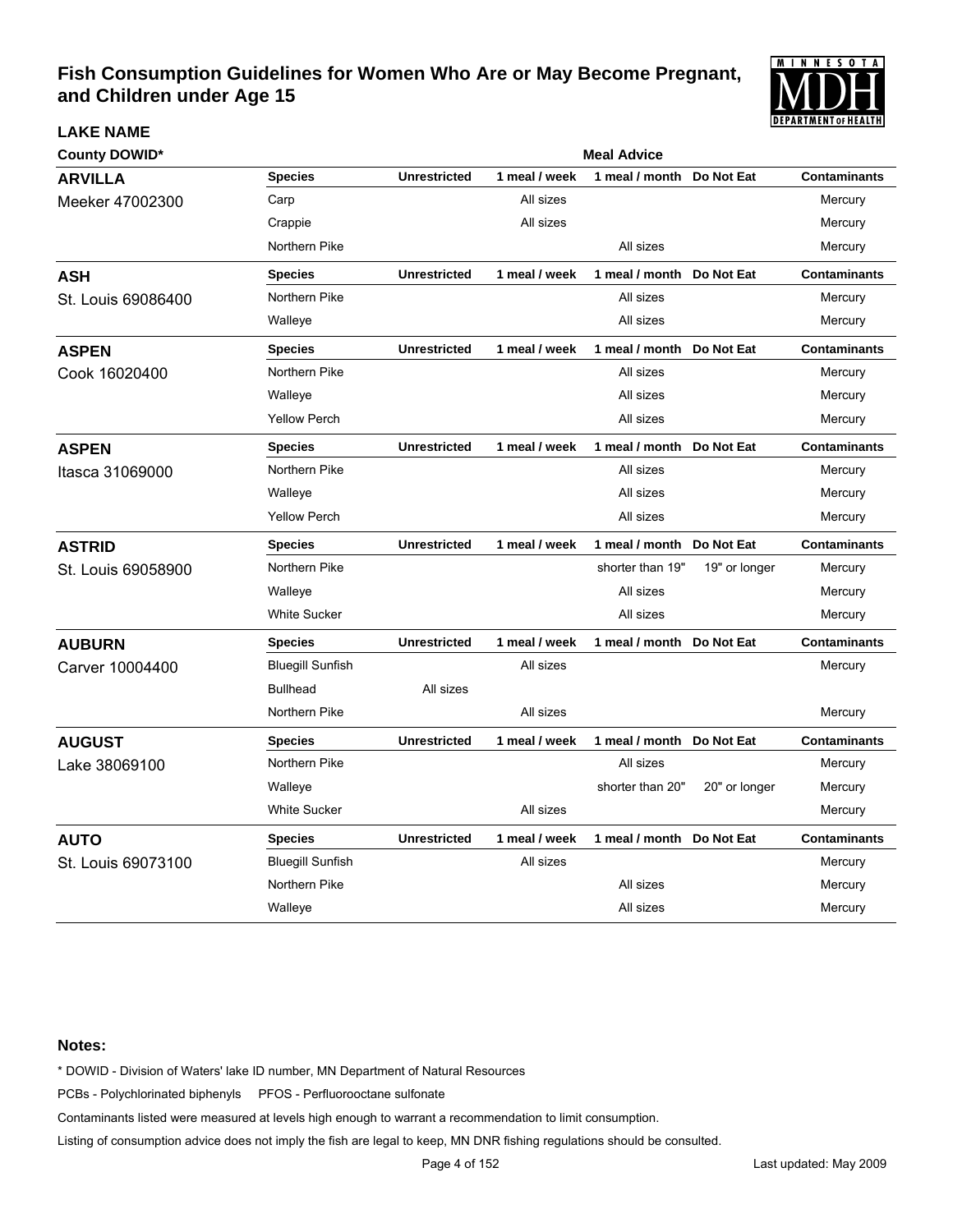

| <b>County DOWID*</b> |                         | <b>Meal Advice</b>  |                  |                            |            |                     |  |  |  |
|----------------------|-------------------------|---------------------|------------------|----------------------------|------------|---------------------|--|--|--|
| <b>BABY</b>          | <b>Species</b>          | <b>Unrestricted</b> | 1 meal / week    | 1 meal / month             | Do Not Eat | <b>Contaminants</b> |  |  |  |
| Cass 11028300        | <b>Bluegill Sunfish</b> |                     | All sizes        |                            |            | Mercury             |  |  |  |
|                      | Cisco                   | All sizes           |                  |                            |            |                     |  |  |  |
|                      | Northern Pike           |                     | All sizes        |                            |            | Mercury             |  |  |  |
|                      | <b>Smallmouth Bass</b>  |                     |                  | All sizes                  |            | Mercury             |  |  |  |
|                      | Walleye                 |                     |                  | All sizes                  |            | Mercury             |  |  |  |
| <b>BAD MEDICINE</b>  | <b>Species</b>          | <b>Unrestricted</b> | 1 meal / week    | 1 meal / month Do Not Eat  |            | <b>Contaminants</b> |  |  |  |
| Becker 03008500      | Northern Pike           |                     | All sizes        |                            |            | Mercury             |  |  |  |
|                      | <b>Rainbow Trout</b>    |                     | All sizes        |                            |            | Mercury             |  |  |  |
|                      | Walleye                 |                     | All sizes        |                            |            | Mercury             |  |  |  |
|                      | <b>White Sucker</b>     |                     |                  | All sizes                  |            | Mercury             |  |  |  |
|                      | <b>Yellow Perch</b>     |                     | All sizes        |                            |            | Mercury             |  |  |  |
| <b>BALD EAGLE</b>    | <b>Species</b>          | <b>Unrestricted</b> | 1 meal / week    | 1 meal / month Do Not Eat  |            | <b>Contaminants</b> |  |  |  |
| Ramsey 62000200      | <b>Bluegill Sunfish</b> | All sizes           |                  |                            |            |                     |  |  |  |
|                      | Carp                    |                     | All sizes        |                            |            | Mercury             |  |  |  |
|                      | Crappie                 |                     | All sizes        |                            |            | Mercury             |  |  |  |
|                      | Northern Pike           |                     | All sizes        |                            |            | Mercury             |  |  |  |
|                      | Walleye                 |                     | All sizes        |                            |            | Mercury             |  |  |  |
| <b>BALL CLUB</b>     | <b>Species</b>          | <b>Unrestricted</b> | 1 meal / week    | 1 meal / month Do Not Eat  |            | <b>Contaminants</b> |  |  |  |
| Cook 16018200        | Northern Pike           |                     | All sizes        |                            |            | Mercury             |  |  |  |
|                      | Walleye                 |                     | shorter than 12" | 12" or longer              |            | Mercury             |  |  |  |
|                      | <b>White Sucker</b>     |                     | All sizes        |                            |            | Mercury             |  |  |  |
| <b>BALL CLUB</b>     | <b>Species</b>          | <b>Unrestricted</b> | 1 meal / week    | 1 meal / month Do Not Eat  |            | <b>Contaminants</b> |  |  |  |
| Itasca 31081200      | Cisco                   | All sizes           |                  |                            |            |                     |  |  |  |
|                      | Crappie                 |                     | All sizes        |                            |            | Mercury             |  |  |  |
|                      | Largemouth Bass         |                     |                  | All sizes                  |            | Mercury             |  |  |  |
|                      | Northern Pike           |                     |                  | All sizes                  |            | Mercury             |  |  |  |
|                      | Walleye                 |                     | shorter than 16" | 16" or longer              |            | Mercury             |  |  |  |
| <b>BALM</b>          | <b>Species</b>          | <b>Unrestricted</b> | 1 meal / week    | 1 meal / month  Do Not Eat |            | <b>Contaminants</b> |  |  |  |
| Beltrami 04032900    | <b>Bluegill Sunfish</b> |                     | All sizes        |                            |            | Mercury             |  |  |  |
|                      | <b>Bullhead</b>         | All sizes           |                  |                            |            |                     |  |  |  |
|                      | Northern Pike           |                     |                  | All sizes                  |            | Mercury             |  |  |  |
| <b>BALSAM</b>        | <b>Species</b>          | <b>Unrestricted</b> | 1 meal / week    | 1 meal / month Do Not Eat  |            | <b>Contaminants</b> |  |  |  |
| Lake 38024500        | <b>Brook Trout</b>      |                     |                  | All sizes                  |            | Mercury             |  |  |  |
|                      | White Sucker            |                     | All sizes        |                            |            | Mercury             |  |  |  |

### **Notes:**

**LAKE NAME**

\* DOWID - Division of Waters' lake ID number, MN Department of Natural Resources

PCBs - Polychlorinated biphenyls PFOS - Perfluorooctane sulfonate

Contaminants listed were measured at levels high enough to warrant a recommendation to limit consumption.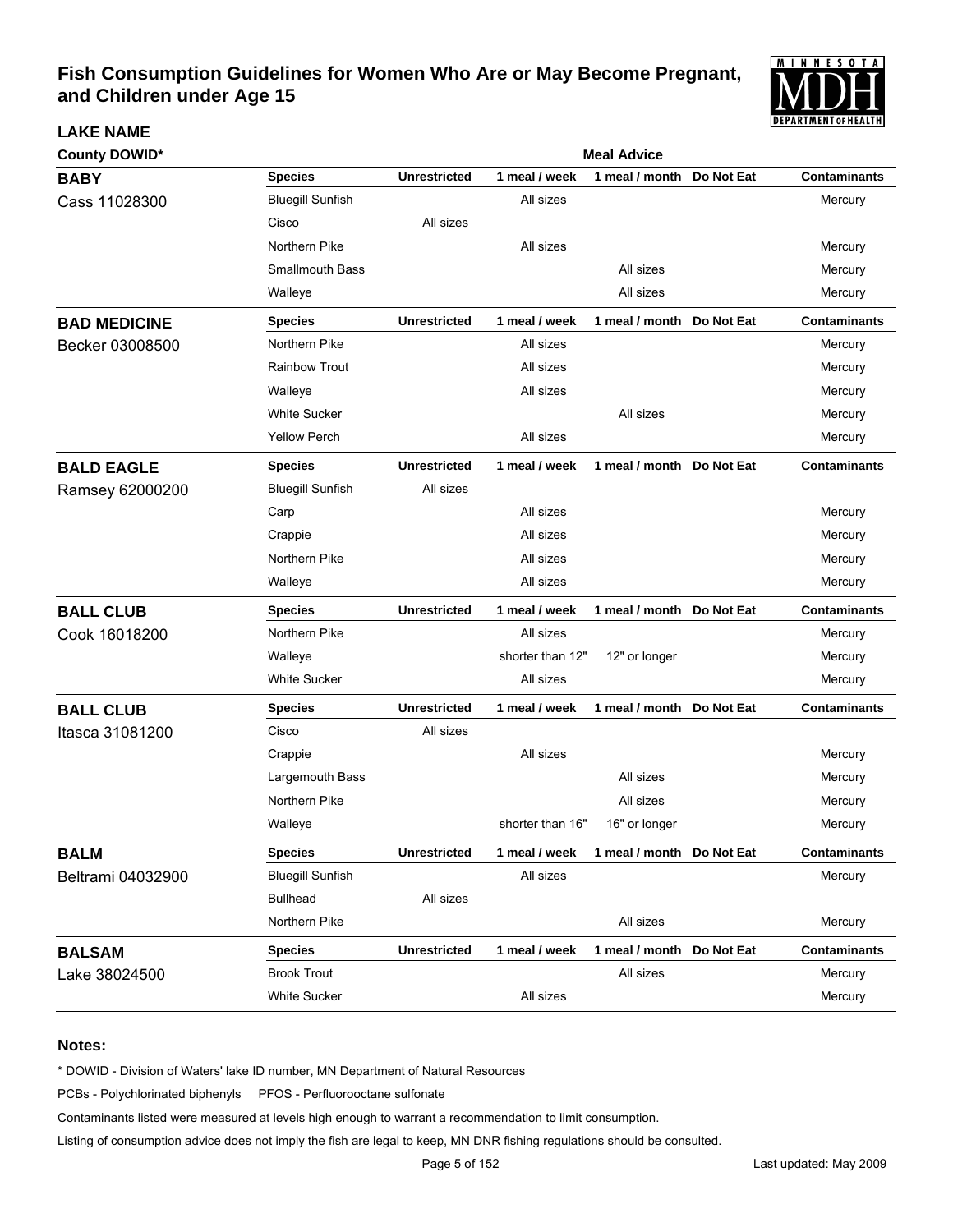

| <b>County DOWID*</b>      | <b>Meal Advice</b>      |                     |               |                           |            |                     |  |  |
|---------------------------|-------------------------|---------------------|---------------|---------------------------|------------|---------------------|--|--|
| <b>BAN</b>                | <b>Species</b>          | <b>Unrestricted</b> | 1 meal / week | 1 meal / month            | Do Not Eat | <b>Contaminants</b> |  |  |
| St. Louis 69074200        | Crappie                 |                     |               | All sizes                 |            | Mercury             |  |  |
|                           | Northern Pike           |                     |               | All sizes                 |            | Mercury             |  |  |
|                           | <b>Smallmouth Bass</b>  |                     |               | All sizes                 |            | Mercury             |  |  |
|                           | Walleye                 |                     |               | All sizes                 |            | Mercury             |  |  |
|                           | <b>White Sucker</b>     |                     | All sizes     |                           |            | Mercury             |  |  |
| <b>BARKER</b>             | <b>Species</b>          | <b>Unrestricted</b> | 1 meal / week | 1 meal / month Do Not Eat |            | <b>Contaminants</b> |  |  |
| Cook 16035800             | Northern Pike           |                     |               | All sizes                 |            | Mercury             |  |  |
|                           | Walleye                 |                     |               | All sizes                 |            | Mercury             |  |  |
|                           | <b>Yellow Perch</b>     |                     | All sizes     |                           |            | Mercury             |  |  |
| <b>BARRETT</b>            | <b>Species</b>          | <b>Unrestricted</b> | 1 meal / week | 1 meal / month            | Do Not Eat | <b>Contaminants</b> |  |  |
| Grant 26009500            | Walleye                 |                     |               | All sizes                 |            | Mercury             |  |  |
|                           | <b>White Sucker</b>     | All sizes           |               |                           |            |                     |  |  |
|                           | <b>Yellow Perch</b>     |                     | All sizes     |                           |            | Mercury             |  |  |
| <b>BARTLETT</b>           | <b>Species</b>          | <b>Unrestricted</b> | 1 meal / week | 1 meal / month Do Not Eat |            | <b>Contaminants</b> |  |  |
| Koochiching 36001800      | Crappie                 |                     | All sizes     |                           |            | Mercury             |  |  |
|                           | Northern Pike           |                     | All sizes     |                           |            | Mercury             |  |  |
| <b>BASS</b>               | Species                 | <b>Unrestricted</b> | 1 meal / week | 1 meal / month Do Not Eat |            | <b>Contaminants</b> |  |  |
| <b>Faribault 22007400</b> | <b>Bluegill Sunfish</b> | All sizes           |               |                           |            |                     |  |  |
|                           | Northern Pike           |                     | All sizes     |                           |            | Mercury             |  |  |
|                           | Walleye                 |                     | All sizes     |                           |            | Mercury             |  |  |
| <b>BASS</b>               | Species                 | <b>Unrestricted</b> | 1 meal / week | 1 meal / month            | Do Not Eat | <b>Contaminants</b> |  |  |
| Itasca 31031600           | Largemouth Bass         |                     |               | All sizes                 |            | Mercury             |  |  |
|                           | Northern Pike           |                     |               | All sizes                 |            | Mercury             |  |  |
|                           | Smallmouth Bass         |                     | All sizes     |                           |            | Mercury             |  |  |
| <b>BASS</b>               | <b>Species</b>          | <b>Unrestricted</b> | 1 meal / week | 1 meal / month Do Not Eat |            | <b>Contaminants</b> |  |  |
| ltasca 31057600           | Northern Pike           |                     |               | All sizes                 |            | Mercury             |  |  |
|                           | <b>White Sucker</b>     | All sizes           |               |                           |            |                     |  |  |
| <b>BASS</b>               | <b>Species</b>          | <b>Unrestricted</b> | 1 meal / week | 1 meal / month Do Not Eat |            | <b>Contaminants</b> |  |  |
| Pine 58012800             | <b>Bluegill Sunfish</b> |                     | All sizes     |                           |            | Mercury             |  |  |
|                           | <b>Bullhead</b>         |                     |               | All sizes                 |            | Mercury             |  |  |
|                           | Northern Pike           |                     |               | All sizes                 |            | Mercury             |  |  |

### **Notes:**

**LAKE NAME**

\* DOWID - Division of Waters' lake ID number, MN Department of Natural Resources

PCBs - Polychlorinated biphenyls PFOS - Perfluorooctane sulfonate

Contaminants listed were measured at levels high enough to warrant a recommendation to limit consumption.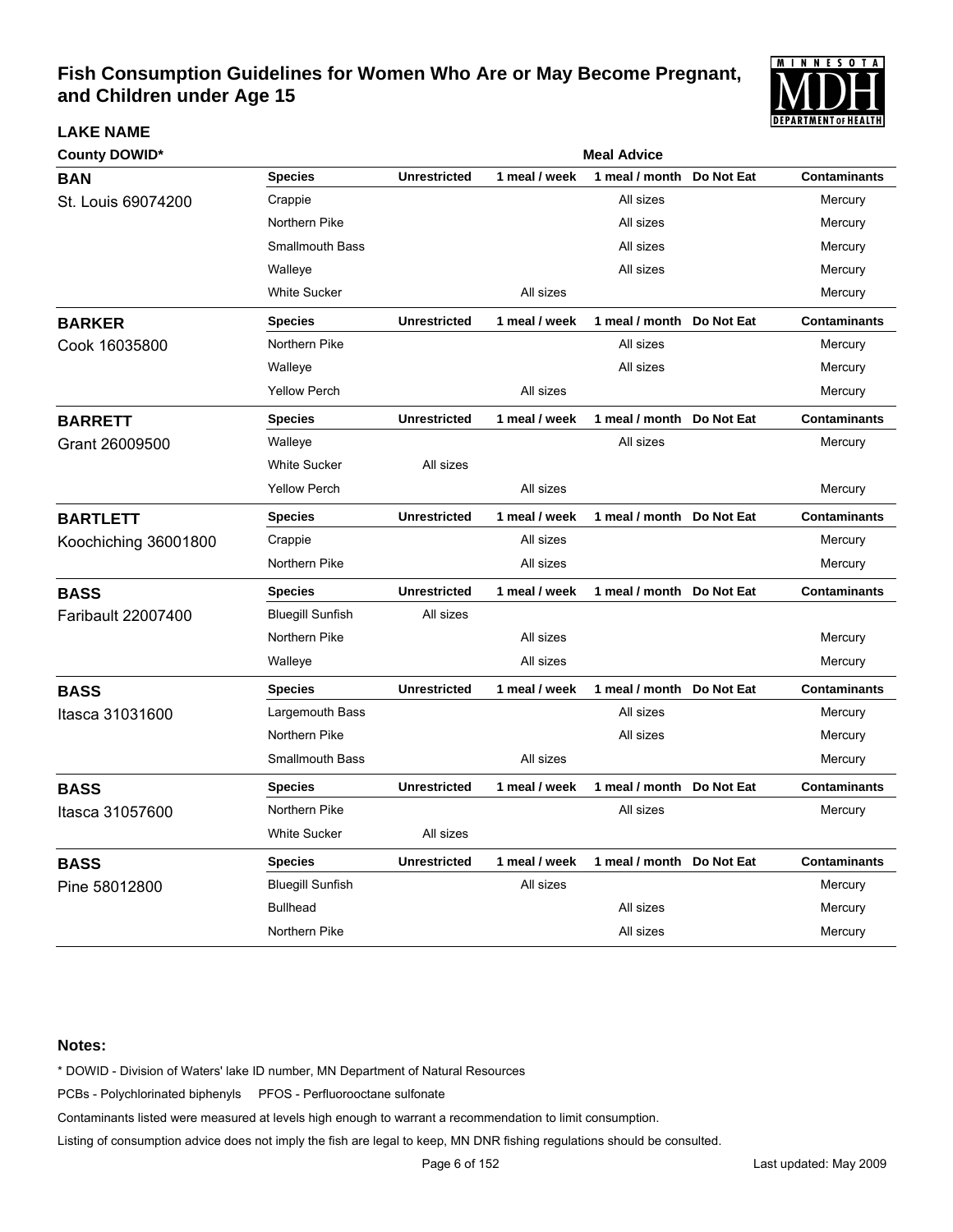

| <b>County DOWID*</b> |                         | <b>Meal Advice</b>  |                  |                           |            |                     |  |  |
|----------------------|-------------------------|---------------------|------------------|---------------------------|------------|---------------------|--|--|
| <b>BASS</b>          | <b>Species</b>          | <b>Unrestricted</b> | 1 meal / week    | 1 meal / month            | Do Not Eat | <b>Contaminants</b> |  |  |
| St. Louis 69006300   | <b>Bluegill Sunfish</b> |                     | All sizes        |                           |            | Mercury             |  |  |
|                      | Northern Pike           |                     |                  | All sizes                 |            | Mercury             |  |  |
|                      | <b>White Sucker</b>     |                     | All sizes        |                           |            | Mercury             |  |  |
| <b>BASS</b>          | <b>Species</b>          | <b>Unrestricted</b> | 1 meal / week    | 1 meal / month Do Not Eat |            | <b>Contaminants</b> |  |  |
| St. Louis 69055300   | <b>Bluegill Sunfish</b> |                     | All sizes        |                           |            | Mercury             |  |  |
|                      | Largemouth Bass         |                     | All sizes        |                           |            | Mercury             |  |  |
|                      | Northern Pike           |                     | shorter than 24" | 24" or longer             |            | Mercury             |  |  |
|                      | Walleye                 |                     |                  | All sizes                 |            | Mercury             |  |  |
|                      | <b>White Sucker</b>     | All sizes           |                  |                           |            |                     |  |  |
| <b>BASS</b>          | Species                 | <b>Unrestricted</b> | 1 meal / week    | 1 meal / month Do Not Eat |            | <b>Contaminants</b> |  |  |
| Wright 86023400      | <b>Bluegill Sunfish</b> |                     | All sizes        |                           |            | Mercury             |  |  |
|                      | <b>Bullhead</b>         |                     | All sizes        |                           |            | Mercury             |  |  |
| <b>BASSETT</b>       | <b>Species</b>          | <b>Unrestricted</b> | 1 meal / week    | 1 meal / month Do Not Eat |            | <b>Contaminants</b> |  |  |
| St. Louis 69004100   | <b>Bluegill Sunfish</b> |                     | All sizes        |                           |            | Mercury             |  |  |
|                      | Northern Pike           |                     |                  | All sizes                 |            | Mercury             |  |  |
|                      | Walleye                 |                     |                  | All sizes                 |            | Mercury             |  |  |
|                      | <b>White Sucker</b>     |                     | All sizes        |                           |            | Mercury             |  |  |
| <b>BASSWOOD</b>      | Species                 | <b>Unrestricted</b> | 1 meal / week    | 1 meal / month            | Do Not Eat | <b>Contaminants</b> |  |  |
| Lake 38064500        | Northern Pike           |                     |                  | All sizes                 |            | Mercury             |  |  |
|                      | Walleye                 |                     |                  | All sizes                 |            | Mercury             |  |  |
| <b>BAVARIA</b>       | Species                 | <b>Unrestricted</b> | 1 meal / week    | 1 meal / month            | Do Not Eat | <b>Contaminants</b> |  |  |
| Carver 10001900      | <b>Bluegill Sunfish</b> |                     | All sizes        |                           |            | Mercury             |  |  |
|                      | <b>Bullhead</b>         |                     |                  | All sizes                 |            | Mercury             |  |  |
|                      | Carp                    |                     | All sizes        |                           |            | Mercury             |  |  |
|                      | Northern Pike           |                     | shorter than 21" | 21" or longer             |            | Mercury             |  |  |
| <b>BAY</b>           | Species                 | <b>Unrestricted</b> | 1 meal / week    | 1 meal / month            | Do Not Eat | <b>Contaminants</b> |  |  |
| Crow Wing 18003400   | <b>Bluegill Sunfish</b> | All sizes           |                  |                           |            |                     |  |  |
|                      | Cisco                   | All sizes           |                  |                           |            |                     |  |  |
|                      | Northern Pike           |                     |                  | All sizes                 |            | Mercury             |  |  |
|                      | Walleye                 |                     |                  | All sizes                 |            | Mercury             |  |  |
| <b>BEAN</b>          | <b>Species</b>          | <b>Unrestricted</b> | 1 meal / week    | 1 meal / month            | Do Not Eat | <b>Contaminants</b> |  |  |
| Lake 38040900        | Rainbow Trout           | All sizes           |                  |                           |            |                     |  |  |
|                      | Splake                  |                     | All sizes        |                           |            | Mercury             |  |  |

### **Notes:**

**LAKE NAME**

\* DOWID - Division of Waters' lake ID number, MN Department of Natural Resources

PCBs - Polychlorinated biphenyls PFOS - Perfluorooctane sulfonate

Contaminants listed were measured at levels high enough to warrant a recommendation to limit consumption.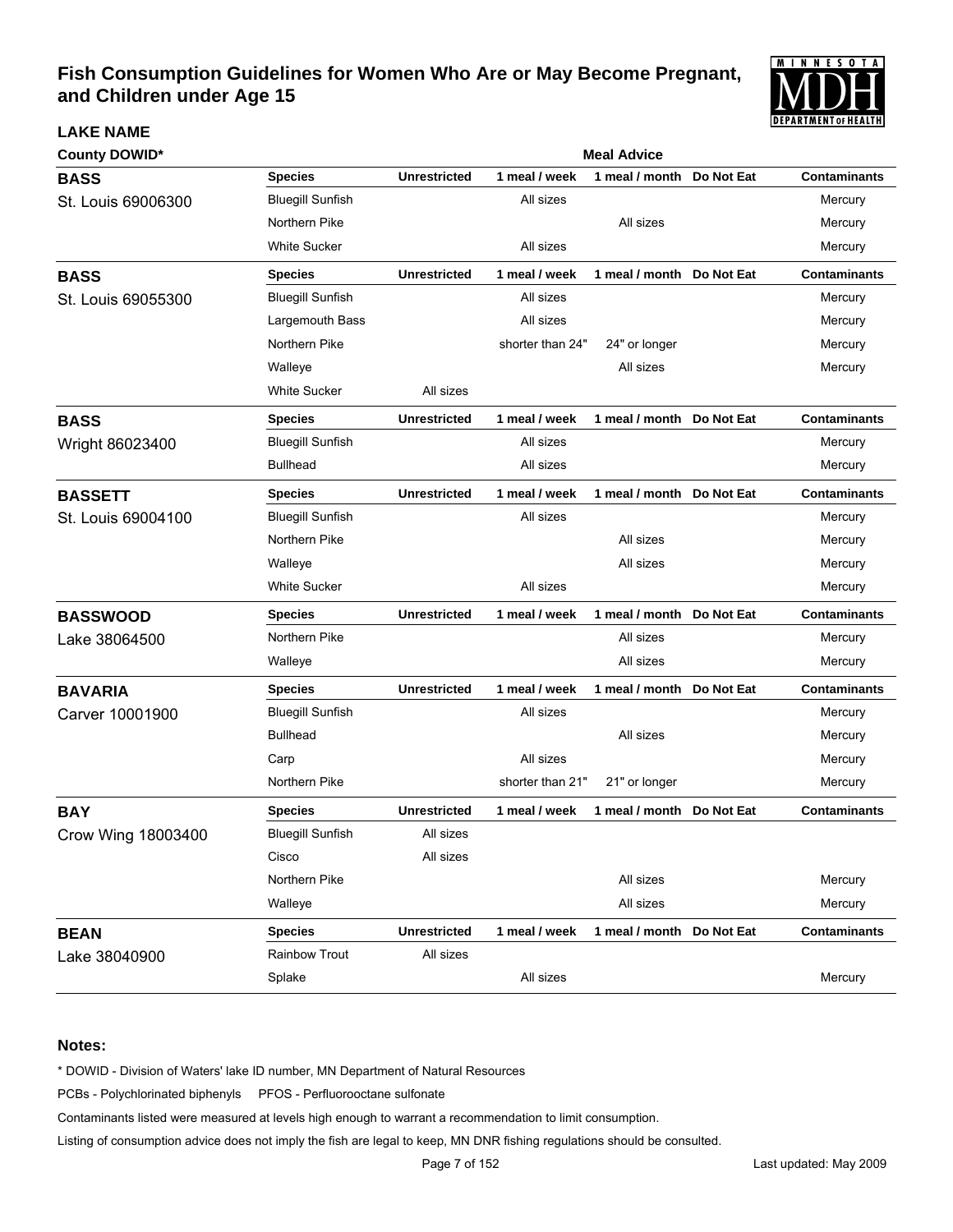

| <b>County DOWID*</b> | <b>Meal Advice</b>      |                     |                  |                            |               |                     |  |  |
|----------------------|-------------------------|---------------------|------------------|----------------------------|---------------|---------------------|--|--|
| <b>BEAR</b>          | <b>Species</b>          | <b>Unrestricted</b> | 1 meal / week    | 1 meal / month             | Do Not Eat    | <b>Contaminants</b> |  |  |
| Freeborn 24002800    | Carp                    | All sizes           |                  |                            |               |                     |  |  |
|                      | Northern Pike           |                     | All sizes        |                            |               | Mercury             |  |  |
| <b>BEAR ISLAND</b>   | <b>Species</b>          | <b>Unrestricted</b> | 1 meal / week    | 1 meal / month Do Not Eat  |               | <b>Contaminants</b> |  |  |
| St. Louis 69011500   | <b>Bluegill Sunfish</b> |                     | All sizes        |                            |               | Mercury             |  |  |
|                      | Northern Pike           |                     | shorter than 17" | 17" or longer              |               | Mercury             |  |  |
|                      | Walleye                 |                     |                  | All sizes                  |               | Mercury             |  |  |
|                      | <b>White Sucker</b>     |                     | All sizes        |                            |               | Mercury             |  |  |
| <b>BEARHEAD</b>      | <b>Species</b>          | <b>Unrestricted</b> | 1 meal / week    | 1 meal / month Do Not Eat  |               | <b>Contaminants</b> |  |  |
| St. Louis 69025400   | Northern Pike           |                     | All sizes        |                            |               | Mercury             |  |  |
|                      | Walleye                 |                     | shorter than 13" | 13" or longer              |               | Mercury             |  |  |
| <b>BEARSKIN</b>      | <b>Species</b>          | <b>Unrestricted</b> | 1 meal / week    | 1 meal / month Do Not Eat  |               | <b>Contaminants</b> |  |  |
| Cook 16022800        | Lake Trout              |                     | All sizes        |                            |               | Mercury             |  |  |
|                      | <b>Smallmouth Bass</b>  |                     | All sizes        |                            |               | Mercury             |  |  |
| <b>BEAST</b>         | <b>Species</b>          | <b>Unrestricted</b> | 1 meal / week    | 1 meal / month Do Not Eat  |               | <b>Contaminants</b> |  |  |
| St. Louis 69083700   | Northern Pike           |                     |                  | shorter than 23"           | 23" or longer | Mercury             |  |  |
|                      | <b>Smallmouth Bass</b>  |                     |                  | All sizes                  |               | Mercury             |  |  |
|                      | <b>White Sucker</b>     |                     |                  | All sizes                  |               | Mercury             |  |  |
| <b>BEAUTY</b>        | <b>Species</b>          | <b>Unrestricted</b> | 1 meal / week    | 1 meal / month Do Not Eat  |               | <b>Contaminants</b> |  |  |
| Hubbard 29029200     | <b>Bluegill Sunfish</b> |                     | All sizes        |                            |               | Mercury             |  |  |
|                      | Largemouth Bass         |                     |                  | All sizes                  |               | Mercury             |  |  |
|                      | Northern Pike           |                     |                  | All sizes                  |               | Mercury             |  |  |
|                      | Walleye                 |                     |                  |                            | All sizes     | Mercury             |  |  |
| <b>BEAUTY</b>        | <b>Species</b>          | <b>Unrestricted</b> | 1 meal / week    | 1 meal / month  Do Not Eat |               | <b>Contaminants</b> |  |  |
| Itasca 31002800      | Crappie                 |                     | All sizes        |                            |               | Mercury             |  |  |
|                      | Northern Pike           |                     |                  | All sizes                  |               | Mercury             |  |  |
|                      | Walleye                 |                     |                  | All sizes                  |               | Mercury             |  |  |
|                      | <b>White Sucker</b>     | All sizes           |                  |                            |               |                     |  |  |
| <b>BEAVER</b>        | <b>Species</b>          | <b>Unrestricted</b> | 1 meal / week    | 1 meal / month Do Not Eat  |               | <b>Contaminants</b> |  |  |
| Ramsey 62001600      | <b>Bluegill Sunfish</b> |                     | All sizes        |                            |               | Mercury             |  |  |
|                      | Largemouth Bass         |                     | All sizes        |                            |               | Mercury             |  |  |
|                      | Northern Pike           |                     |                  | All sizes                  |               | Mercury             |  |  |
| <b>BEAVER HUT</b>    | <b>Species</b>          | <b>Unrestricted</b> | 1 meal / week    | 1 meal / month Do Not Eat  |               | <b>Contaminants</b> |  |  |
| Lake 38073700        | <b>White Sucker</b>     |                     | All sizes        |                            |               | Mercury             |  |  |
|                      | <b>Yellow Perch</b>     |                     |                  | All sizes                  |               | Mercury             |  |  |

#### **Notes:**

**LAKE NAME**

\* DOWID - Division of Waters' lake ID number, MN Department of Natural Resources

PCBs - Polychlorinated biphenyls PFOS - Perfluorooctane sulfonate

Contaminants listed were measured at levels high enough to warrant a recommendation to limit consumption.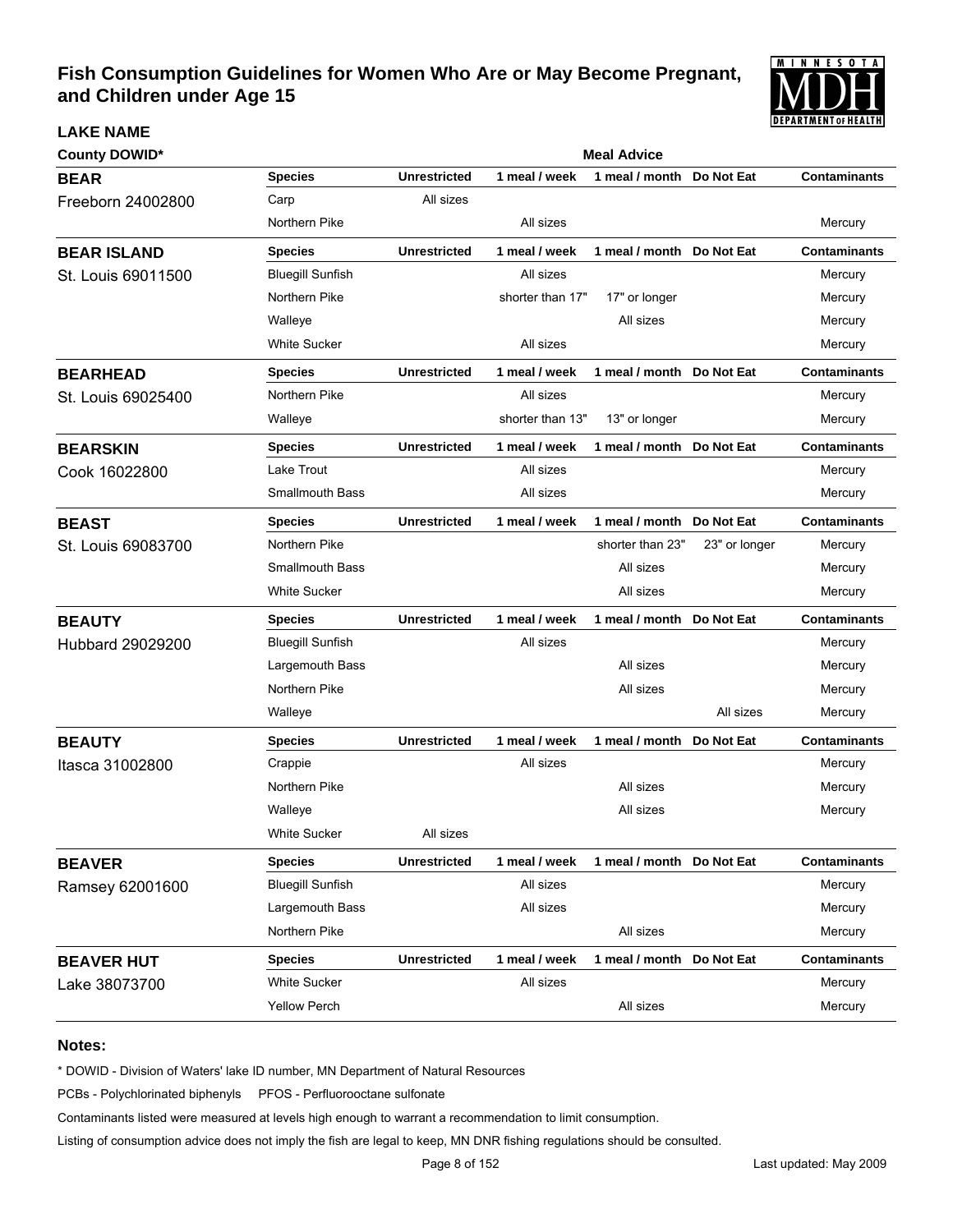

| <b>County DOWID*</b> |                         | <b>Meal Advice</b>  |                  |                           |            |                     |  |  |  |
|----------------------|-------------------------|---------------------|------------------|---------------------------|------------|---------------------|--|--|--|
| <b>BEEBE</b>         | <b>Species</b>          | <b>Unrestricted</b> | 1 meal / week    | 1 meal / month            | Do Not Eat | <b>Contaminants</b> |  |  |  |
| Wright 86002300      | <b>Bluegill Sunfish</b> | All sizes           |                  |                           |            |                     |  |  |  |
|                      | <b>Bullhead</b>         |                     | All sizes        |                           |            | Mercury             |  |  |  |
|                      | Walleye                 |                     | shorter than 17" | 17" or longer             |            | Mercury             |  |  |  |
| <b>BELL</b>          | Species                 | <b>Unrestricted</b> | 1 meal / week    | 1 meal / month            | Do Not Eat | <b>Contaminants</b> |  |  |  |
| St. Louis 69080500   | Northern Pike           |                     |                  | All sizes                 |            | Mercury             |  |  |  |
| <b>BELLE</b>         | <b>Species</b>          | <b>Unrestricted</b> | 1 meal / week    | 1 meal / month            | Do Not Eat | <b>Contaminants</b> |  |  |  |
| Meeker 47004900      | <b>Bluegill Sunfish</b> | All sizes           |                  |                           |            |                     |  |  |  |
|                      | Carp                    | All sizes           |                  |                           |            |                     |  |  |  |
|                      | Crappie                 | All sizes           |                  |                           |            |                     |  |  |  |
|                      | Largemouth Bass         |                     | All sizes        |                           |            | Mercury             |  |  |  |
|                      | Walleye                 |                     | All sizes        |                           |            | Mercury             |  |  |  |
| <b>BELLE TAINE</b>   | <b>Species</b>          | <b>Unrestricted</b> | 1 meal / week    | 1 meal / month Do Not Eat |            | <b>Contaminants</b> |  |  |  |
| Hubbard 29014600     | <b>Bluegill Sunfish</b> | All sizes           |                  |                           |            |                     |  |  |  |
|                      | Largemouth Bass         |                     | All sizes        |                           |            | Mercury             |  |  |  |
|                      | Northern Pike           |                     | All sizes        |                           |            | Mercury             |  |  |  |
|                      | <b>Smallmouth Bass</b>  |                     |                  | All sizes                 |            | Mercury             |  |  |  |
|                      | Walleye                 |                     |                  | All sizes                 |            | Mercury             |  |  |  |
|                      | <b>White Sucker</b>     |                     | All sizes        |                           |            | Mercury             |  |  |  |
| <b>BELLO</b>         | <b>Species</b>          | <b>Unrestricted</b> | 1 meal / week    | 1 meal / month            | Do Not Eat | <b>Contaminants</b> |  |  |  |
| Itasca 31072600      | Largemouth Bass         |                     | All sizes        |                           |            | Mercury             |  |  |  |
|                      | Northern Pike           |                     |                  | All sizes                 |            | Mercury             |  |  |  |
| <b>BELTRAMI</b>      | <b>Species</b>          | <b>Unrestricted</b> | 1 meal / week    | 1 meal / month            | Do Not Eat | <b>Contaminants</b> |  |  |  |
| Beltrami 04013500    | Cisco                   |                     | All sizes        |                           |            | Mercury             |  |  |  |
|                      | Northern Pike           |                     | shorter than 22" | 22" or longer             |            | Mercury             |  |  |  |
|                      | <b>Rock Bass</b>        |                     | All sizes        |                           |            | Mercury             |  |  |  |
| <b>BEMIDJI</b>       | <b>Species</b>          | <b>Unrestricted</b> | 1 meal / week    | 1 meal / month Do Not Eat |            | <b>Contaminants</b> |  |  |  |
| Beltrami 04013000    | Cisco                   | All sizes           |                  |                           |            |                     |  |  |  |
|                      | Northern Pike           |                     | All sizes        |                           |            | Mercury             |  |  |  |
|                      | Walleye                 |                     | shorter than 18" | 18" or longer             |            | Mercury             |  |  |  |
|                      | <b>White Sucker</b>     |                     | All sizes        |                           |            | Mercury             |  |  |  |
|                      | <b>Yellow Perch</b>     | All sizes           |                  |                           |            |                     |  |  |  |

#### **Notes:**

**LAKE NAME**

\* DOWID - Division of Waters' lake ID number, MN Department of Natural Resources

PCBs - Polychlorinated biphenyls PFOS - Perfluorooctane sulfonate

Contaminants listed were measured at levels high enough to warrant a recommendation to limit consumption.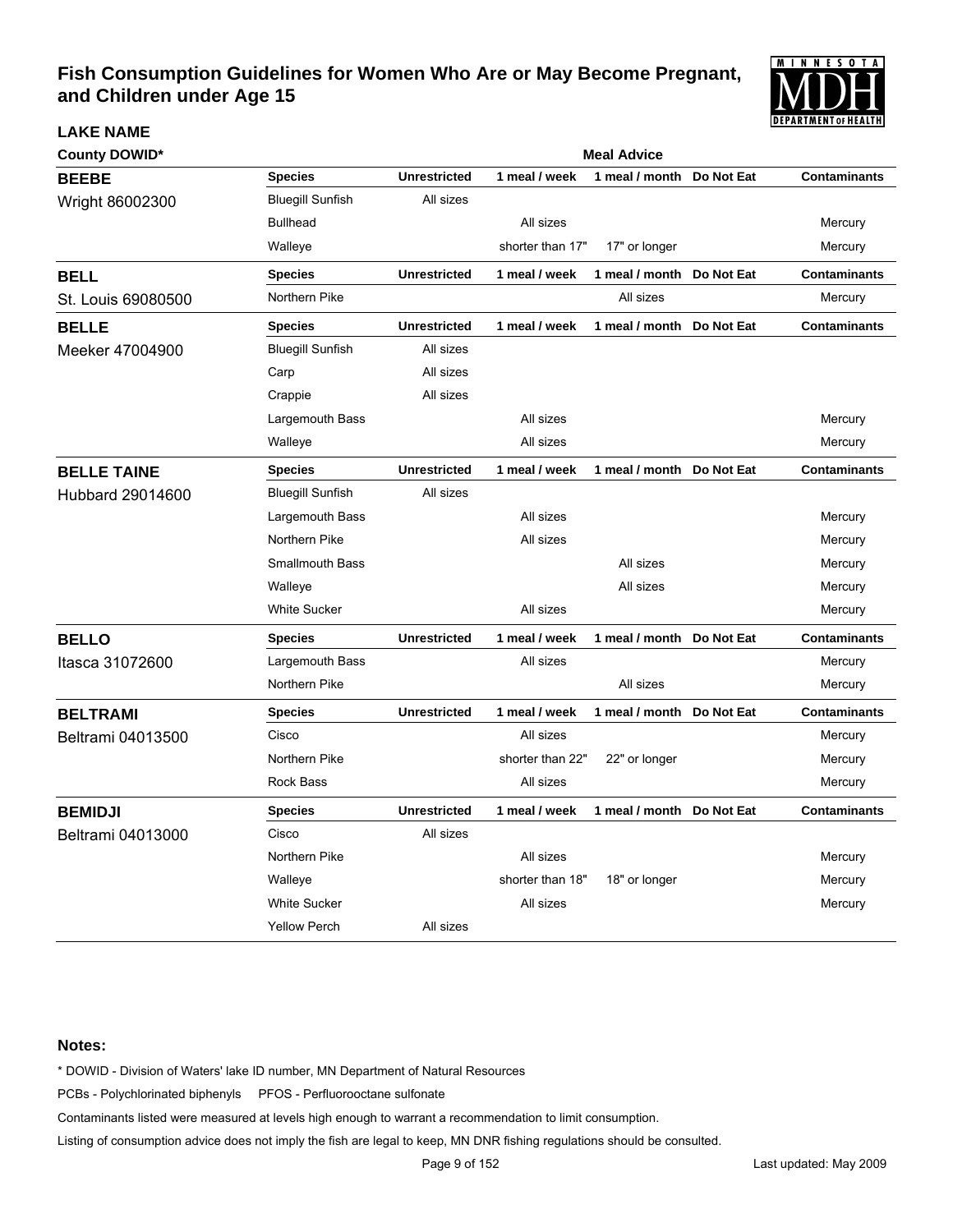

| <b>County DOWID*</b> |                         | <b>Meal Advice</b>  |                  |                           |               |                     |  |  |
|----------------------|-------------------------|---------------------|------------------|---------------------------|---------------|---------------------|--|--|
| <b>BENEDICT</b>      | <b>Species</b>          | <b>Unrestricted</b> | 1 meal / week    | 1 meal / month            | Do Not Eat    | <b>Contaminants</b> |  |  |
| Hubbard 29004800     | <b>Bluegill Sunfish</b> |                     | All sizes        |                           |               | Mercury             |  |  |
|                      | Cisco                   |                     | All sizes        |                           |               | Mercury             |  |  |
|                      | Northern Pike           |                     |                  | shorter than 30"          | 30" or longer | Mercury             |  |  |
|                      | Walleye                 |                     |                  | shorter than 25"          | 25" or longer | Mercury             |  |  |
|                      | <b>White Sucker</b>     | All sizes           |                  |                           |               |                     |  |  |
| <b>BENNETT</b>       | <b>Species</b>          | <b>Unrestricted</b> | 1 meal / week    | 1 meal / month Do Not Eat |               | <b>Contaminants</b> |  |  |
| Ramsey 62004800      | <b>Bluegill Sunfish</b> |                     | All sizes        |                           |               | Mercury             |  |  |
|                      | Crappie                 |                     | All sizes        |                           |               | <b>PFOS</b>         |  |  |
|                      | Northern Pike           |                     | shorter than 21" | 21" or longer             |               | <b>Mercury PFOS</b> |  |  |
| <b>BENSON</b>        | <b>Species</b>          | <b>Unrestricted</b> | 1 meal / week    | 1 meal / month Do Not Eat |               | <b>Contaminants</b> |  |  |
| Lake 38001800        | Splake                  |                     |                  | All sizes                 |               | Mercury             |  |  |
| <b>BENTON</b>        | <b>Species</b>          | <b>Unrestricted</b> | 1 meal / week    | 1 meal / month Do Not Eat |               | <b>Contaminants</b> |  |  |
| Lincoln 41004300     | Crappie                 |                     | All sizes        |                           |               | Mercury             |  |  |
|                      | Walleye                 |                     | shorter than 14" | 14" or longer             |               | Mercury             |  |  |
|                      | <b>White Sucker</b>     |                     | All sizes        |                           |               | Mercury             |  |  |
| <b>BETTY</b>         | <b>Species</b>          | <b>Unrestricted</b> | 1 meal / week    | 1 meal / month Do Not Eat |               | <b>Contaminants</b> |  |  |
| Meeker 47004200      | <b>Bullhead</b>         |                     | All sizes        |                           |               | Mercury             |  |  |
|                      | Crappie                 |                     | All sizes        |                           |               | Mercury             |  |  |
|                      | Northern Pike           |                     |                  | All sizes                 |               | Mercury             |  |  |
| <b>BIG</b>           | <b>Species</b>          | <b>Unrestricted</b> | 1 meal / week    | 1 meal / month Do Not Eat |               | <b>Contaminants</b> |  |  |
| Beltrami 04004900    | Northern Pike           |                     | shorter than 21" | 21" or longer             |               | Mercury             |  |  |
|                      | Walleye                 |                     |                  | All sizes                 |               | Mercury             |  |  |
|                      | <b>White Sucker</b>     | All sizes           |                  |                           |               |                     |  |  |
|                      | <b>Yellow Perch</b>     |                     | All sizes        |                           |               | Mercury             |  |  |
| <b>BIG</b>           | <b>Species</b>          | <b>Unrestricted</b> | 1 meal / week    | 1 meal / month Do Not Eat |               | <b>Contaminants</b> |  |  |
| Carlton 09003200     | Northern Pike           |                     |                  | All sizes                 |               | Mercury             |  |  |
|                      | Walleye                 |                     |                  | All sizes                 |               | Mercury             |  |  |
| <b>BIG</b>           | <b>Species</b>          | <b>Unrestricted</b> | 1 meal / week    | 1 meal / month            | Do Not Eat    | <b>Contaminants</b> |  |  |
| St. Louis 69005000   | Northern Pike           |                     |                  | All sizes                 |               | Mercury             |  |  |

#### **Notes:**

**LAKE NAME**

\* DOWID - Division of Waters' lake ID number, MN Department of Natural Resources

PCBs - Polychlorinated biphenyls PFOS - Perfluorooctane sulfonate

Contaminants listed were measured at levels high enough to warrant a recommendation to limit consumption.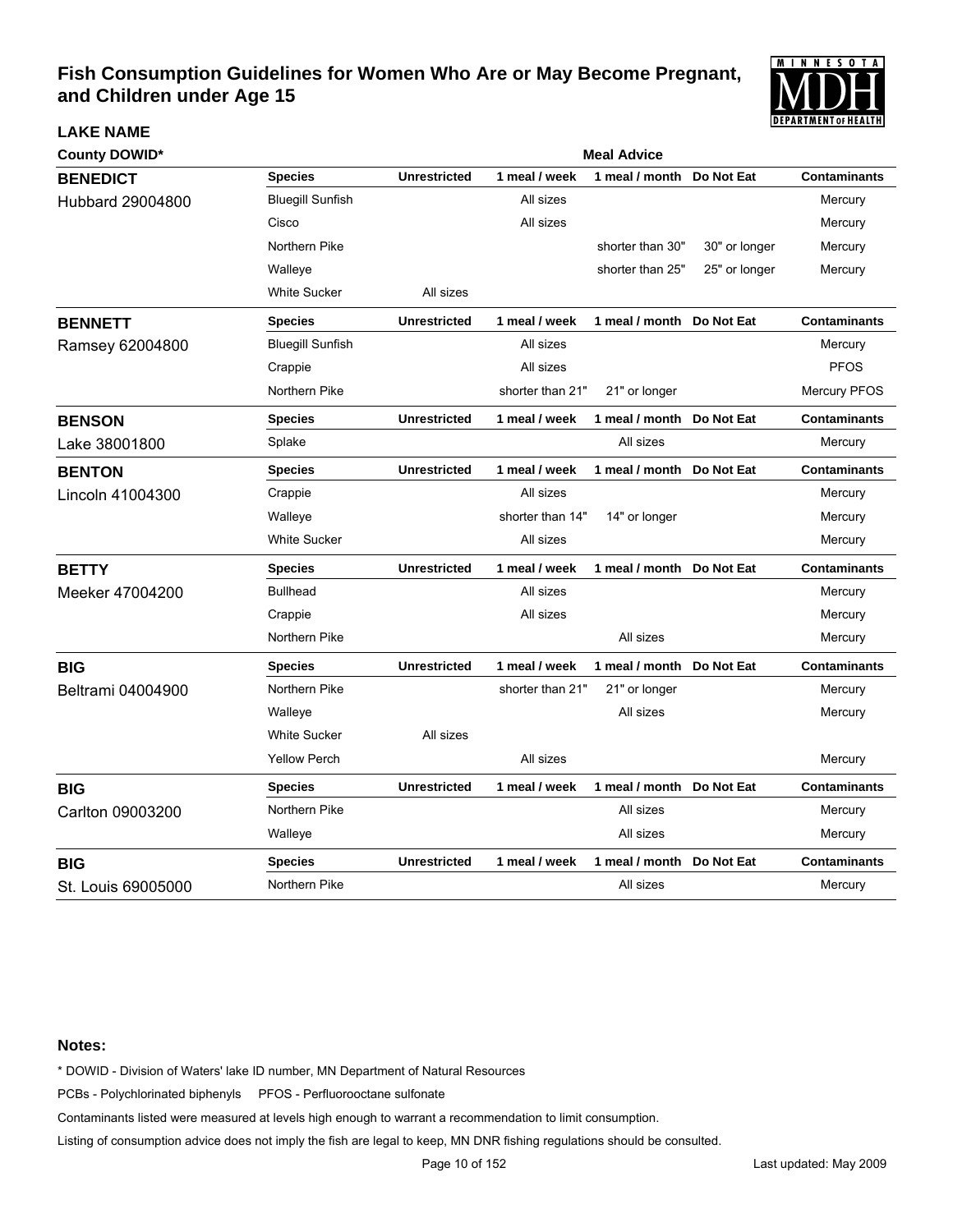

| <b>County DOWID*</b> | <b>Meal Advice</b>      |                     |                  |                           |            |                     |  |  |
|----------------------|-------------------------|---------------------|------------------|---------------------------|------------|---------------------|--|--|
| <b>BIG</b>           | <b>Species</b>          | <b>Unrestricted</b> | 1 meal / week    | 1 meal / month            | Do Not Eat | <b>Contaminants</b> |  |  |
| St. Louis 69019000   | Northern Pike           |                     | shorter than 19" | 19" or longer             |            | Mercury             |  |  |
|                      | <b>Smallmouth Bass</b>  |                     | All sizes        |                           |            | Mercury             |  |  |
|                      | Walleye                 |                     | shorter than 15" | 15" or longer             |            | Mercury             |  |  |
|                      | <b>White Sucker</b>     |                     | All sizes        |                           |            | Mercury             |  |  |
|                      | <b>Yellow Perch</b>     |                     | All sizes        |                           |            | Mercury             |  |  |
| <b>BIG</b>           | <b>Species</b>          | <b>Unrestricted</b> | 1 meal / week    | 1 meal / month Do Not Eat |            | <b>Contaminants</b> |  |  |
| Sherburne 71008200   | <b>Bluegill Sunfish</b> |                     | All sizes        |                           |            | Mercury             |  |  |
|                      | Carp                    |                     | All sizes        |                           |            | Mercury PCBs        |  |  |
|                      | Crappie                 |                     | All sizes        |                           |            | Mercury             |  |  |
|                      | Largemouth Bass         |                     |                  | All sizes                 |            | Mercury             |  |  |
|                      | Northern Pike           |                     |                  | All sizes                 |            | Mercury             |  |  |
|                      | Walleye                 |                     |                  | All sizes                 |            | Mercury             |  |  |
| <b>BIG</b>           | <b>Species</b>          | <b>Unrestricted</b> | 1 meal / week    | 1 meal / month Do Not Eat |            | <b>Contaminants</b> |  |  |
| Todd 77006300        | <b>Bluegill Sunfish</b> |                     | All sizes        |                           |            | Mercury             |  |  |
|                      | Northern Pike           |                     | All sizes        |                           |            | Mercury             |  |  |
| <b>BIG BASS</b>      | <b>Species</b>          | <b>Unrestricted</b> | 1 meal / week    | 1 meal / month Do Not Eat |            | <b>Contaminants</b> |  |  |
| Beltrami 04013200    | <b>Bluegill Sunfish</b> | All sizes           |                  |                           |            |                     |  |  |
|                      | <b>Bullhead</b>         |                     | All sizes        |                           |            | Mercury             |  |  |
|                      | Northern Pike           |                     |                  | All sizes                 |            | Mercury             |  |  |
|                      | Walleye                 |                     | All sizes        |                           |            | Mercury             |  |  |
|                      | <b>White Sucker</b>     |                     | All sizes        |                           |            | Mercury             |  |  |
| <b>BIG BEAR</b>      | <b>Species</b>          | <b>Unrestricted</b> | 1 meal / week    | 1 meal / month Do Not Eat |            | <b>Contaminants</b> |  |  |
| St. Louis 69011300   | Northern Pike           |                     |                  | All sizes                 |            | Mercury             |  |  |
|                      | <b>White Sucker</b>     |                     | All sizes        |                           |            | Mercury             |  |  |
|                      | <b>Yellow Perch</b>     |                     |                  | All sizes                 |            | Mercury             |  |  |
| <b>BIG BIRCH</b>     | <b>Species</b>          | <b>Unrestricted</b> | 1 meal / week    | 1 meal / month Do Not Eat |            | <b>Contaminants</b> |  |  |
| Todd 77008400        | Carp                    | All sizes           |                  |                           |            |                     |  |  |
|                      | Cisco                   |                     | All sizes        |                           |            | Mercury             |  |  |
|                      | Crappie                 |                     | All sizes        |                           |            | Mercury             |  |  |
|                      | Largemouth Bass         |                     |                  | All sizes                 |            | Mercury             |  |  |
|                      | Northern Pike           |                     |                  | All sizes                 |            | Mercury             |  |  |
|                      | Redhorse Sucker         | All sizes           |                  |                           |            |                     |  |  |
|                      | Walleye                 |                     |                  | All sizes                 |            | Mercury             |  |  |
|                      | White Sucker            | All sizes           |                  |                           |            |                     |  |  |

### **Notes:**

**LAKE NAME**

\* DOWID - Division of Waters' lake ID number, MN Department of Natural Resources

PCBs - Polychlorinated biphenyls PFOS - Perfluorooctane sulfonate

Contaminants listed were measured at levels high enough to warrant a recommendation to limit consumption.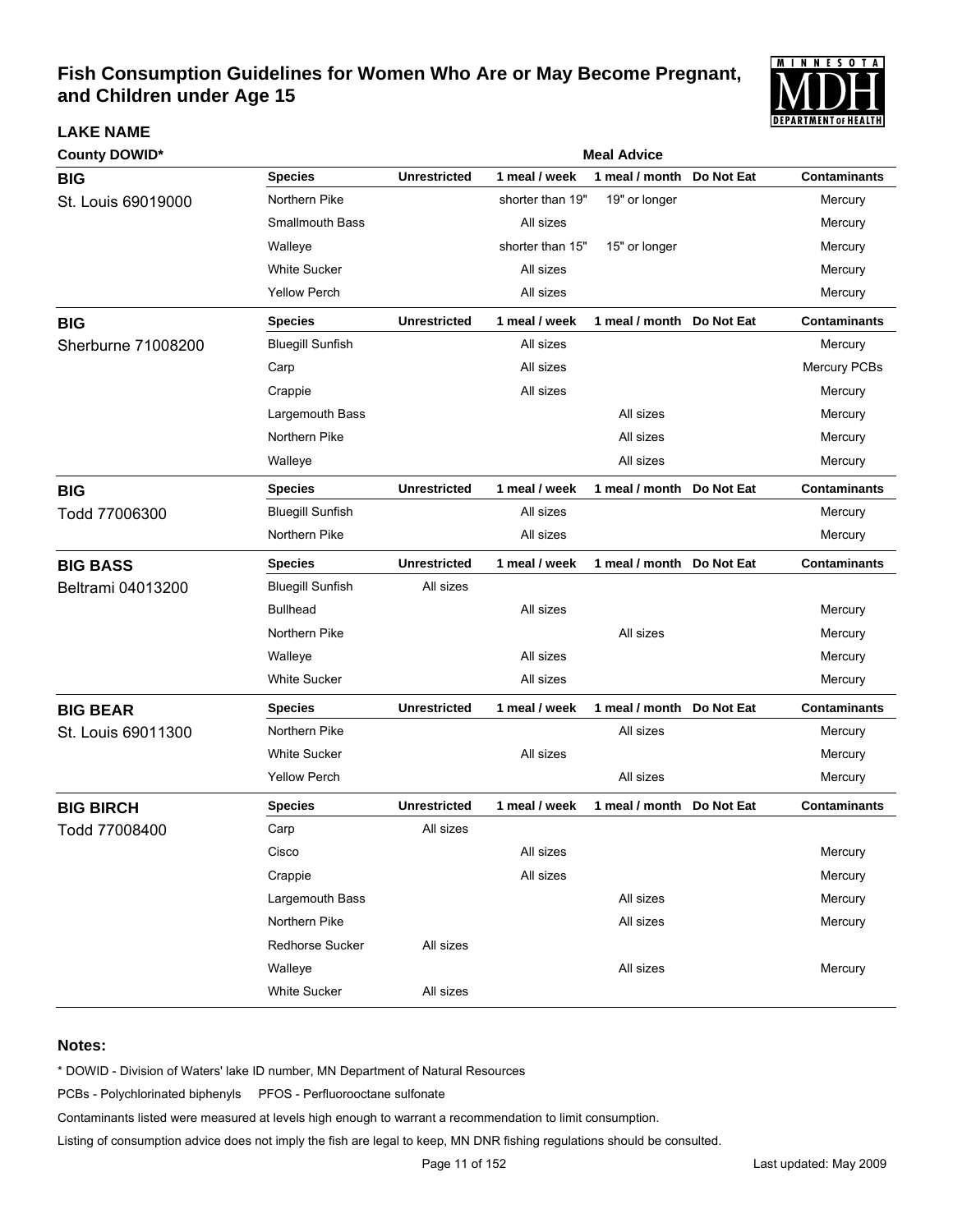

| <b>County DOWID*</b> |                         | <b>Meal Advice</b>  |               |                            |            |                     |  |
|----------------------|-------------------------|---------------------|---------------|----------------------------|------------|---------------------|--|
| <b>BIG CARNELIAN</b> | <b>Species</b>          | <b>Unrestricted</b> | 1 meal / week | 1 meal / month             | Do Not Eat | <b>Contaminants</b> |  |
| Washington 82004900  | <b>Bluegill Sunfish</b> |                     | All sizes     |                            |            | Mercury             |  |
|                      | <b>Bullhead</b>         |                     |               | All sizes                  |            | Mercury             |  |
|                      | Northern Pike           |                     |               | All sizes                  |            | Mercury             |  |
|                      | <b>White Sucker</b>     | All sizes           |               |                            |            |                     |  |
| <b>BIG CORMORANT</b> | <b>Species</b>          | <b>Unrestricted</b> | 1 meal / week | 1 meal / month Do Not Eat  |            | <b>Contaminants</b> |  |
| Becker 03057600      | <b>Bluegill Sunfish</b> |                     | All sizes     |                            |            | Mercury             |  |
|                      | Carp                    |                     | All sizes     |                            |            | Mercury             |  |
|                      | Northern Pike           |                     |               | All sizes                  |            | Mercury             |  |
|                      | Walleye                 |                     |               | All sizes                  |            | Mercury             |  |
|                      | <b>White Sucker</b>     | All sizes           |               |                            |            |                     |  |
| <b>BIG FISH</b>      | <b>Species</b>          | <b>Unrestricted</b> | 1 meal / week | 1 meal / month Do Not Eat  |            | <b>Contaminants</b> |  |
| Stearns 73010600     | <b>Bluegill Sunfish</b> |                     | All sizes     |                            |            | Mercury             |  |
|                      | Northern Pike           |                     |               | All sizes                  |            | Mercury             |  |
|                      | <b>White Sucker</b>     | All sizes           |               |                            |            |                     |  |
| <b>BIG KANDIYOHI</b> | <b>Species</b>          | <b>Unrestricted</b> | 1 meal / week | 1 meal / month Do Not Eat  |            | <b>Contaminants</b> |  |
| Kandiyohi 34008600   | <b>Bullhead</b>         |                     | All sizes     |                            |            | Mercury             |  |
|                      | Carp                    |                     | All sizes     |                            |            | Mercury             |  |
|                      | Northern Pike           |                     | All sizes     |                            |            | Mercury             |  |
|                      | Walleye                 |                     | All sizes     |                            |            | Mercury             |  |
|                      | <b>White Sucker</b>     |                     | All sizes     |                            |            | Mercury             |  |
|                      | <b>Yellow Perch</b>     | All sizes           |               |                            |            |                     |  |
| <b>BIG MARINE</b>    | <b>Species</b>          | <b>Unrestricted</b> | 1 meal / week | 1 meal / month Do Not Eat  |            | <b>Contaminants</b> |  |
| Washington 82005200  | <b>Bluegill Sunfish</b> |                     | All sizes     |                            |            | Mercury             |  |
|                      | <b>Bullhead</b>         |                     |               | All sizes                  |            | Mercury             |  |
|                      | Crappie                 |                     |               | All sizes                  |            | Mercury             |  |
|                      | Northern Pike           |                     |               | All sizes                  |            | Mercury             |  |
|                      | Walleye                 |                     |               | All sizes                  |            | Mercury             |  |
| <b>BIG MOOSE</b>     | <b>Species</b>          | <b>Unrestricted</b> | 1 meal / week | 1 meal / month Do Not Eat  |            | <b>Contaminants</b> |  |
| St. Louis 69031600   | Northern Pike           |                     |               | All sizes                  |            | Mercury             |  |
|                      | Walleye                 |                     |               | All sizes                  |            | Mercury             |  |
| <b>BIG PINE</b>      | <b>Species</b>          | <b>Unrestricted</b> | 1 meal / week | 1 meal / month  Do Not Eat |            | <b>Contaminants</b> |  |
| Aitkin 01015700      | <b>Bluegill Sunfish</b> | All sizes           |               |                            |            |                     |  |
|                      | Crappie                 |                     | All sizes     |                            |            | Mercury             |  |
|                      | Sunfish                 |                     | All sizes     |                            |            | Mercury             |  |

### **Notes:**

**LAKE NAME**

\* DOWID - Division of Waters' lake ID number, MN Department of Natural Resources

PCBs - Polychlorinated biphenyls PFOS - Perfluorooctane sulfonate

Contaminants listed were measured at levels high enough to warrant a recommendation to limit consumption.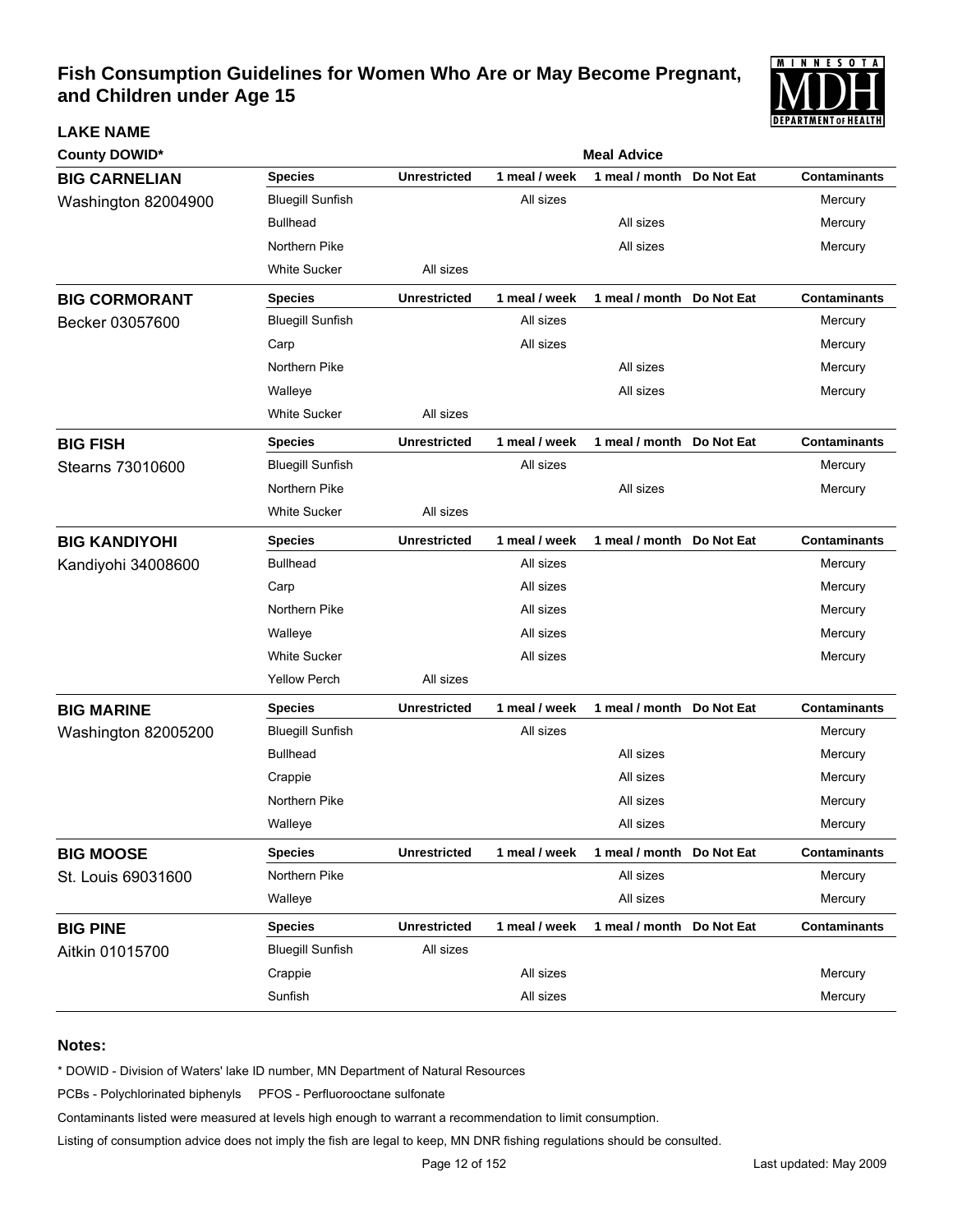

| <b>LAKE NAME</b>     |                         |                     |                  |                           |            | I PEFAN I MEN I VI FIEAL I FI |
|----------------------|-------------------------|---------------------|------------------|---------------------------|------------|-------------------------------|
| <b>County DOWID*</b> |                         |                     |                  | <b>Meal Advice</b>        |            |                               |
| <b>BIG PINE</b>      | <b>Species</b>          | <b>Unrestricted</b> | 1 meal / week    | 1 meal / month            | Do Not Eat | <b>Contaminants</b>           |
| Otter Tail 56013000  | Cisco                   |                     | All sizes        |                           |            | Mercury                       |
|                      | Northern Pike           |                     | All sizes        |                           |            | Mercury                       |
|                      | Walleye                 |                     | All sizes        |                           |            | Mercury                       |
|                      | <b>Yellow Perch</b>     | All sizes           |                  |                           |            |                               |
| <b>BIG PINE</b>      | <b>Species</b>          | <b>Unrestricted</b> | 1 meal / week    | 1 meal / month Do Not Eat |            | <b>Contaminants</b>           |
| Pine 58013800        | <b>Bluegill Sunfish</b> | All sizes           |                  |                           |            |                               |
|                      | Crappie                 | All sizes           |                  |                           |            |                               |
|                      | Northern Pike           |                     | All sizes        |                           |            | Mercury                       |
|                      | Walleye                 |                     |                  | All sizes                 |            | Mercury                       |
| <b>BIG PORTAGE</b>   | <b>Species</b>          | <b>Unrestricted</b> | 1 meal / week    | 1 meal / month Do Not Eat |            | <b>Contaminants</b>           |
| Cass 11030800        | <b>Bluegill Sunfish</b> |                     | All sizes        |                           |            | Mercury                       |
|                      | Largemouth Bass         |                     | All sizes        |                           |            | Mercury                       |
|                      | Northern Pike           |                     | All sizes        |                           |            | Mercury                       |
|                      | Walleye                 |                     |                  | All sizes                 |            | Mercury                       |
|                      | <b>Yellow Perch</b>     |                     | All sizes        |                           |            | Mercury                       |
| <b>BIG SAND</b>      | <b>Species</b>          | <b>Unrestricted</b> | 1 meal / week    | 1 meal / month Do Not Eat |            | <b>Contaminants</b>           |
| Hubbard 29018500     | <b>Bluegill Sunfish</b> |                     | All sizes        |                           |            | Mercury                       |
|                      | Northern Pike           |                     | All sizes        |                           |            | Mercury                       |
|                      | Walleye                 |                     |                  | All sizes                 |            | Mercury                       |
|                      | White Sucker            |                     | All sizes        |                           |            | Mercury                       |
| <b>BIG SANDY</b>     | <b>Species</b>          | <b>Unrestricted</b> | 1 meal / week    | 1 meal / month            | Do Not Eat | <b>Contaminants</b>           |
| Aitkin 01006200      | Crappie                 |                     | All sizes        |                           |            | Mercury                       |
|                      | Northern Pike           |                     |                  | All sizes                 |            | Mercury                       |
|                      | Walleye                 |                     |                  | All sizes                 |            | Mercury                       |
| <b>BIG STONE</b>     | <b>Species</b>          | <b>Unrestricted</b> | 1 meal / week    | 1 meal / month Do Not Eat |            | <b>Contaminants</b>           |
| Big Stone 06015200   | <b>Bluegill Sunfish</b> |                     | All sizes        |                           |            | Mercury                       |
|                      | <b>Buffalo</b>          | All sizes           |                  |                           |            |                               |
|                      | <b>Bullhead</b>         | All sizes           |                  |                           |            |                               |
|                      | Carp                    |                     | All sizes        |                           |            | Mercury                       |
|                      | <b>Freshwater Drum</b>  | All sizes           |                  |                           |            |                               |
|                      | Northern Pike           |                     | All sizes        |                           |            | Mercury                       |
|                      | Walleye                 |                     | shorter than 17" | 17" or longer             |            | Mercury                       |
|                      | White Bass              |                     |                  | All sizes                 |            | Mercury                       |
|                      | <b>White Sucker</b>     |                     | All sizes        |                           |            | Mercury                       |
|                      | <b>Yellow Perch</b>     |                     | All sizes        |                           |            | Mercury                       |

#### **Notes:**

\* DOWID - Division of Waters' lake ID number, MN Department of Natural Resources

PCBs - Polychlorinated biphenyls PFOS - Perfluorooctane sulfonate

Contaminants listed were measured at levels high enough to warrant a recommendation to limit consumption.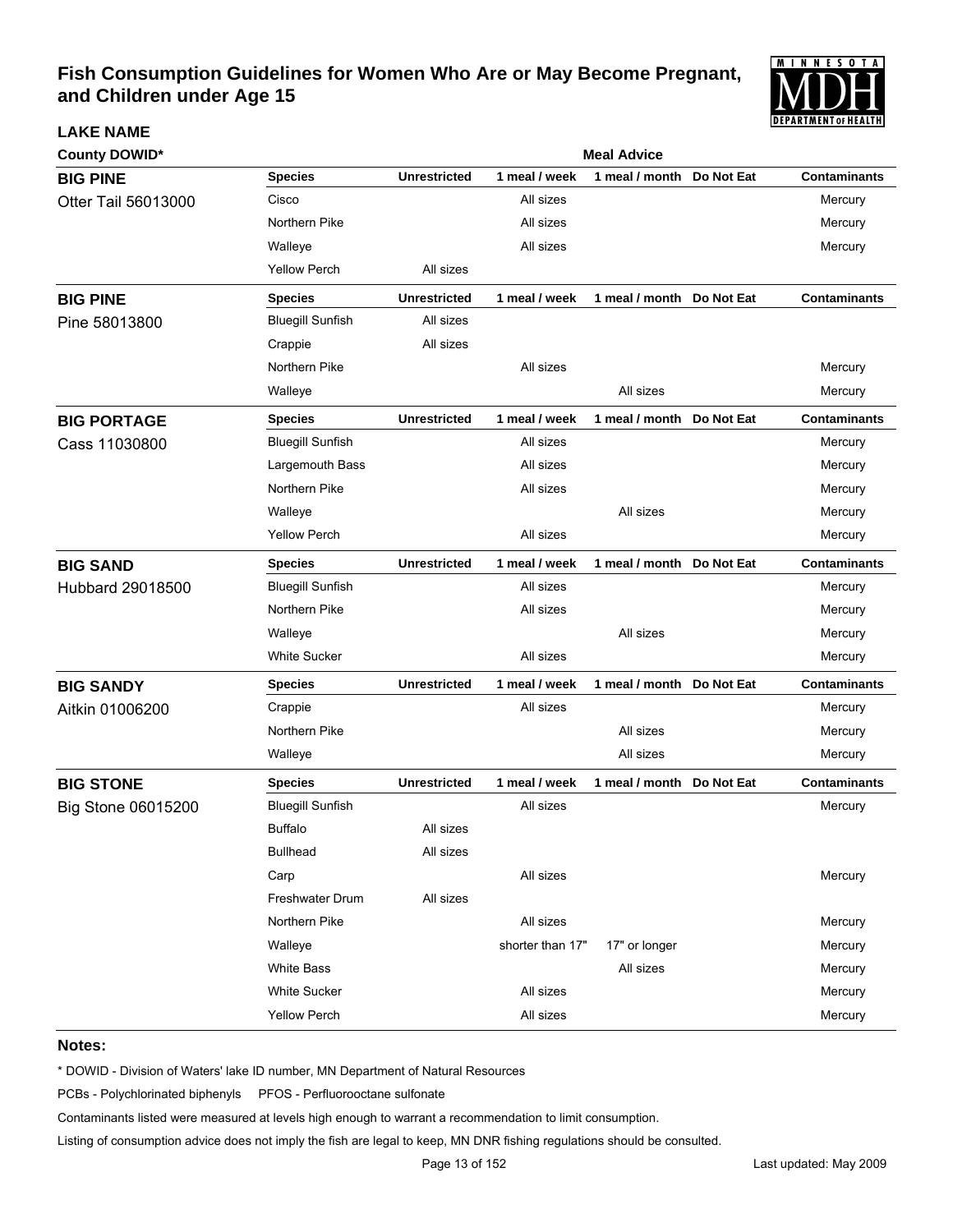

| <b>County DOWID*</b> |                         | <b>Meal Advice</b>  |                  |                           |            |                     |  |  |  |
|----------------------|-------------------------|---------------------|------------------|---------------------------|------------|---------------------|--|--|--|
| <b>BIG STONY</b>     | <b>Species</b>          | <b>Unrestricted</b> | 1 meal / week    | 1 meal / month            | Do Not Eat | <b>Contaminants</b> |  |  |  |
| Hubbard 29014300     | <b>Bluegill Sunfish</b> |                     | All sizes        |                           |            | Mercury             |  |  |  |
|                      | Largemouth Bass         |                     | All sizes        |                           |            | Mercury             |  |  |  |
|                      | Northern Pike           |                     |                  | All sizes                 |            | Mercury             |  |  |  |
|                      | Walleye                 |                     | shorter than 16" | 16" or longer             |            | Mercury             |  |  |  |
|                      | White Sucker            | All sizes           |                  |                           |            |                     |  |  |  |
| <b>BIG SWAN</b>      | <b>Species</b>          | <b>Unrestricted</b> | 1 meal / week    | 1 meal / month Do Not Eat |            | <b>Contaminants</b> |  |  |  |
| Meeker 47003800      | Carp                    |                     | All sizes        |                           |            | Mercury             |  |  |  |
|                      | <b>Channel Catfish</b>  |                     | All sizes        |                           |            | Mercury             |  |  |  |
|                      | Crappie                 |                     | All sizes        |                           |            | Mercury             |  |  |  |
|                      | Northern Pike           |                     | All sizes        |                           |            | Mercury             |  |  |  |
|                      | Walleye                 |                     |                  | All sizes                 |            | Mercury             |  |  |  |
| <b>BIG SWAN</b>      | <b>Species</b>          | <b>Unrestricted</b> | 1 meal / week    | 1 meal / month            | Do Not Eat | <b>Contaminants</b> |  |  |  |
| Todd 77002300        | Crappie                 |                     | All sizes        |                           |            | Mercury             |  |  |  |
|                      | Northern Pike           |                     | All sizes        |                           |            | Mercury             |  |  |  |
|                      | Walleye                 |                     |                  | All sizes                 |            | Mercury             |  |  |  |
|                      | <b>White Sucker</b>     | All sizes           |                  |                           |            |                     |  |  |  |
| <b>BIG TWIN</b>      | <b>Species</b>          | <b>Unrestricted</b> | 1 meal / week    | 1 meal / month Do Not Eat |            | <b>Contaminants</b> |  |  |  |
| Martin 46013300      | Walleye                 |                     | All sizes        |                           |            | Mercury             |  |  |  |
| <b>BINAGAMI</b>      | <b>Species</b>          | <b>Unrestricted</b> | 1 meal / week    | 1 meal / month Do Not Eat |            | <b>Contaminants</b> |  |  |  |
| Cook 16009800        | Walleye                 |                     | All sizes        |                           |            | Mercury             |  |  |  |
| <b>BINGSHICK</b>     | <b>Species</b>          | <b>Unrestricted</b> | 1 meal / week    | 1 meal / month Do Not Eat |            | <b>Contaminants</b> |  |  |  |
| Cook 16062700        | <b>Brook Trout</b>      |                     |                  | All sizes                 |            | Mercury             |  |  |  |
| <b>BIRCH</b>         | <b>Species</b>          | <b>Unrestricted</b> | 1 meal / week    | 1 meal / month Do Not Eat |            | <b>Contaminants</b> |  |  |  |
| Cass 11041200        | Largemouth Bass         |                     | All sizes        |                           |            | Mercury             |  |  |  |
|                      | Northern Pike           |                     | All sizes        |                           |            | Mercury             |  |  |  |
|                      | Walleye                 |                     | All sizes        |                           |            | Mercury             |  |  |  |
| <b>BIRCH</b>         | <b>Species</b>          | <b>Unrestricted</b> | 1 meal / week    | 1 meal / month Do Not Eat |            | <b>Contaminants</b> |  |  |  |
| Cook 16024700        | Lake Trout              |                     | All sizes        |                           |            | Mercury             |  |  |  |
|                      | <b>Rainbow Trout</b>    | All sizes           |                  |                           |            |                     |  |  |  |
|                      | <b>Smallmouth Bass</b>  |                     | All sizes        |                           |            | Mercury             |  |  |  |
|                      | Splake                  |                     | All sizes        |                           |            | Mercury             |  |  |  |
|                      | <b>White Sucker</b>     |                     | All sizes        |                           |            | Mercury             |  |  |  |

### **Notes:**

**LAKE NAME**

\* DOWID - Division of Waters' lake ID number, MN Department of Natural Resources

PCBs - Polychlorinated biphenyls PFOS - Perfluorooctane sulfonate

Contaminants listed were measured at levels high enough to warrant a recommendation to limit consumption.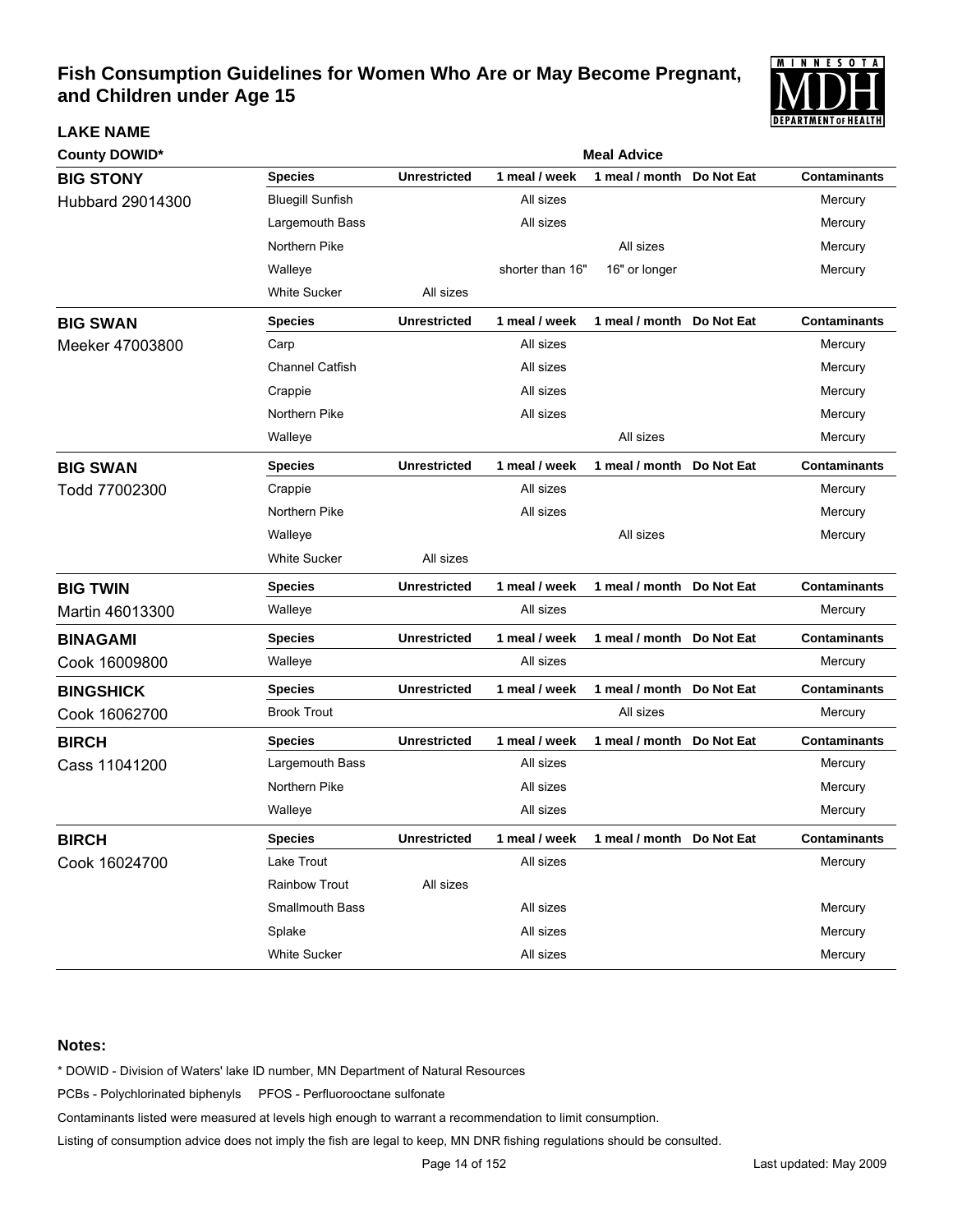

| <b>County DOWID*</b> | <b>Meal Advice</b>      |                     |                  |                           |            |                     |  |  |
|----------------------|-------------------------|---------------------|------------------|---------------------------|------------|---------------------|--|--|
| <b>BIRCH</b>         | <b>Species</b>          | <b>Unrestricted</b> | 1 meal / week    | 1 meal / month            | Do Not Eat | <b>Contaminants</b> |  |  |
| Lake 38053200        | <b>Bluegill Sunfish</b> |                     | All sizes        |                           |            | Mercury             |  |  |
|                      | Cisco                   |                     | All sizes        |                           |            | Mercury             |  |  |
|                      | Largemouth Bass         |                     |                  | All sizes                 |            | Mercury             |  |  |
|                      | Northern Pike           |                     | shorter than 24" | 24" or longer             |            | Mercury             |  |  |
|                      | <b>Smallmouth Bass</b>  |                     | All sizes        |                           |            | Mercury             |  |  |
|                      | Walleye                 |                     | shorter than 20" | 20" or longer             |            | Mercury             |  |  |
|                      | <b>White Sucker</b>     | All sizes           |                  |                           |            |                     |  |  |
| <b>BIRCH</b>         | <b>Species</b>          | <b>Unrestricted</b> | 1 meal / week    | 1 meal / month            | Do Not Eat | <b>Contaminants</b> |  |  |
| St. Louis 69000300   | <b>Bluegill Sunfish</b> |                     | All sizes        |                           |            | Mercury             |  |  |
|                      | Crappie                 |                     | All sizes        |                           |            | Mercury             |  |  |
|                      | Northern Pike           |                     |                  | All sizes                 |            | Mercury             |  |  |
|                      | Walleye                 |                     |                  | All sizes                 |            | Mercury             |  |  |
|                      | <b>White Sucker</b>     |                     | All sizes        |                           |            | Mercury             |  |  |
| <b>BLACK DUCK</b>    | <b>Species</b>          | <b>Unrestricted</b> | 1 meal / week    | 1 meal / month Do Not Eat |            | <b>Contaminants</b> |  |  |
| St. Louis 69084200   | <b>Bluegill Sunfish</b> | All sizes           |                  |                           |            |                     |  |  |
|                      | Crappie                 |                     | All sizes        |                           |            | Mercury             |  |  |
|                      | Northern Pike           |                     | All sizes        |                           |            | Mercury             |  |  |
|                      | Walleye                 |                     | All sizes        |                           |            | Mercury             |  |  |
|                      | <b>White Sucker</b>     |                     | All sizes        |                           |            | Mercury             |  |  |
| <b>BLACK HOOF</b>    | <b>Species</b>          | <b>Unrestricted</b> | 1 meal / week    | 1 meal / month Do Not Eat |            | <b>Contaminants</b> |  |  |
| Crow Wing 18011700   | Northern Pike           |                     | All sizes        |                           |            | Mercury             |  |  |
|                      | Walleye                 |                     |                  | All sizes                 |            | Mercury             |  |  |
| <b>BLACK ISLAND</b>  | <b>Species</b>          | <b>Unrestricted</b> | 1 meal / week    | 1 meal / month Do Not Eat |            | <b>Contaminants</b> |  |  |
| Itasca 31041600      | <b>Bluegill Sunfish</b> |                     | All sizes        |                           |            | Mercury             |  |  |
|                      | Northern Pike           |                     |                  | All sizes                 |            | Mercury             |  |  |
|                      | <b>Smallmouth Bass</b>  |                     |                  | All sizes                 |            | Mercury             |  |  |
|                      | Walleye                 |                     |                  | All sizes                 |            | Mercury             |  |  |
| <b>BLACKDUCK</b>     | <b>Species</b>          | <b>Unrestricted</b> | 1 meal / week    | 1 meal / month Do Not Eat |            | <b>Contaminants</b> |  |  |
| Beltrami 04006900    | <b>Bullhead</b>         | All sizes           |                  |                           |            |                     |  |  |
|                      | Lake Whitefish          | All sizes           |                  |                           |            |                     |  |  |
|                      | Northern Pike           |                     | shorter than 24" | 24" or longer             |            | Mercury             |  |  |
|                      | Walleye                 |                     | shorter than 21" | 21" or longer             |            | Mercury             |  |  |
|                      | <b>White Sucker</b>     |                     | All sizes        |                           |            | Mercury             |  |  |
|                      | Yellow Perch            | All sizes           |                  |                           |            |                     |  |  |

#### **Notes:**

**LAKE NAME**

\* DOWID - Division of Waters' lake ID number, MN Department of Natural Resources

PCBs - Polychlorinated biphenyls PFOS - Perfluorooctane sulfonate

Contaminants listed were measured at levels high enough to warrant a recommendation to limit consumption.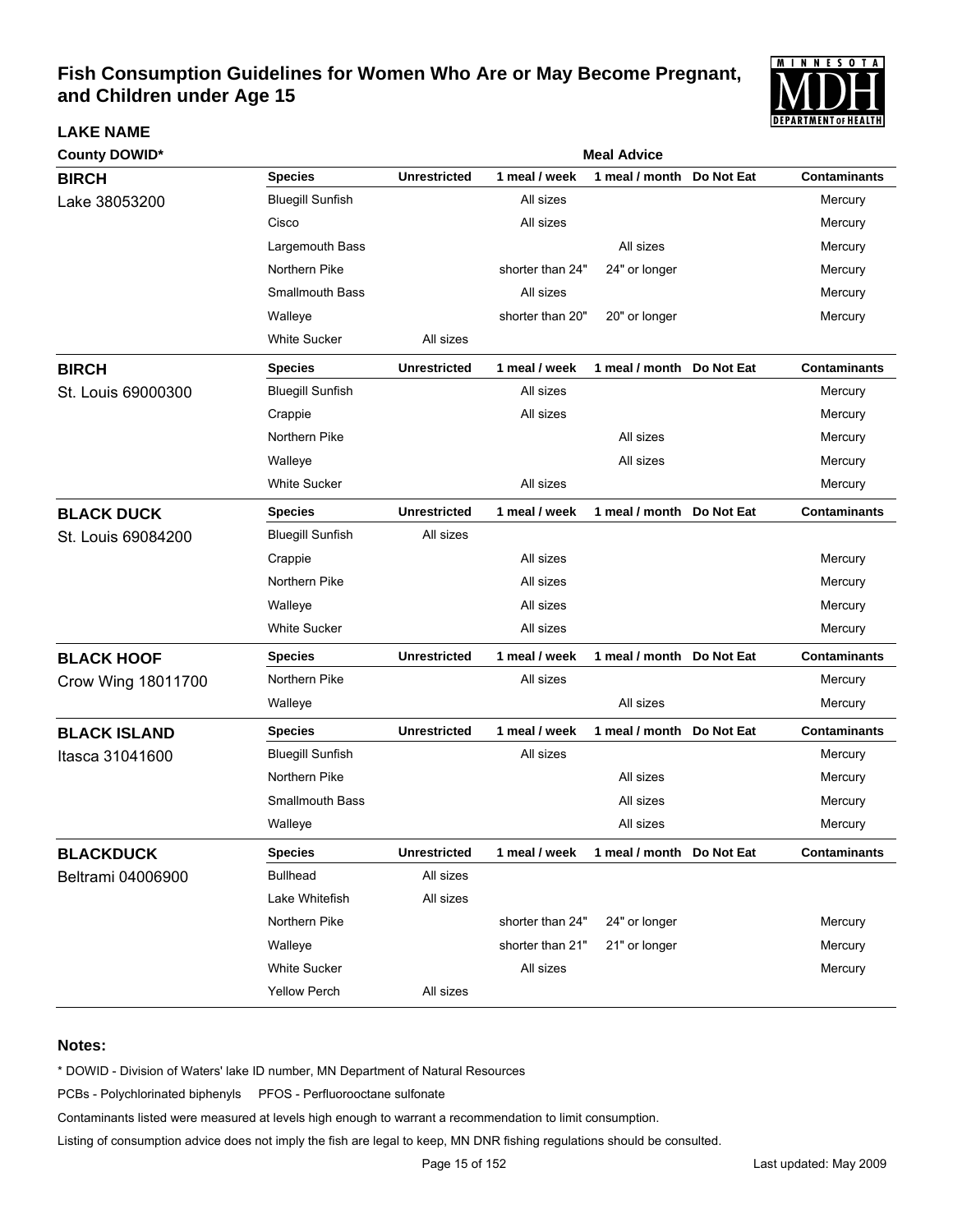

| <b>County DOWID*</b> | <b>Meal Advice</b>      |                     |                  |                           |            |                     |
|----------------------|-------------------------|---------------------|------------------|---------------------------|------------|---------------------|
| <b>BLACKHAWK</b>     | <b>Species</b>          | <b>Unrestricted</b> | 1 meal / week    | 1 meal / month            | Do Not Eat | <b>Contaminants</b> |
| Dakota 19005900      | <b>Bluegill Sunfish</b> |                     | All sizes        |                           |            | Mercury             |
|                      | Crappie                 |                     |                  | All sizes                 |            | Mercury             |
|                      | Northern Pike           |                     |                  | All sizes                 |            | Mercury             |
| <b>BLACKWATER</b>    | <b>Species</b>          | <b>Unrestricted</b> | 1 meal / week    | 1 meal / month            | Do Not Eat | <b>Contaminants</b> |
| Itasca 31056100      | Largemouth Bass         |                     | All sizes        |                           |            | Mercury             |
|                      | Northern Pike           |                     |                  | All sizes                 |            | Mercury             |
|                      | <b>White Sucker</b>     |                     | All sizes        |                           |            | Mercury             |
| <b>BLANDIN</b>       | <b>Species</b>          | <b>Unrestricted</b> | 1 meal / week    | 1 meal / month            | Do Not Eat | <b>Contaminants</b> |
| Itasca 31053300      | <b>Bluegill Sunfish</b> |                     | All sizes        |                           |            | Mercury             |
|                      | <b>Bullhead</b>         |                     | All sizes        |                           |            | Mercury             |
|                      | Cisco                   |                     | All sizes        |                           |            | Mercury             |
|                      | Largemouth Bass         |                     | All sizes        |                           |            | Mercury             |
|                      | Northern Pike           |                     |                  | All sizes                 |            | Mercury             |
|                      | <b>Redhorse Sucker</b>  |                     | All sizes        |                           |            | Mercury             |
|                      | Walleye                 |                     |                  | All sizes                 |            | Mercury             |
|                      | <b>White Sucker</b>     |                     | All sizes        |                           |            | Mercury             |
| <b>BLUE</b>          | <b>Species</b>          | <b>Unrestricted</b> | 1 meal / week    | 1 meal / month            | Do Not Eat | <b>Contaminants</b> |
| Hubbard 29018400     | Largemouth Bass         |                     | All sizes        |                           |            | Mercury             |
|                      | <b>Rainbow Trout</b>    |                     | All sizes        |                           |            | Mercury             |
|                      | Walleye                 |                     |                  | All sizes                 |            | Mercury             |
|                      | <b>White Sucker</b>     |                     | All sizes        |                           |            | Mercury             |
| <b>BLUEBERRY</b>     | <b>Species</b>          | <b>Unrestricted</b> | 1 meal / week    | 1 meal / month Do Not Eat |            | <b>Contaminants</b> |
| Wadena 80003400      | <b>Bluegill Sunfish</b> | All sizes           |                  |                           |            |                     |
|                      | Carp                    |                     | All sizes        |                           |            | Mercury             |
|                      | Crappie                 | All sizes           |                  |                           |            |                     |
|                      | Northern Pike           |                     | All sizes        |                           |            | Mercury             |
|                      | Walleye                 |                     | shorter than 22" | 22" or longer             |            | Mercury             |
| <b>BONE</b>          | <b>Species</b>          | <b>Unrestricted</b> | 1 meal / week    | 1 meal / month            | Do Not Eat | <b>Contaminants</b> |
| Lake 38006500        | <b>Brown Trout</b>      |                     |                  | All sizes                 |            | Mercury             |
|                      | <b>Rainbow Trout</b>    |                     | All sizes        |                           |            | Mercury             |
|                      | Splake                  |                     |                  | All sizes                 |            | Mercury             |

#### **Notes:**

**LAKE NAME**

\* DOWID - Division of Waters' lake ID number, MN Department of Natural Resources

PCBs - Polychlorinated biphenyls PFOS - Perfluorooctane sulfonate

Contaminants listed were measured at levels high enough to warrant a recommendation to limit consumption.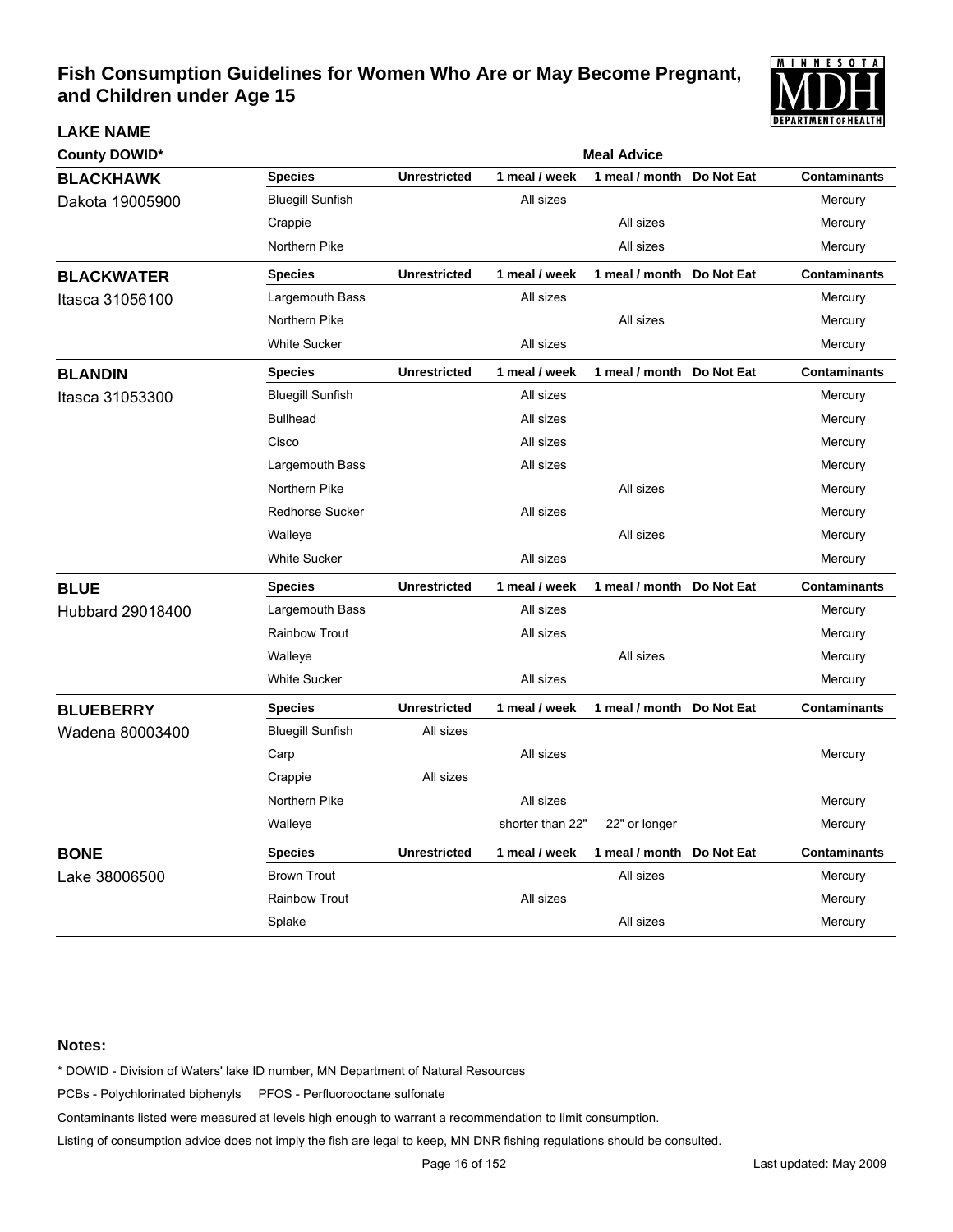

| <b>County DOWID*</b> | <b>Meal Advice</b>      |                     |                  |                           |            |                     |  |  |  |
|----------------------|-------------------------|---------------------|------------------|---------------------------|------------|---------------------|--|--|--|
| <b>BONE</b>          | <b>Species</b>          | <b>Unrestricted</b> | 1 meal / week    | 1 meal / month            | Do Not Eat | <b>Contaminants</b> |  |  |  |
| Washington 82005400  | <b>Bluegill Sunfish</b> |                     | All sizes        |                           |            | Mercury             |  |  |  |
|                      | <b>Bullhead</b>         |                     | All sizes        |                           |            | Mercury             |  |  |  |
|                      | Walleye                 |                     | shorter than 16" | 16" or longer             |            | Mercury             |  |  |  |
| <b>BOOT</b>          | <b>Species</b>          | <b>Unrestricted</b> | 1 meal / week    | 1 meal / month Do Not Eat |            | <b>Contaminants</b> |  |  |  |
| Becker 03003000      | <b>Bluegill Sunfish</b> |                     | All sizes        |                           |            | Mercury             |  |  |  |
|                      | Largemouth Bass         |                     |                  | All sizes                 |            | Mercury             |  |  |  |
|                      | Northern Pike           |                     |                  | All sizes                 |            | Mercury             |  |  |  |
|                      | Walleye                 |                     |                  | All sizes                 |            | Mercury             |  |  |  |
|                      | White Sucker            |                     | All sizes        |                           |            | Mercury             |  |  |  |
| <b>BORDEN</b>        | <b>Species</b>          | <b>Unrestricted</b> | 1 meal / week    | 1 meal / month            | Do Not Eat | <b>Contaminants</b> |  |  |  |
| Crow Wing 18002000   | <b>Bluegill Sunfish</b> |                     | All sizes        |                           |            | Mercury             |  |  |  |
|                      | Cisco                   |                     | All sizes        |                           |            | Mercury             |  |  |  |
|                      | Crappie                 |                     | All sizes        |                           |            | Mercury             |  |  |  |
|                      | Largemouth Bass         |                     |                  | All sizes                 |            | Mercury             |  |  |  |
|                      | Northern Pike           |                     |                  | All sizes                 |            | Mercury             |  |  |  |
|                      | <b>Smallmouth Bass</b>  |                     |                  | All sizes                 |            | Mercury             |  |  |  |
|                      | Walleye                 |                     |                  | All sizes                 |            | Mercury             |  |  |  |
| <b>BOTKERS</b>       | <b>Species</b>          | <b>Unrestricted</b> | 1 meal / week    | 1 meal / month            | Do Not Eat | <b>Contaminants</b> |  |  |  |
| Big Stone 06012100   | Carp                    |                     |                  | All sizes                 |            | Mercury             |  |  |  |
|                      | Crappie                 |                     | All sizes        |                           |            | Mercury             |  |  |  |
|                      | Walleye                 |                     | All sizes        |                           |            | Mercury             |  |  |  |
| <b>BOUDER</b>        | <b>Species</b>          | <b>Unrestricted</b> | 1 meal / week    | 1 meal / month            | Do Not Eat | <b>Contaminants</b> |  |  |  |
| Cook 16038300        | Smallmouth Bass         |                     |                  | All sizes                 |            | Mercury             |  |  |  |
|                      | Walleye                 |                     | All sizes        |                           |            | Mercury             |  |  |  |
|                      | <b>White Sucker</b>     | All sizes           |                  |                           |            |                     |  |  |  |
| <b>BOULDER</b>       | <b>Species</b>          | <b>Unrestricted</b> | 1 meal / week    | 1 meal / month            | Do Not Eat | <b>Contaminants</b> |  |  |  |
| St. Louis 69037300   | <b>Bullhead</b>         |                     | All sizes        |                           |            | Mercury             |  |  |  |
|                      | Northern Pike           |                     |                  | All sizes                 |            | Mercury             |  |  |  |
|                      | Walleye                 |                     |                  | All sizes                 |            | Mercury             |  |  |  |
|                      | <b>Yellow Perch</b>     |                     | All sizes        |                           |            | Mercury             |  |  |  |
| <b>BOWER TROUT</b>   | <b>Species</b>          | <b>Unrestricted</b> | 1 meal / week    | 1 meal / month Do Not Eat |            | <b>Contaminants</b> |  |  |  |
| Cook 16017500        | Northern Pike           |                     |                  | All sizes                 |            | Mercury             |  |  |  |
|                      | Walleye                 |                     | All sizes        |                           |            | Mercury             |  |  |  |

### **Notes:**

**LAKE NAME**

\* DOWID - Division of Waters' lake ID number, MN Department of Natural Resources

PCBs - Polychlorinated biphenyls PFOS - Perfluorooctane sulfonate

Contaminants listed were measured at levels high enough to warrant a recommendation to limit consumption.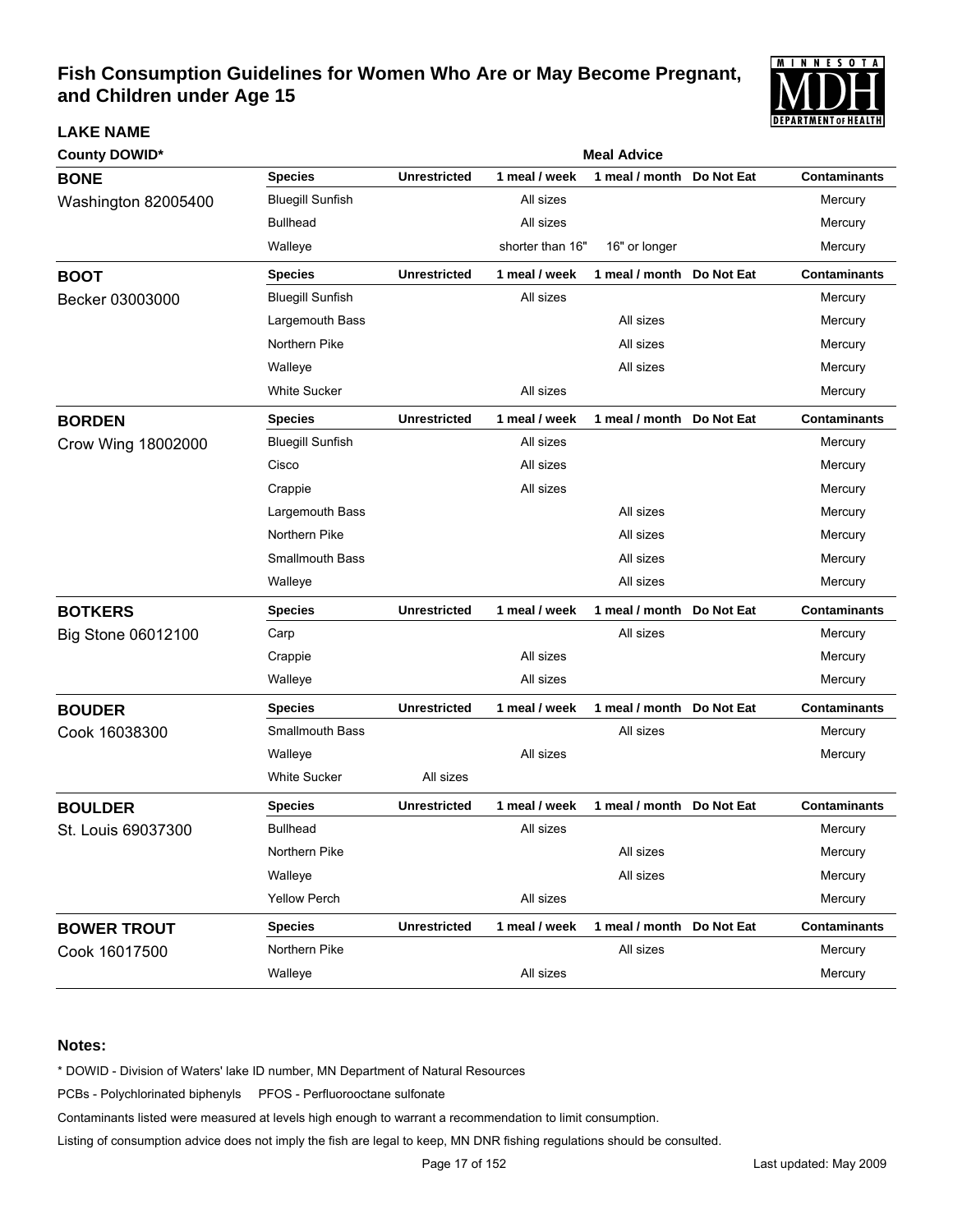

| <b>County DOWID*</b>     |                         |                     |                  | <b>Meal Advice</b>        |               |                     |
|--------------------------|-------------------------|---------------------|------------------|---------------------------|---------------|---------------------|
| <b>BOWSTRING</b>         | <b>Species</b>          | <b>Unrestricted</b> | 1 meal / week    | 1 meal / month            | Do Not Eat    | <b>Contaminants</b> |
| Itasca 31081300          | Northern Pike           |                     | All sizes        |                           |               | Mercury             |
|                          | Walleye                 |                     | shorter than 19" | 19" or longer             |               | Mercury             |
| <b>BOY</b>               | <b>Species</b>          | <b>Unrestricted</b> | 1 meal / week    | 1 meal / month            | Do Not Eat    | Contaminants        |
| Cass 11014300            | <b>Bluegill Sunfish</b> | All sizes           |                  |                           |               |                     |
|                          | Cisco                   |                     | All sizes        |                           |               | Mercury             |
|                          | Largemouth Bass         |                     | All sizes        |                           |               | Mercury             |
|                          | Northern Pike           |                     |                  | All sizes                 |               | Mercury             |
|                          | Walleye                 |                     | shorter than 19" | 19" or longer             |               | Mercury             |
| <b>BRIAR</b>             | <b>Species</b>          | <b>Unrestricted</b> | 1 meal / week    | 1 meal / month            | Do Not Eat    | Contaminants        |
| St. Louis 69012800       | <b>Yellow Perch</b>     |                     | All sizes        |                           |               | Mercury             |
| <b>BRIGGS</b>            | <b>Species</b>          | <b>Unrestricted</b> | 1 meal / week    | 1 meal / month            | Do Not Eat    | Contaminants        |
| Sherburne 71014600       | <b>White Sucker</b>     | All sizes           |                  |                           |               |                     |
| <b>BRIGHT</b>            | <b>Species</b>          | <b>Unrestricted</b> | 1 meal / week    | 1 meal / month            | Do Not Eat    | Contaminants        |
| Martin 46005200          | Carp                    | All sizes           |                  |                           |               |                     |
|                          | Crappie                 | All sizes           |                  |                           |               |                     |
|                          | Northern Pike           |                     | All sizes        |                           |               | Mercury             |
| <b>BROWN</b>             | <b>Species</b>          | <b>Unrestricted</b> | 1 meal / week    | 1 meal / month Do Not Eat |               | <b>Contaminants</b> |
| St. Louis 69083900       | Northern Pike           |                     |                  | shorter than 23"          | 23" or longer | Mercury             |
| <b>BROWNIE</b>           | <b>Species</b>          | <b>Unrestricted</b> | 1 meal / week    | 1 meal / month            | Do Not Eat    | <b>Contaminants</b> |
| <b>Hennepin 27003800</b> | <b>Bluegill Sunfish</b> |                     | All sizes        |                           |               | Mercury             |
|                          | Carp                    |                     | All sizes        |                           |               | Mercury             |
|                          | Northern Pike           |                     |                  | All sizes                 |               | Mercury             |
|                          | Walleye                 |                     |                  | All sizes                 |               | Mercury             |
|                          | <b>White Sucker</b>     |                     | All sizes        |                           |               | Mercury             |
| <b>BROWNS</b>            | <b>Species</b>          | <b>Unrestricted</b> | 1 meal / week    | 1 meal / month Do Not Eat |               | <b>Contaminants</b> |
| Lake 38078000            | Northern Pike           |                     | shorter than 21" | 21" or longer             |               | Mercury             |
|                          | Walleye                 |                     | shorter than 18" | 18" or longer             |               | Mercury             |
| <b>BRULE</b>             | <b>Species</b>          | <b>Unrestricted</b> | 1 meal / week    | 1 meal / month Do Not Eat |               | <b>Contaminants</b> |
| Cook 16034800            | Cisco                   |                     | All sizes        |                           |               | Mercury             |
|                          | Northern Pike           |                     |                  | All sizes                 |               | Mercury             |
|                          | Walleye                 |                     | shorter than 16" | 16" or longer             |               | Mercury             |
|                          | White Sucker            |                     | All sizes        |                           |               | Mercury             |

### **Notes:**

**LAKE NAME**

\* DOWID - Division of Waters' lake ID number, MN Department of Natural Resources

PCBs - Polychlorinated biphenyls PFOS - Perfluorooctane sulfonate

Contaminants listed were measured at levels high enough to warrant a recommendation to limit consumption.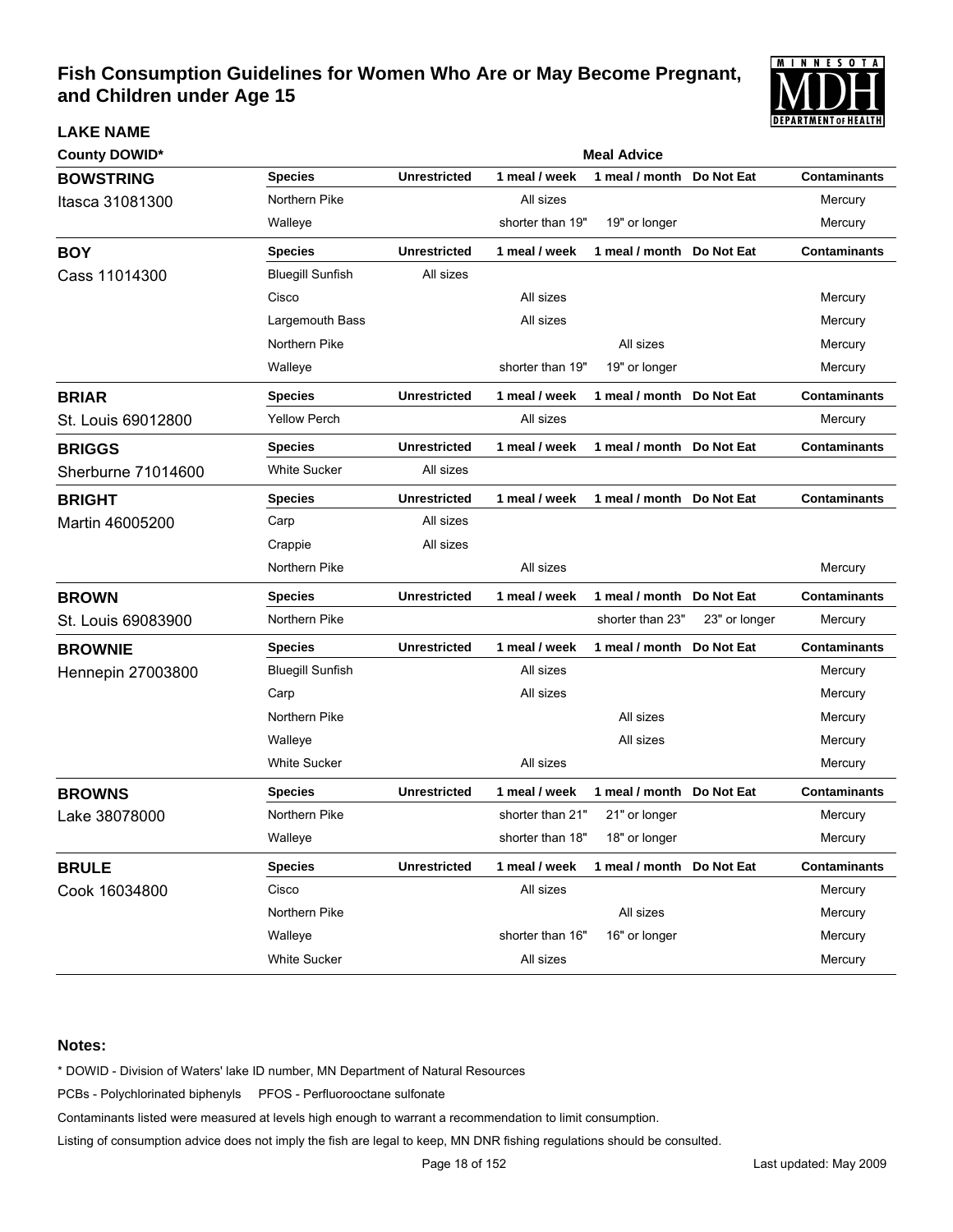

| <b>County DOWID*</b>     |                         | <b>Meal Advice</b>  |                  |                           |            |                     |  |  |  |
|--------------------------|-------------------------|---------------------|------------------|---------------------------|------------|---------------------|--|--|--|
| <b>BRYANT</b>            | <b>Species</b>          | <b>Unrestricted</b> | 1 meal / week    | 1 meal / month            | Do Not Eat | <b>Contaminants</b> |  |  |  |
| <b>Hennepin 27006700</b> | Carp                    |                     | All sizes        |                           |            | Mercury PCBs        |  |  |  |
|                          | Crappie                 |                     |                  | All sizes                 |            | Mercury             |  |  |  |
|                          | Northern Pike           |                     |                  | All sizes                 |            | Mercury             |  |  |  |
| <b>BUCK</b>              | <b>Species</b>          | <b>Unrestricted</b> | 1 meal / week    | 1 meal / month Do Not Eat |            | <b>Contaminants</b> |  |  |  |
| Itasca 31006900          | <b>Bluegill Sunfish</b> | All sizes           |                  |                           |            |                     |  |  |  |
|                          | Northern Pike           |                     | shorter than 26" | 26" or longer             |            | Mercury             |  |  |  |
|                          | Walleye                 |                     |                  | All sizes                 |            | Mercury             |  |  |  |
|                          | <b>White Sucker</b>     | All sizes           |                  |                           |            |                     |  |  |  |
| <b>BUDD</b>              | <b>Species</b>          | <b>Unrestricted</b> | 1 meal / week    | 1 meal / month Do Not Eat |            | <b>Contaminants</b> |  |  |  |
| Martin 46003000          | Carp                    |                     | All sizes        |                           |            | <b>PCBs</b>         |  |  |  |
|                          | <b>Channel Catfish</b>  | All sizes           |                  |                           |            |                     |  |  |  |
|                          | Crappie                 | All sizes           |                  |                           |            |                     |  |  |  |
|                          | <b>Yellow Perch</b>     | All sizes           |                  |                           |            |                     |  |  |  |
| <b>BUFFALO</b>           | <b>Species</b>          | <b>Unrestricted</b> | 1 meal / week    | 1 meal / month Do Not Eat |            | <b>Contaminants</b> |  |  |  |
| Wright 86009000          | Carp                    |                     | All sizes        |                           |            | Mercury             |  |  |  |
|                          | <b>Channel Catfish</b>  |                     | shorter than 20" | 20" or longer             |            | Mercury             |  |  |  |
|                          | Walleye                 |                     |                  | All sizes                 |            | Mercury             |  |  |  |
|                          | <b>Yellow Perch</b>     | All sizes           |                  |                           |            |                     |  |  |  |
| <b>BUNNY</b>             | <b>Species</b>          | <b>Unrestricted</b> | 1 meal / week    | 1 meal / month            | Do Not Eat | <b>Contaminants</b> |  |  |  |
| Lake 38029300            | Northern Pike           |                     |                  | All sizes                 |            | Mercury             |  |  |  |
|                          | <b>White Sucker</b>     |                     |                  | All sizes                 |            | Mercury             |  |  |  |
|                          | <b>Yellow Perch</b>     |                     | All sizes        |                           |            | Mercury             |  |  |  |
| <b>BURANDT</b>           | <b>Species</b>          | <b>Unrestricted</b> | 1 meal / week    | 1 meal / month            | Do Not Eat | <b>Contaminants</b> |  |  |  |
| Carver 10008400          | <b>Bullhead</b>         |                     |                  | All sizes                 |            | Mercury             |  |  |  |
|                          | Crappie                 |                     |                  | All sizes                 |            | Mercury             |  |  |  |
|                          | <b>Freshwater Drum</b>  |                     | All sizes        |                           |            | Mercury             |  |  |  |
|                          | Northern Pike           |                     |                  | All sizes                 |            | Mercury             |  |  |  |
| <b>BURGEN</b>            | <b>Species</b>          | <b>Unrestricted</b> | 1 meal / week    | 1 meal / month Do Not Eat |            | <b>Contaminants</b> |  |  |  |
| Douglas 21004900         | <b>Bluegill Sunfish</b> | All sizes           |                  |                           |            |                     |  |  |  |
|                          | Northern Pike           |                     |                  | All sizes                 |            | Mercury             |  |  |  |
|                          | <b>White Sucker</b>     | All sizes           |                  |                           |            |                     |  |  |  |

### **Notes:**

**LAKE NAME**

\* DOWID - Division of Waters' lake ID number, MN Department of Natural Resources

PCBs - Polychlorinated biphenyls PFOS - Perfluorooctane sulfonate

Contaminants listed were measured at levels high enough to warrant a recommendation to limit consumption.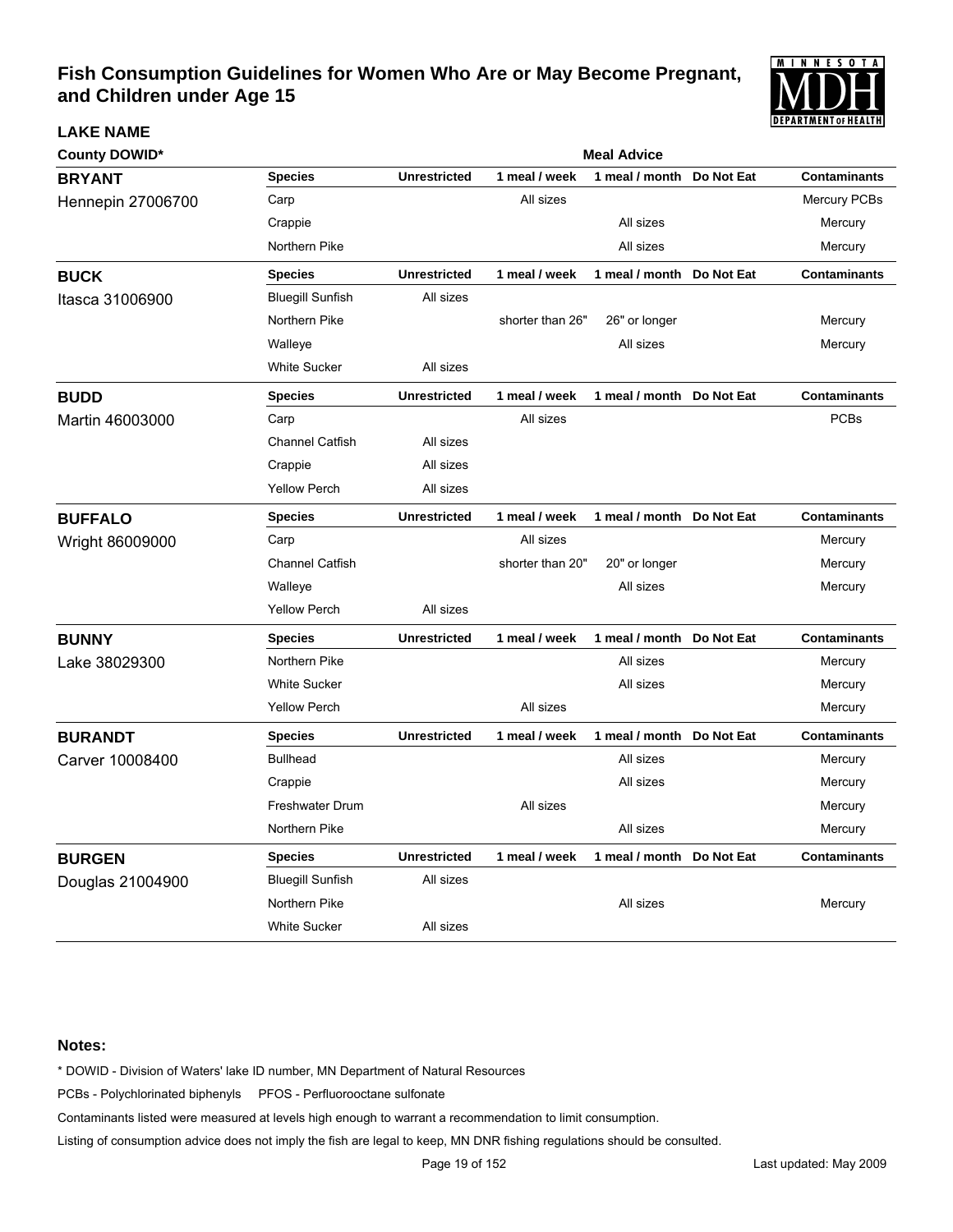

| <b>County DOWID*</b>     | <b>Meal Advice</b>      |                     |                  |                           |               |                     |  |
|--------------------------|-------------------------|---------------------|------------------|---------------------------|---------------|---------------------|--|
| <b>BURNTSIDE</b>         | <b>Species</b>          | <b>Unrestricted</b> | 1 meal / week    | 1 meal / month            | Do Not Eat    | <b>Contaminants</b> |  |
| St. Louis 69011800       | Lake Trout              |                     |                  | All sizes                 |               | Mercury PCBs        |  |
|                          | Lake Whitefish          |                     | All sizes        |                           |               | Mercury PCBs        |  |
|                          | Northern Pike           |                     |                  | shorter than 30"          | 30" or longer | Mercury             |  |
|                          | Walleye                 |                     | shorter than 10" | $10" - 23"$               | 23" or longer | Mercury             |  |
|                          | <b>White Sucker</b>     |                     | All sizes        |                           |               | Mercury             |  |
| <b>BUSH</b>              | <b>Species</b>          | <b>Unrestricted</b> | 1 meal / week    | 1 meal / month Do Not Eat |               | <b>Contaminants</b> |  |
| <b>Hennepin 27004700</b> | <b>Bluegill Sunfish</b> |                     | All sizes        |                           |               | Mercury             |  |
|                          | <b>Bullhead</b>         |                     |                  | All sizes                 |               | Mercury             |  |
|                          | Crappie                 |                     | All sizes        |                           |               | Mercury             |  |
|                          | Largemouth Bass         |                     |                  | All sizes                 |               | Mercury             |  |
|                          | Northern Pike           |                     |                  | All sizes                 |               | Mercury             |  |
| <b>BUTTON BOX</b>        | <b>Species</b>          | <b>Unrestricted</b> | 1 meal / week    | 1 meal / month Do Not Eat |               | <b>Contaminants</b> |  |
| Itasca 31017500          | <b>Smallmouth Bass</b>  |                     | All sizes        |                           |               | Mercury             |  |
|                          | <b>Yellow Perch</b>     |                     | All sizes        |                           |               | Mercury             |  |
| <b>BYLLESBY</b>          | <b>Species</b>          | <b>Unrestricted</b> | 1 meal / week    | 1 meal / month            | Do Not Eat    | <b>Contaminants</b> |  |
| Dakota 19000600          | <b>Bluegill Sunfish</b> |                     | All sizes        |                           |               | Mercury             |  |
|                          | Carp                    |                     | All sizes        |                           |               | Mercury             |  |
|                          | <b>Channel Catfish</b>  |                     | All sizes        |                           |               | Mercury             |  |
|                          | Crappie                 |                     | All sizes        |                           |               | Mercury             |  |
|                          | Northern Pike           |                     | All sizes        |                           |               | Mercury             |  |
|                          | River Carpsucker        |                     | All sizes        |                           |               | Mercury             |  |
|                          | <b>Smallmouth Bass</b>  | All sizes           |                  |                           |               |                     |  |
|                          | Sunfish                 | All sizes           |                  |                           |               |                     |  |
|                          | Walleye                 |                     | All sizes        |                           |               | Mercury             |  |
|                          | White Bass              |                     | All sizes        |                           |               | Mercury             |  |
| <b>CADOTTE</b>           | <b>Species</b>          | <b>Unrestricted</b> | 1 meal / week    | 1 meal / month Do Not Eat |               | <b>Contaminants</b> |  |
| St. Louis 69011400       | Walleye                 |                     |                  | All sizes                 |               | Mercury             |  |
|                          | <b>White Sucker</b>     |                     | All sizes        |                           |               | Mercury             |  |
|                          | <b>Yellow Perch</b>     |                     | All sizes        |                           |               | Mercury             |  |

### **Notes:**

**LAKE NAME**

\* DOWID - Division of Waters' lake ID number, MN Department of Natural Resources

PCBs - Polychlorinated biphenyls PFOS - Perfluorooctane sulfonate

Contaminants listed were measured at levels high enough to warrant a recommendation to limit consumption.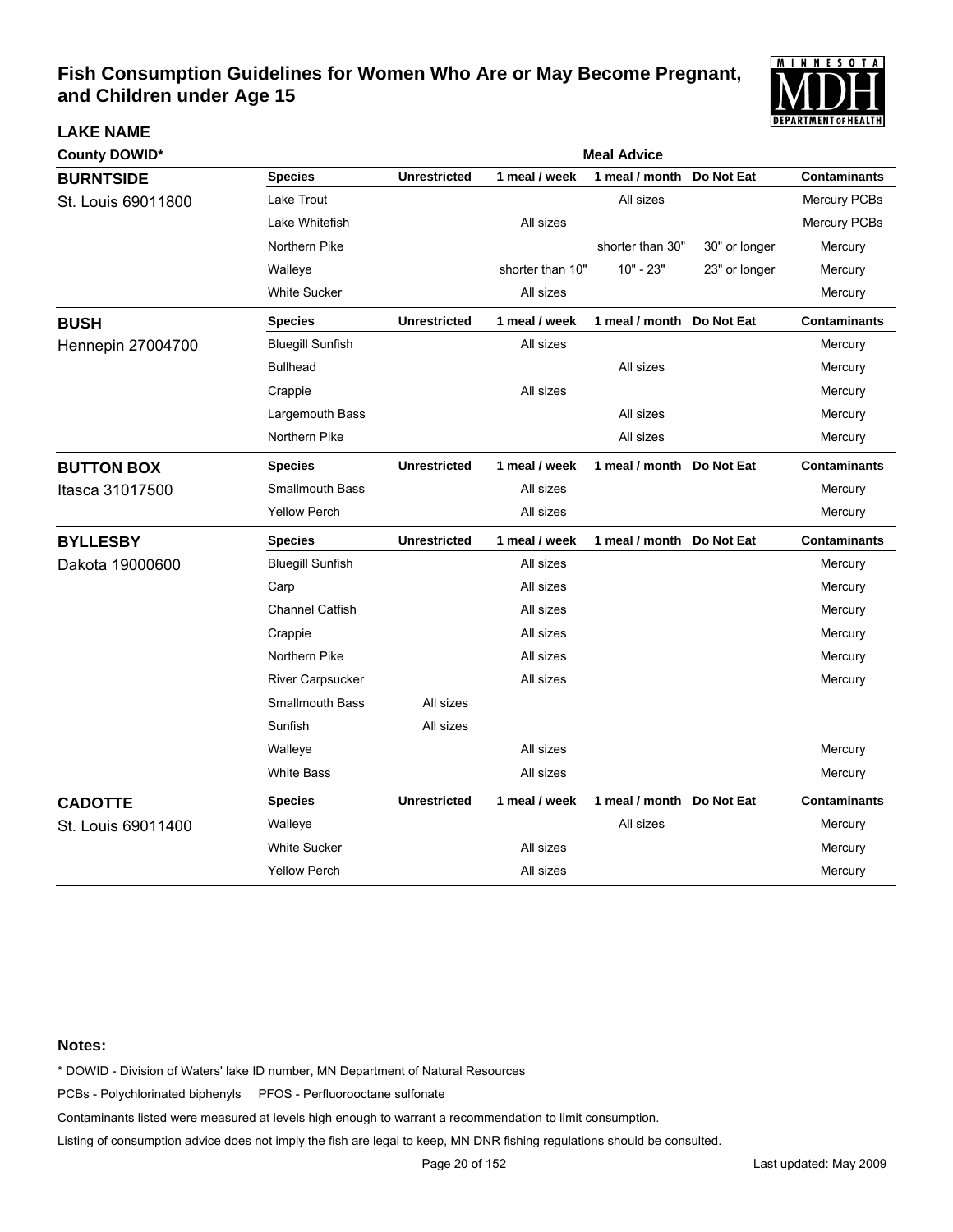

| County DOWID*      |                         |                     |                  | <b>Meal Advice</b>        |            |                     |
|--------------------|-------------------------|---------------------|------------------|---------------------------|------------|---------------------|
| <b>CALHOUN</b>     | <b>Species</b>          | <b>Unrestricted</b> | 1 meal / week    | 1 meal / month            | Do Not Eat | <b>Contaminants</b> |
| Hennepin 27003100  | <b>Bluegill Sunfish</b> |                     |                  | All sizes                 |            | Mercury PFOS        |
|                    | Crappie                 |                     |                  | All sizes                 |            | Mercury PFOS        |
|                    | Largemouth Bass         |                     |                  | All sizes                 |            | <b>PFOS</b>         |
|                    | Northern Pike           |                     |                  | All sizes                 |            | Mercury             |
|                    | Walleye                 |                     | shorter than 15" | 15" or longer             |            | Mercury             |
|                    | <b>White Sucker</b>     |                     | All sizes        |                           |            | Mercury             |
| <b>CALHOUN</b>     | <b>Species</b>          | <b>Unrestricted</b> | 1 meal / week    | 1 meal / month Do Not Eat |            | <b>Contaminants</b> |
| Kandiyohi 34006200 | <b>Bluegill Sunfish</b> |                     | All sizes        |                           |            | Mercury             |
|                    | <b>Bullhead</b>         |                     | All sizes        |                           |            | Mercury             |
|                    | Carp                    |                     | All sizes        |                           |            | Mercury             |
|                    | Crappie                 |                     | All sizes        |                           |            | Mercury             |
|                    | Northern Pike           |                     |                  | All sizes                 |            | Mercury             |
| <b>CANNON</b>      | <b>Species</b>          | <b>Unrestricted</b> | 1 meal / week    | 1 meal / month            | Do Not Eat | <b>Contaminants</b> |
| Rice 66000800      | <b>Bullhead</b>         | All sizes           |                  |                           |            |                     |
|                    | Carp                    | All sizes           |                  |                           |            |                     |
|                    | Crappie                 |                     | All sizes        |                           |            | Mercury             |
|                    | <b>Freshwater Drum</b>  |                     | All sizes        |                           |            | Mercury             |
|                    | <b>Yellow Perch</b>     |                     | All sizes        |                           |            | Mercury             |
| <b>CARIBOU</b>     | <b>Species</b>          | <b>Unrestricted</b> | 1 meal / week    | 1 meal / month Do Not Eat |            | <b>Contaminants</b> |
| Cook 16036000      | Northern Pike           |                     | shorter than 22" | 22" or longer             |            | Mercury             |
|                    | Walleye                 |                     | shorter than 18" | 18" or longer             |            | Mercury             |
|                    | <b>White Sucker</b>     | All sizes           |                  |                           |            |                     |
|                    | <b>Yellow Perch</b>     |                     | All sizes        |                           |            | Mercury             |
| <b>CARIBOU</b>     | <b>Species</b>          | <b>Unrestricted</b> | 1 meal / week    | 1 meal / month Do Not Eat |            | <b>Contaminants</b> |
| Itasca 31062000    | Lake Trout              |                     | All sizes        |                           |            | Mercury             |
|                    | Northern Pike           |                     |                  | All sizes                 |            | Mercury             |
|                    | Rock Bass               |                     | All sizes        |                           |            | Mercury             |
|                    | Smallmouth Bass         |                     |                  | All sizes                 |            | Mercury             |
|                    | Walleye                 |                     |                  | All sizes                 |            | Mercury             |
|                    | <b>White Sucker</b>     |                     | All sizes        |                           |            | Mercury             |
| <b>CARIBOU</b>     | <b>Species</b>          | <b>Unrestricted</b> | 1 meal / week    | 1 meal / month Do Not Eat |            | <b>Contaminants</b> |
| St. Louis 69048900 | Northern Pike           |                     | All sizes        |                           |            | Mercury             |
|                    | Walleye                 |                     | All sizes        |                           |            | Mercury             |
|                    | White Sucker            | All sizes           |                  |                           |            |                     |

### **Notes:**

**LAKE NAME**

\* DOWID - Division of Waters' lake ID number, MN Department of Natural Resources

PCBs - Polychlorinated biphenyls PFOS - Perfluorooctane sulfonate

Contaminants listed were measured at levels high enough to warrant a recommendation to limit consumption.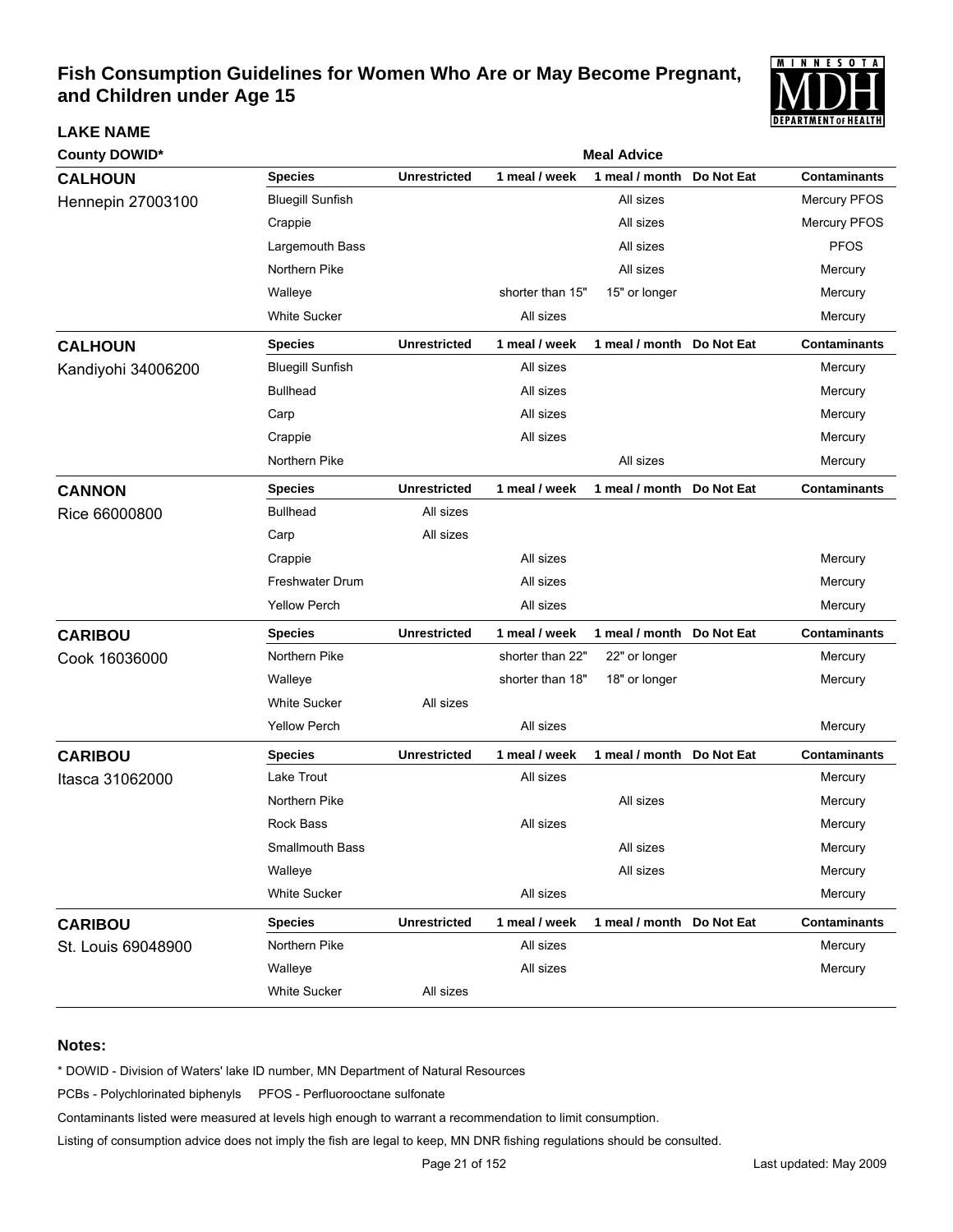

| <b>County DOWID*</b> |                         | <b>Meal Advice</b>  |                  |                           |               |                     |  |  |
|----------------------|-------------------------|---------------------|------------------|---------------------------|---------------|---------------------|--|--|
| <b>CARLOS</b>        | <b>Species</b>          | <b>Unrestricted</b> | 1 meal / week    | 1 meal / month Do Not Eat |               | <b>Contaminants</b> |  |  |
| Douglas 21005700     | <b>Bluegill Sunfish</b> |                     | All sizes        |                           |               | Mercury             |  |  |
|                      | Crappie                 |                     |                  | All sizes                 |               | Mercury             |  |  |
|                      | Largemouth Bass         |                     |                  | All sizes                 |               | Mercury             |  |  |
|                      | Northern Pike           |                     |                  | shorter than 31"          | 31" or longer | Mercury             |  |  |
|                      | Rock Bass               |                     |                  | All sizes                 |               | Mercury             |  |  |
|                      | Walleye                 |                     |                  | All sizes                 |               | Mercury             |  |  |
|                      | <b>White Sucker</b>     |                     | All sizes        |                           |               | Mercury             |  |  |
| <b>CARR</b>          | <b>Species</b>          | <b>Unrestricted</b> | 1 meal / week    | 1 meal / month            | Do Not Eat    | <b>Contaminants</b> |  |  |
| Beltrami 04014100    | Northern Pike           |                     |                  | All sizes                 |               | Mercury             |  |  |
|                      | Walleye                 |                     |                  | All sizes                 |               | Mercury             |  |  |
|                      | <b>White Sucker</b>     |                     | All sizes        |                           |               | Mercury             |  |  |
| <b>CARROT</b>        | <b>Species</b>          | <b>Unrestricted</b> | 1 meal / week    | 1 meal / month            | Do Not Eat    | <b>Contaminants</b> |  |  |
| Cook 16007100        | <b>Brook Trout</b>      |                     |                  | All sizes                 |               | Mercury             |  |  |
| <b>CARVER</b>        | <b>Species</b>          | <b>Unrestricted</b> | 1 meal / week    | 1 meal / month Do Not Eat |               | <b>Contaminants</b> |  |  |
| Washington 82016600  | <b>Bluegill Sunfish</b> |                     | All sizes        |                           |               | Mercury             |  |  |
|                      | <b>Bullhead</b>         |                     |                  | All sizes                 |               | Mercury             |  |  |
|                      | Carp                    |                     | All sizes        |                           |               | Mercury             |  |  |
|                      | Northern Pike           |                     | shorter than 25" | 25" or longer             |               | Mercury             |  |  |
| <b>CASCADE</b>       | <b>Species</b>          | <b>Unrestricted</b> | 1 meal / week    | 1 meal / month            | Do Not Eat    | <b>Contaminants</b> |  |  |
| Cook 16034600        | Northern Pike           |                     | shorter than 24" | 24" or longer             |               | Mercury             |  |  |
|                      | Walleye                 |                     | shorter than 16" | 16" or longer             |               | Mercury             |  |  |
|                      | <b>White Sucker</b>     |                     | All sizes        |                           |               | Mercury             |  |  |
| <b>CASS</b>          | <b>Species</b>          | <b>Unrestricted</b> | 1 meal / week    | 1 meal / month Do Not Eat |               | <b>Contaminants</b> |  |  |
| Beltrami 04003000    | Cisco                   |                     | All sizes        |                           |               | Mercury             |  |  |
|                      | Northern Pike           |                     |                  | All sizes                 |               | Mercury             |  |  |
|                      | Walleye                 |                     |                  | All sizes                 |               | Mercury             |  |  |
|                      | <b>White Sucker</b>     |                     | All sizes        |                           |               | Mercury             |  |  |
|                      | <b>Yellow Perch</b>     |                     | All sizes        |                           |               | Mercury             |  |  |

Whitefish from this lake contain dioxin, a chemical that may cause cancer in humans. Meat and dairy products also contain dioxin. At this time, MDH does not provide meal advice based on dioxin in fish. Although mercury levels in whitefish are low, you can reduce your exposure to dioxin by choosing to eat a different species and following the consumption guidelines for that species.

| <b>CEDAR</b>    | <b>Species</b> | <b>Unrestricted</b> | meal / week | meal / month Do Not Eat | <b>Contaminants</b> |
|-----------------|----------------|---------------------|-------------|-------------------------|---------------------|
| Aitkin 01020900 | Cisco          |                     | All sizes   |                         | Mercury             |
|                 | Crappie        |                     | All sizes   |                         | Mercury             |
|                 | Northern Pike  |                     |             | All sizes               | Mercury             |
|                 | Walleye        |                     |             | All sizes               | Mercury             |

### **Notes:**

**LAKE NAME**

\* DOWID - Division of Waters' lake ID number, MN Department of Natural Resources

PCBs - Polychlorinated biphenyls PFOS - Perfluorooctane sulfonate

Contaminants listed were measured at levels high enough to warrant a recommendation to limit consumption.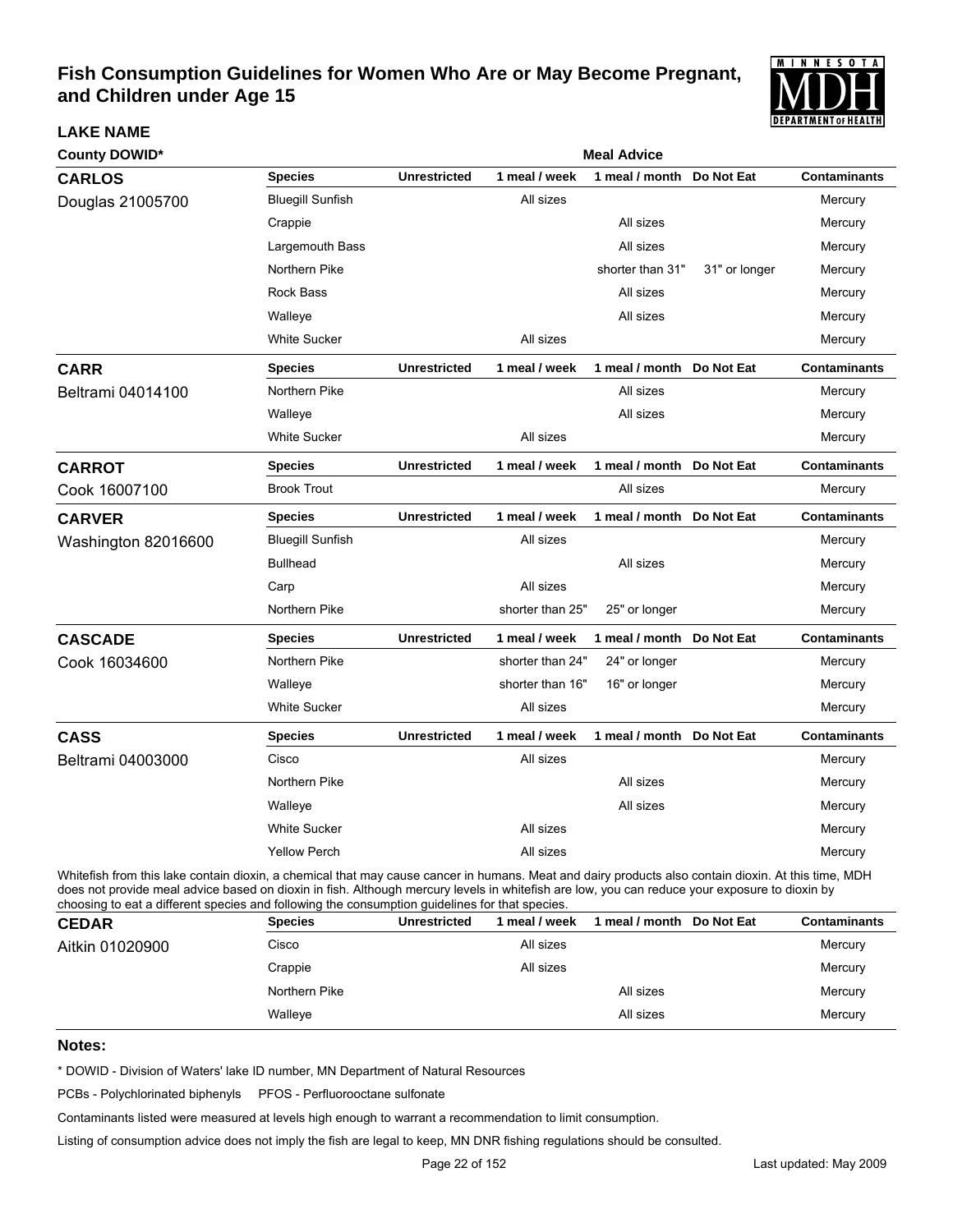

| <b>County DOWID*</b> |                         |                     |                  | <b>Meal Advice</b>         |            |                     |
|----------------------|-------------------------|---------------------|------------------|----------------------------|------------|---------------------|
| <b>CEDAR</b>         | <b>Species</b>          | <b>Unrestricted</b> | 1 meal / week    | 1 meal / month             | Do Not Eat | <b>Contaminants</b> |
| Hennepin 27003900    | <b>Bluegill Sunfish</b> |                     | All sizes        |                            |            | Mercury PFOS        |
|                      | Carp                    |                     | All sizes        |                            |            | Mercury             |
|                      | Crappie                 |                     | All sizes        |                            |            | <b>PFOS</b>         |
|                      | Largemouth Bass         |                     |                  | All sizes                  |            | Mercury PFOS        |
|                      | Northern Pike           |                     |                  | All sizes                  |            | Mercury             |
|                      | Walleye                 |                     |                  | All sizes                  |            | Mercury             |
| <b>CEDAR</b>         | <b>Species</b>          | <b>Unrestricted</b> | 1 meal / week    | 1 meal / month Do Not Eat  |            | <b>Contaminants</b> |
| Lake 38081000        | Northern Pike           |                     | shorter than 24" | 24" or longer              |            | Mercury             |
|                      | Walleye                 |                     | All sizes        |                            |            | Mercury             |
|                      | <b>White Sucker</b>     |                     | All sizes        |                            |            | Mercury             |
|                      | <b>Yellow Perch</b>     |                     | All sizes        |                            |            | Mercury             |
| <b>CEDAR</b>         | <b>Species</b>          | <b>Unrestricted</b> | 1 meal / week    | 1 meal / month             | Do Not Eat | <b>Contaminants</b> |
| Morrison 49014000    | Northern Pike           |                     |                  | All sizes                  |            | Mercury             |
| <b>CEDAR</b>         | <b>Species</b>          | <b>Unrestricted</b> | 1 meal / week    | 1 meal / month Do Not Eat  |            | <b>Contaminants</b> |
| Scott 70009100       | <b>Bluegill Sunfish</b> | All sizes           |                  |                            |            |                     |
|                      | <b>Bullhead</b>         |                     | All sizes        |                            |            | Mercury             |
|                      | Walleye                 |                     | All sizes        |                            |            | Mercury             |
|                      | <b>White Sucker</b>     | All sizes           |                  |                            |            |                     |
| <b>CEDAR</b>         | <b>Species</b>          | <b>Unrestricted</b> | 1 meal / week    | 1 meal / month Do Not Eat  |            | <b>Contaminants</b> |
| Wright 86022700      | Crappie                 |                     | All sizes        |                            |            | Mercury             |
|                      | Northern Pike           |                     |                  | All sizes                  |            | Mercury             |
|                      | <b>White Sucker</b>     |                     | All sizes        |                            |            | Mercury             |
| <b>CEDAR ISLAND</b>  | <b>Species</b>          | <b>Unrestricted</b> | 1 meal / week    | 1 meal / month  Do Not Eat |            | <b>Contaminants</b> |
| Stearns 73013300     | Carp                    |                     | All sizes        |                            |            | Mercury             |
|                      | <b>Channel Catfish</b>  |                     | All sizes        |                            |            | Mercury             |
|                      | Crappie                 |                     | All sizes        |                            |            | Mercury             |
|                      | Northern Pike           |                     | All sizes        |                            |            | Mercury             |
|                      | Walleye                 |                     |                  | All sizes                  |            | Mercury             |

#### **Notes:**

**LAKE NAME**

\* DOWID - Division of Waters' lake ID number, MN Department of Natural Resources

PCBs - Polychlorinated biphenyls PFOS - Perfluorooctane sulfonate

Contaminants listed were measured at levels high enough to warrant a recommendation to limit consumption.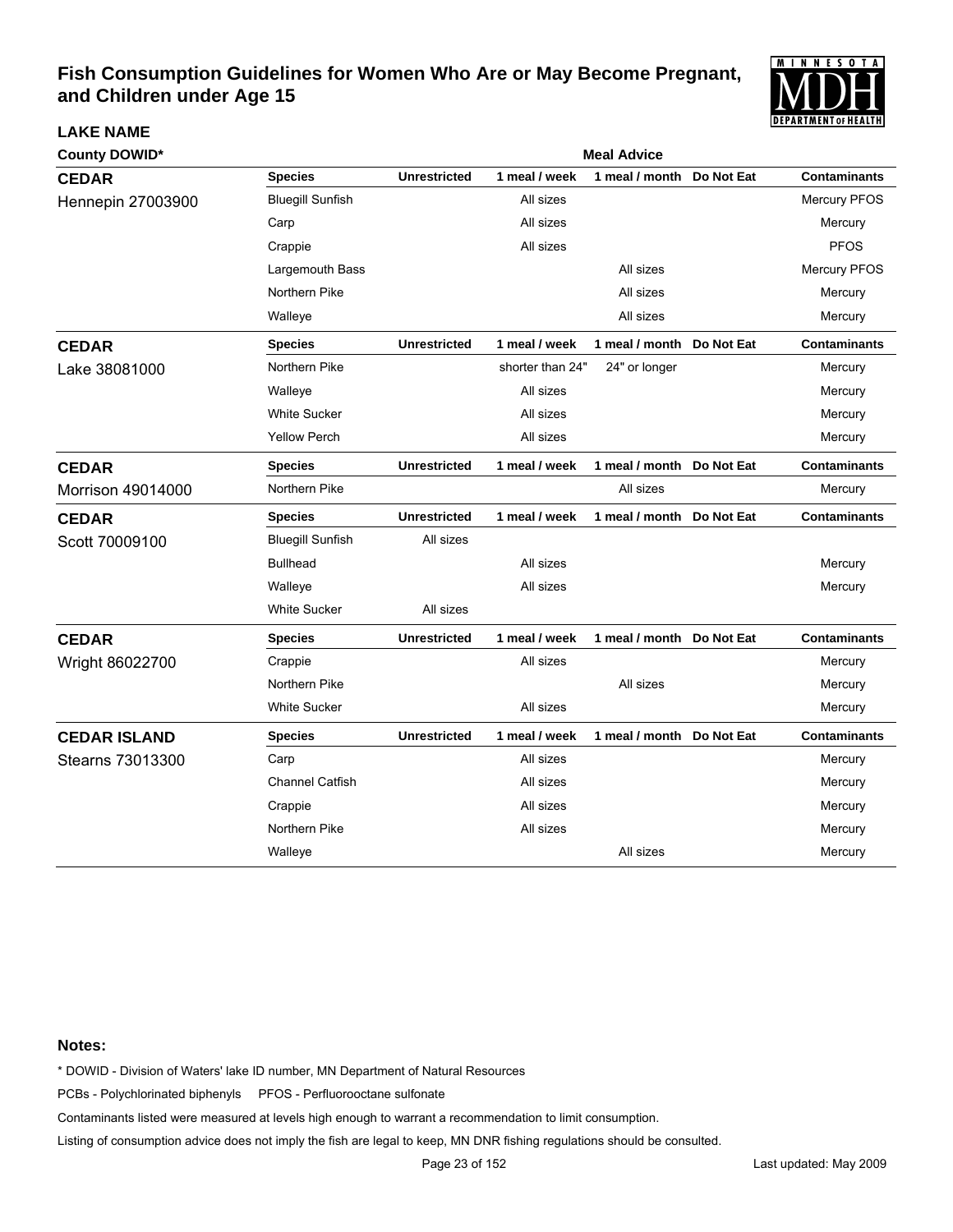

| <b>County DOWID*</b>     |                         | <b>Meal Advice</b>  |                  |                           |            |                     |  |  |
|--------------------------|-------------------------|---------------------|------------------|---------------------------|------------|---------------------|--|--|
| <b>CENTERVILLE</b>       | <b>Species</b>          | <b>Unrestricted</b> | 1 meal / week    | 1 meal / month            | Do Not Eat | <b>Contaminants</b> |  |  |
| Anoka 02000600           | <b>Bluegill Sunfish</b> |                     | All sizes        |                           |            | Mercury             |  |  |
|                          | Carp                    | All sizes           |                  |                           |            |                     |  |  |
|                          | Crappie                 | All sizes           |                  |                           |            |                     |  |  |
|                          | Northern Pike           |                     | All sizes        |                           |            | Mercury             |  |  |
|                          | Walleye                 |                     | All sizes        |                           |            | Mercury             |  |  |
|                          | <b>White Sucker</b>     | All sizes           |                  |                           |            |                     |  |  |
| <b>CHESTER</b>           | <b>Species</b>          | <b>Unrestricted</b> | 1 meal / week    | 1 meal / month Do Not Eat |            | <b>Contaminants</b> |  |  |
| Cook 16003300            | <b>Brown Trout</b>      |                     | All sizes        |                           |            | Mercury             |  |  |
|                          | <b>White Sucker</b>     |                     | All sizes        |                           |            | Mercury             |  |  |
| <b>CHIPPEWA</b>          | <b>Species</b>          | <b>Unrestricted</b> | 1 meal / week    | 1 meal / month Do Not Eat |            | <b>Contaminants</b> |  |  |
| Douglas 21014500         | Carp                    |                     | All sizes        |                           |            | Mercury             |  |  |
|                          | Crappie                 |                     | All sizes        |                           |            | Mercury             |  |  |
|                          | Walleye                 |                     |                  | All sizes                 |            | Mercury             |  |  |
| <b>CHRISTIANSON</b>      | <b>Species</b>          | <b>Unrestricted</b> | 1 meal / week    | 1 meal / month            | Do Not Eat | <b>Contaminants</b> |  |  |
| Lake 38075000            | Northern Pike           |                     |                  | All sizes                 |            | Mercury             |  |  |
| <b>CHRISTINA</b>         | <b>Species</b>          | <b>Unrestricted</b> | 1 meal / week    | 1 meal / month Do Not Eat |            | <b>Contaminants</b> |  |  |
| Douglas 21037500         | Carp                    |                     | All sizes        |                           |            | Mercury             |  |  |
|                          | Northern Pike           |                     |                  | All sizes                 |            | Mercury             |  |  |
| <b>CHRISTINE</b>         | <b>Species</b>          | <b>Unrestricted</b> | 1 meal / week    | 1 meal / month Do Not Eat |            | <b>Contaminants</b> |  |  |
| Cook 16037300            | Northern Pike           |                     | shorter than 20" | 20" or longer             |            | Mercury             |  |  |
|                          | Walleye                 |                     | All sizes        |                           |            | Mercury             |  |  |
|                          | <b>White Sucker</b>     |                     | All sizes        |                           |            | Mercury             |  |  |
|                          | <b>Yellow Perch</b>     |                     | All sizes        |                           |            | Mercury             |  |  |
| <b>CHRISTMAS</b>         | <b>Species</b>          | <b>Unrestricted</b> | 1 meal / week    | 1 meal / month Do Not Eat |            | <b>Contaminants</b> |  |  |
| <b>Hennepin 27013700</b> | <b>Bluegill Sunfish</b> |                     | All sizes        |                           |            | Mercury             |  |  |
|                          | Carp                    |                     | All sizes        |                           |            | Mercury             |  |  |
|                          | Northern Pike           |                     | shorter than 19" | 19" or longer             |            | Mercury             |  |  |
|                          | Rainbow Trout           | All sizes           |                  |                           |            |                     |  |  |
|                          | <b>White Sucker</b>     |                     | All sizes        |                           |            | Mercury             |  |  |
| <b>CHUB</b>              | <b>Species</b>          | <b>Unrestricted</b> | 1 meal / week    | 1 meal / month Do Not Eat |            | <b>Contaminants</b> |  |  |
| Carlton 09000800         | Crappie                 | All sizes           |                  |                           |            |                     |  |  |
|                          | Largemouth Bass         |                     | All sizes        |                           |            | Mercury             |  |  |
|                          | Northern Pike           |                     | All sizes        |                           |            | Mercury             |  |  |
|                          | Walleye                 |                     |                  | All sizes                 |            | Mercury             |  |  |

#### **Notes:**

**LAKE NAME**

\* DOWID - Division of Waters' lake ID number, MN Department of Natural Resources

PCBs - Polychlorinated biphenyls PFOS - Perfluorooctane sulfonate

Contaminants listed were measured at levels high enough to warrant a recommendation to limit consumption.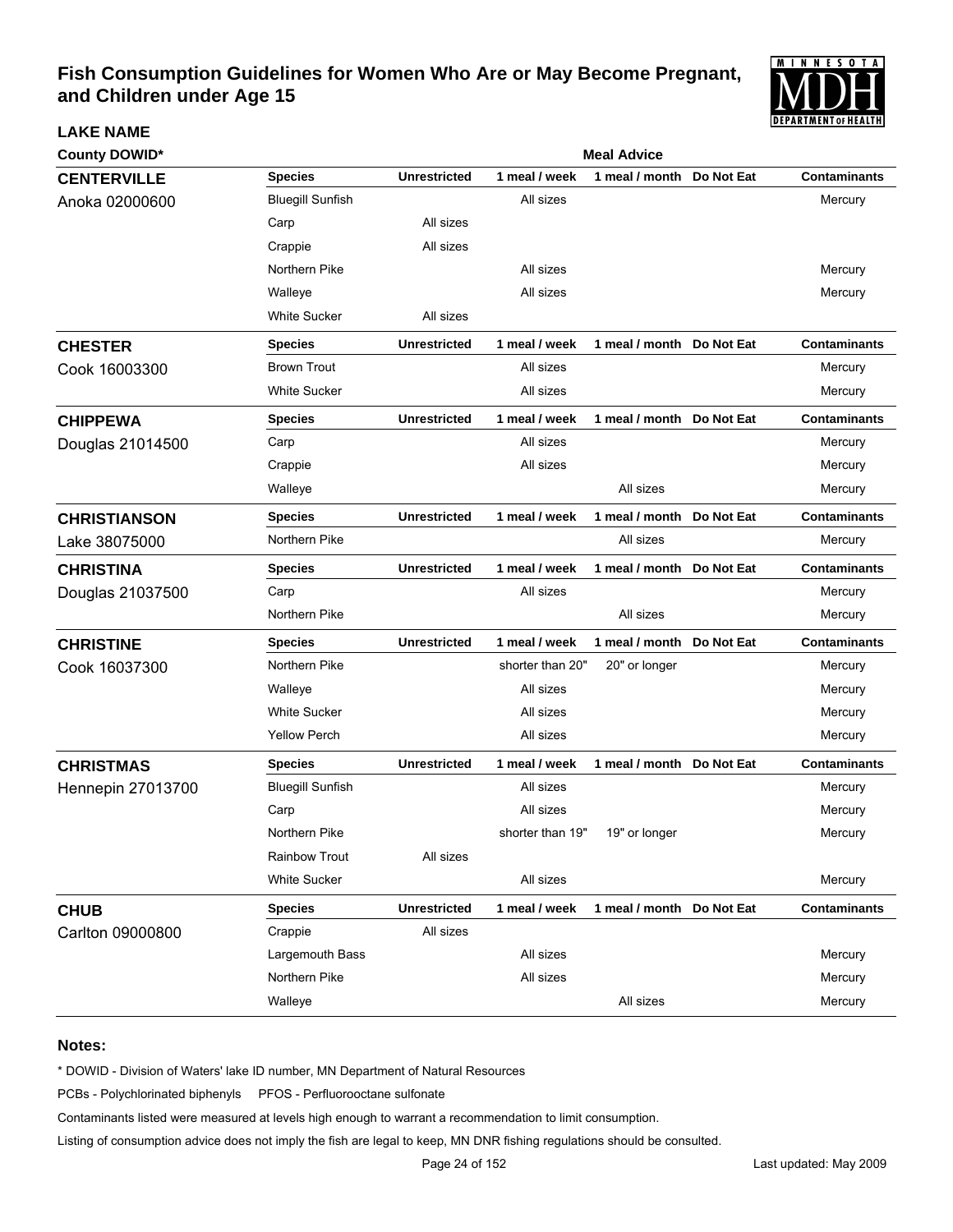

| <b>County DOWID*</b> | <b>Meal Advice</b>      |                     |                  |                           |               |                     |  |  |
|----------------------|-------------------------|---------------------|------------------|---------------------------|---------------|---------------------|--|--|
| <b>CIRCLE</b>        | <b>Species</b>          | <b>Unrestricted</b> | 1 meal / week    | 1 meal / month            | Do Not Eat    | <b>Contaminants</b> |  |  |
| Rice 66002700        | <b>Bluegill Sunfish</b> |                     | All sizes        |                           |               | Mercury             |  |  |
|                      | Carp                    | All sizes           |                  |                           |               |                     |  |  |
|                      | Northern Pike           |                     | All sizes        |                           |               | Mercury             |  |  |
|                      | Walleye                 |                     | All sizes        |                           |               | Mercury             |  |  |
|                      | <b>Yellow Perch</b>     | All sizes           |                  |                           |               |                     |  |  |
| <b>CLARA</b>         | <b>Species</b>          | <b>Unrestricted</b> | 1 meal / week    | 1 meal / month            | Do Not Eat    | <b>Contaminants</b> |  |  |
| Cook 16036500        | <b>Bluegill Sunfish</b> |                     | All sizes        |                           |               | Mercury             |  |  |
|                      | Northern Pike           |                     |                  | All sizes                 |               | Mercury             |  |  |
|                      | Walleye                 |                     | shorter than 14" | 14" - 25"                 | 25" or longer | Mercury             |  |  |
|                      | <b>White Sucker</b>     |                     | All sizes        |                           |               | Mercury             |  |  |
|                      | <b>Yellow Perch</b>     |                     | All sizes        |                           |               | Mercury             |  |  |
| <b>CLEAR</b>         | <b>Species</b>          | <b>Unrestricted</b> | 1 meal / week    | 1 meal / month Do Not Eat |               | <b>Contaminants</b> |  |  |
| Aitkin 01009300      | <b>Bluegill Sunfish</b> |                     | All sizes        |                           |               | Mercury             |  |  |
|                      | <b>Bullhead</b>         |                     | All sizes        |                           |               | Mercury             |  |  |
|                      | Crappie                 |                     | All sizes        |                           |               | Mercury             |  |  |
|                      | Northern Pike           |                     | shorter than 18" | 18" or longer             |               | Mercury             |  |  |
|                      | Walleye                 |                     |                  | All sizes                 |               | Mercury             |  |  |
|                      | <b>White Sucker</b>     |                     | All sizes        |                           |               | Mercury             |  |  |
| <b>CLEAR</b>         | <b>Species</b>          | <b>Unrestricted</b> | 1 meal / week    | 1 meal / month Do Not Eat |               | <b>Contaminants</b> |  |  |
| Koochiching 36001100 | <b>Bluegill Sunfish</b> |                     | All sizes        |                           |               | Mercury             |  |  |
|                      | Northern Pike           |                     | shorter than 25" | 25" or longer             |               | Mercury             |  |  |
| <b>CLEAR</b>         | <b>Species</b>          | <b>Unrestricted</b> | 1 meal / week    | 1 meal / month            | Do Not Eat    | <b>Contaminants</b> |  |  |
| Lake 38072200        | <b>Bluegill Sunfish</b> |                     | All sizes        |                           |               | Mercury             |  |  |
|                      | Northern Pike           |                     | All sizes        |                           |               | Mercury             |  |  |
|                      | Walleye                 |                     | All sizes        |                           |               | Mercury             |  |  |
|                      | <b>White Sucker</b>     |                     | All sizes        |                           |               | Mercury             |  |  |
| <b>CLEAR</b>         | <b>Species</b>          | <b>Unrestricted</b> | 1 meal / week    | 1 meal / month Do Not Eat |               | <b>Contaminants</b> |  |  |
| Meeker 47009500      | <b>Bluegill Sunfish</b> | All sizes           |                  |                           |               |                     |  |  |
|                      | Walleye                 |                     | All sizes        |                           |               | Mercury             |  |  |
|                      | <b>White Sucker</b>     | All sizes           |                  |                           |               |                     |  |  |
| <b>CLEAR</b>         | <b>Species</b>          | <b>Unrestricted</b> | 1 meal / week    | 1 meal / month Do Not Eat |               | <b>Contaminants</b> |  |  |
| St. Louis 69079900   | <b>Bluegill Sunfish</b> |                     | All sizes        |                           |               | Mercury             |  |  |
|                      | Northern Pike           |                     | All sizes        |                           |               | Mercury             |  |  |
|                      | White Sucker            |                     | All sizes        |                           |               | Mercury             |  |  |

### **Notes:**

**LAKE NAME**

\* DOWID - Division of Waters' lake ID number, MN Department of Natural Resources

PCBs - Polychlorinated biphenyls PFOS - Perfluorooctane sulfonate

Contaminants listed were measured at levels high enough to warrant a recommendation to limit consumption.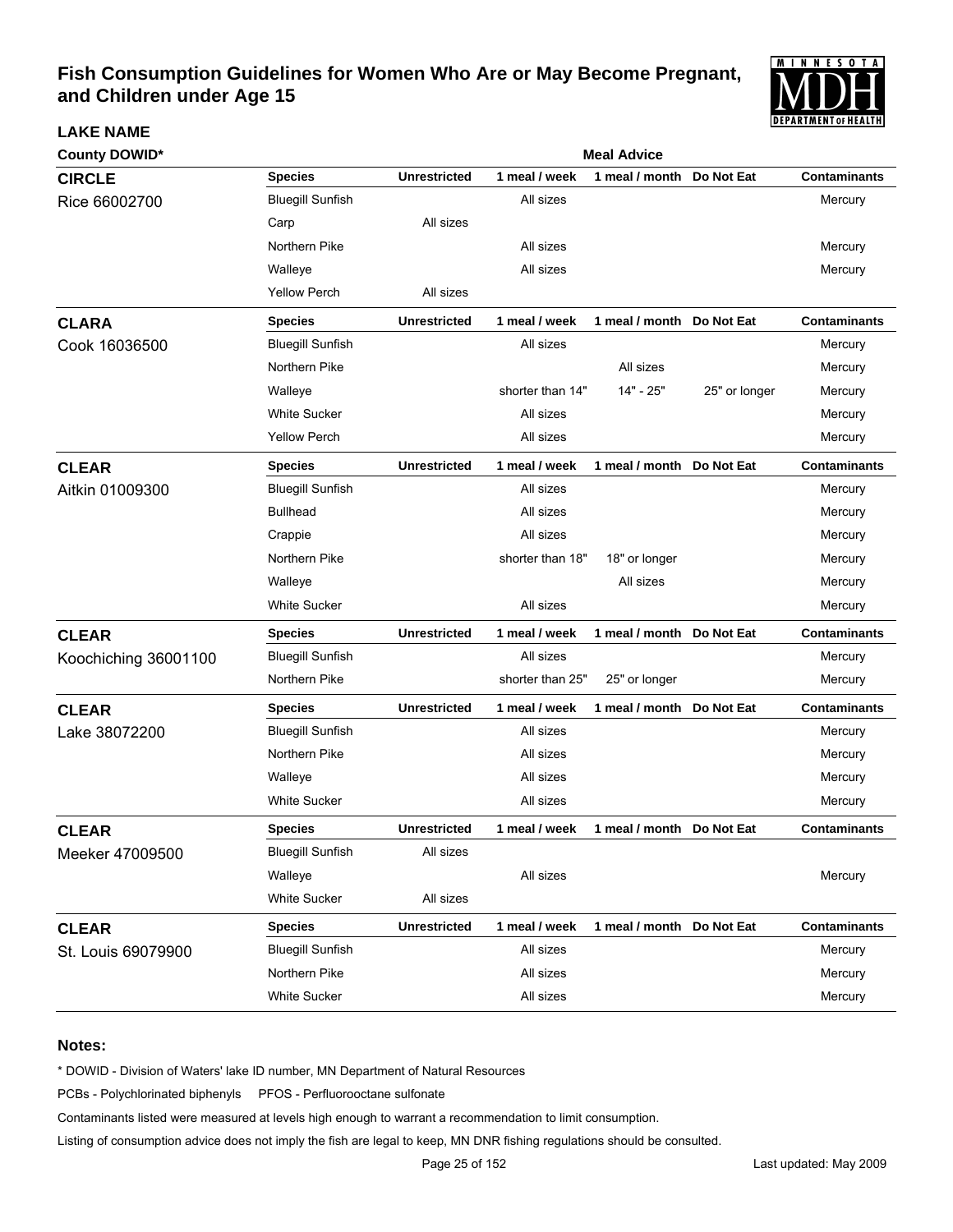

| <b>County DOWID*</b> | <b>Meal Advice</b>      |                     |                  |                           |            |                     |  |  |
|----------------------|-------------------------|---------------------|------------------|---------------------------|------------|---------------------|--|--|
| <b>CLEAR</b>         | <b>Species</b>          | <b>Unrestricted</b> | 1 meal / week    | 1 meal / month            | Do Not Eat | <b>Contaminants</b> |  |  |
| Waseca 81001400      | <b>Bluegill Sunfish</b> |                     | All sizes        |                           |            | Mercury             |  |  |
|                      | <b>Bullhead</b>         | All sizes           |                  |                           |            |                     |  |  |
|                      | Crappie                 |                     | All sizes        |                           |            | Mercury             |  |  |
|                      | Walleye                 |                     |                  | All sizes                 |            | Mercury             |  |  |
| <b>CLEAR</b>         | <b>Species</b>          | <b>Unrestricted</b> | 1 meal / week    | 1 meal / month Do Not Eat |            | <b>Contaminants</b> |  |  |
| Washington 82016300  | Carp                    |                     | All sizes        |                           |            | Mercury             |  |  |
|                      | Crappie                 | All sizes           |                  |                           |            |                     |  |  |
|                      | Walleye                 |                     | shorter than 19" | 19" or longer             |            | Mercury             |  |  |
| <b>CLEARWATER</b>    | <b>Species</b>          | <b>Unrestricted</b> | 1 meal / week    | 1 meal / month Do Not Eat |            | <b>Contaminants</b> |  |  |
| Beltrami 04034300    | <b>Bluegill Sunfish</b> | All sizes           |                  |                           |            |                     |  |  |
|                      | Northern Pike           |                     | shorter than 21" | 21" or longer             |            | Mercury             |  |  |
|                      | Walleye                 |                     |                  | All sizes                 |            | Mercury             |  |  |
|                      | <b>White Sucker</b>     | All sizes           |                  |                           |            |                     |  |  |
| <b>CLEARWATER</b>    | <b>Species</b>          | <b>Unrestricted</b> | 1 meal / week    | 1 meal / month Do Not Eat |            | <b>Contaminants</b> |  |  |
| Cook 16013900        | Cisco                   |                     | All sizes        |                           |            | Mercury             |  |  |
|                      | Lake Trout              |                     | shorter than 20" | 20" or longer             |            | Mercury             |  |  |
|                      | <b>Smallmouth Bass</b>  |                     |                  | All sizes                 |            | Mercury             |  |  |
|                      | <b>Yellow Perch</b>     |                     | All sizes        |                           |            | Mercury             |  |  |
| <b>CLEARWATER</b>    | <b>Species</b>          | <b>Unrestricted</b> | 1 meal / week    | 1 meal / month Do Not Eat |            | <b>Contaminants</b> |  |  |
| Crow Wing 18003800   | <b>Bluegill Sunfish</b> | All sizes           |                  |                           |            |                     |  |  |
|                      | Crappie                 | All sizes           |                  |                           |            |                     |  |  |
|                      | Largemouth Bass         |                     | All sizes        |                           |            | Mercury             |  |  |
|                      | Northern Pike           |                     | shorter than 23" | 23" or longer             |            | Mercury             |  |  |
|                      | <b>Smallmouth Bass</b>  |                     |                  | All sizes                 |            | Mercury             |  |  |
|                      | Walleye                 |                     | shorter than 19" | 19" or longer             |            | Mercury             |  |  |
| <b>CLEARWATER</b>    | <b>Species</b>          | <b>Unrestricted</b> | 1 meal / week    | 1 meal / month            | Do Not Eat | <b>Contaminants</b> |  |  |
| Wright 86025200      | <b>Bluegill Sunfish</b> |                     | All sizes        |                           |            | Mercury             |  |  |
|                      | <b>Bullhead</b>         |                     | All sizes        |                           |            | Mercury             |  |  |
|                      | Carp                    |                     | All sizes        |                           |            | Mercury             |  |  |
|                      | Largemouth Bass         |                     |                  | All sizes                 |            | Mercury             |  |  |
|                      | Northern Pike           |                     |                  | All sizes                 |            | Mercury             |  |  |
|                      | Walleye                 |                     |                  | All sizes                 |            | Mercury             |  |  |
|                      | White Sucker            |                     | All sizes        |                           |            | Mercury             |  |  |

### **Notes:**

**LAKE NAME**

\* DOWID - Division of Waters' lake ID number, MN Department of Natural Resources

PCBs - Polychlorinated biphenyls PFOS - Perfluorooctane sulfonate

Contaminants listed were measured at levels high enough to warrant a recommendation to limit consumption.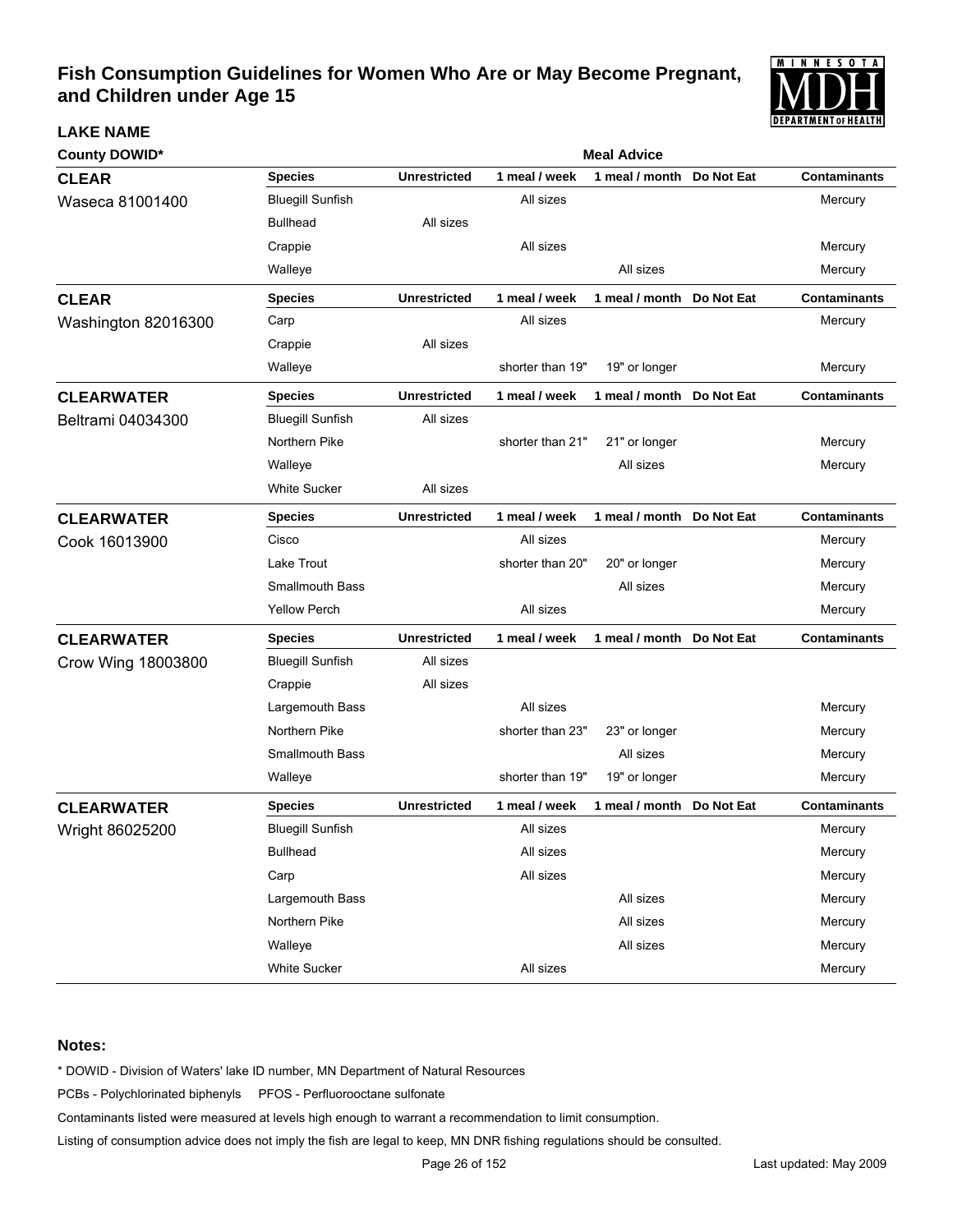

| <b>County DOWID*</b> |                         | <b>Meal Advice</b>  |               |                           |            |                     |  |  |  |
|----------------------|-------------------------|---------------------|---------------|---------------------------|------------|---------------------|--|--|--|
| <b>CLEARY</b>        | <b>Species</b>          | <b>Unrestricted</b> | 1 meal / week | 1 meal / month            | Do Not Eat | <b>Contaminants</b> |  |  |  |
| Scott 70002200       | <b>Bluegill Sunfish</b> |                     | All sizes     |                           |            | Mercury             |  |  |  |
|                      | <b>Bullhead</b>         | All sizes           |               |                           |            |                     |  |  |  |
|                      | Largemouth Bass         |                     |               | All sizes                 |            | Mercury             |  |  |  |
|                      | Walleye                 |                     |               | All sizes                 |            | Mercury             |  |  |  |
| <b>CLITHERALL</b>    | <b>Species</b>          | <b>Unrestricted</b> | 1 meal / week | 1 meal / month            | Do Not Eat | <b>Contaminants</b> |  |  |  |
| Otter Tail 56023800  | <b>Bluegill Sunfish</b> | All sizes           |               |                           |            |                     |  |  |  |
|                      | <b>Bullhead</b>         |                     | All sizes     |                           |            | Mercury             |  |  |  |
|                      | Carp                    | All sizes           |               |                           |            |                     |  |  |  |
|                      | Northern Pike           |                     |               | All sizes                 |            | Mercury             |  |  |  |
|                      | Walleye                 |                     |               | All sizes                 |            | Mercury             |  |  |  |
|                      | <b>White Sucker</b>     | All sizes           |               |                           |            |                     |  |  |  |
| <b>CLOQUET</b>       | <b>Species</b>          | <b>Unrestricted</b> | 1 meal / week | 1 meal / month            | Do Not Eat | <b>Contaminants</b> |  |  |  |
| Lake 38053900        | Northern Pike           |                     |               | All sizes                 |            | Mercury             |  |  |  |
|                      | Walleye                 |                     |               | All sizes                 |            | Mercury             |  |  |  |
|                      | <b>White Sucker</b>     |                     | All sizes     |                           |            | Mercury             |  |  |  |
|                      | <b>Yellow Perch</b>     |                     | All sizes     |                           |            | Mercury             |  |  |  |
| <b>CLUB WEST</b>     | <b>Species</b>          | <b>Unrestricted</b> | 1 meal / week | 1 meal / month Do Not Eat |            | <b>Contaminants</b> |  |  |  |
| Anoka 02076400       | <b>Bluegill Sunfish</b> |                     | All sizes     |                           |            | Mercury             |  |  |  |
|                      | Crappie                 |                     | All sizes     |                           |            | Mercury             |  |  |  |
|                      | Northern Pike           |                     | All sizes     |                           |            | Mercury             |  |  |  |
|                      | Walleye                 |                     | All sizes     |                           |            | Mercury             |  |  |  |
| <b>COE</b>           | <b>Species</b>          | <b>Unrestricted</b> | 1 meal / week | 1 meal / month            | Do Not Eat | <b>Contaminants</b> |  |  |  |
| St. Louis 69056200   | Largemouth Bass         |                     |               | All sizes                 |            | Mercury             |  |  |  |
|                      | Northern Pike           |                     |               |                           | All sizes  | Mercury             |  |  |  |
| <b>COFFEE</b>        | <b>Species</b>          | <b>Unrestricted</b> | 1 meal / week | 1 meal / month            | Do Not Eat | <b>Contaminants</b> |  |  |  |
| Lake 38006400        | Northern Pike           |                     |               | All sizes                 |            | Mercury             |  |  |  |
|                      | Walleye                 |                     |               | All sizes                 |            | Mercury             |  |  |  |
|                      | White Sucker            |                     |               | All sizes                 |            | Mercury             |  |  |  |
|                      | <b>Yellow Perch</b>     |                     | All sizes     |                           |            | Mercury             |  |  |  |
| <b>COLBY</b>         | <b>Species</b>          | <b>Unrestricted</b> | 1 meal / week | 1 meal / month Do Not Eat |            | <b>Contaminants</b> |  |  |  |
| St. Louis 69024900   | <b>Bluegill Sunfish</b> |                     |               | All sizes                 |            | Mercury             |  |  |  |
|                      | Northern Pike           |                     |               | All sizes                 |            | Mercury             |  |  |  |
|                      | Walleye                 |                     |               |                           | All sizes  | Mercury             |  |  |  |
|                      | White Sucker            |                     | All sizes     |                           |            | Mercury             |  |  |  |

### **Notes:**

**LAKE NAME**

\* DOWID - Division of Waters' lake ID number, MN Department of Natural Resources

PCBs - Polychlorinated biphenyls PFOS - Perfluorooctane sulfonate

Contaminants listed were measured at levels high enough to warrant a recommendation to limit consumption.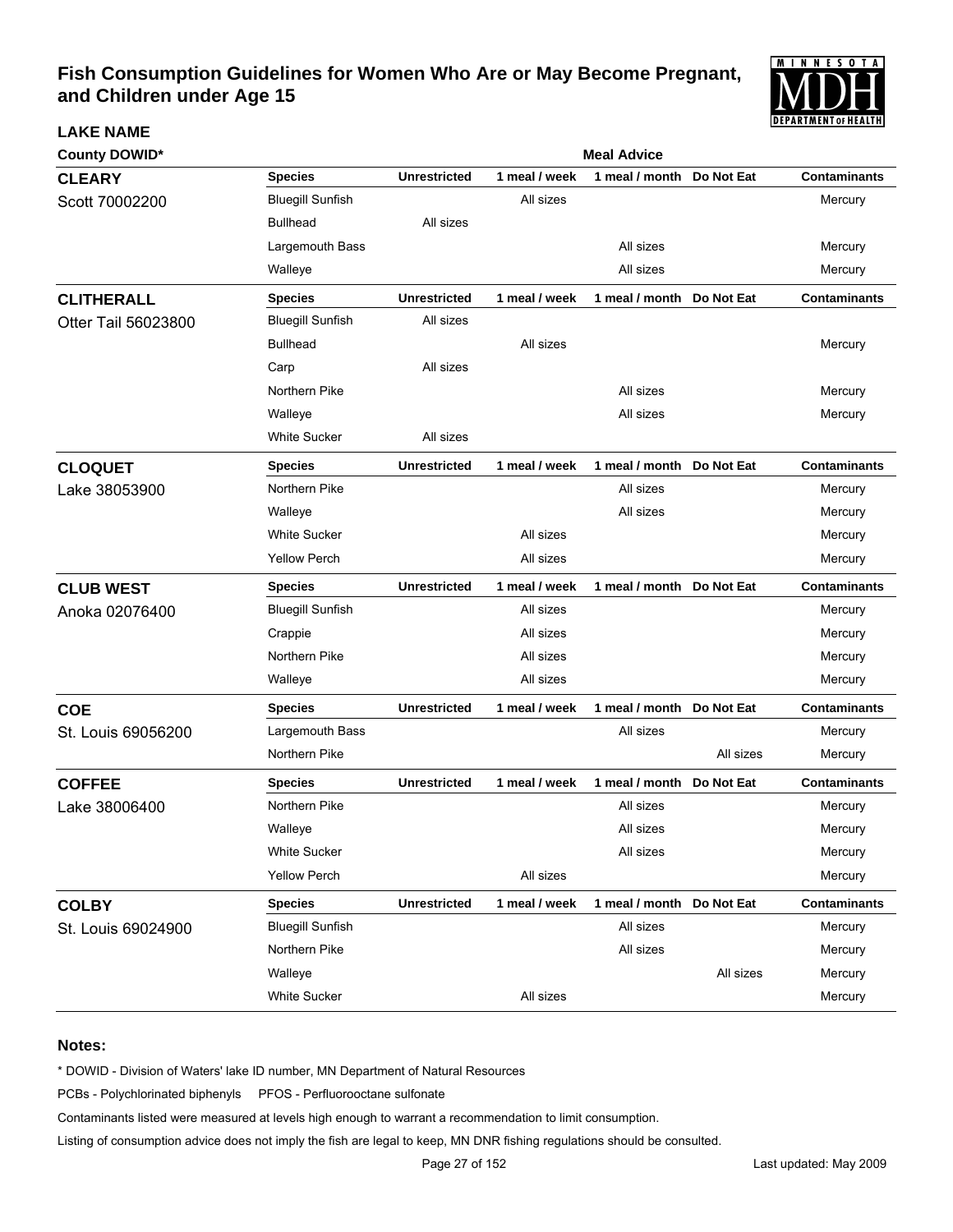

| <b>County DOWID*</b> |                         |                     |               | <b>Meal Advice</b>        |            |                     |
|----------------------|-------------------------|---------------------|---------------|---------------------------|------------|---------------------|
| <b>COLBY</b>         | <b>Species</b>          | <b>Unrestricted</b> | 1 meal / week | 1 meal / month            | Do Not Eat | <b>Contaminants</b> |
| Washington 82009400  | <b>Bluegill Sunfish</b> |                     | All sizes     |                           |            | Mercury             |
|                      | Crappie                 |                     | All sizes     |                           |            | Mercury             |
|                      | Northern Pike           |                     |               | All sizes                 |            | Mercury             |
| <b>COLLINWOOD</b>    | <b>Species</b>          | <b>Unrestricted</b> | 1 meal / week | 1 meal / month            | Do Not Eat | Contaminants        |
| Wright 86029300      | <b>Bluegill Sunfish</b> | All sizes           |               |                           |            |                     |
|                      | Carp                    |                     | All sizes     |                           |            | Mercury             |
|                      | Largemouth Bass         |                     |               | All sizes                 |            | Mercury             |
|                      | Walleye                 |                     |               | All sizes                 |            | Mercury             |
|                      | <b>Yellow Perch</b>     |                     | All sizes     |                           |            | Mercury             |
| <b>COMFORT</b>       | <b>Species</b>          | <b>Unrestricted</b> | 1 meal / week | 1 meal / month            | Do Not Eat | <b>Contaminants</b> |
| Chisago 13005300     | <b>Bluegill Sunfish</b> |                     | All sizes     |                           |            | Mercury             |
|                      | <b>Bullhead</b>         |                     | All sizes     |                           |            | Mercury             |
|                      | Carp                    |                     |               | All sizes                 |            | Mercury             |
|                      | Northern Pike           |                     | All sizes     |                           |            | Mercury             |
|                      | Walleye                 |                     |               | All sizes                 |            | Mercury             |
|                      | <b>White Sucker</b>     | All sizes           |               |                           |            |                     |
| <b>COMO</b>          | <b>Species</b>          | <b>Unrestricted</b> | 1 meal / week | 1 meal / month            | Do Not Eat | <b>Contaminants</b> |
| Ramsey 62005500      | <b>Bluegill Sunfish</b> |                     | All sizes     |                           |            | Mercury             |
|                      | <b>Bullhead</b>         |                     | All sizes     |                           |            | Mercury             |
|                      | Crappie                 |                     | All sizes     |                           |            | <b>PFOS</b>         |
|                      | Largemouth Bass         |                     |               | All sizes                 |            | Mercury             |
|                      | Northern Pike           |                     | All sizes     |                           |            | <b>PFOS</b>         |
|                      | Walleye                 |                     |               | All sizes                 |            | Mercury             |
| <b>CONCHU</b>        | <b>Species</b>          | <b>Unrestricted</b> | 1 meal / week | 1 meal / month            | Do Not Eat | <b>Contaminants</b> |
| Lake 38072000        | <b>Brook Trout</b>      |                     | All sizes     |                           |            | Mercury             |
| COON                 | <b>Species</b>          | <b>Unrestricted</b> | 1 meal / week | 1 meal / month Do Not Eat |            | <b>Contaminants</b> |
| Anoka 02004200       | <b>Bluegill Sunfish</b> |                     | All sizes     |                           |            | Mercury             |
|                      | <b>Bullhead</b>         |                     | All sizes     |                           |            | Mercury             |
|                      | Northern Pike           |                     | All sizes     |                           |            | Mercury             |
|                      | <b>White Sucker</b>     | All sizes           |               |                           |            |                     |
| <b>CORNELIA</b>      | <b>Species</b>          | <b>Unrestricted</b> | 1 meal / week | 1 meal / month Do Not Eat |            | <b>Contaminants</b> |
| Hennepin 27002800    | Carp                    | All sizes           |               |                           |            |                     |
|                      | Crappie                 | All sizes           |               |                           |            |                     |

### **Notes:**

**LAKE NAME**

\* DOWID - Division of Waters' lake ID number, MN Department of Natural Resources

PCBs - Polychlorinated biphenyls PFOS - Perfluorooctane sulfonate

Contaminants listed were measured at levels high enough to warrant a recommendation to limit consumption.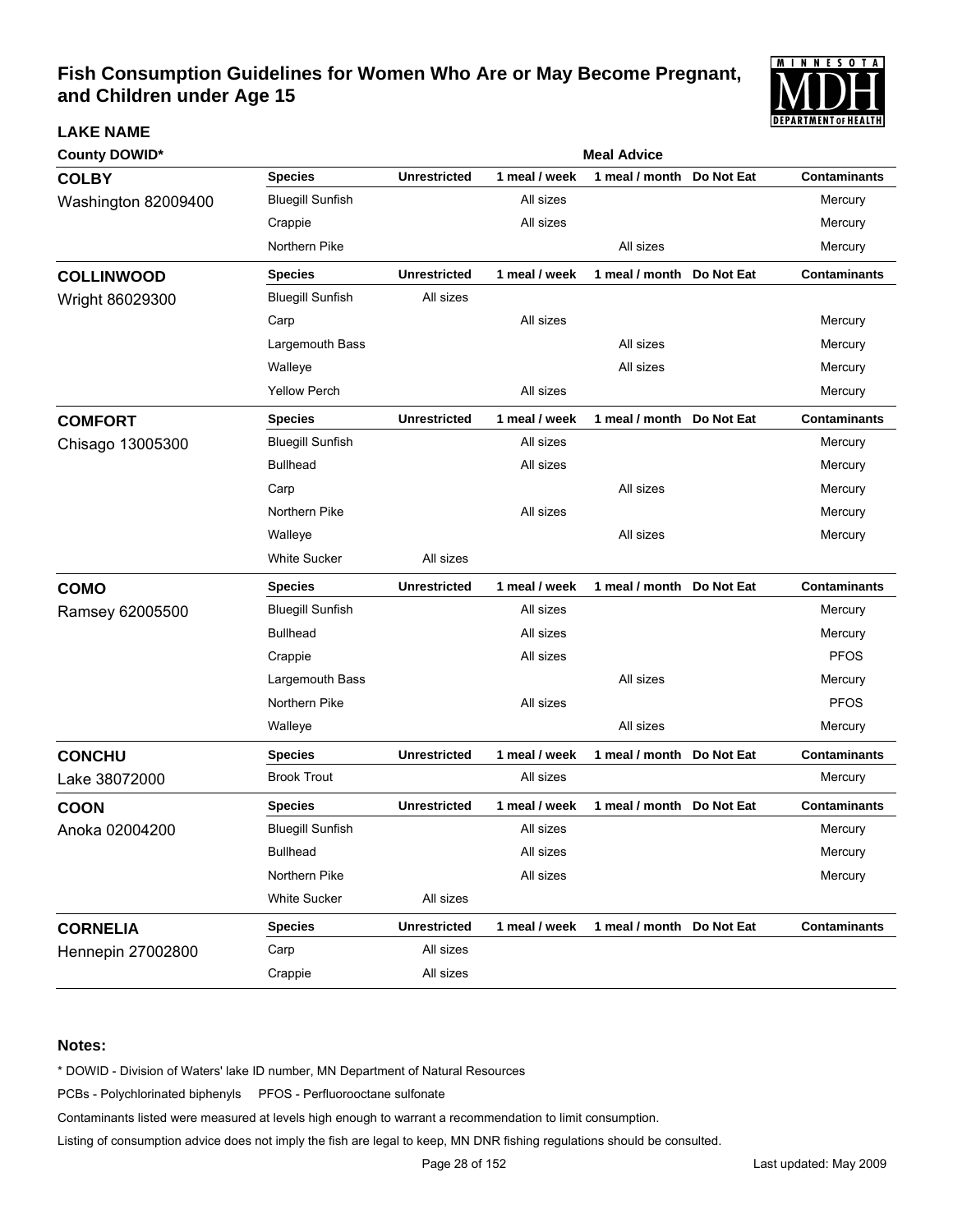

| <b>County DOWID*</b> |                         | <b>Meal Advice</b>  |               |                           |               |                     |  |  |  |  |
|----------------------|-------------------------|---------------------|---------------|---------------------------|---------------|---------------------|--|--|--|--|
| <b>COTTON</b>        | <b>Species</b>          | <b>Unrestricted</b> | 1 meal / week | 1 meal / month            | Do Not Eat    | <b>Contaminants</b> |  |  |  |  |
| Becker 03028600      | <b>Bluegill Sunfish</b> |                     | All sizes     |                           |               | Mercury             |  |  |  |  |
|                      | Crappie                 |                     | All sizes     |                           |               | Mercury             |  |  |  |  |
|                      | Northern Pike           |                     |               | All sizes                 |               | Mercury             |  |  |  |  |
|                      | Walleye                 |                     | All sizes     |                           |               | Mercury             |  |  |  |  |
|                      | <b>White Sucker</b>     | All sizes           |               |                           |               |                     |  |  |  |  |
| <b>COTTONWOOD</b>    | <b>Species</b>          | <b>Unrestricted</b> | 1 meal / week | 1 meal / month Do Not Eat |               | <b>Contaminants</b> |  |  |  |  |
| Lyon 42001400        | Carp                    | All sizes           |               |                           |               |                     |  |  |  |  |
|                      | Northern Pike           |                     | All sizes     |                           |               | Mercury             |  |  |  |  |
|                      | <b>Yellow Perch</b>     |                     | All sizes     |                           |               | Mercury             |  |  |  |  |
| <b>CRAB</b>          | <b>Species</b>          | <b>Unrestricted</b> | 1 meal / week | 1 meal / month Do Not Eat |               | <b>Contaminants</b> |  |  |  |  |
| Cook 16035700        | Northern Pike           |                     |               | All sizes                 |               | Mercury             |  |  |  |  |
|                      | Walleye                 |                     | All sizes     |                           |               | Mercury             |  |  |  |  |
|                      | <b>Yellow Perch</b>     |                     | All sizes     |                           |               | Mercury             |  |  |  |  |
| <b>CRAB</b>          | <b>Species</b>          | <b>Unrestricted</b> | 1 meal / week | 1 meal / month Do Not Eat |               | <b>Contaminants</b> |  |  |  |  |
| St. Louis 69022000   | Northern Pike           |                     |               |                           | All sizes     | Mercury             |  |  |  |  |
|                      | <b>Smallmouth Bass</b>  |                     |               |                           | All sizes     | Mercury             |  |  |  |  |
| <b>CRANE</b>         | <b>Species</b>          | <b>Unrestricted</b> | 1 meal / week | 1 meal / month Do Not Eat |               | <b>Contaminants</b> |  |  |  |  |
| St. Louis 69061600   | Cisco                   |                     |               | All sizes                 |               | Mercury             |  |  |  |  |
|                      | Crappie                 |                     |               | All sizes                 |               | Mercury             |  |  |  |  |
|                      | Northern Pike           |                     |               |                           | All sizes     | Mercury             |  |  |  |  |
|                      | Sauger                  |                     |               |                           | All sizes     | Mercury             |  |  |  |  |
|                      | <b>Smallmouth Bass</b>  |                     |               | All sizes                 |               | Mercury             |  |  |  |  |
|                      | Walleye                 |                     |               | shorter than 15"          | 15" or longer | Mercury             |  |  |  |  |
|                      | <b>White Sucker</b>     |                     |               | All sizes                 |               | Mercury             |  |  |  |  |
|                      | <b>Yellow Perch</b>     |                     |               | All sizes                 |               | Mercury             |  |  |  |  |
| <b>CRELLIN</b>       | <b>Species</b>          | <b>Unrestricted</b> | 1 meal / week | 1 meal / month            | Do Not Eat    | <b>Contaminants</b> |  |  |  |  |
| St. Louis 69045900   | <b>Yellow Perch</b>     |                     |               | All sizes                 |               | Mercury             |  |  |  |  |
| <b>CRESCENT</b>      | <b>Species</b>          | <b>Unrestricted</b> | 1 meal / week | 1 meal / month Do Not Eat |               | <b>Contaminants</b> |  |  |  |  |
| Cook 16045400        | Smallmouth Bass         |                     | All sizes     |                           |               | Mercury             |  |  |  |  |
|                      | Walleye                 |                     | All sizes     |                           |               | Mercury             |  |  |  |  |
|                      | <b>White Sucker</b>     |                     | All sizes     |                           |               | Mercury             |  |  |  |  |
|                      | Yellow Perch            |                     | All sizes     |                           |               | Mercury             |  |  |  |  |

#### **Notes:**

**LAKE NAME**

\* DOWID - Division of Waters' lake ID number, MN Department of Natural Resources

PCBs - Polychlorinated biphenyls PFOS - Perfluorooctane sulfonate

Contaminants listed were measured at levels high enough to warrant a recommendation to limit consumption.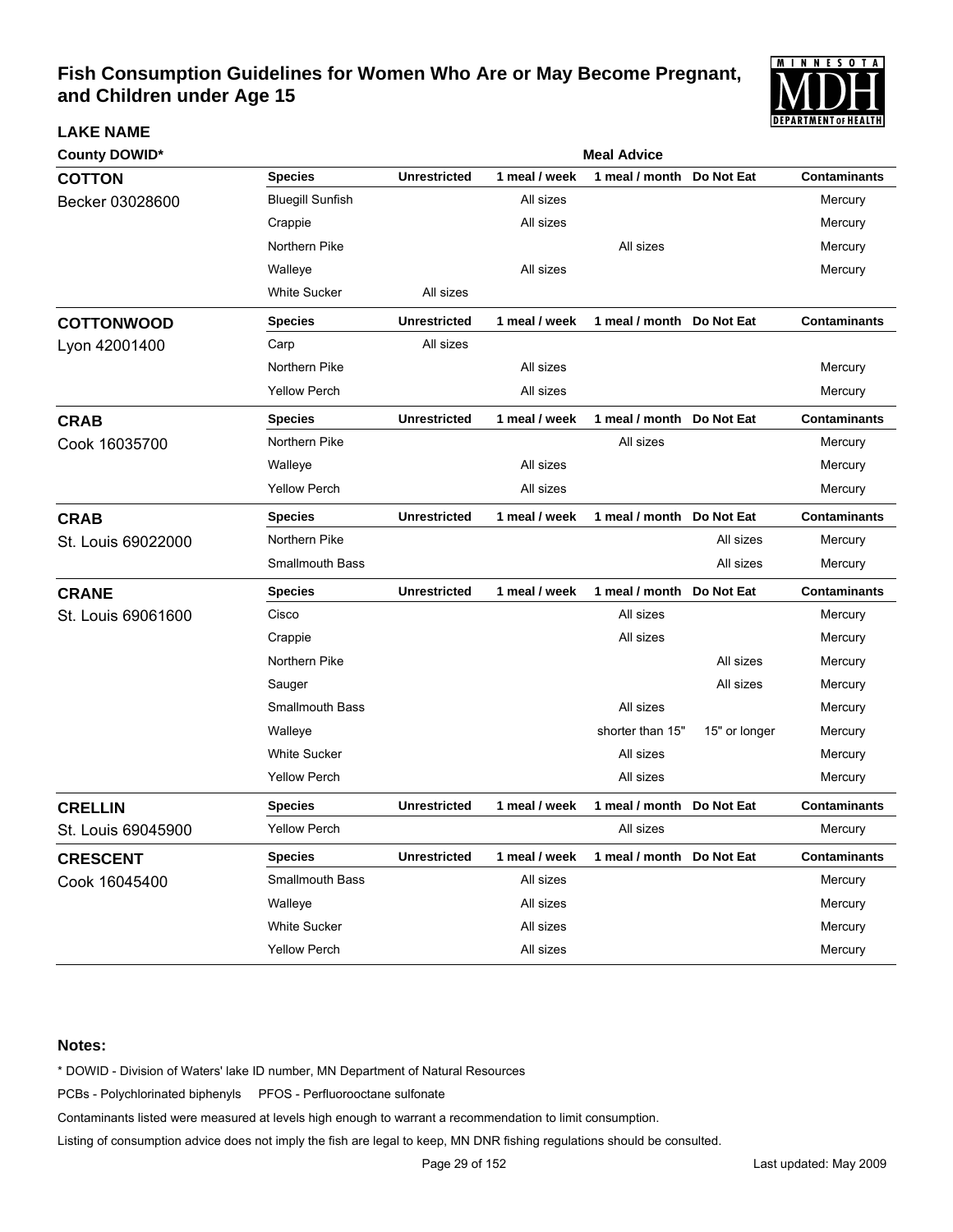

| <b>County DOWID*</b> |                         |                     |                  | <b>Meal Advice</b>        |               |                     |
|----------------------|-------------------------|---------------------|------------------|---------------------------|---------------|---------------------|
| <b>CROCODILE</b>     | <b>Species</b>          | <b>Unrestricted</b> | 1 meal / week    | 1 meal / month            | Do Not Eat    | <b>Contaminants</b> |
| Cook 16011900        | Walleye                 |                     |                  | All sizes                 |               | Mercury             |
|                      | <b>White Sucker</b>     |                     | All sizes        |                           |               | Mercury             |
| <b>CROOKED</b>       | <b>Species</b>          | <b>Unrestricted</b> | 1 meal / week    | 1 meal / month            | Do Not Eat    | <b>Contaminants</b> |
| Anoka 02008400       | <b>Bluegill Sunfish</b> |                     | All sizes        |                           |               | Mercury             |
|                      | <b>Bullhead</b>         |                     |                  | All sizes                 |               | Mercury             |
|                      | Northern Pike           |                     |                  | All sizes                 |               | Mercury             |
| <b>CROOKED</b>       | <b>Species</b>          | <b>Unrestricted</b> | 1 meal / week    | 1 meal / month            | Do Not Eat    | <b>Contaminants</b> |
| Cook 16072300        | Lake Trout              |                     | All sizes        |                           |               | Mercury             |
|                      | <b>White Sucker</b>     |                     | All sizes        |                           |               | Mercury             |
| <b>CROOKED</b>       | <b>Species</b>          | <b>Unrestricted</b> | 1 meal / week    | 1 meal / month Do Not Eat |               | <b>Contaminants</b> |
| Crow Wing 18004100   | <b>Bluegill Sunfish</b> | All sizes           |                  |                           |               |                     |
|                      | Cisco                   | All sizes           |                  |                           |               |                     |
|                      | Largemouth Bass         |                     | All sizes        |                           |               | Mercury             |
|                      | Northern Pike           |                     | shorter than 18" | 18" or longer             |               | Mercury             |
| <b>CROOKED</b>       | <b>Species</b>          | <b>Unrestricted</b> | 1 meal / week    | 1 meal / month            | Do Not Eat    | <b>Contaminants</b> |
| Itasca 31019300      | <b>Bluegill Sunfish</b> |                     | All sizes        |                           |               | Mercury             |
|                      | Cisco                   |                     | All sizes        |                           |               | Mercury             |
|                      | Crappie                 |                     | All sizes        |                           |               | Mercury             |
|                      | Northern Pike           |                     |                  | shorter than 32"          | 32" or longer | Mercury             |
|                      | Walleye                 |                     |                  | All sizes                 |               | Mercury             |
|                      | <b>White Sucker</b>     |                     |                  | All sizes                 |               | Mercury             |
| <b>CROOKED</b>       | <b>Species</b>          | <b>Unrestricted</b> | 1 meal / week    | 1 meal / month            | Do Not Eat    | <b>Contaminants</b> |
| Lake 38002400        | <b>Smallmouth Bass</b>  |                     |                  | All sizes                 |               | Mercury             |
|                      | Walleye                 |                     |                  | All sizes                 |               | Mercury             |
|                      | <b>Yellow Perch</b>     |                     | All sizes        |                           |               | Mercury             |
| <b>CROOKED</b>       | <b>Species</b>          | <b>Unrestricted</b> | 1 meal / week    | 1 meal / month Do Not Eat |               | <b>Contaminants</b> |
| Lake 38081700        | Lake Whitefish          |                     | All sizes        |                           |               | Mercury             |
|                      | Northern Pike           |                     |                  | shorter than 27"          | 27" or longer | Mercury             |
|                      | Walleye                 |                     |                  | All sizes                 |               | Mercury             |
|                      | <b>Yellow Perch</b>     |                     | All sizes        |                           |               | Mercury             |

#### **Notes:**

**LAKE NAME**

\* DOWID - Division of Waters' lake ID number, MN Department of Natural Resources

PCBs - Polychlorinated biphenyls PFOS - Perfluorooctane sulfonate

Contaminants listed were measured at levels high enough to warrant a recommendation to limit consumption.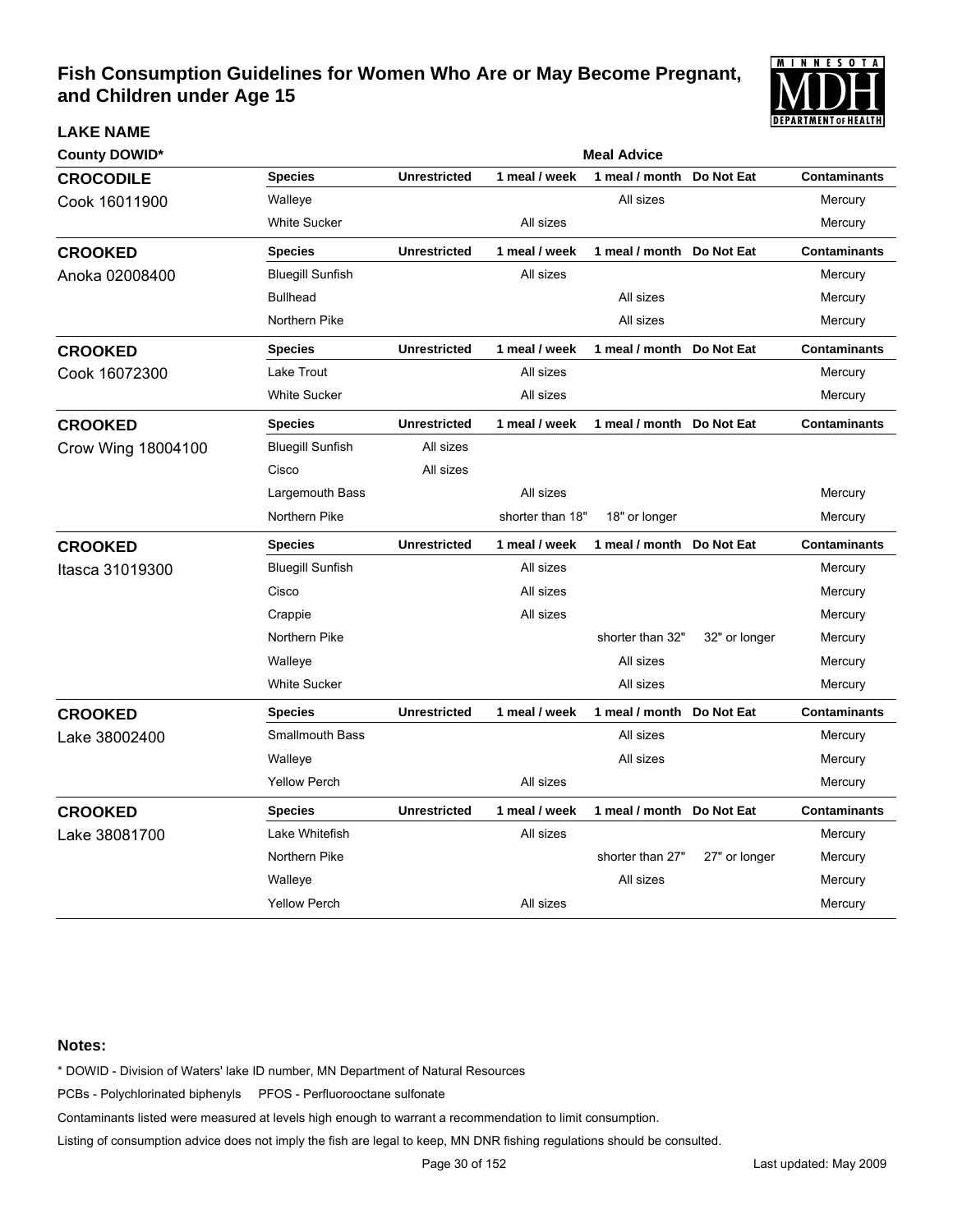

| <b>County DOWID*</b>       |                         | <b>Meal Advice</b>  |               |                            |            |                     |  |  |  |
|----------------------------|-------------------------|---------------------|---------------|----------------------------|------------|---------------------|--|--|--|
| <b>CROSS</b>               | <b>Species</b>          | <b>Unrestricted</b> | 1 meal / week | 1 meal / month             | Do Not Eat | <b>Contaminants</b> |  |  |  |
| Carlton 09006200           | <b>Bluegill Sunfish</b> |                     | All sizes     |                            |            | Mercury             |  |  |  |
|                            | <b>Bowfin</b>           |                     |               | All sizes                  |            | Mercury             |  |  |  |
|                            | Northern Pike           |                     |               | All sizes                  |            | Mercury             |  |  |  |
|                            | Walleye                 |                     |               | All sizes                  |            | Mercury             |  |  |  |
| <b>CROSS LAKE RES.</b>     | <b>Species</b>          | <b>Unrestricted</b> | 1 meal / week | 1 meal / month Do Not Eat  |            | <b>Contaminants</b> |  |  |  |
| Crow Wing 18031200         | <b>Bluegill Sunfish</b> | All sizes           |               |                            |            |                     |  |  |  |
|                            | Cisco                   |                     | All sizes     |                            |            | Mercury             |  |  |  |
|                            | Crappie                 |                     | All sizes     |                            |            | Mercury             |  |  |  |
|                            | Largemouth Bass         |                     | All sizes     |                            |            | Mercury             |  |  |  |
|                            | Northern Pike           |                     |               | All sizes                  |            | Mercury             |  |  |  |
|                            | Walleye                 |                     |               | All sizes                  |            | Mercury             |  |  |  |
| <b>CROSS RIVER</b>         | <b>Species</b>          | <b>Unrestricted</b> | 1 meal / week | 1 meal / month Do Not Eat  |            | <b>Contaminants</b> |  |  |  |
| Lake 38000200              | Northern Pike           |                     |               | All sizes                  |            | Mercury             |  |  |  |
|                            | Walleye                 |                     |               | All sizes                  |            | Mercury             |  |  |  |
|                            | <b>White Sucker</b>     |                     |               | All sizes                  |            | Mercury             |  |  |  |
|                            | <b>Yellow Perch</b>     |                     | All sizes     |                            |            | Mercury             |  |  |  |
| <b>CRUISER</b>             | <b>Species</b>          | <b>Unrestricted</b> | 1 meal / week | 1 meal / month Do Not Eat  |            | <b>Contaminants</b> |  |  |  |
| St. Louis 69083200         | <b>Brown Trout</b>      |                     |               | All sizes                  |            | Mercury             |  |  |  |
|                            | Lake Trout              |                     |               | All sizes                  |            | Mercury             |  |  |  |
| <b>CRUM</b>                | <b>Species</b>          | <b>Unrestricted</b> | 1 meal / week | 1 meal / month Do Not Eat  |            | <b>Contaminants</b> |  |  |  |
| Itasca 31017100            | Largemouth Bass         |                     | All sizes     |                            |            | Mercury             |  |  |  |
| <b>CRYSTAL</b>             | <b>Species</b>          | <b>Unrestricted</b> | 1 meal / week | 1 meal / month Do Not Eat  |            | <b>Contaminants</b> |  |  |  |
| <b>Blue Earth 07009800</b> | Crappie                 | All sizes           |               |                            |            |                     |  |  |  |
|                            | Walleye                 |                     | All sizes     |                            |            | Mercury             |  |  |  |
| <b>CRYSTAL</b>             | <b>Species</b>          | <b>Unrestricted</b> | 1 meal / week | 1 meal / month Do Not Eat  |            | <b>Contaminants</b> |  |  |  |
| Cass 11050200              | Crappie                 |                     | All sizes     |                            |            | Mercury             |  |  |  |
|                            | Largemouth Bass         |                     |               | All sizes                  |            | Mercury             |  |  |  |
|                            | Northern Pike           |                     |               | All sizes                  |            | Mercury             |  |  |  |
|                            | Walleye                 |                     |               | All sizes                  |            | Mercury             |  |  |  |
|                            | <b>White Sucker</b>     |                     | All sizes     |                            |            | Mercury             |  |  |  |
| <b>CRYSTAL</b>             | <b>Species</b>          | <b>Unrestricted</b> | 1 meal / week | 1 meal / month  Do Not Eat |            | <b>Contaminants</b> |  |  |  |
| Dakota 19002700            | <b>Bluegill Sunfish</b> |                     | All sizes     |                            |            | Mercury             |  |  |  |
|                            | Northern Pike           |                     |               | All sizes                  |            | Mercury             |  |  |  |
|                            | White Sucker            | All sizes           |               |                            |            |                     |  |  |  |

### **Notes:**

**LAKE NAME**

\* DOWID - Division of Waters' lake ID number, MN Department of Natural Resources

PCBs - Polychlorinated biphenyls PFOS - Perfluorooctane sulfonate

Contaminants listed were measured at levels high enough to warrant a recommendation to limit consumption.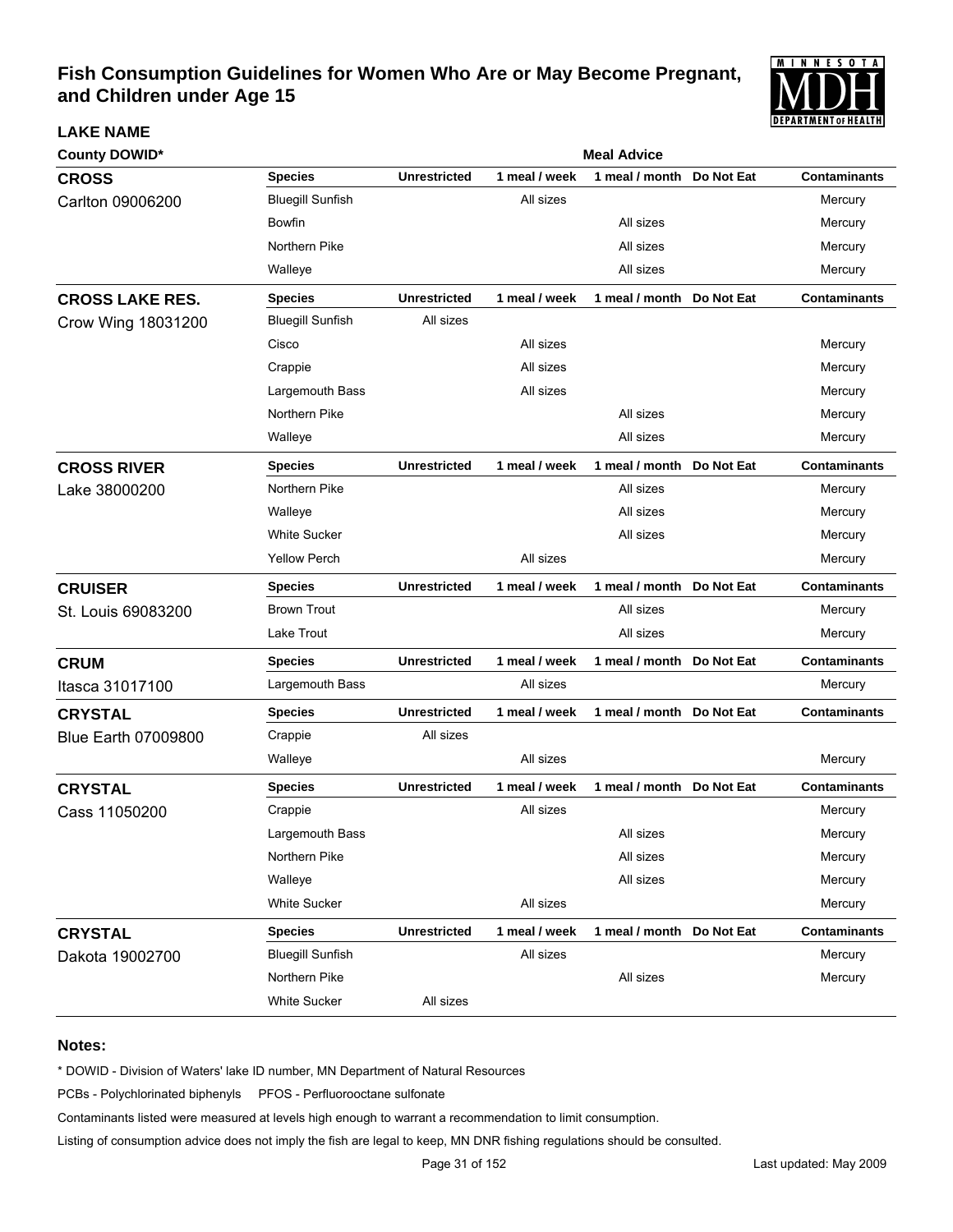

| County DOWID*         |                         | <b>Meal Advice</b>  |                  |                           |               |                     |  |  |  |  |
|-----------------------|-------------------------|---------------------|------------------|---------------------------|---------------|---------------------|--|--|--|--|
| <b>CRYSTAL</b>        | <b>Species</b>          | <b>Unrestricted</b> | 1 meal / week    | 1 meal / month            | Do Not Eat    | <b>Contaminants</b> |  |  |  |  |
| Otter Tail 56074900   | <b>Bluegill Sunfish</b> |                     | All sizes        |                           |               | Mercury             |  |  |  |  |
|                       | Walleye                 |                     |                  | All sizes                 |               | Mercury             |  |  |  |  |
| <b>CUT FOOT SIOUX</b> | <b>Species</b>          | <b>Unrestricted</b> | 1 meal / week    | 1 meal / month            | Do Not Eat    | <b>Contaminants</b> |  |  |  |  |
| Itasca 31085700       | Northern Pike           |                     | shorter than 24" | 24" or longer             |               | Mercury             |  |  |  |  |
|                       | Walleye                 |                     | All sizes        |                           |               | Mercury             |  |  |  |  |
| <b>CUTAWAY</b>        | <b>Species</b>          | <b>Unrestricted</b> | 1 meal / week    | 1 meal / month Do Not Eat |               | <b>Contaminants</b> |  |  |  |  |
| Itasca 31042900       | <b>Bluegill Sunfish</b> |                     | All sizes        |                           |               | Mercury             |  |  |  |  |
|                       | <b>Bullhead</b>         |                     | All sizes        |                           |               | Mercury             |  |  |  |  |
|                       | Northern Pike           |                     |                  | All sizes                 |               | Mercury             |  |  |  |  |
|                       | <b>White Sucker</b>     |                     | All sizes        |                           |               | Mercury             |  |  |  |  |
| <b>DAM</b>            | <b>Species</b>          | <b>Unrestricted</b> | 1 meal / week    | 1 meal / month Do Not Eat |               | <b>Contaminants</b> |  |  |  |  |
| Aitkin 01009600       | <b>Bluegill Sunfish</b> |                     | All sizes        |                           |               | Mercury             |  |  |  |  |
|                       | <b>Buffalo</b>          |                     |                  | All sizes                 |               | Mercury             |  |  |  |  |
|                       | Northern Pike           |                     | All sizes        |                           |               | Mercury             |  |  |  |  |
|                       | Walleye                 |                     |                  | All sizes                 |               | Mercury             |  |  |  |  |
|                       | <b>White Sucker</b>     | All sizes           |                  |                           |               |                     |  |  |  |  |
| <b>DAM FIVE</b>       | <b>Species</b>          | <b>Unrestricted</b> | 1 meal / week    | 1 meal / month            | Do Not Eat    | <b>Contaminants</b> |  |  |  |  |
| Lake 38005300         | Northern Pike           |                     | All sizes        |                           |               | Mercury             |  |  |  |  |
|                       | Walleye                 |                     |                  | All sizes                 |               | Mercury             |  |  |  |  |
|                       | <b>White Sucker</b>     |                     | All sizes        |                           |               | Mercury             |  |  |  |  |
| <b>DANIELS</b>        | <b>Species</b>          | <b>Unrestricted</b> | 1 meal / week    | 1 meal / month            | Do Not Eat    | <b>Contaminants</b> |  |  |  |  |
| Cook 16015000         | Lake Trout              |                     | All sizes        |                           |               | Mercury             |  |  |  |  |
|                       | <b>White Sucker</b>     |                     | All sizes        |                           |               | Mercury             |  |  |  |  |
|                       | <b>Yellow Perch</b>     |                     | All sizes        |                           |               | Mercury             |  |  |  |  |
| <b>DARK</b>           | <b>Species</b>          | <b>Unrestricted</b> | 1 meal / week    | 1 meal / month            | Do Not Eat    | <b>Contaminants</b> |  |  |  |  |
| Koochiching 36001400  | <b>Bluegill Sunfish</b> |                     | All sizes        |                           |               | Mercury             |  |  |  |  |
|                       | Northern Pike           |                     | All sizes        |                           |               | Mercury             |  |  |  |  |
|                       | Walleye                 |                     |                  | All sizes                 |               | Mercury             |  |  |  |  |
| <b>DARK</b>           | <b>Species</b>          | <b>Unrestricted</b> | 1 meal / week    | 1 meal / month            | Do Not Eat    | <b>Contaminants</b> |  |  |  |  |
| St. Louis 69079000    | <b>Bluegill Sunfish</b> |                     | All sizes        |                           |               | Mercury             |  |  |  |  |
|                       | Northern Pike           |                     |                  | shorter than 28"          | 28" or longer | Mercury             |  |  |  |  |
|                       | <b>White Sucker</b>     |                     |                  | All sizes                 |               | Mercury             |  |  |  |  |

### **Notes:**

**LAKE NAME**

\* DOWID - Division of Waters' lake ID number, MN Department of Natural Resources

PCBs - Polychlorinated biphenyls PFOS - Perfluorooctane sulfonate

Contaminants listed were measured at levels high enough to warrant a recommendation to limit consumption.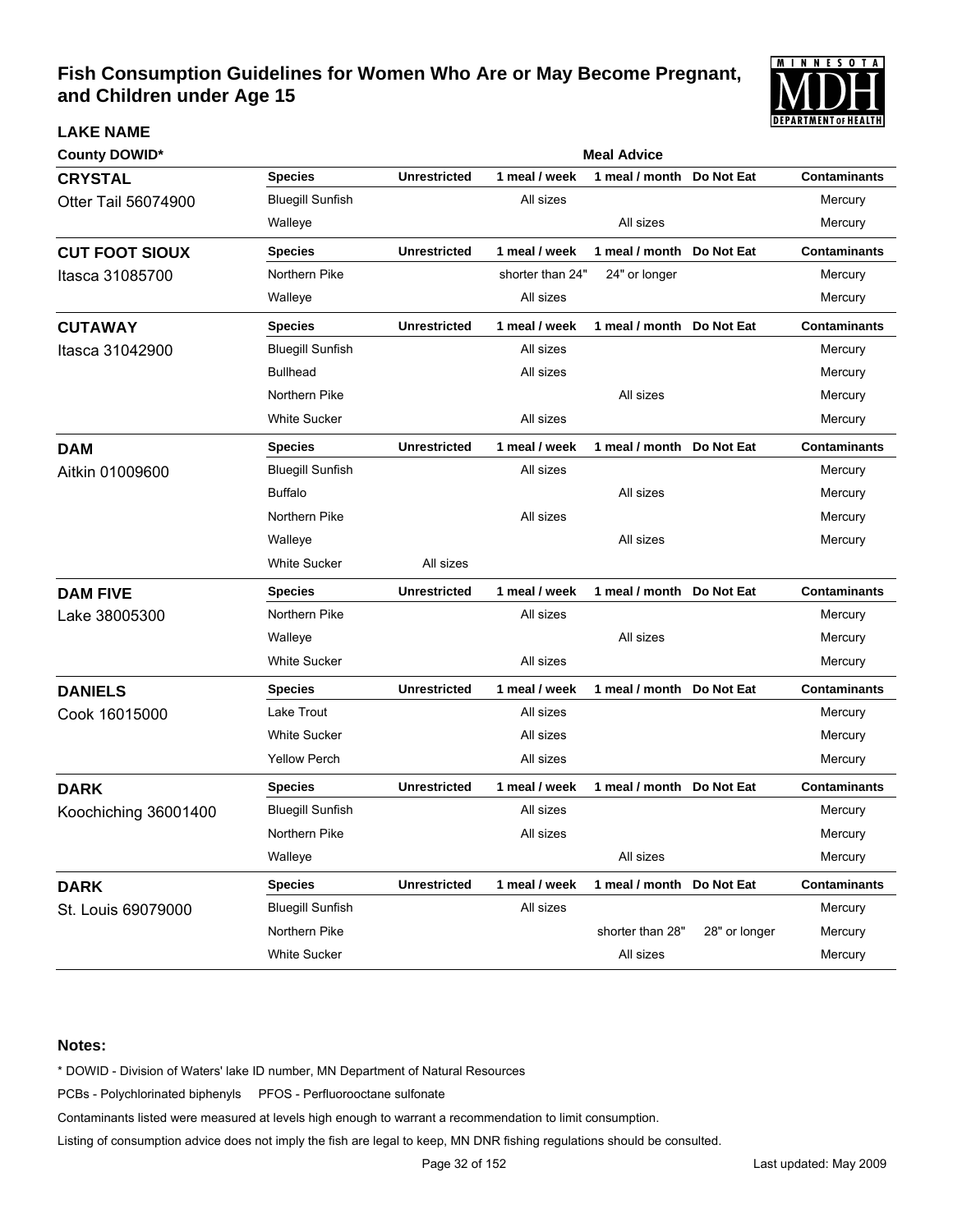

| <b>County DOWID*</b>      |                         | <b>Meal Advice</b>  |                  |                           |               |                     |  |  |
|---------------------------|-------------------------|---------------------|------------------|---------------------------|---------------|---------------------|--|--|
| <b>DARLING</b>            | <b>Species</b>          | <b>Unrestricted</b> | 1 meal / week    | 1 meal / month            | Do Not Eat    | <b>Contaminants</b> |  |  |
| Douglas 21008000          | <b>Bluegill Sunfish</b> |                     | All sizes        |                           |               | Mercury             |  |  |
|                           | Carp                    |                     | All sizes        |                           |               | Mercury             |  |  |
|                           | Walleye                 |                     |                  | shorter than 20"          | 20" or longer | Mercury             |  |  |
| <b>DAVIS</b>              | <b>Species</b>          | <b>Unrestricted</b> | 1 meal / week    | 1 meal / month Do Not Eat |               | <b>Contaminants</b> |  |  |
| Cook 16043500             | Northern Pike           |                     |                  | All sizes                 |               | Mercury             |  |  |
| <b>DAY</b>                | <b>Species</b>          | <b>Unrestricted</b> | 1 meal / week    | 1 meal / month Do Not Eat |               | <b>Contaminants</b> |  |  |
| St. Louis 69090600        | Crappie                 |                     |                  | All sizes                 |               | Mercury             |  |  |
|                           | Northern Pike           |                     |                  | All sizes                 |               | Mercury             |  |  |
|                           | Walleye                 |                     |                  |                           | All sizes     | Mercury             |  |  |
|                           | <b>White Sucker</b>     |                     | All sizes        |                           |               | Mercury             |  |  |
| <b>DAYTON HOLLOW RES.</b> | <b>Species</b>          | <b>Unrestricted</b> | 1 meal / week    | 1 meal / month Do Not Eat |               | <b>Contaminants</b> |  |  |
| Otter Tail 56082400       | <b>Bluegill Sunfish</b> |                     |                  | All sizes                 |               | Mercury             |  |  |
|                           | Carp                    |                     |                  | All sizes                 |               | Mercury             |  |  |
|                           | <b>Redhorse Sucker</b>  |                     |                  | All sizes                 |               | Mercury             |  |  |
|                           | Walleye                 |                     |                  | All sizes                 |               | Mercury             |  |  |
| <b>DEAD</b>               | <b>Species</b>          | <b>Unrestricted</b> | 1 meal / week    | 1 meal / month Do Not Eat |               | <b>Contaminants</b> |  |  |
| Otter Tail 56038300       | <b>Bluegill Sunfish</b> | All sizes           |                  |                           |               |                     |  |  |
|                           | Northern Pike           |                     | shorter than 25" | 25" or longer             |               | Mercury             |  |  |
|                           | Walleye                 |                     | shorter than 18" | 18" or longer             |               | Mercury             |  |  |
| <b>DEAD COON</b>          | <b>Species</b>          | <b>Unrestricted</b> | 1 meal / week    | 1 meal / month Do Not Eat |               | <b>Contaminants</b> |  |  |
| Lincoln 41002100          | Carp                    |                     | All sizes        |                           |               | Mercury             |  |  |
|                           | Walleye                 |                     | shorter than 15" | 15" or longer             |               | Mercury             |  |  |
|                           | <b>Yellow Perch</b>     |                     | All sizes        |                           |               | Mercury             |  |  |
| <b>DEEP</b>               | <b>Species</b>          | <b>Unrestricted</b> | 1 meal / week    | 1 meal / month Do Not Eat |               | <b>Contaminants</b> |  |  |
| Lake 38066800             | Northern Pike           |                     |                  | All sizes                 |               | Mercury             |  |  |
|                           | Rock Bass               |                     |                  | All sizes                 |               | Mercury             |  |  |
|                           | Walleye                 |                     |                  | All sizes                 |               | Mercury             |  |  |
|                           | White Sucker            |                     | All sizes        |                           |               | Mercury             |  |  |
| <b>DEEP</b>               | <b>Species</b>          | <b>Unrestricted</b> | 1 meal / week    | 1 meal / month Do Not Eat |               | <b>Contaminants</b> |  |  |
| St. Louis 69066600        | <b>Bluegill Sunfish</b> |                     | All sizes        |                           |               | Mercury             |  |  |
|                           | Northern Pike           |                     |                  | All sizes                 |               | Mercury             |  |  |
|                           | Walleye                 |                     |                  | All sizes                 |               | Mercury             |  |  |
|                           | <b>White Sucker</b>     | All sizes           |                  |                           |               |                     |  |  |

### **Notes:**

**LAKE NAME**

\* DOWID - Division of Waters' lake ID number, MN Department of Natural Resources

PCBs - Polychlorinated biphenyls PFOS - Perfluorooctane sulfonate

Contaminants listed were measured at levels high enough to warrant a recommendation to limit consumption.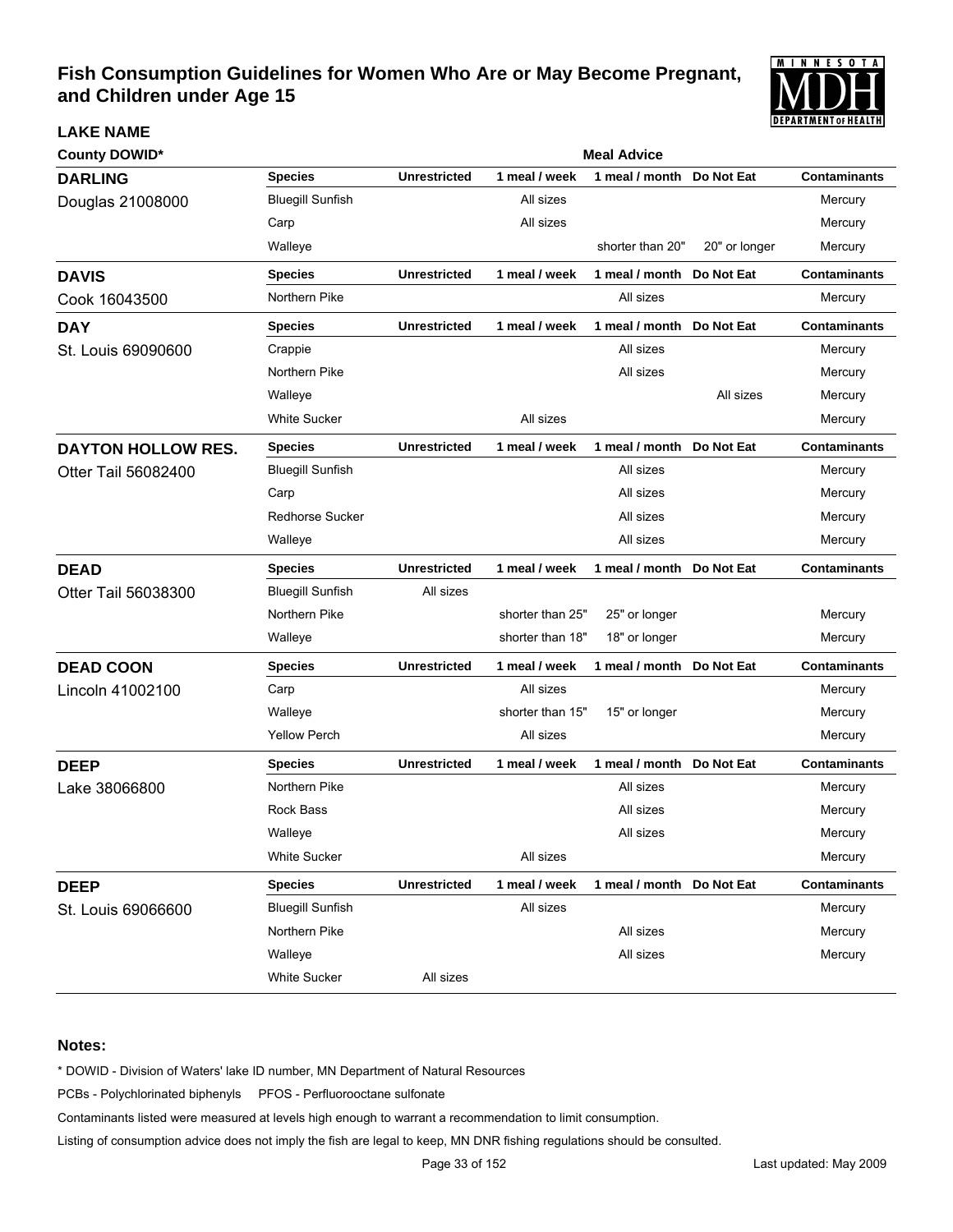

| <b>County DOWID*</b>     |                         | <b>Meal Advice</b>  |               |                           |            |                     |  |  |
|--------------------------|-------------------------|---------------------|---------------|---------------------------|------------|---------------------|--|--|
| <b>DEER</b>              | <b>Species</b>          | <b>Unrestricted</b> | 1 meal / week | 1 meal / month            | Do Not Eat | <b>Contaminants</b> |  |  |
| Beltrami 04023000        | Cisco                   |                     | All sizes     |                           |            | Mercury             |  |  |
|                          | Crappie                 |                     | All sizes     |                           |            | Mercury             |  |  |
|                          | Northern Pike           |                     |               | All sizes                 |            | Mercury             |  |  |
| <b>DEER</b>              | <b>Species</b>          | <b>Unrestricted</b> | 1 meal / week | 1 meal / month            | Do Not Eat | <b>Contaminants</b> |  |  |
| Itasca 31033400          | <b>Bluegill Sunfish</b> | All sizes           |               |                           |            |                     |  |  |
|                          | Walleye                 |                     |               | All sizes                 |            | Mercury             |  |  |
|                          | <b>White Sucker</b>     | All sizes           |               |                           |            |                     |  |  |
| <b>DEER</b>              | <b>Species</b>          | <b>Unrestricted</b> | 1 meal / week | 1 meal / month            | Do Not Eat | <b>Contaminants</b> |  |  |
| Itasca 31071900          | Largemouth Bass         |                     | All sizes     |                           |            | Mercury             |  |  |
|                          | Northern Pike           |                     |               | All sizes                 |            | Mercury             |  |  |
|                          | <b>Smallmouth Bass</b>  |                     | All sizes     |                           |            | Mercury             |  |  |
|                          | Walleye                 |                     |               | All sizes                 |            | Mercury             |  |  |
| <b>DEER YARD</b>         | <b>Species</b>          | <b>Unrestricted</b> | 1 meal / week | 1 meal / month            | Do Not Eat | <b>Contaminants</b> |  |  |
| Cook 16025300            | Walleye                 |                     |               | All sizes                 |            | Mercury             |  |  |
|                          | <b>White Sucker</b>     |                     | All sizes     |                           |            | Mercury             |  |  |
| <b>DEL CLARK</b>         | <b>Species</b>          | <b>Unrestricted</b> | 1 meal / week | 1 meal / month Do Not Eat |            | <b>Contaminants</b> |  |  |
| Yellow Medicine 87018000 | Crappie                 |                     | All sizes     |                           |            | Mercury             |  |  |
|                          | Walleye                 |                     |               | All sizes                 |            | Mercury             |  |  |
|                          | <b>White Sucker</b>     |                     |               | All sizes                 |            | Mercury             |  |  |
| <b>DELAY</b>             | <b>Species</b>          | <b>Unrestricted</b> | 1 meal / week | 1 meal / month Do Not Eat |            | <b>Contaminants</b> |  |  |
| Lake 38041500            | Northern Pike           |                     |               | All sizes                 |            | Mercury             |  |  |
|                          | <b>Smallmouth Bass</b>  |                     |               | All sizes                 |            | Mercury             |  |  |
|                          | Walleye                 |                     |               | All sizes                 |            | Mercury             |  |  |
| <b>DEMONTREVILLE</b>     | <b>Species</b>          | <b>Unrestricted</b> | 1 meal / week | 1 meal / month            | Do Not Eat | <b>Contaminants</b> |  |  |
| Washington 82010100      | <b>Bluegill Sunfish</b> | All sizes           |               |                           |            |                     |  |  |
| <b>DETROIT</b>           | <b>Species</b>          | <b>Unrestricted</b> | 1 meal / week | 1 meal / month Do Not Eat |            | <b>Contaminants</b> |  |  |
| Becker 03038100          | <b>Bluegill Sunfish</b> |                     | All sizes     |                           |            | Mercury             |  |  |
|                          | Northern Pike           |                     |               | All sizes                 |            | Mercury             |  |  |
|                          | Walleye                 |                     |               | All sizes                 |            | Mercury             |  |  |
|                          | <b>White Sucker</b>     |                     | All sizes     |                           |            | Mercury             |  |  |

#### **Notes:**

**LAKE NAME**

\* DOWID - Division of Waters' lake ID number, MN Department of Natural Resources

PCBs - Polychlorinated biphenyls PFOS - Perfluorooctane sulfonate

Contaminants listed were measured at levels high enough to warrant a recommendation to limit consumption.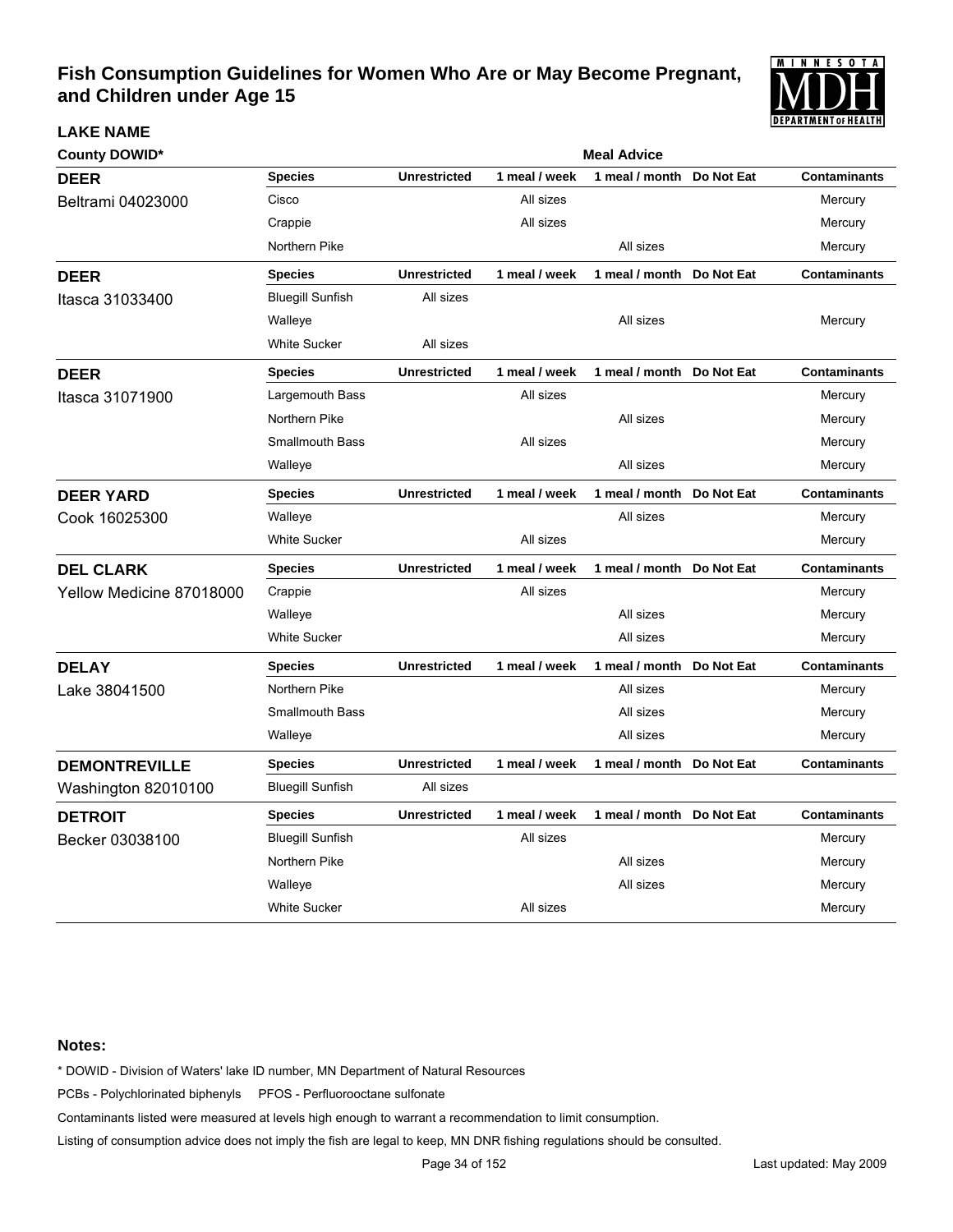

| <b>County DOWID*</b>  |                         |                     |                  | <b>Meal Advice</b>        |            |                     |
|-----------------------|-------------------------|---------------------|------------------|---------------------------|------------|---------------------|
| <b>DEVIL TRACK</b>    | <b>Species</b>          | <b>Unrestricted</b> | 1 meal / week    | 1 meal / month            | Do Not Eat | <b>Contaminants</b> |
| Cook 16014300         | Lake Whitefish          |                     | All sizes        |                           |            | Mercury             |
|                       | Northern Pike           |                     | shorter than 18" | 18" or longer             |            | Mercury             |
|                       | <b>Smallmouth Bass</b>  |                     | All sizes        |                           |            | Mercury             |
|                       | Walleye                 |                     | shorter than 13" | 13" or longer             |            | Mercury             |
|                       | <b>Yellow Perch</b>     |                     | All sizes        |                           |            | Mercury             |
| <b>DEVILFISH</b>      | <b>Species</b>          | <b>Unrestricted</b> | 1 meal / week    | 1 meal / month            | Do Not Eat | <b>Contaminants</b> |
| Cook 16002900         | Lake Trout              |                     |                  |                           | All sizes  | Mercury             |
|                       | Walleye                 |                     |                  | All sizes                 |            | Mercury             |
| <b>DEVILS</b>         | <b>Species</b>          | <b>Unrestricted</b> | 1 meal / week    | 1 meal / month            | Do Not Eat | <b>Contaminants</b> |
| Kanabec 33003300      | Largemouth Bass         |                     |                  | All sizes                 |            | Mercury             |
|                       | Northern Pike           |                     |                  | All sizes                 |            | Mercury             |
| <b>DIAMOND</b>        | <b>Species</b>          | <b>Unrestricted</b> | 1 meal / week    | 1 meal / month            | Do Not Eat | Contaminants        |
| Kandiyohi 34004400    | <b>Bluegill Sunfish</b> | All sizes           |                  |                           |            |                     |
|                       | Carp                    | All sizes           |                  |                           |            |                     |
|                       | Northern Pike           |                     | shorter than 28" | 28" or longer             |            | Mercury             |
|                       | Walleye                 |                     | shorter than 17" | 17" or longer             |            | Mercury             |
| <b>DICK</b>           | <b>Species</b>          | <b>Unrestricted</b> | 1 meal / week    | 1 meal / month            | Do Not Eat | <b>Contaminants</b> |
| Cook 16015700         | Northern Pike           |                     |                  | All sizes                 |            | Mercury             |
| <b>DISAPPOINTMENT</b> | <b>Species</b>          | <b>Unrestricted</b> | 1 meal / week    | 1 meal / month            | Do Not Eat | <b>Contaminants</b> |
| Lake 38048800         | Cisco                   |                     | All sizes        |                           |            | Mercury             |
|                       | Northern Pike           |                     |                  | All sizes                 |            | Mercury             |
|                       | Walleye                 |                     |                  | All sizes                 |            | Mercury             |
| <b>DIVIDE</b>         | <b>Species</b>          | <b>Unrestricted</b> | 1 meal / week    | 1 meal / month            | Do Not Eat | <b>Contaminants</b> |
| Lake 38025600         | Rainbow Trout           |                     | All sizes        |                           |            | Mercury             |
|                       | Splake                  |                     | All sizes        |                           |            | Mercury             |
| <b>DORA</b>           | <b>Species</b>          | <b>Unrestricted</b> | 1 meal / week    | 1 meal / month            | Do Not Eat | <b>Contaminants</b> |
| Le Sueur 40001000     | <b>Buffalo</b>          | All sizes           |                  |                           |            |                     |
|                       | <b>Bullhead</b>         |                     | All sizes        |                           |            | Mercury             |
|                       | Crappie                 |                     | All sizes        |                           |            | Mercury             |
| <b>DOVRE</b>          | <b>Species</b>          | <b>Unrestricted</b> | 1 meal / week    | 1 meal / month Do Not Eat |            | <b>Contaminants</b> |
| St. Louis 69060400    | Northern Pike           |                     |                  | All sizes                 |            | Mercury             |
|                       | <b>Yellow Perch</b>     |                     |                  | All sizes                 |            | Mercury             |

#### **Notes:**

**LAKE NAME**

\* DOWID - Division of Waters' lake ID number, MN Department of Natural Resources

PCBs - Polychlorinated biphenyls PFOS - Perfluorooctane sulfonate

Contaminants listed were measured at levels high enough to warrant a recommendation to limit consumption.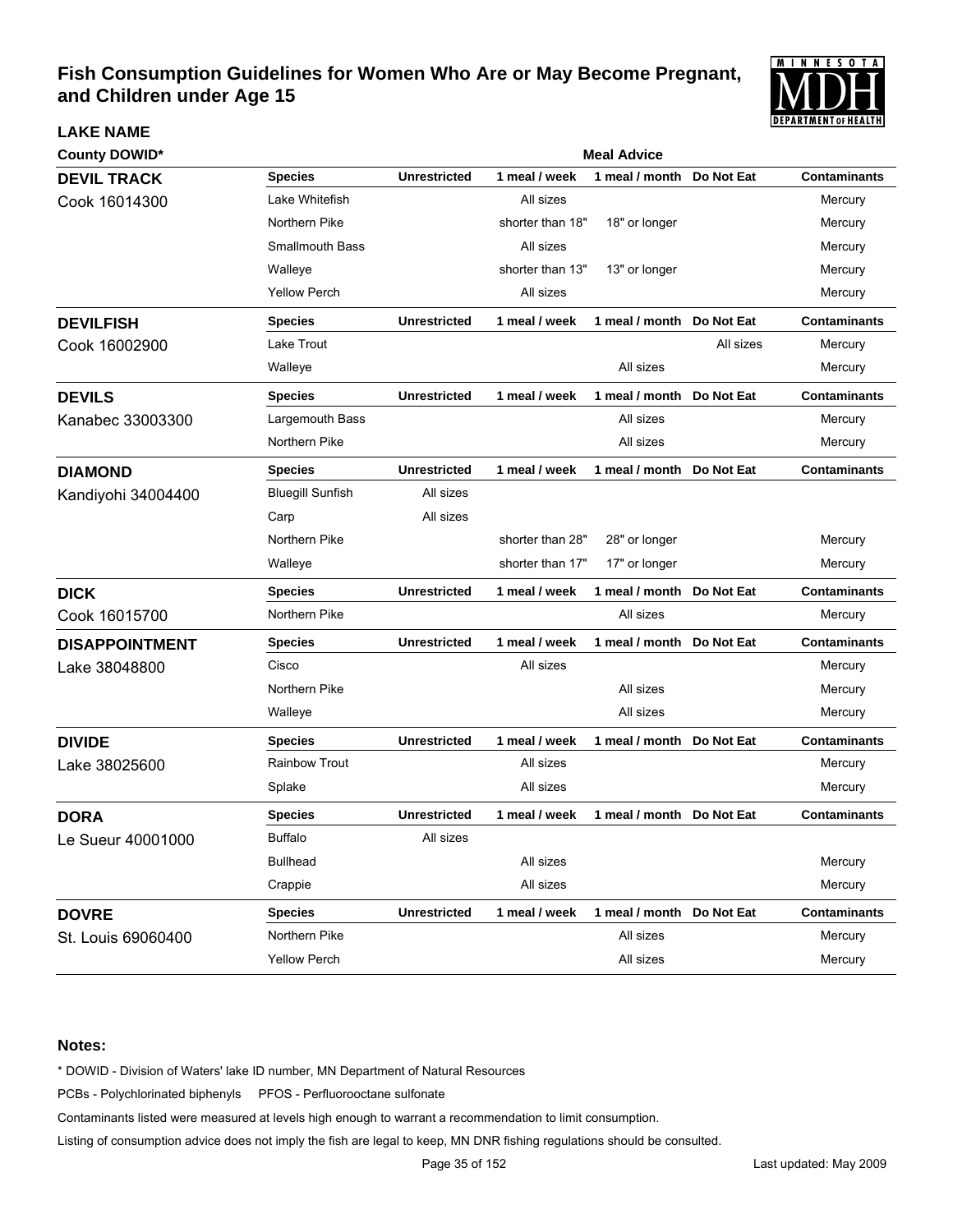

| <b>County DOWID*</b>       | <b>Meal Advice</b>      |                     |                  |                            |            |                     |
|----------------------------|-------------------------|---------------------|------------------|----------------------------|------------|---------------------|
| <b>DRAGON</b>              | <b>Species</b>          | <b>Unrestricted</b> | 1 meal / week    | 1 meal / month             | Do Not Eat | <b>Contaminants</b> |
| Lake 38055200              | Northern Pike           |                     |                  | All sizes                  |            | Mercury             |
|                            | Walleye                 |                     |                  | All sizes                  |            | Mercury             |
| <b>DRY</b>                 | <b>Species</b>          | <b>Unrestricted</b> | 1 meal / week    | 1 meal / month Do Not Eat  |            | <b>Contaminants</b> |
| St. Louis 69006400         | <b>Brown Trout</b>      |                     | All sizes        |                            |            | Mercury             |
|                            | Cisco                   |                     | All sizes        |                            |            | Mercury             |
|                            | Splake                  |                     | All sizes        |                            |            | Mercury             |
| <b>DUCK</b>                | <b>Species</b>          | <b>Unrestricted</b> | 1 meal / week    | 1 meal / month Do Not Eat  |            | <b>Contaminants</b> |
| <b>Blue Earth 07005300</b> | <b>Bluegill Sunfish</b> | All sizes           |                  |                            |            |                     |
|                            | Northern Pike           |                     | All sizes        |                            |            | Mercury             |
| <b>DUCK</b>                | <b>Species</b>          | <b>Unrestricted</b> | 1 meal / week    | 1 meal / month Do Not Eat  |            | <b>Contaminants</b> |
| <b>Hubbard 29014200</b>    | <b>Bluegill Sunfish</b> | All sizes           |                  |                            |            |                     |
|                            | Northern Pike           |                     | All sizes        |                            |            | Mercury             |
|                            | Walleye                 |                     | All sizes        |                            |            | Mercury             |
|                            | <b>White Sucker</b>     | All sizes           |                  |                            |            |                     |
| <b>DUMBBELL</b>            | <b>Species</b>          | <b>Unrestricted</b> | 1 meal / week    | 1 meal / month             | Do Not Eat | <b>Contaminants</b> |
| Lake 38039300              | Walleye                 |                     | shorter than 16" | 16" or longer              |            | Mercury             |
|                            | <b>White Sucker</b>     |                     | All sizes        |                            |            | Mercury             |
|                            | <b>Yellow Perch</b>     |                     | All sizes        |                            |            | Mercury             |
| <b>DUNCAN</b>              | <b>Species</b>          | <b>Unrestricted</b> | 1 meal / week    | 1 meal / month Do Not Eat  |            | <b>Contaminants</b> |
| Cook 16023200              | Cisco                   |                     | All sizes        |                            |            | Mercury             |
|                            | Lake Trout              |                     | shorter than 19" | 19" or longer              |            | Mercury             |
|                            | <b>Smallmouth Bass</b>  |                     | All sizes        |                            |            | Mercury             |
|                            | <b>Yellow Perch</b>     |                     | All sizes        |                            |            | Mercury             |
| <b>DUNN</b>                | <b>Species</b>          | <b>Unrestricted</b> | 1 meal / week    | 1 meal / month Do Not Eat  |            | <b>Contaminants</b> |
| Cook 16024500              | Lake Trout              |                     |                  | All sizes                  |            | Mercury             |
| <b>DUNNIGAN</b>            | <b>Species</b>          | <b>Unrestricted</b> | 1 meal / week    | 1 meal / month             | Do Not Eat | <b>Contaminants</b> |
| Lake 38066400              | <b>Bluegill Sunfish</b> |                     | All sizes        |                            |            | Mercury             |
|                            | <b>Smallmouth Bass</b>  |                     | All sizes        |                            |            | Mercury             |
|                            | Walleye                 |                     |                  | All sizes                  |            | Mercury             |
| <b>DUNNS</b>               | <b>Species</b>          | <b>Unrestricted</b> | 1 meal / week    | 1 meal / month  Do Not Eat |            | <b>Contaminants</b> |
| Meeker 47008200            | Carp                    |                     | All sizes        |                            |            | Mercury             |
|                            | Crappie                 |                     | All sizes        |                            |            | Mercury             |
|                            | Largemouth Bass         |                     | All sizes        |                            |            | Mercury             |
|                            | Northern Pike           |                     | shorter than 24" | 24" or longer              |            | Mercury             |

#### **Notes:**

**LAKE NAME**

\* DOWID - Division of Waters' lake ID number, MN Department of Natural Resources

PCBs - Polychlorinated biphenyls PFOS - Perfluorooctane sulfonate

Contaminants listed were measured at levels high enough to warrant a recommendation to limit consumption.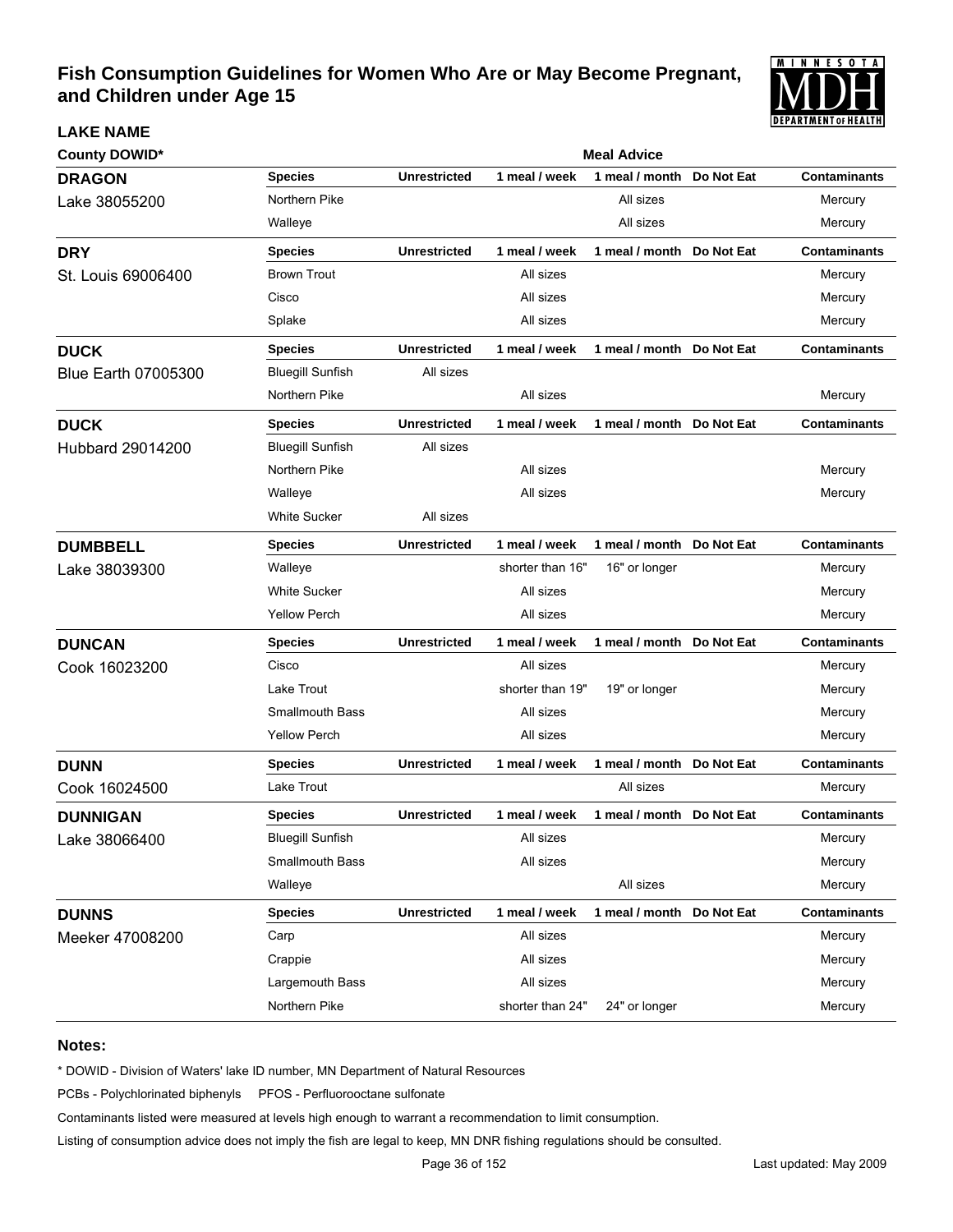

| <b>County DOWID*</b>       | <b>Meal Advice</b>      |                     |                  |                           |            |                     |  |  |
|----------------------------|-------------------------|---------------------|------------------|---------------------------|------------|---------------------|--|--|
| <b>DUTCH</b>               | <b>Species</b>          | <b>Unrestricted</b> | 1 meal / week    | 1 meal / month            | Do Not Eat | <b>Contaminants</b> |  |  |
| <b>Hennepin 27018100</b>   | <b>Bluegill Sunfish</b> |                     | All sizes        |                           |            | Mercury             |  |  |
|                            | Carp                    |                     | All sizes        |                           |            | Mercury             |  |  |
|                            | Northern Pike           |                     | All sizes        |                           |            | Mercury             |  |  |
| <b>DYERS</b>               | <b>Species</b>          | <b>Unrestricted</b> | 1 meal / week    | 1 meal / month Do Not Eat |            | <b>Contaminants</b> |  |  |
| Cook 16063400              | Northern Pike           |                     |                  | All sizes                 |            | Mercury             |  |  |
| <b>EAGLE</b>               | <b>Species</b>          | <b>Unrestricted</b> | 1 meal / week    | 1 meal / month Do Not Eat |            | <b>Contaminants</b> |  |  |
| <b>Blue Earth 07006000</b> | <b>Bullhead</b>         |                     | All sizes        |                           |            | Mercury             |  |  |
|                            | Carp                    | All sizes           |                  |                           |            |                     |  |  |
|                            | Crappie                 |                     | All sizes        |                           |            | Mercury             |  |  |
|                            | <b>Freshwater Drum</b>  | All sizes           |                  |                           |            |                     |  |  |
|                            | Walleye                 |                     | All sizes        |                           |            | Mercury             |  |  |
|                            | <b>Yellow Perch</b>     |                     | All sizes        |                           |            | Mercury             |  |  |
| <b>EAGLE</b>               | <b>Species</b>          | <b>Unrestricted</b> | 1 meal / week    | 1 meal / month Do Not Eat |            | <b>Contaminants</b> |  |  |
| Carlton 09005700           | Crappie                 | All sizes           |                  |                           |            |                     |  |  |
|                            | Walleye                 |                     |                  | All sizes                 |            | Mercury             |  |  |
|                            | <b>White Sucker</b>     | All sizes           |                  |                           |            |                     |  |  |
| <b>EAGLE</b>               | <b>Species</b>          | <b>Unrestricted</b> | 1 meal / week    | 1 meal / month            | Do Not Eat | <b>Contaminants</b> |  |  |
| Carver 10012100            | <b>Bullhead</b>         |                     | All sizes        |                           |            | Mercury             |  |  |
|                            | Crappie                 |                     | All sizes        |                           |            | Mercury             |  |  |
|                            | Walleye                 |                     |                  | All sizes                 |            | Mercury             |  |  |
| <b>EAGLE</b>               | <b>Species</b>          | <b>Unrestricted</b> | 1 meal / week    | 1 meal / month            | Do Not Eat | <b>Contaminants</b> |  |  |
| Kandiyohi 34017100         | <b>Bluegill Sunfish</b> |                     | All sizes        |                           |            | Mercury             |  |  |
|                            | <b>Buffalo</b>          |                     | All sizes        |                           |            | Mercury             |  |  |
|                            | Carp                    | All sizes           |                  |                           |            |                     |  |  |
|                            | Northern Pike           |                     |                  | All sizes                 |            | Mercury             |  |  |
|                            | Walleye                 |                     |                  | All sizes                 |            | Mercury             |  |  |
| <b>EAGLE</b>               | <b>Species</b>          | <b>Unrestricted</b> | 1 meal / week    | 1 meal / month Do Not Eat |            | <b>Contaminants</b> |  |  |
| Otter Tail 56025300        | <b>Bluegill Sunfish</b> |                     | All sizes        |                           |            | Mercury             |  |  |
|                            | Largemouth Bass         |                     | All sizes        |                           |            | Mercury             |  |  |
|                            | Walleye                 |                     | shorter than 18" | 18" or longer             |            | Mercury             |  |  |
| <b>EAGLE</b>               | <b>Species</b>          | <b>Unrestricted</b> | 1 meal / week    | 1 meal / month Do Not Eat |            | <b>Contaminants</b> |  |  |
| Sherburne 71006700         | Carp                    | All sizes           |                  |                           |            |                     |  |  |
|                            | Crappie                 |                     | All sizes        |                           |            | Mercury             |  |  |
|                            | Northern Pike           | All sizes           |                  |                           |            |                     |  |  |

#### **Notes:**

**LAKE NAME**

\* DOWID - Division of Waters' lake ID number, MN Department of Natural Resources

PCBs - Polychlorinated biphenyls PFOS - Perfluorooctane sulfonate

Contaminants listed were measured at levels high enough to warrant a recommendation to limit consumption.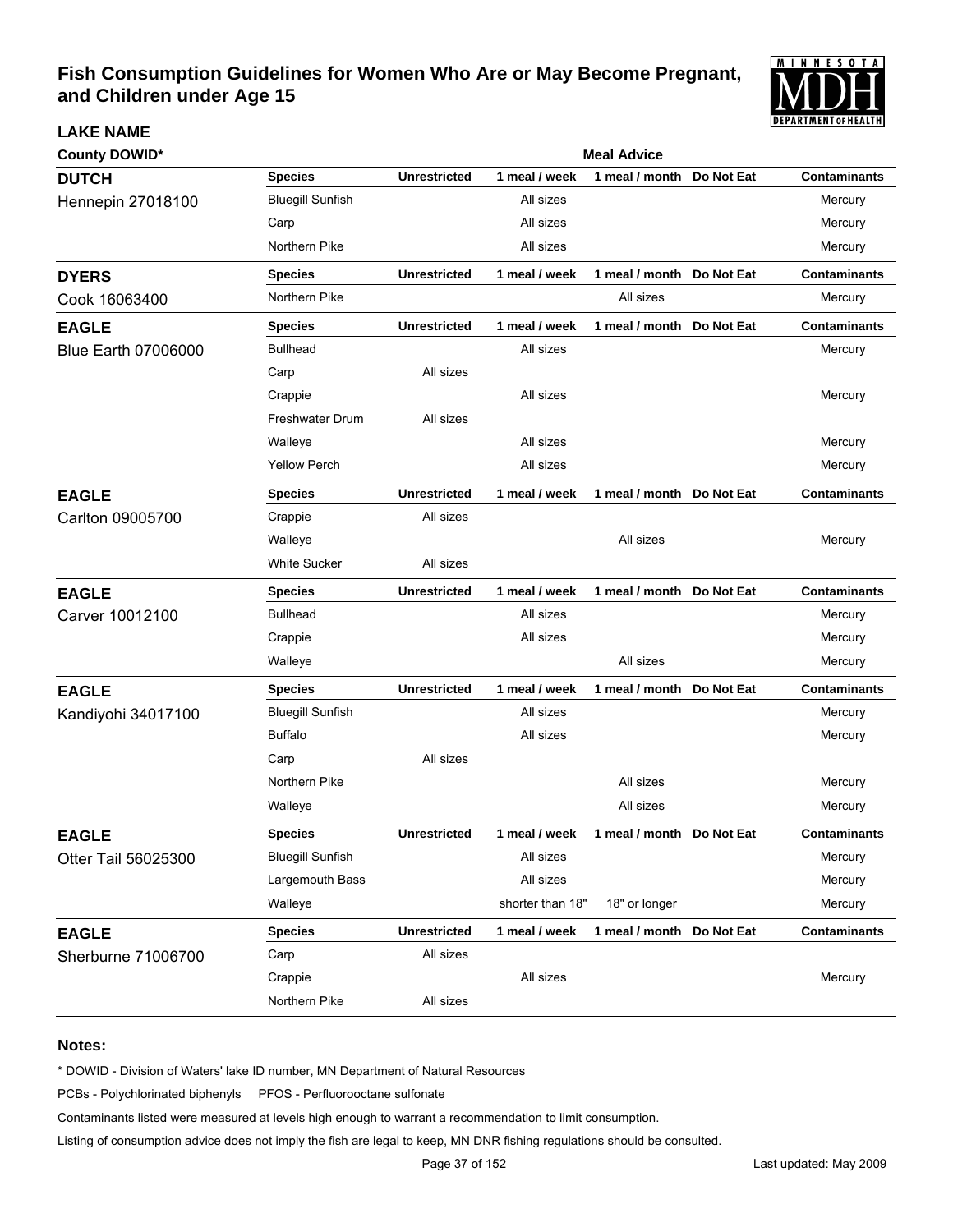

| <b>County DOWID*</b>     |                         |                     |                  | <b>Meal Advice</b>        |            |                     |
|--------------------------|-------------------------|---------------------|------------------|---------------------------|------------|---------------------|
| <b>EAGLE/PIKE</b>        | <b>Species</b>          | <b>Unrestricted</b> | 1 meal / week    | 1 meal / month            | Do Not Eat | <b>Contaminants</b> |
| <b>Hennepin 27011100</b> | <b>Bluegill Sunfish</b> |                     | All sizes        |                           |            | Mercury             |
|                          | Carp                    | All sizes           |                  |                           |            |                     |
|                          | Northern Pike           |                     | shorter than 22" | 22" or longer             |            | Mercury             |
|                          | Walleye                 |                     |                  | All sizes                 |            | Mercury             |
| <b>EAGLES NEST #1</b>    | <b>Species</b>          | <b>Unrestricted</b> | 1 meal / week    | 1 meal / month Do Not Eat |            | <b>Contaminants</b> |
| St. Louis 69028501       | Northern Pike           |                     | All sizes        |                           |            | Mercury             |
|                          | Walleye                 |                     | All sizes        |                           |            | Mercury             |
| <b>EAGLES NEST #2</b>    | <b>Species</b>          | <b>Unrestricted</b> | 1 meal / week    | 1 meal / month Do Not Eat |            | <b>Contaminants</b> |
| St. Louis 69028502       | Northern Pike           |                     | All sizes        |                           |            | Mercury             |
|                          | Walleye                 |                     | All sizes        |                           |            | Mercury             |
| <b>EAGLES NEST #3</b>    | <b>Species</b>          | <b>Unrestricted</b> | 1 meal / week    | 1 meal / month Do Not Eat |            | <b>Contaminants</b> |
| St. Louis 69028503       | <b>Bluegill Sunfish</b> |                     | All sizes        |                           |            | Mercury             |
|                          | Northern Pike           |                     |                  | All sizes                 |            | Mercury             |
|                          | <b>Smallmouth Bass</b>  |                     |                  | All sizes                 |            | Mercury             |
|                          | Walleye                 |                     |                  | All sizes                 |            | Mercury             |
|                          | <b>White Sucker</b>     |                     | All sizes        |                           |            | Mercury             |
| <b>EAGLES NEST #4</b>    | <b>Species</b>          | <b>Unrestricted</b> | 1 meal / week    | 1 meal / month Do Not Eat |            | <b>Contaminants</b> |
| St. Louis 69021800       | Northern Pike           |                     | All sizes        |                           |            | Mercury             |
|                          | Walleye                 |                     |                  | All sizes                 |            | Mercury             |
| <b>EAST</b>              | <b>Species</b>          | <b>Unrestricted</b> | 1 meal / week    | 1 meal / month            | Do Not Eat | <b>Contaminants</b> |
| Itasca 31046000          | Northern Pike           |                     |                  | All sizes                 |            | Mercury             |
| <b>EAST</b>              | <b>Species</b>          | <b>Unrestricted</b> | 1 meal / week    | 1 meal / month            | Do Not Eat | <b>Contaminants</b> |
| Lake 38002000            | <b>Brook Trout</b>      |                     |                  | All sizes                 |            | Mercury             |
|                          | <b>White Sucker</b>     | All sizes           |                  |                           |            |                     |
|                          | <b>Yellow Perch</b>     |                     |                  | All sizes                 |            | Mercury             |
| <b>EAST BATTLE</b>       | <b>Species</b>          | <b>Unrestricted</b> | 1 meal / week    | 1 meal / month            | Do Not Eat | <b>Contaminants</b> |
| Otter Tail 56013800      | <b>Bluegill Sunfish</b> |                     | All sizes        |                           |            | Mercury             |
|                          | Northern Pike           |                     |                  | All sizes                 |            | Mercury             |
|                          | Walleye                 |                     |                  | All sizes                 |            | Mercury             |
|                          | <b>White Sucker</b>     |                     | All sizes        |                           |            | Mercury             |

#### **Notes:**

**LAKE NAME**

\* DOWID - Division of Waters' lake ID number, MN Department of Natural Resources

PCBs - Polychlorinated biphenyls PFOS - Perfluorooctane sulfonate

Contaminants listed were measured at levels high enough to warrant a recommendation to limit consumption.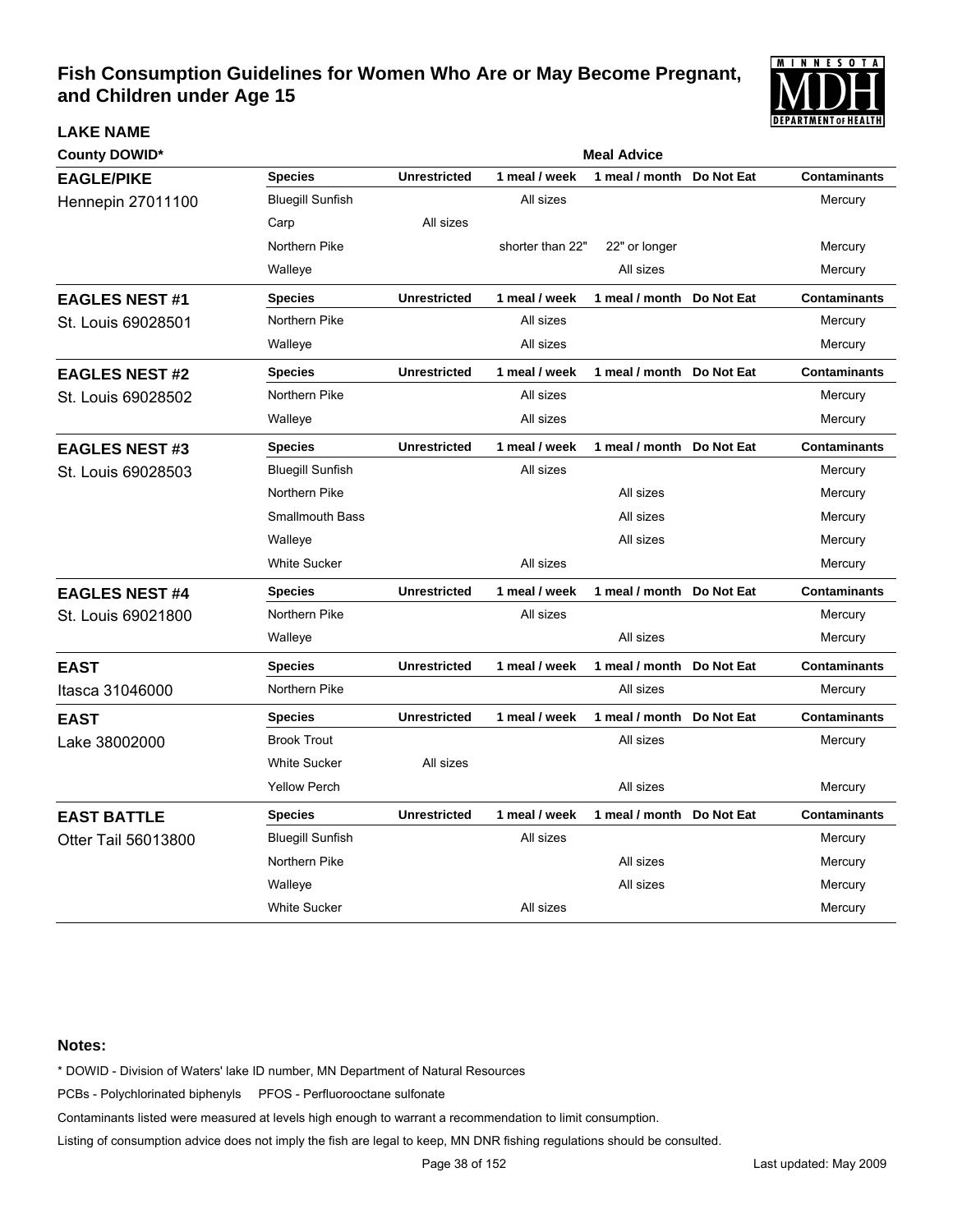

| <b>LAKE NAME</b>        |                         |                     |                  |                           |            | <b>PETANIMENI VI BEALIN</b> |
|-------------------------|-------------------------|---------------------|------------------|---------------------------|------------|-----------------------------|
| <b>County DOWID*</b>    |                         |                     |                  | <b>Meal Advice</b>        |            |                             |
| <b>EAST BEARSKIN</b>    | <b>Species</b>          | <b>Unrestricted</b> | 1 meal / week    | 1 meal / month            | Do Not Eat | <b>Contaminants</b>         |
| Cook 16014600           | Lake Trout              |                     | All sizes        |                           |            | Mercury                     |
|                         | Northern Pike           |                     | shorter than 20" | 20" or longer             |            | Mercury                     |
|                         | <b>Smallmouth Bass</b>  |                     |                  | All sizes                 |            | Mercury                     |
|                         | Walleye                 |                     |                  | All sizes                 |            | Mercury                     |
| <b>EAST CHUB</b>        | <b>Species</b>          | <b>Unrestricted</b> | 1 meal / week    | 1 meal / month            | Do Not Eat | <b>Contaminants</b>         |
| Lake 38067400           | <b>Bluegill Sunfish</b> |                     | All sizes        |                           |            | Mercury                     |
|                         | Northern Pike           |                     |                  | All sizes                 |            | Mercury                     |
|                         | Walleye                 |                     |                  | All sizes                 |            | Mercury                     |
|                         | <b>White Sucker</b>     |                     | All sizes        |                           |            | Mercury                     |
| <b>EAST CROOKED</b>     | <b>Species</b>          | <b>Unrestricted</b> | 1 meal / week    | 1 meal / month Do Not Eat |            | <b>Contaminants</b>         |
| <b>Hubbard 29010101</b> | Crappie                 |                     | All sizes        |                           |            | Mercury                     |
|                         | Largemouth Bass         |                     |                  | All sizes                 |            | Mercury                     |
|                         | Northern Pike           |                     |                  | All sizes                 |            | Mercury                     |
|                         | <b>Smallmouth Bass</b>  |                     | All sizes        |                           |            | Mercury                     |
|                         | Walleye                 |                     |                  | All sizes                 |            | Mercury                     |
|                         | <b>White Sucker</b>     |                     | All sizes        |                           |            | Mercury                     |
| <b>EAST FOX</b>         | <b>Species</b>          | <b>Unrestricted</b> | 1 meal / week    | 1 meal / month            | Do Not Eat | <b>Contaminants</b>         |
| Cook 16063600           | Northern Pike           |                     |                  | All sizes                 |            | Mercury                     |
| <b>EAST GRAHAM</b>      | <b>Species</b>          | <b>Unrestricted</b> | 1 meal / week    | 1 meal / month            | Do Not Eat | <b>Contaminants</b>         |
| Nobles 53002000         | <b>Buffalo</b>          | All sizes           |                  |                           |            |                             |
|                         | Crappie                 | All sizes           |                  |                           |            |                             |
|                         | Walleye                 |                     | All sizes        |                           |            | Mercury                     |
| <b>EAST LAKE SYLVIA</b> | <b>Species</b>          | <b>Unrestricted</b> | 1 meal / week    | 1 meal / month Do Not Eat |            | <b>Contaminants</b>         |
| Wright 86028900         | <b>Bluegill Sunfish</b> |                     | All sizes        |                           |            | Mercury                     |
|                         | Carp                    | All sizes           |                  |                           |            |                             |
|                         | Largemouth Bass         |                     |                  | All sizes                 |            | Mercury                     |
|                         | Northern Pike           |                     |                  | All sizes                 |            | Mercury                     |
|                         | Walleye                 |                     |                  | All sizes                 |            | Mercury                     |
| <b>EAST MOORE</b>       | <b>Species</b>          | <b>Unrestricted</b> | 1 meal / week    | 1 meal / month Do Not Eat |            | <b>Contaminants</b>         |
| Anoka 02007501          | <b>Bluegill Sunfish</b> | All sizes           |                  |                           |            |                             |
|                         | <b>Bullhead</b>         | All sizes           |                  |                           |            |                             |
|                         | <b>Channel Catfish</b>  |                     | All sizes        |                           |            | Mercury                     |
|                         | Northern Pike           |                     | All sizes        |                           |            | Mercury                     |

#### **Notes:**

\* DOWID - Division of Waters' lake ID number, MN Department of Natural Resources

PCBs - Polychlorinated biphenyls PFOS - Perfluorooctane sulfonate

Contaminants listed were measured at levels high enough to warrant a recommendation to limit consumption.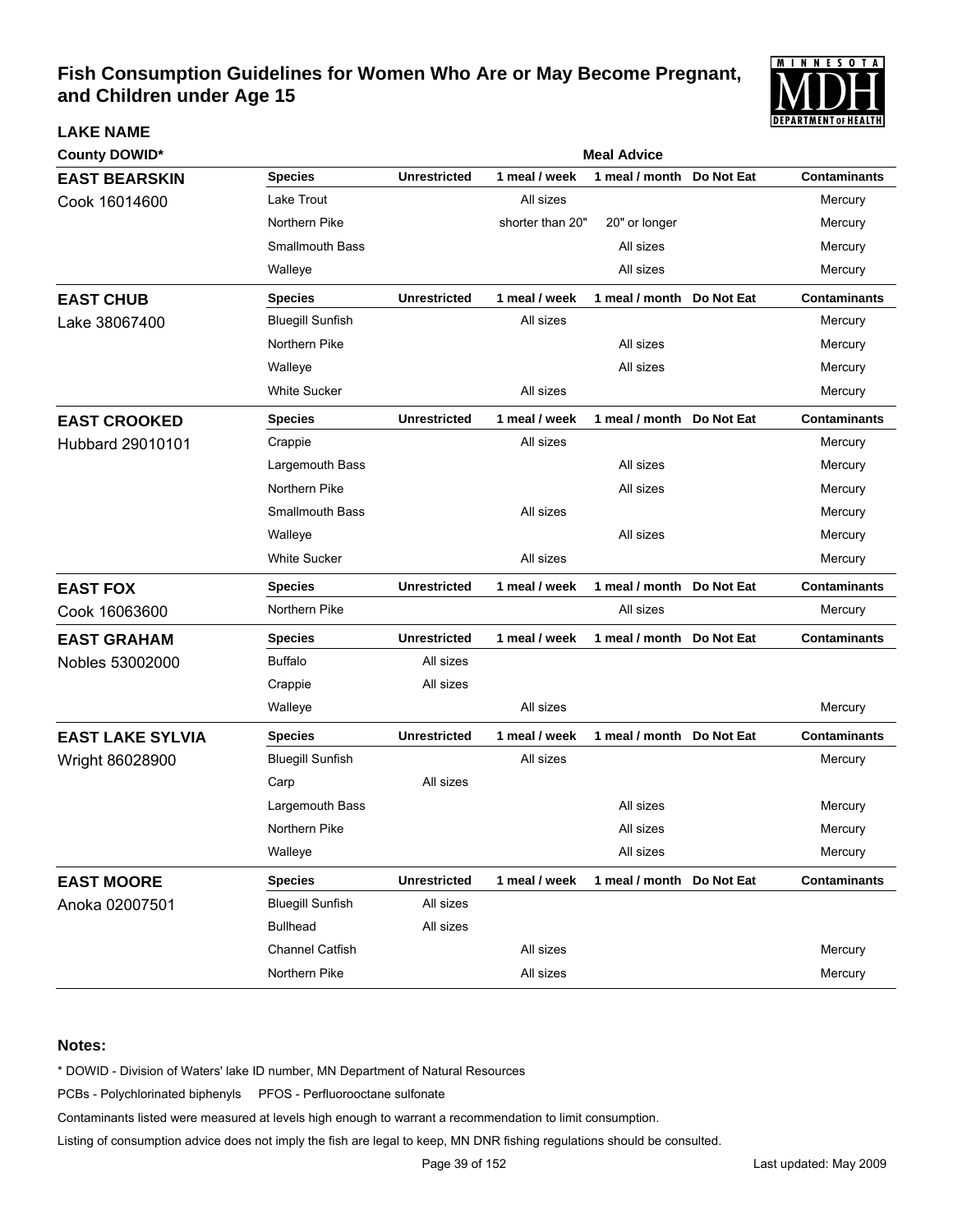

| <b>County DOWID*</b> | <b>Meal Advice</b>      |                     |               |                           |               |                     |  |  |
|----------------------|-------------------------|---------------------|---------------|---------------------------|---------------|---------------------|--|--|
| <b>EAST PIKE</b>     | <b>Species</b>          | <b>Unrestricted</b> | 1 meal / week | 1 meal / month            | Do Not Eat    | <b>Contaminants</b> |  |  |
| Cook 16004200        | <b>Smallmouth Bass</b>  |                     | All sizes     |                           |               | Mercury             |  |  |
| <b>EAST RUSH</b>     | <b>Species</b>          | <b>Unrestricted</b> | 1 meal / week | 1 meal / month            | Do Not Eat    | <b>Contaminants</b> |  |  |
| Chisago 13006901     | <b>Bluegill Sunfish</b> | All sizes           |               |                           |               |                     |  |  |
|                      | Crappie                 | All sizes           |               |                           |               |                     |  |  |
|                      | <b>Freshwater Drum</b>  | All sizes           |               |                           |               |                     |  |  |
|                      | Northern Pike           |                     | All sizes     |                           |               | Mercury             |  |  |
|                      | <b>Yellow Perch</b>     | All sizes           |               |                           |               |                     |  |  |
| <b>EAST SIDE</b>     | <b>Species</b>          | <b>Unrestricted</b> | 1 meal / week | 1 meal / month            | Do Not Eat    | <b>Contaminants</b> |  |  |
| Mower 50000200       | Carp                    |                     | All sizes     |                           |               | Mercury             |  |  |
|                      | Crappie                 |                     | All sizes     |                           |               | Mercury             |  |  |
|                      | Largemouth Bass         |                     |               | All sizes                 |               | Mercury             |  |  |
| <b>EAST TOQUA</b>    | <b>Species</b>          | <b>Unrestricted</b> | 1 meal / week | 1 meal / month            | Do Not Eat    | <b>Contaminants</b> |  |  |
| Big Stone 06013800   | Carp                    |                     | All sizes     |                           |               | Mercury             |  |  |
|                      | Crappie                 | All sizes           |               |                           |               |                     |  |  |
|                      | Northern Pike           |                     | All sizes     |                           |               | Mercury             |  |  |
|                      | Walleye                 |                     | All sizes     |                           |               | Mercury             |  |  |
| <b>EAST TWIN</b>     | <b>Species</b>          | <b>Unrestricted</b> | 1 meal / week | 1 meal / month            | Do Not Eat    | <b>Contaminants</b> |  |  |
| Anoka 02013300       | <b>Bluegill Sunfish</b> |                     | All sizes     |                           |               | Mercury             |  |  |
|                      | <b>Bullhead</b>         |                     | All sizes     |                           |               | Mercury             |  |  |
|                      | Northern Pike           |                     |               | All sizes                 |               | Mercury             |  |  |
| <b>EAST TWIN</b>     | <b>Species</b>          | <b>Unrestricted</b> | 1 meal / week | 1 meal / month Do Not Eat |               | <b>Contaminants</b> |  |  |
| Cook 16014500        | Walleye                 |                     | All sizes     |                           |               | Mercury             |  |  |
| <b>EAST TWIN</b>     | <b>Species</b>          | <b>Unrestricted</b> | 1 meal / week | 1 meal / month            | Do Not Eat    | <b>Contaminants</b> |  |  |
| St. Louis 69017400   | <b>Bluegill Sunfish</b> |                     | All sizes     |                           |               | Mercury             |  |  |
|                      | Northern Pike           |                     |               | shorter than 28"          | 28" or longer | Mercury             |  |  |
|                      | Walleye                 |                     |               | All sizes                 |               | Mercury             |  |  |
|                      | <b>White Sucker</b>     |                     | All sizes     |                           |               | Mercury             |  |  |
| <b>EAST VADNAIS</b>  | <b>Species</b>          | <b>Unrestricted</b> | 1 meal / week | 1 meal / month Do Not Eat |               | <b>Contaminants</b> |  |  |
| Ramsey 62003801      | <b>Bullhead</b>         |                     | All sizes     |                           |               | Mercury             |  |  |
|                      | Carp                    | All sizes           |               |                           |               |                     |  |  |
|                      | Crappie                 | All sizes           |               |                           |               |                     |  |  |
|                      | Walleye                 |                     | All sizes     |                           |               | Mercury             |  |  |
|                      | White Sucker            | All sizes           |               |                           |               |                     |  |  |

#### **Notes:**

**LAKE NAME**

\* DOWID - Division of Waters' lake ID number, MN Department of Natural Resources

PCBs - Polychlorinated biphenyls PFOS - Perfluorooctane sulfonate

Contaminants listed were measured at levels high enough to warrant a recommendation to limit consumption.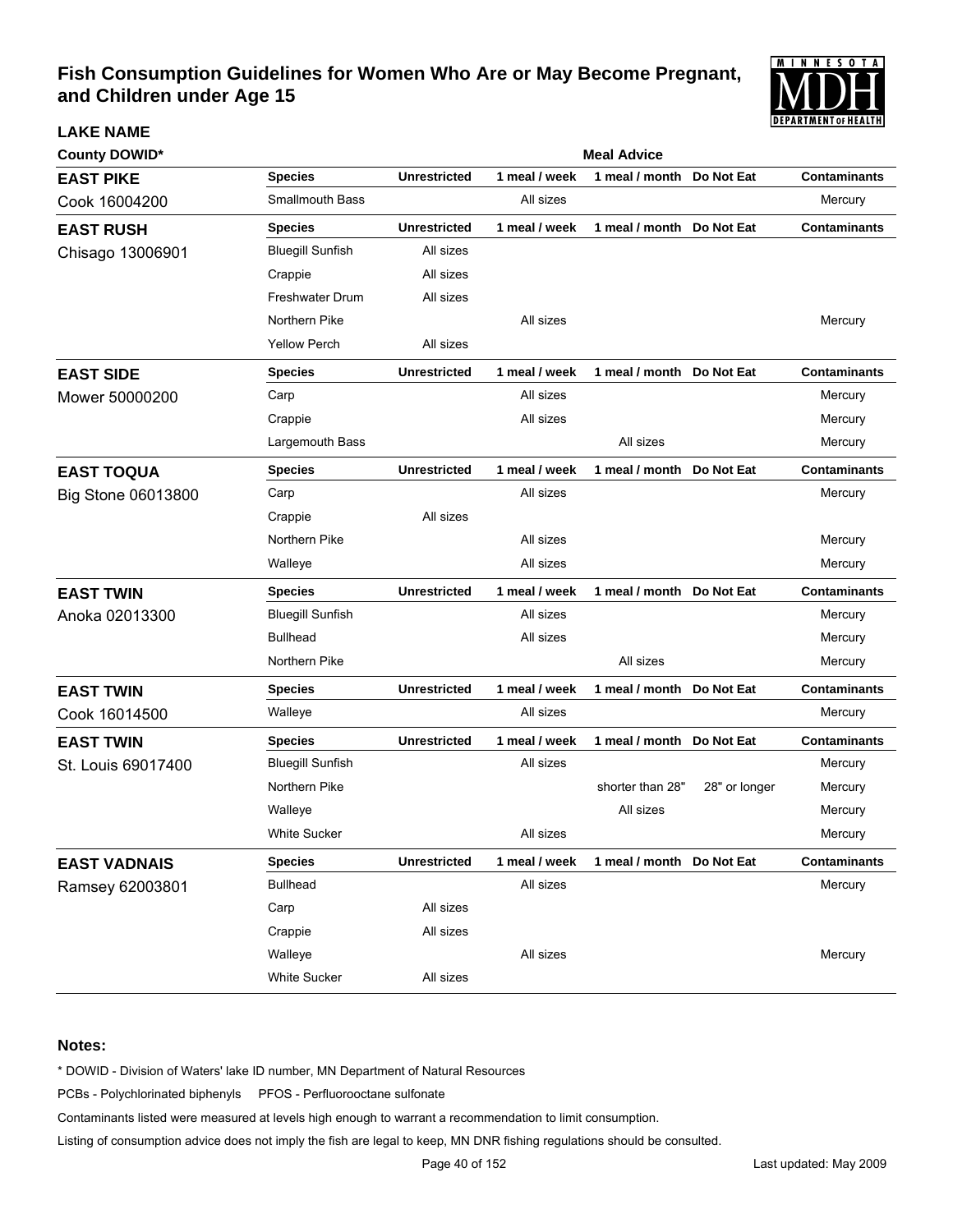

| <b>County DOWID*</b> |                         | <b>Meal Advice</b>  |                  |                           |            |                     |  |  |  |
|----------------------|-------------------------|---------------------|------------------|---------------------------|------------|---------------------|--|--|--|
| <b>ECHO</b>          | <b>Species</b>          | <b>Unrestricted</b> | 1 meal / week    | 1 meal / month            | Do Not Eat | <b>Contaminants</b> |  |  |  |
| St. Louis 69061500   | Crappie                 |                     | All sizes        |                           |            | Mercury             |  |  |  |
|                      | Northern Pike           |                     | shorter than 18" | 18" or longer             |            | Mercury             |  |  |  |
|                      | Walleye                 |                     |                  | All sizes                 |            | Mercury             |  |  |  |
|                      | <b>White Sucker</b>     |                     | All sizes        |                           |            | Mercury             |  |  |  |
|                      | <b>Yellow Perch</b>     |                     | All sizes        |                           |            | Mercury             |  |  |  |
| <b>ED SHAVE</b>      | <b>Species</b>          | <b>Unrestricted</b> | 1 meal / week    | 1 meal / month            | Do Not Eat | <b>Contaminants</b> |  |  |  |
| St. Louis 69019900   | Northern Pike           |                     |                  | All sizes                 |            | Mercury             |  |  |  |
|                      | Walleye                 |                     |                  | All sizes                 |            | Mercury             |  |  |  |
|                      | Yellow Perch            |                     |                  | All sizes                 |            | Mercury             |  |  |  |
| <b>EDDY</b>          | <b>Species</b>          | <b>Unrestricted</b> | 1 meal / week    | 1 meal / month Do Not Eat |            | <b>Contaminants</b> |  |  |  |
| Carlton 09003900     | <b>Bluegill Sunfish</b> |                     | All sizes        |                           |            | Mercury             |  |  |  |
|                      | Northern Pike           |                     |                  | All sizes                 |            | Mercury             |  |  |  |
|                      | Walleye                 |                     |                  | All sizes                 |            | Mercury             |  |  |  |
|                      | <b>White Sucker</b>     |                     |                  | All sizes                 |            | Mercury             |  |  |  |
| <b>EDWARD</b>        | <b>Species</b>          | <b>Unrestricted</b> | 1 meal / week    | 1 meal / month            | Do Not Eat | <b>Contaminants</b> |  |  |  |
| Crow Wing 18030500   | <b>Bluegill Sunfish</b> | All sizes           |                  |                           |            |                     |  |  |  |
|                      | Cisco                   |                     | All sizes        |                           |            | Mercury             |  |  |  |
|                      | Northern Pike           |                     |                  | All sizes                 |            | Mercury             |  |  |  |
|                      | Walleye                 |                     | All sizes        |                           |            | Mercury             |  |  |  |
| <b>EIGHTEEN</b>      | <b>Species</b>          | <b>Unrestricted</b> | 1 meal / week    | 1 meal / month            | Do Not Eat | <b>Contaminants</b> |  |  |  |
| Lake 38043200        | Smallmouth Bass         |                     |                  | All sizes                 |            | Mercury             |  |  |  |
|                      | Walleye                 |                     |                  | All sizes                 |            | Mercury             |  |  |  |
|                      | <b>White Sucker</b>     |                     | All sizes        |                           |            | Mercury             |  |  |  |
|                      | <b>Yellow Perch</b>     |                     | All sizes        |                           |            | Mercury             |  |  |  |
| <b>EK</b>            | <b>Species</b>          | <b>Unrestricted</b> | 1 meal / week    | 1 meal / month            | Do Not Eat | <b>Contaminants</b> |  |  |  |
| St. Louis 69084300   | Northern Pike           |                     | shorter than 15" | 15" or longer             |            | Mercury             |  |  |  |
| <b>ELBOW</b>         | <b>Species</b>          | <b>Unrestricted</b> | 1 meal / week    | 1 meal / month            | Do Not Eat | <b>Contaminants</b> |  |  |  |
| Becker 03015900      | Cisco                   |                     | All sizes        |                           |            | Mercury             |  |  |  |
|                      | Northern Pike           |                     |                  | All sizes                 |            | Mercury             |  |  |  |
|                      | Sunfish                 |                     | All sizes        |                           |            | Mercury             |  |  |  |
|                      | Walleye                 |                     |                  | All sizes                 |            | Mercury             |  |  |  |
|                      | White Sucker            |                     | All sizes        |                           |            | Mercury             |  |  |  |
|                      | <b>Yellow Perch</b>     |                     | All sizes        |                           |            | Mercury             |  |  |  |

#### **Notes:**

**LAKE NAME**

\* DOWID - Division of Waters' lake ID number, MN Department of Natural Resources

PCBs - Polychlorinated biphenyls PFOS - Perfluorooctane sulfonate

Contaminants listed were measured at levels high enough to warrant a recommendation to limit consumption.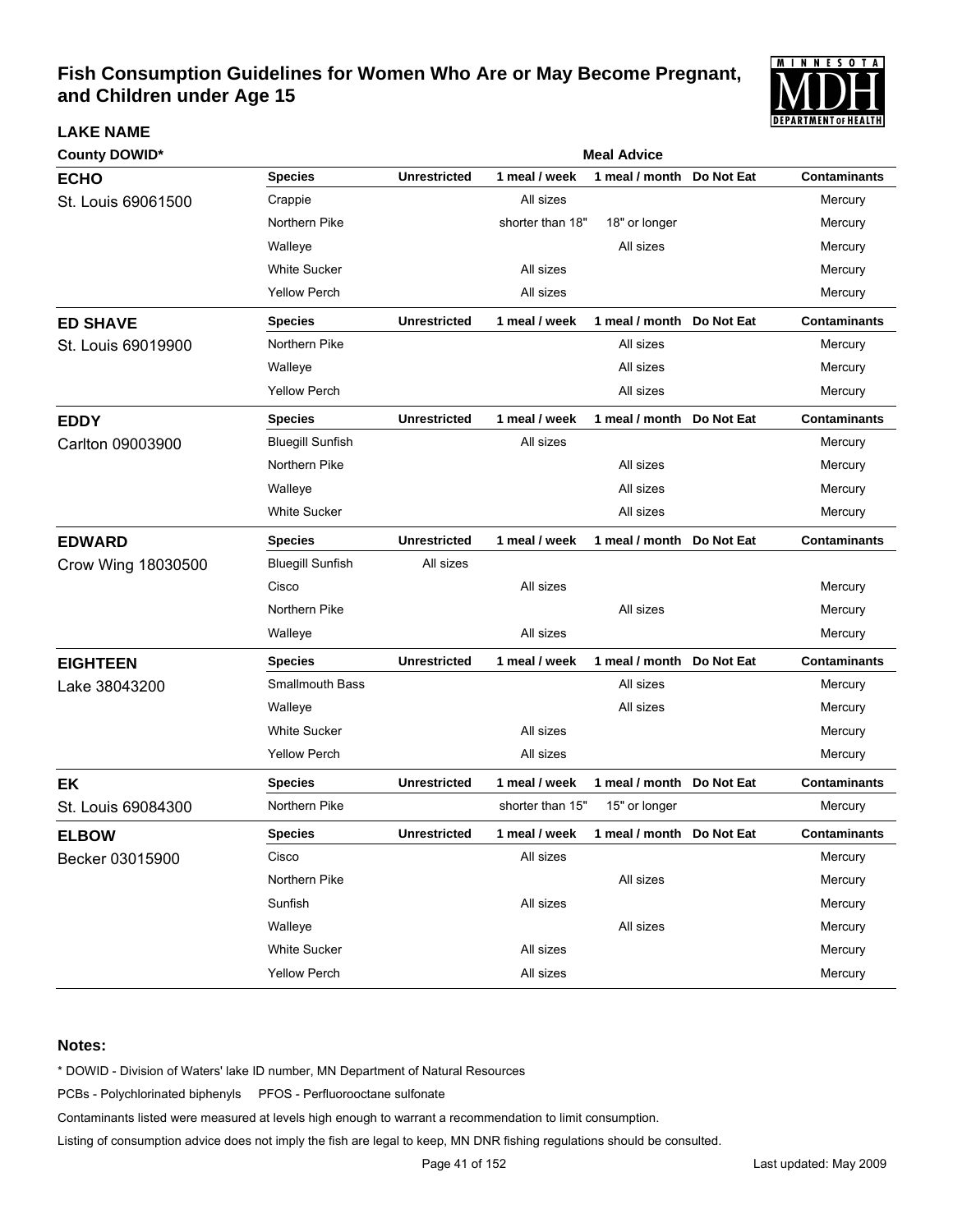

| <b>County DOWID*</b> |                         | <b>Meal Advice</b>  |                  |                           |               |                     |  |  |
|----------------------|-------------------------|---------------------|------------------|---------------------------|---------------|---------------------|--|--|
| <b>ELBOW</b>         | <b>Species</b>          | <b>Unrestricted</b> | 1 meal / week    | 1 meal / month            | Do Not Eat    | <b>Contaminants</b> |  |  |
| Cook 16009600        | Northern Pike           |                     | shorter than 18" | 18" or longer             |               | Mercury             |  |  |
|                      | Walleye                 |                     | shorter than 15" | 15" or longer             |               | Mercury             |  |  |
|                      | <b>White Sucker</b>     |                     | All sizes        |                           |               | Mercury             |  |  |
|                      | <b>Yellow Perch</b>     |                     | All sizes        |                           |               | Mercury             |  |  |
| <b>ELBOW</b>         | <b>Species</b>          | <b>Unrestricted</b> | 1 meal / week    | 1 meal / month Do Not Eat |               | <b>Contaminants</b> |  |  |
| Cook 16080500        | Northern Pike           |                     |                  | All sizes                 |               | Mercury             |  |  |
|                      | Walleye                 |                     |                  | All sizes                 |               | Mercury             |  |  |
| <b>ELBOW</b>         | <b>Species</b>          | <b>Unrestricted</b> | 1 meal / week    | 1 meal / month Do Not Eat |               | <b>Contaminants</b> |  |  |
| St. Louis 69071700   | Largemouth Bass         |                     |                  | All sizes                 |               | Mercury             |  |  |
|                      | Northern Pike           |                     |                  | All sizes                 |               | Mercury             |  |  |
| <b>ELBOW</b>         | <b>Species</b>          | <b>Unrestricted</b> | 1 meal / week    | 1 meal / month            | Do Not Eat    | <b>Contaminants</b> |  |  |
| St. Louis 69074400   | Northern Pike           |                     |                  | shorter than 29"          | 29" or longer | Mercury             |  |  |
|                      | Walleye                 |                     |                  | All sizes                 |               | Mercury             |  |  |
|                      | <b>White Sucker</b>     |                     | All sizes        |                           |               | Mercury             |  |  |
| <b>ELEPHANT</b>      | <b>Species</b>          | <b>Unrestricted</b> | 1 meal / week    | 1 meal / month Do Not Eat |               | <b>Contaminants</b> |  |  |
| St. Louis 69081000   | Crappie                 |                     | All sizes        |                           |               | Mercury             |  |  |
|                      | Northern Pike           |                     |                  | All sizes                 |               | Mercury             |  |  |
|                      | <b>Smallmouth Bass</b>  |                     |                  | All sizes                 |               | Mercury             |  |  |
|                      | Walleye                 |                     | shorter than 17" | 17" or longer             |               | Mercury             |  |  |
|                      | <b>White Sucker</b>     |                     | All sizes        |                           |               | Mercury             |  |  |
|                      | <b>Yellow Perch</b>     |                     | All sizes        |                           |               | Mercury             |  |  |
| <b>ELEVEN</b>        | <b>Species</b>          | <b>Unrestricted</b> | 1 meal / week    | 1 meal / month Do Not Eat |               | <b>Contaminants</b> |  |  |
| Kanabec 33000100     | <b>Bluegill Sunfish</b> | All sizes           |                  |                           |               |                     |  |  |
|                      | Northern Pike           |                     | All sizes        |                           |               | Mercury             |  |  |
|                      | Walleye                 |                     | All sizes        |                           |               | Mercury             |  |  |

#### **Notes:**

**LAKE NAME**

\* DOWID - Division of Waters' lake ID number, MN Department of Natural Resources

PCBs - Polychlorinated biphenyls PFOS - Perfluorooctane sulfonate

Contaminants listed were measured at levels high enough to warrant a recommendation to limit consumption.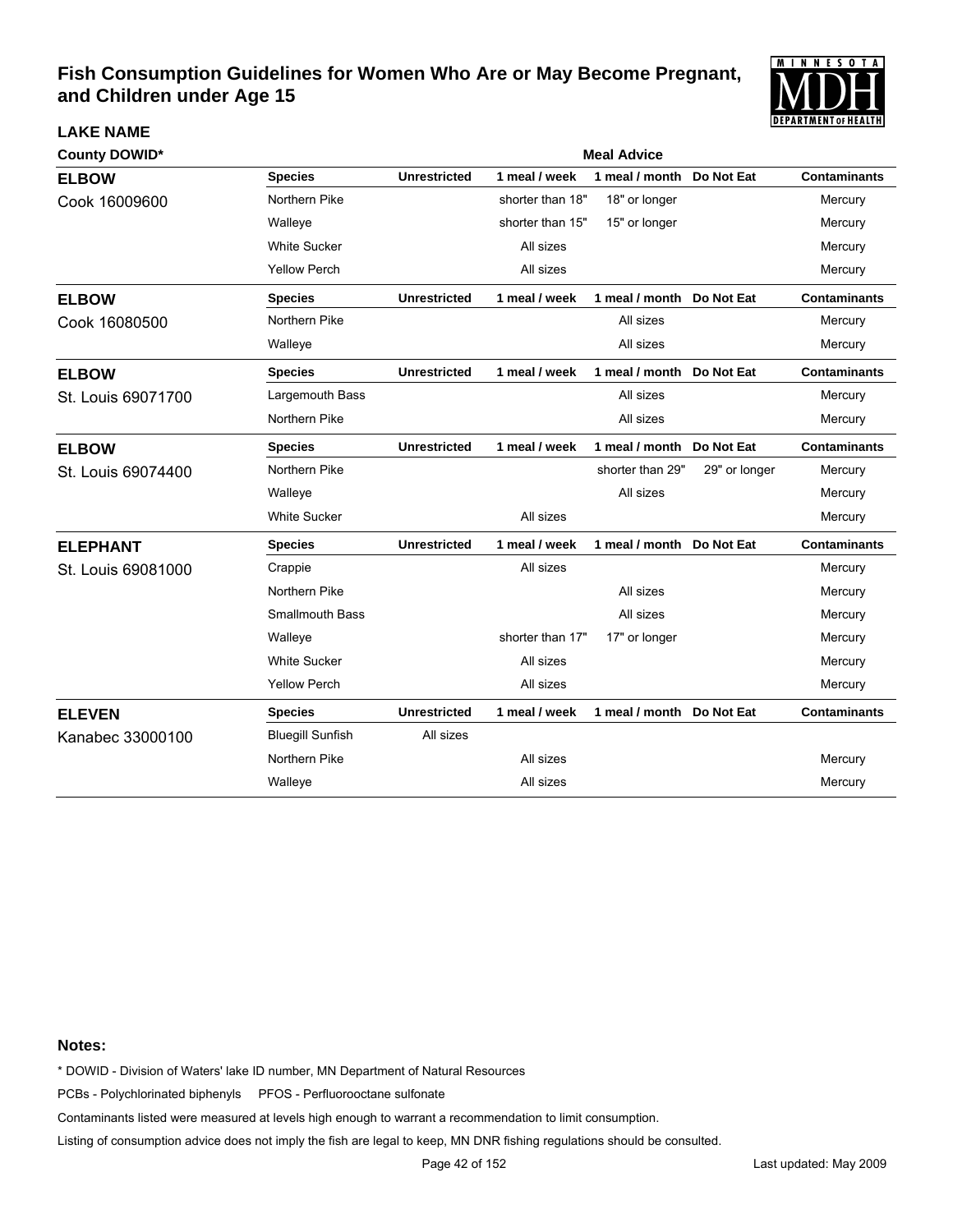

| <b>County DOWID*</b>      | <b>Meal Advice</b>      |                     |                  |                           |            |                     |  |  |
|---------------------------|-------------------------|---------------------|------------------|---------------------------|------------|---------------------|--|--|
| <b>ELEVENTH CROW WING</b> | <b>Species</b>          | <b>Unrestricted</b> | 1 meal / week    | 1 meal / month            | Do Not Eat | <b>Contaminants</b> |  |  |
| Hubbard 29003600          | <b>Bluegill Sunfish</b> | All sizes           |                  |                           |            |                     |  |  |
|                           | <b>Bullhead</b>         |                     | All sizes        |                           |            | Mercury             |  |  |
|                           | Cisco                   |                     | All sizes        |                           |            | Mercury             |  |  |
|                           | Largemouth Bass         |                     | All sizes        |                           |            | Mercury             |  |  |
|                           | Northern Pike           |                     |                  | All sizes                 |            | Mercury             |  |  |
|                           | <b>Rock Bass</b>        |                     | All sizes        |                           |            | Mercury             |  |  |
|                           | Sunfish                 |                     | All sizes        |                           |            | Mercury             |  |  |
|                           | Walleye                 |                     |                  | All sizes                 |            | Mercury             |  |  |
|                           | <b>White Sucker</b>     | All sizes           |                  |                           |            |                     |  |  |
|                           | <b>Yellow Perch</b>     |                     | All sizes        |                           |            | Mercury             |  |  |
| <b>ELIZABETH</b>          | <b>Species</b>          | <b>Unrestricted</b> | 1 meal / week    | 1 meal / month Do Not Eat |            | <b>Contaminants</b> |  |  |
| Itasca 31049000           | Northern Pike           |                     |                  | All sizes                 |            | Mercury             |  |  |
| <b>ELIZABETH</b>          | <b>Species</b>          | <b>Unrestricted</b> | 1 meal / week    | 1 meal / month            | Do Not Eat | <b>Contaminants</b> |  |  |
| Kandiyohi 34002200        | <b>Bullhead</b>         |                     | All sizes        |                           |            | Mercury             |  |  |
|                           | Carp                    |                     | All sizes        |                           |            | Mercury             |  |  |
|                           | Crappie                 |                     | All sizes        |                           |            | Mercury             |  |  |
|                           | Northern Pike           |                     | All sizes        |                           |            | Mercury             |  |  |
|                           | Walleye                 |                     | All sizes        |                           |            | Mercury             |  |  |
| <b>ELK</b>                | <b>Species</b>          | <b>Unrestricted</b> | 1 meal / week    | 1 meal / month Do Not Eat |            | <b>Contaminants</b> |  |  |
| Clearwater 15001000       | Cisco                   |                     | All sizes        |                           |            | Mercury             |  |  |
|                           | Northern Pike           |                     | shorter than 21" | 21" or longer             |            | Mercury             |  |  |
|                           | Walleye                 |                     | shorter than 16" | 16" or longer             |            | Mercury             |  |  |
| <b>ELMO</b>               | <b>Species</b>          | <b>Unrestricted</b> | 1 meal / week    | 1 meal / month            | Do Not Eat | <b>Contaminants</b> |  |  |
| Washington 82010600       | <b>Bluegill Sunfish</b> |                     |                  | All sizes                 |            | <b>Mercury PFOS</b> |  |  |
|                           | <b>Bullhead</b>         |                     | All sizes        |                           |            | Mercury             |  |  |
|                           | Carp                    |                     | All sizes        |                           |            | Mercury             |  |  |
|                           | Crappie                 |                     |                  | All sizes                 |            | <b>Mercury PFOS</b> |  |  |
|                           | Largemouth Bass         |                     |                  | All sizes                 |            | Mercury PFOS        |  |  |
|                           | Northern Pike           |                     | shorter than 21" | 21" or longer             |            | Mercury             |  |  |
|                           | Walleye                 |                     |                  | All sizes                 |            | Mercury             |  |  |
|                           | <b>White Sucker</b>     | All sizes           |                  |                           |            |                     |  |  |

#### **Notes:**

**LAKE NAME**

\* DOWID - Division of Waters' lake ID number, MN Department of Natural Resources

PCBs - Polychlorinated biphenyls PFOS - Perfluorooctane sulfonate

Contaminants listed were measured at levels high enough to warrant a recommendation to limit consumption.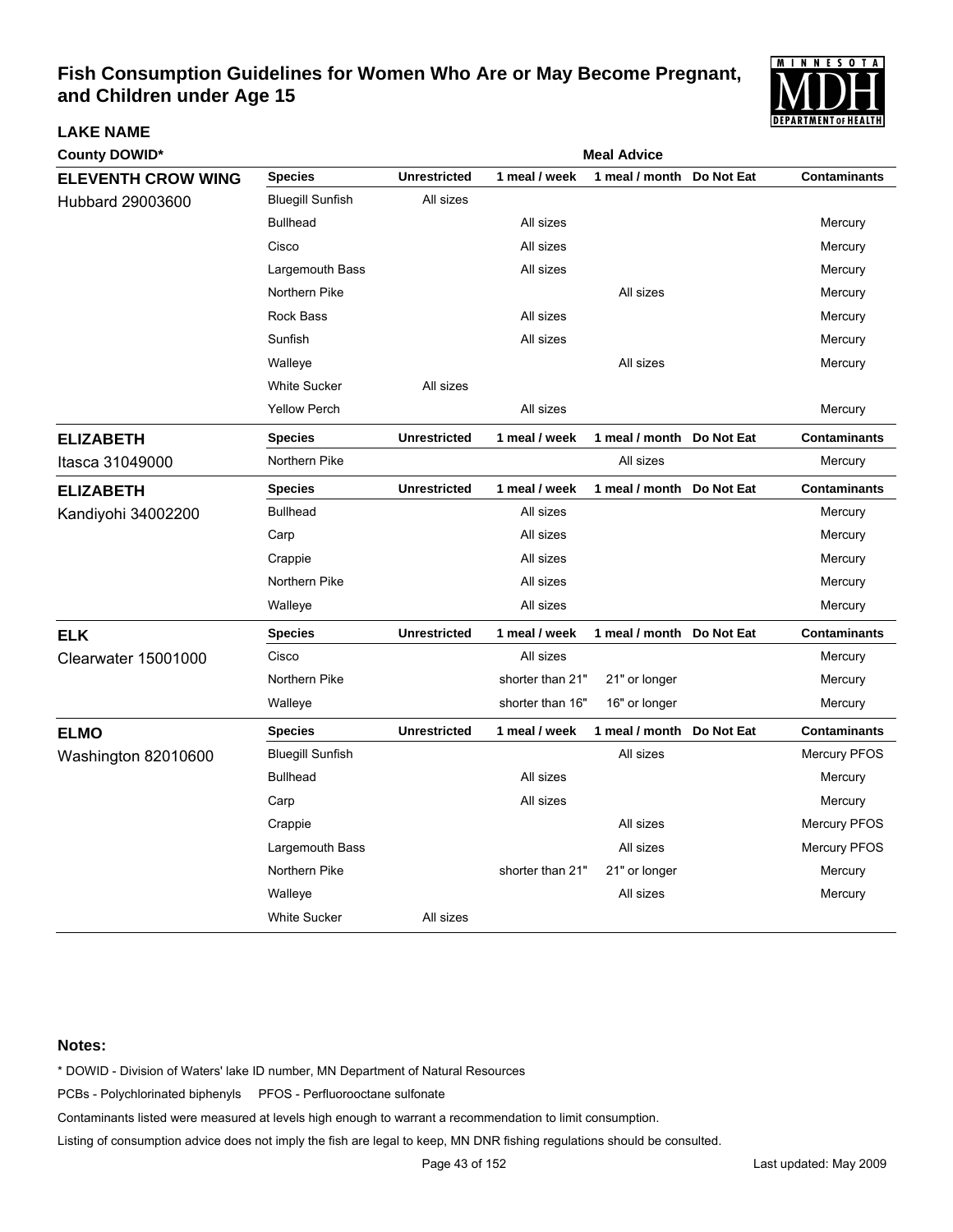

| <b>County DOWID*</b> | <b>Meal Advice</b>      |                     |               |                           |               |                     |  |  |  |
|----------------------|-------------------------|---------------------|---------------|---------------------------|---------------|---------------------|--|--|--|
| <b>ELY</b>           | <b>Species</b>          | <b>Unrestricted</b> | 1 meal / week | 1 meal / month            | Do Not Eat    | <b>Contaminants</b> |  |  |  |
| St. Louis 69066000   | <b>Bluegill Sunfish</b> |                     | All sizes     |                           |               | Mercury             |  |  |  |
|                      | Northern Pike           |                     |               | All sizes                 |               | Mercury             |  |  |  |
|                      | Walleye                 |                     |               | All sizes                 |               | Mercury             |  |  |  |
|                      | <b>White Sucker</b>     |                     | All sizes     |                           |               | Mercury             |  |  |  |
| <b>ELYSIAN</b>       | <b>Species</b>          | <b>Unrestricted</b> | 1 meal / week | 1 meal / month Do Not Eat |               | <b>Contaminants</b> |  |  |  |
| Waseca 81009500      | <b>Buffalo</b>          |                     | All sizes     |                           |               | Mercury             |  |  |  |
|                      | <b>Bullhead</b>         | All sizes           |               |                           |               |                     |  |  |  |
|                      | Carp                    |                     | All sizes     |                           |               | Mercury             |  |  |  |
| <b>EMBARRASS</b>     | <b>Species</b>          | <b>Unrestricted</b> | 1 meal / week | 1 meal / month Do Not Eat |               | <b>Contaminants</b> |  |  |  |
| St. Louis 69049600   | <b>Bluegill Sunfish</b> |                     | All sizes     |                           |               | Mercury             |  |  |  |
|                      | Crappie                 |                     | All sizes     |                           |               | Mercury             |  |  |  |
|                      | Northern Pike           |                     |               | All sizes                 |               | Mercury             |  |  |  |
|                      | Walleye                 |                     |               | shorter than 17"          | 17" or longer | Mercury             |  |  |  |
|                      | <b>White Sucker</b>     |                     |               | All sizes                 |               | Mercury             |  |  |  |
|                      | <b>Yellow Perch</b>     |                     |               | All sizes                 |               | Mercury             |  |  |  |
| <b>EMILY</b>         | <b>Species</b>          | <b>Unrestricted</b> | 1 meal / week | 1 meal / month Do Not Eat |               | <b>Contaminants</b> |  |  |  |
| Le Sueur 40012400    | <b>Bluegill Sunfish</b> | All sizes           |               |                           |               |                     |  |  |  |
|                      | Carp                    | All sizes           |               |                           |               |                     |  |  |  |
| <b>ENSIGN</b>        | <b>Species</b>          | <b>Unrestricted</b> | 1 meal / week | 1 meal / month Do Not Eat |               | <b>Contaminants</b> |  |  |  |
| Lake 38049800        | Cisco                   |                     | All sizes     |                           |               | Mercury             |  |  |  |
|                      | Northern Pike           |                     |               | All sizes                 |               | Mercury             |  |  |  |
|                      | Walleye                 |                     | All sizes     |                           |               | Mercury             |  |  |  |
| <b>ESQUAGAMA</b>     | <b>Species</b>          | <b>Unrestricted</b> | 1 meal / week | 1 meal / month Do Not Eat |               | <b>Contaminants</b> |  |  |  |
| St. Louis 69056500   | <b>Bluegill Sunfish</b> |                     | All sizes     |                           |               | Mercury             |  |  |  |
|                      | Cisco                   |                     |               | All sizes                 |               | <b>Mercury PCBs</b> |  |  |  |
|                      | Northern Pike           |                     |               | shorter than 25"          | 25" or longer | Mercury             |  |  |  |
|                      | Walleye                 |                     |               | shorter than 16"          | 16" or longer | Mercury PCBs        |  |  |  |
| <b>ESQUAGAMAH</b>    | <b>Species</b>          | <b>Unrestricted</b> | 1 meal / week | 1 meal / month Do Not Eat |               | <b>Contaminants</b> |  |  |  |
| Aitkin 01014700      | Northern Pike           |                     | All sizes     |                           |               | Mercury             |  |  |  |
|                      | Walleye                 |                     | All sizes     |                           |               | Mercury             |  |  |  |
| <b>ESTHER</b>        | <b>Species</b>          | <b>Unrestricted</b> | 1 meal / week | 1 meal / month            | Do Not Eat    | <b>Contaminants</b> |  |  |  |
| Cook 16002300        | Rainbow Trout           | All sizes           |               |                           |               |                     |  |  |  |
|                      | Splake                  |                     | All sizes     |                           |               | Mercury             |  |  |  |
|                      | White Sucker            |                     |               | All sizes                 |               | Mercury             |  |  |  |

#### **Notes:**

**LAKE NAME**

\* DOWID - Division of Waters' lake ID number, MN Department of Natural Resources

PCBs - Polychlorinated biphenyls PFOS - Perfluorooctane sulfonate

Contaminants listed were measured at levels high enough to warrant a recommendation to limit consumption.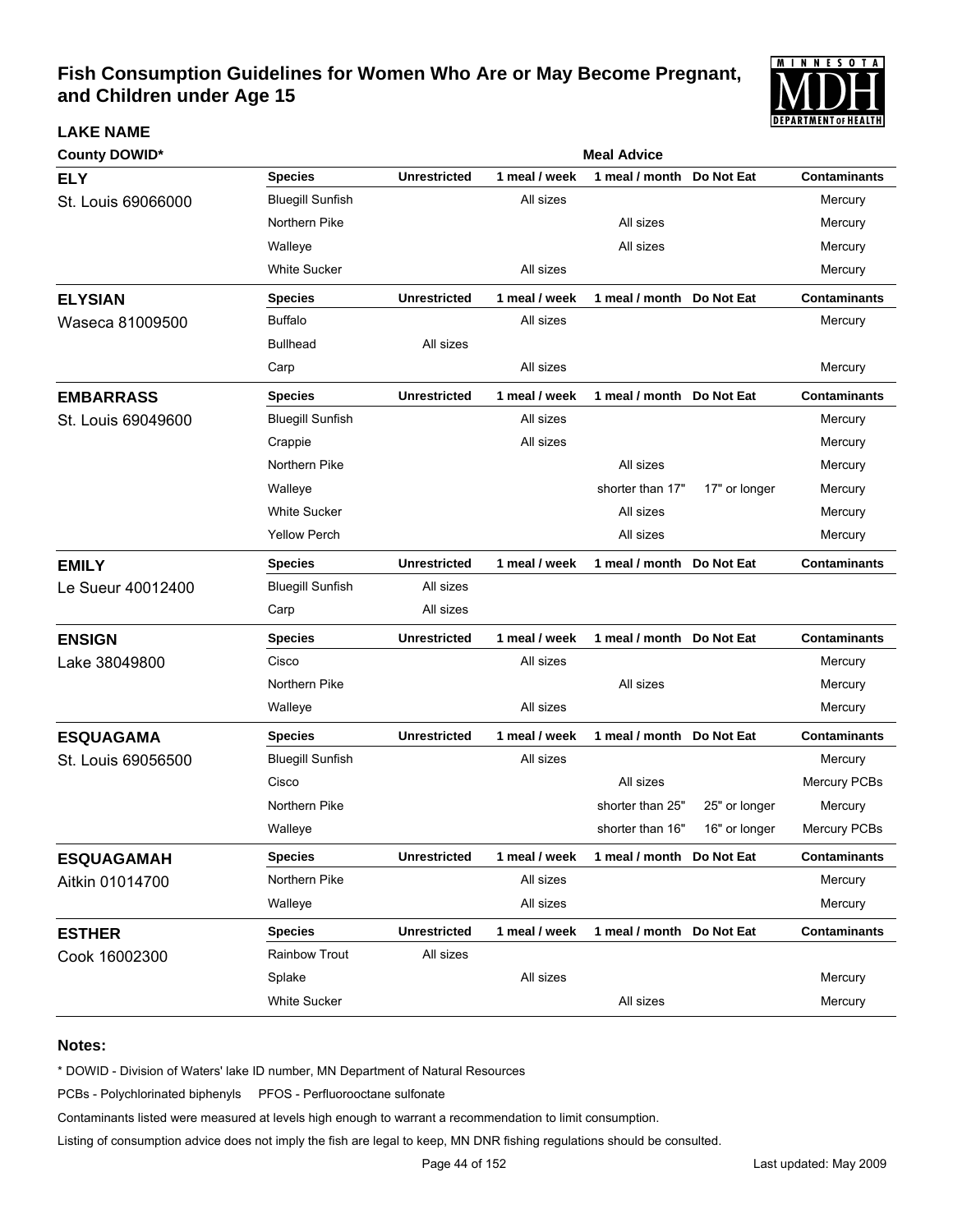

| <b>County DOWID*</b> |                         | <b>Meal Advice</b>  |                  |                            |               |                     |  |  |  |
|----------------------|-------------------------|---------------------|------------------|----------------------------|---------------|---------------------|--|--|--|
| <b>EUGENE</b>        | <b>Species</b>          | <b>Unrestricted</b> | 1 meal / week    | 1 meal / month             | Do Not Eat    | <b>Contaminants</b> |  |  |  |
| St. Louis 69047300   | Lake Whitefish          |                     |                  | All sizes                  |               | Mercury             |  |  |  |
|                      | Northern Pike           |                     |                  | shorter than 20"           | 20" or longer | Mercury             |  |  |  |
|                      | <b>White Sucker</b>     |                     | All sizes        |                            |               | Mercury             |  |  |  |
| <b>EVERETT</b>       | <b>Species</b>          | <b>Unrestricted</b> | 1 meal / week    | 1 meal / month             | Do Not Eat    | <b>Contaminants</b> |  |  |  |
| St. Louis 69012000   | <b>Bluegill Sunfish</b> |                     | All sizes        |                            |               | Mercury             |  |  |  |
|                      | Northern Pike           |                     |                  | All sizes                  |               | Mercury             |  |  |  |
|                      | Walleye                 |                     |                  | All sizes                  |               | Mercury             |  |  |  |
|                      | <b>White Sucker</b>     |                     | All sizes        |                            |               | Mercury             |  |  |  |
| <b>EXTORTION</b>     | <b>Species</b>          | <b>Unrestricted</b> | 1 meal / week    | 1 meal / month Do Not Eat  |               | <b>Contaminants</b> |  |  |  |
| Cook 16045000        | Splake                  |                     |                  | All sizes                  |               | Mercury             |  |  |  |
| <b>FALL</b>          | <b>Species</b>          | <b>Unrestricted</b> | 1 meal / week    | 1 meal / month Do Not Eat  |               | <b>Contaminants</b> |  |  |  |
| Lake 38081100        | <b>Bluegill Sunfish</b> |                     |                  | All sizes                  |               | Mercury             |  |  |  |
|                      | Cisco                   |                     | All sizes        |                            |               | Mercury             |  |  |  |
|                      | Crappie                 |                     | All sizes        |                            |               | Mercury             |  |  |  |
|                      | Northern Pike           |                     |                  | All sizes                  |               | Mercury             |  |  |  |
|                      | <b>Smallmouth Bass</b>  |                     |                  | All sizes                  |               | Mercury             |  |  |  |
|                      | Walleye                 |                     |                  | All sizes                  |               | Mercury             |  |  |  |
|                      | <b>Yellow Perch</b>     |                     |                  | All sizes                  |               | Mercury             |  |  |  |
| <b>FARM</b>          | <b>Species</b>          | <b>Unrestricted</b> | 1 meal / week    | 1 meal / month             | Do Not Eat    | <b>Contaminants</b> |  |  |  |
| Lake 38077900        | Northern Pike           |                     | shorter than 18" | $18" - 37"$                | 37" or longer | Mercury             |  |  |  |
| <b>FARM ISLAND</b>   | <b>Species</b>          | <b>Unrestricted</b> | 1 meal / week    | 1 meal / month             | Do Not Eat    | <b>Contaminants</b> |  |  |  |
| Aitkin 01015900      | <b>Bullhead</b>         |                     | All sizes        |                            |               | Mercury             |  |  |  |
|                      | Cisco                   |                     | All sizes        |                            |               | Mercury             |  |  |  |
|                      | Crappie                 |                     | All sizes        |                            |               | Mercury             |  |  |  |
|                      | Largemouth Bass         |                     |                  | All sizes                  |               | Mercury             |  |  |  |
|                      | Northern Pike           |                     | shorter than 24" | 24" or longer              |               | Mercury             |  |  |  |
|                      | Walleye                 |                     | shorter than 16" | 16" or longer              |               | Mercury             |  |  |  |
|                      | <b>White Sucker</b>     | All sizes           |                  |                            |               |                     |  |  |  |
| <b>FAT</b>           | <b>Species</b>          | <b>Unrestricted</b> | 1 meal / week    | 1 meal / month Do Not Eat  |               | <b>Contaminants</b> |  |  |  |
| St. Louis 69048100   | Lake Trout              |                     |                  | All sizes                  |               | Mercury             |  |  |  |
| <b>FENSKE</b>        | <b>Species</b>          | <b>Unrestricted</b> | 1 meal / week    | 1 meal / month  Do Not Eat |               | <b>Contaminants</b> |  |  |  |
| St. Louis 69008500   | <b>Bluegill Sunfish</b> |                     | All sizes        |                            |               | Mercury             |  |  |  |
|                      | Cisco                   |                     |                  | All sizes                  |               | Mercury             |  |  |  |
|                      | Northern Pike           |                     |                  | All sizes                  |               | Mercury             |  |  |  |

#### **Notes:**

**LAKE NAME**

\* DOWID - Division of Waters' lake ID number, MN Department of Natural Resources

PCBs - Polychlorinated biphenyls PFOS - Perfluorooctane sulfonate

Contaminants listed were measured at levels high enough to warrant a recommendation to limit consumption.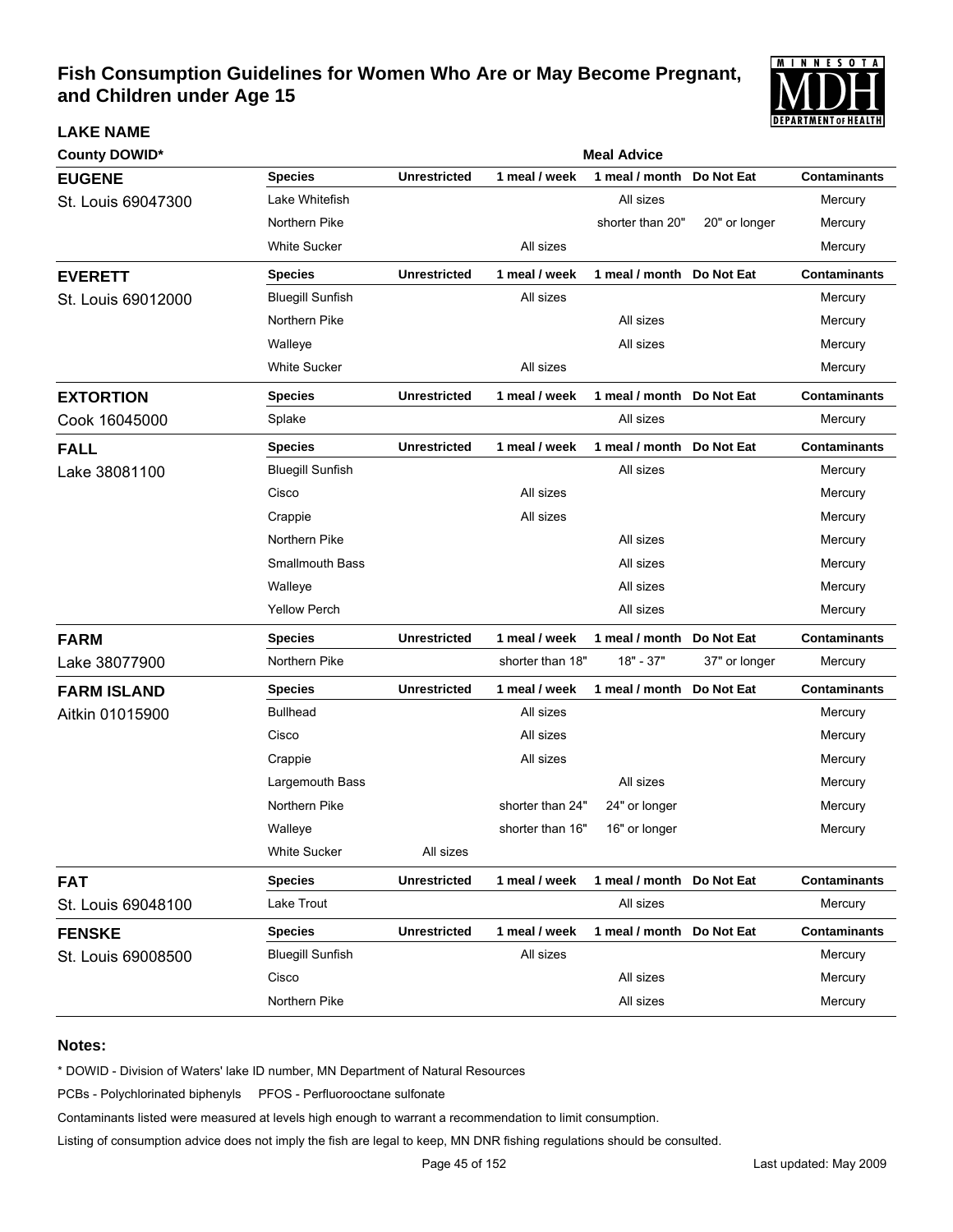

| <b>County DOWID*</b>     |                         | <b>Meal Advice</b>  |                  |                           |            |                     |  |  |
|--------------------------|-------------------------|---------------------|------------------|---------------------------|------------|---------------------|--|--|
| <b>FIFTH CROW WING</b>   | <b>Species</b>          | <b>Unrestricted</b> | 1 meal / week    | 1 meal / month            | Do Not Eat | <b>Contaminants</b> |  |  |
| Hubbard 29009200         | <b>Bluegill Sunfish</b> | All sizes           |                  |                           |            |                     |  |  |
|                          | Cisco                   |                     | All sizes        |                           |            | Mercury             |  |  |
|                          | Crappie                 | All sizes           |                  |                           |            |                     |  |  |
|                          | Largemouth Bass         |                     | All sizes        |                           |            | Mercury             |  |  |
|                          | Northern Pike           |                     | All sizes        |                           |            | Mercury             |  |  |
|                          | Walleye                 |                     | All sizes        |                           |            | Mercury             |  |  |
|                          | <b>White Sucker</b>     | All sizes           |                  |                           |            |                     |  |  |
| <b>FINGER</b>            | <b>Species</b>          | <b>Unrestricted</b> | 1 meal / week    | 1 meal / month            | Do Not Eat | <b>Contaminants</b> |  |  |
| Cook 16064600            | Walleye                 |                     |                  | All sizes                 |            | Mercury             |  |  |
|                          | <b>White Sucker</b>     |                     | All sizes        |                           |            | Mercury             |  |  |
|                          | <b>Yellow Perch</b>     |                     | All sizes        |                           |            | Mercury             |  |  |
| <b>FISH</b>              | <b>Species</b>          | <b>Unrestricted</b> | 1 meal / week    | 1 meal / month Do Not Eat |            | <b>Contaminants</b> |  |  |
| Chisago 13006800         | <b>Bluegill Sunfish</b> |                     | All sizes        |                           |            | Mercury             |  |  |
|                          | <b>Bullhead</b>         |                     |                  | All sizes                 |            | Mercury             |  |  |
|                          | Carp                    | All sizes           |                  |                           |            |                     |  |  |
|                          | Crappie                 |                     | All sizes        |                           |            | Mercury             |  |  |
|                          | Northern Pike           |                     | All sizes        |                           |            | Mercury             |  |  |
|                          | Walleye                 |                     |                  | All sizes                 |            | Mercury             |  |  |
| <b>FISH</b>              | <b>Species</b>          | <b>Unrestricted</b> | 1 meal / week    | 1 meal / month            | Do Not Eat | <b>Contaminants</b> |  |  |
| Dakota 19005700          | <b>Bluegill Sunfish</b> |                     | All sizes        |                           |            | <b>Mercury PFOS</b> |  |  |
|                          | <b>Bullhead</b>         |                     | All sizes        |                           |            | Mercury             |  |  |
|                          | Crappie                 |                     | All sizes        |                           |            | <b>PFOS</b>         |  |  |
|                          | Largemouth Bass         |                     |                  | All sizes                 |            | Mercury             |  |  |
|                          | Northern Pike           |                     | shorter than 16" | 16" or longer             |            | Mercury PFOS        |  |  |
| <b>FISH</b>              | <b>Species</b>          | <b>Unrestricted</b> | 1 meal / week    | 1 meal / month            | Do Not Eat | <b>Contaminants</b> |  |  |
| <b>Hennepin 27011800</b> | Carp                    |                     | All sizes        |                           |            | Mercury             |  |  |
|                          | Crappie                 |                     | All sizes        |                           |            | Mercury             |  |  |
|                          | Largemouth Bass         |                     | All sizes        |                           |            | Mercury             |  |  |
|                          | Northern Pike           |                     |                  | All sizes                 |            | Mercury             |  |  |
| <b>FISH</b>              | <b>Species</b>          | <b>Unrestricted</b> | 1 meal / week    | 1 meal / month Do Not Eat |            | <b>Contaminants</b> |  |  |
| Jackson 32001800         | Channel Catfish         |                     | All sizes        |                           |            | Mercury             |  |  |
|                          | Walleye                 |                     | shorter than 23" | 23" or longer             |            | Mercury             |  |  |
|                          | Yellow Perch            | All sizes           |                  |                           |            |                     |  |  |

#### **Notes:**

**LAKE NAME**

\* DOWID - Division of Waters' lake ID number, MN Department of Natural Resources

PCBs - Polychlorinated biphenyls PFOS - Perfluorooctane sulfonate

Contaminants listed were measured at levels high enough to warrant a recommendation to limit consumption.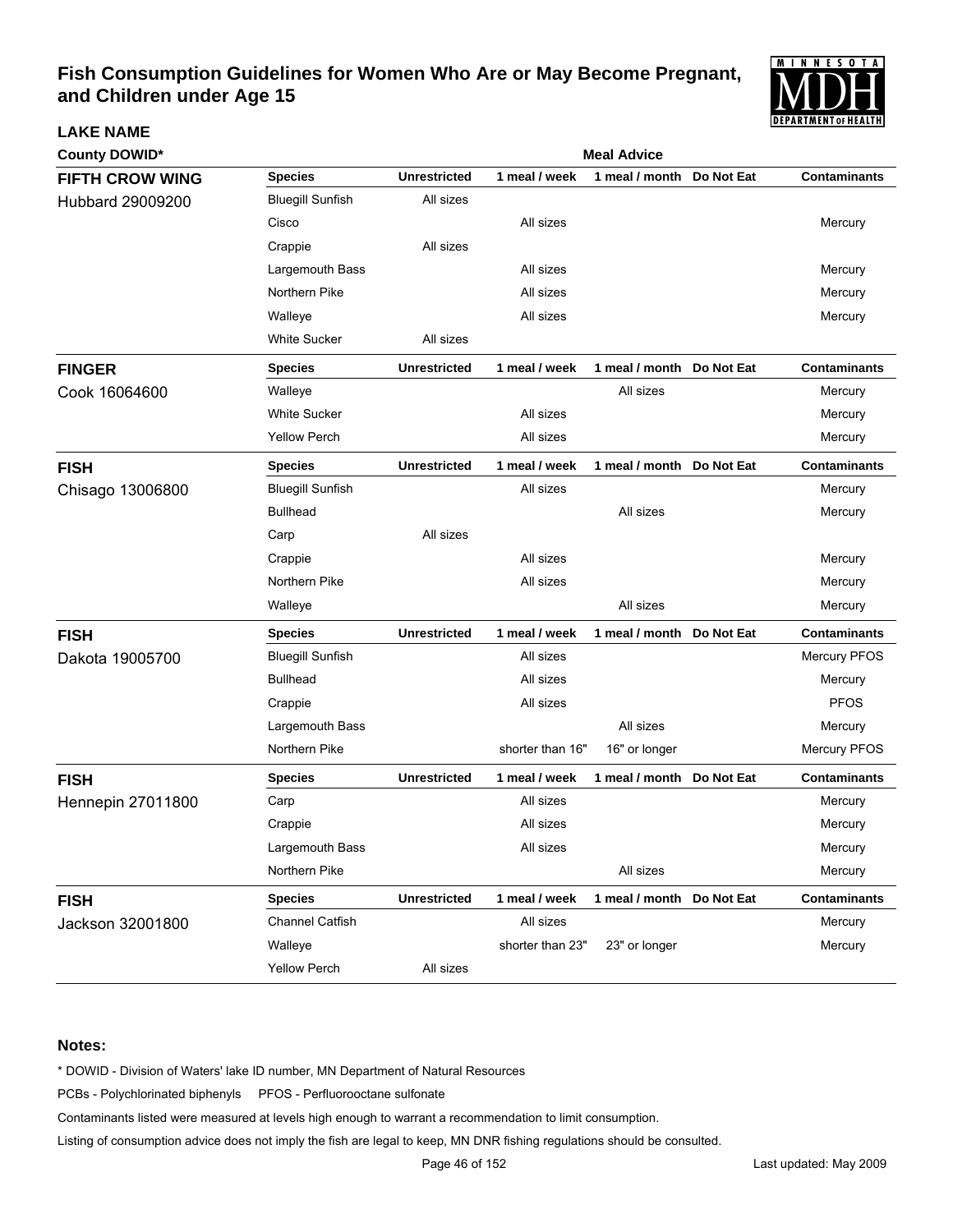

| <b>County DOWID*</b>     | <b>Meal Advice</b>      |                     |                  |                           |            |                     |  |  |
|--------------------------|-------------------------|---------------------|------------------|---------------------------|------------|---------------------|--|--|
| <b>FISH</b>              | <b>Species</b>          | <b>Unrestricted</b> | 1 meal / week    | 1 meal / month            | Do Not Eat | <b>Contaminants</b> |  |  |
| Kanabec 33003600         | Carp                    | All sizes           |                  |                           |            |                     |  |  |
|                          | Crappie                 |                     | All sizes        |                           |            | Mercury             |  |  |
|                          | Northern Pike           |                     | All sizes        |                           |            | Mercury             |  |  |
|                          | Walleye                 |                     | All sizes        |                           |            | Mercury             |  |  |
|                          | <b>White Sucker</b>     |                     | All sizes        |                           |            | Mercury             |  |  |
| <b>FISH</b>              | <b>Species</b>          | <b>Unrestricted</b> | 1 meal / week    | 1 meal / month Do Not Eat |            | <b>Contaminants</b> |  |  |
| Otter Tail 56006600      | <b>Bluegill Sunfish</b> |                     | All sizes        |                           |            | Mercury             |  |  |
|                          | Walleye                 |                     |                  | All sizes                 |            | Mercury             |  |  |
| <b>FISH</b>              | <b>Species</b>          | <b>Unrestricted</b> | 1 meal / week    | 1 meal / month            | Do Not Eat | <b>Contaminants</b> |  |  |
| Otter Tail 56068400      | Crappie                 | All sizes           |                  |                           |            |                     |  |  |
|                          | Northern Pike           |                     | All sizes        |                           |            | Mercury             |  |  |
|                          | Walleye                 |                     |                  | All sizes                 |            | Mercury             |  |  |
| <b>FISH</b>              | <b>Species</b>          | <b>Unrestricted</b> | 1 meal / week    | 1 meal / month Do Not Eat |            | <b>Contaminants</b> |  |  |
| Scott 70006900           | <b>Bluegill Sunfish</b> | All sizes           |                  |                           |            |                     |  |  |
|                          | Carp                    | All sizes           |                  |                           |            |                     |  |  |
|                          | Walleye                 |                     |                  | All sizes                 |            | Mercury             |  |  |
| <b>FISH HOOK</b>         | <b>Species</b>          | <b>Unrestricted</b> | 1 meal / week    | 1 meal / month            | Do Not Eat | <b>Contaminants</b> |  |  |
| Hubbard 29024200         | <b>Bluegill Sunfish</b> | All sizes           |                  |                           |            |                     |  |  |
|                          | Northern Pike           |                     | All sizes        |                           |            | Mercury             |  |  |
|                          | Walleye                 |                     | All sizes        |                           |            | Mercury             |  |  |
|                          | <b>White Sucker</b>     | All sizes           |                  |                           |            |                     |  |  |
| <b>FISH LAKE FLOWAGE</b> | <b>Species</b>          | <b>Unrestricted</b> | 1 meal / week    | 1 meal / month Do Not Eat |            | <b>Contaminants</b> |  |  |
| St. Louis 69049100       | <b>Bluegill Sunfish</b> |                     | All sizes        |                           |            | <b>PFOS</b>         |  |  |
|                          | Crappie                 |                     | All sizes        |                           |            | Mercury PFOS        |  |  |
|                          | Largemouth Bass         |                     | All sizes        |                           |            | <b>PFOS</b>         |  |  |
|                          | Northern Pike           |                     | All sizes        |                           |            | Mercury PFOS        |  |  |
|                          | Walleye                 |                     | shorter than 17" | 17" or longer             |            | Mercury PFOS        |  |  |
|                          | <b>White Sucker</b>     |                     | All sizes        |                           |            | Mercury             |  |  |
| <b>FISH TRAP</b>         | <b>Species</b>          | <b>Unrestricted</b> | 1 meal / week    | 1 meal / month Do Not Eat |            | <b>Contaminants</b> |  |  |
| Morrison 49013700        | Crappie                 | All sizes           |                  |                           |            |                     |  |  |
|                          | Northern Pike           |                     | All sizes        |                           |            | Mercury             |  |  |
|                          | Walleye                 |                     | All sizes        |                           |            | Mercury             |  |  |
|                          | <b>White Sucker</b>     |                     | All sizes        |                           |            | Mercury             |  |  |

#### **Notes:**

**LAKE NAME**

\* DOWID - Division of Waters' lake ID number, MN Department of Natural Resources

PCBs - Polychlorinated biphenyls PFOS - Perfluorooctane sulfonate

Contaminants listed were measured at levels high enough to warrant a recommendation to limit consumption.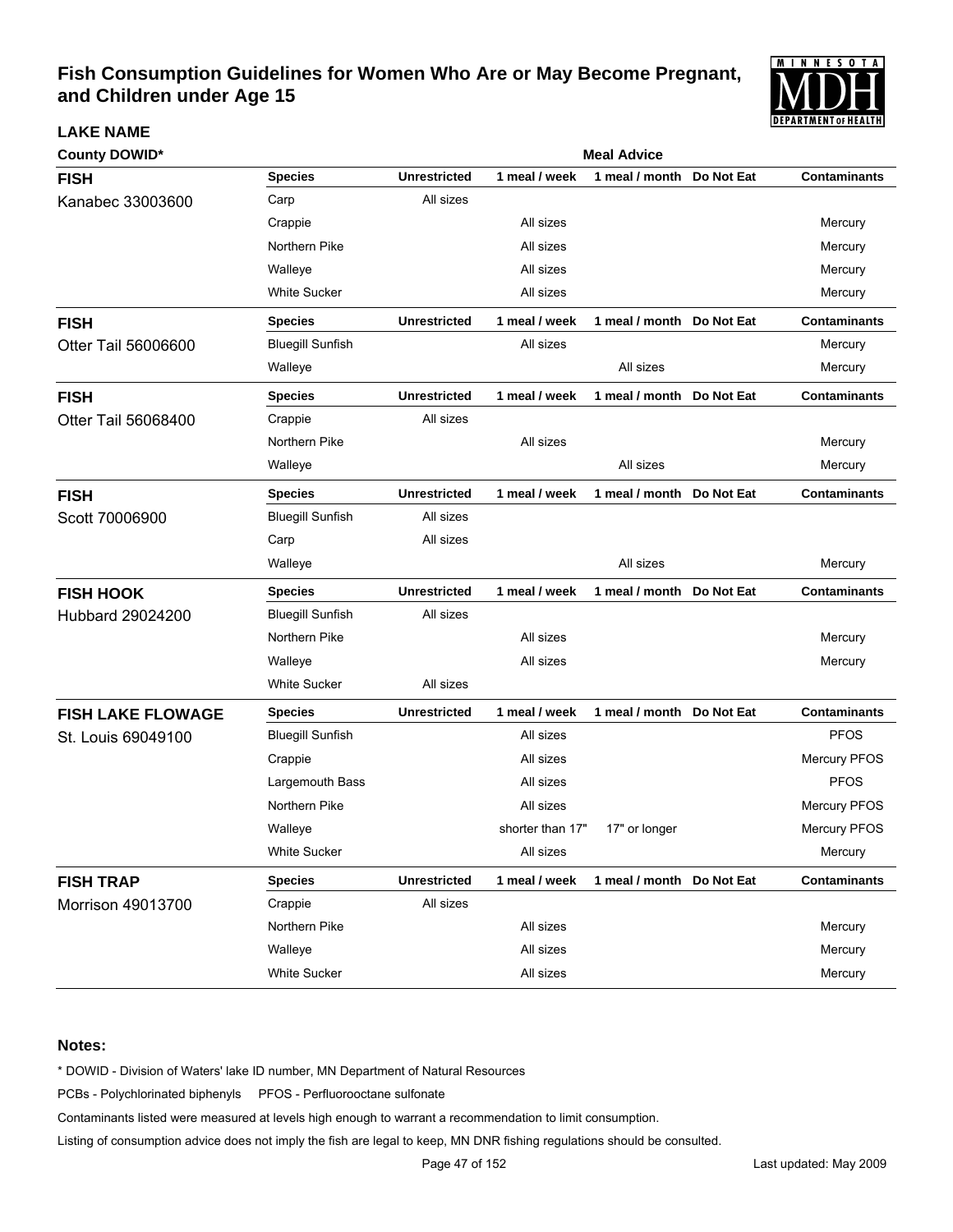

| <b>County DOWID*</b>     | <b>Meal Advice</b>      |                     |               |                           |            |                     |  |  |
|--------------------------|-------------------------|---------------------|---------------|---------------------------|------------|---------------------|--|--|
| <b>FISHMOUTH</b>         | <b>Species</b>          | <b>Unrestricted</b> | 1 meal / week | 1 meal / month            | Do Not Eat | <b>Contaminants</b> |  |  |
| St. Louis 69083400       | Northern Pike           |                     |               | All sizes                 |            | Mercury             |  |  |
| <b>FIVE</b>              | <b>Species</b>          | <b>Unrestricted</b> | 1 meal / week | 1 meal / month            | Do Not Eat | <b>Contaminants</b> |  |  |
| Kanabec 33000300         | Crappie                 | All sizes           |               |                           |            |                     |  |  |
|                          | Northern Pike           |                     |               | All sizes                 |            | Mercury             |  |  |
| <b>FLASH</b>             | <b>Species</b>          | <b>Unrestricted</b> | 1 meal / week | 1 meal / month            | Do Not Eat | <b>Contaminants</b> |  |  |
| Lake 38063000            | Northern Pike           |                     |               | All sizes                 |            | Mercury             |  |  |
|                          | Walleye                 |                     |               | All sizes                 |            | Mercury             |  |  |
| <b>FLAT HORN</b>         | <b>Species</b>          | <b>Unrestricted</b> | 1 meal / week | 1 meal / month Do Not Eat |            | <b>Contaminants</b> |  |  |
| Lake 38056800            | Northern Pike           |                     |               | All sizes                 |            | Mercury             |  |  |
|                          | Walleye                 |                     |               | All sizes                 |            | Mercury             |  |  |
|                          | <b>White Sucker</b>     |                     | All sizes     |                           |            | Mercury             |  |  |
|                          | <b>Yellow Perch</b>     |                     | All sizes     |                           |            | Mercury             |  |  |
| <b>FLORIAN PARK RES.</b> | <b>Species</b>          | <b>Unrestricted</b> | 1 meal / week | 1 meal / month Do Not Eat |            | <b>Contaminants</b> |  |  |
| <b>Marshall 45011900</b> | <b>Bluegill Sunfish</b> |                     | All sizes     |                           |            | Mercury             |  |  |
|                          | Northern Pike           |                     |               | All sizes                 |            | Mercury             |  |  |
|                          | <b>White Sucker</b>     |                     | All sizes     |                           |            | Mercury             |  |  |
| <b>FLORIDA</b>           | <b>Species</b>          | <b>Unrestricted</b> | 1 meal / week | 1 meal / month Do Not Eat |            | <b>Contaminants</b> |  |  |
| Kandiyohi 34021700       | Carp                    |                     | All sizes     |                           |            | Mercury             |  |  |
|                          | Northern Pike           |                     | All sizes     |                           |            | Mercury             |  |  |
|                          | Walleye                 |                     |               | All sizes                 |            | Mercury             |  |  |
|                          | <b>Yellow Perch</b>     |                     | All sizes     |                           |            | Mercury             |  |  |
| <b>FLOUR</b>             | <b>Species</b>          | <b>Unrestricted</b> | 1 meal / week | 1 meal / month Do Not Eat |            | <b>Contaminants</b> |  |  |
| Cook 16014700            | Cisco                   |                     | All sizes     |                           |            | Mercury             |  |  |
|                          | Northern Pike           |                     |               | All sizes                 |            | Mercury             |  |  |
|                          | <b>Smallmouth Bass</b>  |                     | All sizes     |                           |            | Mercury             |  |  |
|                          | Walleye                 |                     | All sizes     |                           |            | Mercury             |  |  |
|                          | <b>Yellow Perch</b>     |                     | All sizes     |                           |            | Mercury             |  |  |
| <b>FLOYD</b>             | <b>Species</b>          | <b>Unrestricted</b> | 1 meal / week | 1 meal / month Do Not Eat |            | <b>Contaminants</b> |  |  |
| Becker 03038700          | <b>Bluegill Sunfish</b> |                     | All sizes     |                           |            | Mercury             |  |  |
|                          | Northern Pike           |                     |               | All sizes                 |            | Mercury             |  |  |
|                          | Walleye                 |                     |               | All sizes                 |            | Mercury             |  |  |
|                          | White Sucker            | All sizes           |               |                           |            |                     |  |  |

#### **Notes:**

**LAKE NAME**

\* DOWID - Division of Waters' lake ID number, MN Department of Natural Resources

PCBs - Polychlorinated biphenyls PFOS - Perfluorooctane sulfonate

Contaminants listed were measured at levels high enough to warrant a recommendation to limit consumption.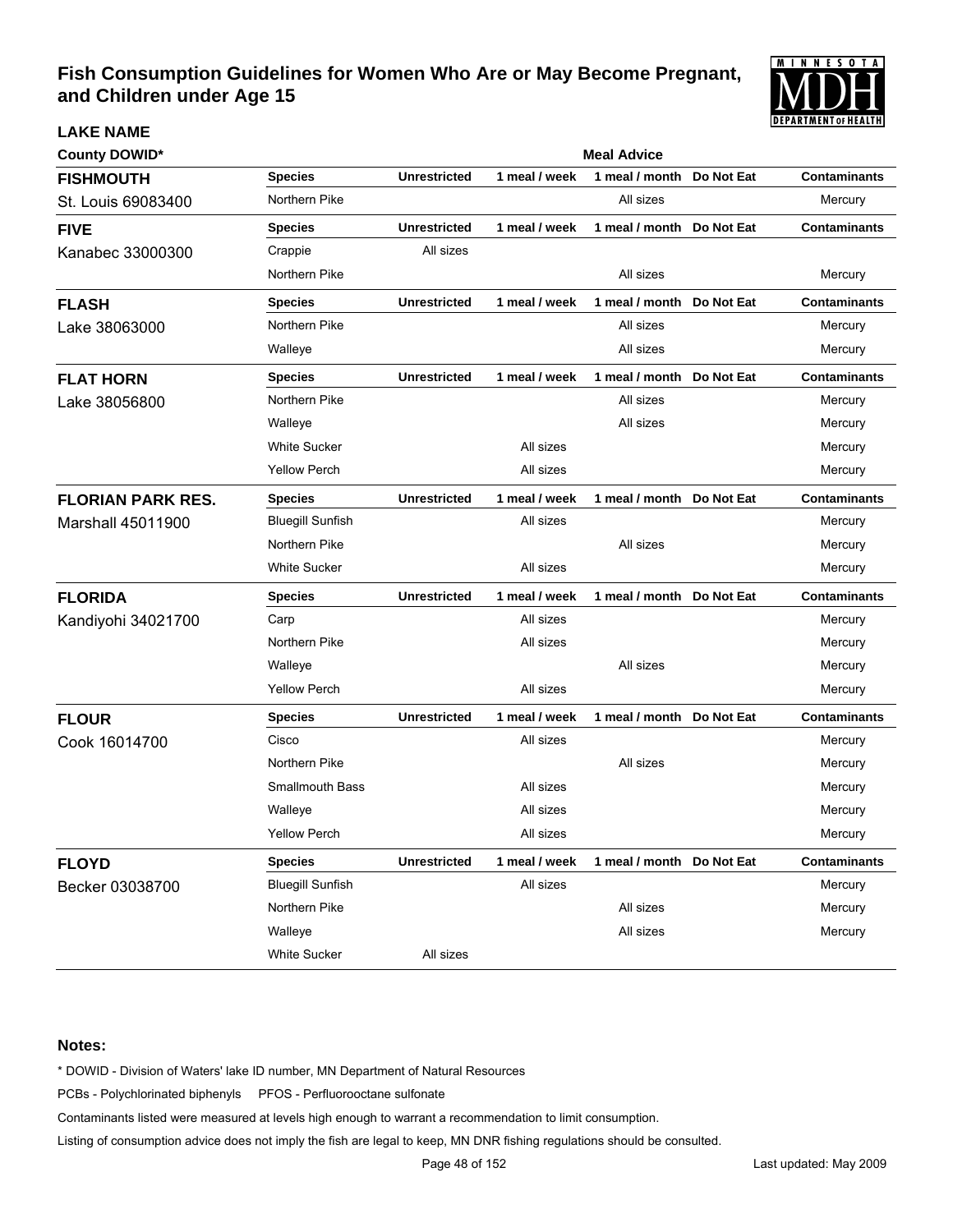

| <b>County DOWID*</b> | <b>Meal Advice</b>      |                     |                  |                           |            |                     |  |  |
|----------------------|-------------------------|---------------------|------------------|---------------------------|------------|---------------------|--|--|
| <b>FOREST</b>        | <b>Species</b>          | <b>Unrestricted</b> | 1 meal / week    | 1 meal / month            | Do Not Eat | <b>Contaminants</b> |  |  |
| Washington 82015900  | <b>Bluegill Sunfish</b> | All sizes           |                  |                           |            |                     |  |  |
|                      | <b>Bullhead</b>         |                     | All sizes        |                           |            | Mercury             |  |  |
|                      | Carp                    |                     | All sizes        |                           |            | Mercury PCBs        |  |  |
|                      | Crappie                 |                     | All sizes        |                           |            | Mercury             |  |  |
|                      | Largemouth Bass         |                     | All sizes        |                           |            | Mercury             |  |  |
|                      | Northern Pike           |                     | All sizes        |                           |            | Mercury             |  |  |
|                      | Walleye                 |                     | All sizes        |                           |            | Mercury             |  |  |
| <b>FORSYTHE</b>      | <b>Species</b>          | <b>Unrestricted</b> | 1 meal / week    | 1 meal / month Do Not Eat |            | <b>Contaminants</b> |  |  |
| Itasca 31056000      | <b>Bluegill Sunfish</b> |                     | All sizes        |                           |            | Mercury             |  |  |
|                      | Northern Pike           |                     |                  | All sizes                 |            | Mercury             |  |  |
| <b>FOUND</b>         | <b>Species</b>          | <b>Unrestricted</b> | 1 meal / week    | 1 meal / month            | Do Not Eat | <b>Contaminants</b> |  |  |
| Lake 38062000        | <b>Brook Trout</b>      |                     | All sizes        |                           |            | Mercury             |  |  |
| <b>FOUNTAIN</b>      | <b>Species</b>          | <b>Unrestricted</b> | 1 meal / week    | 1 meal / month Do Not Eat |            | <b>Contaminants</b> |  |  |
| Freeborn 24001800    | <b>Bluegill Sunfish</b> | All sizes           |                  |                           |            |                     |  |  |
|                      | Carp                    | All sizes           |                  |                           |            |                     |  |  |
|                      | <b>Channel Catfish</b>  |                     | All sizes        |                           |            | Mercury             |  |  |
|                      | Northern Pike           |                     | All sizes        |                           |            | Mercury             |  |  |
|                      | Walleye                 |                     | shorter than 21" | 21" or longer             |            | Mercury             |  |  |
|                      | <b>White Sucker</b>     | All sizes           |                  |                           |            |                     |  |  |
| <b>FOUR MILE</b>     | <b>Species</b>          | <b>Unrestricted</b> | 1 meal / week    | 1 meal / month Do Not Eat |            | <b>Contaminants</b> |  |  |
| Cook 16063900        | Northern Pike           |                     | All sizes        |                           |            | Mercury             |  |  |
|                      | Walleye                 |                     | shorter than 14" | 14" or longer             |            | Mercury             |  |  |
| <b>FOURTEEN</b>      | <b>Species</b>          | <b>Unrestricted</b> | 1 meal / week    | 1 meal / month Do Not Eat |            | <b>Contaminants</b> |  |  |
| St. Louis 69079300   | <b>Bluegill Sunfish</b> |                     | All sizes        |                           |            | Mercury             |  |  |
|                      | Crappie                 | All sizes           |                  |                           |            |                     |  |  |
|                      | Northern Pike           |                     | shorter than 25" | 25" or longer             |            | Mercury             |  |  |
|                      | Walleye                 |                     |                  | All sizes                 |            | Mercury             |  |  |
| <b>FOURTOWN</b>      | <b>Species</b>          | <b>Unrestricted</b> | 1 meal / week    | 1 meal / month Do Not Eat |            | <b>Contaminants</b> |  |  |
| Lake 38081300        | Northern Pike           |                     |                  | All sizes                 |            | Mercury             |  |  |
|                      | Walleye                 |                     |                  | All sizes                 |            | Mercury             |  |  |

#### **Notes:**

**LAKE NAME**

\* DOWID - Division of Waters' lake ID number, MN Department of Natural Resources

PCBs - Polychlorinated biphenyls PFOS - Perfluorooctane sulfonate

Contaminants listed were measured at levels high enough to warrant a recommendation to limit consumption.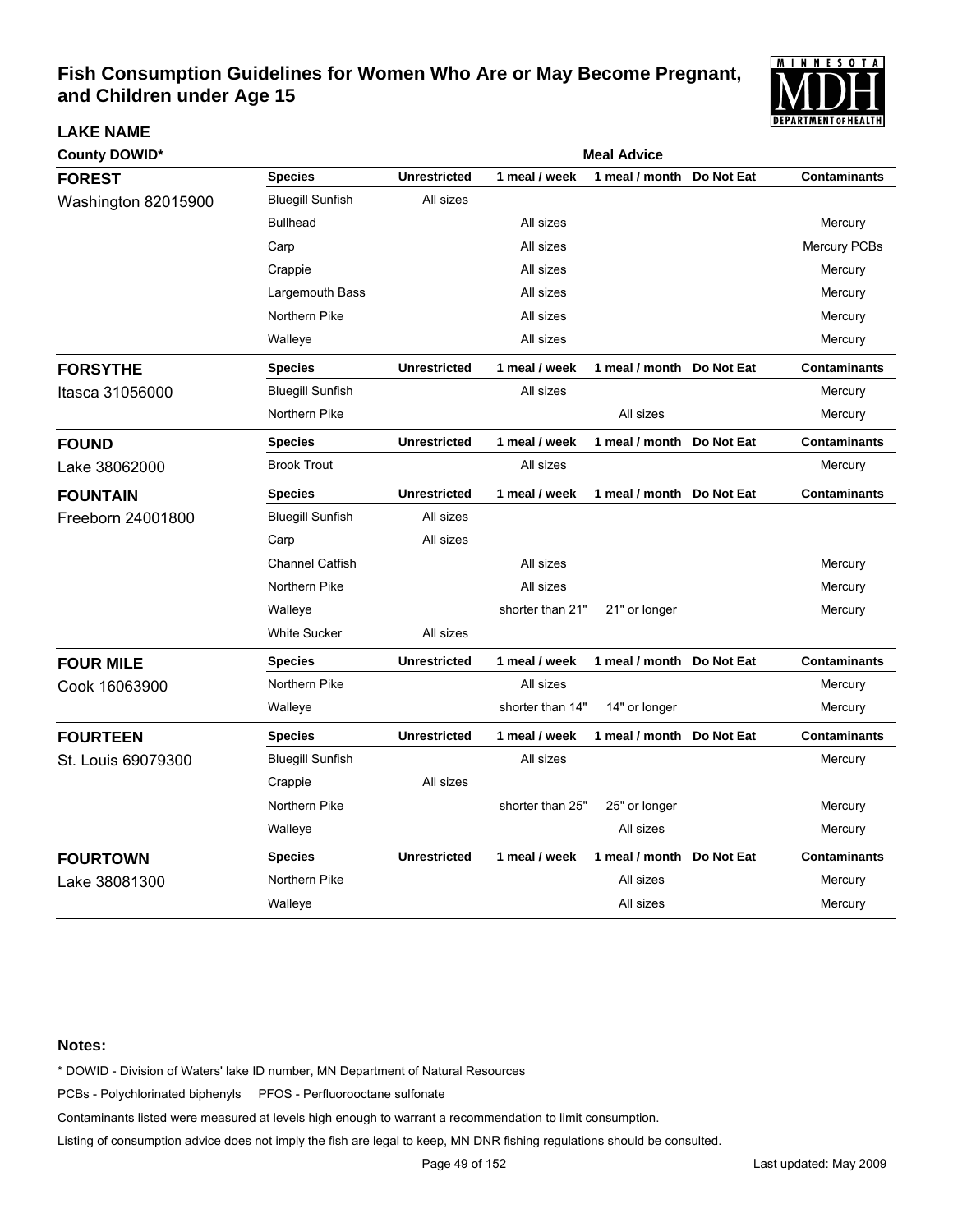

| <b>County DOWID*</b> | <b>Meal Advice</b>      |                     |                  |                           |            |                     |  |  |
|----------------------|-------------------------|---------------------|------------------|---------------------------|------------|---------------------|--|--|
| <b>FOX</b>           | <b>Species</b>          | <b>Unrestricted</b> | 1 meal / week    | 1 meal / month            | Do Not Eat | <b>Contaminants</b> |  |  |
| Martin 46010900      | <b>Bluegill Sunfish</b> | All sizes           |                  |                           |            |                     |  |  |
|                      | Carp                    | All sizes           |                  |                           |            |                     |  |  |
|                      | <b>Channel Catfish</b>  | All sizes           |                  |                           |            |                     |  |  |
|                      | Crappie                 |                     | All sizes        |                           |            | Mercury             |  |  |
|                      | Walleye                 |                     | All sizes        |                           |            | Mercury             |  |  |
| <b>FRANCES</b>       | <b>Species</b>          | <b>Unrestricted</b> | 1 meal / week    | 1 meal / month Do Not Eat |            | <b>Contaminants</b> |  |  |
| Le Sueur 40005700    | <b>Bluegill Sunfish</b> | All sizes           |                  |                           |            |                     |  |  |
|                      | <b>Bullhead</b>         |                     | All sizes        |                           |            | Mercury             |  |  |
|                      | Carp                    |                     | All sizes        |                           |            | Mercury             |  |  |
|                      | Crappie                 | All sizes           |                  |                           |            |                     |  |  |
|                      | <b>Freshwater Drum</b>  | All sizes           |                  |                           |            |                     |  |  |
|                      | Northern Pike           |                     | All sizes        |                           |            | Mercury             |  |  |
|                      | Walleye                 |                     |                  | All sizes                 |            | Mercury             |  |  |
|                      | <b>White Bass</b>       |                     | All sizes        |                           |            | Mercury             |  |  |
| <b>FRANCIS</b>       | <b>Species</b>          | <b>Unrestricted</b> | 1 meal / week    | 1 meal / month Do Not Eat |            | <b>Contaminants</b> |  |  |
| Isanti 30008000      | Carp                    |                     | All sizes        |                           |            | Mercury             |  |  |
|                      | Crappie                 | All sizes           |                  |                           |            |                     |  |  |
|                      | Northern Pike           |                     | All sizes        |                           |            | Mercury             |  |  |
| <b>FRANCIS</b>       | <b>Species</b>          | <b>Unrestricted</b> | 1 meal / week    | 1 meal / month Do Not Eat |            | <b>Contaminants</b> |  |  |
| Meeker 47000200      | <b>Bluegill Sunfish</b> |                     | All sizes        |                           |            | Mercury             |  |  |
|                      | <b>Bullhead</b>         |                     | All sizes        |                           |            | Mercury             |  |  |
|                      | Northern Pike           |                     | shorter than 20" | 20" or longer             |            | Mercury             |  |  |
| <b>FRANKLIN</b>      | Species                 | <b>Unrestricted</b> | 1 meal / week    | 1 meal / month            | Do Not Eat | <b>Contaminants</b> |  |  |
| Otter Tail 56075900  | <b>Bluegill Sunfish</b> |                     | All sizes        |                           |            | Mercury             |  |  |
|                      | Walleye                 |                     |                  | All sizes                 |            | Mercury             |  |  |
| <b>FRANKLIN</b>      | Species                 | <b>Unrestricted</b> | 1 meal / week    | 1 meal / month            | Do Not Eat | <b>Contaminants</b> |  |  |
| St. Louis 69075400   | Northern Pike           |                     |                  | All sizes                 |            | Mercury             |  |  |
|                      | Walleye                 |                     |                  | All sizes                 |            | Mercury             |  |  |
| <b>FRASER</b>        | <b>Species</b>          | <b>Unrestricted</b> | 1 meal / week    | 1 meal / month Do Not Eat |            | <b>Contaminants</b> |  |  |
| Lake 38037200        | Lake Trout              |                     |                  | All sizes                 |            | Mercury             |  |  |
|                      | Northern Pike           |                     |                  | All sizes                 |            | Mercury             |  |  |
|                      | Walleye                 |                     |                  | All sizes                 |            | Mercury             |  |  |
|                      | White Sucker            |                     | All sizes        |                           |            | Mercury             |  |  |

#### **Notes:**

**LAKE NAME**

\* DOWID - Division of Waters' lake ID number, MN Department of Natural Resources

PCBs - Polychlorinated biphenyls PFOS - Perfluorooctane sulfonate

Contaminants listed were measured at levels high enough to warrant a recommendation to limit consumption.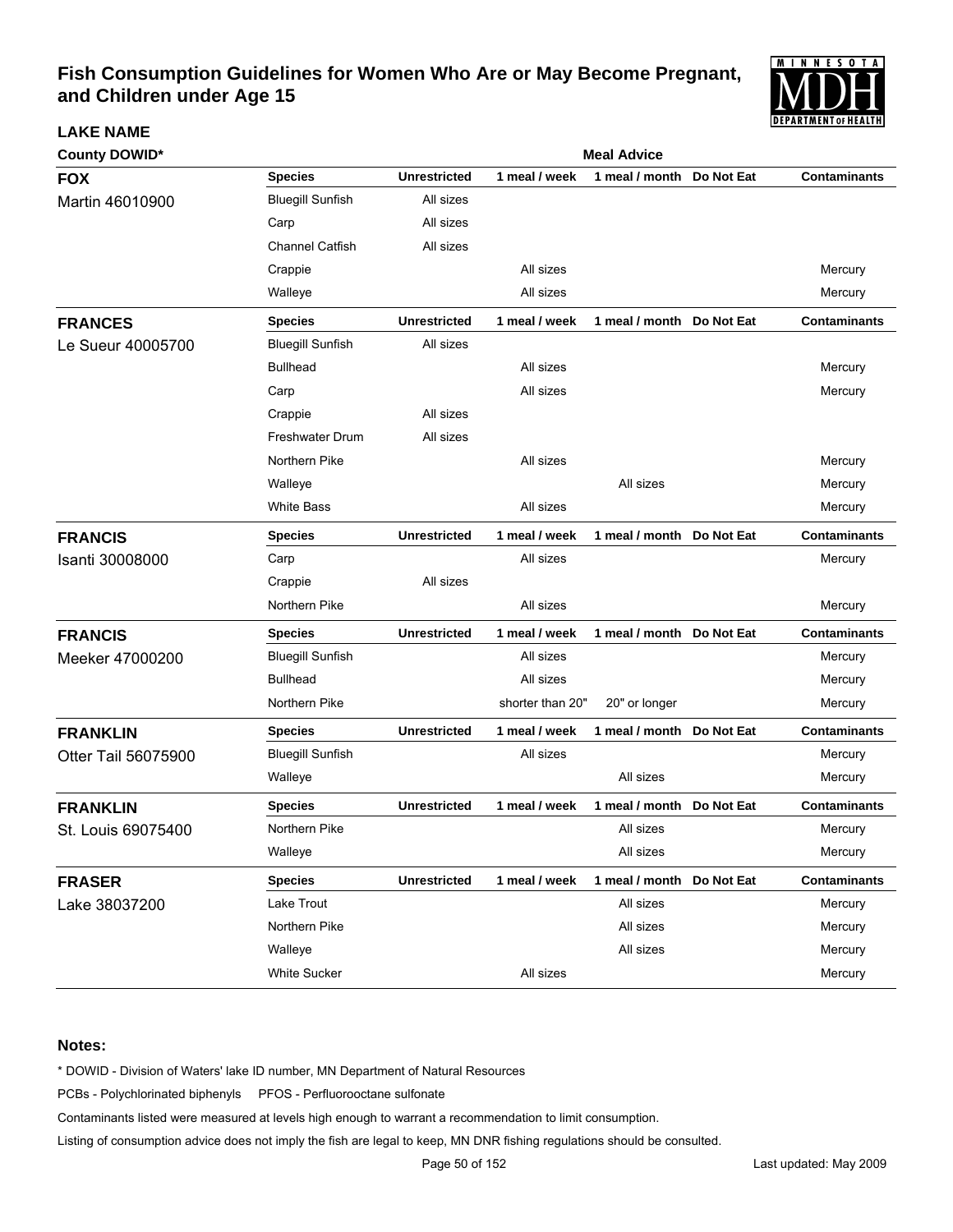

| <b>County DOWID*</b> |                         | <b>Meal Advice</b>  |                  |                           |               |                     |  |  |
|----------------------|-------------------------|---------------------|------------------|---------------------------|---------------|---------------------|--|--|
| <b>FREAR</b>         | <b>Species</b>          | <b>Unrestricted</b> | 1 meal / week    | 1 meal / month            | Do Not Eat    | <b>Contaminants</b> |  |  |
| Cook 16080600        | Walleye                 |                     |                  | shorter than 19"          | 19" or longer | Mercury             |  |  |
|                      | <b>White Sucker</b>     |                     |                  | All sizes                 |               | Mercury             |  |  |
| <b>FRENCH</b>        | <b>Species</b>          | <b>Unrestricted</b> | 1 meal / week    | 1 meal / month Do Not Eat |               | <b>Contaminants</b> |  |  |
| Rice 66003800        | Crappie                 |                     | All sizes        |                           |               | Mercury             |  |  |
|                      | <b>Freshwater Drum</b>  |                     |                  | All sizes                 |               | Mercury             |  |  |
|                      | Northern Pike           |                     |                  | All sizes                 |               | Mercury             |  |  |
|                      | Walleye                 |                     |                  | All sizes                 |               | Mercury             |  |  |
| <b>FRENCH</b>        | <b>Species</b>          | <b>Unrestricted</b> | 1 meal / week    | 1 meal / month            | Do Not Eat    | <b>Contaminants</b> |  |  |
| Wright 86027300      | <b>Bluegill Sunfish</b> |                     | All sizes        |                           |               | Mercury             |  |  |
|                      | Carp                    |                     | All sizes        |                           |               | Mercury             |  |  |
|                      | Crappie                 |                     | All sizes        |                           |               | Mercury             |  |  |
|                      | Northern Pike           |                     |                  | All sizes                 |               | Mercury             |  |  |
|                      | Walleye                 |                     |                  | All sizes                 |               | Mercury             |  |  |
| <b>FROST</b>         | <b>Species</b>          | <b>Unrestricted</b> | 1 meal / week    | 1 meal / month            | Do Not Eat    | <b>Contaminants</b> |  |  |
| Cook 16057100        | Lake Trout              |                     | All sizes        |                           |               | Mercury             |  |  |
|                      | Northern Pike           |                     |                  | All sizes                 |               | Mercury             |  |  |
| <b>GABIMICHIGAMI</b> | <b>Species</b>          | <b>Unrestricted</b> | 1 meal / week    | 1 meal / month Do Not Eat |               | <b>Contaminants</b> |  |  |
| Cook 16081100        | Lake Trout              |                     | shorter than 17" | 17" or longer             |               | Mercury             |  |  |
|                      | Northern Pike           |                     |                  | All sizes                 |               | Mercury             |  |  |
|                      | <b>White Sucker</b>     |                     | All sizes        |                           |               | Mercury             |  |  |
| <b>GANDER</b>        | <b>Species</b>          | <b>Unrestricted</b> | 1 meal / week    | 1 meal / month Do Not Eat |               | <b>Contaminants</b> |  |  |
| Lake 38055400        | Northern Pike           |                     |                  | All sizes                 |               | Mercury             |  |  |
|                      | <b>White Sucker</b>     |                     | All sizes        |                           |               | Mercury             |  |  |
|                      | <b>Yellow Perch</b>     |                     | All sizes        |                           |               | Mercury             |  |  |
| <b>GANNON</b>        | <b>Species</b>          | <b>Unrestricted</b> | 1 meal / week    | 1 meal / month            | Do Not Eat    | <b>Contaminants</b> |  |  |
| St. Louis 69081900   | Northern Pike           |                     |                  | shorter than 23"          | 23" or longer | Mercury             |  |  |
|                      | <b>Yellow Perch</b>     |                     | All sizes        |                           |               | Mercury             |  |  |
| <b>GARDEN</b>        | <b>Species</b>          | <b>Unrestricted</b> | 1 meal / week    | 1 meal / month Do Not Eat |               | <b>Contaminants</b> |  |  |
| Lake 38078200        | <b>Bluegill Sunfish</b> |                     | All sizes        |                           |               | Mercury             |  |  |
|                      | Cisco                   |                     |                  | All sizes                 |               | Mercury             |  |  |
|                      | Northern Pike           |                     | shorter than 18" | $18" - 37"$               | 37" or longer | Mercury             |  |  |
|                      | Walleye                 |                     |                  | All sizes                 |               | Mercury             |  |  |

#### **Notes:**

**LAKE NAME**

\* DOWID - Division of Waters' lake ID number, MN Department of Natural Resources

PCBs - Polychlorinated biphenyls PFOS - Perfluorooctane sulfonate

Contaminants listed were measured at levels high enough to warrant a recommendation to limit consumption.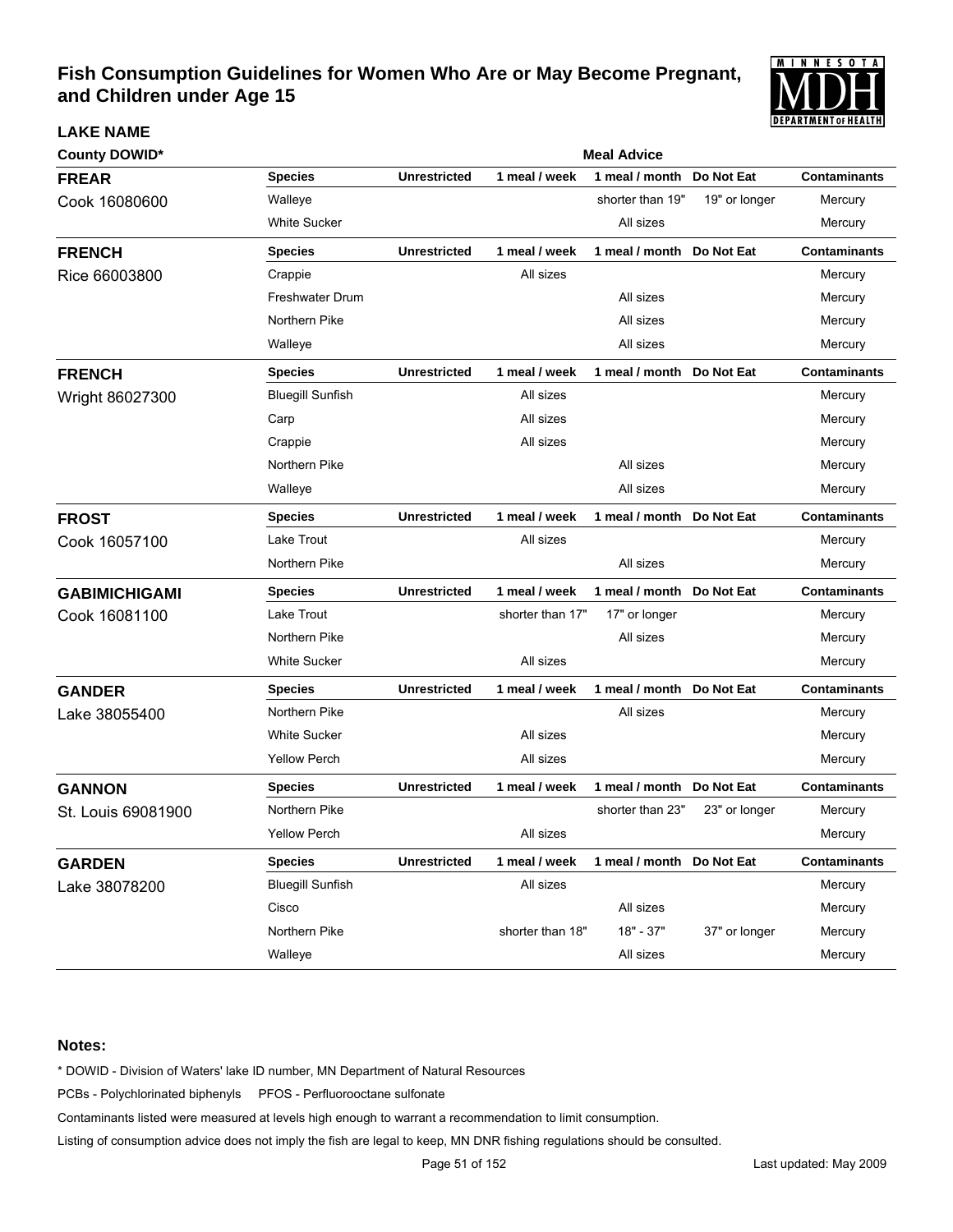

| <b>County DOWID*</b>       |                         |                     |                  | <b>Meal Advice</b>         |               |                     |
|----------------------------|-------------------------|---------------------|------------------|----------------------------|---------------|---------------------|
| <b>GARDEN LAKE RES.</b>    | <b>Species</b>          | <b>Unrestricted</b> | 1 meal / week    | 1 meal / month             | Do Not Eat    | <b>Contaminants</b> |
| Lake 38073800              | Northern Pike           |                     | shorter than 16" | 16" or longer              |               | Mercury             |
|                            | Walleye                 |                     |                  | All sizes                  |               | Mercury             |
| <b>GARFIELD</b>            | <b>Species</b>          | <b>Unrestricted</b> | 1 meal / week    | 1 meal / month             | Do Not Eat    | <b>Contaminants</b> |
| Hubbard 29006100           | <b>Bluegill Sunfish</b> | All sizes           |                  |                            |               |                     |
|                            | Northern Pike           |                     | All sizes        |                            |               | Mercury             |
|                            | Walleye                 |                     | All sizes        |                            |               | Mercury             |
|                            | <b>White Sucker</b>     | All sizes           |                  |                            |               |                     |
| <b>GASKIN</b>              | <b>Species</b>          | <b>Unrestricted</b> | 1 meal / week    | 1 meal / month             | Do Not Eat    | <b>Contaminants</b> |
| Cook 16031900              | Walleye                 |                     |                  | All sizes                  |               | Mercury             |
| <b>GE-BE-ON-EQUAT</b>      | <b>Species</b>          | <b>Unrestricted</b> | 1 meal / week    | 1 meal / month  Do Not Eat |               | <b>Contaminants</b> |
| St. Louis 69035000         | Lake Whitefish          |                     | All sizes        |                            |               | Mercury             |
|                            | Northern Pike           |                     |                  | All sizes                  |               | Mercury             |
|                            | Walleye                 |                     |                  | shorter than 21"           | 21" or longer | Mercury             |
| <b>GEGOKA</b>              | <b>Species</b>          | <b>Unrestricted</b> | 1 meal / week    | 1 meal / month             | Do Not Eat    | <b>Contaminants</b> |
| Lake 38057300              | Northern Pike           |                     |                  | All sizes                  |               | Mercury             |
|                            | Walleye                 |                     |                  | All sizes                  |               | Mercury             |
| <b>GEORGE</b>              | <b>Species</b>          | <b>Unrestricted</b> | 1 meal / week    | 1 meal / month             | Do Not Eat    | <b>Contaminants</b> |
| Anoka 02009100             | <b>Bluegill Sunfish</b> |                     | All sizes        |                            |               | Mercury             |
|                            | <b>Bullhead</b>         |                     | All sizes        |                            |               | Mercury             |
|                            | Largemouth Bass         |                     | All sizes        |                            |               | Mercury             |
|                            | Northern Pike           |                     | shorter than 21" | 21" or longer              |               | Mercury             |
| <b>GEORGE</b>              | <b>Species</b>          | <b>Unrestricted</b> | 1 meal / week    | 1 meal / month Do Not Eat  |               | <b>Contaminants</b> |
| <b>Blue Earth 07004700</b> | <b>Bluegill Sunfish</b> |                     | All sizes        |                            |               | Mercury             |
|                            | Northern Pike           |                     | shorter than 23" | 23" or longer              |               | Mercury             |
| <b>GEORGE</b>              | <b>Species</b>          | <b>Unrestricted</b> | 1 meal / week    | 1 meal / month             | Do Not Eat    | <b>Contaminants</b> |
| Hubbard 29021600           | <b>Bluegill Sunfish</b> | All sizes           |                  |                            |               |                     |
|                            | <b>Bullhead</b>         | All sizes           |                  |                            |               |                     |
|                            | Largemouth Bass         |                     |                  | All sizes                  |               | Mercury             |
|                            | Northern Pike           |                     | All sizes        |                            |               | Mercury             |
|                            | Walleye                 |                     |                  | All sizes                  |               | Mercury             |
| <b>GEORGE</b>              | <b>Species</b>          | <b>Unrestricted</b> | 1 meal / week    | 1 meal / month Do Not Eat  |               | <b>Contaminants</b> |
| Kandiyohi 34014200         | Northern Pike           |                     | shorter than 19" | 19" or longer              |               | Mercury             |
|                            | Walleye                 |                     |                  | All sizes                  |               | Mercury             |

#### **Notes:**

**LAKE NAME**

\* DOWID - Division of Waters' lake ID number, MN Department of Natural Resources

PCBs - Polychlorinated biphenyls PFOS - Perfluorooctane sulfonate

Contaminants listed were measured at levels high enough to warrant a recommendation to limit consumption.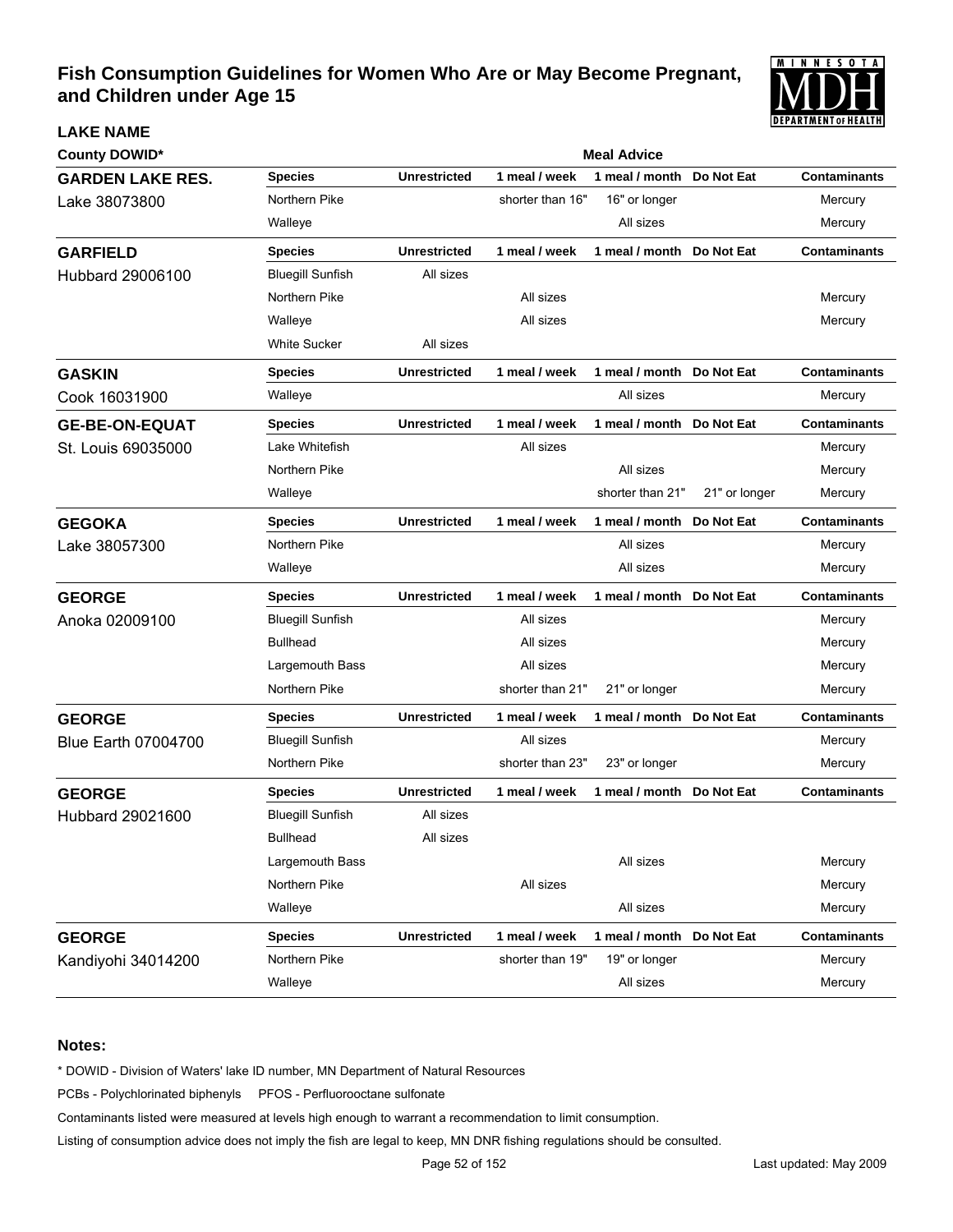

| <b>County DOWID*</b>    |                         | <b>Meal Advice</b>  |               |                           |            |                     |  |  |
|-------------------------|-------------------------|---------------------|---------------|---------------------------|------------|---------------------|--|--|
| <b>GERVAIS</b>          | <b>Species</b>          | <b>Unrestricted</b> | 1 meal / week | 1 meal / month            | Do Not Eat | <b>Contaminants</b> |  |  |
| Ramsey 62000700         | <b>Bluegill Sunfish</b> |                     | All sizes     |                           |            | <b>Mercury PFOS</b> |  |  |
|                         | Carp                    |                     | All sizes     |                           |            | Mercury             |  |  |
|                         | Crappie                 |                     | All sizes     |                           |            | <b>PFOS</b>         |  |  |
|                         | Largemouth Bass         |                     | All sizes     |                           |            | <b>PFOS</b>         |  |  |
|                         | Northern Pike           |                     |               | All sizes                 |            | Mercury             |  |  |
|                         | Walleye                 |                     |               | All sizes                 |            | Mercury             |  |  |
| <b>GILBERT PIT</b>      | <b>Species</b>          | <b>Unrestricted</b> | 1 meal / week | 1 meal / month Do Not Eat |            | <b>Contaminants</b> |  |  |
| St. Louis 69130600      | <b>Bluegill Sunfish</b> |                     | All sizes     |                           |            | Mercury             |  |  |
|                         | Northern Pike           |                     |               | All sizes                 |            | Mercury             |  |  |
|                         | <b>Rainbow Trout</b>    | All sizes           |               |                           |            |                     |  |  |
|                         | Splake                  | All sizes           |               |                           |            |                     |  |  |
|                         | Walleye                 |                     |               | All sizes                 |            | Mercury             |  |  |
|                         | White Sucker            |                     | All sizes     |                           |            | Mercury             |  |  |
| <b>GILLIS</b>           | <b>Species</b>          | <b>Unrestricted</b> | 1 meal / week | 1 meal / month Do Not Eat |            | <b>Contaminants</b> |  |  |
| Cook 16075300           | Lake Trout              |                     | All sizes     |                           |            | Mercury             |  |  |
|                         | <b>White Sucker</b>     |                     | All sizes     |                           |            | Mercury             |  |  |
| <b>GIRL</b>             | <b>Species</b>          | <b>Unrestricted</b> | 1 meal / week | 1 meal / month Do Not Eat |            | <b>Contaminants</b> |  |  |
| Cass 11017400           | <b>Bluegill Sunfish</b> | All sizes           |               |                           |            |                     |  |  |
|                         | Cisco                   |                     | All sizes     |                           |            | Mercury             |  |  |
|                         | Northern Pike           |                     |               | All sizes                 |            | Mercury             |  |  |
|                         | Walleye                 |                     | All sizes     |                           |            | Mercury             |  |  |
| <b>GOLDEN</b>           | <b>Species</b>          | <b>Unrestricted</b> | 1 meal / week | 1 meal / month Do Not Eat |            | <b>Contaminants</b> |  |  |
| Anoka 02004500          | <b>Bluegill Sunfish</b> |                     | All sizes     |                           |            | Mercury             |  |  |
|                         | <b>Bullhead</b>         |                     | All sizes     |                           |            | Mercury             |  |  |
|                         | Northern Pike           |                     |               | All sizes                 |            | Mercury             |  |  |
| <b>GOLF COURSE POND</b> | <b>Species</b>          | <b>Unrestricted</b> | 1 meal / week | 1 meal / month            | Do Not Eat | <b>Contaminants</b> |  |  |
| St. Louis 69134500      | <b>Brown Trout</b>      |                     |               | All sizes                 |            | Mercury             |  |  |
|                         | <b>Channel Catfish</b>  |                     | All sizes     |                           |            | Mercury             |  |  |
|                         | <b>Rainbow Trout</b>    |                     | All sizes     |                           |            | Mercury             |  |  |
|                         | <b>White Sucker</b>     |                     | All sizes     |                           |            | Mercury             |  |  |

#### **Notes:**

**LAKE NAME**

\* DOWID - Division of Waters' lake ID number, MN Department of Natural Resources

PCBs - Polychlorinated biphenyls PFOS - Perfluorooctane sulfonate

Contaminants listed were measured at levels high enough to warrant a recommendation to limit consumption.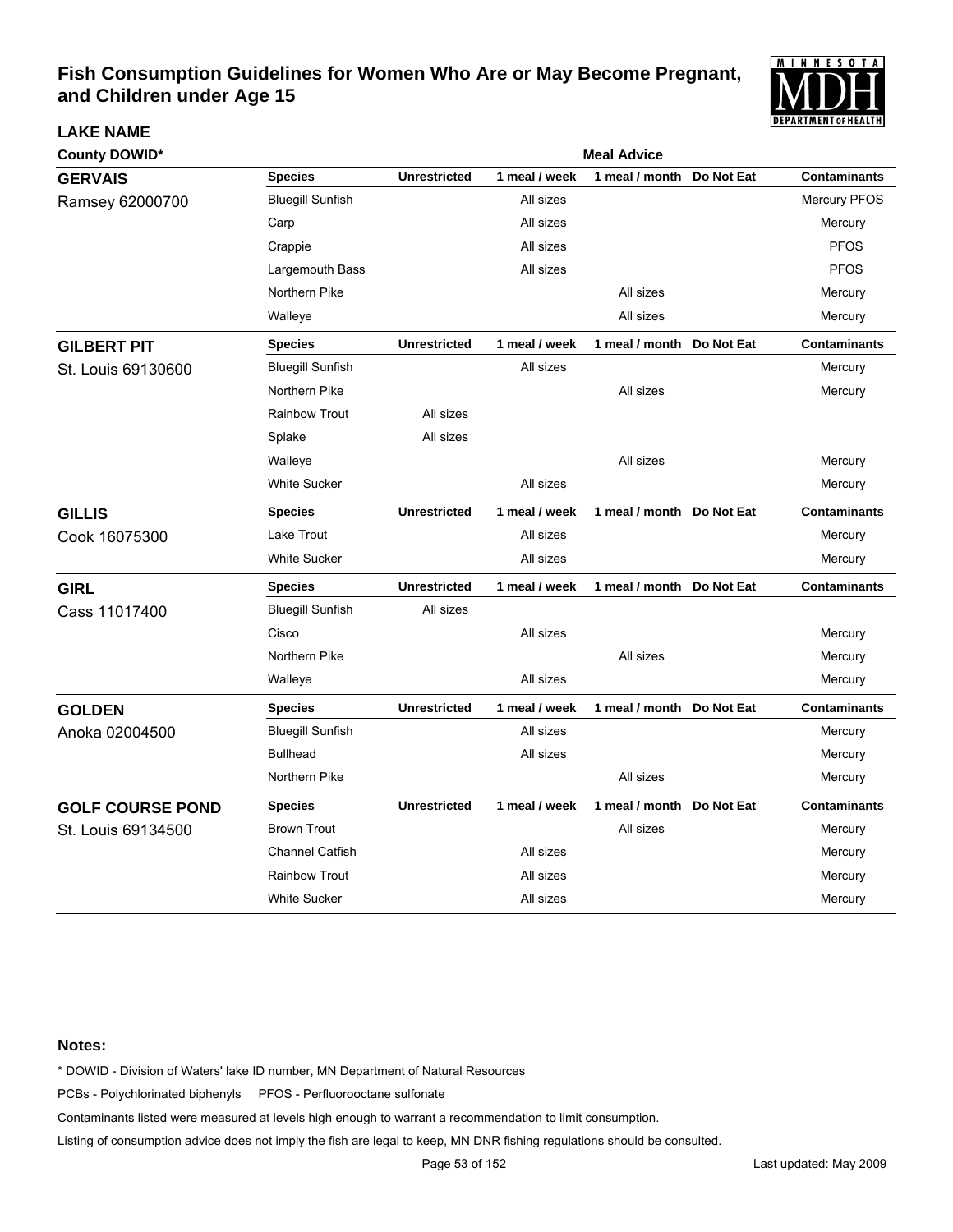

| <b>County DOWID*</b> | <b>Meal Advice</b>      |                     |               |                |            |                     |  |  |  |
|----------------------|-------------------------|---------------------|---------------|----------------|------------|---------------------|--|--|--|
| <b>GOOSE</b>         | <b>Species</b>          | <b>Unrestricted</b> | 1 meal / week | 1 meal / month | Do Not Eat | <b>Contaminants</b> |  |  |  |
| Chisago 13008300     | <b>Bullhead</b>         |                     | All sizes     |                |            | Mercury             |  |  |  |
|                      | Crappie                 | All sizes           |               |                |            |                     |  |  |  |
|                      | Northern Pike           |                     | All sizes     |                |            | Mercury             |  |  |  |
|                      | Walleye                 |                     |               | All sizes      |            | Mercury             |  |  |  |
| <b>GOOSE</b>         | <b>Species</b>          | <b>Unrestricted</b> | 1 meal / week | 1 meal / month | Do Not Eat | <b>Contaminants</b> |  |  |  |
| Ramsey 62003400      | <b>Bluegill Sunfish</b> | All sizes           |               |                |            |                     |  |  |  |
|                      | White Sucker            | All sizes           |               |                |            |                     |  |  |  |
| <b>GRACE</b>         | <b>Species</b>          | <b>Unrestricted</b> | 1 meal / week | 1 meal / month | Do Not Eat | <b>Contaminants</b> |  |  |  |
| Hubbard 29007100     | Northern Pike           |                     | All sizes     |                |            | Mercury             |  |  |  |
|                      | Sunfish                 | All sizes           |               |                |            |                     |  |  |  |
|                      | Walleye                 |                     | All sizes     |                |            | Mercury             |  |  |  |
|                      | White Sucker            |                     | All sizes     |                |            | Mercury             |  |  |  |
| <b>GRAND</b>         | <b>Species</b>          | <b>Unrestricted</b> | 1 meal / week | 1 meal / month | Do Not Eat | <b>Contaminants</b> |  |  |  |
| Stearns 73005500     | <b>Bluegill Sunfish</b> | All sizes           |               |                |            |                     |  |  |  |
|                      | <b>Bullhead</b>         | All sizes           |               |                |            |                     |  |  |  |
|                      | Northern Pike           |                     | All sizes     |                |            | Mercury             |  |  |  |
|                      | Walleye                 |                     | All sizes     |                |            | Mercury             |  |  |  |
| <b>GRANITE</b>       | <b>Species</b>          | <b>Unrestricted</b> | 1 meal / week | 1 meal / month | Do Not Eat | <b>Contaminants</b> |  |  |  |
| Wright 86021700      | Crappie                 | All sizes           |               |                |            |                     |  |  |  |
|                      | Northern Pike           |                     | All sizes     |                |            | Mercury             |  |  |  |
|                      | Walleye                 |                     |               | All sizes      |            | Mercury             |  |  |  |
| <b>GRASS</b>         | <b>Species</b>          | <b>Unrestricted</b> | 1 meal / week | 1 meal / month | Do Not Eat | <b>Contaminants</b> |  |  |  |
| Lake 38063500        | Crappie                 |                     |               | All sizes      |            | Mercury             |  |  |  |
|                      | Northern Pike           |                     |               | All sizes      |            | Mercury             |  |  |  |
|                      | <b>White Sucker</b>     |                     | All sizes     |                |            | Mercury             |  |  |  |
| <b>GRASSY</b>        | <b>Species</b>          | <b>Unrestricted</b> | 1 meal / week | 1 meal / month | Do Not Eat | <b>Contaminants</b> |  |  |  |
| St. Louis 69008200   | <b>Bluegill Sunfish</b> |                     | All sizes     |                |            | Mercury             |  |  |  |
|                      | Northern Pike           |                     |               | All sizes      |            | Mercury             |  |  |  |
| <b>GREEN</b>         | <b>Species</b>          | <b>Unrestricted</b> | 1 meal / week | 1 meal / month | Do Not Eat | <b>Contaminants</b> |  |  |  |
| Chisago 13004100     | Carp                    |                     | All sizes     |                |            | Mercury             |  |  |  |
|                      | Crappie                 |                     | All sizes     |                |            | Mercury             |  |  |  |
|                      | Largemouth Bass         |                     | All sizes     |                |            | Mercury             |  |  |  |
|                      | Walleye                 |                     | All sizes     |                |            | Mercury             |  |  |  |
|                      | White Sucker            |                     | All sizes     |                |            | Mercury             |  |  |  |

#### **Notes:**

**LAKE NAME**

\* DOWID - Division of Waters' lake ID number, MN Department of Natural Resources

PCBs - Polychlorinated biphenyls PFOS - Perfluorooctane sulfonate

Contaminants listed were measured at levels high enough to warrant a recommendation to limit consumption.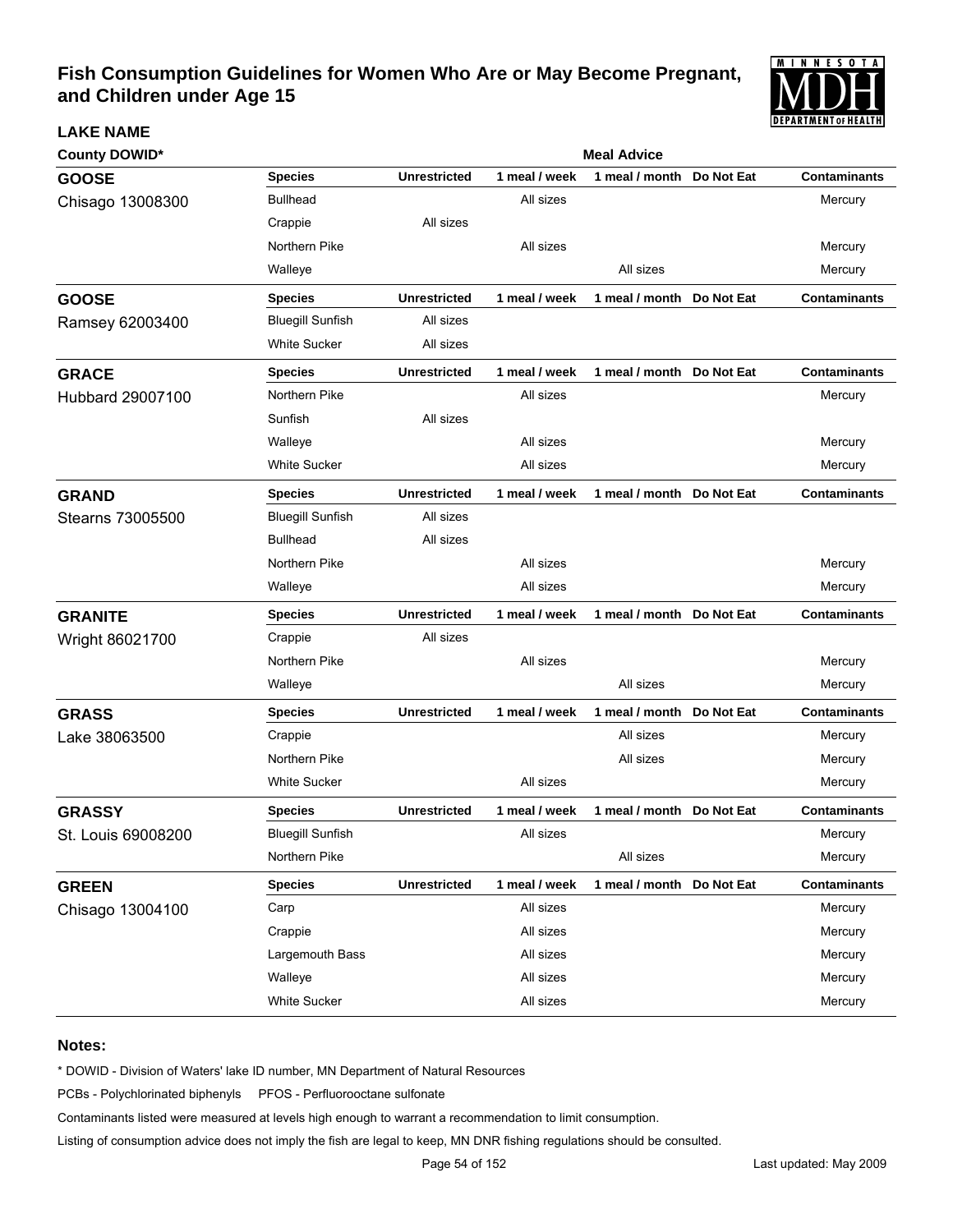

| County DOWID*             |                         | <b>Meal Advice</b>  |                  |                           |               |                     |  |  |
|---------------------------|-------------------------|---------------------|------------------|---------------------------|---------------|---------------------|--|--|
| <b>GREEN</b>              | <b>Species</b>          | <b>Unrestricted</b> | 1 meal / week    | 1 meal / month            | Do Not Eat    | <b>Contaminants</b> |  |  |
| Isanti 30013600           | Carp                    |                     | All sizes        |                           |               | Mercury             |  |  |
|                           | Crappie                 |                     | All sizes        |                           |               | Mercury             |  |  |
|                           | Northern Pike           |                     | All sizes        |                           |               | Mercury             |  |  |
|                           | Walleye                 |                     |                  | All sizes                 |               | Mercury             |  |  |
| <b>GREEN</b>              | <b>Species</b>          | <b>Unrestricted</b> | 1 meal / week    | 1 meal / month Do Not Eat |               | <b>Contaminants</b> |  |  |
| Kandiyohi 34007900        | <b>Bluegill Sunfish</b> |                     | All sizes        |                           |               | Mercury             |  |  |
|                           | Carp                    |                     | All sizes        |                           |               | Mercury             |  |  |
|                           | Northern Pike           |                     | shorter than 18" | 18" or longer             |               | Mercury             |  |  |
|                           | <b>Rock Bass</b>        |                     | All sizes        |                           |               | Mercury             |  |  |
|                           | Walleye                 |                     |                  | All sizes                 |               | Mercury             |  |  |
|                           | <b>White Sucker</b>     |                     | All sizes        |                           |               | Mercury             |  |  |
| <b>GREEN PRAIRIE FISH</b> | <b>Species</b>          | <b>Unrestricted</b> | 1 meal / week    | 1 meal / month Do Not Eat |               | <b>Contaminants</b> |  |  |
| Morrison 49003500         | <b>Bluegill Sunfish</b> | All sizes           |                  |                           |               |                     |  |  |
|                           | Northern Pike           |                     | All sizes        |                           |               | Mercury             |  |  |
| <b>GREENLEAF</b>          | <b>Species</b>          | <b>Unrestricted</b> | 1 meal / week    | 1 meal / month Do Not Eat |               | <b>Contaminants</b> |  |  |
| Meeker 47006200           | <b>Bluegill Sunfish</b> | All sizes           |                  |                           |               |                     |  |  |
|                           | Largemouth Bass         | All sizes           |                  |                           |               |                     |  |  |
| <b>GREENSTONE</b>         | <b>Species</b>          | <b>Unrestricted</b> | 1 meal / week    | 1 meal / month Do Not Eat |               | <b>Contaminants</b> |  |  |
| Lake 38071800             | Northern Pike           |                     |                  | All sizes                 |               | Mercury             |  |  |
|                           | Walleye                 |                     | shorter than 14" | 14" or longer             |               | Mercury             |  |  |
|                           | <b>White Sucker</b>     |                     | All sizes        |                           |               | Mercury             |  |  |
|                           | <b>Yellow Perch</b>     |                     | All sizes        |                           |               | Mercury             |  |  |
| <b>GREENWOOD</b>          | <b>Species</b>          | <b>Unrestricted</b> | 1 meal / week    | 1 meal / month Do Not Eat |               | <b>Contaminants</b> |  |  |
| Cook 16007700             | Cisco                   |                     |                  | All sizes                 |               | Mercury             |  |  |
|                           | Lake Trout              |                     |                  | All sizes                 |               | Mercury             |  |  |
|                           | Smallmouth Bass         |                     |                  | All sizes                 |               | Mercury             |  |  |
|                           | <b>White Sucker</b>     |                     |                  | All sizes                 |               | Mercury             |  |  |
| <b>GREENWOOD</b>          | <b>Species</b>          | <b>Unrestricted</b> | 1 meal / week    | 1 meal / month Do Not Eat |               | <b>Contaminants</b> |  |  |
| Lake 38065600             | Northern Pike           |                     |                  | All sizes                 |               | Mercury             |  |  |
|                           | Walleye                 |                     |                  | shorter than 19"          | 19" or longer | Mercury             |  |  |
|                           | <b>White Sucker</b>     |                     |                  | All sizes                 |               | Mercury             |  |  |
|                           | Yellow Perch            |                     |                  | All sizes                 |               | Mercury             |  |  |

#### **Notes:**

**LAKE NAME**

\* DOWID - Division of Waters' lake ID number, MN Department of Natural Resources

PCBs - Polychlorinated biphenyls PFOS - Perfluorooctane sulfonate

Contaminants listed were measured at levels high enough to warrant a recommendation to limit consumption.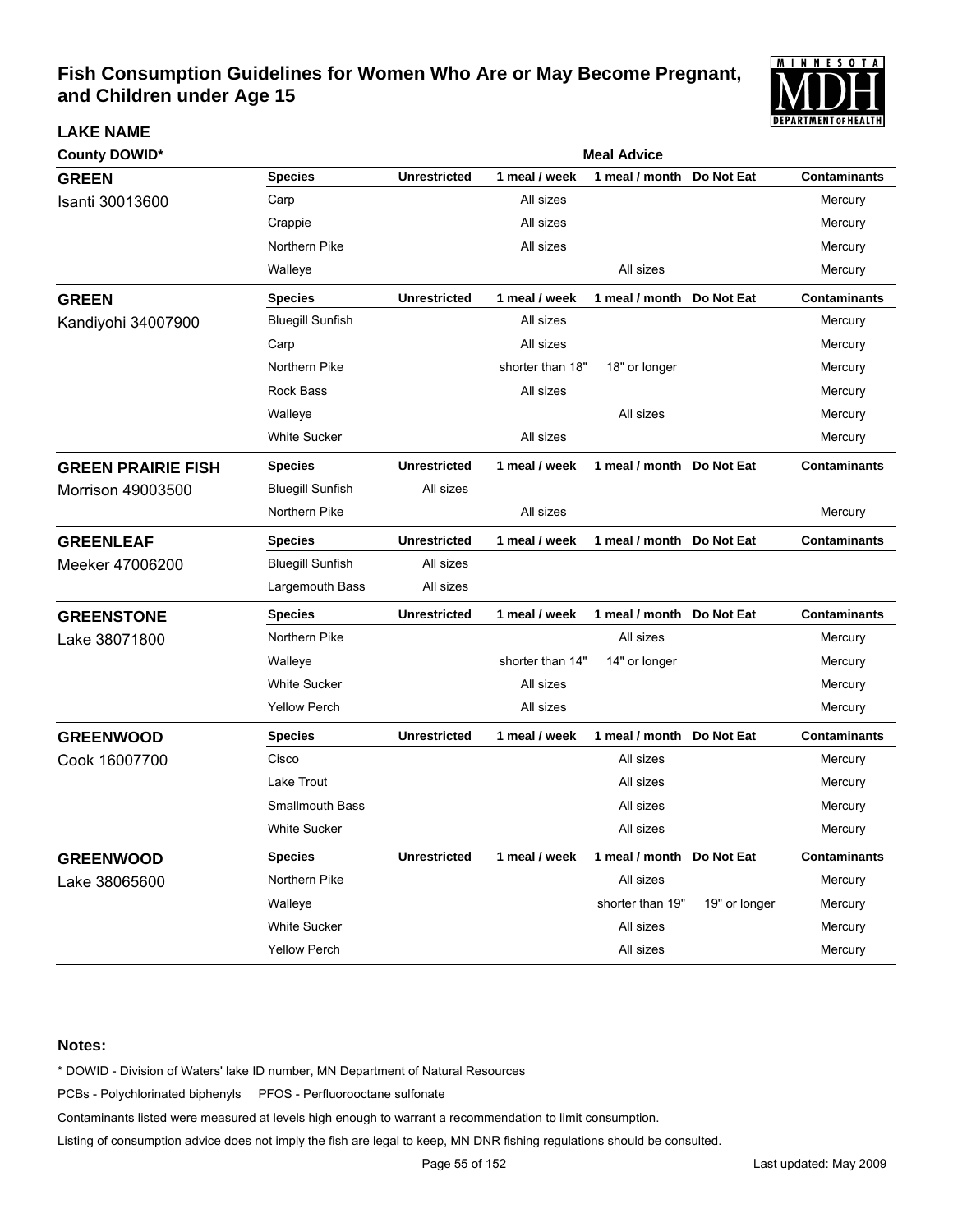

| <b>County DOWID*</b> |                         | <b>Meal Advice</b>  |                  |                           |               |                     |  |  |  |  |
|----------------------|-------------------------|---------------------|------------------|---------------------------|---------------|---------------------|--|--|--|--|
| <b>GROUSE</b>        | <b>Species</b>          | <b>Unrestricted</b> | 1 meal / week    | 1 meal / month            | Do Not Eat    | <b>Contaminants</b> |  |  |  |  |
| Lake 38055700        | <b>Bluegill Sunfish</b> |                     | All sizes        |                           |               | Mercury             |  |  |  |  |
|                      | Northern Pike           |                     |                  | All sizes                 |               | Mercury             |  |  |  |  |
|                      | Walleye                 |                     |                  | All sizes                 |               | Mercury             |  |  |  |  |
|                      | <b>Yellow Perch</b>     |                     | All sizes        |                           |               | Mercury             |  |  |  |  |
| <b>GROVE</b>         | <b>Species</b>          | <b>Unrestricted</b> | 1 meal / week    | 1 meal / month Do Not Eat |               | <b>Contaminants</b> |  |  |  |  |
| Pope 61002300        | <b>Bluegill Sunfish</b> |                     | All sizes        |                           |               | Mercury             |  |  |  |  |
|                      | <b>Bullhead</b>         |                     | All sizes        |                           |               | Mercury             |  |  |  |  |
|                      | Carp                    |                     | All sizes        |                           |               | Mercury             |  |  |  |  |
|                      | Northern Pike           |                     | shorter than 14" | 14" or longer             |               | Mercury             |  |  |  |  |
| <b>GUILE</b>         | <b>Species</b>          | <b>Unrestricted</b> | 1 meal / week    | 1 meal / month Do Not Eat |               | <b>Contaminants</b> |  |  |  |  |
| Itasca 31056900      | Northern Pike           |                     |                  | All sizes                 |               | Mercury             |  |  |  |  |
| <b>GULL</b>          | <b>Species</b>          | <b>Unrestricted</b> | 1 meal / week    | 1 meal / month            | Do Not Eat    | <b>Contaminants</b> |  |  |  |  |
| Beltrami 04012000    | Northern Pike           |                     | All sizes        |                           |               | Mercury             |  |  |  |  |
|                      | Walleye                 |                     | All sizes        |                           |               | Mercury             |  |  |  |  |
| <b>GULL</b>          | <b>Species</b>          | <b>Unrestricted</b> | 1 meal / week    | 1 meal / month Do Not Eat |               | <b>Contaminants</b> |  |  |  |  |
| Cass 11030500        | <b>Bluegill Sunfish</b> |                     | All sizes        |                           |               | Mercury             |  |  |  |  |
|                      | Cisco                   |                     | All sizes        |                           |               | Mercury             |  |  |  |  |
|                      | Crappie                 |                     | All sizes        |                           |               | Mercury             |  |  |  |  |
|                      | Largemouth Bass         |                     |                  | All sizes                 |               | Mercury             |  |  |  |  |
|                      | Northern Pike           |                     |                  | All sizes                 |               | Mercury             |  |  |  |  |
|                      | Sunfish                 | All sizes           |                  |                           |               |                     |  |  |  |  |
|                      | Walleye                 |                     | All sizes        |                           |               | Mercury             |  |  |  |  |
|                      | <b>White Sucker</b>     | All sizes           |                  |                           |               |                     |  |  |  |  |
| <b>GULL</b>          | <b>Species</b>          | <b>Unrestricted</b> | 1 meal / week    | 1 meal / month Do Not Eat |               | <b>Contaminants</b> |  |  |  |  |
| Cook 16063200        | Lake Whitefish          |                     | All sizes        |                           |               | Mercury             |  |  |  |  |
|                      | Northern Pike           |                     |                  |                           | All sizes     | Mercury             |  |  |  |  |
|                      | <b>Smallmouth Bass</b>  |                     | All sizes        |                           |               | Mercury             |  |  |  |  |
|                      | Walleye                 |                     |                  | All sizes                 |               | Mercury             |  |  |  |  |
| <b>GUN</b>           | <b>Species</b>          | <b>Unrestricted</b> | 1 meal / week    | 1 meal / month Do Not Eat |               | <b>Contaminants</b> |  |  |  |  |
| Aitkin 01009900      | Crappie                 | All sizes           |                  |                           |               |                     |  |  |  |  |
|                      | Northern Pike           |                     | All sizes        |                           |               | Mercury             |  |  |  |  |
|                      | Walleye                 |                     | All sizes        |                           |               | Mercury             |  |  |  |  |
| <b>GUN</b>           | <b>Species</b>          | <b>Unrestricted</b> | 1 meal / week    | 1 meal / month Do Not Eat |               | <b>Contaminants</b> |  |  |  |  |
| St. Louis 69048700   | Lake Trout              |                     |                  | shorter than 22"          | 22" or longer | Mercury             |  |  |  |  |

#### **Notes:**

**LAKE NAME**

\* DOWID - Division of Waters' lake ID number, MN Department of Natural Resources

PCBs - Polychlorinated biphenyls PFOS - Perfluorooctane sulfonate

Contaminants listed were measured at levels high enough to warrant a recommendation to limit consumption.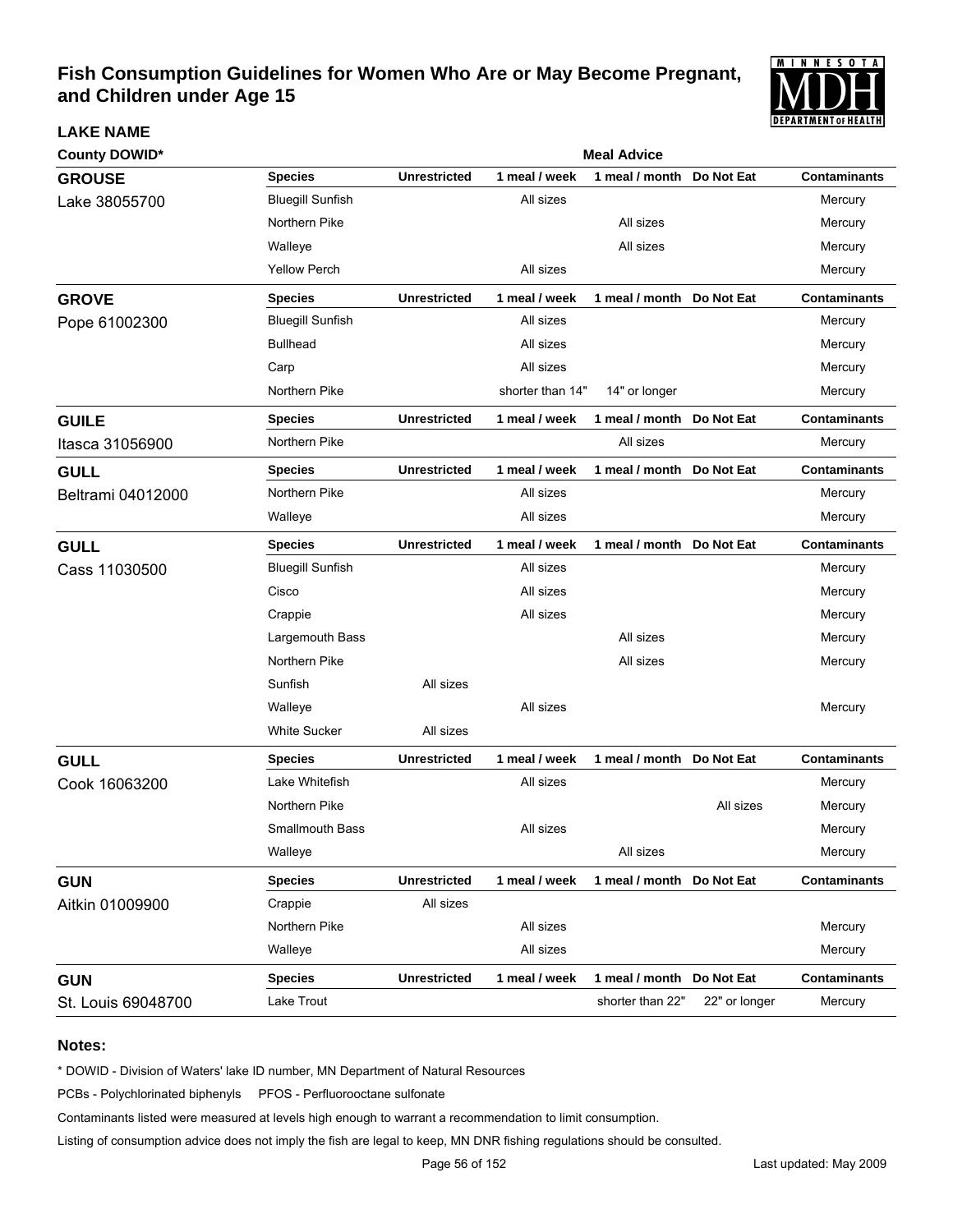

| <b>County DOWID*</b>     |                         | <b>Meal Advice</b>  |                  |                           |            |                     |  |  |  |
|--------------------------|-------------------------|---------------------|------------------|---------------------------|------------|---------------------|--|--|--|
| <b>GUNFLINT</b>          | <b>Species</b>          | <b>Unrestricted</b> | 1 meal / week    | 1 meal / month            | Do Not Eat | <b>Contaminants</b> |  |  |  |
| Cook 16035600            | Lake Trout              |                     |                  | All sizes                 |            | Mercury             |  |  |  |
|                          | Northern Pike           |                     | shorter than 22" | 22" or longer             |            | Mercury             |  |  |  |
|                          | <b>Smallmouth Bass</b>  |                     |                  | All sizes                 |            | Mercury             |  |  |  |
|                          | Walleye                 |                     | shorter than 14" | 14" or longer             |            | Mercury             |  |  |  |
|                          | <b>White Sucker</b>     |                     | All sizes        |                           |            | Mercury             |  |  |  |
|                          | <b>Yellow Perch</b>     |                     | All sizes        |                           |            | Mercury             |  |  |  |
| <b>GUST</b>              | <b>Species</b>          | <b>Unrestricted</b> | 1 meal / week    | 1 meal / month Do Not Eat |            | <b>Contaminants</b> |  |  |  |
| Cook 16038000            | Walleye                 |                     |                  | All sizes                 |            | Mercury             |  |  |  |
| <b>HAFFTEN</b>           | <b>Species</b>          | <b>Unrestricted</b> | 1 meal / week    | 1 meal / month Do Not Eat |            | <b>Contaminants</b> |  |  |  |
| <b>Hennepin 27019900</b> | <b>Bluegill Sunfish</b> |                     | All sizes        |                           |            | Mercury             |  |  |  |
|                          | <b>Bullhead</b>         |                     | All sizes        |                           |            | Mercury             |  |  |  |
|                          | Crappie                 |                     | All sizes        |                           |            | Mercury             |  |  |  |
|                          | Northern Pike           |                     |                  | All sizes                 |            | Mercury             |  |  |  |
| <b>HALL</b>              | <b>Species</b>          | <b>Unrestricted</b> | 1 meal / week    | 1 meal / month            | Do Not Eat | <b>Contaminants</b> |  |  |  |
| Martin 46003100          | <b>Bluegill Sunfish</b> | All sizes           |                  |                           |            |                     |  |  |  |
|                          | <b>Bullhead</b>         | All sizes           |                  |                           |            |                     |  |  |  |
|                          | Carp                    |                     | All sizes        |                           |            | <b>PCBs</b>         |  |  |  |
|                          | <b>Channel Catfish</b>  | All sizes           |                  |                           |            |                     |  |  |  |
|                          | Crappie                 | All sizes           |                  |                           |            |                     |  |  |  |
|                          | Northern Pike           |                     | All sizes        |                           |            | Mercury             |  |  |  |
|                          | Walleye                 |                     | All sizes        |                           |            | Mercury             |  |  |  |
| <b>HALLETT</b>           | <b>Species</b>          | <b>Unrestricted</b> | 1 meal / week    | 1 meal / month Do Not Eat |            | <b>Contaminants</b> |  |  |  |
| Nicollet 52000100        | <b>Bluegill Sunfish</b> | All sizes           |                  |                           |            |                     |  |  |  |
|                          | <b>Yellow Perch</b>     |                     | All sizes        |                           |            | Mercury             |  |  |  |
| <b>HAM</b>               | <b>Species</b>          | <b>Unrestricted</b> | 1 meal / week    | 1 meal / month            | Do Not Eat | <b>Contaminants</b> |  |  |  |
| Anoka 02005300           | <b>Bluegill Sunfish</b> |                     | All sizes        |                           |            | Mercury             |  |  |  |
|                          | Northern Pike           |                     |                  | All sizes                 |            | Mercury             |  |  |  |
|                          | <b>White Sucker</b>     |                     | All sizes        |                           |            | Mercury             |  |  |  |
| <b>HAM</b>               | <b>Species</b>          | <b>Unrestricted</b> | 1 meal / week    | 1 meal / month Do Not Eat |            | <b>Contaminants</b> |  |  |  |
| Hubbard 29001700         | <b>Bluegill Sunfish</b> | All sizes           |                  |                           |            |                     |  |  |  |
|                          | Crappie                 | All sizes           |                  |                           |            |                     |  |  |  |
|                          | Largemouth Bass         |                     | All sizes        |                           |            | Mercury             |  |  |  |

#### **Notes:**

**LAKE NAME**

\* DOWID - Division of Waters' lake ID number, MN Department of Natural Resources

PCBs - Polychlorinated biphenyls PFOS - Perfluorooctane sulfonate

Contaminants listed were measured at levels high enough to warrant a recommendation to limit consumption.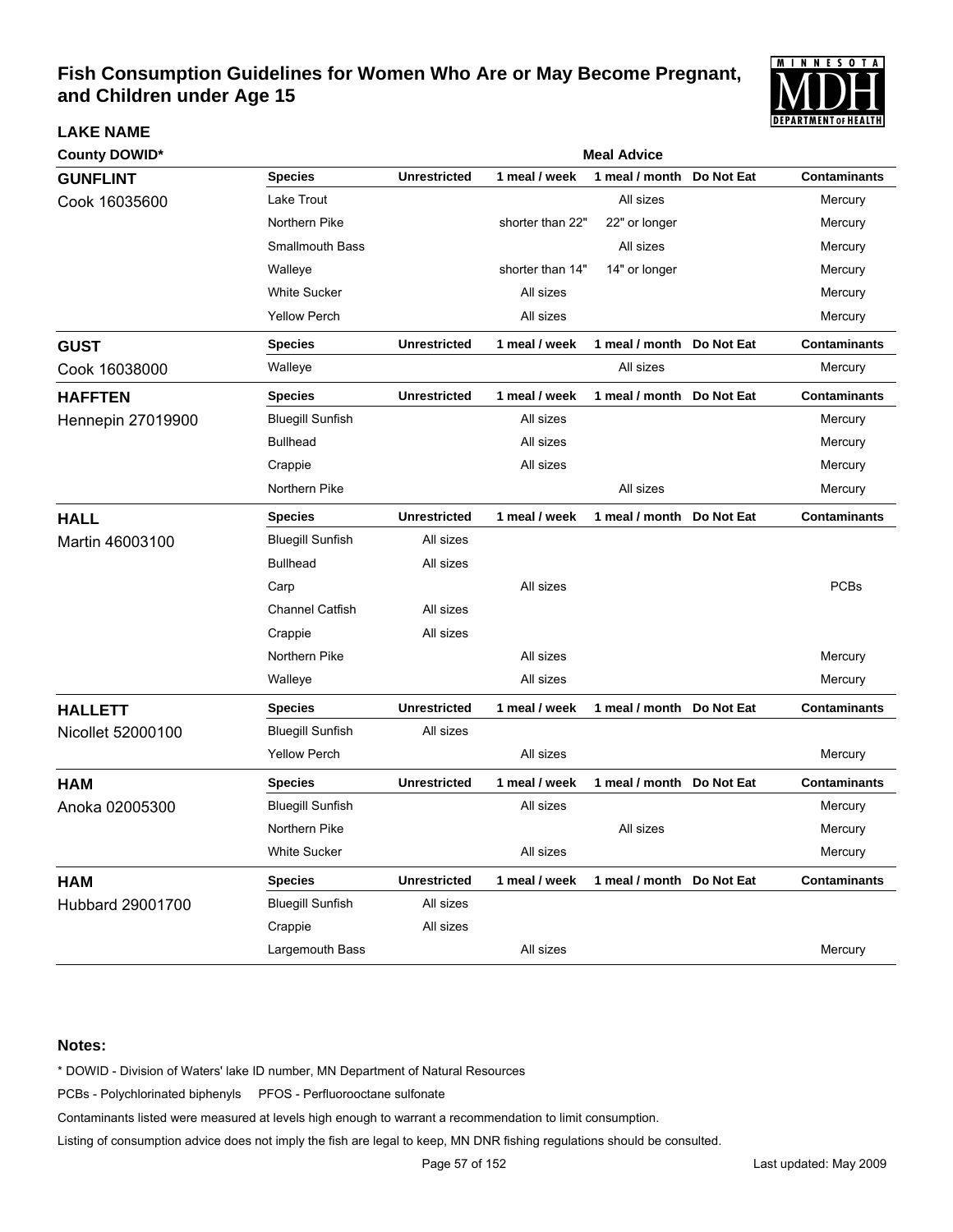

| <b>County DOWID*</b>  | <b>Meal Advice</b>      |                     |               |                           |               |                     |  |  |
|-----------------------|-------------------------|---------------------|---------------|---------------------------|---------------|---------------------|--|--|
| <b>HAMMAL</b>         | <b>Species</b>          | <b>Unrestricted</b> | 1 meal / week | 1 meal / month            | Do Not Eat    | <b>Contaminants</b> |  |  |
| Aitkin 01016100       | <b>Bluegill Sunfish</b> | All sizes           |               |                           |               |                     |  |  |
|                       | Crappie                 |                     | All sizes     |                           |               | Mercury             |  |  |
|                       | Largemouth Bass         |                     | All sizes     |                           |               | Mercury             |  |  |
|                       | Northern Pike           |                     | All sizes     |                           |               | Mercury             |  |  |
|                       | Walleye                 |                     | All sizes     |                           |               | Mercury             |  |  |
| <b>HAND</b>           | <b>Species</b>          | <b>Unrestricted</b> | 1 meal / week | 1 meal / month Do Not Eat |               | <b>Contaminants</b> |  |  |
| Cook 16023800         | Northern Pike           |                     |               | All sizes                 |               | Mercury             |  |  |
|                       | Walleye                 |                     |               | All sizes                 |               | Mercury             |  |  |
| <b>HANGING HORN</b>   | Species                 | <b>Unrestricted</b> | 1 meal / week | 1 meal / month            | Do Not Eat    | <b>Contaminants</b> |  |  |
| Carlton 09003800      | Cisco                   |                     |               | All sizes                 |               | Mercury             |  |  |
|                       | Crappie                 |                     | All sizes     |                           |               | Mercury             |  |  |
|                       | Northern Pike           |                     |               | All sizes                 |               | Mercury             |  |  |
|                       | Walleye                 |                     |               | shorter than 16"          | 16" or longer | Mercury             |  |  |
|                       | <b>White Sucker</b>     |                     | All sizes     |                           |               | Mercury             |  |  |
| <b>HANGING KETTLE</b> | <b>Species</b>          | <b>Unrestricted</b> | 1 meal / week | 1 meal / month            | Do Not Eat    | <b>Contaminants</b> |  |  |
| Aitkin 01017000       | Crappie                 |                     | All sizes     |                           |               | Mercury             |  |  |
|                       | Northern Pike           |                     | All sizes     |                           |               | Mercury             |  |  |
|                       | Walleye                 |                     |               | All sizes                 |               | Mercury             |  |  |
| <b>HANKS</b>          | <b>Species</b>          | <b>Unrestricted</b> | 1 meal / week | 1 meal / month            | Do Not Eat    | <b>Contaminants</b> |  |  |
| Crow Wing 18004400    | <b>Bluegill Sunfish</b> |                     | All sizes     |                           |               | Mercury             |  |  |
|                       | Cisco                   | All sizes           |               |                           |               |                     |  |  |
|                       | Crappie                 |                     | All sizes     |                           |               | Mercury             |  |  |
|                       | Largemouth Bass         |                     |               | All sizes                 |               | Mercury             |  |  |
|                       | Northern Pike           |                     |               | All sizes                 |               | Mercury             |  |  |
|                       | Walleye                 |                     |               | All sizes                 |               | Mercury             |  |  |
| <b>HANSKA</b>         | <b>Species</b>          | <b>Unrestricted</b> | 1 meal / week | 1 meal / month            | Do Not Eat    | <b>Contaminants</b> |  |  |
| Brown 08002600        | <b>Bluegill Sunfish</b> |                     | All sizes     |                           |               | Mercury             |  |  |
|                       | Carp                    | All sizes           |               |                           |               |                     |  |  |
|                       | Walleye                 |                     | All sizes     |                           |               | Mercury             |  |  |

#### **Notes:**

**LAKE NAME**

\* DOWID - Division of Waters' lake ID number, MN Department of Natural Resources

PCBs - Polychlorinated biphenyls PFOS - Perfluorooctane sulfonate

Contaminants listed were measured at levels high enough to warrant a recommendation to limit consumption.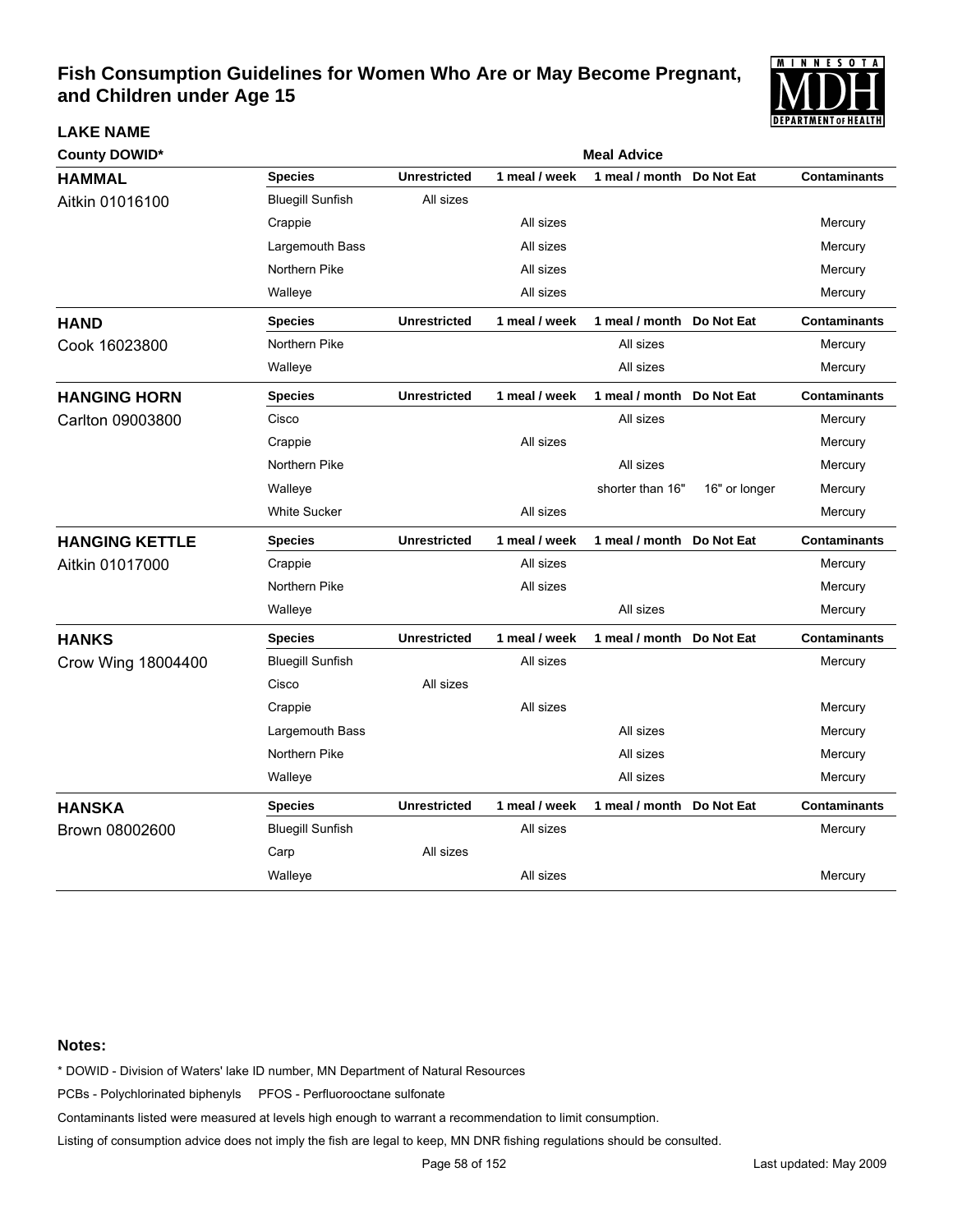

| <b>County DOWID*</b>     | <b>Meal Advice</b>      |                     |                  |                            |            |                     |  |  |
|--------------------------|-------------------------|---------------------|------------------|----------------------------|------------|---------------------|--|--|
| <b>HARRIET</b>           | <b>Species</b>          | <b>Unrestricted</b> | 1 meal / week    | 1 meal / month Do Not Eat  |            | <b>Contaminants</b> |  |  |
| <b>Hennepin 27001600</b> | <b>Bluegill Sunfish</b> |                     | All sizes        |                            |            | Mercury PFOS        |  |  |
|                          | Carp                    |                     | All sizes        |                            |            | Mercury             |  |  |
|                          | Crappie                 |                     | All sizes        |                            |            | Mercury PFOS        |  |  |
|                          | Largemouth Bass         |                     | All sizes        |                            |            | <b>PFOS</b>         |  |  |
|                          | Northern Pike           |                     |                  | All sizes                  |            | Mercury             |  |  |
|                          | Walleye                 |                     | shorter than 14" | 14" or longer              |            | Mercury             |  |  |
|                          | <b>White Sucker</b>     |                     | All sizes        |                            |            | Mercury             |  |  |
|                          | <b>Yellow Perch</b>     |                     | All sizes        |                            |            | Mercury             |  |  |
| <b>HARRIET</b>           | <b>Species</b>          | <b>Unrestricted</b> | 1 meal / week    | 1 meal / month Do Not Eat  |            | <b>Contaminants</b> |  |  |
| Lake 38004800            | Northern Pike           |                     | All sizes        |                            |            | Mercury             |  |  |
|                          | Walleye                 |                     | shorter than 17" | 17" or longer              |            | Mercury             |  |  |
|                          | <b>White Sucker</b>     |                     | All sizes        |                            |            | Mercury             |  |  |
|                          | <b>Yellow Perch</b>     |                     | All sizes        |                            |            | Mercury             |  |  |
| <b>HARRIS</b>            | <b>Species</b>          | <b>Unrestricted</b> | 1 meal / week    | 1 meal / month Do Not Eat  |            | <b>Contaminants</b> |  |  |
| Lake 38073600            | Walleye                 |                     |                  | All sizes                  |            | Mercury             |  |  |
| <b>HART</b>              | <b>Species</b>          | <b>Unrestricted</b> | 1 meal / week    | 1 meal / month Do Not Eat  |            | <b>Contaminants</b> |  |  |
| Itasca 31002000          | <b>Bluegill Sunfish</b> |                     | All sizes        |                            |            | Mercury             |  |  |
|                          | Crappie                 |                     | All sizes        |                            |            | Mercury             |  |  |
| <b>HAYES</b>             | <b>Species</b>          | <b>Unrestricted</b> | 1 meal / week    | 1 meal / month Do Not Eat  |            | <b>Contaminants</b> |  |  |
| Roseau 68000400          | Crappie                 |                     | All sizes        |                            |            | Mercury             |  |  |
|                          | Northern Pike           |                     |                  | All sizes                  |            | Mercury             |  |  |
|                          | <b>White Sucker</b>     |                     |                  | All sizes                  |            | Mercury             |  |  |
| <b>HENDERSON</b>         | <b>Species</b>          | <b>Unrestricted</b> | 1 meal / week    | 1 meal / month             | Do Not Eat | <b>Contaminants</b> |  |  |
| Kandiyohi 34011600       | Northern Pike           |                     |                  | All sizes                  |            | Mercury             |  |  |
| <b>HENDRICKS</b>         | <b>Species</b>          | <b>Unrestricted</b> | 1 meal / week    | 1 meal / month Do Not Eat  |            | <b>Contaminants</b> |  |  |
| Lincoln 41011000         | <b>Bullhead</b>         |                     | All sizes        |                            |            | Mercury             |  |  |
|                          | Carp                    |                     | All sizes        |                            |            | Mercury             |  |  |
|                          | Northern Pike           |                     | shorter than 28" | 28" or longer              |            | Mercury             |  |  |
|                          | Walleye                 |                     | shorter than 16" | 16" or longer              |            | Mercury             |  |  |
|                          | <b>Yellow Perch</b>     |                     | All sizes        |                            |            | Mercury             |  |  |
| <b>HENRY</b>             | <b>Species</b>          | <b>Unrestricted</b> | 1 meal / week    | 1 meal / month  Do Not Eat |            | <b>Contaminants</b> |  |  |
| Douglas 21005100         | <b>Bullhead</b>         |                     | All sizes        |                            |            | Mercury             |  |  |
|                          | Crappie                 |                     | All sizes        |                            |            | Mercury             |  |  |

#### **Notes:**

**LAKE NAME**

\* DOWID - Division of Waters' lake ID number, MN Department of Natural Resources

PCBs - Polychlorinated biphenyls PFOS - Perfluorooctane sulfonate

Contaminants listed were measured at levels high enough to warrant a recommendation to limit consumption.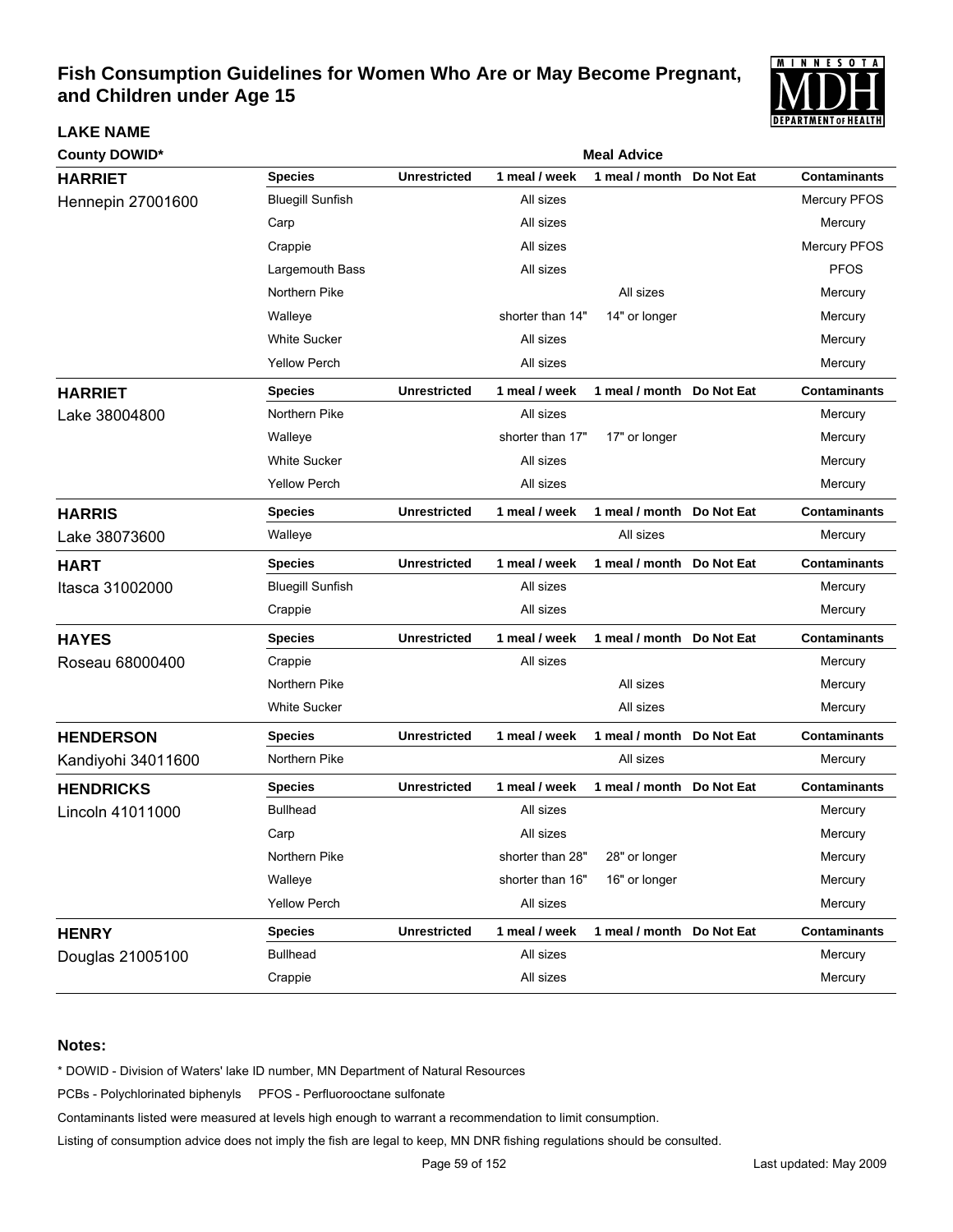

| <b>County DOWID*</b>       |                         | <b>Meal Advice</b>  |                  |                           |               |                     |  |  |  |  |
|----------------------------|-------------------------|---------------------|------------------|---------------------------|---------------|---------------------|--|--|--|--|
| <b>HENSON</b>              | <b>Species</b>          | <b>Unrestricted</b> | 1 meal / week    | 1 meal / month            | Do Not Eat    | <b>Contaminants</b> |  |  |  |  |
| Cook 16031400              | Northern Pike           |                     | All sizes        |                           |               | Mercury             |  |  |  |  |
|                            | Sunfish                 |                     | All sizes        |                           |               | Mercury             |  |  |  |  |
| <b>HERITAGE</b>            | <b>Species</b>          | <b>Unrestricted</b> | 1 meal / week    | 1 meal / month Do Not Eat |               | <b>Contaminants</b> |  |  |  |  |
| St. Louis 69046900         | Cisco                   |                     | All sizes        |                           |               | Mercury             |  |  |  |  |
|                            | Northern Pike           |                     |                  | shorter than 22"          | 22" or longer | Mercury             |  |  |  |  |
| <b>HERON</b>               | <b>Species</b>          | <b>Unrestricted</b> | 1 meal / week    | 1 meal / month Do Not Eat |               | <b>Contaminants</b> |  |  |  |  |
| Jackson 32005700           | <b>Buffalo</b>          | All sizes           |                  |                           |               |                     |  |  |  |  |
|                            | Carp                    | All sizes           |                  |                           |               |                     |  |  |  |  |
|                            | Crappie                 |                     | All sizes        |                           |               | Mercury             |  |  |  |  |
|                            | Northern Pike           | All sizes           |                  |                           |               |                     |  |  |  |  |
|                            | Walleye                 |                     | All sizes        |                           |               | Mercury             |  |  |  |  |
|                            | <b>Yellow Perch</b>     | All sizes           |                  |                           |               |                     |  |  |  |  |
| <b>HIAWATHA</b>            | <b>Species</b>          | <b>Unrestricted</b> | 1 meal / week    | 1 meal / month Do Not Eat |               | <b>Contaminants</b> |  |  |  |  |
| <b>Hennepin 27001800</b>   | <b>Bluegill Sunfish</b> |                     | All sizes        |                           |               | Mercury             |  |  |  |  |
|                            | Crappie                 | All sizes           |                  |                           |               |                     |  |  |  |  |
|                            | Northern Pike           |                     | All sizes        |                           |               | Mercury PCBs        |  |  |  |  |
|                            | <b>White Sucker</b>     | All sizes           |                  |                           |               |                     |  |  |  |  |
| <b>HIGH</b>                | <b>Species</b>          | <b>Unrestricted</b> | 1 meal / week    | 1 meal / month Do Not Eat |               | <b>Contaminants</b> |  |  |  |  |
| St. Louis 69007100         | Splake                  |                     | All sizes        |                           |               | Mercury             |  |  |  |  |
| <b>HIGHLIFE</b>            | <b>Species</b>          | <b>Unrestricted</b> | 1 meal / week    | 1 meal / month Do Not Eat |               | <b>Contaminants</b> |  |  |  |  |
| Lake 38067300              | <b>Bluegill Sunfish</b> |                     | All sizes        |                           |               | Mercury             |  |  |  |  |
|                            | <b>Brook Trout</b>      |                     | All sizes        |                           |               | Mercury             |  |  |  |  |
|                            | Largemouth Bass         |                     |                  | All sizes                 |               | Mercury             |  |  |  |  |
| <b>HILL</b>                | <b>Species</b>          | <b>Unrestricted</b> | 1 meal / week    | 1 meal / month Do Not Eat |               | <b>Contaminants</b> |  |  |  |  |
| Aitkin 01014200            | <b>Bluegill Sunfish</b> |                     | All sizes        |                           |               | Mercury             |  |  |  |  |
|                            | Crappie                 |                     | All sizes        |                           |               | Mercury             |  |  |  |  |
|                            | Northern Pike           |                     |                  | All sizes                 |               | Mercury             |  |  |  |  |
|                            | Walleye                 |                     | shorter than 16" | 16" or longer             |               | Mercury             |  |  |  |  |
| <b>HINIKER POND</b>        | <b>Species</b>          | <b>Unrestricted</b> | 1 meal / week    | 1 meal / month Do Not Eat |               | <b>Contaminants</b> |  |  |  |  |
| <b>Blue Earth 07014700</b> | <b>Bluegill Sunfish</b> |                     | All sizes        |                           |               | Mercury             |  |  |  |  |
|                            | Northern Pike           |                     | All sizes        |                           |               | Mercury             |  |  |  |  |
|                            | White Bass              |                     |                  | All sizes                 |               | Mercury             |  |  |  |  |
|                            | <b>Yellow Perch</b>     |                     | All sizes        |                           |               | Mercury             |  |  |  |  |

#### **Notes:**

**LAKE NAME**

\* DOWID - Division of Waters' lake ID number, MN Department of Natural Resources

PCBs - Polychlorinated biphenyls PFOS - Perfluorooctane sulfonate

Contaminants listed were measured at levels high enough to warrant a recommendation to limit consumption.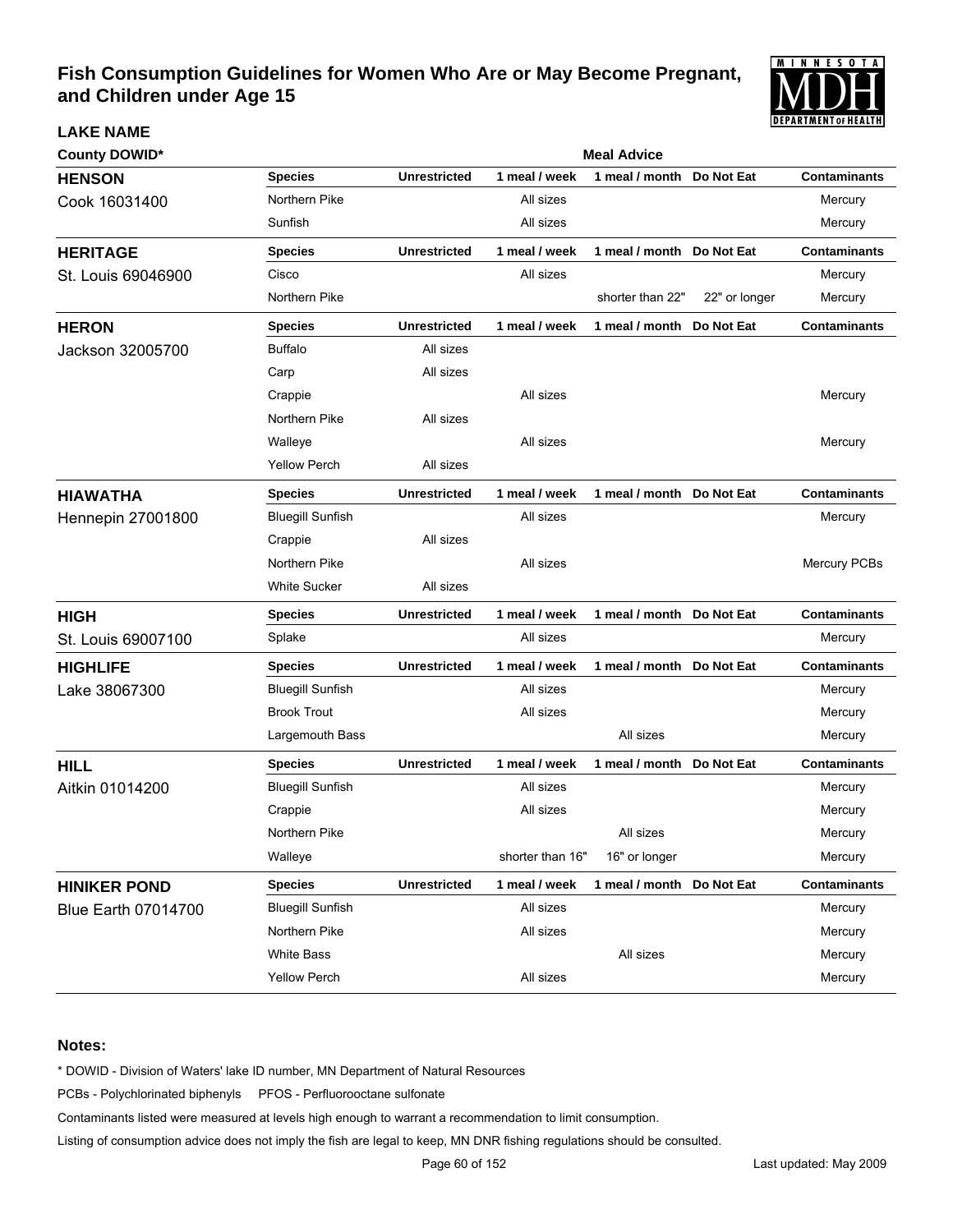

# **County DOWID\* Meal Advice Meal Advice Meal Advice Meal Advice Meal Advice HOBO Species Unrestricted 1 meal / week 1 meal / month Do Not Eat Contaminants** St. Louis 69006200 Crappie Crappie All sizes All sizes All sizes All sizes Mercury Northern Pike **Mercury All sizes** All sizes **Mercury HOBSON Species Unrestricted 1 meal / week 1 meal / month Do Not Eat Contaminants** St. Louis 69092300 Largemouth Bass All sizes All sizes All sizes Mercury Northern Pike All sizes All sizes All sizes All sizes All sizes All sizes All sizes All sizes All sizes All sizes All sizes All sizes All sizes All sizes All sizes All sizes All sizes All sizes All sizes All sizes All size Smallmouth Bass **All sizes** All sizes **All sizes** Mercury **HOG Species Unrestricted 1 meal / week 1 meal / month Do Not Eat Contaminants** Cook 16065300 Northern Pike All sizes All sizes Mercury White Sucker All sizes Mercury **HOGBACK Species Unrestricted 1 meal / week 1 meal / month Do Not Eat Contaminants** Lake 38005700 Rainbow Trout All sizes Splake All sizes Mercury **HOLLY Species Unrestricted 1 meal / week 1 meal / month Do Not Eat Contaminants** Cook 16036600 Northern Pike All sizes All sizes Mercury Walleye All sizes Mercury **HOMER Species Unrestricted 1 meal / week 1 meal / month Do Not Eat Contaminants** Cook 16040600 Morthern Pike shorter than 18" 18" or longer Mercury Walleye **Shorter than 13"** 13" or longer Mercury Mercury White Sucker **All sizes** All sizes **All sizes** Mercury **HOOK Species Unrestricted 1 meal / week 1 meal / month Do Not Eat Contaminants** McLeod 43007300 Morthern Pike shorter than 28" 28" or longer Mercury **HORSE Species Unrestricted 1 meal / week 1 meal / month Do Not Eat Contaminants** Lake 38079200 **Northern Pike** All sizes All sizes Mercury Walleye All sizes Mercury **HORSEHEAD Species Unrestricted 1 meal / week 1 meal / month Do Not Eat Contaminants Itasca 31004700** Northern Pike **Northern Pike All sizes** All sizes All sizes Mercury **HORSESHOE Species Unrestricted 1 meal / week 1 meal / month Do Not Eat Contaminants** Cass 11035800 Bluegill Sunfish All sizes Largemouth Bass **All sizes** All sizes **All sizes** Mercury Walleye All sizes Mercury White Sucker **Material sizes** All sizes **All sizes** Mercury **Material Sucker** Mercury **HORSESHOE Species Unrestricted 1 meal / week 1 meal / month Do Not Eat Contaminants** Itasca 31069600 Bluegill Sunfish All sizes All sizes All sizes All sizes Mercury Smallmouth Bass **All sizes** All sizes **All sizes** Mercury

#### **Notes:**

**LAKE NAME**

\* DOWID - Division of Waters' lake ID number, MN Department of Natural Resources

PCBs - Polychlorinated biphenyls PFOS - Perfluorooctane sulfonate

Contaminants listed were measured at levels high enough to warrant a recommendation to limit consumption.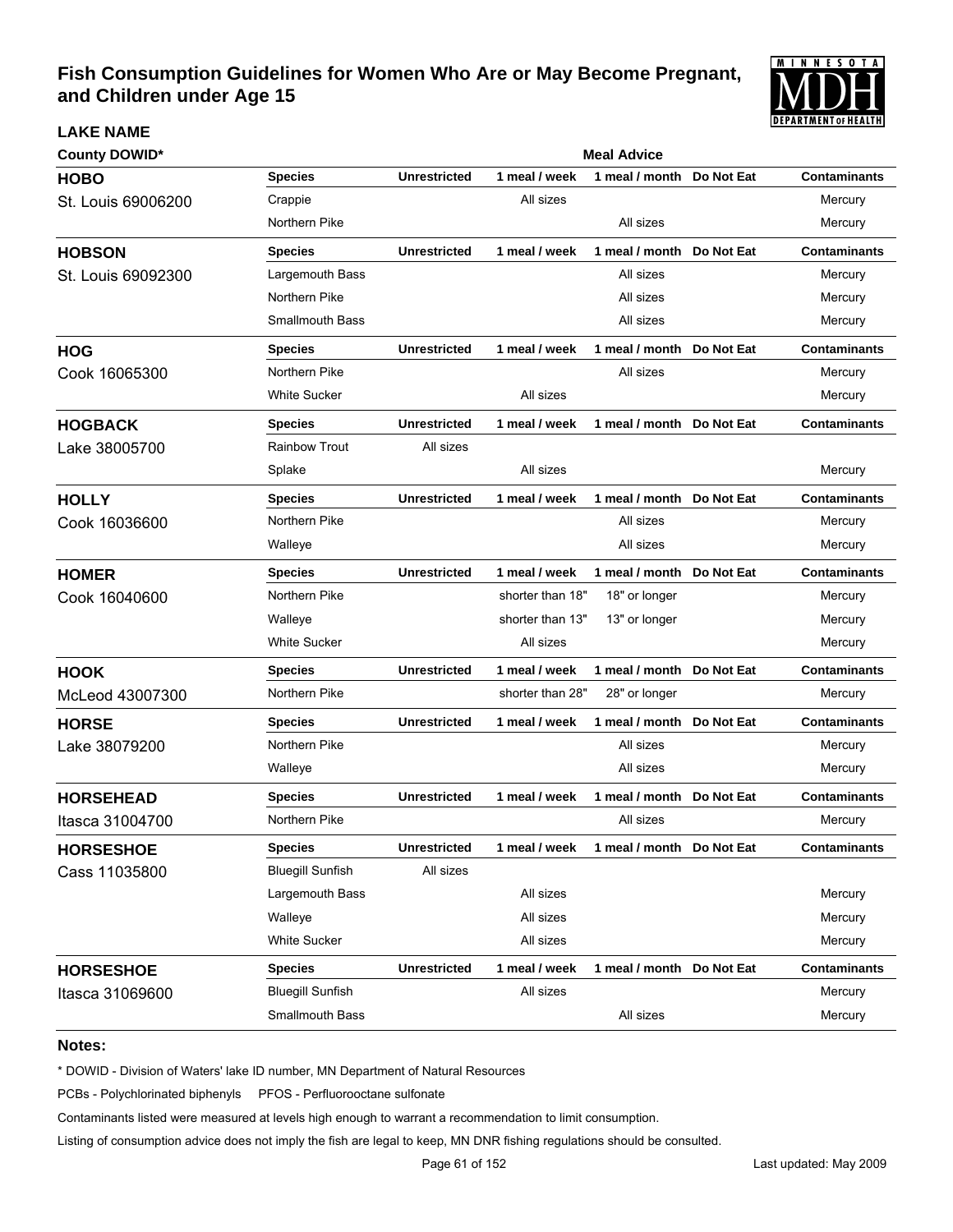

| <b>County DOWID*</b> |                         |                     |                  | <b>Meal Advice</b>        |            |                     |
|----------------------|-------------------------|---------------------|------------------|---------------------------|------------|---------------------|
| <b>HORSESHOE</b>     | <b>Species</b>          | <b>Unrestricted</b> | 1 meal / week    | 1 meal / month            | Do Not Eat | <b>Contaminants</b> |
| Stearns 73015700     | Carp                    |                     | All sizes        |                           |            | Mercury             |
|                      | <b>Channel Catfish</b>  |                     | All sizes        |                           |            | Mercury             |
|                      | Crappie                 |                     | All sizes        |                           |            | Mercury             |
|                      | Largemouth Bass         |                     |                  | All sizes                 |            | Mercury             |
|                      | Northern Pike           |                     | shorter than 30" | 30" or longer             |            | Mercury             |
|                      | Walleye                 |                     |                  | All sizes                 |            | Mercury             |
|                      | <b>White Sucker</b>     |                     | All sizes        |                           |            | Mercury             |
| <b>HOWARD</b>        | <b>Species</b>          | <b>Unrestricted</b> | 1 meal / week    | 1 meal / month Do Not Eat |            | <b>Contaminants</b> |
| Wright 86019900      | Crappie                 |                     | All sizes        |                           |            | Mercury             |
|                      | Northern Pike           |                     | All sizes        |                           |            | Mercury             |
|                      | Walleye                 |                     |                  | All sizes                 |            | Mercury             |
| <b>HUNGRY JACK</b>   | <b>Species</b>          | <b>Unrestricted</b> | 1 meal / week    | 1 meal / month Do Not Eat |            | <b>Contaminants</b> |
| Cook 16022700        | <b>Smallmouth Bass</b>  |                     | All sizes        |                           |            | Mercury             |
|                      | Walleye                 |                     |                  | All sizes                 |            | Mercury             |
|                      | <b>White Sucker</b>     | All sizes           |                  |                           |            |                     |
|                      | <b>Yellow Perch</b>     | All sizes           |                  |                           |            |                     |
| <b>HUNT</b>          | <b>Species</b>          | <b>Unrestricted</b> | 1 meal / week    | 1 meal / month Do Not Eat |            | <b>Contaminants</b> |
| Rice 66004700        | <b>Bluegill Sunfish</b> | All sizes           |                  |                           |            |                     |
|                      | Carp                    | All sizes           |                  |                           |            |                     |
|                      | Crappie                 |                     | All sizes        |                           |            | Mercury             |
|                      | Northern Pike           |                     | All sizes        |                           |            | Mercury             |
|                      | Walleye                 |                     |                  | All sizes                 |            | Mercury             |
| <b>HUSTLER</b>       | <b>Species</b>          | <b>Unrestricted</b> | 1 meal / week    | 1 meal / month Do Not Eat |            | <b>Contaminants</b> |
| St. Louis 69034300   | Northern Pike           |                     |                  | All sizes                 |            | Mercury             |
| <b>HYDES</b>         | <b>Species</b>          | <b>Unrestricted</b> | 1 meal / week    | 1 meal / month Do Not Eat |            | <b>Contaminants</b> |
| Carver 10008800      | <b>Bullhead</b>         |                     | All sizes        |                           |            | Mercury             |
|                      | Carp                    | All sizes           |                  |                           |            |                     |
|                      | Crappie                 |                     | All sizes        |                           |            | Mercury             |
|                      | Northern Pike           |                     | All sizes        |                           |            | Mercury             |
| <b>HYLAND</b>        | <b>Species</b>          | <b>Unrestricted</b> | 1 meal / week    | 1 meal / month Do Not Eat |            | <b>Contaminants</b> |
| Hennepin 27004800    | <b>Bluegill Sunfish</b> |                     | All sizes        |                           |            | Mercury             |
|                      | <b>Bullhead</b>         |                     | All sizes        |                           |            | Mercury             |
|                      | Largemouth Bass         |                     | All sizes        |                           |            | <b>PFOS</b>         |

#### **Notes:**

**LAKE NAME**

\* DOWID - Division of Waters' lake ID number, MN Department of Natural Resources

PCBs - Polychlorinated biphenyls PFOS - Perfluorooctane sulfonate

Contaminants listed were measured at levels high enough to warrant a recommendation to limit consumption.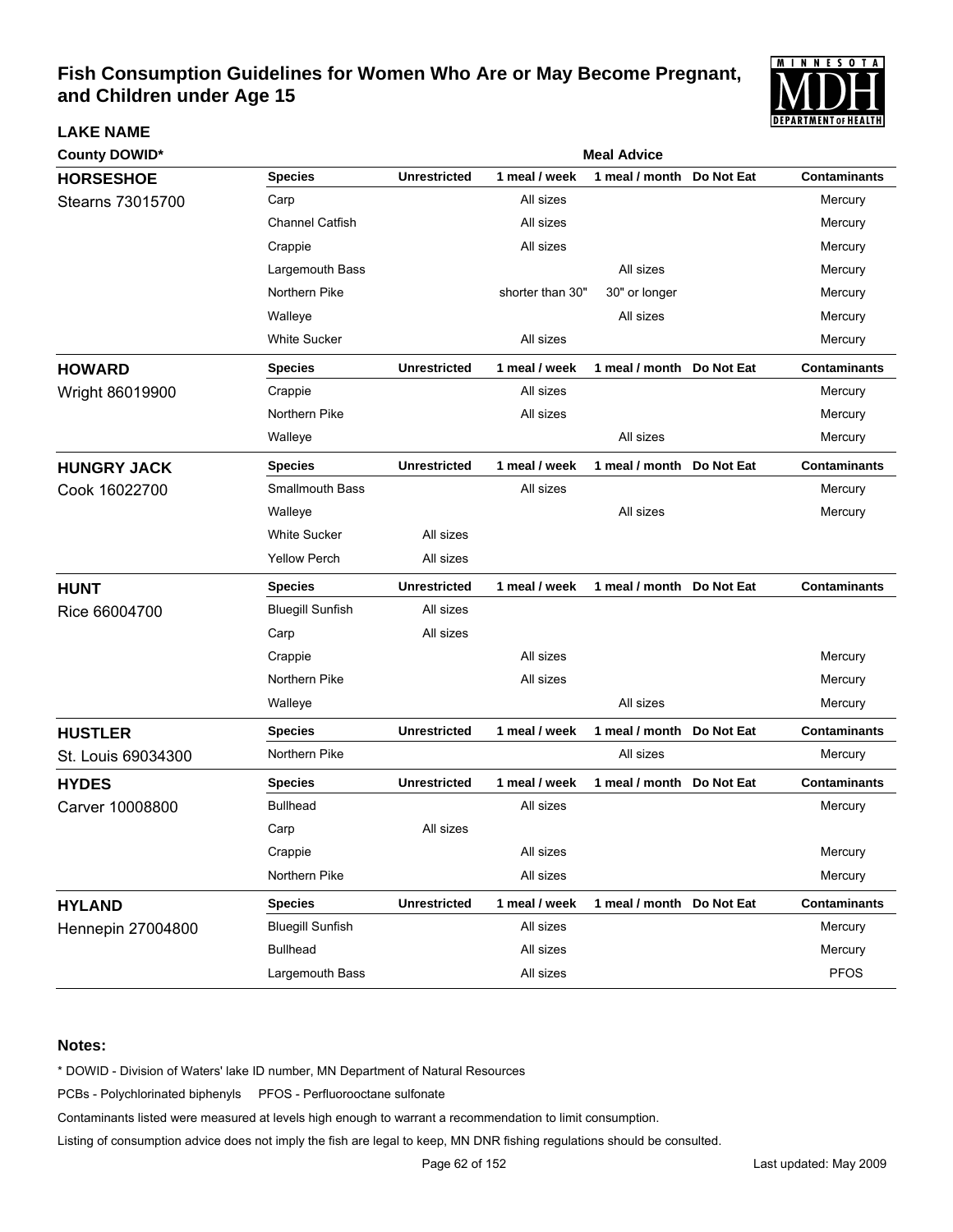

| <b>County DOWID*</b>     |                         | <b>Meal Advice</b>  |                  |                            |            |                     |  |  |  |
|--------------------------|-------------------------|---------------------|------------------|----------------------------|------------|---------------------|--|--|--|
| <b>IDA</b>               | <b>Species</b>          | <b>Unrestricted</b> | 1 meal / week    | 1 meal / month             | Do Not Eat | <b>Contaminants</b> |  |  |  |
| Becker 03058200          | <b>Bluegill Sunfish</b> |                     | All sizes        |                            |            | Mercury             |  |  |  |
|                          | Northern Pike           |                     | All sizes        |                            |            | Mercury             |  |  |  |
|                          | Walleye                 |                     | All sizes        |                            |            | Mercury             |  |  |  |
|                          | <b>White Sucker</b>     | All sizes           |                  |                            |            |                     |  |  |  |
| <b>IDA</b>               | <b>Species</b>          | <b>Unrestricted</b> | 1 meal / week    | 1 meal / month Do Not Eat  |            | <b>Contaminants</b> |  |  |  |
| Douglas 21012300         | <b>Bluegill Sunfish</b> |                     | All sizes        |                            |            | Mercury             |  |  |  |
|                          | Walleye                 |                     |                  | All sizes                  |            | Mercury             |  |  |  |
|                          | <b>White Sucker</b>     |                     | All sizes        |                            |            | Mercury             |  |  |  |
| <b>IMA</b>               | <b>Species</b>          | <b>Unrestricted</b> | 1 meal / week    | 1 meal / month Do Not Eat  |            | <b>Contaminants</b> |  |  |  |
| Lake 38040000            | <b>Bluegill Sunfish</b> |                     | All sizes        |                            |            | Mercury             |  |  |  |
|                          | Cisco                   |                     |                  | All sizes                  |            | Mercury             |  |  |  |
|                          | Lake Trout              |                     |                  | All sizes                  |            | Mercury             |  |  |  |
|                          | Northern Pike           |                     | shorter than 20" | 20" or longer              |            | Mercury             |  |  |  |
|                          | Walleye                 |                     |                  | All sizes                  |            | Mercury             |  |  |  |
| <b>INDEPENDENCE</b>      | <b>Species</b>          | <b>Unrestricted</b> | 1 meal / week    | 1 meal / month Do Not Eat  |            | <b>Contaminants</b> |  |  |  |
| <b>Hennepin 27017600</b> | <b>Bluegill Sunfish</b> |                     | All sizes        |                            |            | Mercury             |  |  |  |
|                          | Carp                    |                     | All sizes        |                            |            | Mercury PCBs        |  |  |  |
|                          | Crappie                 |                     | All sizes        |                            |            | Mercury             |  |  |  |
|                          | Northern Pike           |                     |                  | All sizes                  |            | Mercury             |  |  |  |
|                          | Walleye                 |                     | shorter than 19" | 19" or longer              |            | Mercury             |  |  |  |
| <b>INGUADONA</b>         | <b>Species</b>          | <b>Unrestricted</b> | 1 meal / week    | 1 meal / month Do Not Eat  |            | <b>Contaminants</b> |  |  |  |
| Cass 11012000            | <b>Bluegill Sunfish</b> | All sizes           |                  |                            |            |                     |  |  |  |
|                          | Cisco                   | All sizes           |                  |                            |            |                     |  |  |  |
|                          | Northern Pike           |                     |                  | All sizes                  |            | Mercury             |  |  |  |
|                          | Walleye                 |                     |                  | All sizes                  |            | Mercury             |  |  |  |
|                          | <b>White Sucker</b>     |                     | All sizes        |                            |            | Mercury             |  |  |  |
| <b>INSULA</b>            | <b>Species</b>          | Unrestricted        | 1 meal / week    | 1 meal / month Do Not Eat  |            | Contaminants        |  |  |  |
| Lake 38039700            | Northern Pike           |                     |                  | All sizes                  |            | Mercury             |  |  |  |
|                          | Walleye                 |                     |                  | All sizes                  |            | Mercury             |  |  |  |
|                          | White Sucker            |                     | All sizes        |                            |            | Mercury             |  |  |  |
| <b>IRENE</b>             | <b>Species</b>          | <b>Unrestricted</b> | 1 meal / week    | 1 meal / month  Do Not Eat |            | <b>Contaminants</b> |  |  |  |
| Douglas 21007600         | Northern Pike           |                     | All sizes        |                            |            | Mercury             |  |  |  |

#### **Notes:**

**LAKE NAME**

\* DOWID - Division of Waters' lake ID number, MN Department of Natural Resources

PCBs - Polychlorinated biphenyls PFOS - Perfluorooctane sulfonate

Contaminants listed were measured at levels high enough to warrant a recommendation to limit consumption.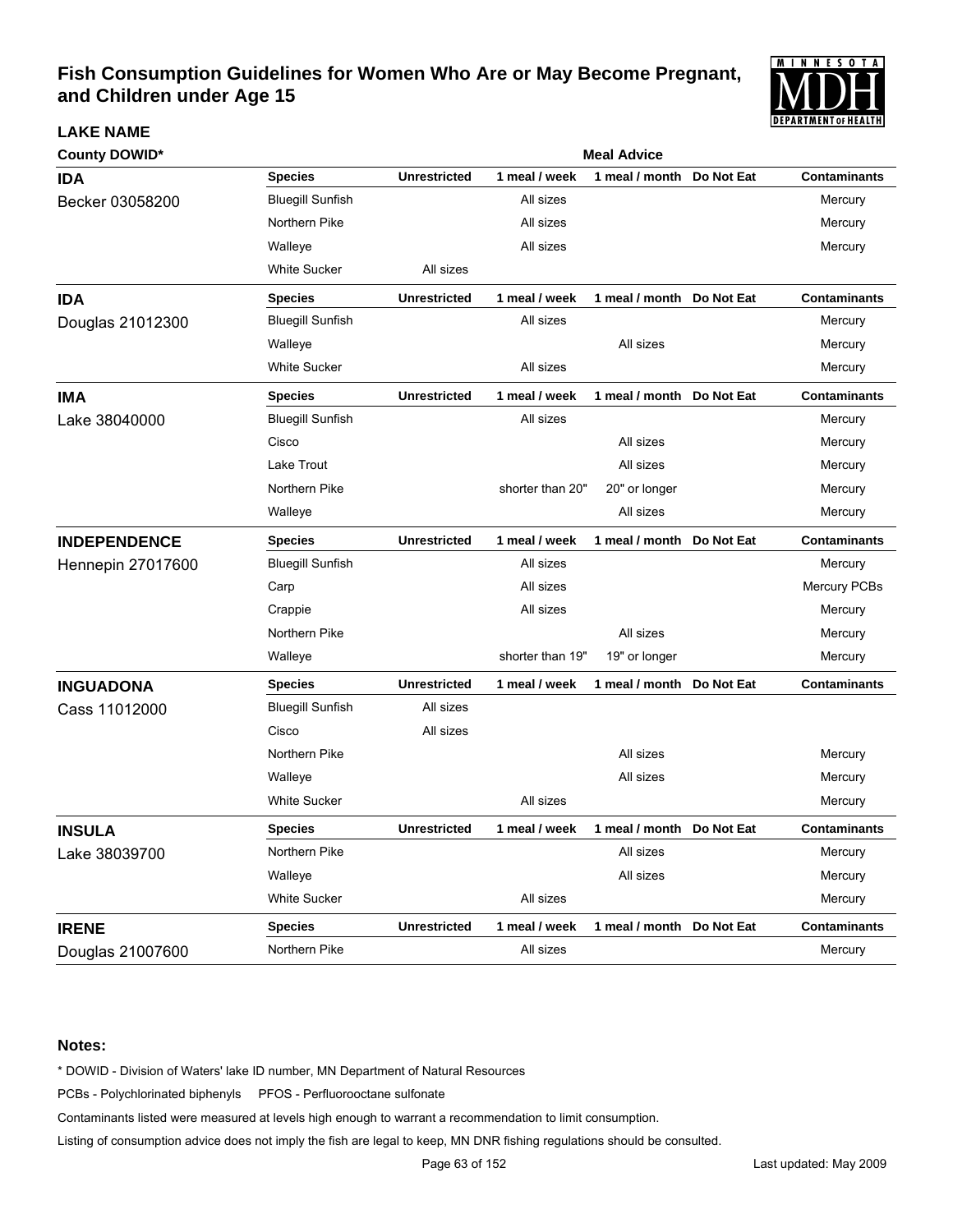

| <b>County DOWID*</b> |                         | <b>Meal Advice</b>  |                  |                           |            |                     |  |  |  |
|----------------------|-------------------------|---------------------|------------------|---------------------------|------------|---------------------|--|--|--|
| <b>IRON</b>          | <b>Species</b>          | <b>Unrestricted</b> | 1 meal / week    | 1 meal / month            | Do Not Eat | <b>Contaminants</b> |  |  |  |
| Cook 16032800        | Northern Pike           |                     | shorter than 17" | 17" or longer             |            | Mercury             |  |  |  |
|                      | <b>White Sucker</b>     |                     | All sizes        |                           |            | Mercury             |  |  |  |
| <b>ISABELLA</b>      | <b>Species</b>          | <b>Unrestricted</b> | 1 meal / week    | 1 meal / month Do Not Eat |            | <b>Contaminants</b> |  |  |  |
| Lake 38039600        | Lake Whitefish          |                     | All sizes        |                           |            | Mercury             |  |  |  |
|                      | Northern Pike           |                     |                  | All sizes                 |            | Mercury             |  |  |  |
|                      | Walleye                 |                     |                  | All sizes                 |            | Mercury             |  |  |  |
|                      | <b>Yellow Perch</b>     |                     | All sizes        |                           |            | Mercury             |  |  |  |
| <b>ISLAND</b>        | <b>Species</b>          | <b>Unrestricted</b> | 1 meal / week    | 1 meal / month            | Do Not Eat | <b>Contaminants</b> |  |  |  |
| Becker 03015300      | <b>Bluegill Sunfish</b> | All sizes           |                  |                           |            |                     |  |  |  |
|                      | Northern Pike           |                     | All sizes        |                           |            | Mercury             |  |  |  |
|                      | <b>Smallmouth Bass</b>  |                     | All sizes        |                           |            | Mercury             |  |  |  |
|                      | Walleye                 |                     | All sizes        |                           |            | Mercury             |  |  |  |
|                      | <b>White Sucker</b>     | All sizes           |                  |                           |            |                     |  |  |  |
|                      | <b>Yellow Perch</b>     |                     | All sizes        |                           |            | Mercury             |  |  |  |
| <b>ISLAND</b>        | <b>Species</b>          | <b>Unrestricted</b> | 1 meal / week    | 1 meal / month            | Do Not Eat | <b>Contaminants</b> |  |  |  |
| Hubbard 29025400     | <b>Bluegill Sunfish</b> |                     | All sizes        |                           |            | Mercury             |  |  |  |
|                      | Northern Pike           |                     | All sizes        |                           |            | Mercury             |  |  |  |
|                      | Walleye                 |                     |                  | All sizes                 |            | Mercury             |  |  |  |
|                      | <b>White Sucker</b>     |                     | All sizes        |                           |            | Mercury             |  |  |  |
| <b>ISLAND</b>        | <b>Species</b>          | <b>Unrestricted</b> | 1 meal / week    | 1 meal / month Do Not Eat |            | <b>Contaminants</b> |  |  |  |
| Itasca 31064400      | Largemouth Bass         |                     | All sizes        |                           |            | Mercury             |  |  |  |
|                      | <b>Smallmouth Bass</b>  |                     | All sizes        |                           |            | Mercury             |  |  |  |
| <b>ISLAND</b>        | <b>Species</b>          | <b>Unrestricted</b> | 1 meal / week    | 1 meal / month Do Not Eat |            | <b>Contaminants</b> |  |  |  |
| Itasca 31091300      | Cisco                   | All sizes           |                  |                           |            |                     |  |  |  |
|                      | Northern Pike           |                     | shorter than 27" | 27" or longer             |            | Mercury             |  |  |  |
|                      | Sunfish                 | All sizes           |                  |                           |            |                     |  |  |  |
|                      | Walleye                 |                     | shorter than 23" | 23" or longer             |            | Mercury             |  |  |  |
| <b>ISLAND</b>        | <b>Species</b>          | <b>Unrestricted</b> | 1 meal / week    | 1 meal / month Do Not Eat |            | <b>Contaminants</b> |  |  |  |
| Ramsey 62007500      | <b>Bluegill Sunfish</b> |                     | All sizes        |                           |            | Mercury             |  |  |  |
|                      | Carp                    | All sizes           |                  |                           |            |                     |  |  |  |
|                      | Northern Pike           |                     | All sizes        |                           |            | Mercury             |  |  |  |
|                      | Walleye                 |                     |                  | All sizes                 |            | Mercury             |  |  |  |

#### **Notes:**

**LAKE NAME**

\* DOWID - Division of Waters' lake ID number, MN Department of Natural Resources

PCBs - Polychlorinated biphenyls PFOS - Perfluorooctane sulfonate

Contaminants listed were measured at levels high enough to warrant a recommendation to limit consumption.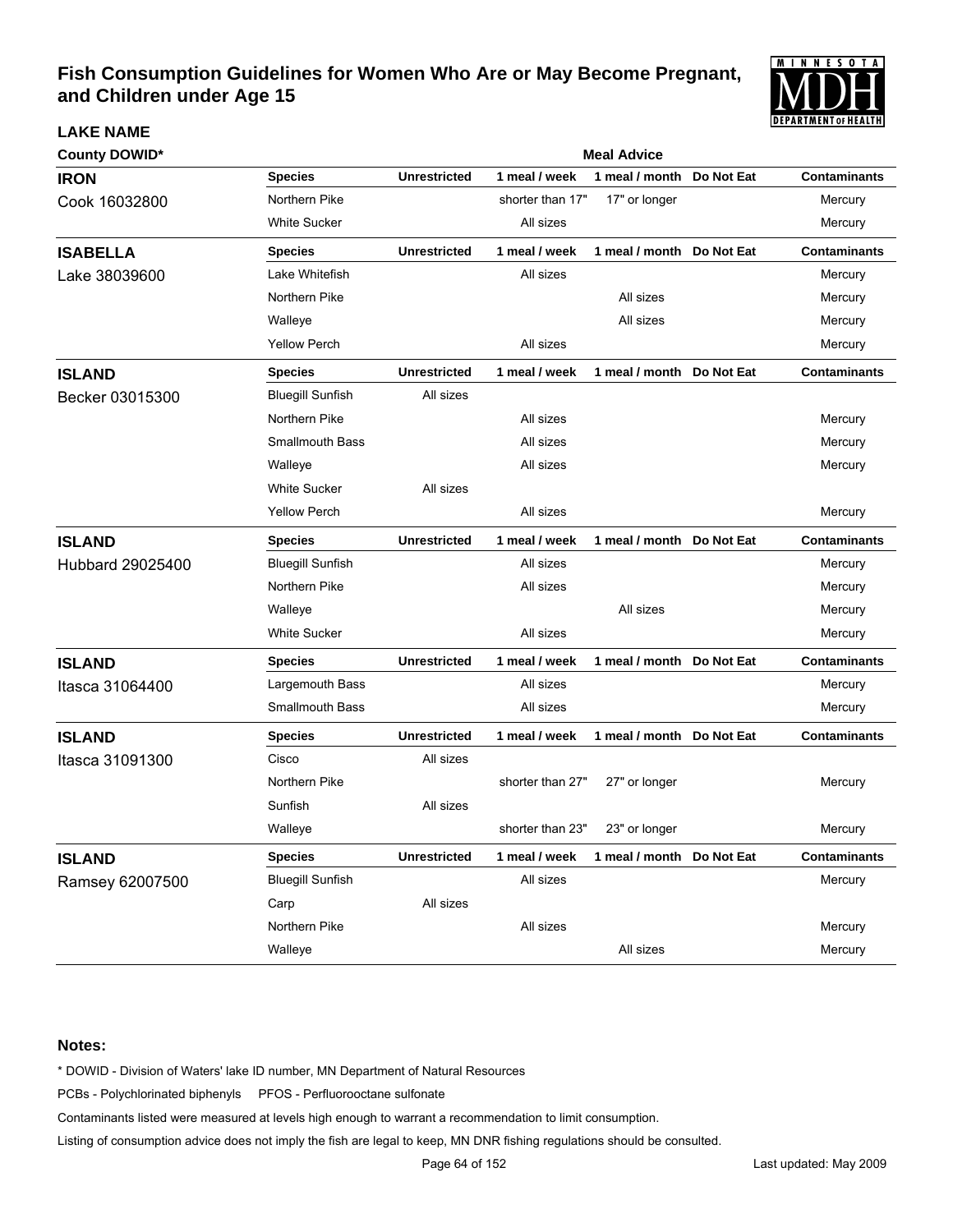

| <b>County DOWID*</b>    |                         | <b>Meal Advice</b>  |                  |                           |               |                     |  |  |
|-------------------------|-------------------------|---------------------|------------------|---------------------------|---------------|---------------------|--|--|
| <b>ISLAND LAKE RES.</b> | <b>Species</b>          | <b>Unrestricted</b> | 1 meal / week    | 1 meal / month            | Do Not Eat    | <b>Contaminants</b> |  |  |
| St. Louis 69037200      | <b>Bluegill Sunfish</b> |                     | All sizes        |                           |               | Mercury             |  |  |
|                         | Crappie                 |                     | All sizes        |                           |               | Mercury             |  |  |
|                         | Northern Pike           |                     |                  | All sizes                 |               | Mercury             |  |  |
|                         | Rock Bass               |                     |                  | All sizes                 |               | Mercury             |  |  |
|                         | <b>Smallmouth Bass</b>  |                     | shorter than 11" | 11" or longer             |               | Mercury             |  |  |
|                         | Sunfish                 |                     | All sizes        |                           |               | Mercury             |  |  |
|                         | Walleye                 |                     |                  | All sizes                 |               | Mercury             |  |  |
|                         | <b>White Sucker</b>     |                     | All sizes        |                           |               | Mercury             |  |  |
|                         | <b>Yellow Perch</b>     |                     |                  | All sizes                 |               | Mercury             |  |  |
| <b>ITASCA</b>           | <b>Species</b>          | <b>Unrestricted</b> | 1 meal / week    | 1 meal / month            | Do Not Eat    | <b>Contaminants</b> |  |  |
| Clearwater 15001600     | <b>Bluegill Sunfish</b> | All sizes           |                  |                           |               |                     |  |  |
|                         | Northern Pike           |                     | All sizes        |                           |               | Mercury             |  |  |
|                         | Walleye                 |                     | All sizes        |                           |               | Mercury             |  |  |
|                         | <b>White Sucker</b>     | All sizes           |                  |                           |               |                     |  |  |
|                         | <b>Yellow Perch</b>     |                     | All sizes        |                           |               | Mercury             |  |  |
| <b>JACK</b>             | <b>Species</b>          | <b>Unrestricted</b> | 1 meal / week    | 1 meal / month Do Not Eat |               | <b>Contaminants</b> |  |  |
| Lake 38044100           | Northern Pike           |                     |                  | All sizes                 |               | Mercury             |  |  |
|                         | <b>White Sucker</b>     |                     |                  | All sizes                 |               | Mercury             |  |  |
|                         | <b>Yellow Perch</b>     |                     |                  | All sizes                 |               | Mercury             |  |  |
| <b>JANE</b>             | <b>Species</b>          | <b>Unrestricted</b> | 1 meal / week    | 1 meal / month            | Do Not Eat    | <b>Contaminants</b> |  |  |
| Washington 82010400     | <b>Bluegill Sunfish</b> |                     | All sizes        |                           |               | Mercury             |  |  |
|                         | <b>Bullhead</b>         |                     |                  | All sizes                 |               | Mercury             |  |  |
|                         | Northern Pike           |                     |                  | shorter than 25"          | 25" or longer | Mercury             |  |  |
| <b>JASPER</b>           | <b>Species</b>          | <b>Unrestricted</b> | 1 meal / week    | 1 meal / month            | Do Not Eat    | <b>Contaminants</b> |  |  |
| Cook 16076800           | Lake Trout              |                     |                  | All sizes                 |               | Mercury             |  |  |
|                         | Lake Whitefish          |                     |                  | All sizes                 |               | Mercury             |  |  |
|                         | <b>Smallmouth Bass</b>  |                     | All sizes        |                           |               | Mercury             |  |  |
|                         | Walleye                 |                     |                  | All sizes                 |               | Mercury             |  |  |
| <b>JEANETTE</b>         | <b>Species</b>          | <b>Unrestricted</b> | 1 meal / week    | 1 meal / month            | Do Not Eat    | <b>Contaminants</b> |  |  |
| St. Louis 69045600      | Northern Pike           |                     | shorter than 16" | 16" or longer             |               | Mercury             |  |  |
|                         | Walleye                 |                     | shorter than 12" | 12" or longer             |               | Mercury             |  |  |

#### **Notes:**

**LAKE NAME**

\* DOWID - Division of Waters' lake ID number, MN Department of Natural Resources

PCBs - Polychlorinated biphenyls PFOS - Perfluorooctane sulfonate

Contaminants listed were measured at levels high enough to warrant a recommendation to limit consumption.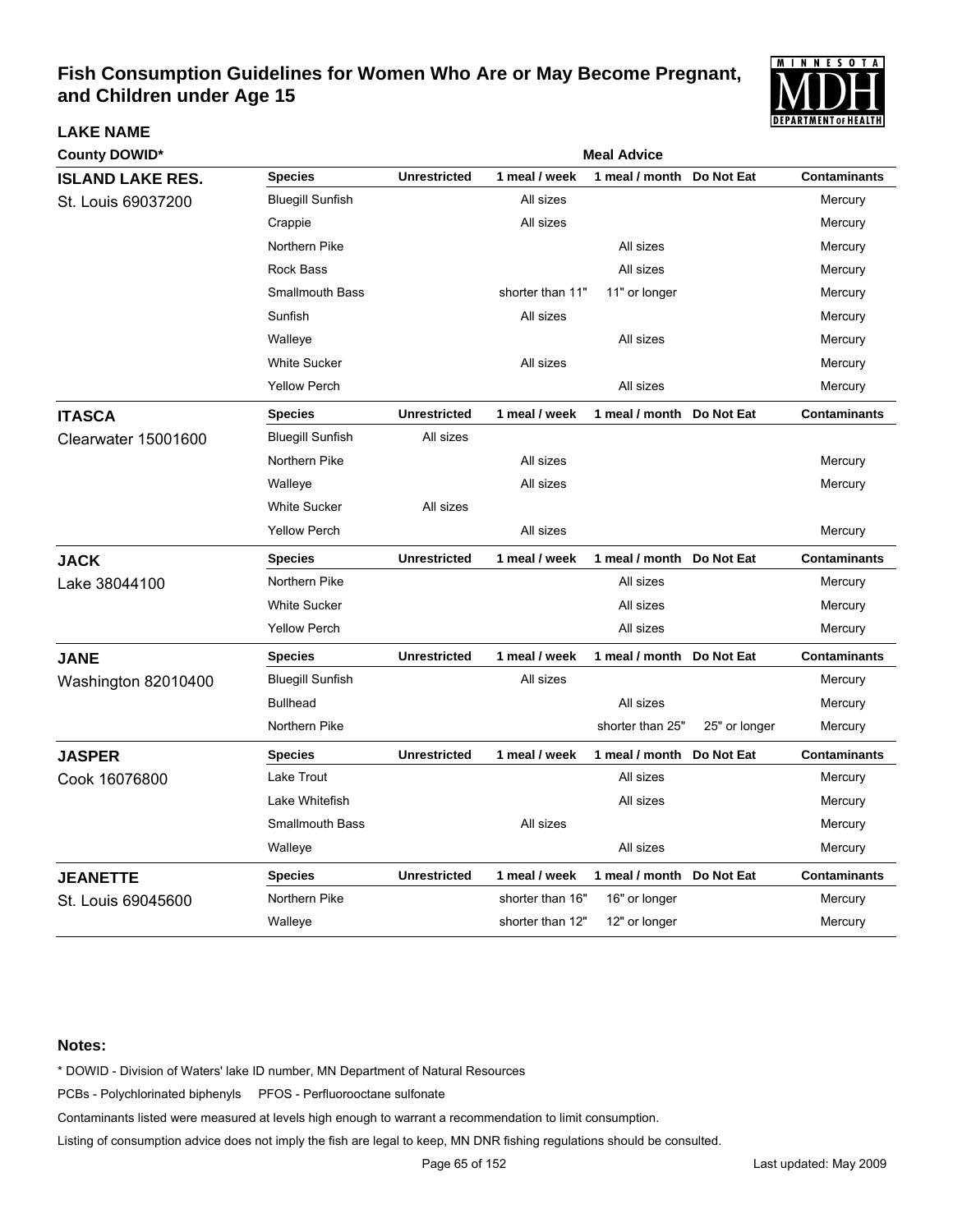

| <b>County DOWID*</b> |                         | <b>Meal Advice</b>  |                  |                  |               |                     |  |  |
|----------------------|-------------------------|---------------------|------------------|------------------|---------------|---------------------|--|--|
| <b>JEFFERSON</b>     | <b>Species</b>          | <b>Unrestricted</b> | 1 meal / week    | 1 meal / month   | Do Not Eat    | <b>Contaminants</b> |  |  |
| Le Sueur 40009200    | <b>Buffalo</b>          | All sizes           |                  |                  |               |                     |  |  |
|                      | <b>Bullhead</b>         | All sizes           |                  |                  |               |                     |  |  |
|                      | Carp                    | All sizes           |                  |                  |               |                     |  |  |
|                      | Crappie                 |                     | All sizes        |                  |               | Mercury             |  |  |
|                      | Northern Pike           |                     | All sizes        |                  |               | Mercury             |  |  |
|                      | Walleye                 |                     | All sizes        |                  |               | Mercury             |  |  |
| <b>JENNIE</b>        | <b>Species</b>          | <b>Unrestricted</b> | 1 meal / week    | 1 meal / month   | Do Not Eat    | <b>Contaminants</b> |  |  |
| Meeker 47001500      | <b>Bluegill Sunfish</b> | All sizes           |                  |                  |               |                     |  |  |
|                      | Carp                    | All sizes           |                  |                  |               |                     |  |  |
|                      | Northern Pike           |                     | All sizes        |                  |               | Mercury             |  |  |
|                      | Walleye                 |                     | shorter than 18" | 18" or longer    |               | Mercury             |  |  |
| <b>JESSIE</b>        | <b>Species</b>          | <b>Unrestricted</b> | 1 meal / week    | 1 meal / month   | Do Not Eat    | <b>Contaminants</b> |  |  |
| Itasca 31078600      | Cisco                   | All sizes           |                  |                  |               |                     |  |  |
|                      | Crappie                 | All sizes           |                  |                  |               |                     |  |  |
|                      | Northern Pike           |                     |                  | All sizes        |               | Mercury             |  |  |
|                      | Sunfish                 | All sizes           |                  |                  |               |                     |  |  |
|                      | Walleye                 |                     | All sizes        |                  |               | Mercury             |  |  |
| <b>JEWETT</b>        | <b>Species</b>          | <b>Unrestricted</b> | 1 meal / week    | 1 meal / month   | Do Not Eat    | <b>Contaminants</b> |  |  |
| Otter Tail 56087700  | <b>Bluegill Sunfish</b> |                     | All sizes        |                  |               | Mercury             |  |  |
|                      | Cisco                   |                     | All sizes        |                  |               | Mercury             |  |  |
|                      | Crappie                 |                     | All sizes        |                  |               | Mercury             |  |  |
|                      | Walleye                 |                     |                  | shorter than 23" | 23" or longer | Mercury             |  |  |
| JIM                  | <b>Species</b>          | <b>Unrestricted</b> | 1 meal / week    | 1 meal / month   | Do Not Eat    | <b>Contaminants</b> |  |  |
| Cook 16013500        | Lake Trout              |                     |                  | All sizes        |               | Mercury             |  |  |
|                      | <b>White Sucker</b>     |                     | All sizes        |                  |               | Mercury             |  |  |
| <b>JOHANNA</b>       | <b>Species</b>          | <b>Unrestricted</b> | 1 meal / week    | 1 meal / month   | Do Not Eat    | <b>Contaminants</b> |  |  |
| Ramsey 62007800      | <b>Bluegill Sunfish</b> |                     |                  | All sizes        |               | Mercury PFOS        |  |  |
|                      | Carp                    | All sizes           |                  |                  |               |                     |  |  |
|                      | Crappie                 |                     |                  | All sizes        |               | <b>Mercury PFOS</b> |  |  |
|                      | Northern Pike           |                     | shorter than 25" | 25" or longer    |               | Mercury             |  |  |
|                      | <b>White Sucker</b>     |                     | All sizes        |                  |               | Mercury             |  |  |

#### **Notes:**

**LAKE NAME**

\* DOWID - Division of Waters' lake ID number, MN Department of Natural Resources

PCBs - Polychlorinated biphenyls PFOS - Perfluorooctane sulfonate

Contaminants listed were measured at levels high enough to warrant a recommendation to limit consumption.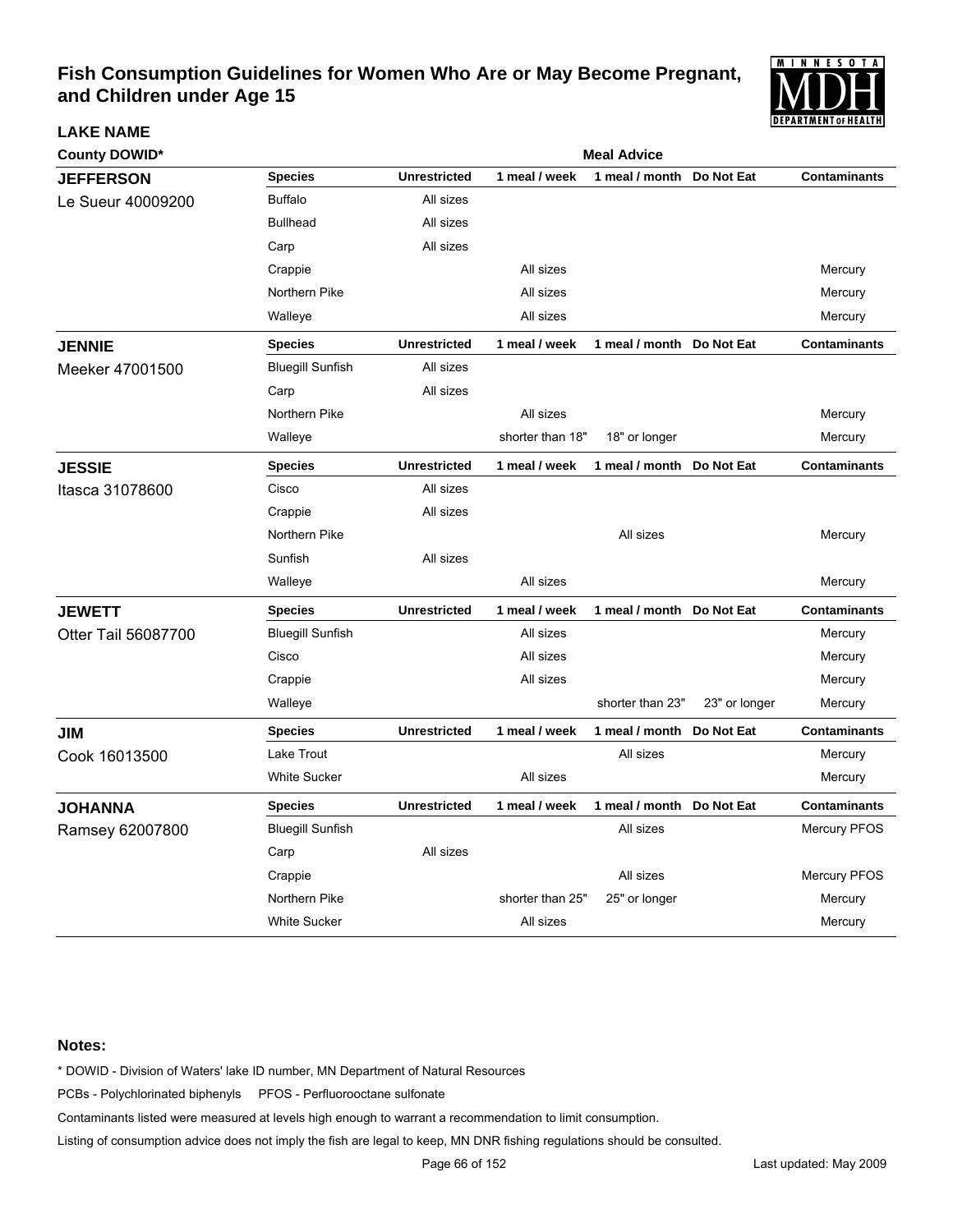

| <b>County DOWID*</b> |                         | <b>Meal Advice</b>  |                  |                           |            |                     |  |  |  |
|----------------------|-------------------------|---------------------|------------------|---------------------------|------------|---------------------|--|--|--|
| <b>JOHN</b>          | <b>Species</b>          | <b>Unrestricted</b> | 1 meal / week    | 1 meal / month            | Do Not Eat | <b>Contaminants</b> |  |  |  |
| Cook 16003500        | Northern Pike           |                     | shorter than 19" | 19" or longer             |            | Mercury             |  |  |  |
|                      | Walleye                 |                     |                  | All sizes                 |            | Mercury             |  |  |  |
|                      | <b>White Sucker</b>     |                     | All sizes        |                           |            | Mercury             |  |  |  |
|                      | <b>Yellow Perch</b>     |                     | All sizes        |                           |            | Mercury             |  |  |  |
| <b>JOHN</b>          | Species                 | <b>Unrestricted</b> | 1 meal / week    | 1 meal / month Do Not Eat |            | <b>Contaminants</b> |  |  |  |
| Wright 86028800      | <b>Bluegill Sunfish</b> |                     | All sizes        |                           |            | Mercury             |  |  |  |
|                      | <b>Bullhead</b>         |                     | All sizes        |                           |            | Mercury             |  |  |  |
|                      | Northern Pike           |                     |                  | All sizes                 |            | Mercury             |  |  |  |
|                      | Walleye                 |                     |                  | All sizes                 |            | Mercury             |  |  |  |
| <b>JOHNSON</b>       | Species                 | <b>Unrestricted</b> | 1 meal / week    | 1 meal / month Do Not Eat |            | <b>Contaminants</b> |  |  |  |
| Lake 38024200        | Walleye                 |                     | All sizes        |                           |            | Mercury             |  |  |  |
| <b>JOHNSON</b>       | <b>Species</b>          | <b>Unrestricted</b> | 1 meal / week    | 1 meal / month Do Not Eat |            | <b>Contaminants</b> |  |  |  |
| St. Louis 69011700   | <b>Bluegill Sunfish</b> |                     | All sizes        |                           |            | Mercury             |  |  |  |
|                      | Crappie                 |                     |                  | All sizes                 |            | Mercury             |  |  |  |
|                      | Northern Pike           |                     |                  | All sizes                 |            | Mercury             |  |  |  |
|                      | Walleye                 |                     |                  | All sizes                 |            | Mercury             |  |  |  |
| <b>JOHNSON</b>       | <b>Species</b>          | <b>Unrestricted</b> | 1 meal / week    | 1 meal / month Do Not Eat |            | <b>Contaminants</b> |  |  |  |
| St. Louis 69069100   | Northern Pike           |                     | shorter than 19" | 19" or longer             |            | Mercury             |  |  |  |
|                      | Walleye                 |                     |                  | All sizes                 |            | Mercury             |  |  |  |
| <b>JORGENS</b>       | <b>Species</b>          | <b>Unrestricted</b> | 1 meal / week    | 1 meal / month Do Not Eat |            | <b>Contaminants</b> |  |  |  |
| St. Louis 69086700   | Northern Pike           |                     |                  | All sizes                 |            | Mercury             |  |  |  |
| <b>JOSEPHINE</b>     | Species                 | <b>Unrestricted</b> | 1 meal / week    | 1 meal / month Do Not Eat |            | <b>Contaminants</b> |  |  |  |
| Ramsey 62005700      | <b>Bluegill Sunfish</b> |                     | All sizes        |                           |            | Mercury PFOS        |  |  |  |
|                      | <b>Bullhead</b>         |                     |                  | All sizes                 |            | Mercury             |  |  |  |
|                      | Northern Pike           |                     | All sizes        |                           |            | Mercury             |  |  |  |
| <b>JOUPPI</b>        | <b>Species</b>          | <b>Unrestricted</b> | 1 meal / week    | 1 meal / month Do Not Eat |            | <b>Contaminants</b> |  |  |  |
| Lake 38090900        | <b>Brook Trout</b>      |                     | All sizes        |                           |            | Mercury             |  |  |  |
| <b>JULIA</b>         | Species                 | <b>Unrestricted</b> | 1 meal / week    | 1 meal / month Do Not Eat |            | <b>Contaminants</b> |  |  |  |
| Beltrami 04016600    | Northern Pike           |                     | shorter than 20" | 20" or longer             |            | Mercury             |  |  |  |
|                      | Walleye                 |                     | shorter than 20" | 20" or longer             |            | Mercury             |  |  |  |
| <b>JUNO</b>          | Species                 | <b>Unrestricted</b> | 1 meal / week    | 1 meal / month Do Not Eat |            | <b>Contaminants</b> |  |  |  |
| Cook 16040200        | Northern Pike           |                     |                  | All sizes                 |            | Mercury             |  |  |  |
|                      | Walleye                 |                     |                  | All sizes                 |            | Mercury             |  |  |  |
|                      | <b>White Sucker</b>     |                     |                  | All sizes                 |            | Mercury             |  |  |  |

#### **Notes:**

**LAKE NAME**

\* DOWID - Division of Waters' lake ID number, MN Department of Natural Resources

PCBs - Polychlorinated biphenyls PFOS - Perfluorooctane sulfonate

Contaminants listed were measured at levels high enough to warrant a recommendation to limit consumption.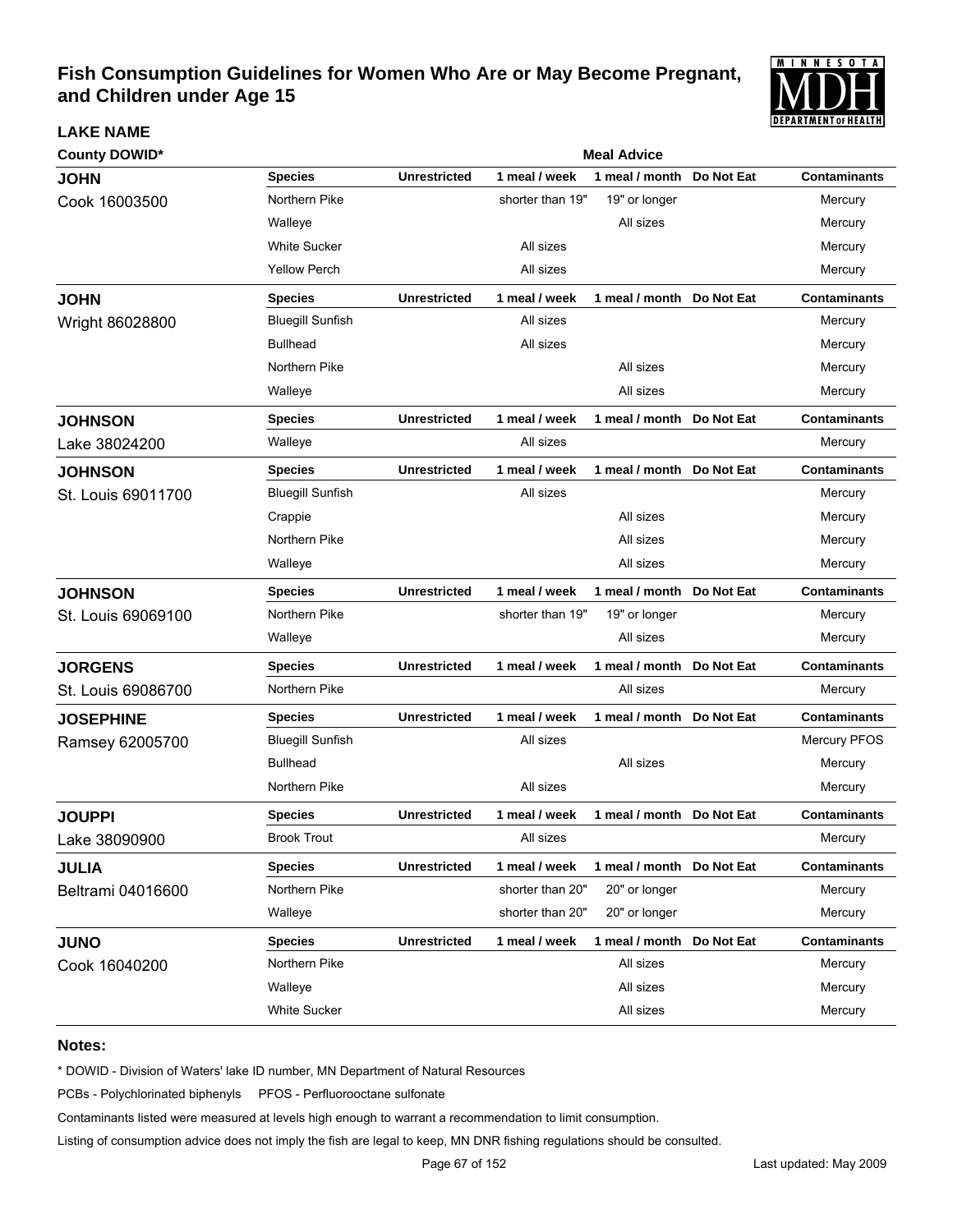

| <b>County DOWID*</b> |                         | <b>Meal Advice</b>  |                  |                           |            |                     |  |  |
|----------------------|-------------------------|---------------------|------------------|---------------------------|------------|---------------------|--|--|
| <b>KABEKONA</b>      | <b>Species</b>          | <b>Unrestricted</b> | 1 meal / week    | 1 meal / month            | Do Not Eat | <b>Contaminants</b> |  |  |
| Hubbard 29007500     | Cisco                   |                     | All sizes        |                           |            | Mercury             |  |  |
|                      | Northern Pike           |                     |                  | All sizes                 |            | Mercury             |  |  |
|                      | Sunfish                 |                     | All sizes        |                           |            | Mercury             |  |  |
|                      | Walleye                 |                     |                  | All sizes                 |            | Mercury             |  |  |
| <b>KABETOGAMA</b>    | <b>Species</b>          | <b>Unrestricted</b> | 1 meal / week    | 1 meal / month            | Do Not Eat | <b>Contaminants</b> |  |  |
| St. Louis 69084500   | Cisco                   |                     | All sizes        |                           |            | Mercury             |  |  |
|                      | Crappie                 |                     |                  | All sizes                 |            | Mercury             |  |  |
|                      | Northern Pike           |                     | shorter than 24" | 24" or longer             |            | Mercury             |  |  |
|                      | Sauger                  |                     |                  | All sizes                 |            | Mercury             |  |  |
|                      | <b>Smallmouth Bass</b>  |                     |                  | All sizes                 |            | Mercury             |  |  |
|                      | Walleye                 |                     | shorter than 19" | 19" or longer             |            | Mercury             |  |  |
|                      | <b>White Sucker</b>     | All sizes           |                  |                           |            |                     |  |  |
|                      | <b>Yellow Perch</b>     |                     | All sizes        |                           |            | Mercury             |  |  |
| <b>KABUSTASA</b>     | <b>Species</b>          | <b>Unrestricted</b> | 1 meal / week    | 1 meal / month            | Do Not Eat | <b>Contaminants</b> |  |  |
| St. Louis 69067900   | Northern Pike           |                     |                  | All sizes                 |            | Mercury             |  |  |
|                      | <b>Yellow Perch</b>     |                     | All sizes        |                           |            | Mercury             |  |  |
| <b>KANE</b>          | <b>Species</b>          | <b>Unrestricted</b> | 1 meal / week    | 1 meal / month            | Do Not Eat | <b>Contaminants</b> |  |  |
| Lake 38065100        | Northern Pike           |                     |                  | All sizes                 |            | Mercury             |  |  |
|                      | Walleye                 |                     |                  | All sizes                 |            | Mercury             |  |  |
| <b>KATHERINE</b>     | <b>Species</b>          | <b>Unrestricted</b> | 1 meal / week    | 1 meal / month            | Do Not Eat | <b>Contaminants</b> |  |  |
| Lake 38053800        | Northern Pike           |                     |                  | All sizes                 |            | Mercury             |  |  |
|                      | <b>Yellow Perch</b>     |                     | All sizes        |                           |            | Mercury             |  |  |
| <b>KAWISHIWI</b>     | <b>Species</b>          | <b>Unrestricted</b> | 1 meal / week    | 1 meal / month            | Do Not Eat | <b>Contaminants</b> |  |  |
| Lake 38008000        | Northern Pike           |                     |                  | All sizes                 |            | Mercury             |  |  |
|                      | Walleye                 |                     | shorter than 15" | 15" or longer             |            | Mercury             |  |  |
| <b>KELLER</b>        | <b>Species</b>          | <b>Unrestricted</b> | 1 meal / week    | 1 meal / month            | Do Not Eat | <b>Contaminants</b> |  |  |
| Ramsey 62001000      | <b>Bluegill Sunfish</b> |                     | All sizes        |                           |            | <b>PFOS</b>         |  |  |
| <b>KELLY</b>         | <b>Species</b>          | <b>Unrestricted</b> | 1 meal / week    | 1 meal / month Do Not Eat |            | <b>Contaminants</b> |  |  |
| St. Louis 69090100   | Crappie                 |                     | All sizes        |                           |            | Mercury             |  |  |
|                      | Northern Pike           |                     | All sizes        |                           |            | Mercury             |  |  |
|                      | Walleye                 |                     | All sizes        |                           |            | Mercury             |  |  |
|                      | White Sucker            |                     | All sizes        |                           |            | Mercury             |  |  |

#### **Notes:**

**LAKE NAME**

\* DOWID - Division of Waters' lake ID number, MN Department of Natural Resources

PCBs - Polychlorinated biphenyls PFOS - Perfluorooctane sulfonate

Contaminants listed were measured at levels high enough to warrant a recommendation to limit consumption.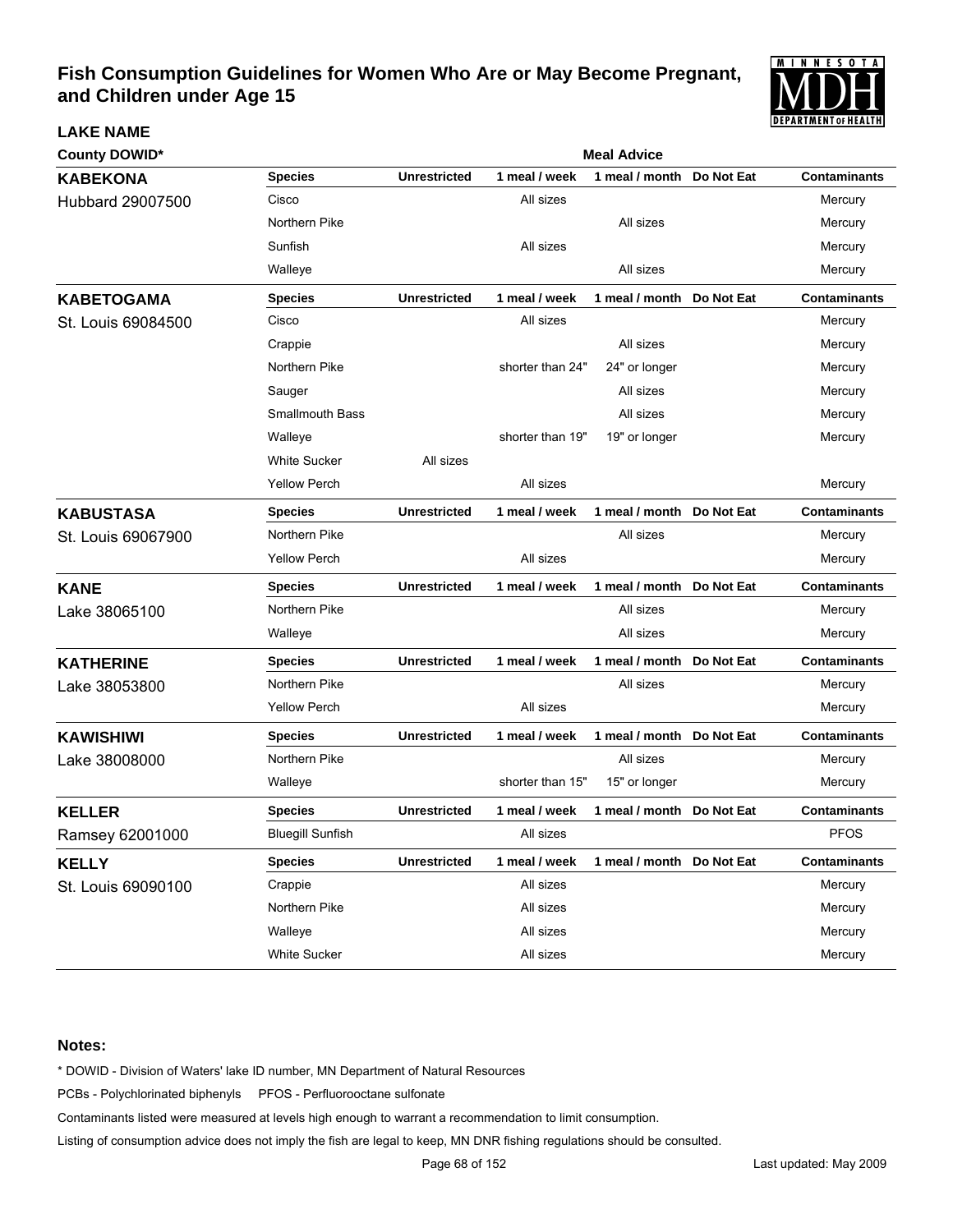

### **LAKE NAME**

| <b>County DOWID*</b> |                         | <b>Meal Advice</b>  |               |                            |               |                     |  |  |  |
|----------------------|-------------------------|---------------------|---------------|----------------------------|---------------|---------------------|--|--|--|
| <b>KELSO</b>         | <b>Species</b>          | <b>Unrestricted</b> | 1 meal / week | 1 meal / month             | Do Not Eat    | <b>Contaminants</b> |  |  |  |
| Cook 16070600        | Northern Pike           |                     |               | All sizes                  |               | Mercury             |  |  |  |
|                      | <b>Yellow Perch</b>     |                     |               | All sizes                  |               | Mercury             |  |  |  |
| <b>KEMO</b>          | <b>Species</b>          | <b>Unrestricted</b> | 1 meal / week | 1 meal / month             | Do Not Eat    | <b>Contaminants</b> |  |  |  |
| Cook 16018800        | Lake Trout              |                     |               | All sizes                  |               | Mercury             |  |  |  |
|                      | Splake                  |                     | All sizes     |                            |               | Mercury             |  |  |  |
| <b>KIMBALL</b>       | <b>Species</b>          | <b>Unrestricted</b> | 1 meal / week | 1 meal / month             | Do Not Eat    | <b>Contaminants</b> |  |  |  |
| Crow Wing 18036100   | <b>Bluegill Sunfish</b> |                     | All sizes     |                            |               | Mercury             |  |  |  |
|                      | Cisco                   |                     | All sizes     |                            |               | Mercury             |  |  |  |
|                      | Northern Pike           |                     |               | All sizes                  |               | Mercury             |  |  |  |
|                      | Walleye                 |                     |               | All sizes                  |               | Mercury             |  |  |  |
| <b>KINOGAMI</b>      | <b>Species</b>          | <b>Unrestricted</b> | 1 meal / week | 1 meal / month             | Do Not Eat    | <b>Contaminants</b> |  |  |  |
| Cook 16037800        | Walleye                 |                     |               | All sizes                  |               | Mercury             |  |  |  |
|                      | <b>White Sucker</b>     |                     | All sizes     |                            |               | Mercury             |  |  |  |
| <b>KITCHI</b>        | <b>Species</b>          | <b>Unrestricted</b> | 1 meal / week | 1 meal / month  Do Not Eat |               | <b>Contaminants</b> |  |  |  |
| Beltrami 04000700    | <b>Bluegill Sunfish</b> | All sizes           |               |                            |               |                     |  |  |  |
|                      | Cisco                   |                     | All sizes     |                            |               | Mercury             |  |  |  |
|                      | Northern Pike           |                     |               | All sizes                  |               | Mercury             |  |  |  |
|                      | Walleye                 |                     | All sizes     |                            |               | Mercury             |  |  |  |
| <b>KITIGAN</b>       | <b>Species</b>          | <b>Unrestricted</b> | 1 meal / week | 1 meal / month             | Do Not Eat    | <b>Contaminants</b> |  |  |  |
| Lake 38055900        | Northern Pike           |                     | All sizes     |                            |               | Mercury             |  |  |  |
|                      | Walleye                 |                     | All sizes     |                            |               | Mercury             |  |  |  |
| <b>KJOSTAD</b>       | <b>Species</b>          | <b>Unrestricted</b> | 1 meal / week | 1 meal / month             | Do Not Eat    | <b>Contaminants</b> |  |  |  |
| St. Louis 69074800   | Cisco                   |                     |               | All sizes                  |               | Mercury             |  |  |  |
|                      | Crappie                 |                     | All sizes     |                            |               | Mercury             |  |  |  |
|                      | Northern Pike           |                     |               | All sizes                  |               | Mercury             |  |  |  |
|                      | Walleye                 |                     |               | shorter than 21"           | 21" or longer | Mercury             |  |  |  |
| <b>KNIFE</b>         | <b>Species</b>          | <b>Unrestricted</b> | 1 meal / week | 1 meal / month             | Do Not Eat    | <b>Contaminants</b> |  |  |  |
| Lake 38040400        | Lake Trout              |                     |               | All sizes                  |               | Mercury             |  |  |  |
|                      | Lake Whitefish          |                     | All sizes     |                            |               | Mercury             |  |  |  |
|                      | Northern Pike           |                     |               | All sizes                  |               | Mercury             |  |  |  |
|                      | Walleye                 |                     |               | All sizes                  |               | Mercury             |  |  |  |

#### **Notes:**

\* DOWID - Division of Waters' lake ID number, MN Department of Natural Resources

PCBs - Polychlorinated biphenyls PFOS - Perfluorooctane sulfonate

Contaminants listed were measured at levels high enough to warrant a recommendation to limit consumption.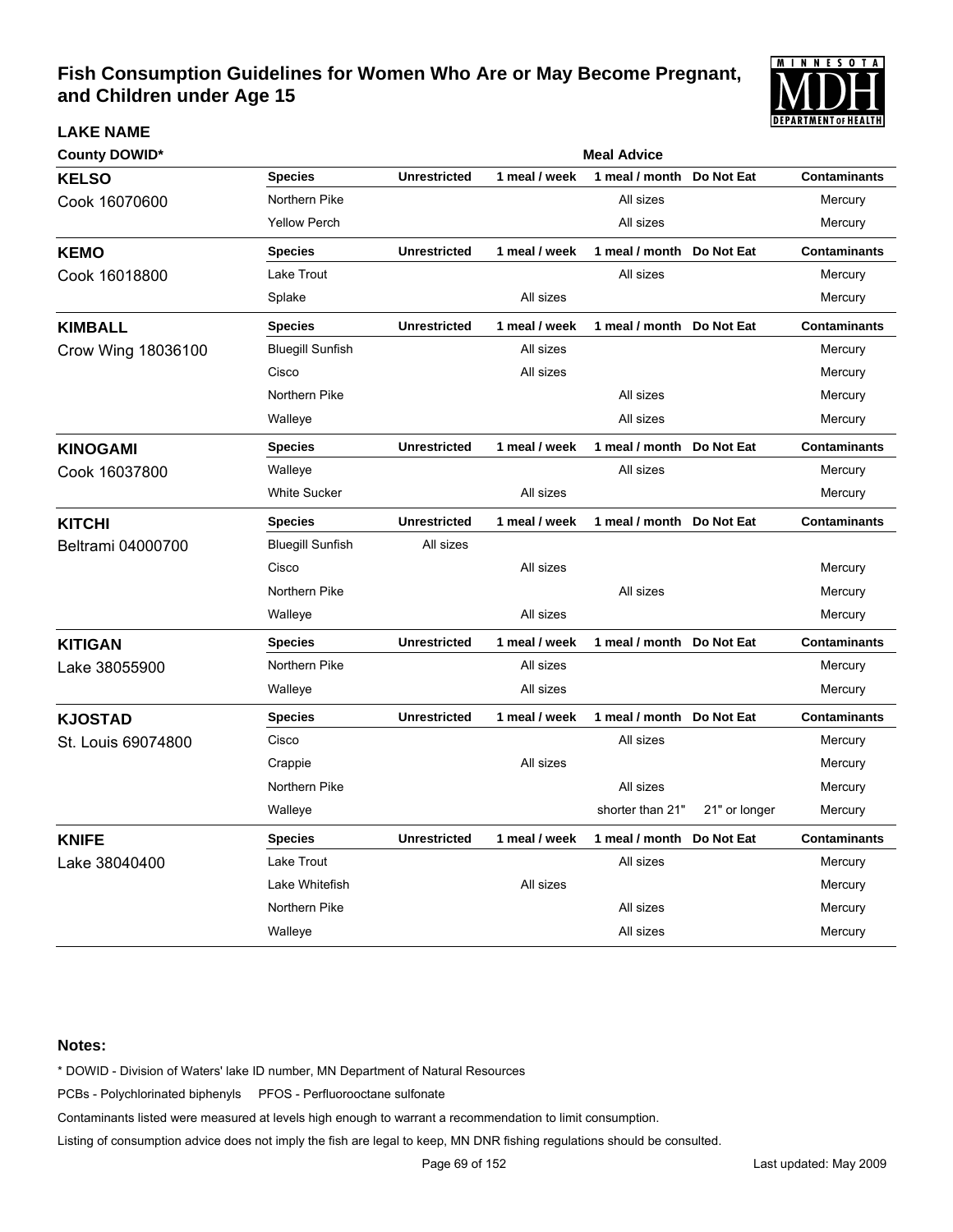

| <b>County DOWID*</b> | <b>Meal Advice</b>      |                     |                  |                           |               |                     |  |
|----------------------|-------------------------|---------------------|------------------|---------------------------|---------------|---------------------|--|
| <b>KORONIS</b>       | <b>Species</b>          | <b>Unrestricted</b> | 1 meal / week    | 1 meal / month            | Do Not Eat    | <b>Contaminants</b> |  |
| Stearns 73020000     | <b>Bluegill Sunfish</b> |                     | All sizes        |                           |               | Mercury             |  |
|                      | <b>Bullhead</b>         |                     | All sizes        |                           |               | Mercury             |  |
|                      | Carp                    |                     | All sizes        |                           |               | Mercury             |  |
|                      | Northern Pike           |                     |                  | All sizes                 |               | Mercury             |  |
|                      | <b>Redhorse Sucker</b>  |                     | All sizes        |                           |               | Mercury             |  |
|                      | Walleye                 |                     |                  | shorter than 22"          | 22" or longer | Mercury             |  |
|                      | <b>White Sucker</b>     |                     | All sizes        |                           |               | Mercury             |  |
|                      | <b>Yellow Perch</b>     |                     | All sizes        |                           |               | Mercury             |  |
| <b>KOWALSKI</b>      | <b>Species</b>          | <b>Unrestricted</b> | 1 meal / week    | 1 meal / month            | Do Not Eat    | <b>Contaminants</b> |  |
| Lake 38001600        | Northern Pike           |                     |                  | All sizes                 |               | Mercury             |  |
| <b>KREIGLE</b>       | <b>Species</b>          | <b>Unrestricted</b> | 1 meal / week    | 1 meal / month            | Do Not Eat    | <b>Contaminants</b> |  |
| Stearns 73009700     | Northern Pike           |                     | shorter than 27" | 27" or longer             |               | Mercury             |  |
| <b>KREMER</b>        | <b>Species</b>          | <b>Unrestricted</b> | 1 meal / week    | 1 meal / month            | Do Not Eat    | <b>Contaminants</b> |  |
| Itasca 31064500      | <b>Rainbow Trout</b>    |                     | All sizes        |                           |               | Mercury             |  |
| <b>LAC LA CROIX</b>  | <b>Species</b>          | <b>Unrestricted</b> | 1 meal / week    | 1 meal / month Do Not Eat |               | <b>Contaminants</b> |  |
| St. Louis 69022400   | Lake Trout              |                     |                  | All sizes                 |               | Mercury             |  |
|                      | Lake Whitefish          |                     | All sizes        |                           |               | Mercury             |  |
|                      | Northern Pike           |                     |                  | All sizes                 |               | Mercury             |  |
|                      | Walleye                 |                     |                  | All sizes                 |               | Mercury             |  |

Whitefish from this lake contain dioxin, a chemical that may cause cancer in humans. Meat and dairy products also contain dioxin. At this time, MDH does not provide meal advice based on dioxin in fish. Although mercury levels in whitefish are low, you can reduce your exposure to dioxin by choosing to eat a different species and following the consumption guidelines for that species.

| <b>LAC LAVON</b>       | <b>Species</b>          | <b>Unrestricted</b> | 1 meal / week    | meal / month   | Do Not Eat | <b>Contaminants</b> |
|------------------------|-------------------------|---------------------|------------------|----------------|------------|---------------------|
| Dakota 19044600        | <b>Bluegill Sunfish</b> |                     | All sizes        |                |            | Mercury             |
|                        | Northern Pike           |                     |                  | All sizes      |            | Mercury             |
| <b>LAC QUI PARLE</b>   | <b>Species</b>          | <b>Unrestricted</b> | 1 meal / week    | 1 meal / month | Do Not Eat | <b>Contaminants</b> |
| Lac Qui Parle 37004600 | <b>Bluegill Sunfish</b> |                     | All sizes        |                |            | Mercury             |
|                        | Carp                    |                     | All sizes        |                |            | Mercury             |
|                        | Crappie                 | All sizes           |                  |                |            |                     |
|                        | Northern Pike           |                     | All sizes        |                |            | Mercury             |
|                        | Walleye                 |                     | shorter than 19" | 19" or longer  |            | Mercury             |
|                        | <b>White Bass</b>       |                     | All sizes        |                |            | Mercury             |
|                        | <b>Yellow Perch</b>     |                     | All sizes        |                |            | Mercury             |

#### **Notes:**

**LAKE NAME**

\* DOWID - Division of Waters' lake ID number, MN Department of Natural Resources

PCBs - Polychlorinated biphenyls PFOS - Perfluorooctane sulfonate

Contaminants listed were measured at levels high enough to warrant a recommendation to limit consumption.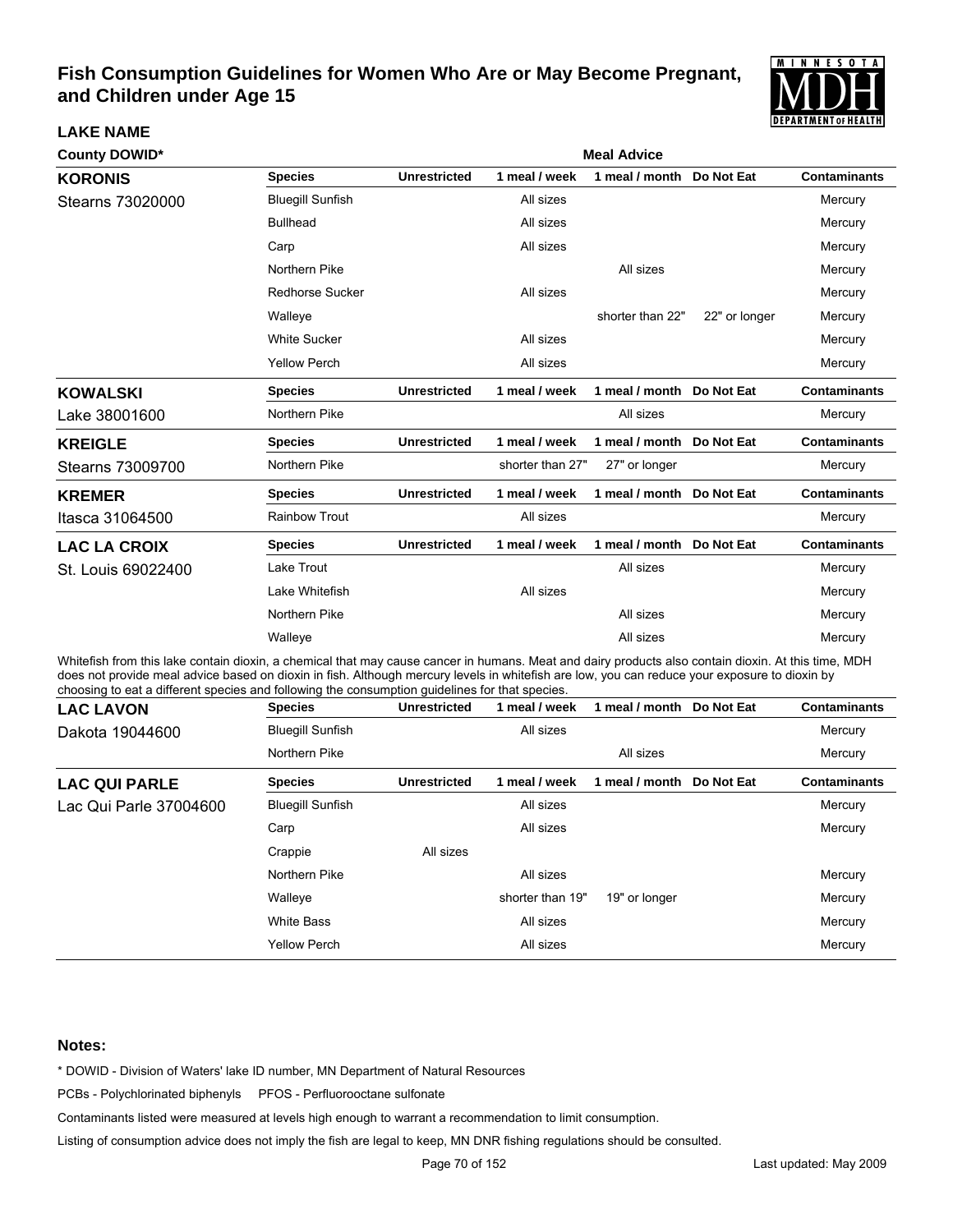

| <b>County DOWID*</b>             |                         |                     | <b>Meal Advice</b> |                           |            |                     |
|----------------------------------|-------------------------|---------------------|--------------------|---------------------------|------------|---------------------|
| <b>LADY SLIPPER</b>              | <b>Species</b>          | <b>Unrestricted</b> | 1 meal / week      | 1 meal / month            | Do Not Eat | <b>Contaminants</b> |
| Lyon 42002000                    | <b>Bullhead</b>         |                     | All sizes          |                           |            | Mercury             |
|                                  | Walleye                 |                     |                    | All sizes                 |            | Mercury             |
|                                  | <b>Yellow Perch</b>     |                     | All sizes          |                           |            | Mercury             |
| <b>LAKE OF THE ISLES</b>         | <b>Species</b>          | <b>Unrestricted</b> | 1 meal / week      | 1 meal / month            | Do Not Eat | <b>Contaminants</b> |
| <b>Hennepin 27004000</b>         | <b>Bluegill Sunfish</b> |                     | All sizes          |                           |            | <b>Mercury PFOS</b> |
|                                  | Carp                    |                     | All sizes          |                           |            | Mercury             |
|                                  | Crappie                 |                     | All sizes          |                           |            | <b>PFOS</b>         |
|                                  | Largemouth Bass         |                     |                    | All sizes                 |            | <b>PFOS</b>         |
|                                  | Northern Pike           |                     | All sizes          |                           |            | Mercury             |
|                                  | Walleye                 |                     |                    | All sizes                 |            | Mercury             |
|                                  | <b>White Sucker</b>     |                     | All sizes          |                           |            | Mercury             |
|                                  | <b>Yellow Perch</b>     |                     | All sizes          |                           |            | Mercury             |
| <b>LAKE OF THE WOODS</b>         | <b>Species</b>          | <b>Unrestricted</b> | 1 meal / week      | 1 meal / month Do Not Eat |            | <b>Contaminants</b> |
| Lake of the Woods 39000200 Cisco |                         |                     | All sizes          |                           |            | Mercury             |
|                                  | Northern Pike           |                     |                    | All sizes                 |            | Mercury             |
|                                  | Sauger                  |                     | All sizes          |                           |            | Mercury             |
|                                  | <b>Smallmouth Bass</b>  |                     |                    | All sizes                 |            | Mercury             |
|                                  | Walleye                 |                     | shorter than 16"   | 16" or longer             |            | Mercury             |
|                                  | <b>White Sucker</b>     |                     | All sizes          |                           |            | Mercury             |
|                                  | <b>Yellow Perch</b>     |                     | All sizes          |                           |            | Mercury             |
| <b>LANGTON</b>                   | <b>Species</b>          | <b>Unrestricted</b> | 1 meal / week      | 1 meal / month Do Not Eat |            | <b>Contaminants</b> |
| Ramsey 62004900                  | <b>Bluegill Sunfish</b> |                     | All sizes          |                           |            | Mercury             |
|                                  | <b>Bullhead</b>         |                     | All sizes          |                           |            | Mercury             |
|                                  | Crappie                 |                     | All sizes          |                           |            | Mercury             |
| <b>LATIMER</b>                   | <b>Species</b>          | <b>Unrestricted</b> | 1 meal / week      | 1 meal / month Do Not Eat |            | <b>Contaminants</b> |
| Todd 77010500                    | Crappie                 | All sizes           |                    |                           |            |                     |
|                                  | <b>White Sucker</b>     |                     | All sizes          |                           |            | Mercury             |
| <b>LATOKA</b>                    | <b>Species</b>          | <b>Unrestricted</b> | 1 meal / week      | 1 meal / month Do Not Eat |            | <b>Contaminants</b> |
| Douglas 21010600                 | <b>Bluegill Sunfish</b> |                     | All sizes          |                           |            | Mercury             |
|                                  | Carp                    |                     | All sizes          |                           |            | Mercury             |
|                                  | Walleye                 |                     |                    | All sizes                 |            | Mercury             |

#### **Notes:**

**LAKE NAME**

\* DOWID - Division of Waters' lake ID number, MN Department of Natural Resources

PCBs - Polychlorinated biphenyls PFOS - Perfluorooctane sulfonate

Contaminants listed were measured at levels high enough to warrant a recommendation to limit consumption.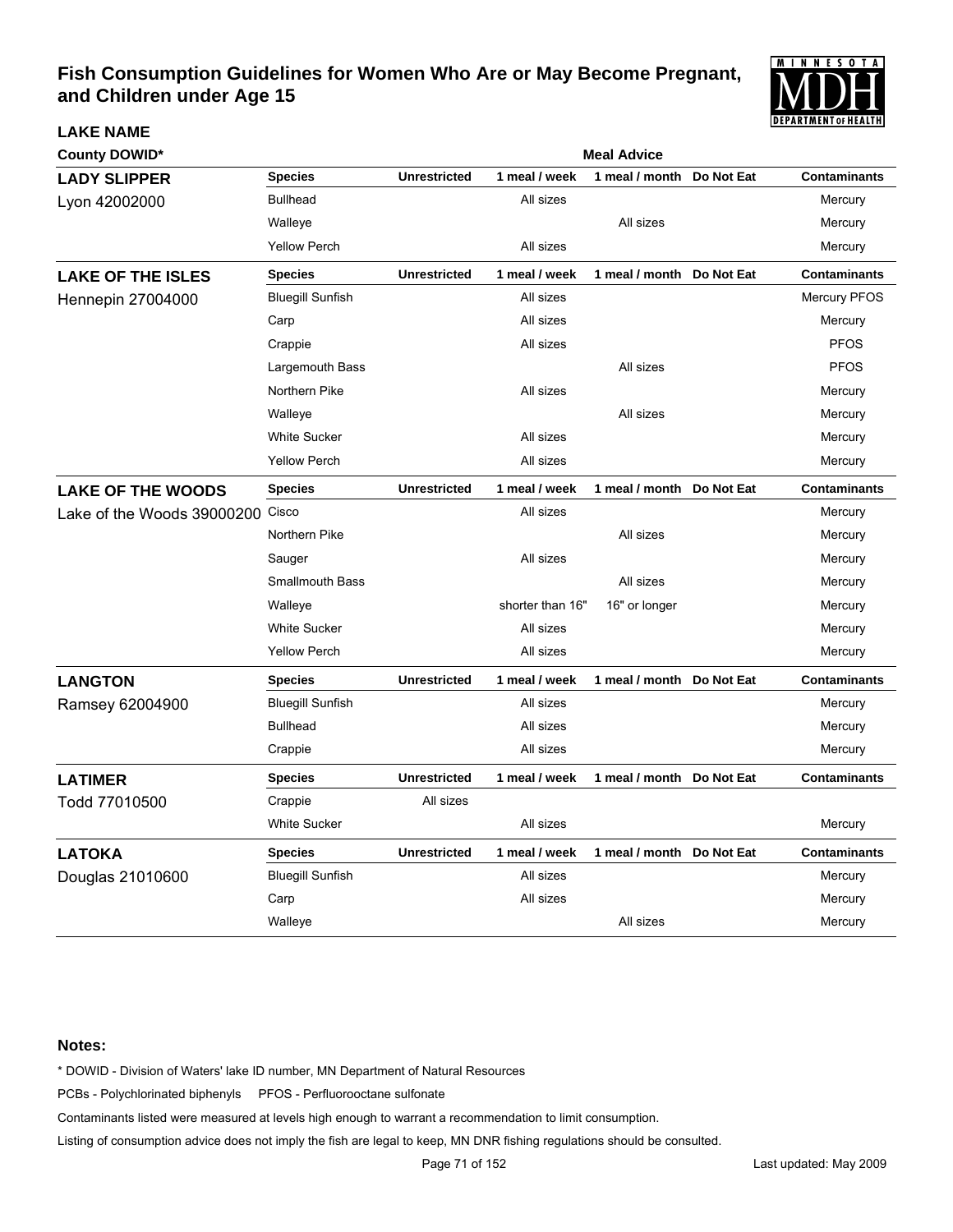

| <b>County DOWID*</b> |                         |                     | <b>Meal Advice</b> |                           |            |                     |  |  |
|----------------------|-------------------------|---------------------|--------------------|---------------------------|------------|---------------------|--|--|
| <b>LAWRENCE</b>      | <b>Species</b>          | <b>Unrestricted</b> | 1 meal / week      | 1 meal / month            | Do Not Eat | <b>Contaminants</b> |  |  |
| Cass 11005300        | <b>Bluegill Sunfish</b> |                     | All sizes          |                           |            | Mercury             |  |  |
|                      | Crappie                 |                     | All sizes          |                           |            | Mercury             |  |  |
|                      | Northern Pike           |                     |                    | All sizes                 |            | Mercury             |  |  |
|                      | Walleye                 |                     |                    | All sizes                 |            | Mercury             |  |  |
| <b>LAX</b>           | <b>Species</b>          | <b>Unrestricted</b> | 1 meal / week      | 1 meal / month            | Do Not Eat | <b>Contaminants</b> |  |  |
| Lake 38040600        | <b>Bluegill Sunfish</b> |                     | All sizes          |                           |            | Mercury             |  |  |
|                      | Crappie                 |                     | All sizes          |                           |            | Mercury             |  |  |
|                      | Northern Pike           |                     |                    | All sizes                 |            | Mercury             |  |  |
|                      | Walleye                 |                     |                    | All sizes                 |            | Mercury             |  |  |
| <b>LE HOMME DIEU</b> | <b>Species</b>          | <b>Unrestricted</b> | 1 meal / week      | 1 meal / month            | Do Not Eat | <b>Contaminants</b> |  |  |
| Douglas 21005600     | <b>Bluegill Sunfish</b> | All sizes           |                    |                           |            |                     |  |  |
|                      | Northern Pike           |                     |                    | All sizes                 |            | Mercury             |  |  |
|                      | Walleye                 |                     |                    | All sizes                 |            | Mercury             |  |  |
|                      | <b>White Sucker</b>     | All sizes           |                    |                           |            |                     |  |  |
| <b>LEANDER</b>       | <b>Species</b>          | <b>Unrestricted</b> | 1 meal / week      | 1 meal / month Do Not Eat |            | <b>Contaminants</b> |  |  |
| St. Louis 69079600   | <b>Bluegill Sunfish</b> | All sizes           |                    |                           |            |                     |  |  |
|                      | Cisco                   | All sizes           |                    |                           |            |                     |  |  |
|                      | Largemouth Bass         |                     |                    | All sizes                 |            | Mercury             |  |  |
|                      | Northern Pike           |                     |                    | All sizes                 |            | Mercury             |  |  |
|                      | Walleye                 |                     |                    | All sizes                 |            | Mercury             |  |  |
| <b>LEECH</b>         | <b>Species</b>          | <b>Unrestricted</b> | 1 meal / week      | 1 meal / month Do Not Eat |            | <b>Contaminants</b> |  |  |
| Cass 11020300        | <b>Bluegill Sunfish</b> | All sizes           |                    |                           |            |                     |  |  |
|                      | Cisco                   |                     | All sizes          |                           |            | Mercury             |  |  |
|                      | Lake Whitefish          | All sizes           |                    |                           |            |                     |  |  |
|                      | Northern Pike           |                     |                    | All sizes                 |            | Mercury             |  |  |
|                      | Walleye                 |                     | All sizes          |                           |            | Mercury             |  |  |
|                      | <b>White Sucker</b>     | All sizes           |                    |                           |            |                     |  |  |
|                      | <b>Yellow Perch</b>     |                     | All sizes          |                           |            | Mercury             |  |  |
| <b>LEO</b>           | <b>Species</b>          | <b>Unrestricted</b> | 1 meal / week      | 1 meal / month Do Not Eat |            | <b>Contaminants</b> |  |  |
| Cook 16019800        | <b>Rainbow Trout</b>    |                     | All sizes          |                           |            | Mercury             |  |  |
|                      | Walleye                 |                     |                    | All sizes                 |            | Mercury             |  |  |

#### **Notes:**

**LAKE NAME**

\* DOWID - Division of Waters' lake ID number, MN Department of Natural Resources

PCBs - Polychlorinated biphenyls PFOS - Perfluorooctane sulfonate

Contaminants listed were measured at levels high enough to warrant a recommendation to limit consumption.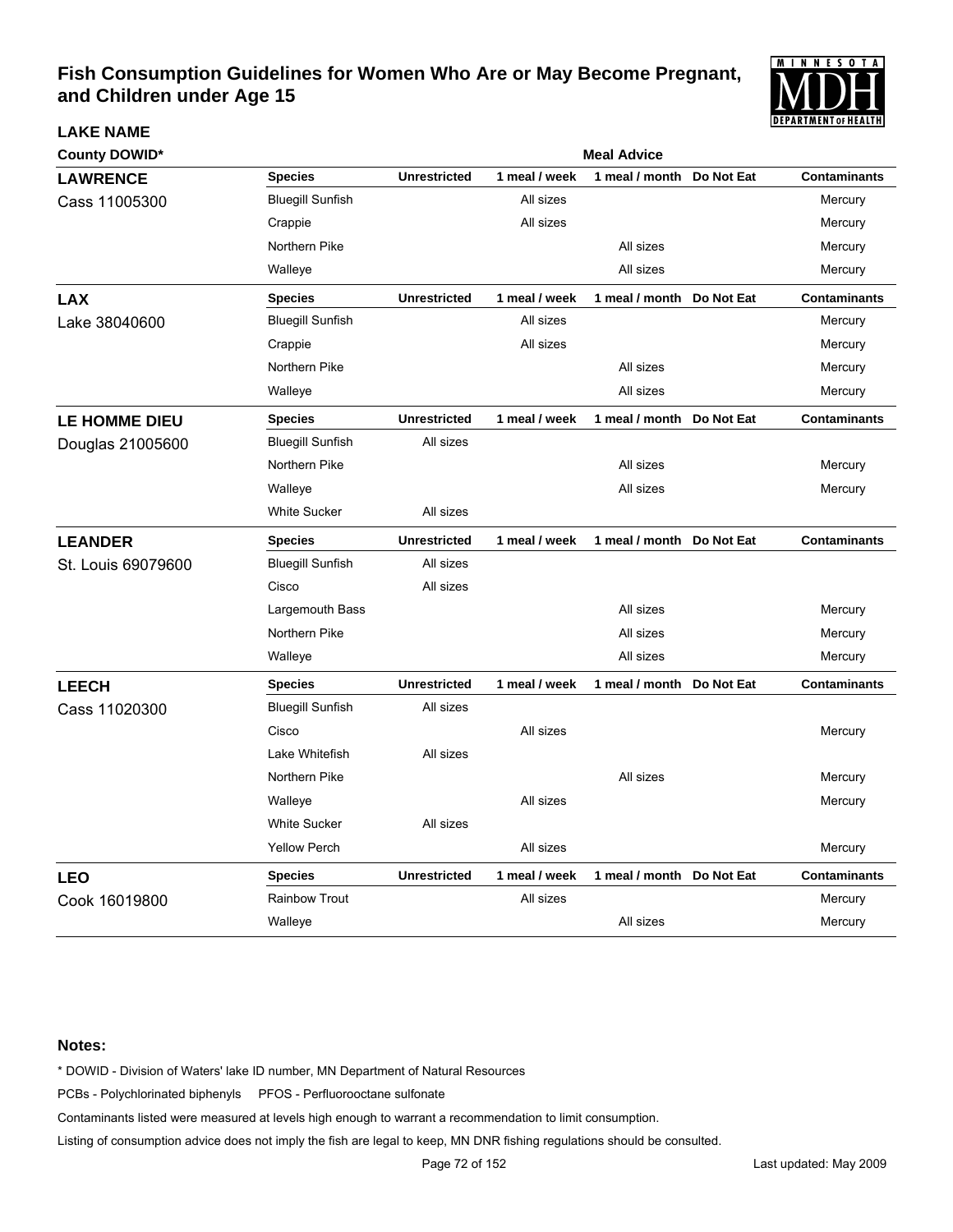

| <b>County DOWID*</b> |                         | <b>Meal Advice</b>  |                  |                           |            |                     |  |  |
|----------------------|-------------------------|---------------------|------------------|---------------------------|------------|---------------------|--|--|
| <b>LEORA</b>         | <b>Species</b>          | <b>Unrestricted</b> | 1 meal / week    | 1 meal / month            | Do Not Eat | <b>Contaminants</b> |  |  |
| St. Louis 69052100   | Crappie                 | All sizes           |                  |                           |            |                     |  |  |
|                      | Northern Pike           |                     | shorter than 21" | 21" or longer             |            | Mercury             |  |  |
|                      | Walleye                 |                     | shorter than 19" | 19" or longer             |            | Mercury             |  |  |
|                      | <b>White Sucker</b>     | All sizes           |                  |                           |            |                     |  |  |
| <b>LEWIS</b>         | <b>Species</b>          | <b>Unrestricted</b> | 1 meal / week    | 1 meal / month Do Not Eat |            | <b>Contaminants</b> |  |  |
| Kanabec 33003200     | <b>Bluegill Sunfish</b> |                     |                  | All sizes                 |            | Mercury             |  |  |
|                      | Carp                    |                     |                  | All sizes                 |            | Mercury             |  |  |
|                      | Northern Pike           |                     |                  | All sizes                 |            | Mercury             |  |  |
|                      | <b>White Sucker</b>     | All sizes           |                  |                           |            |                     |  |  |
| <b>LICHEN</b>        | <b>Species</b>          | <b>Unrestricted</b> | 1 meal / week    | 1 meal / month Do Not Eat |            | <b>Contaminants</b> |  |  |
| Cook 16038200        | Walleye                 |                     |                  | All sizes                 |            | Mercury             |  |  |
| <b>LILY</b>          | <b>Species</b>          | <b>Unrestricted</b> | 1 meal / week    | 1 meal / month Do Not Eat |            | <b>Contaminants</b> |  |  |
| Washington 82002300  | <b>Bluegill Sunfish</b> | All sizes           |                  |                           |            |                     |  |  |
|                      | Northern Pike           |                     | shorter than 24" | 24" or longer             |            | Mercury             |  |  |
| <b>LINWOOD</b>       | <b>Species</b>          | <b>Unrestricted</b> | 1 meal / week    | 1 meal / month Do Not Eat |            | <b>Contaminants</b> |  |  |
| Anoka 02002600       | <b>Bullhead</b>         |                     | All sizes        |                           |            | Mercury             |  |  |
|                      | Crappie                 | All sizes           |                  |                           |            |                     |  |  |
|                      | Northern Pike           |                     | All sizes        |                           |            | Mercury             |  |  |
|                      | Walleye                 |                     | All sizes        |                           |            | Mercury             |  |  |
| <b>LINWOOD</b>       | <b>Species</b>          | <b>Unrestricted</b> | 1 meal / week    | 1 meal / month Do Not Eat |            | <b>Contaminants</b> |  |  |
| St. Louis 69024800   | Crappie                 |                     | All sizes        |                           |            | Mercury             |  |  |
|                      | Northern Pike           |                     |                  | All sizes                 |            | Mercury             |  |  |
|                      | Walleye                 |                     |                  | All sizes                 |            | Mercury             |  |  |
|                      | <b>White Sucker</b>     | All sizes           |                  |                           |            |                     |  |  |
| <b>LITTLE</b>        | <b>Species</b>          | <b>Unrestricted</b> | 1 meal / week    | 1 meal / month Do Not Eat |            | <b>Contaminants</b> |  |  |
| Chisago 13003300     | <b>Bluegill Sunfish</b> |                     | All sizes        |                           |            | Mercury             |  |  |
|                      | Crappie                 |                     | All sizes        |                           |            | Mercury             |  |  |
|                      | Largemouth Bass         |                     | All sizes        |                           |            | Mercury             |  |  |
|                      | Northern Pike           |                     |                  | All sizes                 |            | Mercury             |  |  |
| <b>LITTLE</b>        | <b>Species</b>          | <b>Unrestricted</b> | 1 meal / week    | 1 meal / month Do Not Eat |            | <b>Contaminants</b> |  |  |
| St. Louis 69005600   | Northern Pike           |                     |                  |                           | All sizes  | Mercury             |  |  |
|                      | Walleye                 |                     |                  | All sizes                 |            | Mercury             |  |  |
|                      | White Sucker            |                     | All sizes        |                           |            | Mercury             |  |  |

### **Notes:**

**LAKE NAME**

\* DOWID - Division of Waters' lake ID number, MN Department of Natural Resources

PCBs - Polychlorinated biphenyls PFOS - Perfluorooctane sulfonate

Contaminants listed were measured at levels high enough to warrant a recommendation to limit consumption.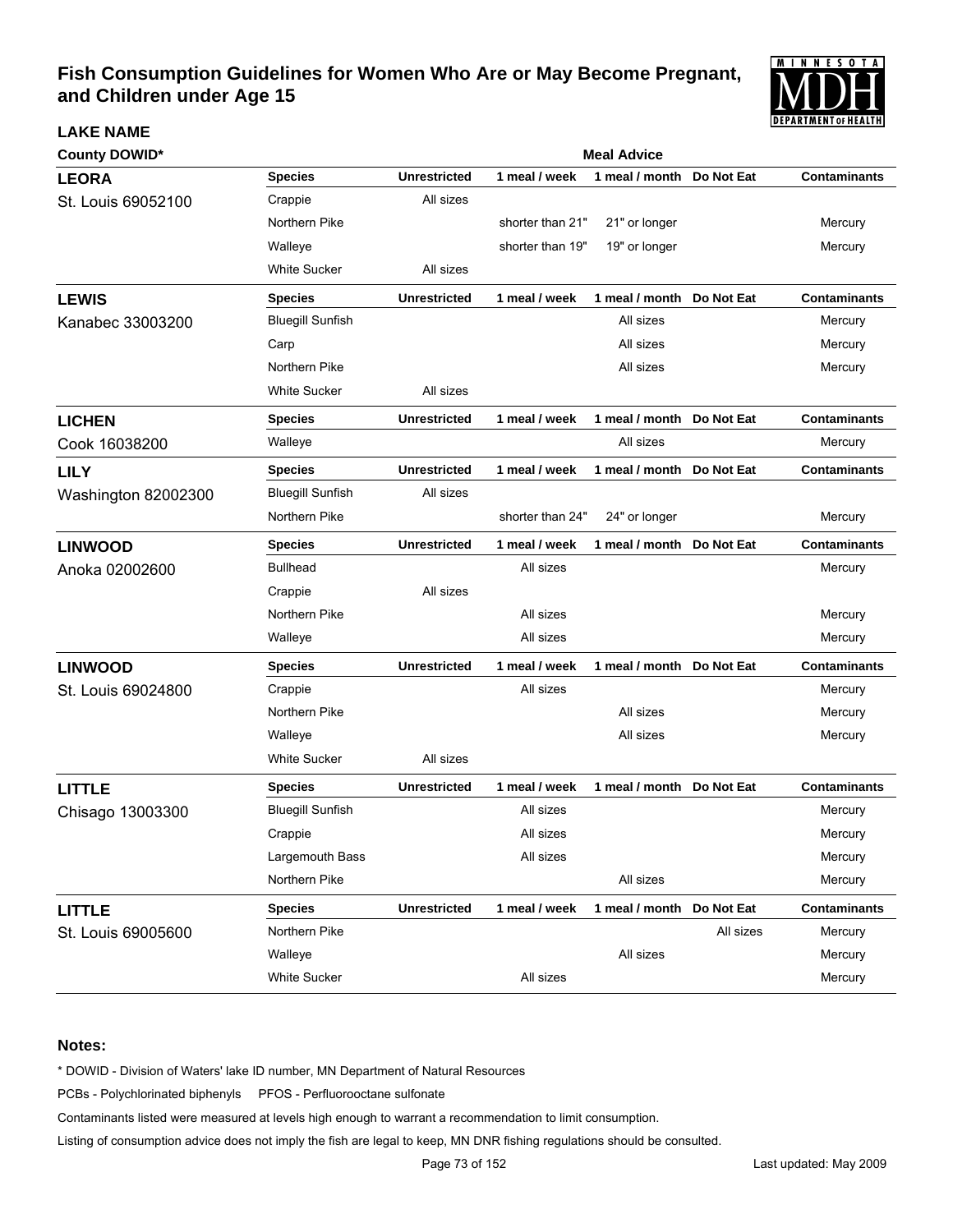

| <b>County DOWID*</b>    |                         | <b>Meal Advice</b>  |               |                           |               |                     |  |  |
|-------------------------|-------------------------|---------------------|---------------|---------------------------|---------------|---------------------|--|--|
| <b>LITTLE ALDEN</b>     | <b>Species</b>          | <b>Unrestricted</b> | 1 meal / week | 1 meal / month            | Do Not Eat    | <b>Contaminants</b> |  |  |
| St. Louis 69013000      | <b>Bluegill Sunfish</b> |                     | All sizes     |                           |               | Mercury             |  |  |
|                         | Walleye                 |                     |               | All sizes                 |               | Mercury             |  |  |
|                         | <b>White Sucker</b>     |                     | All sizes     |                           |               | Mercury             |  |  |
| <b>LITTLE BASS</b>      | <b>Species</b>          | <b>Unrestricted</b> | 1 meal / week | 1 meal / month            | Do Not Eat    | <b>Contaminants</b> |  |  |
| Itasca 31057500         | <b>Bluegill Sunfish</b> |                     | All sizes     |                           |               | Mercury             |  |  |
|                         | Cisco                   |                     | All sizes     |                           |               | Mercury             |  |  |
|                         | Northern Pike           |                     |               | All sizes                 |               | Mercury             |  |  |
|                         | Walleye                 |                     |               | All sizes                 |               | Mercury             |  |  |
| <b>LITTLE BASS</b>      | <b>Species</b>          | <b>Unrestricted</b> | 1 meal / week | 1 meal / month Do Not Eat |               | <b>Contaminants</b> |  |  |
| Pine 58012700           | Northern Pike           |                     |               | All sizes                 |               | Mercury             |  |  |
| <b>LITTLE BEAR</b>      | <b>Species</b>          | <b>Unrestricted</b> | 1 meal / week | 1 meal / month            | Do Not Eat    | <b>Contaminants</b> |  |  |
| Itasca 31015600         | <b>Bluegill Sunfish</b> |                     | All sizes     |                           |               | Mercury             |  |  |
|                         | Northern Pike           |                     |               | All sizes                 |               | Mercury             |  |  |
|                         | Walleye                 |                     |               | All sizes                 |               | Mercury             |  |  |
| <b>LITTLE BIRCH</b>     | <b>Species</b>          | <b>Unrestricted</b> | 1 meal / week | 1 meal / month Do Not Eat |               | <b>Contaminants</b> |  |  |
| Todd 77008900           | <b>Bluegill Sunfish</b> |                     | All sizes     |                           |               | Mercury             |  |  |
|                         | Cisco                   |                     |               | All sizes                 |               | Mercury             |  |  |
|                         | Northern Pike           |                     |               | All sizes                 |               | Mercury             |  |  |
|                         | Walleye                 |                     |               | All sizes                 |               | Mercury             |  |  |
| <b>LITTLE BOY</b>       | <b>Species</b>          | <b>Unrestricted</b> | 1 meal / week | 1 meal / month            | Do Not Eat    | <b>Contaminants</b> |  |  |
| Cass 11016700           | <b>Bluegill Sunfish</b> |                     | All sizes     |                           |               | Mercury             |  |  |
|                         | Northern Pike           |                     | All sizes     |                           |               | Mercury             |  |  |
|                         | <b>White Sucker</b>     | All sizes           |               |                           |               |                     |  |  |
| <b>LITTLE CARNELIAN</b> | <b>Species</b>          | <b>Unrestricted</b> | 1 meal / week | 1 meal / month Do Not Eat |               | <b>Contaminants</b> |  |  |
| Washington 82001400     | Northern Pike           |                     |               | All sizes                 |               | Mercury             |  |  |
| <b>LITTLE CASCADE</b>   | <b>Species</b>          | <b>Unrestricted</b> | 1 meal / week | 1 meal / month Do Not Eat |               | <b>Contaminants</b> |  |  |
| Cook 16034700           | Northern Pike           |                     |               | shorter than 28"          | 28" or longer | Mercury             |  |  |
|                         | <b>Yellow Perch</b>     |                     |               | All sizes                 |               | Mercury             |  |  |
| <b>LITTLE EMILY</b>     | <b>Species</b>          | <b>Unrestricted</b> | 1 meal / week | 1 meal / month            | Do Not Eat    | <b>Contaminants</b> |  |  |
| Crow Wing 18020700      | Northern Pike           |                     | All sizes     |                           |               | Mercury             |  |  |

#### **Notes:**

**LAKE NAME**

\* DOWID - Division of Waters' lake ID number, MN Department of Natural Resources

PCBs - Polychlorinated biphenyls PFOS - Perfluorooctane sulfonate

Contaminants listed were measured at levels high enough to warrant a recommendation to limit consumption.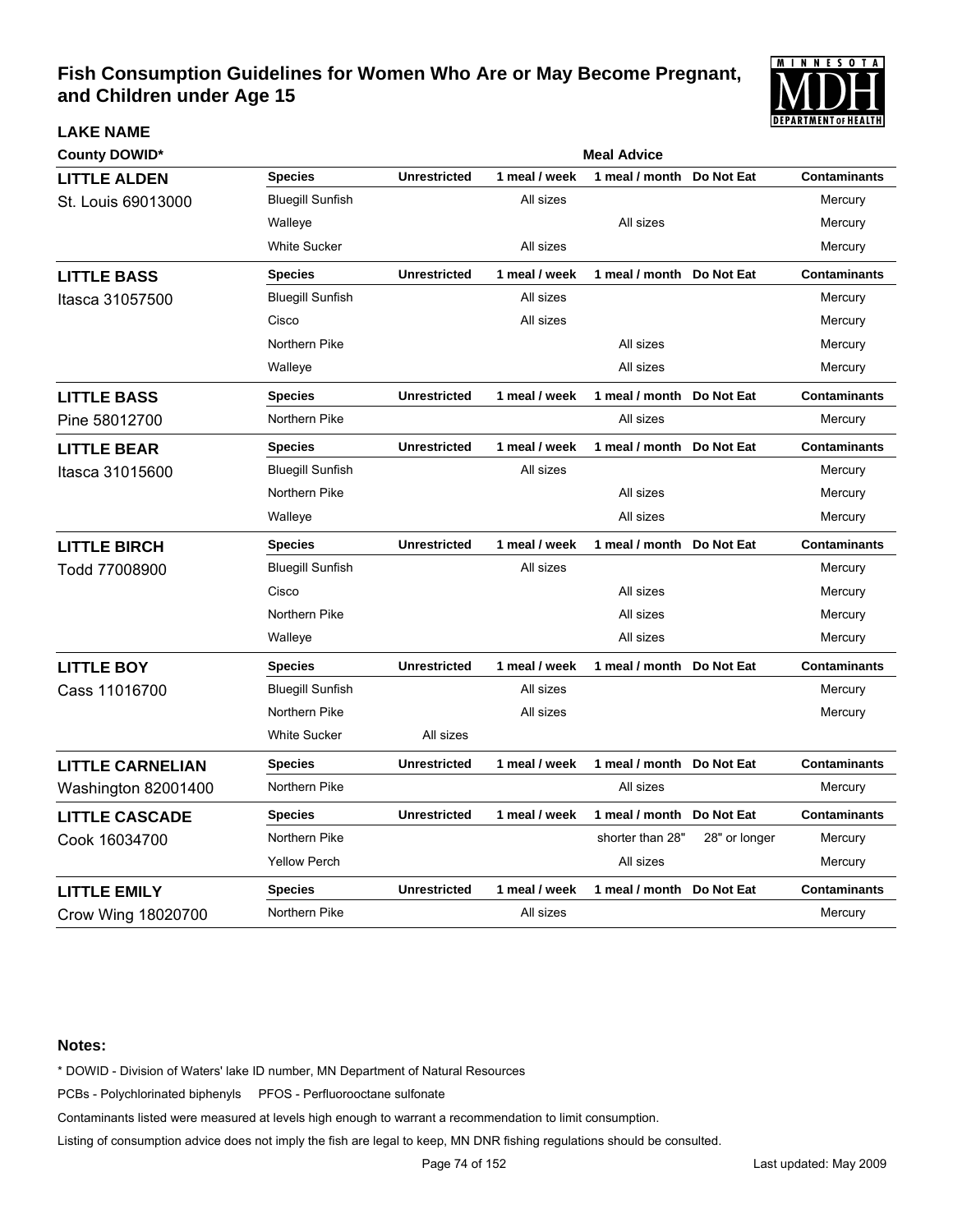

| <b>County DOWID*</b>       |                         | <b>Meal Advice</b>  |                  |                           |            |                     |  |
|----------------------------|-------------------------|---------------------|------------------|---------------------------|------------|---------------------|--|
| <b>LITTLE FLOYD</b>        | <b>Species</b>          | <b>Unrestricted</b> | 1 meal / week    | 1 meal / month            | Do Not Eat | <b>Contaminants</b> |  |
| Becker 03038600            | <b>Bluegill Sunfish</b> |                     | All sizes        |                           |            | Mercury             |  |
|                            | Cisco                   |                     | All sizes        |                           |            | Mercury             |  |
|                            | Northern Pike           |                     |                  | All sizes                 |            | Mercury             |  |
|                            | Walleye                 |                     |                  | All sizes                 |            | Mercury             |  |
| <b>LITTLE HANGING HORN</b> | <b>Species</b>          | <b>Unrestricted</b> | 1 meal / week    | 1 meal / month Do Not Eat |            | <b>Contaminants</b> |  |
| Carlton 09003500           | <b>Bluegill Sunfish</b> |                     | All sizes        |                           |            | Mercury             |  |
|                            | Northern Pike           |                     |                  | All sizes                 |            | Mercury             |  |
|                            | <b>White Sucker</b>     |                     |                  | All sizes                 |            | Mercury             |  |
| <b>LITTLE IRON</b>         | <b>Species</b>          | <b>Unrestricted</b> | 1 meal / week    | 1 meal / month Do Not Eat |            | <b>Contaminants</b> |  |
| Cook 16035500              | Northern Pike           |                     | shorter than 18" | 18" or longer             |            | Mercury             |  |
|                            | Walleye                 |                     |                  | All sizes                 |            | Mercury             |  |
|                            | <b>White Sucker</b>     |                     | All sizes        |                           |            | Mercury             |  |
| <b>LITTLE JOHN</b>         | <b>Species</b>          | <b>Unrestricted</b> | 1 meal / week    | 1 meal / month            | Do Not Eat | <b>Contaminants</b> |  |
| Cook 16002600              | Northern Pike           |                     | All sizes        |                           |            | Mercury             |  |
|                            | Walleye                 |                     | All sizes        |                           |            | Mercury             |  |
|                            | <b>Yellow Perch</b>     |                     | All sizes        |                           |            | Mercury             |  |
| <b>LITTLE JOHNSON</b>      | <b>Species</b>          | <b>Unrestricted</b> | 1 meal / week    | 1 meal / month Do Not Eat |            | <b>Contaminants</b> |  |
| St. Louis 69076000         | Lake Whitefish          |                     | All sizes        |                           |            | Mercury             |  |
|                            | Northern Pike           |                     | All sizes        |                           |            | Mercury             |  |
|                            | <b>Smallmouth Bass</b>  |                     | All sizes        |                           |            | Mercury             |  |
|                            | Walleye                 |                     |                  | All sizes                 |            | Mercury             |  |
|                            | <b>Yellow Perch</b>     |                     | All sizes        |                           |            | Mercury             |  |
| <b>LITTLE KNIFE</b>        | <b>Species</b>          | <b>Unrestricted</b> | 1 meal / week    | 1 meal / month Do Not Eat |            | <b>Contaminants</b> |  |
| Lake 38022900              | Lake Trout              |                     |                  | All sizes                 |            | Mercury             |  |
|                            | Lake Whitefish          |                     | All sizes        |                           |            | Mercury             |  |
|                            | Northern Pike           |                     |                  | All sizes                 |            | Mercury             |  |
| <b>LITTLE LONG</b>         | <b>Species</b>          | <b>Unrestricted</b> | 1 meal / week    | 1 meal / month Do Not Eat |            | <b>Contaminants</b> |  |
| Hennepin 27017900          | <b>Bluegill Sunfish</b> |                     | All sizes        |                           |            | Mercury             |  |
|                            | <b>Bullhead</b>         |                     | All sizes        |                           |            | Mercury             |  |
|                            | Northern Pike           |                     |                  | All sizes                 |            | Mercury             |  |

#### **Notes:**

**LAKE NAME**

\* DOWID - Division of Waters' lake ID number, MN Department of Natural Resources

PCBs - Polychlorinated biphenyls PFOS - Perfluorooctane sulfonate

Contaminants listed were measured at levels high enough to warrant a recommendation to limit consumption.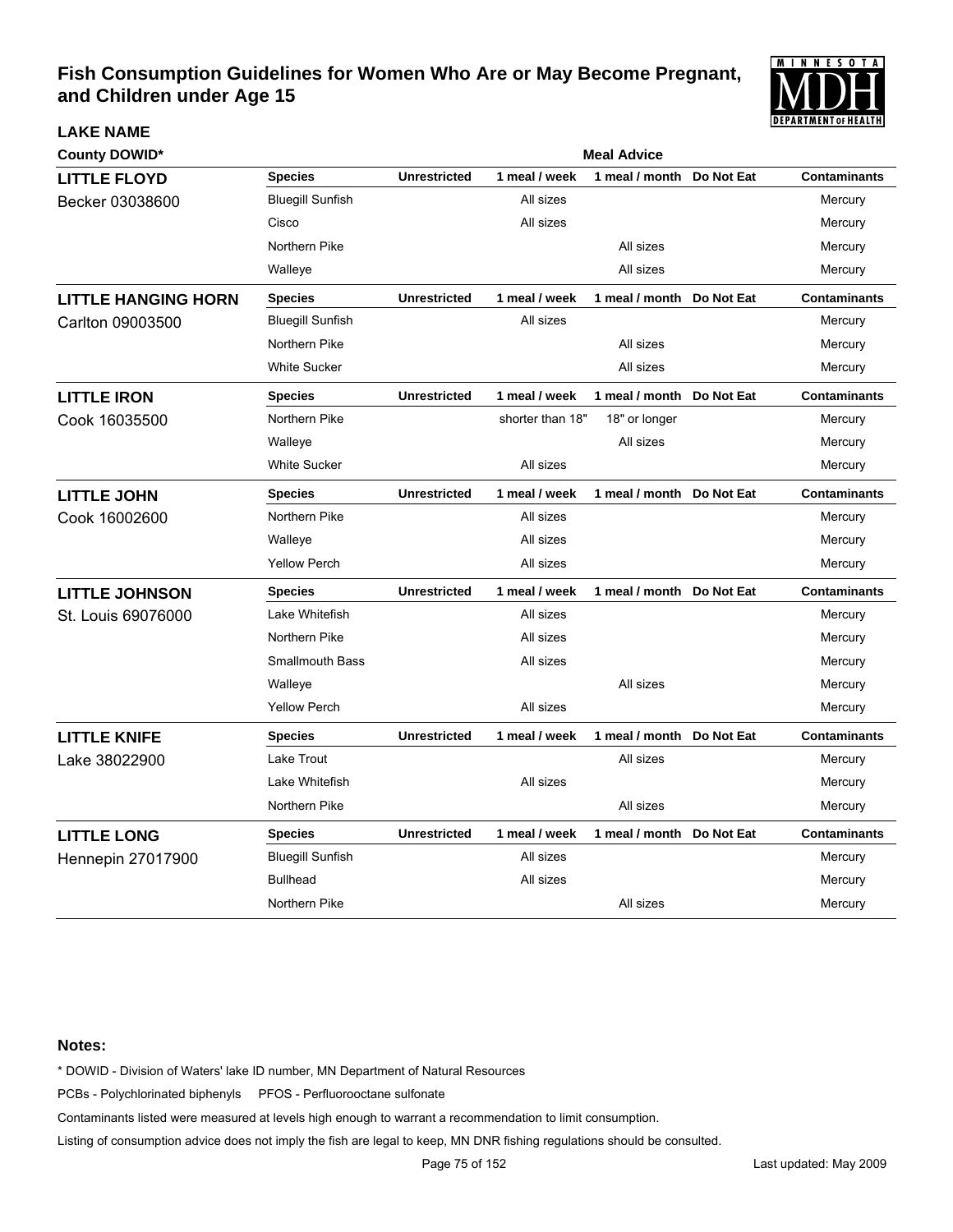

| <b>County DOWID*</b>    |                         | <b>Meal Advice</b>  |                  |                           |               |                     |  |  |  |
|-------------------------|-------------------------|---------------------|------------------|---------------------------|---------------|---------------------|--|--|--|
| <b>LITTLE LONG</b>      | <b>Species</b>          | <b>Unrestricted</b> | 1 meal / week    | 1 meal / month            | Do Not Eat    | <b>Contaminants</b> |  |  |  |
| St. Louis 69006600      | <b>Bluegill Sunfish</b> |                     | All sizes        |                           |               | Mercury             |  |  |  |
|                         | Northern Pike           |                     | shorter than 20" | 20" - 32"                 | 32" or longer | Mercury             |  |  |  |
|                         | <b>Smallmouth Bass</b>  |                     | All sizes        |                           |               | Mercury             |  |  |  |
|                         | Walleye                 |                     | shorter than 17" | 17" or longer             |               | Mercury             |  |  |  |
|                         | <b>White Sucker</b>     | All sizes           |                  |                           |               |                     |  |  |  |
| <b>LITTLE MANTRAP</b>   | <b>Species</b>          | <b>Unrestricted</b> | 1 meal / week    | 1 meal / month Do Not Eat |               | <b>Contaminants</b> |  |  |  |
| <b>Hubbard 29031300</b> | <b>Bluegill Sunfish</b> |                     | All sizes        |                           |               | Mercury             |  |  |  |
|                         | <b>Bullhead</b>         |                     |                  | All sizes                 |               | Mercury             |  |  |  |
|                         | Crappie                 |                     | All sizes        |                           |               | Mercury             |  |  |  |
|                         | Largemouth Bass         |                     |                  | All sizes                 |               | Mercury             |  |  |  |
|                         | Northern Pike           |                     |                  | All sizes                 |               | Mercury             |  |  |  |
|                         | Walleye                 |                     | shorter than 16" | 16" or longer             |               | Mercury             |  |  |  |
| <b>LITTLE MCDONALD</b>  | <b>Species</b>          | <b>Unrestricted</b> | 1 meal / week    | 1 meal / month            | Do Not Eat    | <b>Contaminants</b> |  |  |  |
| Otter Tail 56032800     | <b>Bluegill Sunfish</b> | All sizes           |                  |                           |               |                     |  |  |  |
|                         | Northern Pike           |                     | shorter than 20" | 20" or longer             |               | Mercury             |  |  |  |
|                         | Walleye                 |                     |                  | All sizes                 |               | Mercury             |  |  |  |
|                         | <b>White Sucker</b>     |                     | All sizes        |                           |               | Mercury             |  |  |  |
| <b>LITTLE PINE</b>      | <b>Species</b>          | <b>Unrestricted</b> | 1 meal / week    | 1 meal / month Do Not Eat |               | <b>Contaminants</b> |  |  |  |
| Otter Tail 56014200     | Northern Pike           |                     | shorter than 27" | 27" or longer             |               | Mercury             |  |  |  |
|                         | Walleye                 |                     |                  | All sizes                 |               | Mercury             |  |  |  |
|                         | <b>Yellow Perch</b>     |                     | All sizes        |                           |               | Mercury             |  |  |  |
| <b>LITTLE ROCK</b>      | <b>Species</b>          | <b>Unrestricted</b> | 1 meal / week    | 1 meal / month Do Not Eat |               | <b>Contaminants</b> |  |  |  |
| Benton 05001300         | Crappie                 | All sizes           |                  |                           |               |                     |  |  |  |
|                         | Northern Pike           |                     | All sizes        |                           |               | Mercury             |  |  |  |
|                         | Walleye                 |                     | All sizes        |                           |               | Mercury             |  |  |  |
|                         | <b>White Sucker</b>     | All sizes           |                  |                           |               |                     |  |  |  |
| <b>LITTLE SAGANAGA</b>  | <b>Species</b>          | <b>Unrestricted</b> | 1 meal / week    | 1 meal / month Do Not Eat |               | <b>Contaminants</b> |  |  |  |
| Cook 16080900           | Lake Trout              |                     | All sizes        |                           |               | Mercury             |  |  |  |
|                         | Northern Pike           |                     | shorter than 17" | 17" or longer             |               | Mercury             |  |  |  |
| <b>LITTLE SAND</b>      | <b>Species</b>          | <b>Unrestricted</b> | 1 meal / week    | 1 meal / month Do Not Eat |               | <b>Contaminants</b> |  |  |  |
| St. Louis 69073200      | <b>Bluegill Sunfish</b> |                     |                  | All sizes                 |               | Mercury             |  |  |  |
|                         | Northern Pike           |                     |                  | All sizes                 |               | Mercury             |  |  |  |
|                         | Walleye                 |                     |                  | All sizes                 |               | Mercury             |  |  |  |

### **Notes:**

**LAKE NAME**

\* DOWID - Division of Waters' lake ID number, MN Department of Natural Resources

PCBs - Polychlorinated biphenyls PFOS - Perfluorooctane sulfonate

Contaminants listed were measured at levels high enough to warrant a recommendation to limit consumption.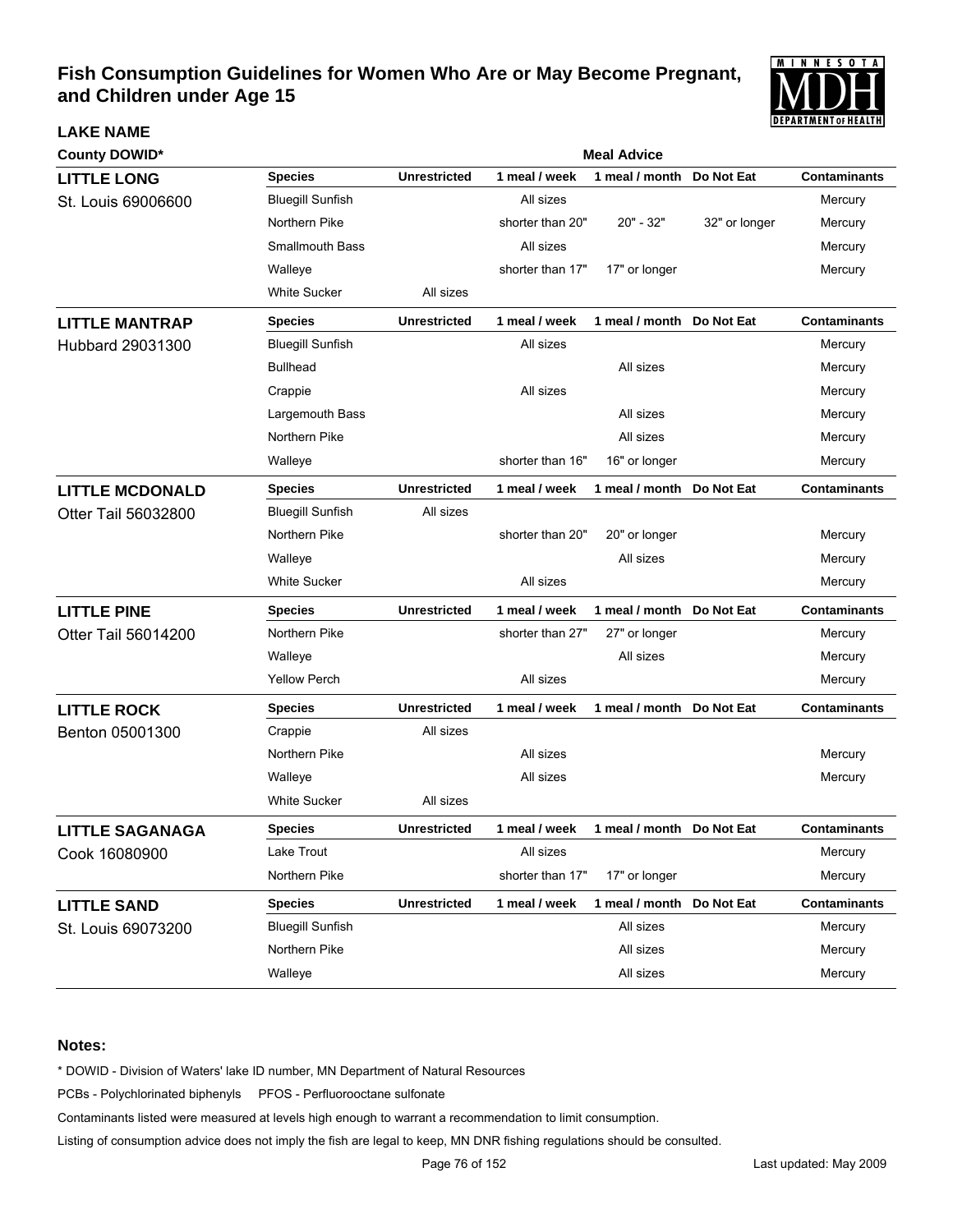

| <b>LAKE NAME</b>             |                        |                     |                  |                           |               | PEPAKIMENI OI MEALIM |
|------------------------------|------------------------|---------------------|------------------|---------------------------|---------------|----------------------|
| <b>County DOWID*</b>         |                        |                     |                  | <b>Meal Advice</b>        |               |                      |
| <b>LITTLE SANDY</b>          | <b>Species</b>         | <b>Unrestricted</b> | 1 meal / week    | 1 meal / month            | Do Not Eat    | <b>Contaminants</b>  |
| St. Louis 69072900           | Northern Pike          |                     |                  | All sizes                 |               | Mercury              |
| <b>LITTLE TROUT</b>          | <b>Species</b>         | <b>Unrestricted</b> | 1 meal / week    | 1 meal / month            | Do Not Eat    | <b>Contaminants</b>  |
| Cook 16017000                | Lake Trout             |                     |                  | All sizes                 |               | Mercury              |
| <b>LITTLE TROUT</b>          | <b>Species</b>         | <b>Unrestricted</b> | 1 meal / week    | 1 meal / month            | Do Not Eat    | <b>Contaminants</b>  |
| St. Louis 69045500           | Cisco                  | All sizes           |                  |                           |               |                      |
|                              | Northern Pike          |                     | All sizes        |                           |               | Mercury              |
|                              | Walleye                |                     | All sizes        |                           |               | Mercury              |
|                              | <b>White Sucker</b>    | All sizes           |                  |                           |               |                      |
| <b>LITTLE TROUT</b>          | <b>Species</b>         | <b>Unrestricted</b> | 1 meal / week    | 1 meal / month            | Do Not Eat    | <b>Contaminants</b>  |
| St. Louis 69068200           | Lake Trout             |                     | shorter than 17" | 17" or longer             |               | Mercury              |
|                              | Northern Pike          |                     |                  | All sizes                 |               | Mercury              |
|                              | <b>Smallmouth Bass</b> |                     |                  | All sizes                 |               | Mercury              |
|                              | Walleye                |                     | shorter than 13" | 13" or longer             |               | Mercury              |
|                              | <b>White Sucker</b>    |                     | All sizes        |                           |               | Mercury              |
| <b>LITTLE VERMILION</b>      | <b>Species</b>         | <b>Unrestricted</b> | 1 meal / week    | 1 meal / month Do Not Eat |               | <b>Contaminants</b>  |
| St. Louis 69060800           | Cisco                  |                     |                  | All sizes                 |               | Mercury              |
|                              | Crappie                |                     | All sizes        |                           |               | Mercury              |
|                              | Northern Pike          |                     |                  | shorter than 27"          | 27" or longer | Mercury              |
|                              | Sauger                 |                     |                  | All sizes                 |               | Mercury              |
|                              | <b>Smallmouth Bass</b> |                     |                  | All sizes                 |               | Mercury              |
|                              | Walleye                |                     |                  | shorter than 16"          | 16" or longer | Mercury              |
|                              | <b>Yellow Perch</b>    |                     |                  | All sizes                 |               | Mercury              |
| <b>LITTLE WILSON</b>         | <b>Species</b>         | <b>Unrestricted</b> | 1 meal / week    | 1 meal / month            | Do Not Eat    | <b>Contaminants</b>  |
| Lake 38005100                | Northern Pike          |                     |                  | All sizes                 |               | Mercury              |
|                              | Walleye                |                     |                  | All sizes                 |               | Mercury              |
|                              | <b>White Sucker</b>    |                     | All sizes        |                           |               | Mercury              |
|                              | <b>Yellow Perch</b>    |                     | All sizes        |                           |               | Mercury              |
| <b>LITTLE WINNIBIGOSHISH</b> | <b>Species</b>         | <b>Unrestricted</b> | 1 meal / week    | 1 meal / month            | Do Not Eat    | <b>Contaminants</b>  |
| Itasca 31085000              | Northern Pike          |                     |                  | All sizes                 |               | Mercury              |
|                              | Walleye                |                     | All sizes        |                           |               | Mercury              |
|                              | <b>Yellow Perch</b>    | All sizes           |                  |                           |               |                      |

### **Notes:**

\* DOWID - Division of Waters' lake ID number, MN Department of Natural Resources

PCBs - Polychlorinated biphenyls PFOS - Perfluorooctane sulfonate

Contaminants listed were measured at levels high enough to warrant a recommendation to limit consumption.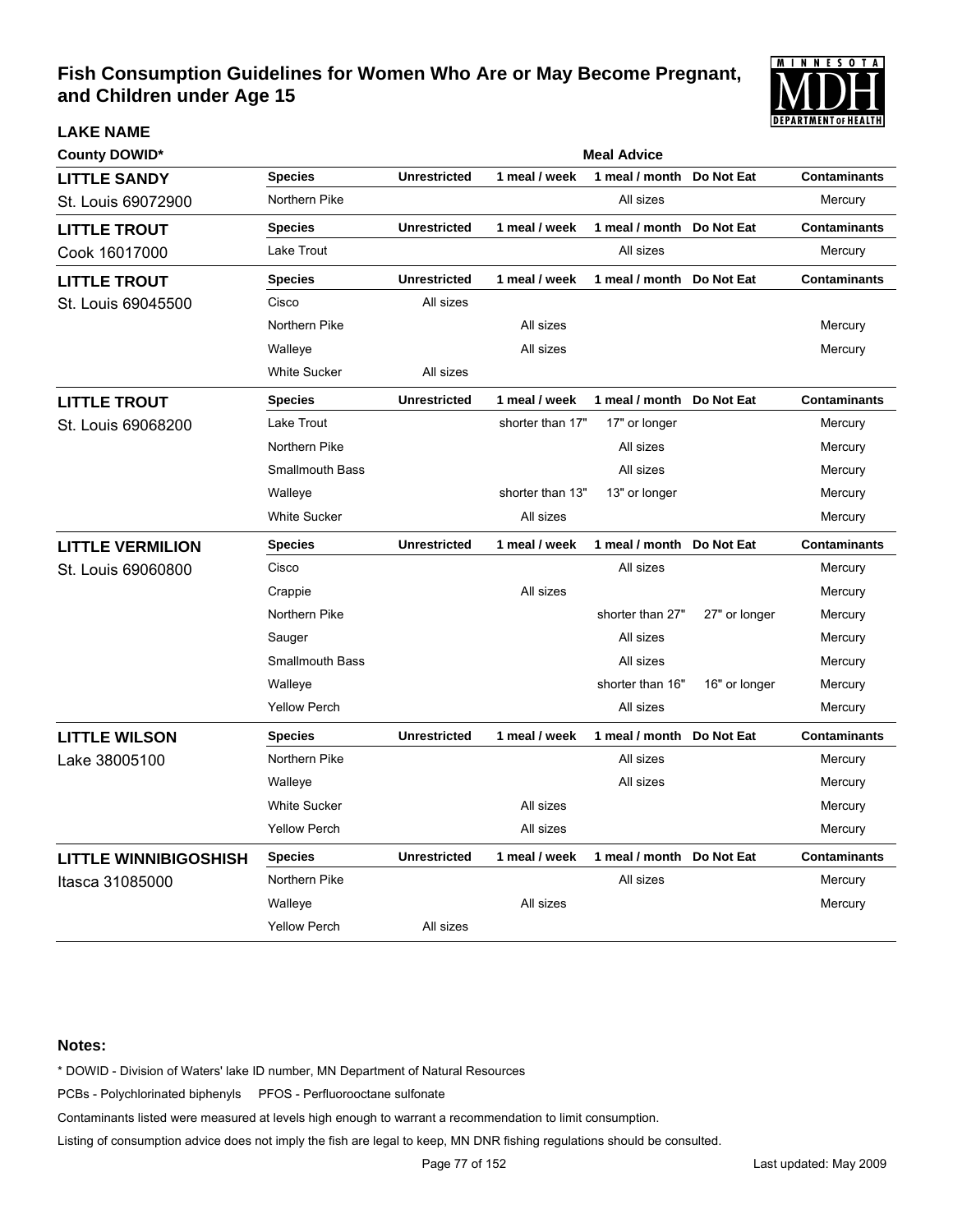

| <b>County DOWID*</b>       | <b>Meal Advice</b>      |                     |                  |                           |               |                     |  |  |
|----------------------------|-------------------------|---------------------|------------------|---------------------------|---------------|---------------------|--|--|
| <b>LITTLE WOLF</b>         | <b>Species</b>          | <b>Unrestricted</b> | 1 meal / week    | 1 meal / month            | Do Not Eat    | <b>Contaminants</b> |  |  |
| Cass 11050500              | <b>Bluegill Sunfish</b> | All sizes           |                  |                           |               |                     |  |  |
|                            | Crappie                 |                     | All sizes        |                           |               | Mercury             |  |  |
|                            | Northern Pike           |                     | All sizes        |                           |               | Mercury             |  |  |
|                            | Walleye                 |                     | shorter than 17" | 17" or longer             |               | Mercury             |  |  |
|                            | <b>White Sucker</b>     | All sizes           |                  |                           |               |                     |  |  |
| <b>LIZZ</b>                | <b>Species</b>          | <b>Unrestricted</b> | 1 meal / week    | 1 meal / month Do Not Eat |               | <b>Contaminants</b> |  |  |
| Cook 16019900              | <b>Brook Trout</b>      |                     | All sizes        |                           |               | Mercury             |  |  |
| <b>LIZZIE</b>              | <b>Species</b>          | <b>Unrestricted</b> | 1 meal / week    | 1 meal / month Do Not Eat |               | <b>Contaminants</b> |  |  |
| Otter Tail 56076000        | <b>Bluegill Sunfish</b> |                     | All sizes        |                           |               | Mercury             |  |  |
|                            | Cisco                   |                     | All sizes        |                           |               | Mercury             |  |  |
|                            | Crappie                 |                     |                  | All sizes                 |               | Mercury             |  |  |
|                            | Largemouth Bass         |                     |                  | All sizes                 |               | Mercury             |  |  |
|                            | Northern Pike           |                     |                  | All sizes                 |               | Mercury             |  |  |
|                            | <b>Smallmouth Bass</b>  |                     | All sizes        |                           |               | Mercury             |  |  |
|                            | Walleye                 |                     |                  | All sizes                 |               | Mercury             |  |  |
| <b>LOBSTER</b>             | <b>Species</b>          | <b>Unrestricted</b> | 1 meal / week    | 1 meal / month            | Do Not Eat    | <b>Contaminants</b> |  |  |
| Douglas 21014400           | <b>Bluegill Sunfish</b> |                     | All sizes        |                           |               | Mercury             |  |  |
|                            | Northern Pike           |                     |                  | All sizes                 |               | Mercury             |  |  |
|                            | <b>White Sucker</b>     | All sizes           |                  |                           |               |                     |  |  |
| <b>LOCATOR</b>             | <b>Species</b>          | <b>Unrestricted</b> | 1 meal / week    | 1 meal / month            | Do Not Eat    | <b>Contaminants</b> |  |  |
| St. Louis 69093600         | Northern Pike           |                     |                  | shorter than 24"          | 24" or longer | Mercury             |  |  |
| <b>LOCH NESS</b>           | <b>Species</b>          | <b>Unrestricted</b> | 1 meal / week    | 1 meal / month            | Do Not Eat    | <b>Contaminants</b> |  |  |
| Anoka 02058500             | Sunfish                 |                     | All sizes        |                           |               | Mercury             |  |  |
| <b>LOEB</b>                | <b>Species</b>          | <b>Unrestricted</b> | 1 meal / week    | 1 meal / month            | Do Not Eat    | <b>Contaminants</b> |  |  |
| Ramsey 62023100            | <b>Bluegill Sunfish</b> | All sizes           |                  |                           |               |                     |  |  |
| <b>LOFT</b>                | <b>Species</b>          | <b>Unrestricted</b> | 1 meal / week    | 1 meal / month            | Do Not Eat    | <b>Contaminants</b> |  |  |
| Cook 16003100              | <b>Brook Trout</b>      |                     | All sizes        |                           |               | Mercury             |  |  |
| <b>LOITEN</b>              | <b>Species</b>          | <b>Unrestricted</b> | 1 meal / week    | 1 meal / month Do Not Eat |               | <b>Contaminants</b> |  |  |
| St. Louis 69087200         | Largemouth Bass         |                     |                  | All sizes                 |               | Mercury             |  |  |
| <b>LOMOND</b>              | <b>Species</b>          | <b>Unrestricted</b> | 1 meal / week    | 1 meal / month            | Do Not Eat    | <b>Contaminants</b> |  |  |
| <b>Clearwater 15008100</b> | <b>Bluegill Sunfish</b> |                     | All sizes        |                           |               | Mercury             |  |  |
|                            | Northern Pike           |                     |                  | All sizes                 |               | Mercury             |  |  |
|                            | Walleye                 |                     |                  | All sizes                 |               | Mercury             |  |  |
|                            | White Sucker            |                     | All sizes        |                           |               | Mercury             |  |  |

### **Notes:**

**LAKE NAME**

\* DOWID - Division of Waters' lake ID number, MN Department of Natural Resources

PCBs - Polychlorinated biphenyls PFOS - Perfluorooctane sulfonate

Contaminants listed were measured at levels high enough to warrant a recommendation to limit consumption.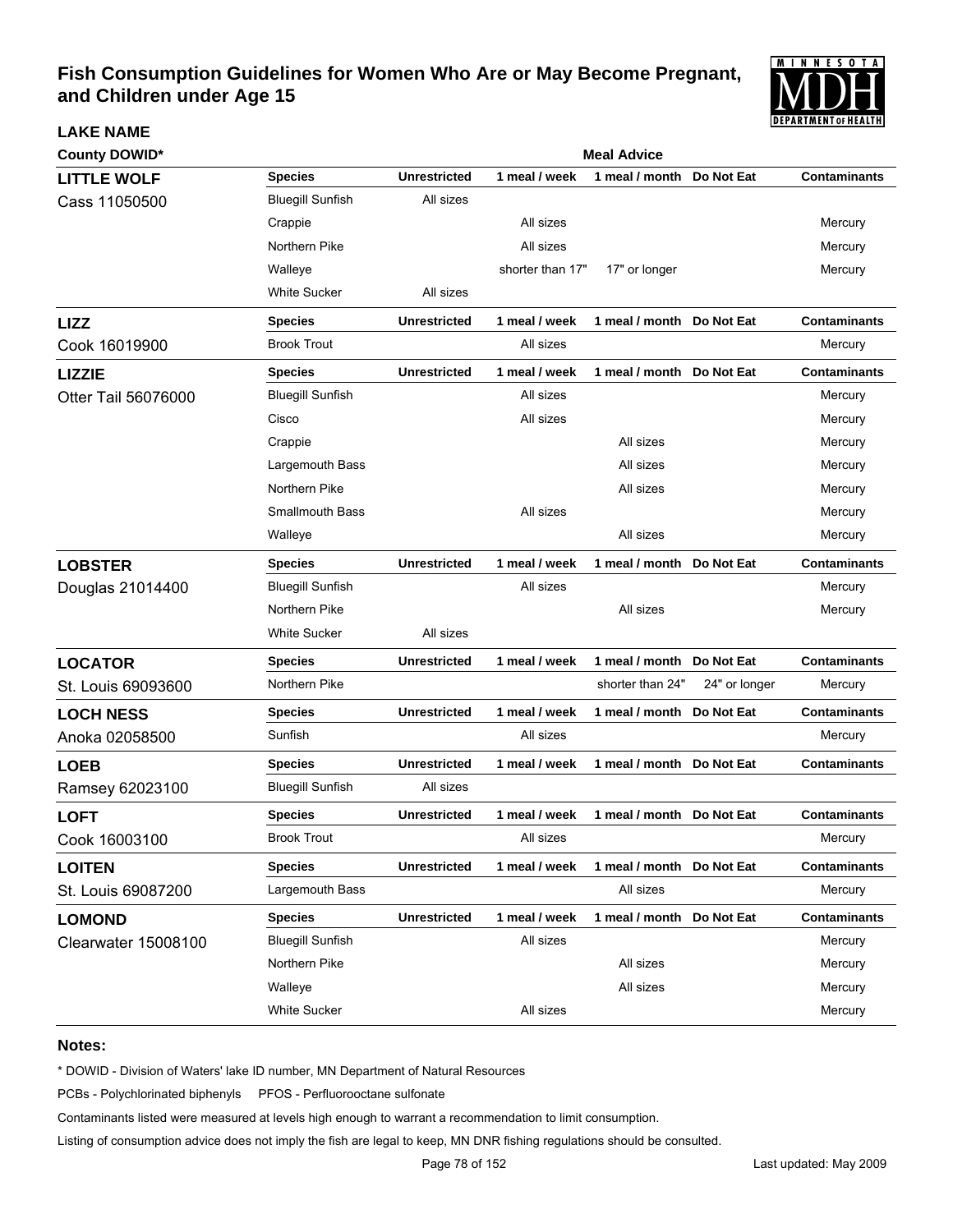

| <b>County DOWID*</b>       |                         | <b>Meal Advice</b>  |                  |                           |  |                     |  |  |
|----------------------------|-------------------------|---------------------|------------------|---------------------------|--|---------------------|--|--|
| <b>LONG</b>                | <b>Species</b>          | <b>Unrestricted</b> | 1 meal / week    | 1 meal / month Do Not Eat |  | <b>Contaminants</b> |  |  |
| Big Stone 06002000         | Carp                    | All sizes           |                  |                           |  |                     |  |  |
|                            | Crappie                 |                     | All sizes        |                           |  | Mercury             |  |  |
|                            | <b>Yellow Perch</b>     |                     | All sizes        |                           |  | Mercury             |  |  |
| <b>LONG</b>                | <b>Species</b>          | <b>Unrestricted</b> | 1 meal / week    | 1 meal / month Do Not Eat |  | <b>Contaminants</b> |  |  |
| Cass 11014200              | <b>Bluegill Sunfish</b> |                     | All sizes        |                           |  | Mercury             |  |  |
|                            | Northern Pike           |                     |                  | All sizes                 |  | Mercury             |  |  |
|                            | Walleye                 |                     |                  | All sizes                 |  | Mercury             |  |  |
|                            | <b>White Sucker</b>     |                     | All sizes        |                           |  | Mercury             |  |  |
| <b>LONG</b>                | <b>Species</b>          | <b>Unrestricted</b> | 1 meal / week    | 1 meal / month Do Not Eat |  | <b>Contaminants</b> |  |  |
| <b>Clearwater 15005700</b> | <b>Bluegill Sunfish</b> |                     | All sizes        |                           |  | Mercury             |  |  |
|                            | <b>Rainbow Trout</b>    |                     | All sizes        |                           |  | Mercury             |  |  |
| <b>LONG</b>                | <b>Species</b>          | <b>Unrestricted</b> | 1 meal / week    | 1 meal / month Do Not Eat |  | <b>Contaminants</b> |  |  |
| <b>Hennepin 27016000</b>   | <b>Bluegill Sunfish</b> |                     | All sizes        |                           |  | Mercury             |  |  |
|                            | Carp                    |                     | All sizes        |                           |  | Mercury             |  |  |
|                            | Crappie                 |                     | All sizes        |                           |  | Mercury             |  |  |
|                            | Northern Pike           |                     | shorter than 24" | 24" or longer             |  | Mercury             |  |  |
| <b>LONG</b>                | <b>Species</b>          | <b>Unrestricted</b> | 1 meal / week    | 1 meal / month Do Not Eat |  | <b>Contaminants</b> |  |  |
| Hubbard 29016100           | <b>Bluegill Sunfish</b> | All sizes           |                  |                           |  |                     |  |  |
|                            | Largemouth Bass         |                     | All sizes        |                           |  | Mercury             |  |  |
|                            | Northern Pike           |                     |                  | All sizes                 |  | Mercury             |  |  |
|                            | Walleye                 |                     |                  | All sizes                 |  | Mercury             |  |  |
|                            | <b>White Sucker</b>     | All sizes           |                  |                           |  |                     |  |  |
| <b>LONG</b>                | Species                 | <b>Unrestricted</b> | 1 meal / week    | 1 meal / month Do Not Eat |  | <b>Contaminants</b> |  |  |
| Itasca 31057000            | <b>Bluegill Sunfish</b> |                     | All sizes        |                           |  | Mercury             |  |  |
|                            | Northern Pike           |                     |                  | All sizes                 |  | Mercury             |  |  |
| <b>LONG</b>                | <b>Species</b>          | <b>Unrestricted</b> | 1 meal / week    | 1 meal / month Do Not Eat |  | <b>Contaminants</b> |  |  |
| Kandiyohi 34006600         | Northern Pike           |                     |                  | All sizes                 |  | Mercury             |  |  |
| <b>LONG</b>                | <b>Species</b>          | <b>Unrestricted</b> | 1 meal / week    | 1 meal / month Do Not Eat |  | <b>Contaminants</b> |  |  |
| Kandiyohi 34019200         | <b>Bullhead</b>         |                     |                  | All sizes                 |  | Mercury             |  |  |
|                            | Carp                    |                     | All sizes        |                           |  | Mercury             |  |  |
|                            | Walleye                 |                     |                  | All sizes                 |  | Mercury             |  |  |
|                            | <b>White Sucker</b>     |                     |                  | All sizes                 |  | Mercury             |  |  |

### **Notes:**

**LAKE NAME**

\* DOWID - Division of Waters' lake ID number, MN Department of Natural Resources

PCBs - Polychlorinated biphenyls PFOS - Perfluorooctane sulfonate

Contaminants listed were measured at levels high enough to warrant a recommendation to limit consumption.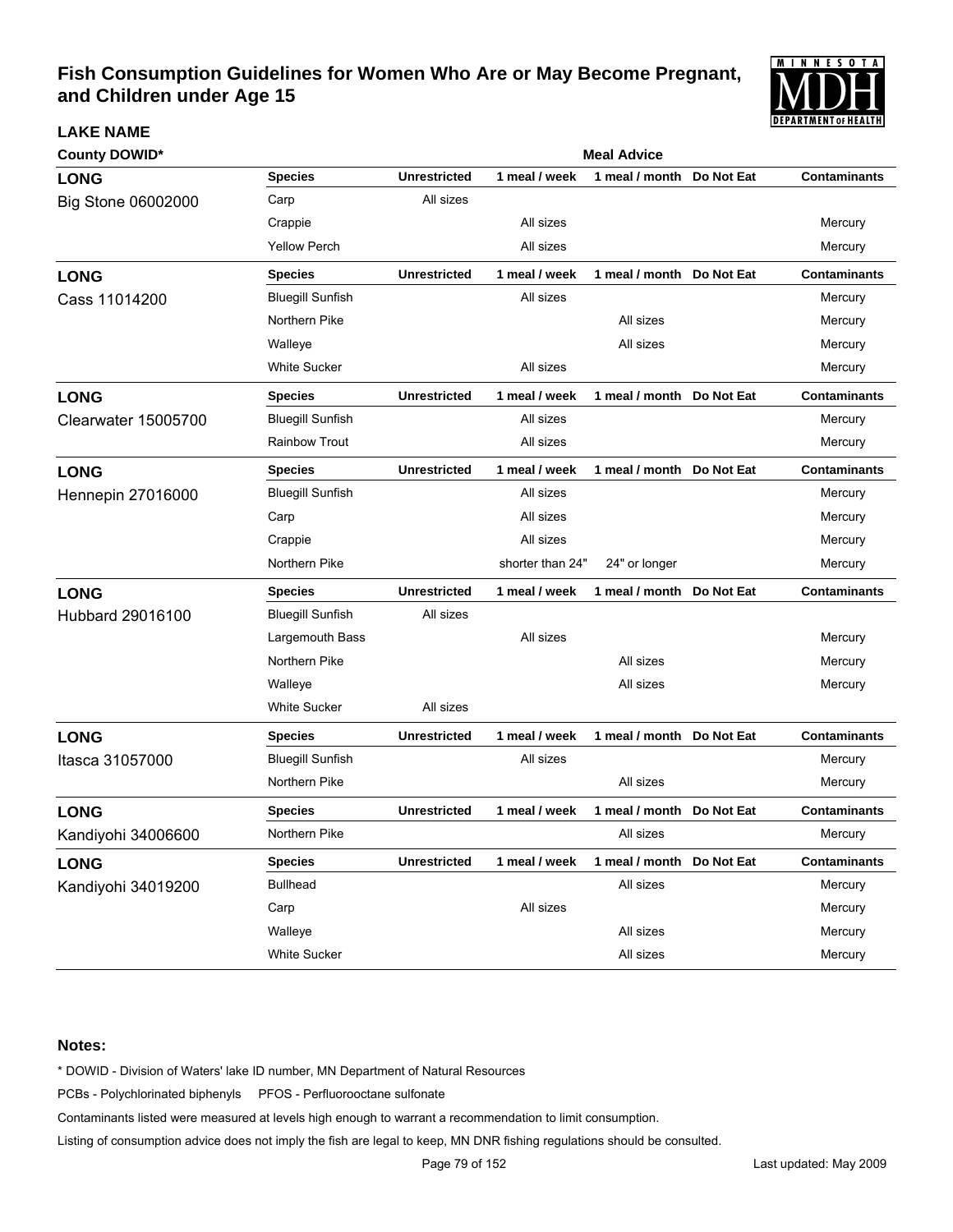

| <b>County DOWID*</b>       | <b>Meal Advice</b>      |                     |                  |                           |                   |                     |  |  |
|----------------------------|-------------------------|---------------------|------------------|---------------------------|-------------------|---------------------|--|--|
| <b>LONG</b>                | <b>Species</b>          | <b>Unrestricted</b> | 1 meal / week    | 1 meal / month            | Do Not Eat        | <b>Contaminants</b> |  |  |
| Meeker 47002600            | <b>Bluegill Sunfish</b> | All sizes           |                  |                           |                   |                     |  |  |
|                            | Carp                    | All sizes           |                  |                           |                   |                     |  |  |
|                            | Walleye                 |                     |                  | All sizes                 |                   | Mercury             |  |  |
| <b>LONG</b>                | <b>Species</b>          | <b>Unrestricted</b> | 1 meal / week    | 1 meal / month            | Do Not Eat        | <b>Contaminants</b> |  |  |
| Otter Tail 56038800        | Northern Pike           |                     |                  | All sizes                 |                   | Mercury             |  |  |
| <b>LONG</b>                | <b>Species</b>          | <b>Unrestricted</b> | 1 meal / week    | 1 meal / month            | Do Not Eat        | <b>Contaminants</b> |  |  |
| Otter Tail 56078400        | <b>Bluegill Sunfish</b> |                     | All sizes        |                           |                   | Mercury             |  |  |
|                            | Walleye                 |                     |                  | All sizes                 |                   | Mercury             |  |  |
| <b>LONG</b>                | <b>Species</b>          | <b>Unrestricted</b> | 1 meal / week    | 1 meal / month            | Do Not Eat        | <b>Contaminants</b> |  |  |
| Pine 58010700              | <b>Bluegill Sunfish</b> |                     | All sizes        |                           |                   | Mercury             |  |  |
|                            | Crappie                 |                     | All sizes        |                           |                   | Mercury             |  |  |
|                            | Largemouth Bass         |                     |                  | All sizes                 |                   | Mercury             |  |  |
|                            | Northern Pike           |                     | shorter than 23" | 23" or longer             |                   | Mercury             |  |  |
| <b>LONG</b>                | <b>Species</b>          | <b>Unrestricted</b> | 1 meal / week    | 1 meal / month            | <b>Do Not Eat</b> | <b>Contaminants</b> |  |  |
| Ramsey 62006700            | <b>Bluegill Sunfish</b> |                     | All sizes        |                           |                   | Mercury             |  |  |
|                            | Carp                    |                     | All sizes        |                           |                   | Mercury             |  |  |
|                            | Northern Pike           |                     | All sizes        |                           |                   | Mercury             |  |  |
|                            | Walleye                 |                     | All sizes        |                           |                   | Mercury             |  |  |
| <b>LONG</b>                | <b>Species</b>          | <b>Unrestricted</b> | 1 meal / week    | 1 meal / month            | Do Not Eat        | <b>Contaminants</b> |  |  |
| St. Louis 69076500         | Walleye                 |                     |                  | All sizes                 |                   | Mercury             |  |  |
|                            | <b>White Sucker</b>     |                     | All sizes        |                           |                   | Mercury             |  |  |
|                            | <b>Yellow Perch</b>     |                     |                  | All sizes                 |                   | Mercury             |  |  |
| <b>LONG</b>                | <b>Species</b>          | <b>Unrestricted</b> | 1 meal / week    | 1 meal / month            | Do Not Eat        | <b>Contaminants</b> |  |  |
| St. Louis 69085900         | <b>Bluegill Sunfish</b> |                     | All sizes        |                           |                   | Mercury             |  |  |
|                            | Cisco                   |                     |                  | All sizes                 |                   | Mercury             |  |  |
|                            | Northern Pike           |                     |                  | All sizes                 |                   | Mercury             |  |  |
|                            | Walleye                 |                     |                  |                           | All sizes         | Mercury             |  |  |
| <b>LONG LOST</b>           | <b>Species</b>          | <b>Unrestricted</b> | 1 meal / week    | 1 meal / month Do Not Eat |                   | Contaminants        |  |  |
| <b>Clearwater 15006800</b> | Crappie                 |                     |                  | All sizes                 |                   | Mercury             |  |  |
|                            | Largemouth Bass         |                     |                  | All sizes                 |                   | Mercury             |  |  |
|                            | Northern Pike           |                     |                  | All sizes                 |                   | Mercury             |  |  |
|                            | <b>Smallmouth Bass</b>  |                     |                  | All sizes                 |                   | Mercury             |  |  |
|                            | Walleye                 |                     |                  | All sizes                 |                   | Mercury             |  |  |

#### **Notes:**

**LAKE NAME**

\* DOWID - Division of Waters' lake ID number, MN Department of Natural Resources

PCBs - Polychlorinated biphenyls PFOS - Perfluorooctane sulfonate

Contaminants listed were measured at levels high enough to warrant a recommendation to limit consumption.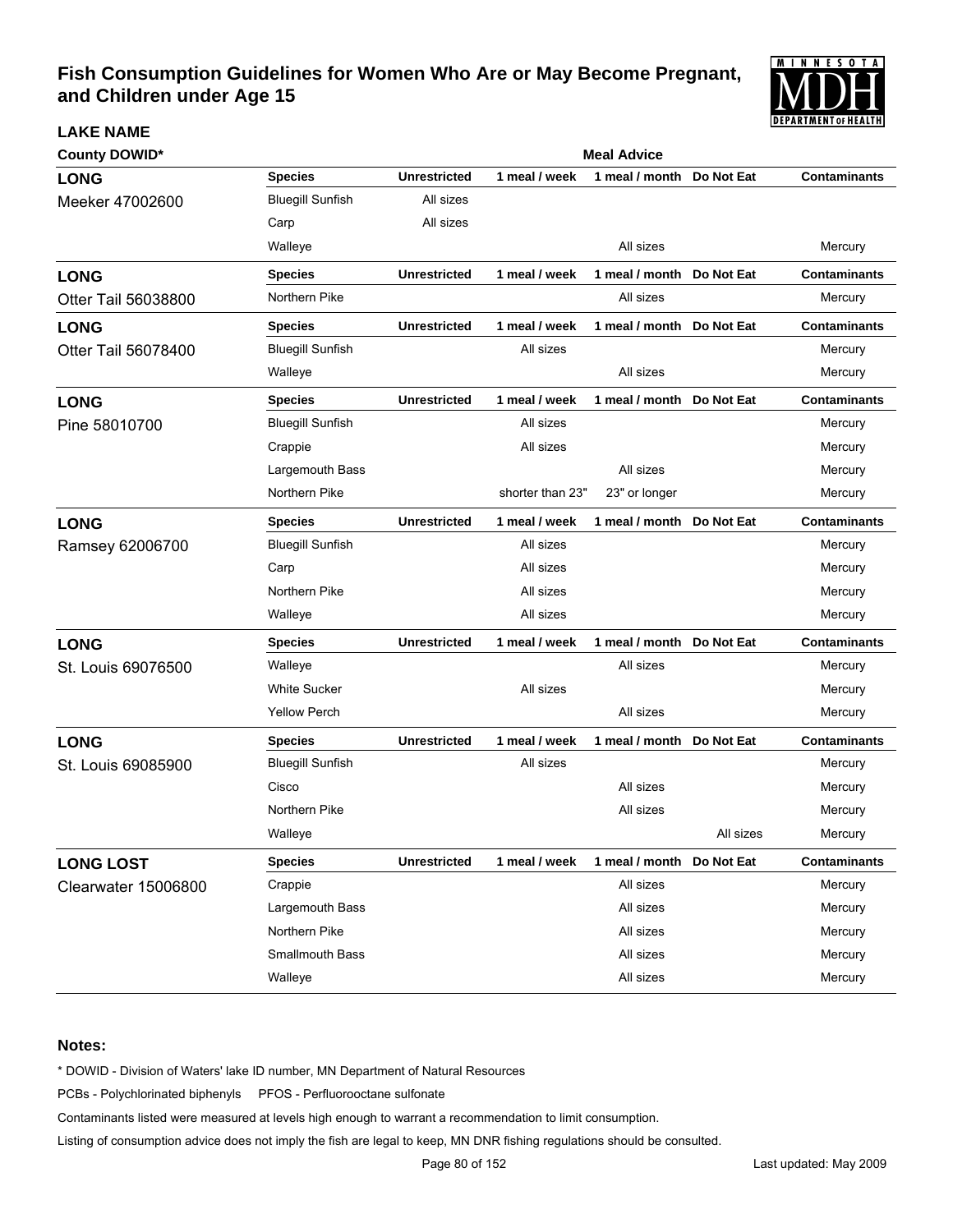

| <b>County DOWID*</b>       |                         |                     |               | <b>Meal Advice</b>        |            |                     |
|----------------------------|-------------------------|---------------------|---------------|---------------------------|------------|---------------------|
| <b>LONG TOM</b>            | <b>Species</b>          | <b>Unrestricted</b> | 1 meal / week | 1 meal / month            | Do Not Eat | <b>Contaminants</b> |
| Big Stone 06002900         | Carp                    |                     | All sizes     |                           |            | Mercury             |
|                            | Crappie                 |                     | All sizes     |                           |            | Mercury             |
|                            | Northern Pike           |                     |               | All sizes                 |            | Mercury             |
|                            | Walleye                 |                     |               | All sizes                 |            | Mercury             |
| <b>LONGYEAR</b>            | <b>Species</b>          | <b>Unrestricted</b> | 1 meal / week | 1 meal / month Do Not Eat |            | <b>Contaminants</b> |
| St. Louis 69085700         | Northern Pike           |                     |               | All sizes                 |            | Mercury             |
|                            | Walleye                 |                     |               | All sizes                 |            | Mercury             |
|                            | <b>White Sucker</b>     | All sizes           |               |                           |            |                     |
|                            | <b>Yellow Perch</b>     |                     | All sizes     |                           |            | Mercury             |
| <b>LOON</b>                | <b>Species</b>          | <b>Unrestricted</b> | 1 meal / week | 1 meal / month Do Not Eat |            | <b>Contaminants</b> |
| Becker 03048900            | <b>Bluegill Sunfish</b> |                     | All sizes     |                           |            | Mercury             |
| <b>LOON</b>                | <b>Species</b>          | <b>Unrestricted</b> | 1 meal / week | 1 meal / month Do Not Eat |            | <b>Contaminants</b> |
| <b>Blue Earth 07009600</b> | Crappie                 | All sizes           |               |                           |            |                     |
|                            | Walleye                 |                     | All sizes     |                           |            | Mercury             |
| <b>LOON</b>                | <b>Species</b>          | <b>Unrestricted</b> | 1 meal / week | 1 meal / month Do Not Eat |            | <b>Contaminants</b> |
| Cook 16044800              | Lake Trout              |                     | All sizes     |                           |            | Mercury             |
|                            | Northern Pike           |                     |               |                           | All sizes  | Mercury             |
|                            | <b>Smallmouth Bass</b>  |                     | All sizes     |                           |            | Mercury             |
|                            | Walleye                 |                     | All sizes     |                           |            | Mercury             |
| <b>LOON</b>                | <b>Species</b>          | <b>Unrestricted</b> | 1 meal / week | 1 meal / month Do Not Eat |            | <b>Contaminants</b> |
| Itasca 31057100            | Northern Pike           |                     |               | All sizes                 |            | Mercury             |
| <b>LOON</b>                | <b>Species</b>          | <b>Unrestricted</b> | 1 meal / week | 1 meal / month Do Not Eat |            | <b>Contaminants</b> |
| St. Louis 69042600         | <b>Bluegill Sunfish</b> |                     | All sizes     |                           |            | Mercury             |
|                            | Largemouth Bass         |                     |               | All sizes                 |            | Mercury             |
|                            | Northern Pike           |                     |               | All sizes                 |            | Mercury             |
|                            | Walleye                 |                     |               | All sizes                 |            | Mercury             |
|                            | <b>White Sucker</b>     |                     | All sizes     |                           |            | Mercury             |
| <b>LOON</b>                | <b>Species</b>          | <b>Unrestricted</b> | 1 meal / week | 1 meal / month            | Do Not Eat | <b>Contaminants</b> |
| St. Louis 69047000         | Northern Pike           |                     |               | All sizes                 |            | Mercury             |
|                            | Walleye                 |                     |               | All sizes                 |            | Mercury             |

#### **Notes:**

**LAKE NAME**

\* DOWID - Division of Waters' lake ID number, MN Department of Natural Resources

PCBs - Polychlorinated biphenyls PFOS - Perfluorooctane sulfonate

Contaminants listed were measured at levels high enough to warrant a recommendation to limit consumption.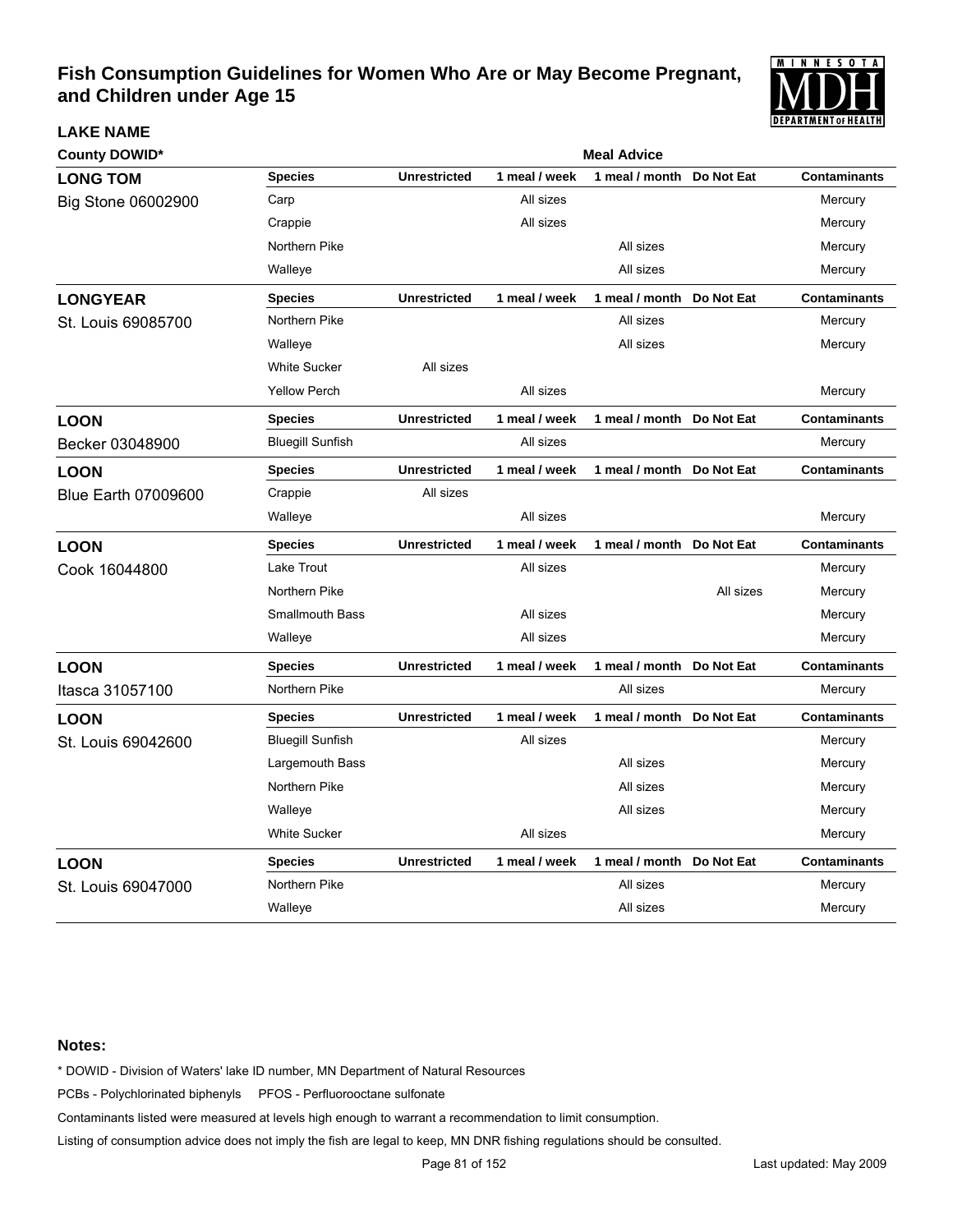

| <b>County DOWID*</b>    | <b>Meal Advice</b>      |                     |                  |                           |            |                     |  |  |
|-------------------------|-------------------------|---------------------|------------------|---------------------------|------------|---------------------|--|--|
| <b>LOON</b>             | <b>Species</b>          | <b>Unrestricted</b> | 1 meal / week    | 1 meal / month            | Do Not Eat | <b>Contaminants</b> |  |  |
| Waseca 81001500         | <b>Bluegill Sunfish</b> | All sizes           |                  |                           |            |                     |  |  |
|                         | <b>Bullhead</b>         | All sizes           |                  |                           |            |                     |  |  |
|                         | Crappie                 | All sizes           |                  |                           |            |                     |  |  |
|                         | Largemouth Bass         |                     |                  | All sizes                 |            | Mercury             |  |  |
| <b>LOST</b>             | <b>Species</b>          | <b>Unrestricted</b> | 1 meal / week    | 1 meal / month            | Do Not Eat | <b>Contaminants</b> |  |  |
| St. Louis 69055600      | <b>Bluegill Sunfish</b> |                     | All sizes        |                           |            | Mercury             |  |  |
|                         | Northern Pike           |                     | shorter than 20" | 20" or longer             |            | Mercury             |  |  |
|                         | <b>White Sucker</b>     |                     | All sizes        |                           |            | Mercury             |  |  |
| <b>LOTUS</b>            | <b>Species</b>          | <b>Unrestricted</b> | 1 meal / week    | 1 meal / month            | Do Not Eat | <b>Contaminants</b> |  |  |
| Carver 10000600         | <b>Bluegill Sunfish</b> |                     | All sizes        |                           |            | Mercury             |  |  |
|                         | Carp                    |                     | All sizes        |                           |            | Mercury             |  |  |
|                         | Northern Pike           |                     | shorter than 27" | 27" or longer             |            | Mercury             |  |  |
|                         | Walleye                 |                     | shorter than 17" | 17" or longer             |            | Mercury             |  |  |
| <b>LOUISE MILL POND</b> | <b>Species</b>          | <b>Unrestricted</b> | 1 meal / week    | 1 meal / month            | Do Not Eat | <b>Contaminants</b> |  |  |
| Mower 50000100          | Carp                    |                     |                  | All sizes                 |            | Mercury             |  |  |
|                         | Largemouth Bass         |                     | All sizes        |                           |            | Mercury             |  |  |
| <b>LOW</b>              | <b>Species</b>          | <b>Unrestricted</b> | 1 meal / week    | 1 meal / month            | Do Not Eat | <b>Contaminants</b> |  |  |
| St. Louis 69007000      | <b>Bluegill Sunfish</b> |                     | All sizes        |                           |            | Mercury             |  |  |
|                         | Crappie                 |                     | All sizes        |                           |            | Mercury             |  |  |
|                         | Northern Pike           |                     |                  | All sizes                 |            | Mercury             |  |  |
|                         | <b>Smallmouth Bass</b>  |                     |                  | All sizes                 |            | Mercury             |  |  |
|                         | Walleye                 |                     |                  | All sizes                 |            | Mercury             |  |  |
|                         | <b>White Sucker</b>     |                     | All sizes        |                           |            | Mercury             |  |  |
| <b>LOWER BOTTLE</b>     | <b>Species</b>          | <b>Unrestricted</b> | 1 meal / week    | 1 meal / month Do Not Eat |            | <b>Contaminants</b> |  |  |
| Hubbard 29018000        | Northern Pike           |                     | All sizes        |                           |            | Mercury             |  |  |
|                         | Sunfish                 | All sizes           |                  |                           |            |                     |  |  |
|                         | Walleye                 |                     | All sizes        |                           |            | Mercury             |  |  |
|                         | <b>White Sucker</b>     | All sizes           |                  |                           |            |                     |  |  |
| <b>LOWER COMSTOCK</b>   | <b>Species</b>          | <b>Unrestricted</b> | 1 meal / week    | 1 meal / month            | Do Not Eat | <b>Contaminants</b> |  |  |
| St. Louis 69041202      | Crappie                 |                     |                  | All sizes                 |            | Mercury             |  |  |
|                         | Walleye                 |                     |                  |                           | All sizes  | Mercury             |  |  |
|                         | <b>White Sucker</b>     |                     |                  | All sizes                 |            | Mercury             |  |  |

#### **Notes:**

**LAKE NAME**

\* DOWID - Division of Waters' lake ID number, MN Department of Natural Resources

PCBs - Polychlorinated biphenyls PFOS - Perfluorooctane sulfonate

Contaminants listed were measured at levels high enough to warrant a recommendation to limit consumption.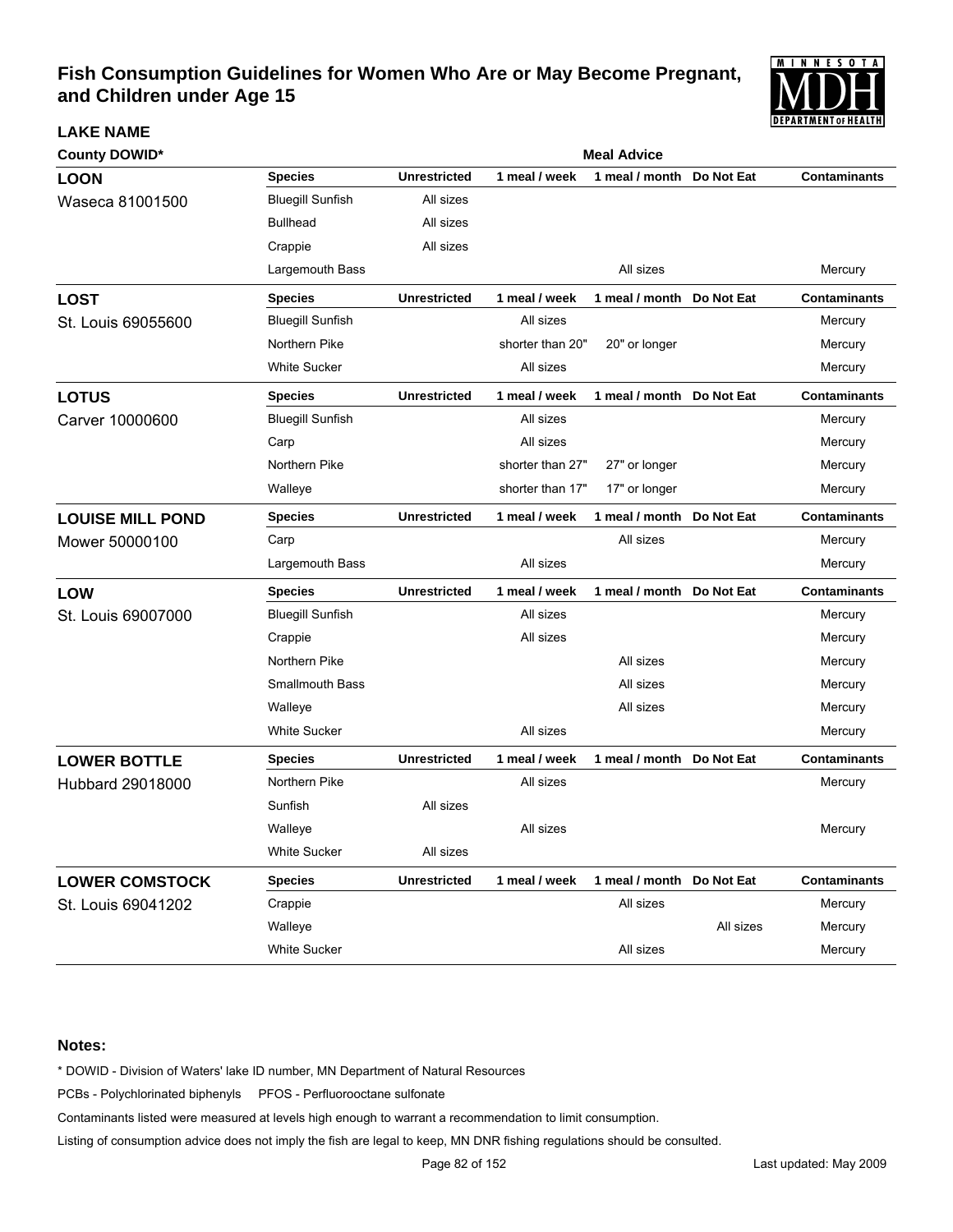

| <b>County DOWID*</b>       |                         | <b>Meal Advice</b>  |                  |                           |                   |                     |  |  |
|----------------------------|-------------------------|---------------------|------------------|---------------------------|-------------------|---------------------|--|--|
| <b>LOWER CULLEN</b>        | <b>Species</b>          | <b>Unrestricted</b> | 1 meal / week    | 1 meal / month            | Do Not Eat        | <b>Contaminants</b> |  |  |
| Crow Wing 18040300         | <b>Bluegill Sunfish</b> | All sizes           |                  |                           |                   |                     |  |  |
|                            | Cisco                   | All sizes           |                  |                           |                   |                     |  |  |
|                            | Northern Pike           |                     | All sizes        |                           |                   | Mercury             |  |  |
|                            | Walleye                 |                     |                  | All sizes                 |                   | Mercury             |  |  |
| <b>LOWER PANASA</b>        | <b>Species</b>          | <b>Unrestricted</b> | 1 meal / week    | 1 meal / month            | Do Not Eat        | <b>Contaminants</b> |  |  |
| Itasca 31011200            | <b>Bullhead</b>         |                     | All sizes        |                           |                   | Mercury             |  |  |
|                            | Walleye                 |                     |                  | All sizes                 |                   | Mercury             |  |  |
|                            | <b>Yellow Perch</b>     |                     | All sizes        |                           |                   | Mercury             |  |  |
| <b>LOWER PAUNESS</b>       | <b>Species</b>          | <b>Unrestricted</b> | 1 meal / week    | 1 meal / month Do Not Eat |                   | <b>Contaminants</b> |  |  |
| St. Louis 69046400         | Walleye                 |                     |                  | All sizes                 |                   | Mercury             |  |  |
|                            | <b>Yellow Perch</b>     |                     |                  | All sizes                 |                   | Mercury             |  |  |
| <b>LOWER PRIOR</b>         | <b>Species</b>          | <b>Unrestricted</b> | 1 meal / week    | 1 meal / month Do Not Eat |                   | <b>Contaminants</b> |  |  |
| Scott 70002600             | <b>Bluegill Sunfish</b> |                     | All sizes        |                           |                   | Mercury             |  |  |
|                            | <b>Bullhead</b>         |                     | All sizes        |                           |                   | Mercury             |  |  |
|                            | Carp                    |                     | All sizes        |                           |                   | Mercury             |  |  |
|                            | Largemouth Bass         |                     | All sizes        |                           |                   | Mercury             |  |  |
|                            | Northern Pike           |                     |                  | All sizes                 |                   | Mercury             |  |  |
|                            | Walleye                 |                     | shorter than 16" | 16" or longer             |                   | Mercury             |  |  |
| <b>LUCKY</b>               | <b>Species</b>          | <b>Unrestricted</b> | 1 meal / week    | 1 meal / month            | Do Not Eat        | <b>Contaminants</b> |  |  |
| Itasca 31060300            | <b>Brown Trout</b>      |                     | All sizes        |                           |                   | Mercury             |  |  |
| <b>LUCY</b>                | <b>Species</b>          | <b>Unrestricted</b> | 1 meal / week    | 1 meal / month            | Do Not Eat        | <b>Contaminants</b> |  |  |
| Carver 10000700            | <b>Bluegill Sunfish</b> | All sizes           |                  |                           |                   |                     |  |  |
|                            | <b>Bullhead</b>         |                     | All sizes        |                           |                   | Mercury             |  |  |
|                            | Northern Pike           |                     |                  | All sizes                 |                   | Mercury             |  |  |
| <b>LUPUS</b>               | <b>Species</b>          | <b>Unrestricted</b> | 1 meal / week    | 1 meal / month            | <b>Do Not Eat</b> | <b>Contaminants</b> |  |  |
| Lake 38003800              | Northern Pike           |                     | All sizes        |                           |                   | Mercury             |  |  |
|                            | <b>White Sucker</b>     |                     | All sizes        |                           |                   | Mercury             |  |  |
| <b>LURA</b>                | <b>Species</b>          | <b>Unrestricted</b> | 1 meal / week    | 1 meal / month Do Not Eat |                   | <b>Contaminants</b> |  |  |
| <b>Blue Earth 07007900</b> | Walleye                 |                     | All sizes        |                           |                   | Mercury             |  |  |
|                            | <b>Yellow Perch</b>     |                     | All sizes        |                           |                   | Mercury             |  |  |
| <b>LYNX</b>                | <b>Species</b>          | <b>Unrestricted</b> | 1 meal / week    | 1 meal / month Do Not Eat |                   | <b>Contaminants</b> |  |  |
| St. Louis 69038300         | Smallmouth Bass         |                     |                  | All sizes                 |                   | Mercury             |  |  |
|                            | Walleye                 |                     |                  |                           | All sizes         | Mercury             |  |  |

### **Notes:**

**LAKE NAME**

\* DOWID - Division of Waters' lake ID number, MN Department of Natural Resources

PCBs - Polychlorinated biphenyls PFOS - Perfluorooctane sulfonate

Contaminants listed were measured at levels high enough to warrant a recommendation to limit consumption.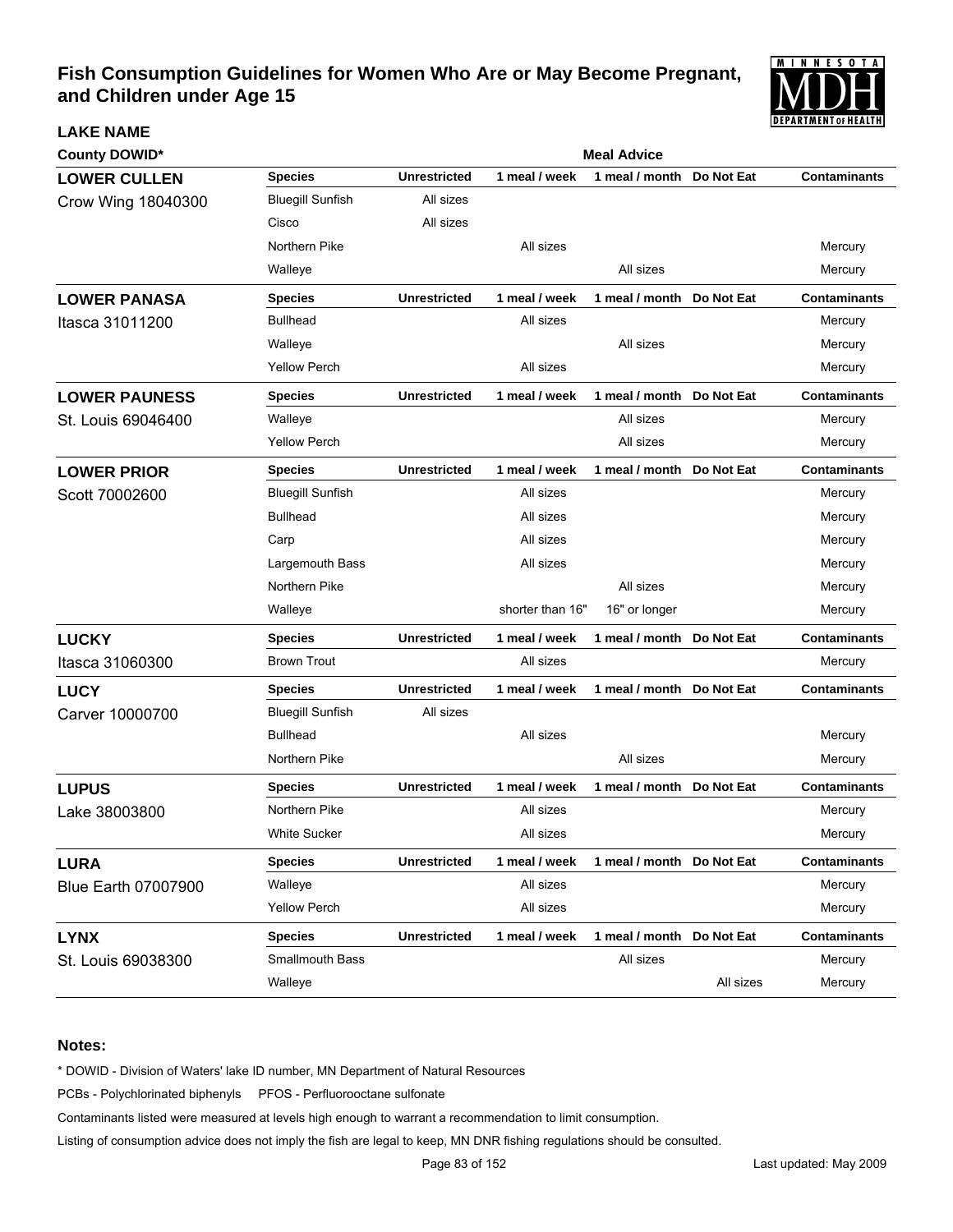

| <b>County DOWID*</b>       |                         | <b>Meal Advice</b>  |                  |                           |            |                     |  |  |
|----------------------------|-------------------------|---------------------|------------------|---------------------------|------------|---------------------|--|--|
| <b>MADISON</b>             | <b>Species</b>          | <b>Unrestricted</b> | 1 meal / week    | 1 meal / month            | Do Not Eat | <b>Contaminants</b> |  |  |
| <b>Blue Earth 07004400</b> | <b>Bluegill Sunfish</b> |                     | All sizes        |                           |            | Mercury             |  |  |
|                            | Carp                    | All sizes           |                  |                           |            |                     |  |  |
|                            | Walleye                 |                     |                  | All sizes                 |            | Mercury             |  |  |
| <b>MANTRAP</b>             | <b>Species</b>          | <b>Unrestricted</b> | 1 meal / week    | 1 meal / month            | Do Not Eat | <b>Contaminants</b> |  |  |
| Hubbard 29015100           | <b>Bluegill Sunfish</b> | All sizes           |                  |                           |            |                     |  |  |
|                            | <b>Bullhead</b>         |                     | All sizes        |                           |            | Mercury             |  |  |
|                            | Crappie                 | All sizes           |                  |                           |            |                     |  |  |
|                            | Northern Pike           |                     | All sizes        |                           |            | Mercury             |  |  |
|                            | Sunfish                 | All sizes           |                  |                           |            |                     |  |  |
|                            | Walleye                 |                     |                  | All sizes                 |            | Mercury             |  |  |
|                            | <b>White Sucker</b>     | All sizes           |                  |                           |            |                     |  |  |
|                            | <b>Yellow Perch</b>     |                     | All sizes        |                           |            | Mercury             |  |  |
| <b>MANUELLA</b>            | <b>Species</b>          | <b>Unrestricted</b> | 1 meal / week    | 1 meal / month            | Do Not Eat | <b>Contaminants</b> |  |  |
| Meeker 47005000            | <b>Bluegill Sunfish</b> | All sizes           |                  |                           |            |                     |  |  |
|                            | Largemouth Bass         |                     | All sizes        |                           |            | Mercury             |  |  |
| <b>MANY POINT</b>          | <b>Species</b>          | <b>Unrestricted</b> | 1 meal / week    | 1 meal / month            | Do Not Eat | <b>Contaminants</b> |  |  |
| Becker 03015800            | <b>Bluegill Sunfish</b> | All sizes           |                  |                           |            |                     |  |  |
|                            | <b>Bowfin</b>           |                     |                  | All sizes                 |            | Mercury             |  |  |
|                            | Northern Pike           |                     | shorter than 24" | 24" or longer             |            | Mercury             |  |  |
|                            | Walleye                 |                     | All sizes        |                           |            | Mercury             |  |  |
|                            | <b>White Sucker</b>     | All sizes           |                  |                           |            |                     |  |  |
| <b>MAPLE</b>               | <b>Species</b>          | <b>Unrestricted</b> | 1 meal / week    | 1 meal / month Do Not Eat |            | <b>Contaminants</b> |  |  |
| Douglas 21007900           | <b>Bluegill Sunfish</b> |                     | All sizes        |                           |            | Mercury             |  |  |
|                            | Northern Pike           |                     | shorter than 18" | 18" or longer             |            | Mercury             |  |  |
|                            | <b>White Sucker</b>     |                     | All sizes        |                           |            | Mercury             |  |  |
| <b>MAPLE</b>               | <b>Species</b>          | <b>Unrestricted</b> | 1 meal / week    | 1 meal / month            | Do Not Eat | <b>Contaminants</b> |  |  |
| Meeker 47000100            | Carp                    | All sizes           |                  |                           |            |                     |  |  |
|                            | <b>Yellow Perch</b>     |                     | All sizes        |                           |            | Mercury             |  |  |

#### **Notes:**

**LAKE NAME**

\* DOWID - Division of Waters' lake ID number, MN Department of Natural Resources

PCBs - Polychlorinated biphenyls PFOS - Perfluorooctane sulfonate

Contaminants listed were measured at levels high enough to warrant a recommendation to limit consumption.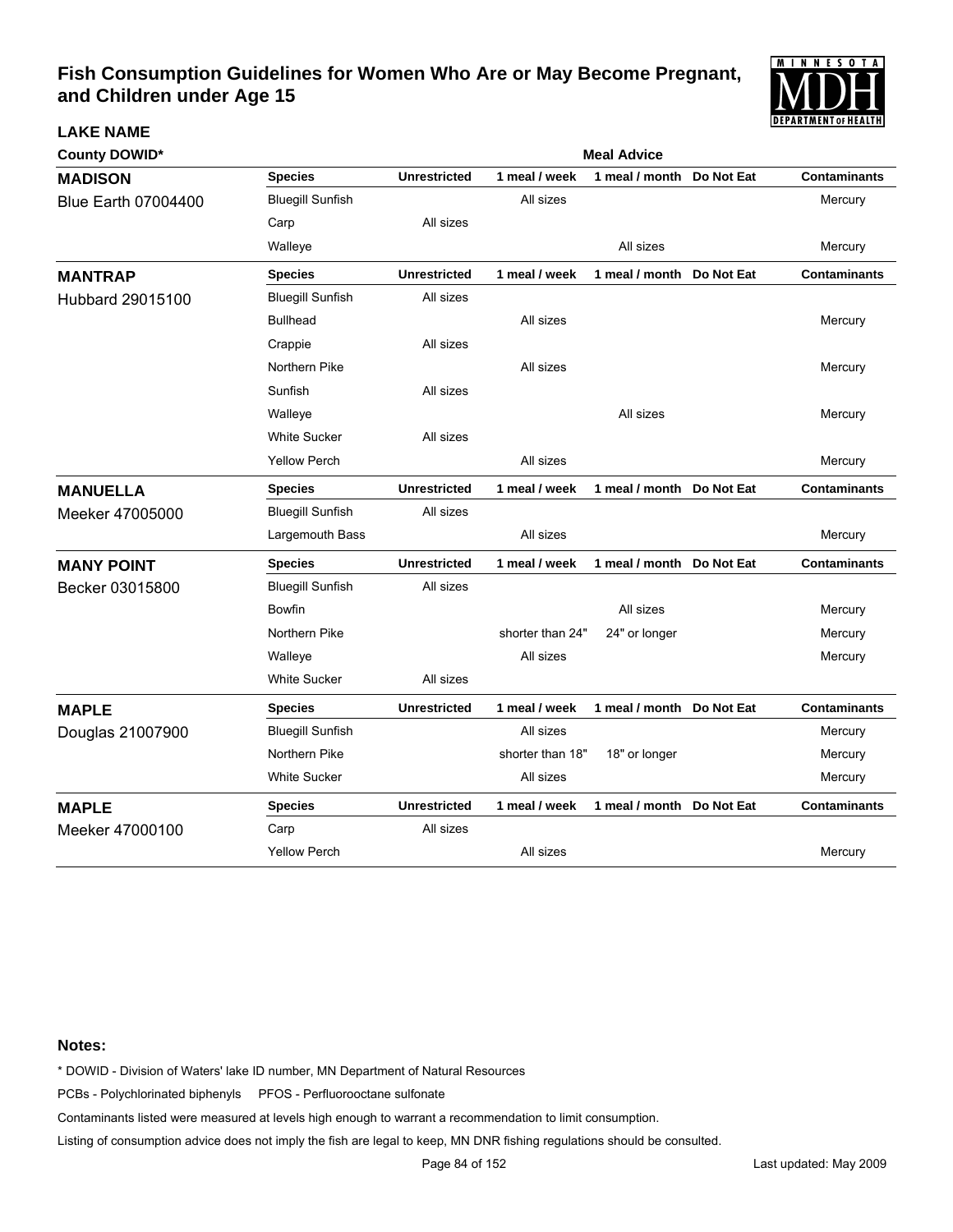

| <b>County DOWID*</b> | <b>Meal Advice</b>      |                     |                  |                           |            |                     |  |  |
|----------------------|-------------------------|---------------------|------------------|---------------------------|------------|---------------------|--|--|
| <b>MAPLE</b>         | <b>Species</b>          | <b>Unrestricted</b> | 1 meal / week    | 1 meal / month            | Do Not Eat | <b>Contaminants</b> |  |  |
| Polk 60030500        | <b>Bluegill Sunfish</b> |                     | All sizes        |                           |            | Mercury             |  |  |
|                      | <b>Bullhead</b>         | All sizes           |                  |                           |            |                     |  |  |
|                      | Carp                    | All sizes           |                  |                           |            |                     |  |  |
|                      | Crappie                 | All sizes           |                  |                           |            |                     |  |  |
|                      | Northern Pike           |                     | All sizes        |                           |            | Mercury             |  |  |
|                      | Walleye                 |                     | shorter than 18" | 18" or longer             |            | Mercury             |  |  |
|                      | <b>White Sucker</b>     | All sizes           |                  |                           |            |                     |  |  |
| <b>MAPLE</b>         | <b>Species</b>          | <b>Unrestricted</b> | 1 meal / week    | 1 meal / month            | Do Not Eat | <b>Contaminants</b> |  |  |
| Todd 77018100        | <b>Bluegill Sunfish</b> |                     | All sizes        |                           |            | Mercury             |  |  |
|                      | Crappie                 |                     | All sizes        |                           |            | Mercury             |  |  |
|                      | Northern Pike           |                     |                  | All sizes                 |            | Mercury             |  |  |
| <b>MAPLE</b>         | <b>Species</b>          | <b>Unrestricted</b> | 1 meal / week    | 1 meal / month            | Do Not Eat | <b>Contaminants</b> |  |  |
| Wright 86013400      | <b>Bluegill Sunfish</b> |                     | All sizes        |                           |            | Mercury             |  |  |
|                      | Carp                    |                     | All sizes        |                           |            | Mercury             |  |  |
|                      | Northern Pike           |                     | shorter than 20" | 20" or longer             |            | Mercury             |  |  |
| <b>MARION</b>        | <b>Species</b>          | <b>Unrestricted</b> | 1 meal / week    | 1 meal / month            | Do Not Eat | <b>Contaminants</b> |  |  |
| Dakota 19002600      | <b>Bluegill Sunfish</b> |                     | All sizes        |                           |            | Mercury             |  |  |
|                      | Carp                    | All sizes           |                  |                           |            |                     |  |  |
|                      | Northern Pike           |                     | shorter than 24" | 24" or longer             |            | Mercury             |  |  |
|                      | Walleye                 |                     | All sizes        |                           |            | Mercury             |  |  |
| <b>MARION</b>        | <b>Species</b>          | <b>Unrestricted</b> | 1 meal / week    | 1 meal / month Do Not Eat |            | <b>Contaminants</b> |  |  |
| McLeod 43008400      | <b>Bluegill Sunfish</b> | All sizes           |                  |                           |            |                     |  |  |
|                      | Carp                    | All sizes           |                  |                           |            |                     |  |  |
|                      | <b>Channel Catfish</b>  |                     | All sizes        |                           |            | Mercury             |  |  |
|                      | Crappie                 | All sizes           |                  |                           |            |                     |  |  |
|                      | Largemouth Bass         |                     | All sizes        |                           |            | Mercury             |  |  |
|                      | Northern Pike           |                     | All sizes        |                           |            | Mercury             |  |  |
|                      | Walleye                 |                     |                  | All sizes                 |            | Mercury             |  |  |
| <b>MARION</b>        | <b>Species</b>          | <b>Unrestricted</b> | 1 meal / week    | 1 meal / month            | Do Not Eat | <b>Contaminants</b> |  |  |
| Otter Tail 56024300  | <b>Bluegill Sunfish</b> |                     | All sizes        |                           |            | Mercury             |  |  |
|                      | Northern Pike           |                     |                  | All sizes                 |            | Mercury             |  |  |
|                      | Walleye                 |                     |                  | All sizes                 |            | Mercury             |  |  |

### **Notes:**

**LAKE NAME**

\* DOWID - Division of Waters' lake ID number, MN Department of Natural Resources

PCBs - Polychlorinated biphenyls PFOS - Perfluorooctane sulfonate

Contaminants listed were measured at levels high enough to warrant a recommendation to limit consumption.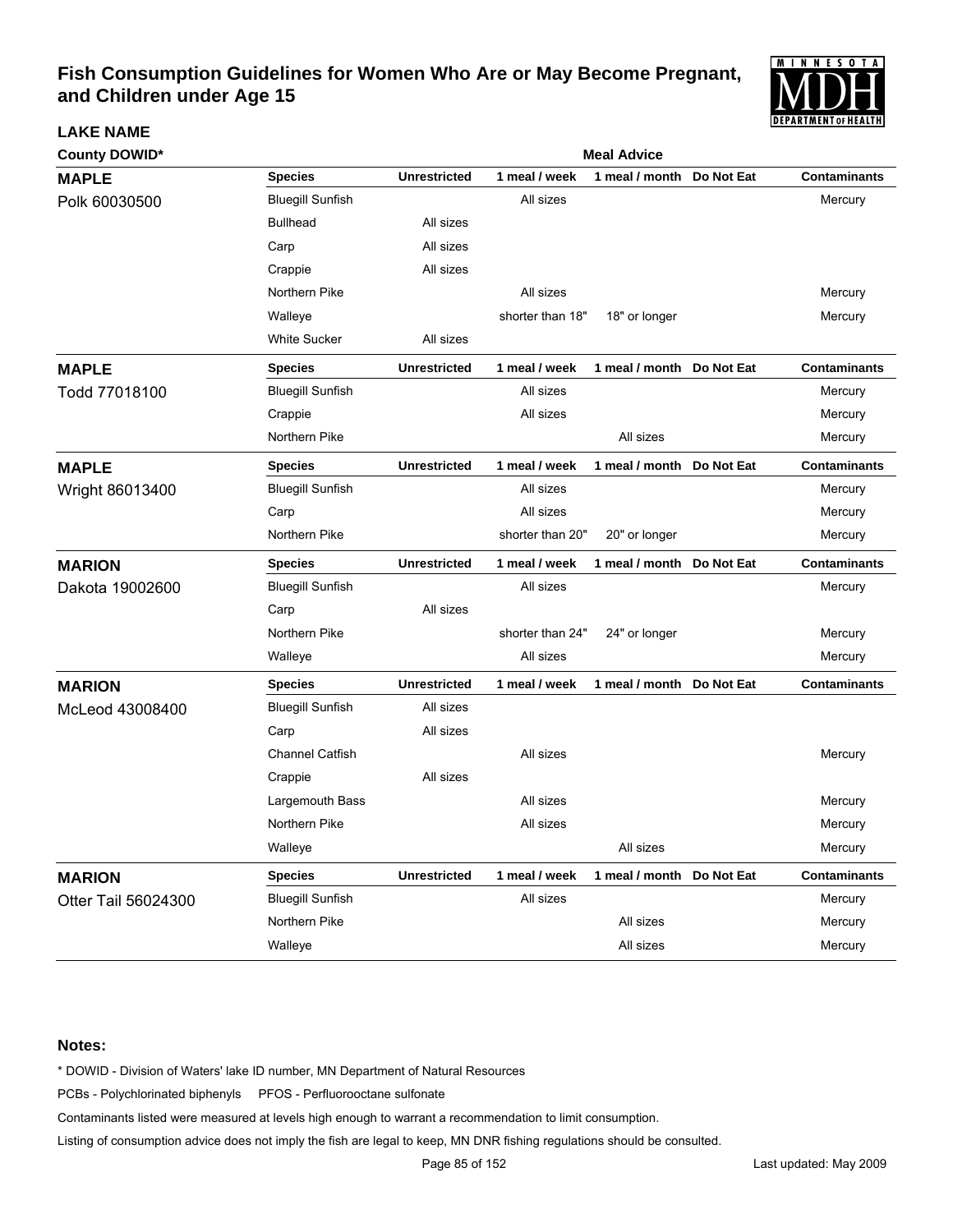

| <b>County DOWID*</b> | <b>Meal Advice</b>      |                     |               |                           |            |                     |  |  |  |
|----------------------|-------------------------|---------------------|---------------|---------------------------|------------|---------------------|--|--|--|
| <b>MARION</b>        | <b>Species</b>          | <b>Unrestricted</b> | 1 meal / week | 1 meal / month            | Do Not Eat | <b>Contaminants</b> |  |  |  |
| St. Louis 69075500   | <b>Bluegill Sunfish</b> |                     | All sizes     |                           |            | Mercury             |  |  |  |
|                      | Walleye                 |                     |               | All sizes                 |            | Mercury             |  |  |  |
| <b>MARK</b>          | <b>Species</b>          | <b>Unrestricted</b> | 1 meal / week | 1 meal / month            | Do Not Eat | <b>Contaminants</b> |  |  |  |
| Cook 16025000        | Northern Pike           |                     |               | All sizes                 |            | Mercury             |  |  |  |
|                      | <b>White Sucker</b>     |                     | All sizes     |                           |            | Mercury             |  |  |  |
| <b>MARQUETTE</b>     | <b>Species</b>          | <b>Unrestricted</b> | 1 meal / week | 1 meal / month Do Not Eat |            | <b>Contaminants</b> |  |  |  |
| Beltrami 04014200    | Northern Pike           |                     |               | All sizes                 |            | Mercury             |  |  |  |
|                      | Walleye                 |                     |               | All sizes                 |            | Mercury             |  |  |  |
|                      | <b>White Sucker</b>     |                     | All sizes     |                           |            | Mercury             |  |  |  |
| <b>MARSH</b>         | <b>Species</b>          | <b>Unrestricted</b> | 1 meal / week | 1 meal / month Do Not Eat |            | <b>Contaminants</b> |  |  |  |
| Big Stone 06000100   | Carp                    |                     | All sizes     |                           |            | Mercury             |  |  |  |
|                      | Northern Pike           |                     | All sizes     |                           |            | Mercury             |  |  |  |
|                      | Walleye                 |                     | All sizes     |                           |            | Mercury             |  |  |  |
|                      | <b>Yellow Perch</b>     |                     | All sizes     |                           |            | Mercury             |  |  |  |
| <b>MARSH</b>         | <b>Species</b>          | <b>Unrestricted</b> | 1 meal / week | 1 meal / month Do Not Eat |            | <b>Contaminants</b> |  |  |  |
| Cook 16048800        | Northern Pike           |                     |               | All sizes                 |            | Mercury             |  |  |  |
|                      | <b>White Sucker</b>     |                     |               | All sizes                 |            | Mercury             |  |  |  |
|                      | <b>Yellow Perch</b>     |                     | All sizes     |                           |            | Mercury             |  |  |  |
| <b>MARTIN</b>        | <b>Species</b>          | <b>Unrestricted</b> | 1 meal / week | 1 meal / month Do Not Eat |            | <b>Contaminants</b> |  |  |  |
| Anoka 02003400       | Crappie                 | All sizes           |               |                           |            |                     |  |  |  |
|                      | Walleye                 |                     | All sizes     |                           |            | Mercury             |  |  |  |
|                      | <b>White Sucker</b>     |                     | All sizes     |                           |            | Mercury             |  |  |  |
| <b>MARY</b>          | <b>Species</b>          | <b>Unrestricted</b> | 1 meal / week | 1 meal / month Do Not Eat |            | <b>Contaminants</b> |  |  |  |
| Douglas 21009200     | <b>Bluegill Sunfish</b> |                     | All sizes     |                           |            | Mercury             |  |  |  |
|                      | Walleye                 |                     |               | All sizes                 |            | Mercury             |  |  |  |
| <b>MARY</b>          | <b>Species</b>          | <b>Unrestricted</b> | 1 meal / week | 1 meal / month            | Do Not Eat | <b>Contaminants</b> |  |  |  |
| Todd 77001900        | Northern Pike           |                     |               | All sizes                 |            | Mercury             |  |  |  |
| <b>MARY</b>          | <b>Species</b>          | <b>Unrestricted</b> | 1 meal / week | 1 meal / month Do Not Eat |            | <b>Contaminants</b> |  |  |  |
| Wright 86019300      | <b>Bullhead</b>         |                     | All sizes     |                           |            | Mercury             |  |  |  |
|                      | Crappie                 | All sizes           |               |                           |            |                     |  |  |  |
|                      | Northern Pike           |                     | All sizes     |                           |            | Mercury             |  |  |  |

### **Notes:**

**LAKE NAME**

\* DOWID - Division of Waters' lake ID number, MN Department of Natural Resources

PCBs - Polychlorinated biphenyls PFOS - Perfluorooctane sulfonate

Contaminants listed were measured at levels high enough to warrant a recommendation to limit consumption.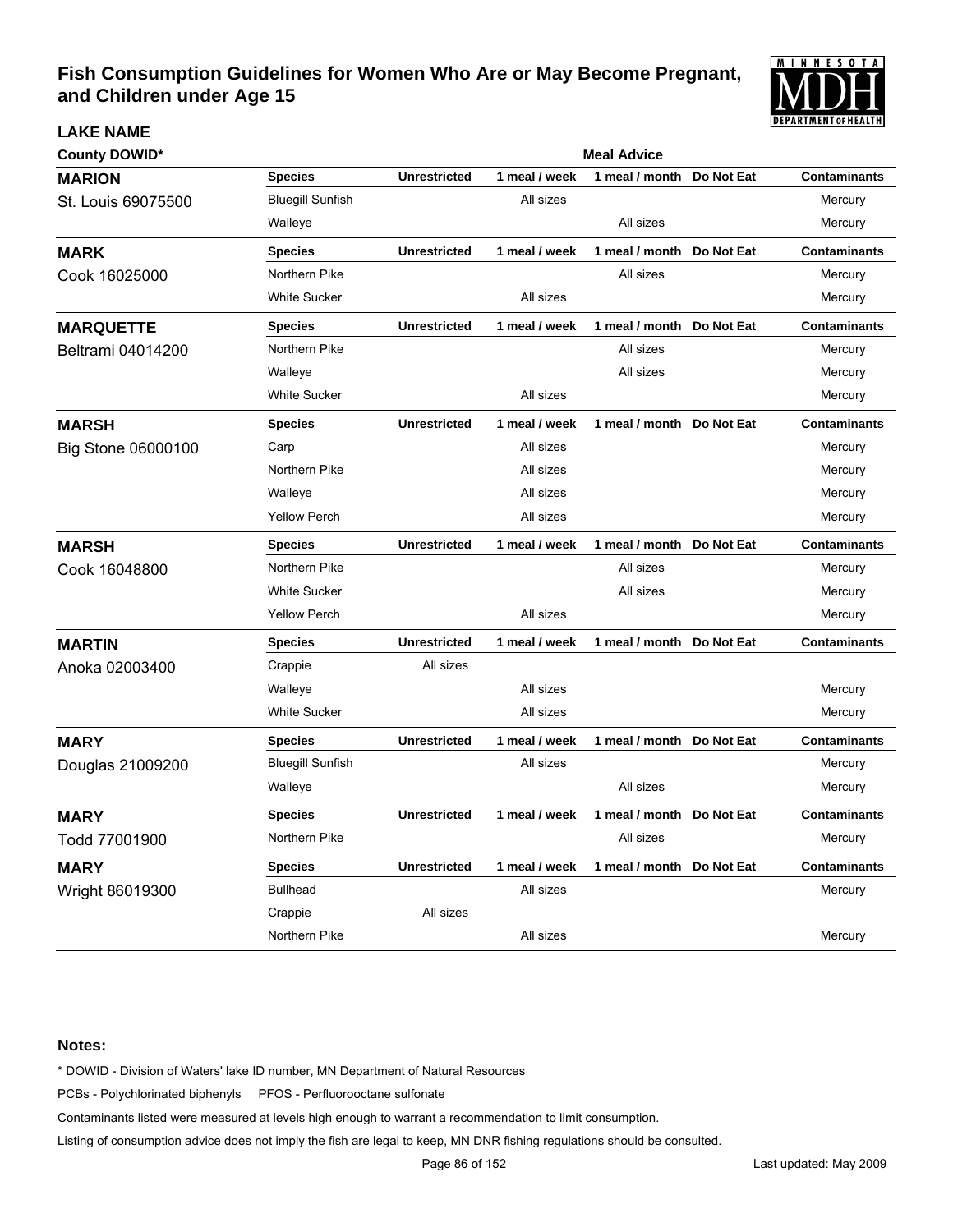

| <b>County DOWID*</b> |                         | <b>Meal Advice</b>  |                  |                           |            |                     |  |
|----------------------|-------------------------|---------------------|------------------|---------------------------|------------|---------------------|--|
| <b>MASHKENODE</b>    | <b>Species</b>          | <b>Unrestricted</b> | 1 meal / week    | 1 meal / month            | Do Not Eat | <b>Contaminants</b> |  |
| St. Louis 69072500   | <b>Bluegill Sunfish</b> |                     | All sizes        |                           |            | Mercury             |  |
|                      | Crappie                 |                     |                  | All sizes                 |            | Mercury             |  |
|                      | Northern Pike           |                     |                  | All sizes                 |            | Mercury             |  |
|                      | <b>White Sucker</b>     |                     | All sizes        |                           |            | Mercury             |  |
| <b>MAUDE</b>         | <b>Species</b>          | <b>Unrestricted</b> | 1 meal / week    | 1 meal / month Do Not Eat |            | <b>Contaminants</b> |  |
| St. Louis 69059000   | Northern Pike           |                     |                  | All sizes                 |            | Mercury             |  |
|                      | Walleye                 |                     |                  | All sizes                 |            | Mercury             |  |
|                      | <b>White Sucker</b>     |                     | All sizes        |                           |            | Mercury             |  |
|                      | <b>Yellow Perch</b>     |                     |                  | All sizes                 |            | Mercury             |  |
| <b>MAYHEW</b>        | <b>Species</b>          | <b>Unrestricted</b> | 1 meal / week    | 1 meal / month Do Not Eat |            | <b>Contaminants</b> |  |
| Benton 05000700      | Crappie                 |                     | All sizes        |                           |            | Mercury             |  |
|                      | Northern Pike           |                     |                  | All sizes                 |            | Mercury             |  |
| <b>MAYHEW</b>        | <b>Species</b>          | <b>Unrestricted</b> | 1 meal / week    | 1 meal / month Do Not Eat |            | <b>Contaminants</b> |  |
| Cook 16033700        | Lake Trout              |                     | All sizes        |                           |            | Mercury             |  |
|                      | <b>White Sucker</b>     |                     | All sizes        |                           |            | Mercury             |  |
|                      | <b>Yellow Perch</b>     |                     | All sizes        |                           |            | Mercury             |  |
| <b>MAYO</b>          | <b>Species</b>          | <b>Unrestricted</b> | 1 meal / week    | 1 meal / month Do Not Eat |            | <b>Contaminants</b> |  |
| Crow Wing 18040800   | Northern Pike           |                     |                  | All sizes                 |            | Mercury             |  |
| <b>MAZASKA</b>       | <b>Species</b>          | <b>Unrestricted</b> | 1 meal / week    | 1 meal / month Do Not Eat |            | <b>Contaminants</b> |  |
| Rice 66003900        | Carp                    |                     | All sizes        |                           |            | Mercury             |  |
|                      | Crappie                 |                     | All sizes        |                           |            | Mercury             |  |
|                      | Northern Pike           |                     | shorter than 27" | 27" or longer             |            | Mercury             |  |
|                      | Walleye                 |                     |                  | All sizes                 |            | Mercury             |  |
| <b>MCCARRON</b>      | <b>Species</b>          | <b>Unrestricted</b> | 1 meal / week    | 1 meal / month Do Not Eat |            | <b>Contaminants</b> |  |
| Ramsey 62005400      | <b>Bluegill Sunfish</b> |                     | All sizes        |                           |            | Mercury             |  |
|                      | Largemouth Bass         |                     | All sizes        |                           |            | Mercury             |  |
|                      | Northern Pike           |                     |                  | All sizes                 |            | Mercury             |  |
| <b>MCDONALD</b>      | <b>Species</b>          | <b>Unrestricted</b> | 1 meal / week    | 1 meal / month Do Not Eat |            | <b>Contaminants</b> |  |
| Cook 16023500        | Northern Pike           |                     | shorter than 20" | 20" or longer             |            | Mercury             |  |
|                      | Smallmouth Bass         |                     |                  | All sizes                 |            | Mercury             |  |
|                      | Walleye                 |                     |                  | All sizes                 |            | Mercury             |  |
|                      | <b>Yellow Perch</b>     |                     | All sizes        |                           |            | Mercury             |  |

### **Notes:**

**LAKE NAME**

\* DOWID - Division of Waters' lake ID number, MN Department of Natural Resources

PCBs - Polychlorinated biphenyls PFOS - Perfluorooctane sulfonate

Contaminants listed were measured at levels high enough to warrant a recommendation to limit consumption.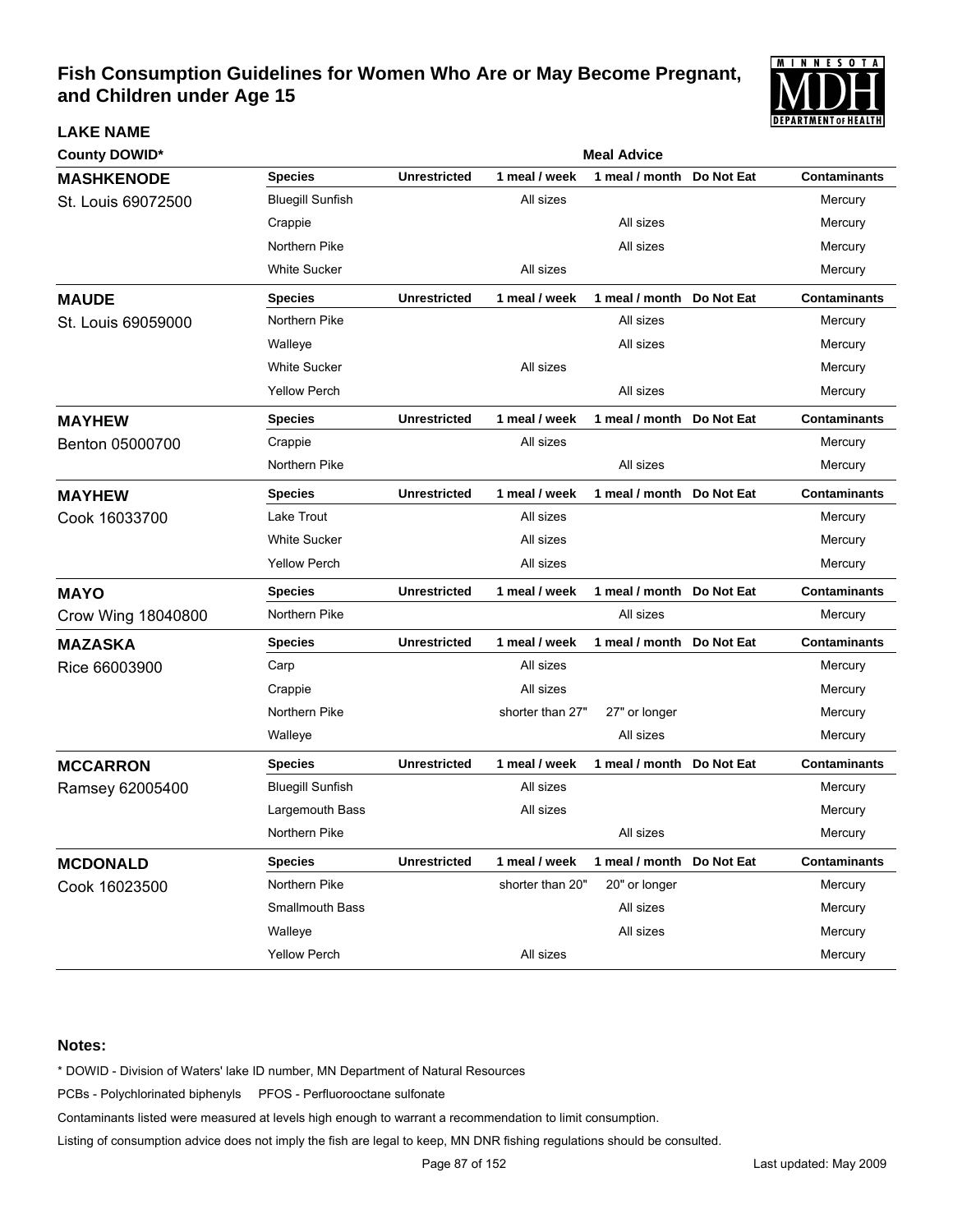

| <b>LAKE NAME</b>     |                         |                     |               |                           |            | <b>PETANIMENI VI HEALIN</b> |  |
|----------------------|-------------------------|---------------------|---------------|---------------------------|------------|-----------------------------|--|
| <b>County DOWID*</b> | <b>Meal Advice</b>      |                     |               |                           |            |                             |  |
| <b>MCFARLAND</b>     | <b>Species</b>          | <b>Unrestricted</b> | 1 meal / week | 1 meal / month            | Do Not Eat | <b>Contaminants</b>         |  |
| Cook 16002700        | Northern Pike           |                     | All sizes     |                           |            | Mercury                     |  |
|                      | Walleye                 |                     | All sizes     |                           |            | Mercury                     |  |
|                      | <b>White Sucker</b>     |                     | All sizes     |                           |            | Mercury                     |  |
|                      | <b>Yellow Perch</b>     |                     | All sizes     |                           |            | Mercury                     |  |
| <b>MCMAHON</b>       | <b>Species</b>          | <b>Unrestricted</b> | 1 meal / week | 1 meal / month Do Not Eat |            | <b>Contaminants</b>         |  |
| Scott 70005000       | <b>Bluegill Sunfish</b> |                     | All sizes     |                           |            | Mercury                     |  |
|                      | <b>Bullhead</b>         |                     | All sizes     |                           |            | Mercury                     |  |
|                      | Crappie                 |                     | All sizes     |                           |            | Mercury                     |  |
|                      | Northern Pike           |                     |               | All sizes                 |            | Mercury                     |  |
| <b>MEANDER</b>       | <b>Species</b>          | <b>Unrestricted</b> | 1 meal / week | 1 meal / month Do Not Eat |            | <b>Contaminants</b>         |  |
| St. Louis 69032900   | <b>Smallmouth Bass</b>  |                     |               | All sizes                 |            | Mercury                     |  |
| <b>MEDICINE</b>      | <b>Species</b>          | <b>Unrestricted</b> | 1 meal / week | 1 meal / month Do Not Eat |            | <b>Contaminants</b>         |  |
| Beltrami 04012200    | Crappie                 | All sizes           |               |                           |            |                             |  |
|                      | Northern Pike           |                     |               | All sizes                 |            | Mercury                     |  |
|                      | Walleye                 |                     |               | All sizes                 |            | Mercury                     |  |
| <b>MEDICINE</b>      | <b>Species</b>          | <b>Unrestricted</b> | 1 meal / week | 1 meal / month Do Not Eat |            | <b>Contaminants</b>         |  |
| Hennepin 27010400    | <b>Bluegill Sunfish</b> |                     | All sizes     |                           |            | Mercury                     |  |
|                      | <b>Bullhead</b>         |                     | All sizes     |                           |            | Mercury                     |  |
|                      | Carp                    |                     | All sizes     |                           |            | Mercury                     |  |
|                      | Crappie                 |                     | All sizes     |                           |            | Mercury                     |  |
|                      | Largemouth Bass         |                     | All sizes     |                           |            | <b>PFOS</b>                 |  |
|                      | Northern Pike           |                     | All sizes     |                           |            | Mercury                     |  |
| <b>MEDITATION</b>    | <b>Species</b>          | <b>Unrestricted</b> | 1 meal / week | 1 meal / month Do Not Eat |            | <b>Contaminants</b>         |  |
| Cook 16058300        | <b>Brook Trout</b>      |                     |               | All sizes                 |            | Mercury                     |  |
| <b>MELISSA</b>       | <b>Species</b>          | <b>Unrestricted</b> | 1 meal / week | 1 meal / month Do Not Eat |            | <b>Contaminants</b>         |  |
| Becker 03047500      | <b>Bluegill Sunfish</b> | All sizes           |               |                           |            |                             |  |
|                      | <b>Bullhead</b>         |                     | All sizes     |                           |            | Mercury                     |  |
|                      | Crappie                 |                     | All sizes     |                           |            | Mercury                     |  |
|                      | Largemouth Bass         |                     |               | All sizes                 |            | Mercury                     |  |
|                      | Northern Pike           |                     |               | All sizes                 |            | Mercury                     |  |
|                      | Sunfish                 |                     | All sizes     |                           |            | Mercury                     |  |
|                      | Walleye                 |                     |               | All sizes                 |            | Mercury                     |  |
|                      | White Sucker            |                     | All sizes     |                           |            | Mercury                     |  |

### **Notes:**

\* DOWID - Division of Waters' lake ID number, MN Department of Natural Resources

PCBs - Polychlorinated biphenyls PFOS - Perfluorooctane sulfonate

Contaminants listed were measured at levels high enough to warrant a recommendation to limit consumption.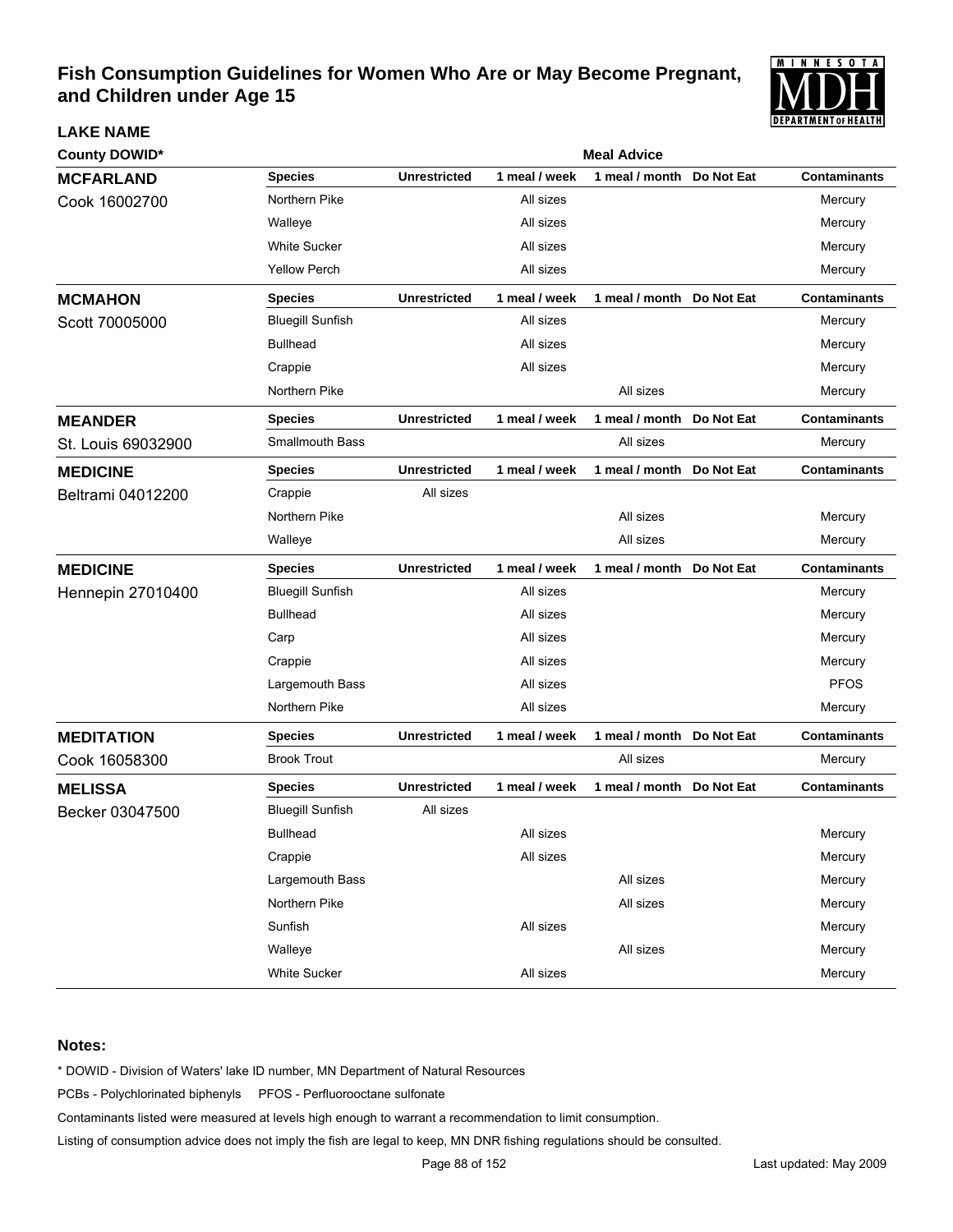

| <b>County DOWID*</b>       | <b>Meal Advice</b>      |                     |               |                           |            |                     |  |  |
|----------------------------|-------------------------|---------------------|---------------|---------------------------|------------|---------------------|--|--|
| <b>MESABA</b>              | <b>Species</b>          | <b>Unrestricted</b> | 1 meal / week | 1 meal / month            | Do Not Eat | <b>Contaminants</b> |  |  |
| Cook 16067300              | Lake Trout              |                     |               | All sizes                 |            | Mercury             |  |  |
|                            | Northern Pike           |                     |               | All sizes                 |            | Mercury             |  |  |
| <b>MIDDLE MCDOUGAL</b>     | <b>Species</b>          | <b>Unrestricted</b> | 1 meal / week | 1 meal / month Do Not Eat |            | <b>Contaminants</b> |  |  |
| Lake 38065800              | Northern Pike           |                     |               | All sizes                 |            | Mercury             |  |  |
|                            | Walleye                 |                     |               | All sizes                 |            | Mercury             |  |  |
|                            | <b>White Sucker</b>     |                     |               | All sizes                 |            | Mercury             |  |  |
|                            | <b>Yellow Perch</b>     |                     | All sizes     |                           |            | Mercury             |  |  |
| <b>MIDGE</b>               | <b>Species</b>          | <b>Unrestricted</b> | 1 meal / week | 1 meal / month Do Not Eat |            | <b>Contaminants</b> |  |  |
| Hubbard 29006600           | Northern Pike           |                     |               | All sizes                 |            | Mercury             |  |  |
|                            | Walleye                 |                     |               | All sizes                 |            | Mercury             |  |  |
| <b>MILLE LACS</b>          | <b>Species</b>          | <b>Unrestricted</b> | 1 meal / week | 1 meal / month Do Not Eat |            | <b>Contaminants</b> |  |  |
| <b>Mille Lacs 48000200</b> | <b>Burbot</b>           |                     | All sizes     |                           |            | Mercury             |  |  |
|                            | Carp                    |                     | All sizes     |                           |            | Mercury             |  |  |
|                            | Cisco                   | All sizes           |               |                           |            |                     |  |  |
|                            | Northern Pike           |                     | All sizes     |                           |            | Mercury             |  |  |
|                            | <b>Smallmouth Bass</b>  |                     | All sizes     |                           |            | Mercury             |  |  |
|                            | Sunfish                 |                     | All sizes     |                           |            | Mercury             |  |  |
|                            | Walleye                 |                     | All sizes     |                           |            | Mercury             |  |  |
|                            | <b>White Sucker</b>     | All sizes           |               |                           |            |                     |  |  |
|                            | <b>Yellow Perch</b>     |                     | All sizes     |                           |            | Mercury             |  |  |
| <b>MILLER</b>              | <b>Species</b>          | <b>Unrestricted</b> | 1 meal / week | 1 meal / month Do Not Eat |            | <b>Contaminants</b> |  |  |
| Carver 10002900            | <b>Bluegill Sunfish</b> |                     | All sizes     |                           |            | Mercury             |  |  |
|                            | Carp                    |                     | All sizes     |                           |            | Mercury             |  |  |
|                            | Northern Pike           |                     |               | All sizes                 |            | Mercury             |  |  |
| <b>MILLS</b>               | <b>Species</b>          | <b>Unrestricted</b> | 1 meal / week | 1 meal / month Do Not Eat |            | <b>Contaminants</b> |  |  |
| <b>Blue Earth 07009700</b> | <b>Bluegill Sunfish</b> | All sizes           |               |                           |            |                     |  |  |
|                            | <b>Bullhead</b>         |                     | All sizes     |                           |            | Mercury             |  |  |
|                            | Carp                    | All sizes           |               |                           |            |                     |  |  |
|                            | Northern Pike           |                     | All sizes     |                           |            | Mercury             |  |  |
|                            | <b>Yellow Perch</b>     |                     | All sizes     |                           |            | Mercury             |  |  |
| <b>MILTONA</b>             | <b>Species</b>          | <b>Unrestricted</b> | 1 meal / week | 1 meal / month Do Not Eat |            | <b>Contaminants</b> |  |  |
| Douglas 21008300           | <b>Bluegill Sunfish</b> |                     | All sizes     |                           |            | Mercury             |  |  |
|                            | Walleye                 |                     |               | All sizes                 |            | Mercury             |  |  |
|                            | White Sucker            |                     | All sizes     |                           |            | Mercury             |  |  |

### **Notes:**

**LAKE NAME**

\* DOWID - Division of Waters' lake ID number, MN Department of Natural Resources

PCBs - Polychlorinated biphenyls PFOS - Perfluorooctane sulfonate

Contaminants listed were measured at levels high enough to warrant a recommendation to limit consumption.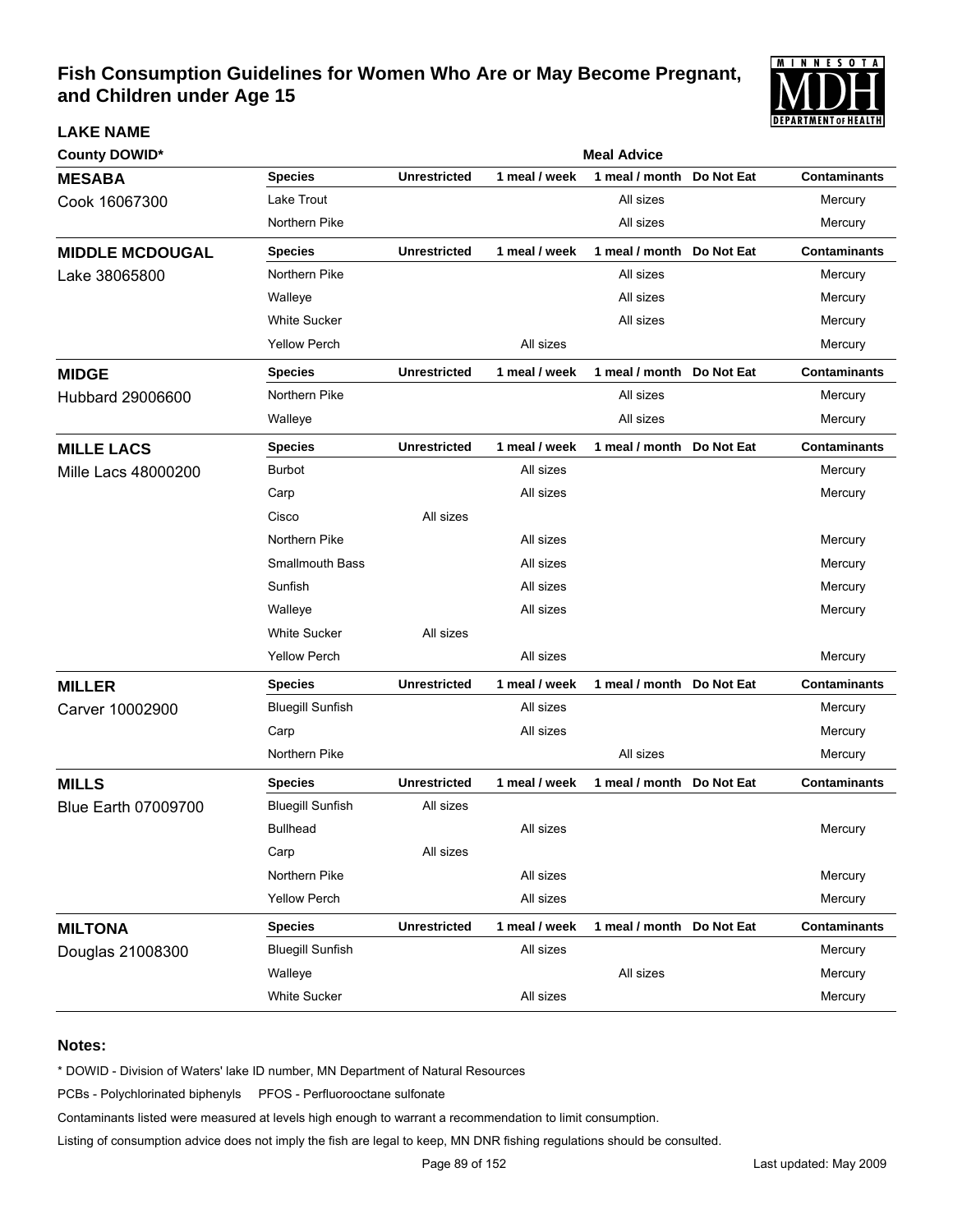

| <b>County DOWID*</b>       | <b>Meal Advice</b>      |                     |                  |                           |            |                     |  |  |
|----------------------------|-------------------------|---------------------|------------------|---------------------------|------------|---------------------|--|--|
| <b>MINA</b>                | <b>Species</b>          | <b>Unrestricted</b> | 1 meal / week    | 1 meal / month            | Do Not Eat | <b>Contaminants</b> |  |  |
| Douglas 21010800           | <b>Bluegill Sunfish</b> |                     | All sizes        |                           |            | Mercury             |  |  |
|                            | Largemouth Bass         |                     |                  | All sizes                 |            | Mercury             |  |  |
| <b>MINERVA</b>             | <b>Species</b>          | <b>Unrestricted</b> | 1 meal / week    | 1 meal / month            | Do Not Eat | <b>Contaminants</b> |  |  |
| <b>Clearwater 15007900</b> | <b>Bullhead</b>         | All sizes           |                  |                           |            |                     |  |  |
|                            | Northern Pike           |                     | All sizes        |                           |            | Mercury             |  |  |
|                            | Sunfish                 | All sizes           |                  |                           |            |                     |  |  |
|                            | Walleye                 |                     | shorter than 19" | 19" or longer             |            | Mercury             |  |  |
| <b>MINISTER</b>            | <b>Species</b>          | <b>Unrestricted</b> | 1 meal / week    | 1 meal / month Do Not Eat |            | <b>Contaminants</b> |  |  |
| St. Louis 69006500         | <b>Bluegill Sunfish</b> |                     | All sizes        |                           |            | Mercury             |  |  |
|                            | Northern Pike           |                     |                  | All sizes                 |            | Mercury             |  |  |
|                            | Walleye                 |                     |                  | All sizes                 |            | Mercury             |  |  |
|                            | <b>White Sucker</b>     |                     | All sizes        |                           |            | Mercury             |  |  |
| <b>MINK</b>                | <b>Species</b>          | <b>Unrestricted</b> | 1 meal / week    | 1 meal / month            | Do Not Eat | <b>Contaminants</b> |  |  |
| Cook 16004600              | <b>Rainbow Trout</b>    |                     | All sizes        |                           |            | Mercury             |  |  |
|                            | Splake                  |                     | All sizes        |                           |            | Mercury             |  |  |
| <b>MINNETONKA</b>          | <b>Species</b>          | <b>Unrestricted</b> | 1 meal / week    | 1 meal / month Do Not Eat |            | <b>Contaminants</b> |  |  |
| <b>Hennepin 27013300</b>   | <b>Bluegill Sunfish</b> |                     | All sizes        |                           |            | Mercury             |  |  |
|                            | Carp                    |                     | All sizes        |                           |            | Mercury             |  |  |
|                            | Largemouth Bass         |                     | All sizes        |                           |            | Mercury             |  |  |
|                            | Northern Pike           |                     | All sizes        |                           |            | Mercury             |  |  |
|                            | Walleye                 |                     | shorter than 18" | 18" or longer             |            | Mercury             |  |  |
|                            | <b>White Sucker</b>     | All sizes           |                  |                           |            |                     |  |  |
| <b>MINNEWASHTA</b>         | <b>Species</b>          | <b>Unrestricted</b> | 1 meal / week    | 1 meal / month Do Not Eat |            | <b>Contaminants</b> |  |  |
| Carver 10000900            | <b>Bluegill Sunfish</b> |                     | All sizes        |                           |            | Mercury             |  |  |
|                            | <b>Bullhead</b>         |                     |                  | All sizes                 |            | Mercury             |  |  |
|                            | Northern Pike           |                     | shorter than 22" | 22" or longer             |            | Mercury             |  |  |
| <b>MINNEWASKA</b>          | <b>Species</b>          | <b>Unrestricted</b> | 1 meal / week    | 1 meal / month Do Not Eat |            | <b>Contaminants</b> |  |  |
| Pope 61013000              | <b>Bluegill Sunfish</b> |                     | All sizes        |                           |            | Mercury             |  |  |
|                            | Crappie                 |                     | All sizes        |                           |            | Mercury             |  |  |
|                            | Northern Pike           |                     |                  | All sizes                 |            | Mercury             |  |  |
|                            | Walleye                 |                     |                  | All sizes                 |            | Mercury             |  |  |
|                            | White Sucker            | All sizes           |                  |                           |            |                     |  |  |
|                            | Yellow Perch            |                     | All sizes        |                           |            | Mercury             |  |  |

### **Notes:**

**LAKE NAME**

\* DOWID - Division of Waters' lake ID number, MN Department of Natural Resources

PCBs - Polychlorinated biphenyls PFOS - Perfluorooctane sulfonate

Contaminants listed were measured at levels high enough to warrant a recommendation to limit consumption.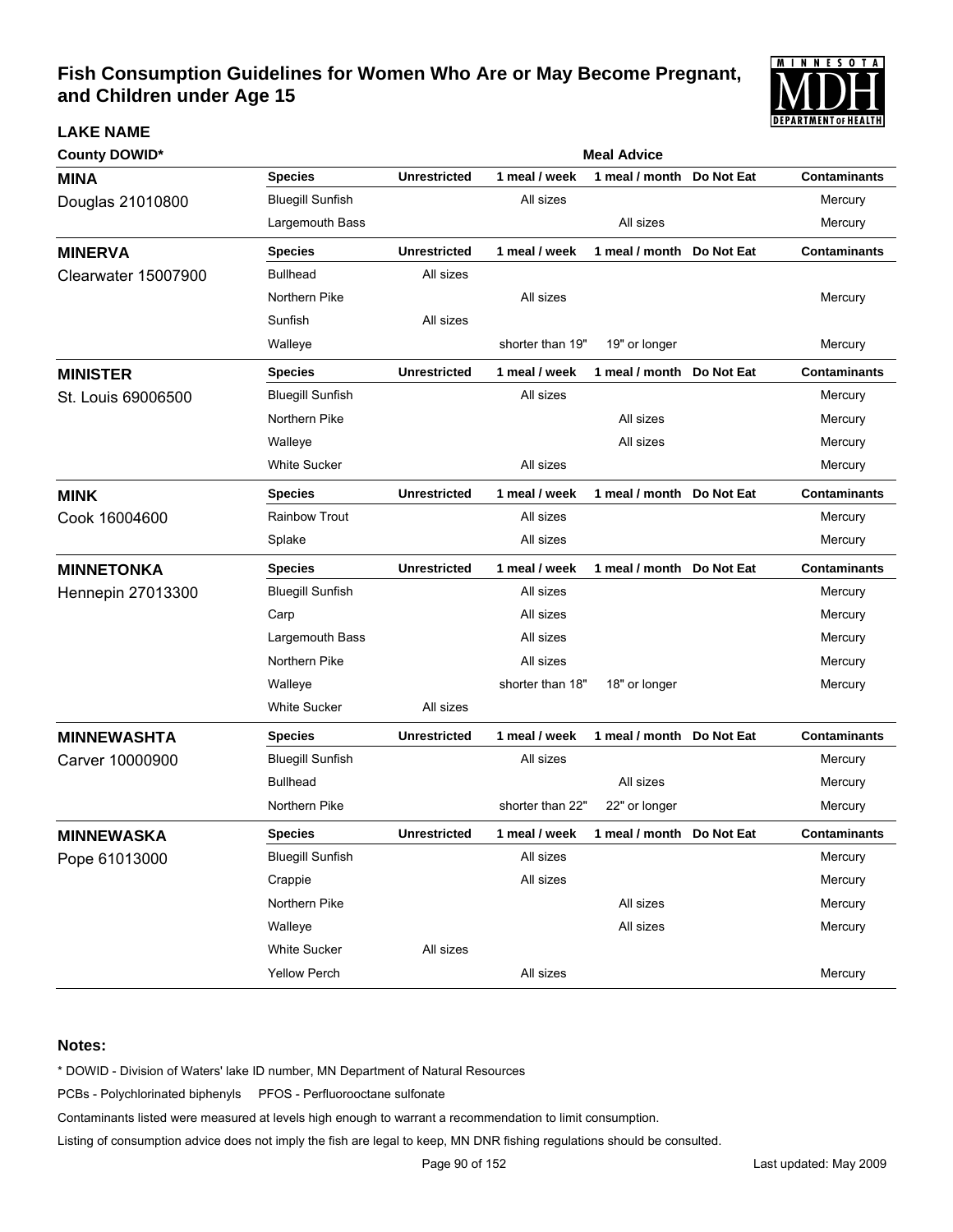

| <b>County DOWID*</b>          |                         | <b>Meal Advice</b>  |                  |                           |            |                     |  |  |
|-------------------------------|-------------------------|---------------------|------------------|---------------------------|------------|---------------------|--|--|
| <b>MINNEWAWA</b>              | <b>Species</b>          | <b>Unrestricted</b> | 1 meal / week    | 1 meal / month            | Do Not Eat | <b>Contaminants</b> |  |  |
| Aitkin 01003300               | <b>Bluegill Sunfish</b> | All sizes           |                  |                           |            |                     |  |  |
|                               | <b>Bullhead</b>         | All sizes           |                  |                           |            |                     |  |  |
|                               | Northern Pike           |                     | All sizes        |                           |            | Mercury             |  |  |
|                               | Walleye                 |                     | shorter than 18" | 18" or longer             |            | Mercury             |  |  |
| <b>MINNIE-BELLE</b>           | <b>Species</b>          | <b>Unrestricted</b> | 1 meal / week    | 1 meal / month            | Do Not Eat | <b>Contaminants</b> |  |  |
| Meeker 47011900               | <b>Bluegill Sunfish</b> | All sizes           |                  |                           |            |                     |  |  |
|                               | <b>Bullhead</b>         |                     |                  | All sizes                 |            | Mercury             |  |  |
|                               | Largemouth Bass         |                     |                  | All sizes                 |            | Mercury             |  |  |
|                               | Walleye                 |                     |                  | All sizes                 |            | Mercury             |  |  |
| <b>MINNTAC TAILINGS BASIN</b> | <b>Species</b>          | <b>Unrestricted</b> | 1 meal / week    | 1 meal / month Do Not Eat |            | <b>Contaminants</b> |  |  |
| St. Louis 69000000            | Northern Pike           |                     |                  | All sizes                 |            | Mercury             |  |  |
|                               | <b>White Sucker</b>     |                     | All sizes        |                           |            | Mercury             |  |  |
| <b>MIT</b>                    | <b>Species</b>          | <b>Unrestricted</b> | 1 meal / week    | 1 meal / month Do Not Eat |            | <b>Contaminants</b> |  |  |
| Cook 16019300                 | Northern Pike           |                     |                  |                           | All sizes  | Mercury             |  |  |
|                               | Walleye                 |                     |                  | All sizes                 |            | Mercury             |  |  |
| <b>MITAWAN</b>                | <b>Species</b>          | <b>Unrestricted</b> | 1 meal / week    | 1 meal / month            | Do Not Eat | <b>Contaminants</b> |  |  |
| Lake 38056100                 | Northern Pike           |                     |                  | All sizes                 |            | Mercury             |  |  |
|                               | Walleye                 |                     |                  | All sizes                 |            | Mercury             |  |  |
| <b>MITCHELL</b>               | <b>Species</b>          | <b>Unrestricted</b> | 1 meal / week    | 1 meal / month Do Not Eat |            | <b>Contaminants</b> |  |  |
| <b>Hennepin 27007000</b>      | <b>Bluegill Sunfish</b> |                     | All sizes        |                           |            | Mercury             |  |  |
|                               | <b>Bullhead</b>         |                     | All sizes        |                           |            | Mercury             |  |  |
| <b>MITCHELL</b>               | <b>Species</b>          | <b>Unrestricted</b> | 1 meal / week    | 1 meal / month Do Not Eat |            | <b>Contaminants</b> |  |  |
| Sherburne 71008100            | <b>Bluegill Sunfish</b> |                     | All sizes        |                           |            | Mercury             |  |  |
|                               | Carp                    |                     | All sizes        |                           |            | Mercury PCBs        |  |  |
|                               | Crappie                 |                     | All sizes        |                           |            | Mercury             |  |  |
|                               | Largemouth Bass         |                     |                  | All sizes                 |            | Mercury             |  |  |
|                               | Northern Pike           |                     |                  | All sizes                 |            | Mercury             |  |  |
|                               | Walleye                 |                     |                  | All sizes                 |            | Mercury             |  |  |
| <b>MOBERG</b>                 | <b>Species</b>          | <b>Unrestricted</b> | 1 meal / week    | 1 meal / month            | Do Not Eat | <b>Contaminants</b> |  |  |
| St. Louis 69084700            | Northern Pike           |                     |                  | All sizes                 |            | Mercury             |  |  |
| <b>MONONGALIA</b>             | <b>Species</b>          | <b>Unrestricted</b> | 1 meal / week    | 1 meal / month Do Not Eat |            | <b>Contaminants</b> |  |  |
| Kandiyohi 34015800            | <b>Bluegill Sunfish</b> |                     | All sizes        |                           |            | Mercury             |  |  |
|                               | Carp                    | All sizes           |                  |                           |            |                     |  |  |
|                               | Northern Pike           |                     |                  | All sizes                 |            | Mercury             |  |  |

#### **Notes:**

**LAKE NAME**

\* DOWID - Division of Waters' lake ID number, MN Department of Natural Resources

PCBs - Polychlorinated biphenyls PFOS - Perfluorooctane sulfonate

Contaminants listed were measured at levels high enough to warrant a recommendation to limit consumption.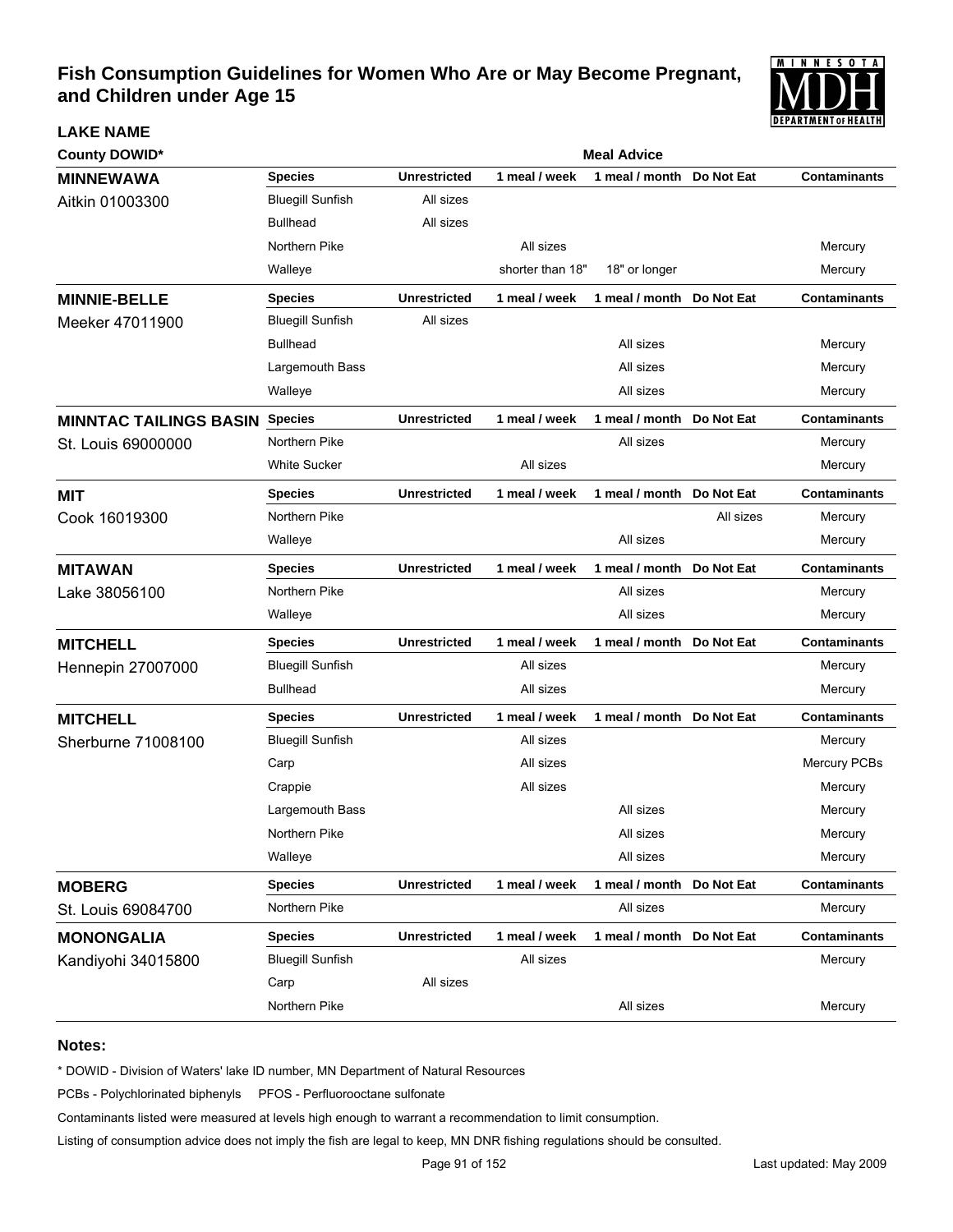

| <b>County DOWID*</b> | <b>Meal Advice</b>      |                     |                  |                           |               |                     |  |  |  |
|----------------------|-------------------------|---------------------|------------------|---------------------------|---------------|---------------------|--|--|--|
| <b>MOORE</b>         | <b>Species</b>          | <b>Unrestricted</b> | 1 meal / week    | 1 meal / month            | Do Not Eat    | <b>Contaminants</b> |  |  |  |
| Cook 16048900        | Northern Pike           |                     | All sizes        |                           |               | Mercury             |  |  |  |
|                      | <b>White Sucker</b>     |                     | All sizes        |                           |               | Mercury             |  |  |  |
|                      | <b>Yellow Perch</b>     |                     | All sizes        |                           |               | Mercury             |  |  |  |
| <b>MOOSE</b>         | <b>Species</b>          | <b>Unrestricted</b> | 1 meal / week    | 1 meal / month Do Not Eat |               | <b>Contaminants</b> |  |  |  |
| Beltrami 04001100    | <b>Bluegill Sunfish</b> |                     | All sizes        |                           |               | Mercury             |  |  |  |
|                      | Northern Pike           |                     |                  | All sizes                 |               | Mercury             |  |  |  |
|                      | Walleye                 |                     |                  | All sizes                 |               | Mercury             |  |  |  |
| <b>MOOSE</b>         | <b>Species</b>          | <b>Unrestricted</b> | 1 meal / week    | 1 meal / month Do Not Eat |               | <b>Contaminants</b> |  |  |  |
| Cook 16004300        | Lake Trout              |                     |                  | All sizes                 |               | Mercury             |  |  |  |
|                      | Lake Whitefish          |                     | All sizes        |                           |               | Mercury             |  |  |  |
|                      | Walleye                 |                     | shorter than 16" | 16" or longer             |               | Mercury             |  |  |  |
| <b>MOOSE</b>         | <b>Species</b>          | <b>Unrestricted</b> | 1 meal / week    | 1 meal / month            | Do Not Eat    | <b>Contaminants</b> |  |  |  |
| Itasca 31072200      | Northern Pike           |                     |                  | All sizes                 |               | Mercury             |  |  |  |
|                      | Walleye                 |                     |                  | All sizes                 |               | Mercury             |  |  |  |
|                      | <b>White Sucker</b>     | All sizes           |                  |                           |               |                     |  |  |  |
| <b>MOOSE</b>         | <b>Species</b>          | <b>Unrestricted</b> | 1 meal / week    | 1 meal / month Do Not Eat |               | <b>Contaminants</b> |  |  |  |
| Koochiching 36000800 | Crappie                 |                     | All sizes        |                           |               | Mercury             |  |  |  |
|                      | Northern Pike           |                     |                  | All sizes                 |               | Mercury             |  |  |  |
| <b>MOOSE</b>         | <b>Species</b>          | <b>Unrestricted</b> | 1 meal / week    | 1 meal / month            | Do Not Eat    | <b>Contaminants</b> |  |  |  |
| Lake 38064400        | <b>Bluegill Sunfish</b> |                     | All sizes        |                           |               | Mercury             |  |  |  |
|                      | Cisco                   |                     | All sizes        |                           |               | Mercury             |  |  |  |
|                      | Largemouth Bass         |                     |                  | All sizes                 |               | Mercury             |  |  |  |
|                      | Northern Pike           |                     |                  | shorter than 31"          | 31" or longer | Mercury             |  |  |  |
|                      | <b>Smallmouth Bass</b>  |                     |                  | All sizes                 |               | Mercury             |  |  |  |
|                      | Walleye                 |                     | shorter than 17" | 17" or longer             |               | Mercury             |  |  |  |
| <b>MOOSE</b>         | <b>Species</b>          | <b>Unrestricted</b> | 1 meal / week    | 1 meal / month            | Do Not Eat    | <b>Contaminants</b> |  |  |  |
| St. Louis 69075000   | Walleye                 |                     |                  | All sizes                 |               | Mercury             |  |  |  |
|                      | <b>White Sucker</b>     |                     | All sizes        |                           |               | Mercury             |  |  |  |
|                      | <b>Yellow Perch</b>     |                     | All sizes        |                           |               | Mercury             |  |  |  |
| <b>MOOSE</b>         | <b>Species</b>          | <b>Unrestricted</b> | 1 meal / week    | 1 meal / month Do Not Eat |               | <b>Contaminants</b> |  |  |  |
| St. Louis 69080600   | <b>Bullhead</b>         |                     | All sizes        |                           |               | Mercury             |  |  |  |
|                      | Crappie                 |                     |                  | All sizes                 |               | Mercury             |  |  |  |
|                      | Northern Pike           |                     | shorter than 19" | 19" or longer             |               | Mercury             |  |  |  |
|                      | Walleye                 |                     |                  | All sizes                 |               | Mercury             |  |  |  |

#### **Notes:**

**LAKE NAME**

\* DOWID - Division of Waters' lake ID number, MN Department of Natural Resources

PCBs - Polychlorinated biphenyls PFOS - Perfluorooctane sulfonate

Contaminants listed were measured at levels high enough to warrant a recommendation to limit consumption.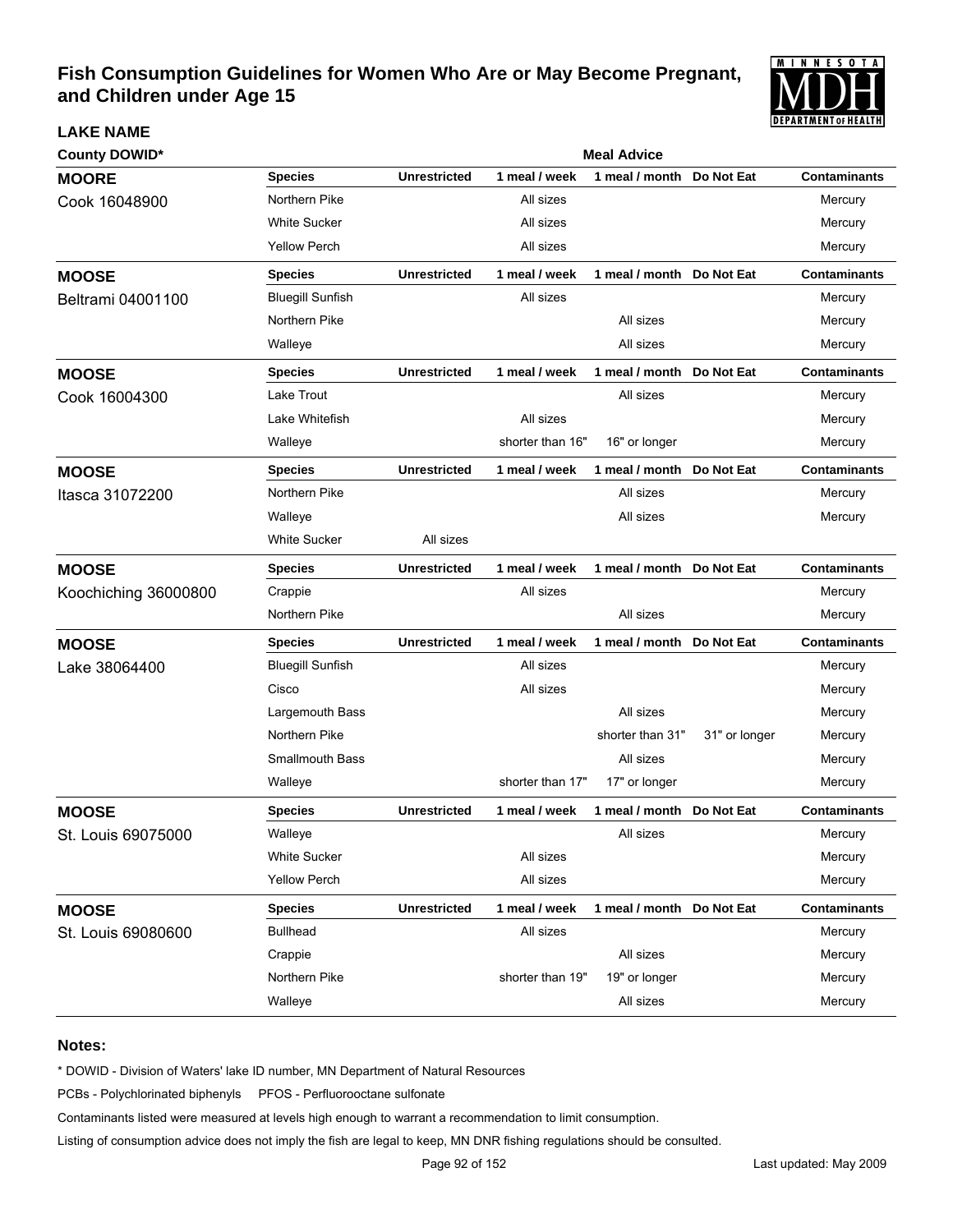

| <b>County DOWID*</b> |                         |                     |               | <b>Meal Advice</b>        |            |                     |
|----------------------|-------------------------|---------------------|---------------|---------------------------|------------|---------------------|
| <b>MOOSEHEAD</b>     | <b>Species</b>          | <b>Unrestricted</b> | 1 meal / week | 1 meal / month            | Do Not Eat | <b>Contaminants</b> |
| Carlton 09004100     | Northern Pike           |                     |               | All sizes                 |            | Mercury             |
|                      | Walleye                 |                     |               | All sizes                 |            | Mercury             |
| <b>MOOSEHORN</b>     | <b>Species</b>          | <b>Unrestricted</b> | 1 meal / week | 1 meal / month            | Do Not Eat | <b>Contaminants</b> |
| Cook 16001500        | Splake                  |                     |               | All sizes                 |            | Mercury             |
| <b>MORGAN</b>        | <b>Species</b>          | <b>Unrestricted</b> | 1 meal / week | 1 meal / month            | Do Not Eat | <b>Contaminants</b> |
| Cook 16022000        | Northern Pike           |                     |               | All sizes                 |            | Mercury             |
| <b>MOSS</b>          | <b>Species</b>          | <b>Unrestricted</b> | 1 meal / week | 1 meal / month Do Not Eat |            | <b>Contaminants</b> |
| Cook 16023400        | <b>White Sucker</b>     |                     | All sizes     |                           |            | Mercury             |
| <b>MOULTON</b>       | <b>Species</b>          | <b>Unrestricted</b> | 1 meal / week | 1 meal / month            | Do Not Eat | <b>Contaminants</b> |
| Aitkin 01021200      | <b>Bluegill Sunfish</b> |                     | All sizes     |                           |            | Mercury             |
|                      | Crappie                 |                     |               | All sizes                 |            | Mercury             |
|                      | Largemouth Bass         |                     |               | All sizes                 |            | Mercury             |
|                      | Northern Pike           |                     |               | All sizes                 |            | Mercury             |
|                      | Walleye                 |                     |               | All sizes                 |            | Mercury             |
| <b>MOUNTAIN</b>      | <b>Species</b>          | <b>Unrestricted</b> | 1 meal / week | 1 meal / month            | Do Not Eat | <b>Contaminants</b> |
| Cook 16009300        | Lake Trout              |                     |               | All sizes                 |            | Mercury             |
|                      | <b>White Sucker</b>     |                     | All sizes     |                           |            | Mercury             |
| <b>MOUNTAIN</b>      | <b>Species</b>          | <b>Unrestricted</b> | 1 meal / week | 1 meal / month Do Not Eat |            | <b>Contaminants</b> |
| Cottonwood 17000300  | <b>Bluegill Sunfish</b> |                     | All sizes     |                           |            | Mercury             |
|                      | <b>Bullhead</b>         | All sizes           |               |                           |            |                     |
|                      | Northern Pike           |                     | All sizes     |                           |            | Mercury             |
|                      | Walleye                 |                     | All sizes     |                           |            | Mercury             |
| <b>MOVIL</b>         | <b>Species</b>          | <b>Unrestricted</b> | 1 meal / week | 1 meal / month Do Not Eat |            | <b>Contaminants</b> |
| Beltrami 04015200    | <b>Bluegill Sunfish</b> |                     | All sizes     |                           |            | Mercury             |
|                      | Northern Pike           |                     |               | All sizes                 |            | Mercury             |
|                      | Walleye                 |                     |               | All sizes                 |            | Mercury             |
|                      | <b>White Sucker</b>     |                     | All sizes     |                           |            | Mercury             |
| <b>MUCKWA</b>        | <b>Species</b>          | <b>Unrestricted</b> | 1 meal / week | 1 meal / month            | Do Not Eat | <b>Contaminants</b> |
| St. Louis 69015900   | Walleye                 |                     |               | All sizes                 |            | Mercury             |
|                      | <b>White Sucker</b>     |                     | All sizes     |                           |            | Mercury             |
|                      | <b>Yellow Perch</b>     |                     | All sizes     |                           |            | Mercury             |

### **Notes:**

**LAKE NAME**

\* DOWID - Division of Waters' lake ID number, MN Department of Natural Resources

PCBs - Polychlorinated biphenyls PFOS - Perfluorooctane sulfonate

Contaminants listed were measured at levels high enough to warrant a recommendation to limit consumption.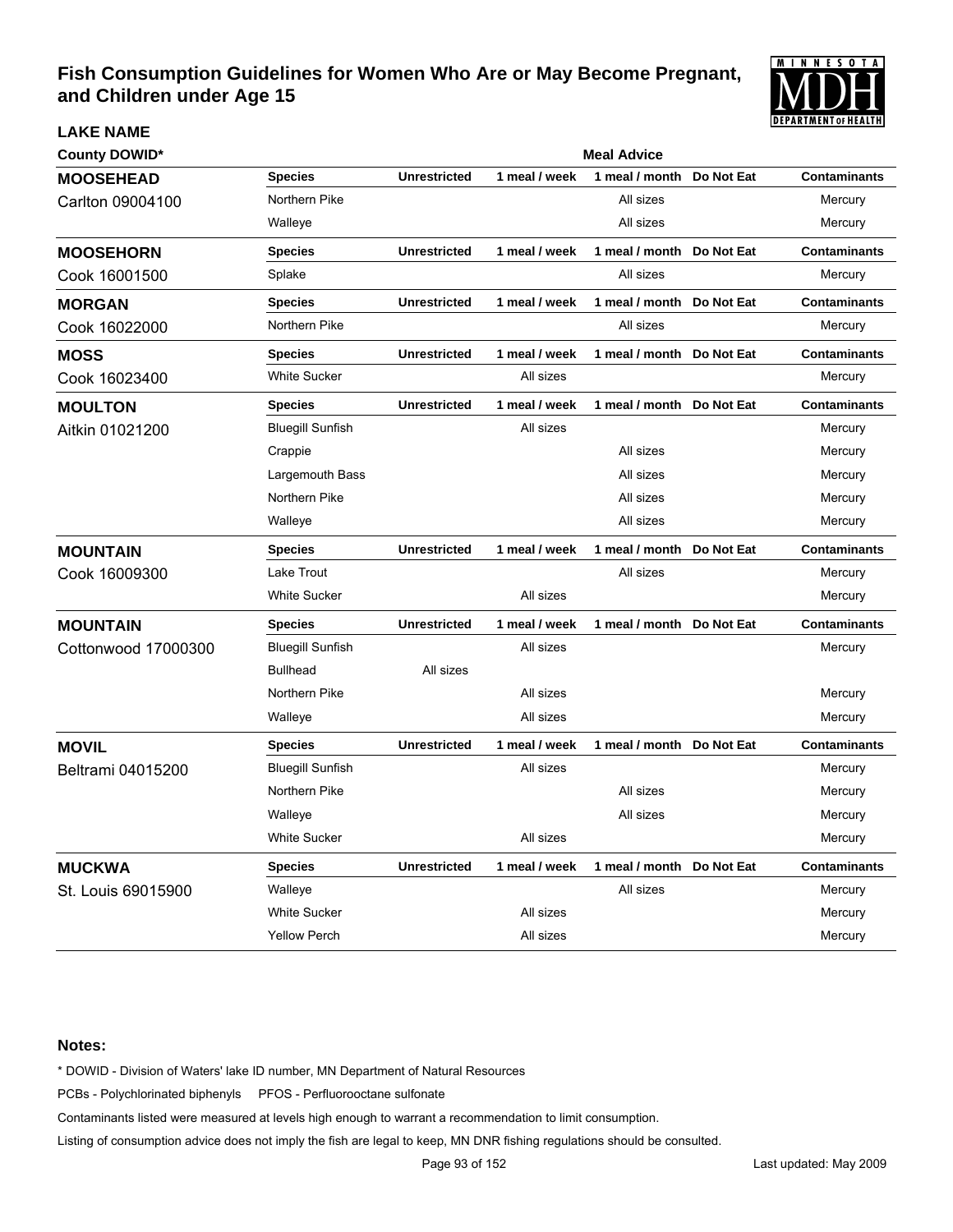

| <b>County DOWID*</b> | <b>Meal Advice</b>      |                     |                  |                           |            |                     |  |
|----------------------|-------------------------|---------------------|------------------|---------------------------|------------|---------------------|--|
| <b>MUKOODA</b>       | <b>Species</b>          | <b>Unrestricted</b> | 1 meal / week    | 1 meal / month            | Do Not Eat | <b>Contaminants</b> |  |
| St. Louis 69068400   | Cisco                   |                     | All sizes        |                           |            | Mercury             |  |
|                      | Crappie                 |                     | All sizes        |                           |            | Mercury             |  |
|                      | Lake Trout              |                     | All sizes        |                           |            | Mercury             |  |
|                      | Northern Pike           |                     |                  | All sizes                 |            | Mercury             |  |
|                      | Walleye                 |                     |                  | All sizes                 |            | Mercury             |  |
| <b>MURPHY</b>        | <b>Species</b>          | <b>Unrestricted</b> | 1 meal / week    | 1 meal / month Do Not Eat |            | <b>Contaminants</b> |  |
| Otter Tail 56022900  | <b>Bluegill Sunfish</b> | All sizes           |                  |                           |            |                     |  |
|                      | Northern Pike           |                     | shorter than 23" | 23" or longer             |            | Mercury             |  |
| <b>MURPHY</b>        | <b>Species</b>          | <b>Unrestricted</b> | 1 meal / week    | 1 meal / month            | Do Not Eat | <b>Contaminants</b> |  |
| St. Louis 69064600   | Crappie                 |                     | All sizes        |                           |            | Mercury             |  |
|                      | Northern Pike           |                     | shorter than 23" | 23" or longer             |            | Mercury             |  |
|                      | Walleye                 |                     |                  | All sizes                 |            | Mercury             |  |
| <b>MURPHY</b>        | <b>Species</b>          | <b>Unrestricted</b> | 1 meal / week    | 1 meal / month            | Do Not Eat | <b>Contaminants</b> |  |
| Scott 70001000       | <b>Bluegill Sunfish</b> |                     | All sizes        |                           |            | Mercury             |  |
|                      | <b>Bullhead</b>         |                     | All sizes        |                           |            | Mercury             |  |
|                      | Largemouth Bass         |                     | All sizes        |                           |            | Mercury             |  |
|                      | Sauger                  |                     |                  | All sizes                 |            | Mercury             |  |
| <b>MUSKRAT</b>       | <b>Species</b>          | <b>Unrestricted</b> | 1 meal / week    | 1 meal / month Do Not Eat |            | <b>Contaminants</b> |  |
| Becker 03036000      | <b>Bluegill Sunfish</b> |                     | All sizes        |                           |            | Mercury             |  |
|                      | Northern Pike           |                     |                  | All sizes                 |            | Mercury             |  |
| <b>MUSQUASH</b>      | Species                 | <b>Unrestricted</b> | 1 meal / week    | 1 meal / month Do Not Eat |            | <b>Contaminants</b> |  |
| Cook 16010400        | Splake                  |                     | All sizes        |                           |            | Mercury             |  |
|                      | White Sucker            |                     | All sizes        |                           |            | Mercury             |  |
| <b>MYRTLE</b>        | <b>Species</b>          | <b>Unrestricted</b> | 1 meal / week    | 1 meal / month Do Not Eat |            | <b>Contaminants</b> |  |
| St. Louis 69074900   | Crappie                 |                     | All sizes        |                           |            | Mercury             |  |
|                      | Northern Pike           |                     |                  | All sizes                 |            | Mercury             |  |
|                      | Walleye                 |                     |                  | All sizes                 |            | Mercury             |  |
|                      | <b>White Sucker</b>     |                     | All sizes        |                           |            | Mercury             |  |

#### **Notes:**

**LAKE NAME**

\* DOWID - Division of Waters' lake ID number, MN Department of Natural Resources

PCBs - Polychlorinated biphenyls PFOS - Perfluorooctane sulfonate

Contaminants listed were measured at levels high enough to warrant a recommendation to limit consumption.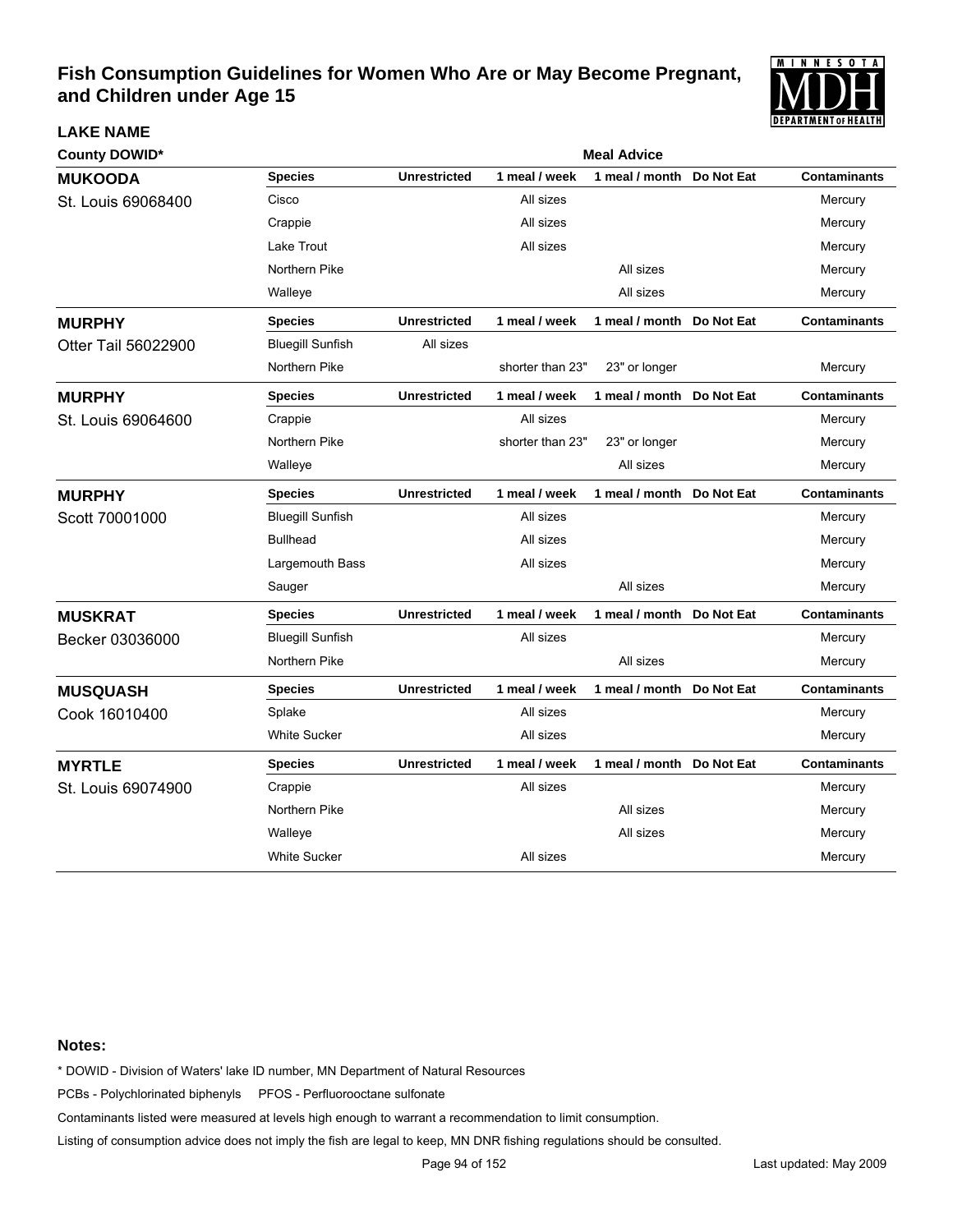

| <b>County DOWID*</b> |                         | <b>Meal Advice</b>  |                  |                           |               |                     |  |  |  |
|----------------------|-------------------------|---------------------|------------------|---------------------------|---------------|---------------------|--|--|--|
| <b>NAMAKAN</b>       | <b>Species</b>          | <b>Unrestricted</b> | 1 meal / week    | 1 meal / month            | Do Not Eat    | <b>Contaminants</b> |  |  |  |
| St. Louis 69069300   | Cisco                   |                     | All sizes        |                           |               | Mercury             |  |  |  |
|                      | Crappie                 |                     | All sizes        |                           |               | Mercury             |  |  |  |
|                      | Lake Whitefish          |                     | All sizes        |                           |               | Mercury             |  |  |  |
|                      | Northern Pike           |                     |                  | shorter than 30"          | 30" or longer | Mercury             |  |  |  |
|                      | <b>Rock Bass</b>        |                     |                  | All sizes                 |               | Mercury             |  |  |  |
|                      | Sauger                  |                     |                  | All sizes                 |               | Mercury             |  |  |  |
|                      | <b>Smallmouth Bass</b>  |                     | All sizes        |                           |               | Mercury             |  |  |  |
|                      | Walleye                 |                     |                  | All sizes                 |               | Mercury             |  |  |  |
|                      | <b>Yellow Perch</b>     |                     | All sizes        |                           |               | Mercury             |  |  |  |
| <b>NELS</b>          | <b>Species</b>          | <b>Unrestricted</b> | 1 meal / week    | 1 meal / month Do Not Eat |               | <b>Contaminants</b> |  |  |  |
| St. Louis 69008000   | <b>Bluegill Sunfish</b> |                     | All sizes        |                           |               | Mercury             |  |  |  |
|                      | Northern Pike           |                     |                  | shorter than 24"          | 24" or longer | Mercury             |  |  |  |
|                      | Walleye                 |                     |                  | shorter than 19"          | 19" or longer | Mercury             |  |  |  |
| <b>NEST</b>          | <b>Species</b>          | <b>Unrestricted</b> | 1 meal / week    | 1 meal / month            | Do Not Eat    | <b>Contaminants</b> |  |  |  |
| Kandiyohi 34015400   | <b>Bluegill Sunfish</b> |                     | All sizes        |                           |               | Mercury             |  |  |  |
|                      | Carp                    |                     | All sizes        |                           |               | Mercury             |  |  |  |
|                      | <b>Channel Catfish</b>  |                     | All sizes        |                           |               | Mercury             |  |  |  |
|                      | Northern Pike           |                     |                  | All sizes                 |               | Mercury             |  |  |  |
|                      | Walleye                 |                     |                  | All sizes                 |               | Mercury             |  |  |  |
| <b>NET</b>           | <b>Species</b>          | <b>Unrestricted</b> | 1 meal / week    | 1 meal / month            | Do Not Eat    | <b>Contaminants</b> |  |  |  |
| St. Louis 69075700   | Northern Pike           |                     |                  | All sizes                 |               | Mercury             |  |  |  |
| <b>NEWFOUND</b>      | <b>Species</b>          | <b>Unrestricted</b> | 1 meal / week    | 1 meal / month            | Do Not Eat    | <b>Contaminants</b> |  |  |  |
| Lake 38061900        | <b>Bluegill Sunfish</b> | All sizes           |                  |                           |               |                     |  |  |  |
|                      | Cisco                   |                     | All sizes        |                           |               | Mercury             |  |  |  |
|                      | Northern Pike           |                     | shorter than 22" | 22" or longer             |               | Mercury             |  |  |  |
|                      | Walleye                 |                     | shorter than 17" | 17" or longer             |               | Mercury             |  |  |  |
| <b>NEWMAN</b>        | <b>Species</b>          | <b>Unrestricted</b> | 1 meal / week    | 1 meal / month Do Not Eat |               | <b>Contaminants</b> |  |  |  |
| Hubbard 29023700     | Rainbow Trout           |                     | All sizes        |                           |               | Mercury             |  |  |  |
| <b>NEWTON</b>        | <b>Species</b>          | <b>Unrestricted</b> | 1 meal / week    | 1 meal / month Do Not Eat |               | <b>Contaminants</b> |  |  |  |
| Lake 38078400        | Northern Pike           |                     |                  | All sizes                 |               | Mercury             |  |  |  |
|                      | Walleye                 |                     |                  | All sizes                 |               | Mercury             |  |  |  |
|                      | Yellow Perch            |                     |                  | All sizes                 |               | Mercury             |  |  |  |

#### **Notes:**

**LAKE NAME**

\* DOWID - Division of Waters' lake ID number, MN Department of Natural Resources

PCBs - Polychlorinated biphenyls PFOS - Perfluorooctane sulfonate

Contaminants listed were measured at levels high enough to warrant a recommendation to limit consumption.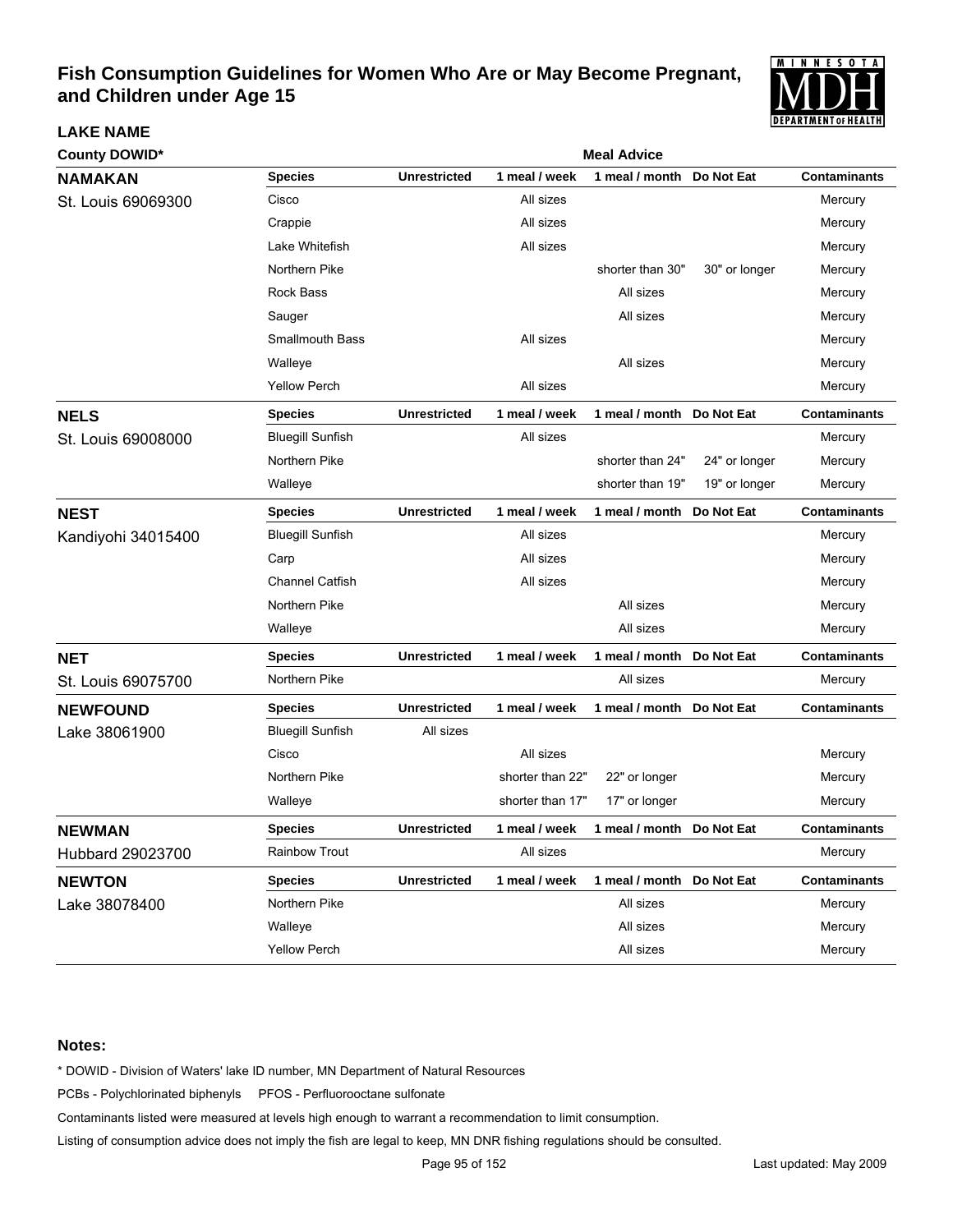

| <b>County DOWID*</b>     |                         | <b>Meal Advice</b>  |                  |                           |               |                     |  |  |
|--------------------------|-------------------------|---------------------|------------------|---------------------------|---------------|---------------------|--|--|
| <b>NICKEL</b>            | <b>Species</b>          | <b>Unrestricted</b> | 1 meal / week    | 1 meal / month            | Do Not Eat    | <b>Contaminants</b> |  |  |
| Lake 38070500            | Walleye                 |                     |                  | All sizes                 |               | Mercury             |  |  |
|                          | <b>White Sucker</b>     |                     |                  | All sizes                 |               | Mercury             |  |  |
| <b>NIGH</b>              | <b>Species</b>          | <b>Unrestricted</b> | 1 meal / week    | 1 meal / month Do Not Eat |               | <b>Contaminants</b> |  |  |
| St. Louis 69045700       | Northern Pike           |                     |                  | All sizes                 |               | Mercury             |  |  |
|                          | Walleye                 |                     |                  | shorter than 17"          | 17" or longer | Mercury             |  |  |
|                          | <b>White Sucker</b>     |                     |                  | All sizes                 |               | Mercury             |  |  |
| <b>NINEMILE</b>          | <b>Species</b>          | <b>Unrestricted</b> | 1 meal / week    | 1 meal / month Do Not Eat |               | <b>Contaminants</b> |  |  |
| Lake 38003300            | Northern Pike           |                     |                  | All sizes                 |               | Mercury             |  |  |
|                          | Walleye                 |                     |                  | All sizes                 |               | Mercury             |  |  |
|                          | <b>White Sucker</b>     |                     | All sizes        |                           |               | Mercury             |  |  |
|                          | <b>Yellow Perch</b>     |                     | All sizes        |                           |               | Mercury             |  |  |
| <b>NIPISIQUIT</b>        | <b>Species</b>          | <b>Unrestricted</b> | 1 meal / week    | 1 meal / month            | Do Not Eat    | <b>Contaminants</b> |  |  |
| Lake 38023200            | Northern Pike           |                     | All sizes        |                           |               | Mercury             |  |  |
| <b>NOKOMIS</b>           | <b>Species</b>          | <b>Unrestricted</b> | 1 meal / week    | 1 meal / month            | Do Not Eat    | <b>Contaminants</b> |  |  |
| <b>Hennepin 27001900</b> | <b>Bluegill Sunfish</b> | All sizes           |                  |                           |               |                     |  |  |
|                          | <b>Bullhead</b>         | All sizes           |                  |                           |               |                     |  |  |
|                          | Carp                    | All sizes           |                  |                           |               |                     |  |  |
|                          | Crappie                 | All sizes           |                  |                           |               |                     |  |  |
|                          | Walleye                 |                     | All sizes        |                           |               | Mercury             |  |  |
|                          | <b>White Sucker</b>     |                     | All sizes        |                           |               | Mercury             |  |  |
| <b>NORTH</b>             | <b>Species</b>          | <b>Unrestricted</b> | 1 meal / week    | 1 meal / month            | Do Not Eat    | <b>Contaminants</b> |  |  |
| Cook 16033100            | Lake Trout              |                     | shorter than 19" | 19" or longer             |               | Mercury             |  |  |
|                          | Northern Pike           |                     |                  | All sizes                 |               | Mercury             |  |  |
|                          | Walleye                 |                     |                  | All sizes                 |               | Mercury             |  |  |
|                          | <b>White Sucker</b>     |                     | All sizes        |                           |               | Mercury             |  |  |
|                          | <b>Yellow Perch</b>     |                     | All sizes        |                           |               | Mercury             |  |  |
| <b>NORTH FOWL</b>        | <b>Species</b>          | <b>Unrestricted</b> | 1 meal / week    | 1 meal / month Do Not Eat |               | <b>Contaminants</b> |  |  |
| Cook 16003600            | Walleye                 |                     | shorter than 18" | 18" or longer             |               | Mercury             |  |  |
|                          | <b>White Sucker</b>     | All sizes           |                  |                           |               |                     |  |  |
|                          | <b>Yellow Perch</b>     |                     | All sizes        |                           |               | Mercury             |  |  |

#### **Notes:**

**LAKE NAME**

\* DOWID - Division of Waters' lake ID number, MN Department of Natural Resources

PCBs - Polychlorinated biphenyls PFOS - Perfluorooctane sulfonate

Contaminants listed were measured at levels high enough to warrant a recommendation to limit consumption.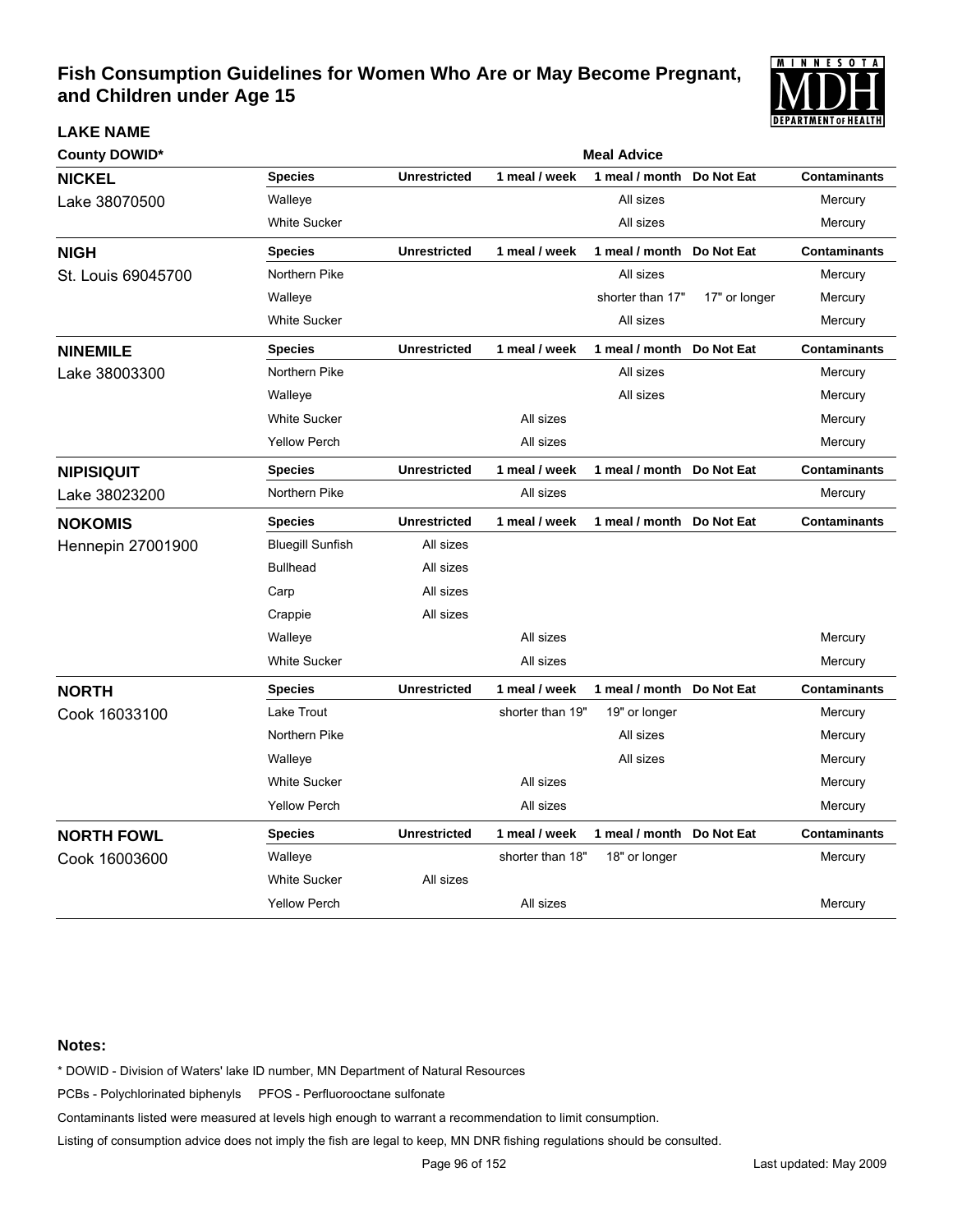

| <b>County DOWID*</b>    | <b>Meal Advice</b>      |                     |               |                            |            |                     |  |  |
|-------------------------|-------------------------|---------------------|---------------|----------------------------|------------|---------------------|--|--|
| <b>NORTH LIDA</b>       | <b>Species</b>          | <b>Unrestricted</b> | 1 meal / week | 1 meal / month             | Do Not Eat | <b>Contaminants</b> |  |  |
| Otter Tail 56074701     | <b>Bluegill Sunfish</b> |                     | All sizes     |                            |            | Mercury             |  |  |
|                         | Carp                    |                     | All sizes     |                            |            | Mercury             |  |  |
|                         | Cisco                   |                     | All sizes     |                            |            | Mercury             |  |  |
|                         | Northern Pike           |                     |               | All sizes                  |            | Mercury             |  |  |
|                         | Rock Bass               |                     | All sizes     |                            |            | Mercury             |  |  |
|                         | <b>Smallmouth Bass</b>  |                     | All sizes     |                            |            | Mercury             |  |  |
|                         | Walleye                 |                     |               | All sizes                  |            | Mercury             |  |  |
|                         | <b>White Sucker</b>     |                     | All sizes     |                            |            | Mercury             |  |  |
| <b>NORTH LONG</b>       | <b>Species</b>          | <b>Unrestricted</b> | 1 meal / week | 1 meal / month Do Not Eat  |            | <b>Contaminants</b> |  |  |
| Crow Wing 18037200      | <b>Bluegill Sunfish</b> |                     | All sizes     |                            |            | Mercury             |  |  |
|                         | Carp                    |                     | All sizes     |                            |            | Mercury             |  |  |
|                         | Northern Pike           |                     |               | All sizes                  |            | Mercury             |  |  |
|                         | Walleye                 |                     |               | All sizes                  |            | Mercury             |  |  |
| <b>NORTH MCDOUGAL</b>   | <b>Species</b>          | <b>Unrestricted</b> | 1 meal / week | 1 meal / month Do Not Eat  |            | <b>Contaminants</b> |  |  |
| Lake 38068600           | Northern Pike           |                     |               | All sizes                  |            | Mercury             |  |  |
|                         | Walleye                 |                     |               | All sizes                  |            | Mercury             |  |  |
|                         | <b>White Sucker</b>     |                     | All sizes     |                            |            | Mercury             |  |  |
|                         | <b>Yellow Perch</b>     |                     | All sizes     |                            |            | Mercury             |  |  |
| <b>NORTH STAR STEEL</b> | <b>Species</b>          | <b>Unrestricted</b> | 1 meal / week | 1 meal / month  Do Not Eat |            | <b>Contaminants</b> |  |  |
| Ramsey 62023700         | <b>Bluegill Sunfish</b> |                     | All sizes     |                            |            | Mercury             |  |  |
|                         | <b>Buffalo</b>          |                     | All sizes     |                            |            | Mercury             |  |  |
|                         | <b>Bullhead</b>         |                     | All sizes     |                            |            | Mercury             |  |  |
|                         | Carp                    |                     | All sizes     |                            |            | Mercury             |  |  |
|                         | Crappie                 |                     | All sizes     |                            |            | Mercury             |  |  |
|                         | <b>Freshwater Drum</b>  |                     | All sizes     |                            |            | Mercury             |  |  |
|                         | Northern Pike           |                     | All sizes     |                            |            | Mercury             |  |  |
| <b>NORTH TURTLE</b>     | <b>Species</b>          | <b>Unrestricted</b> | 1 meal / week | 1 meal / month Do Not Eat  |            | <b>Contaminants</b> |  |  |
| Otter Tail 56037900     | <b>Bluegill Sunfish</b> |                     | All sizes     |                            |            | Mercury             |  |  |
|                         | Northern Pike           |                     |               | All sizes                  |            | Mercury             |  |  |
| <b>NORTH TWIN</b>       | <b>Species</b>          | <b>Unrestricted</b> | 1 meal / week | 1 meal / month Do Not Eat  |            | <b>Contaminants</b> |  |  |
| St. Louis 69041900      | <b>Bluegill Sunfish</b> |                     |               | All sizes                  |            | Mercury             |  |  |
|                         | Crappie                 |                     |               | All sizes                  |            | Mercury             |  |  |
|                         | Northern Pike           |                     |               | All sizes                  |            | Mercury             |  |  |
|                         | Walleye                 |                     |               | All sizes                  |            | Mercury             |  |  |
|                         | White Sucker            |                     |               | All sizes                  |            | Mercury             |  |  |

#### **Notes:**

**LAKE NAME**

\* DOWID - Division of Waters' lake ID number, MN Department of Natural Resources

PCBs - Polychlorinated biphenyls PFOS - Perfluorooctane sulfonate

Contaminants listed were measured at levels high enough to warrant a recommendation to limit consumption.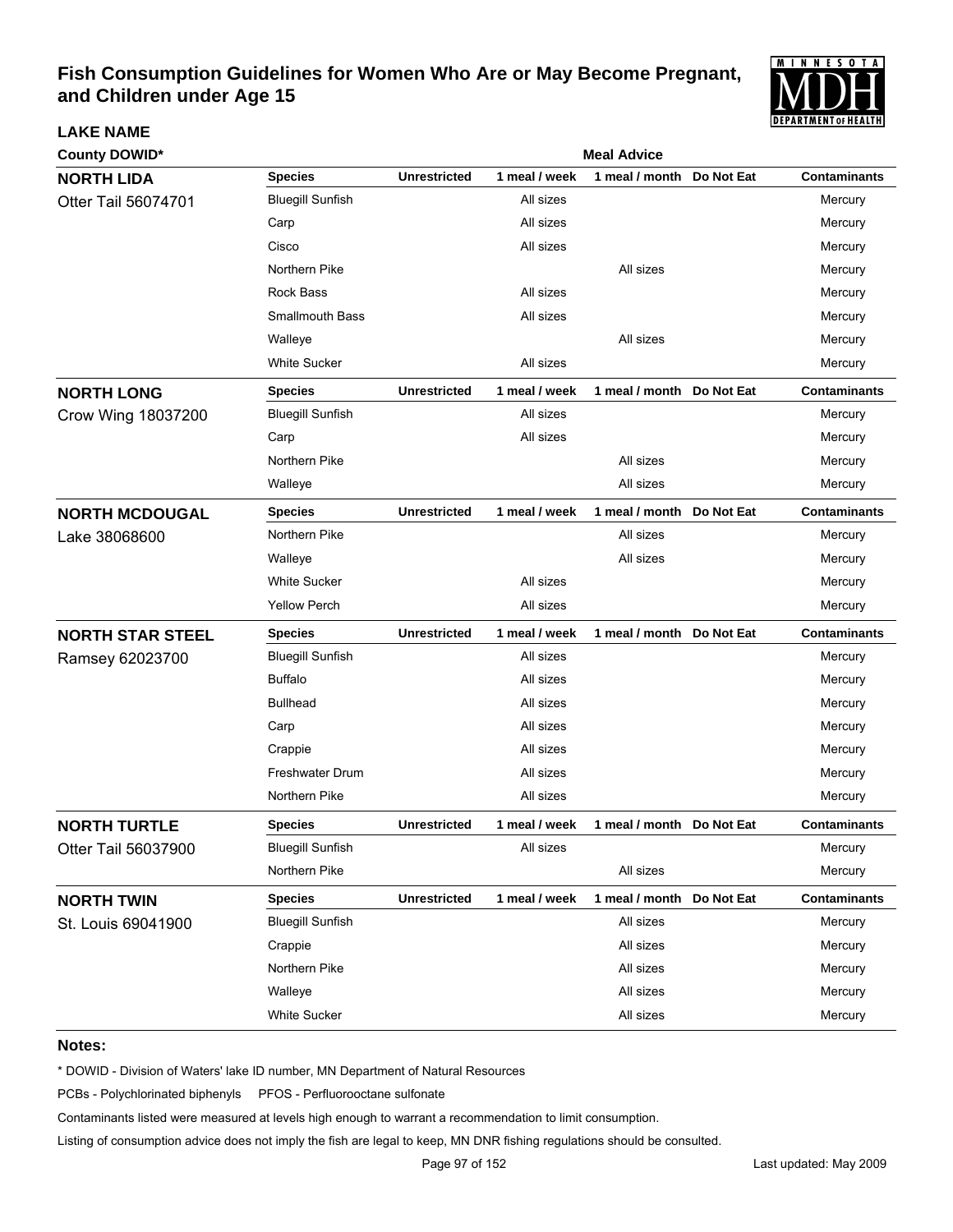

| <b>County DOWID*</b>   |                         |                     |                  | <b>Meal Advice</b>         |            |                     |
|------------------------|-------------------------|---------------------|------------------|----------------------------|------------|---------------------|
| <b>NORTHERN LIGHT</b>  | <b>Species</b>          | <b>Unrestricted</b> | 1 meal / week    | 1 meal / month             | Do Not Eat | <b>Contaminants</b> |
| Cook 16008900          | Northern Pike           |                     | shorter than 17" | 17" or longer              |            | Mercury             |
|                        | Walleye                 |                     |                  | All sizes                  |            | Mercury             |
|                        | <b>Yellow Perch</b>     |                     | All sizes        |                            |            | Mercury             |
| <b>NORWAY</b>          | <b>Species</b>          | <b>Unrestricted</b> | 1 meal / week    | 1 meal / month Do Not Eat  |            | <b>Contaminants</b> |
| Kandiyohi 34025100     | <b>Bluegill Sunfish</b> |                     | All sizes        |                            |            | Mercury             |
|                        | Carp                    | All sizes           |                  |                            |            |                     |
|                        | Northern Pike           |                     | All sizes        |                            |            | Mercury             |
|                        | Walleye                 |                     | All sizes        |                            |            | Mercury             |
| <b>NOSE</b>            | <b>Species</b>          | <b>Unrestricted</b> | 1 meal / week    | 1 meal / month Do Not Eat  |            | <b>Contaminants</b> |
| Itasca 31041700        | Crappie                 |                     | All sizes        |                            |            | Mercury             |
|                        | Northern Pike           |                     |                  | All sizes                  |            | Mercury             |
| <b>OAK</b>             | <b>Species</b>          | <b>Unrestricted</b> | 1 meal / week    | 1 meal / month             | Do Not Eat | <b>Contaminants</b> |
| Carver 10009300        | <b>Bluegill Sunfish</b> |                     | All sizes        |                            |            | Mercury             |
|                        | <b>Bullhead</b>         |                     | All sizes        |                            |            | Mercury             |
|                        | Crappie                 |                     | All sizes        |                            |            | Mercury             |
|                        | Walleye                 |                     |                  | All sizes                  |            | Mercury             |
| <b>O'BRIEN</b>         | <b>Species</b>          | <b>Unrestricted</b> | 1 meal / week    | 1 meal / month Do Not Eat  |            | <b>Contaminants</b> |
| Itasca 31003200        | <b>Bluegill Sunfish</b> |                     | All sizes        |                            |            | Mercury             |
|                        | Northern Pike           |                     |                  | All sizes                  |            | Mercury             |
|                        | <b>White Sucker</b>     |                     | All sizes        |                            |            | Mercury             |
| <b>O'BRIEN RES. #4</b> | <b>Species</b>          | <b>Unrestricted</b> | 1 meal / week    | 1 meal / month Do Not Eat  |            | <b>Contaminants</b> |
| Itasca 31122500        | Crappie                 |                     | All sizes        |                            |            | Mercury             |
|                        | Largemouth Bass         |                     |                  | All sizes                  |            | Mercury             |
|                        | Northern Pike           |                     |                  | All sizes                  |            | Mercury             |
|                        | Walleye                 |                     |                  | All sizes                  |            | Mercury             |
|                        | <b>White Sucker</b>     |                     | All sizes        |                            |            | Mercury             |
| <b>O'DOWD</b>          | <b>Species</b>          | <b>Unrestricted</b> | meal / week<br>1 | 1 meal / month  Do Not Eat |            | <b>Contaminants</b> |
| Scott 70009500         | <b>Bullhead</b>         |                     | All sizes        |                            |            | Mercury             |
|                        | Crappie                 |                     | All sizes        |                            |            | Mercury             |
|                        | Northern Pike           |                     | All sizes        |                            |            | Mercury             |
|                        | Walleye                 |                     |                  | All sizes                  |            | Mercury             |
|                        | White Sucker            | All sizes           |                  |                            |            |                     |

#### **Notes:**

**LAKE NAME**

\* DOWID - Division of Waters' lake ID number, MN Department of Natural Resources

PCBs - Polychlorinated biphenyls PFOS - Perfluorooctane sulfonate

Contaminants listed were measured at levels high enough to warrant a recommendation to limit consumption.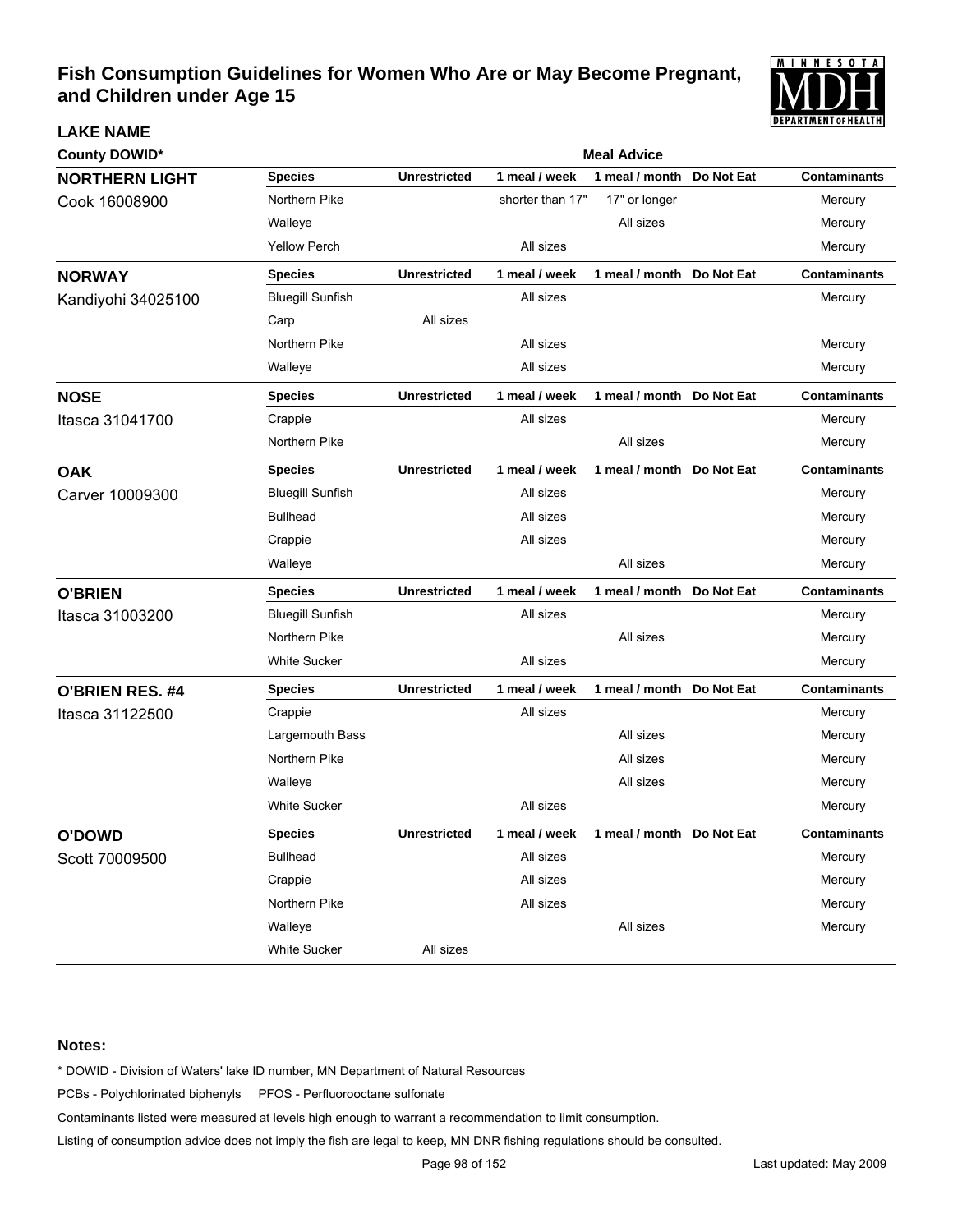

| <b>County DOWID*</b> |                         |                     |               | <b>Meal Advice</b> |            |                     |
|----------------------|-------------------------|---------------------|---------------|--------------------|------------|---------------------|
| <b>OGISHKEMUNCIE</b> | <b>Species</b>          | <b>Unrestricted</b> | 1 meal / week | 1 meal / month     | Do Not Eat | <b>Contaminants</b> |
| Lake 38018000        | Lake Trout              |                     |               | All sizes          |            | Mercury             |
|                      | Northern Pike           |                     |               | All sizes          |            | Mercury             |
|                      | Walleye                 |                     |               | All sizes          |            | Mercury             |
| <b>OJIBWAY</b>       | <b>Species</b>          | <b>Unrestricted</b> | 1 meal / week | 1 meal / month     | Do Not Eat | <b>Contaminants</b> |
| Lake 38064000        | <b>Bluegill Sunfish</b> |                     | All sizes     |                    |            | Mercury             |
|                      | Cisco                   |                     | All sizes     |                    |            | Mercury             |
|                      | Lake Trout              |                     |               | All sizes          |            | Mercury             |
|                      | Northern Pike           |                     |               | All sizes          |            | Mercury             |
|                      | <b>Smallmouth Bass</b>  |                     |               | All sizes          |            | Mercury             |
| <b>OKABENA</b>       | <b>Species</b>          | <b>Unrestricted</b> | 1 meal / week | 1 meal / month     | Do Not Eat | <b>Contaminants</b> |
| Nobles 53002800      | <b>Channel Catfish</b>  |                     | All sizes     |                    |            | Mercury             |
|                      | Crappie                 | All sizes           |               |                    |            |                     |
|                      | Sunfish                 | All sizes           |               |                    |            |                     |
|                      | Walleye                 |                     | All sizes     |                    |            | Mercury             |
|                      | <b>White Sucker</b>     |                     | All sizes     |                    |            | Mercury             |
| <b>OLAF</b>          | <b>Species</b>          | <b>Unrestricted</b> | 1 meal / week | 1 meal / month     | Do Not Eat | <b>Contaminants</b> |
| Otter Tail 56095000  | <b>Bluegill Sunfish</b> |                     | All sizes     |                    |            | Mercury             |
|                      | <b>Bullhead</b>         |                     | All sizes     |                    |            | Mercury             |
|                      | Largemouth Bass         |                     |               | All sizes          |            | Mercury             |
|                      | Northern Pike           |                     |               | All sizes          |            | Mercury             |
|                      | Walleye                 |                     |               | All sizes          |            | Mercury             |
| <b>OLE</b>           | <b>Species</b>          | <b>Unrestricted</b> | 1 meal / week | 1 meal / month     | Do Not Eat | <b>Contaminants</b> |
| St. Louis 69017500   | <b>Bluegill Sunfish</b> |                     |               | All sizes          |            | Mercury             |
|                      | Walleye                 |                     |               |                    | All sizes  | Mercury             |
|                      | <b>Yellow Perch</b>     |                     |               | All sizes          |            | Mercury             |
| <b>O'LEARY</b>       | <b>Species</b>          | <b>Unrestricted</b> | 1 meal / week | 1 meal / month     | Do Not Eat | <b>Contaminants</b> |
| St. Louis 69068500   | Northern Pike           |                     |               | All sizes          |            | Mercury             |
|                      | <b>Smallmouth Bass</b>  |                     |               | All sizes          |            | Mercury             |
|                      | Walleye                 |                     |               | All sizes          |            | Mercury             |
|                      | <b>White Sucker</b>     |                     | All sizes     |                    |            | Mercury             |
|                      | <b>Yellow Perch</b>     |                     | All sizes     |                    |            | Mercury             |

### **Notes:**

**LAKE NAME**

\* DOWID - Division of Waters' lake ID number, MN Department of Natural Resources

PCBs - Polychlorinated biphenyls PFOS - Perfluorooctane sulfonate

Contaminants listed were measured at levels high enough to warrant a recommendation to limit consumption.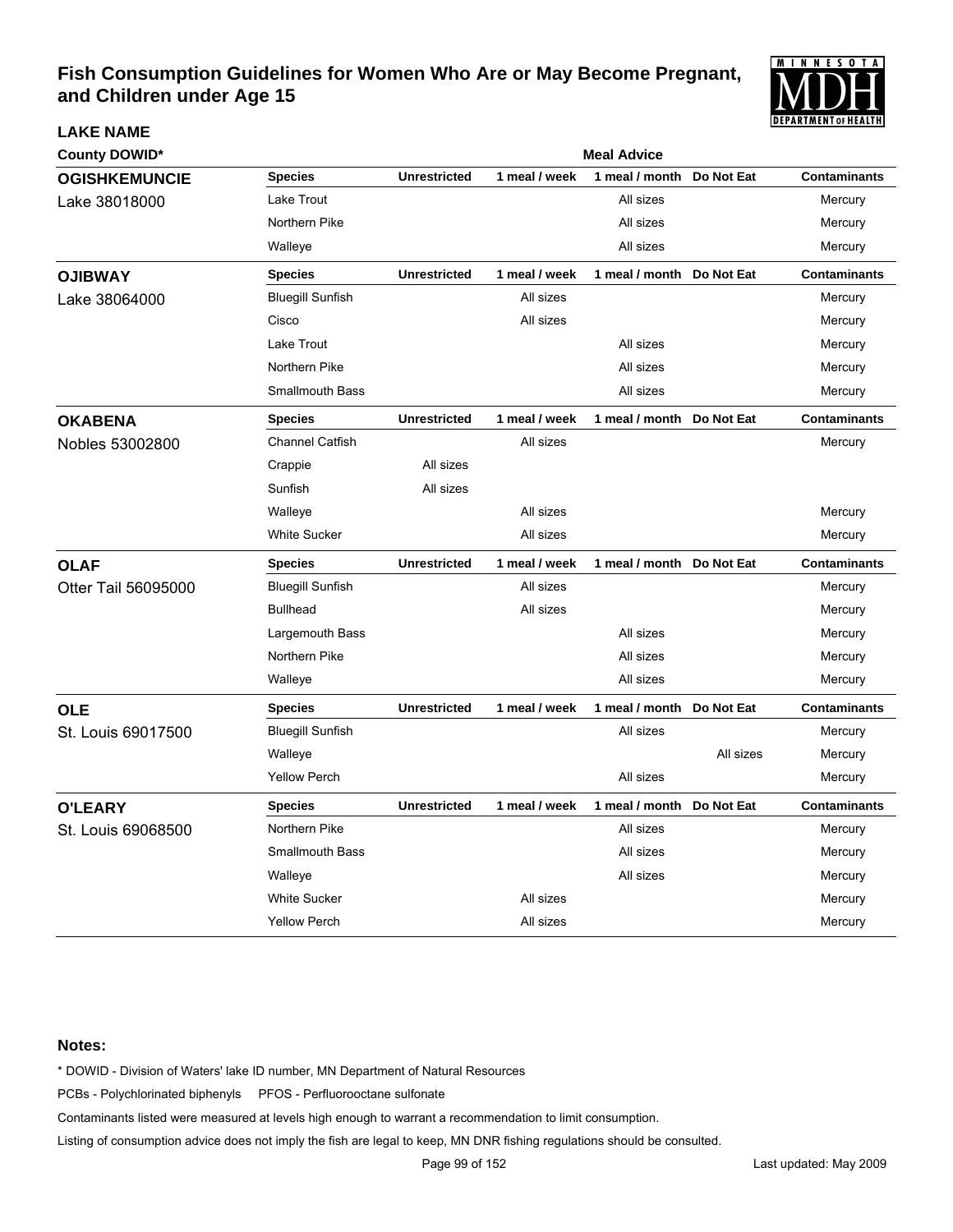

| County DOWID*       |                         | <b>Meal Advice</b>  |                  |                           |            |                     |  |  |  |
|---------------------|-------------------------|---------------------|------------------|---------------------------|------------|---------------------|--|--|--|
| <b>OLIVER</b>       | <b>Species</b>          | <b>Unrestricted</b> | 1 meal / week    | 1 meal / month            | Do Not Eat | <b>Contaminants</b> |  |  |  |
| Swift 76014600      | Carp                    |                     |                  | All sizes                 |            | Mercury             |  |  |  |
|                     | Crappie                 |                     |                  | All sizes                 |            | Mercury             |  |  |  |
|                     | Walleye                 |                     |                  | All sizes                 |            | Mercury             |  |  |  |
| <b>OLSON</b>        | <b>Species</b>          | <b>Unrestricted</b> | 1 meal / week    | 1 meal / month            | Do Not Eat | <b>Contaminants</b> |  |  |  |
| Washington 82010300 | <b>Bluegill Sunfish</b> | All sizes           |                  |                           |            |                     |  |  |  |
|                     | <b>Bullhead</b>         | All sizes           |                  |                           |            |                     |  |  |  |
|                     | Northern Pike           |                     | All sizes        |                           |            | Mercury             |  |  |  |
|                     | Walleye                 |                     | All sizes        |                           |            | Mercury             |  |  |  |
| <b>ONE</b>          | <b>Species</b>          | <b>Unrestricted</b> | 1 meal / week    | 1 meal / month Do Not Eat |            | <b>Contaminants</b> |  |  |  |
| Lake 38060500       | Northern Pike           |                     |                  | All sizes                 |            | Mercury             |  |  |  |
|                     | Walleye                 |                     |                  | All sizes                 |            | Mercury             |  |  |  |
| <b>ONE PINE</b>     | <b>Species</b>          | <b>Unrestricted</b> | 1 meal / week    | 1 meal / month            | Do Not Eat | <b>Contaminants</b> |  |  |  |
| St. Louis 69006100  | <b>Bluegill Sunfish</b> |                     | All sizes        |                           |            | Mercury             |  |  |  |
|                     | Crappie                 |                     | All sizes        |                           |            | Mercury             |  |  |  |
|                     | Northern Pike           |                     | shorter than 19" | 19" or longer             |            | Mercury             |  |  |  |
|                     | Walleye                 |                     |                  | All sizes                 |            | Mercury             |  |  |  |
| <b>ORCHARD</b>      | <b>Species</b>          | <b>Unrestricted</b> | 1 meal / week    | 1 meal / month            | Do Not Eat | <b>Contaminants</b> |  |  |  |
| Dakota 19003100     | <b>Bluegill Sunfish</b> |                     | All sizes        |                           |            | Mercury             |  |  |  |
|                     | <b>Bullhead</b>         |                     |                  | All sizes                 |            | Mercury             |  |  |  |
|                     | Carp                    |                     | All sizes        |                           |            | Mercury             |  |  |  |
|                     | Crappie                 |                     | All sizes        |                           |            | Mercury             |  |  |  |
|                     | Largemouth Bass         |                     |                  |                           | All sizes  | Mercury             |  |  |  |
|                     | Northern Pike           |                     |                  | All sizes                 |            | Mercury             |  |  |  |
| <b>ORGAN</b>        | <b>Species</b>          | <b>Unrestricted</b> | 1 meal / week    | 1 meal / month            | Do Not Eat | <b>Contaminants</b> |  |  |  |
| Lake 38006700       | Northern Pike           |                     |                  | All sizes                 |            | Mercury             |  |  |  |
|                     | <b>White Sucker</b>     |                     | All sizes        |                           |            | Mercury             |  |  |  |
|                     | <b>Yellow Perch</b>     |                     | All sizes        |                           |            | Mercury             |  |  |  |
| <b>ORINIACK</b>     | <b>Species</b>          | <b>Unrestricted</b> | 1 meal / week    | 1 meal / month Do Not Eat |            | <b>Contaminants</b> |  |  |  |
| St. Louis 69058700  | Northern Pike           |                     |                  | All sizes                 |            | Mercury             |  |  |  |
|                     | Walleye                 |                     |                  | All sizes                 |            | Mercury             |  |  |  |
|                     | <b>White Sucker</b>     |                     | All sizes        |                           |            | Mercury             |  |  |  |
|                     | Yellow Perch            |                     | All sizes        |                           |            | Mercury             |  |  |  |

#### **Notes:**

**LAKE NAME**

\* DOWID - Division of Waters' lake ID number, MN Department of Natural Resources

PCBs - Polychlorinated biphenyls PFOS - Perfluorooctane sulfonate

Contaminants listed were measured at levels high enough to warrant a recommendation to limit consumption.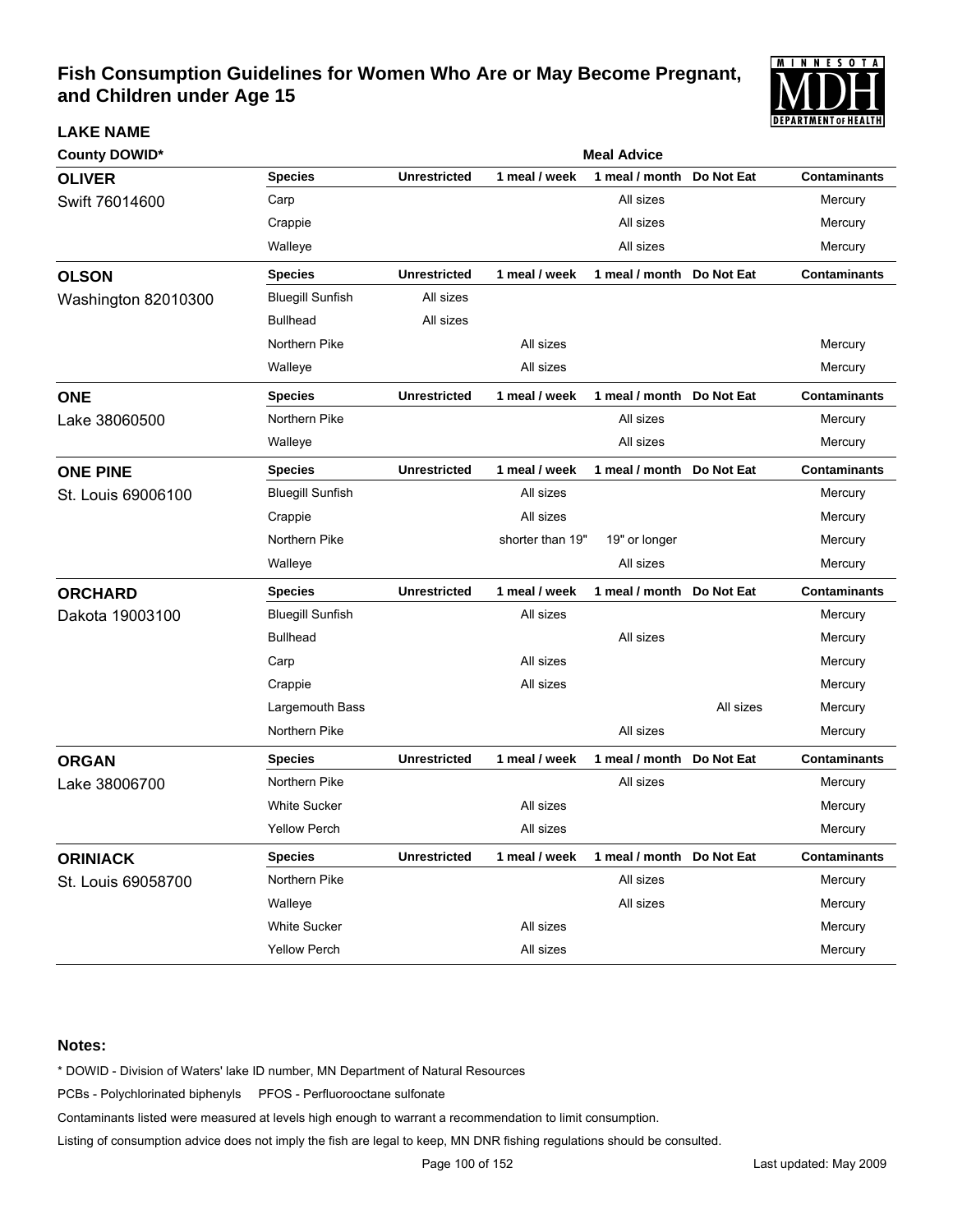

| <b>County DOWID*</b>  |                         | <b>Meal Advice</b>  |               |                           |            |                     |  |  |
|-----------------------|-------------------------|---------------------|---------------|---------------------------|------------|---------------------|--|--|
| <b>ORONO</b>          | <b>Species</b>          | <b>Unrestricted</b> | 1 meal / week | 1 meal / month            | Do Not Eat | <b>Contaminants</b> |  |  |
| Sherburne 71001300    | Carp                    |                     |               | All sizes                 |            | Mercury             |  |  |
|                       | Northern Pike           |                     | All sizes     |                           |            | Mercury             |  |  |
|                       | <b>Smallmouth Bass</b>  |                     | All sizes     |                           |            | Mercury             |  |  |
| <b>ORWELL</b>         | <b>Species</b>          | <b>Unrestricted</b> | 1 meal / week | 1 meal / month Do Not Eat |            | <b>Contaminants</b> |  |  |
| Otter Tail 56094500   | Carp                    |                     | All sizes     |                           |            | Mercury             |  |  |
|                       | Crappie                 |                     | All sizes     |                           |            | Mercury             |  |  |
|                       | Walleye                 |                     | All sizes     |                           |            | Mercury             |  |  |
| <b>OSAKIS</b>         | <b>Species</b>          | <b>Unrestricted</b> | 1 meal / week | 1 meal / month            | Do Not Eat | <b>Contaminants</b> |  |  |
| Todd 77021500         | <b>Bluegill Sunfish</b> |                     | All sizes     |                           |            | Mercury             |  |  |
|                       | Northern Pike           |                     |               | All sizes                 |            | Mercury             |  |  |
|                       | Walleye                 |                     |               | All sizes                 |            | Mercury             |  |  |
|                       | <b>White Sucker</b>     |                     | All sizes     |                           |            | Mercury             |  |  |
| <b>OSIER</b>          | <b>Species</b>          | <b>Unrestricted</b> | 1 meal / week | 1 meal / month Do Not Eat |            | <b>Contaminants</b> |  |  |
| Lake 38042000         | <b>Yellow Perch</b>     |                     | All sizes     |                           |            | Mercury             |  |  |
| <b>OSLO</b>           | <b>Species</b>          | <b>Unrestricted</b> | 1 meal / week | 1 meal / month Do Not Eat |            | <b>Contaminants</b> |  |  |
| St. Louis 69083800    | Northern Pike           |                     |               |                           | All sizes  | Mercury             |  |  |
| <b>OSSAWINNAMAKEE</b> | <b>Species</b>          | <b>Unrestricted</b> | 1 meal / week | 1 meal / month            | Do Not Eat | <b>Contaminants</b> |  |  |
| Crow Wing 18035200    | Largemouth Bass         |                     |               | All sizes                 |            | Mercury             |  |  |
|                       | Northern Pike           |                     |               | All sizes                 |            | Mercury             |  |  |
| <b>OTTER</b>          | <b>Species</b>          | <b>Unrestricted</b> | 1 meal / week | 1 meal / month            | Do Not Eat | <b>Contaminants</b> |  |  |
| Anoka 02000300        | <b>Bluegill Sunfish</b> |                     | All sizes     |                           |            | Mercury             |  |  |
|                       | <b>Bullhead</b>         |                     | All sizes     |                           |            | Mercury             |  |  |
|                       | Northern Pike           |                     |               | All sizes                 |            | Mercury             |  |  |
| <b>OTTER</b>          | <b>Species</b>          | <b>Unrestricted</b> | 1 meal / week | 1 meal / month            | Do Not Eat | <b>Contaminants</b> |  |  |
| Cook 16003200         | Northern Pike           |                     |               | All sizes                 |            | Mercury             |  |  |
| <b>OTTER</b>          | <b>Species</b>          | <b>Unrestricted</b> | 1 meal / week | 1 meal / month            | Do Not Eat | <b>Contaminants</b> |  |  |
| McLeod 43008500       | Carp                    |                     | All sizes     |                           |            | Mercury             |  |  |
|                       | Crappie                 |                     | All sizes     |                           |            | Mercury             |  |  |
|                       | Northern Pike           |                     | All sizes     |                           |            | Mercury             |  |  |

### **Notes:**

**LAKE NAME**

\* DOWID - Division of Waters' lake ID number, MN Department of Natural Resources

PCBs - Polychlorinated biphenyls PFOS - Perfluorooctane sulfonate

Contaminants listed were measured at levels high enough to warrant a recommendation to limit consumption.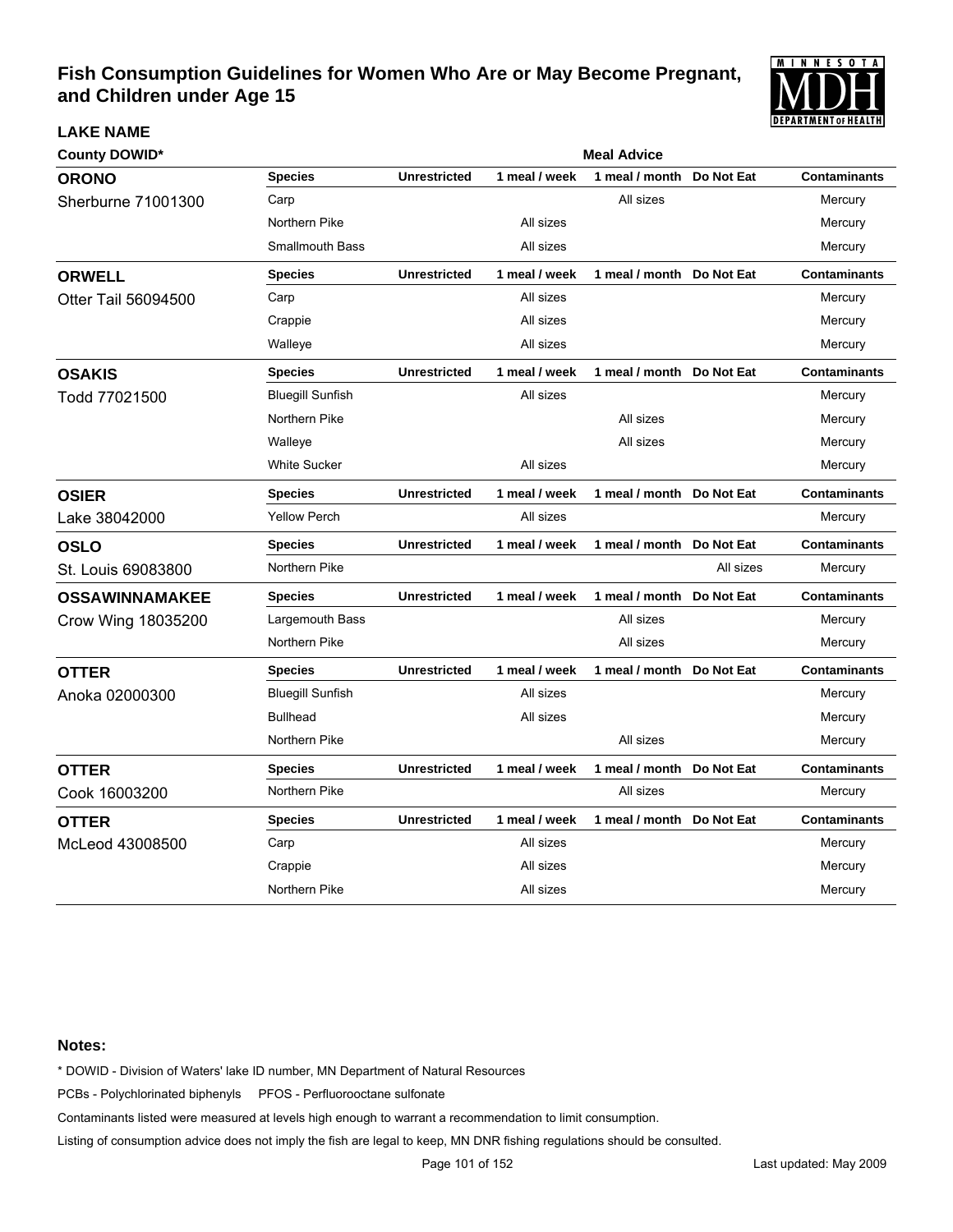

| <b>County DOWID*</b> |                         | <b>Meal Advice</b>  |                  |                           |               |                     |  |  |  |
|----------------------|-------------------------|---------------------|------------------|---------------------------|---------------|---------------------|--|--|--|
| <b>OTTER TAIL</b>    | <b>Species</b>          | <b>Unrestricted</b> | 1 meal / week    | 1 meal / month            | Do Not Eat    | <b>Contaminants</b> |  |  |  |
| Otter Tail 56024200  | <b>Bluegill Sunfish</b> | All sizes           |                  |                           |               |                     |  |  |  |
|                      | Largemouth Bass         |                     | All sizes        |                           |               | Mercury             |  |  |  |
|                      | Northern Pike           |                     |                  | All sizes                 |               | Mercury             |  |  |  |
|                      | <b>Redhorse Sucker</b>  |                     | All sizes        |                           |               | Mercury             |  |  |  |
|                      | Walleye                 |                     | shorter than 14" | 14" or longer             |               | Mercury             |  |  |  |
|                      | <b>White Sucker</b>     |                     | All sizes        |                           |               | Mercury             |  |  |  |
|                      | <b>Yellow Perch</b>     |                     |                  | All sizes                 |               | Mercury             |  |  |  |
| <b>OTTERTRACK</b>    | <b>Species</b>          | <b>Unrestricted</b> | 1 meal / week    | 1 meal / month Do Not Eat |               | <b>Contaminants</b> |  |  |  |
| Lake 38021100        | Lake Trout              |                     |                  | All sizes                 |               | Mercury             |  |  |  |
|                      | Lake Whitefish          |                     | All sizes        |                           |               | Mercury             |  |  |  |
|                      | Northern Pike           |                     |                  | All sizes                 |               | Mercury             |  |  |  |
|                      | Walleye                 |                     |                  | All sizes                 |               | Mercury             |  |  |  |
| <b>OTTO</b>          | <b>Species</b>          | <b>Unrestricted</b> | 1 meal / week    | 1 meal / month            | Do Not Eat    | <b>Contaminants</b> |  |  |  |
| St. Louis 69014400   | Northern Pike           |                     |                  | All sizes                 |               | Mercury             |  |  |  |
|                      | <b>White Sucker</b>     |                     | All sizes        |                           |               | Mercury             |  |  |  |
|                      | <b>Yellow Perch</b>     |                     |                  | All sizes                 |               | Mercury             |  |  |  |
| <b>OWASSO</b>        | <b>Species</b>          | <b>Unrestricted</b> | 1 meal / week    | 1 meal / month            | Do Not Eat    | <b>Contaminants</b> |  |  |  |
| Ramsey 62005600      | <b>Bluegill Sunfish</b> |                     | All sizes        |                           |               | Mercury             |  |  |  |
|                      | <b>Bullhead</b>         |                     | All sizes        |                           |               | Mercury             |  |  |  |
|                      | Carp                    |                     | All sizes        |                           |               | Mercury             |  |  |  |
|                      | Crappie                 | All sizes           |                  |                           |               |                     |  |  |  |
|                      | Northern Pike           |                     | shorter than 25" | 25" or longer             |               | Mercury             |  |  |  |
|                      | Walleye                 |                     | All sizes        |                           |               | Mercury             |  |  |  |
|                      | <b>White Sucker</b>     | All sizes           |                  |                           |               |                     |  |  |  |
|                      | <b>Yellow Perch</b>     |                     | All sizes        |                           |               | Mercury             |  |  |  |
| <b>OX HIDE</b>       | <b>Species</b>          | <b>Unrestricted</b> | 1 meal / week    | 1 meal / month Do Not Eat |               | <b>Contaminants</b> |  |  |  |
| Itasca 31010600      | <b>Bluegill Sunfish</b> |                     | All sizes        |                           |               | Mercury             |  |  |  |
|                      | Largemouth Bass         |                     |                  | All sizes                 |               | Mercury             |  |  |  |
|                      | Northern Pike           |                     |                  | All sizes                 |               | Mercury             |  |  |  |
|                      | <b>White Sucker</b>     | All sizes           |                  |                           |               |                     |  |  |  |
| <b>OYSTER</b>        | <b>Species</b>          | <b>Unrestricted</b> | 1 meal / week    | 1 meal / month            | Do Not Eat    | <b>Contaminants</b> |  |  |  |
| St. Louis 69033000   | Northern Pike           |                     |                  | shorter than 25"          | 25" or longer | Mercury             |  |  |  |

#### **Notes:**

**LAKE NAME**

\* DOWID - Division of Waters' lake ID number, MN Department of Natural Resources

PCBs - Polychlorinated biphenyls PFOS - Perfluorooctane sulfonate

Contaminants listed were measured at levels high enough to warrant a recommendation to limit consumption.

Listing of consumption advice does not imply the fish are legal to keep, MN DNR fishing regulations should be consulted.

Page 102 of 152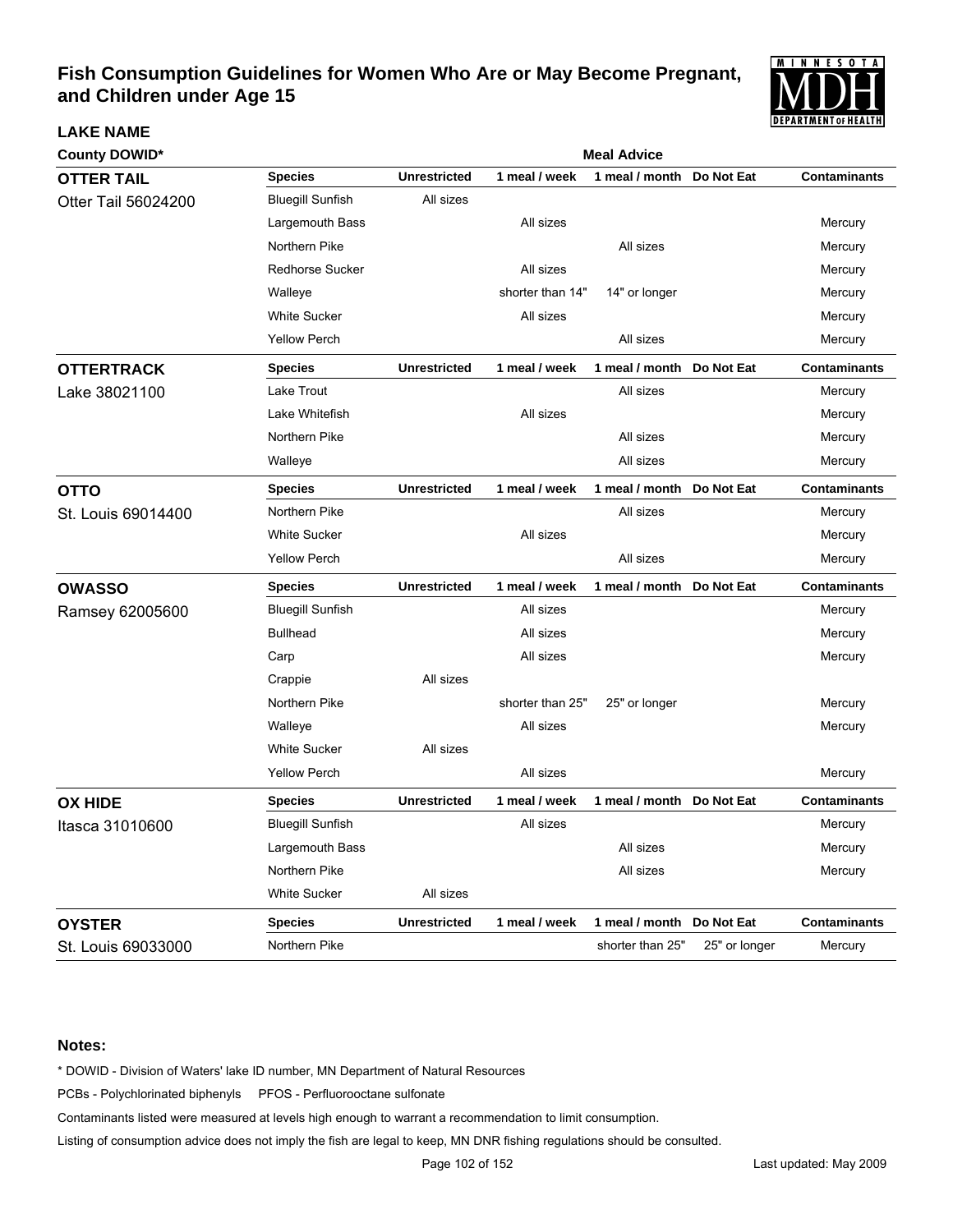

| <b>County DOWID*</b>     |                         | <b>Meal Advice</b>  |                  |                           |            |                     |  |  |
|--------------------------|-------------------------|---------------------|------------------|---------------------------|------------|---------------------|--|--|
| <b>PAPOOSE</b>           | <b>Species</b>          | <b>Unrestricted</b> | 1 meal / week    | 1 meal / month            | Do Not Eat | <b>Contaminants</b> |  |  |
| Crow Wing 18020600       | Crappie                 |                     |                  | All sizes                 |            | Mercury             |  |  |
|                          | Northern Pike           |                     |                  | All sizes                 |            | Mercury             |  |  |
| <b>PARENT</b>            | <b>Species</b>          | <b>Unrestricted</b> | 1 meal / week    | 1 meal / month Do Not Eat |            | <b>Contaminants</b> |  |  |
| Lake 38052600            | Cisco                   |                     | All sizes        |                           |            | Mercury             |  |  |
|                          | Northern Pike           |                     |                  |                           | All sizes  | Mercury             |  |  |
|                          | <b>Smallmouth Bass</b>  |                     |                  | All sizes                 |            | Mercury             |  |  |
|                          | Walleye                 |                     | shorter than 16" | 16" or longer             |            | Mercury             |  |  |
|                          | <b>White Sucker</b>     |                     | All sizes        |                           |            | Mercury             |  |  |
| <b>PARK</b>              | <b>Species</b>          | <b>Unrestricted</b> | 1 meal / week    | 1 meal / month Do Not Eat |            | <b>Contaminants</b> |  |  |
| Carlton 09002900         | <b>Bluegill Sunfish</b> | All sizes           |                  |                           |            |                     |  |  |
|                          | Crappie                 | All sizes           |                  |                           |            |                     |  |  |
|                          | Northern Pike           |                     | shorter than 24" | 24" or longer             |            | Mercury             |  |  |
|                          | Walleye                 |                     |                  | All sizes                 |            | Mercury             |  |  |
|                          | <b>White Sucker</b>     | All sizes           |                  |                           |            |                     |  |  |
| <b>PARKERS</b>           | <b>Species</b>          | <b>Unrestricted</b> | 1 meal / week    | 1 meal / month Do Not Eat |            | <b>Contaminants</b> |  |  |
| <b>Hennepin 27010700</b> | <b>Bluegill Sunfish</b> |                     | All sizes        |                           |            | Mercury             |  |  |
|                          | <b>Bullhead</b>         |                     | All sizes        |                           |            | Mercury             |  |  |
|                          | Northern Pike           |                     |                  | All sizes                 |            | Mercury             |  |  |
|                          | <b>White Sucker</b>     | All sizes           |                  |                           |            |                     |  |  |
| <b>PARLEY</b>            | <b>Species</b>          | <b>Unrestricted</b> | 1 meal / week    | 1 meal / month Do Not Eat |            | <b>Contaminants</b> |  |  |
| Carver 10004200          | <b>Bluegill Sunfish</b> | All sizes           |                  |                           |            |                     |  |  |
|                          | <b>Bullhead</b>         |                     | All sizes        |                           |            | Mercury             |  |  |
|                          | Carp                    | All sizes           |                  |                           |            |                     |  |  |
|                          | Crappie                 | All sizes           |                  |                           |            |                     |  |  |
|                          | Northern Pike           |                     | All sizes        |                           |            | Mercury             |  |  |
| <b>PAULINE</b>           | <b>Species</b>          | <b>Unrestricted</b> | 1 meal / week    | 1 meal / month Do Not Eat |            | <b>Contaminants</b> |  |  |
| St. Louis 69058800       | Northern Pike           |                     |                  | All sizes                 |            | Mercury             |  |  |
|                          | Walleye                 |                     |                  | All sizes                 |            | Mercury             |  |  |
| <b>PEARY</b>             | <b>Species</b>          | <b>Unrestricted</b> | 1 meal / week    | 1 meal / month Do Not Eat |            | <b>Contaminants</b> |  |  |
| St. Louis 69083300       | Northern Pike           |                     |                  | All sizes                 |            | Mercury             |  |  |
| <b>PEBBLE</b>            | <b>Species</b>          | <b>Unrestricted</b> | 1 meal / week    | 1 meal / month Do Not Eat |            | <b>Contaminants</b> |  |  |
| Otter Tail 56082900      | <b>Bluegill Sunfish</b> |                     | All sizes        |                           |            | Mercury             |  |  |
|                          | Cisco                   |                     | All sizes        |                           |            | Mercury             |  |  |
|                          | Walleye                 |                     |                  | All sizes                 |            | Mercury             |  |  |

#### **Notes:**

**LAKE NAME**

\* DOWID - Division of Waters' lake ID number, MN Department of Natural Resources

PCBs - Polychlorinated biphenyls PFOS - Perfluorooctane sulfonate

Contaminants listed were measured at levels high enough to warrant a recommendation to limit consumption.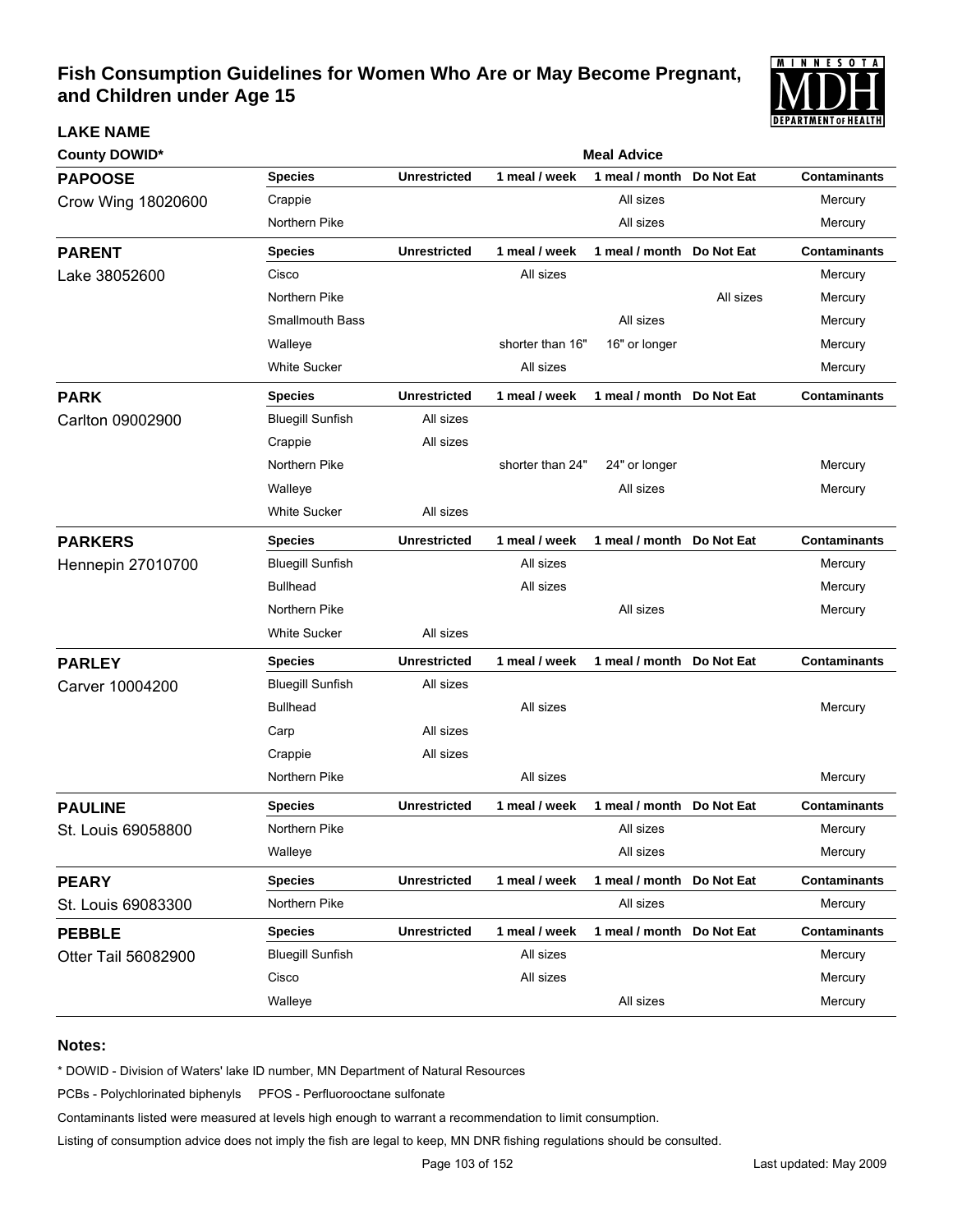

| <b>County DOWID*</b>   | <b>Meal Advice</b>      |                     |                  |                           |            |                     |  |
|------------------------|-------------------------|---------------------|------------------|---------------------------|------------|---------------------|--|
| <b>PELICAN</b>         | <b>Species</b>          | <b>Unrestricted</b> | 1 meal / week    | 1 meal / month            | Do Not Eat | <b>Contaminants</b> |  |
| Crow Wing 18030800     | <b>Bluegill Sunfish</b> | All sizes           |                  |                           |            |                     |  |
|                        | Cisco                   | All sizes           |                  |                           |            |                     |  |
|                        | Crappie                 | All sizes           |                  |                           |            |                     |  |
|                        | Largemouth Bass         |                     | All sizes        |                           |            | Mercury             |  |
|                        | Northern Pike           |                     | All sizes        |                           |            | Mercury             |  |
|                        | Sunfish                 | All sizes           |                  |                           |            |                     |  |
|                        | Walleye                 |                     | All sizes        |                           |            | Mercury             |  |
| <b>PELICAN</b>         | <b>Species</b>          | <b>Unrestricted</b> | 1 meal / week    | 1 meal / month Do Not Eat |            | <b>Contaminants</b> |  |
| Grant 26000200         | Walleye                 |                     |                  | All sizes                 |            | Mercury             |  |
|                        | <b>White Sucker</b>     | All sizes           |                  |                           |            |                     |  |
|                        | <b>Yellow Perch</b>     | All sizes           |                  |                           |            |                     |  |
| <b>PELICAN</b>         | <b>Species</b>          | <b>Unrestricted</b> | 1 meal / week    | 1 meal / month            | Do Not Eat | <b>Contaminants</b> |  |
| Otter Tail 56078600    | <b>Bluegill Sunfish</b> |                     | All sizes        |                           |            | Mercury             |  |
|                        | Cisco                   |                     | All sizes        |                           |            | Mercury             |  |
|                        | Crappie                 |                     | All sizes        |                           |            | Mercury             |  |
|                        | Largemouth Bass         |                     |                  | All sizes                 |            | Mercury             |  |
|                        | Northern Pike           |                     |                  | All sizes                 |            | Mercury             |  |
|                        | Walleye                 |                     |                  | All sizes                 |            | Mercury             |  |
| <b>PELICAN</b>         | <b>Species</b>          | <b>Unrestricted</b> | 1 meal / week    | 1 meal / month            | Do Not Eat | <b>Contaminants</b> |  |
| Pope 61011100          | <b>Bluegill Sunfish</b> |                     | All sizes        |                           |            | Mercury             |  |
|                        | Northern Pike           |                     | All sizes        |                           |            | Mercury             |  |
|                        | <b>White Sucker</b>     | All sizes           |                  |                           |            |                     |  |
| <b>PELICAN</b>         | <b>Species</b>          | <b>Unrestricted</b> | 1 meal / week    | 1 meal / month            | Do Not Eat | <b>Contaminants</b> |  |
| St. Louis 69084100     | <b>Bluegill Sunfish</b> |                     | All sizes        |                           |            | Mercury             |  |
|                        | <b>Bullhead</b>         |                     | All sizes        |                           |            | Mercury             |  |
|                        | Largemouth Bass         |                     |                  | All sizes                 |            | Mercury             |  |
|                        | Northern Pike           |                     | shorter than 17" | 17" or longer             |            | Mercury             |  |
|                        | Walleye                 |                     |                  | All sizes                 |            | Mercury             |  |
| <b>PELTIER</b>         | <b>Species</b>          | <b>Unrestricted</b> | 1 meal / week    | 1 meal / month Do Not Eat |            | <b>Contaminants</b> |  |
| Anoka 02000400         | <b>Bluegill Sunfish</b> |                     | All sizes        |                           |            | Mercury             |  |
|                        | Northern Pike           |                     | All sizes        |                           |            | Mercury             |  |
|                        | White Sucker            |                     | All sizes        |                           |            | Mercury             |  |
| <b>PENNINGTON MINE</b> | <b>Species</b>          | <b>Unrestricted</b> | 1 meal / week    | 1 meal / month Do Not Eat |            | <b>Contaminants</b> |  |
| Crow Wing 18043900     | Rainbow Trout           |                     | All sizes        |                           |            | Mercury             |  |

#### **Notes:**

**LAKE NAME**

\* DOWID - Division of Waters' lake ID number, MN Department of Natural Resources

PCBs - Polychlorinated biphenyls PFOS - Perfluorooctane sulfonate

Contaminants listed were measured at levels high enough to warrant a recommendation to limit consumption.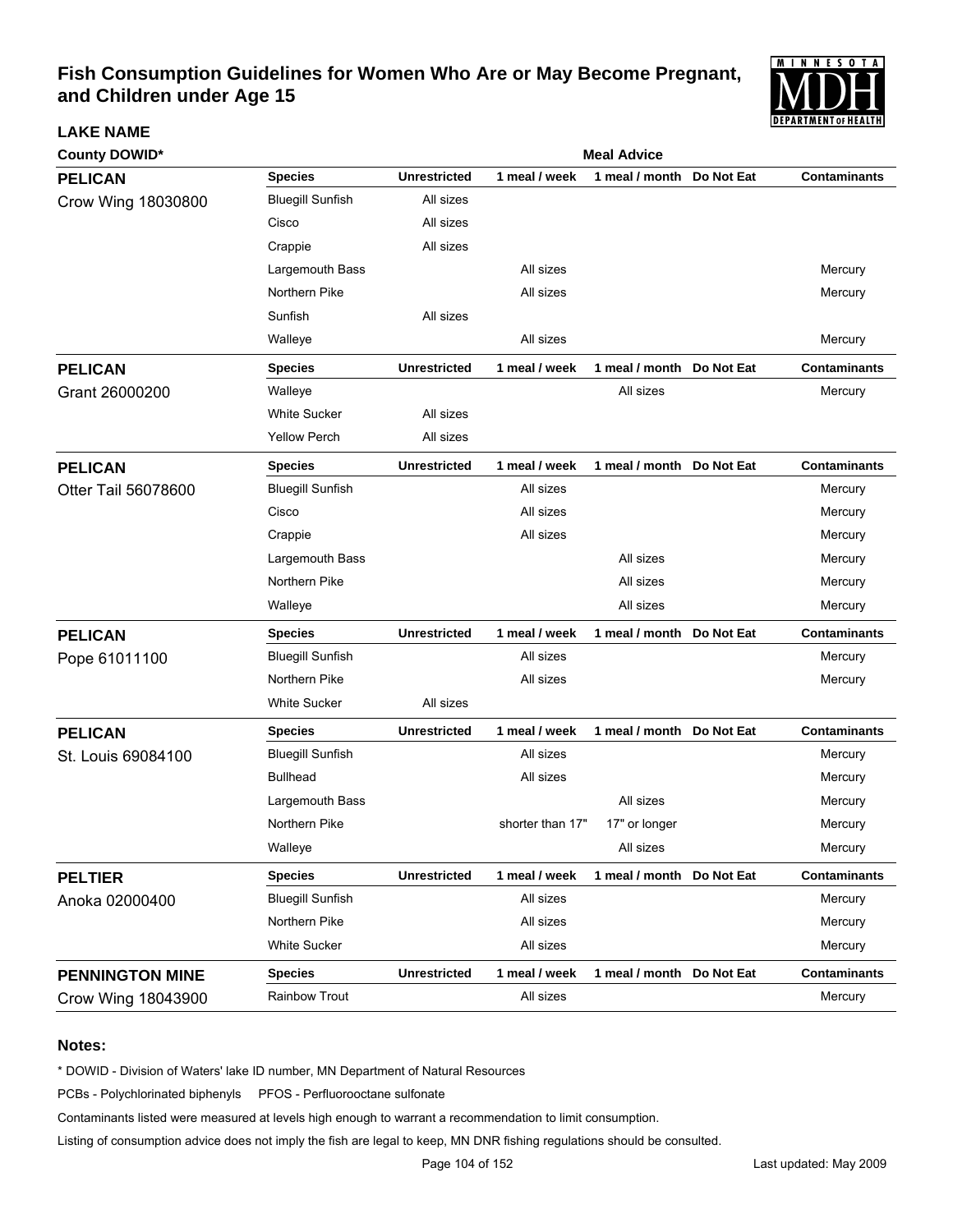

| <b>LAKE NAME</b>     |                         |                     |                  |                           |                   | ULPAK I MEN I OI MEAL I M |  |  |  |
|----------------------|-------------------------|---------------------|------------------|---------------------------|-------------------|---------------------------|--|--|--|
| <b>County DOWID*</b> | <b>Meal Advice</b>      |                     |                  |                           |                   |                           |  |  |  |
| <b>PEQUAYWAN</b>     | <b>Species</b>          | <b>Unrestricted</b> | 1 meal / week    | 1 meal / month            | Do Not Eat        | <b>Contaminants</b>       |  |  |  |
| St. Louis 69001100   | Walleye                 |                     |                  | All sizes                 |                   | Mercury                   |  |  |  |
| <b>PERCH</b>         | <b>Species</b>          | <b>Unrestricted</b> | 1 meal / week    | 1 meal / month Do Not Eat |                   | <b>Contaminants</b>       |  |  |  |
| Carlton 09003600     | Northern Pike           |                     | All sizes        |                           |                   | Mercury                   |  |  |  |
| <b>PERCH</b>         | <b>Species</b>          | <b>Unrestricted</b> | 1 meal / week    | 1 meal / month Do Not Eat |                   | <b>Contaminants</b>       |  |  |  |
| Lincoln 41006700     | <b>Bullhead</b>         | All sizes           |                  |                           |                   |                           |  |  |  |
|                      | Walleye                 |                     | shorter than 17" | 17" or longer             |                   | Mercury                   |  |  |  |
|                      | <b>White Sucker</b>     | All sizes           |                  |                           |                   |                           |  |  |  |
|                      | <b>Yellow Perch</b>     | All sizes           |                  |                           |                   |                           |  |  |  |
| <b>PERCH</b>         | <b>Species</b>          | <b>Unrestricted</b> | 1 meal / week    | 1 meal / month Do Not Eat |                   | <b>Contaminants</b>       |  |  |  |
| St. Louis 69005800   | <b>Bluegill Sunfish</b> |                     | All sizes        |                           |                   | Mercury                   |  |  |  |
|                      | Walleye                 |                     |                  | All sizes                 |                   | Mercury                   |  |  |  |
| <b>PERCH</b>         | <b>Species</b>          | <b>Unrestricted</b> | 1 meal / week    | 1 meal / month Do Not Eat |                   | <b>Contaminants</b>       |  |  |  |
| St. Louis 69093200   | Crappie                 |                     | All sizes        |                           |                   | Mercury                   |  |  |  |
|                      | Northern Pike           |                     |                  | All sizes                 |                   | Mercury                   |  |  |  |
|                      | <b>Smallmouth Bass</b>  |                     |                  | All sizes                 |                   | Mercury                   |  |  |  |
|                      | Walleye                 |                     |                  | All sizes                 |                   | Mercury                   |  |  |  |
| <b>PERENT</b>        | <b>Species</b>          | <b>Unrestricted</b> | 1 meal / week    | 1 meal / month            | Do Not Eat        | <b>Contaminants</b>       |  |  |  |
| Lake 38022000        | Walleye                 |                     |                  | All sizes                 |                   | Mercury                   |  |  |  |
| <b>PERRY</b>         | <b>Species</b>          | <b>Unrestricted</b> | 1 meal / week    | 1 meal / month            | <b>Do Not Eat</b> | <b>Contaminants</b>       |  |  |  |
| Crow Wing 18018600   | Northern Pike           |                     | All sizes        |                           |                   | Mercury                   |  |  |  |
|                      | Walleye                 |                     |                  | All sizes                 |                   | Mercury                   |  |  |  |
| <b>PFEIFFER</b>      | <b>Species</b>          | <b>Unrestricted</b> | 1 meal / week    | 1 meal / month            | Do Not Eat        | <b>Contaminants</b>       |  |  |  |
| St. Louis 69067100   | <b>Bluegill Sunfish</b> |                     | All sizes        |                           |                   | Mercury                   |  |  |  |
|                      | Largemouth Bass         |                     |                  | All sizes                 |                   | Mercury                   |  |  |  |
|                      | Walleye                 |                     |                  | All sizes                 |                   | Mercury                   |  |  |  |
|                      | <b>White Sucker</b>     |                     | All sizes        |                           |                   | Mercury                   |  |  |  |
| <b>PHALEN</b>        | <b>Species</b>          | <b>Unrestricted</b> | 1 meal / week    | 1 meal / month Do Not Eat |                   | <b>Contaminants</b>       |  |  |  |
| Ramsey 62001300      | <b>Bluegill Sunfish</b> |                     | All sizes        |                           |                   | <b>PFOS</b>               |  |  |  |
|                      | Crappie                 |                     | All sizes        |                           |                   | <b>PFOS</b>               |  |  |  |
|                      | Largemouth Bass         |                     | All sizes        |                           |                   | <b>PFOS</b>               |  |  |  |
|                      | Walleye                 |                     | All sizes        |                           |                   | Mercury                   |  |  |  |

### **Notes:**

\* DOWID - Division of Waters' lake ID number, MN Department of Natural Resources

PCBs - Polychlorinated biphenyls PFOS - Perfluorooctane sulfonate

Contaminants listed were measured at levels high enough to warrant a recommendation to limit consumption.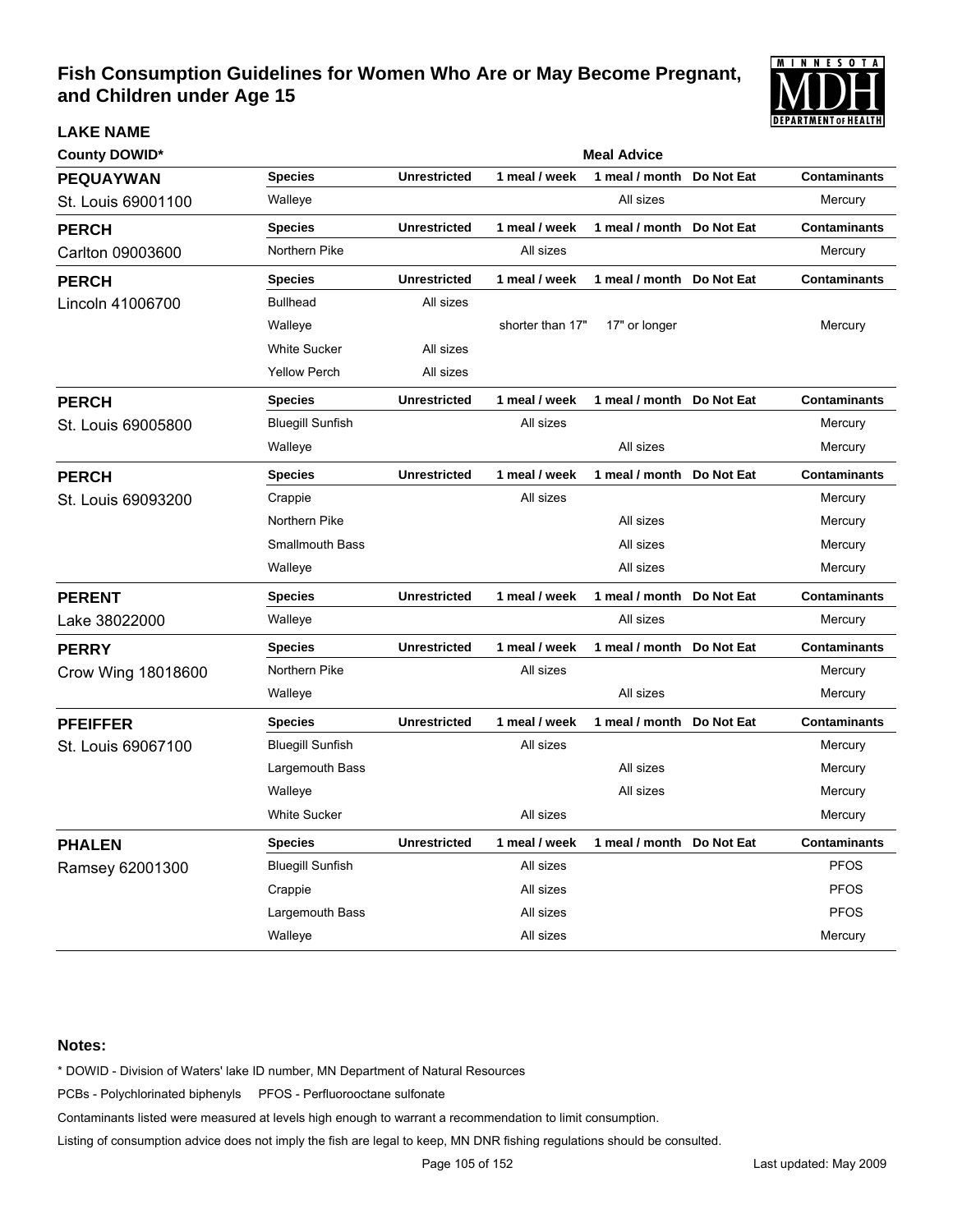

| <b>County DOWID*</b> |                         | <b>Meal Advice</b>  |                  |                            |            |                     |  |  |
|----------------------|-------------------------|---------------------|------------------|----------------------------|------------|---------------------|--|--|
| <b>PHOEBE</b>        | <b>Species</b>          | <b>Unrestricted</b> | 1 meal / week    | 1 meal / month             | Do Not Eat | <b>Contaminants</b> |  |  |
| Cook 16080800        | Northern Pike           |                     |                  | All sizes                  |            | Mercury             |  |  |
|                      | <b>Smallmouth Bass</b>  |                     |                  | All sizes                  |            | Mercury             |  |  |
|                      | Walleye                 |                     |                  | All sizes                  |            | Mercury             |  |  |
| <b>PICKEREL</b>      | <b>Species</b>          | <b>Unrestricted</b> | 1 meal / week    | 1 meal / month Do Not Eat  |            | <b>Contaminants</b> |  |  |
| Aitkin 01018200      | <b>Bullhead</b>         |                     | All sizes        |                            |            | Mercury             |  |  |
|                      | Crappie                 |                     | All sizes        |                            |            | Mercury             |  |  |
|                      | Northern Pike           |                     |                  | All sizes                  |            | Mercury             |  |  |
| <b>PICKEREL</b>      | <b>Species</b>          | <b>Unrestricted</b> | 1 meal / week    | 1 meal / month Do Not Eat  |            | <b>Contaminants</b> |  |  |
| Cook 16009700        | Northern Pike           |                     | All sizes        |                            |            | Mercury             |  |  |
|                      | <b>White Sucker</b>     | All sizes           |                  |                            |            |                     |  |  |
| <b>PICKEREL</b>      | <b>Species</b>          | <b>Unrestricted</b> | 1 meal / week    | 1 meal / month Do Not Eat  |            | <b>Contaminants</b> |  |  |
| Hubbard 29017800     | <b>Bluegill Sunfish</b> | All sizes           |                  |                            |            |                     |  |  |
|                      | Crappie                 |                     | All sizes        |                            |            | Mercury             |  |  |
|                      | Largemouth Bass         |                     | All sizes        |                            |            | Mercury             |  |  |
|                      | Northern Pike           |                     | shorter than 29" | 29" or longer              |            | Mercury             |  |  |
|                      | Walleye                 |                     |                  | All sizes                  |            | Mercury             |  |  |
|                      | <b>White Sucker</b>     | All sizes           |                  |                            |            |                     |  |  |
| <b>PICKEREL</b>      | <b>Species</b>          | <b>Unrestricted</b> | 1 meal / week    | 1 meal / month Do Not Eat  |            | <b>Contaminants</b> |  |  |
| Lake 38074100        | Northern Pike           |                     |                  | All sizes                  |            | Mercury             |  |  |
|                      | Walleye                 |                     |                  | All sizes                  |            | Mercury             |  |  |
|                      | White Sucker            |                     | All sizes        |                            |            | Mercury             |  |  |
| <b>PICKEREL</b>      | <b>Species</b>          | <b>Unrestricted</b> | 1 meal / week    | 1 meal / month Do Not Eat  |            | <b>Contaminants</b> |  |  |
| Otter Tail 56047500  | <b>Bluegill Sunfish</b> | All sizes           |                  |                            |            |                     |  |  |
|                      | Cisco                   |                     | All sizes        |                            |            | Mercury             |  |  |
|                      | Northern Pike           |                     | All sizes        |                            |            | Mercury             |  |  |
|                      | <b>Smallmouth Bass</b>  |                     | All sizes        |                            |            | Mercury             |  |  |
|                      | Walleye                 |                     | shorter than 15" | 15" or longer              |            | Mercury             |  |  |
| <b>PICKET</b>        | <b>Species</b>          | <b>Unrestricted</b> | 1 meal / week    | 1 meal / month  Do Not Eat |            | <b>Contaminants</b> |  |  |
| St. Louis 69007900   | <b>Bluegill Sunfish</b> |                     |                  | All sizes                  |            | Mercury             |  |  |
|                      | Northern Pike           |                     |                  | All sizes                  |            | Mercury             |  |  |
|                      | Walleye                 |                     |                  | All sizes                  |            | Mercury             |  |  |
|                      | White Sucker            |                     |                  | All sizes                  |            | Mercury             |  |  |

#### **Notes:**

**LAKE NAME**

\* DOWID - Division of Waters' lake ID number, MN Department of Natural Resources

PCBs - Polychlorinated biphenyls PFOS - Perfluorooctane sulfonate

Contaminants listed were measured at levels high enough to warrant a recommendation to limit consumption.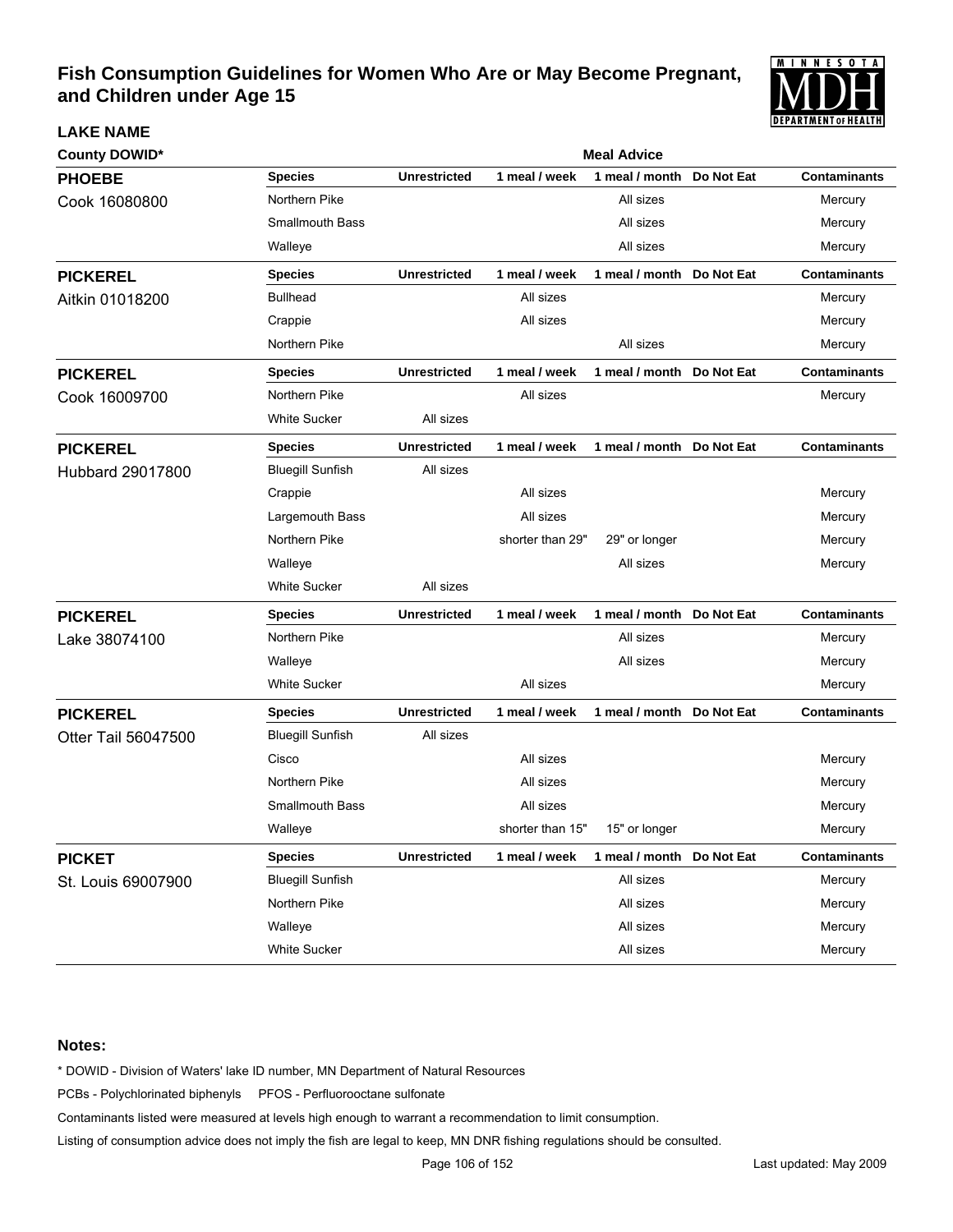

| <b>County DOWID*</b> |                         | <b>Meal Advice</b>  |                  |                            |  |                     |  |  |  |
|----------------------|-------------------------|---------------------|------------------|----------------------------|--|---------------------|--|--|--|
| <b>PICKET</b>        | <b>Species</b>          | <b>Unrestricted</b> | 1 meal / week    | 1 meal / month Do Not Eat  |  | <b>Contaminants</b> |  |  |  |
| St. Louis 69059100   | Northern Pike           |                     | All sizes        |                            |  | Mercury             |  |  |  |
|                      | Walleye                 |                     | shorter than 17" | 17" or longer              |  | Mercury             |  |  |  |
|                      | <b>Yellow Perch</b>     |                     | All sizes        |                            |  | Mercury             |  |  |  |
| <b>PIERSONS</b>      | <b>Species</b>          | <b>Unrestricted</b> | 1 meal / week    | 1 meal / month Do Not Eat  |  | <b>Contaminants</b> |  |  |  |
| Carver 10005300      | <b>Bluegill Sunfish</b> | All sizes           |                  |                            |  |                     |  |  |  |
|                      | <b>Bullhead</b>         |                     | All sizes        |                            |  | Mercury             |  |  |  |
|                      | Carp                    | All sizes           |                  |                            |  |                     |  |  |  |
|                      | Crappie                 |                     | All sizes        |                            |  | Mercury             |  |  |  |
|                      | Northern Pike           |                     | All sizes        |                            |  | Mercury             |  |  |  |
| <b>PIERZ</b>         | <b>Species</b>          | <b>Unrestricted</b> | 1 meal / week    | 1 meal / month Do Not Eat  |  | <b>Contaminants</b> |  |  |  |
| Morrison 49002400    | <b>Bluegill Sunfish</b> | All sizes           |                  |                            |  |                     |  |  |  |
|                      | Northern Pike           |                     | All sizes        |                            |  | Mercury             |  |  |  |
|                      | Walleye                 |                     | All sizes        |                            |  | Mercury             |  |  |  |
|                      | <b>White Sucker</b>     | All sizes           |                  |                            |  |                     |  |  |  |
| <b>PIKE</b>          | <b>Species</b>          | <b>Unrestricted</b> | 1 meal / week    | 1 meal / month  Do Not Eat |  | <b>Contaminants</b> |  |  |  |
| Cook 16025200        | Lake Whitefish          |                     | All sizes        |                            |  | Mercury             |  |  |  |
|                      | Northern Pike           |                     | shorter than 18" | 18" or longer              |  | Mercury             |  |  |  |
|                      | Walleye                 |                     |                  | All sizes                  |  | Mercury             |  |  |  |
|                      | <b>Yellow Perch</b>     |                     | All sizes        |                            |  | Mercury             |  |  |  |
| <b>PIKE</b>          | <b>Species</b>          | <b>Unrestricted</b> | 1 meal / week    | 1 meal / month Do Not Eat  |  | <b>Contaminants</b> |  |  |  |
| Lake 38067000        | Largemouth Bass         |                     |                  | All sizes                  |  | Mercury             |  |  |  |
|                      | Northern Pike           |                     |                  | All sizes                  |  | Mercury             |  |  |  |
|                      | <b>White Sucker</b>     |                     | All sizes        |                            |  | Mercury             |  |  |  |
| <b>PIKE</b>          | <b>Species</b>          | <b>Unrestricted</b> | 1 meal / week    | 1 meal / month Do Not Eat  |  | <b>Contaminants</b> |  |  |  |
| St. Louis 69049000   | Crappie                 | All sizes           |                  |                            |  |                     |  |  |  |
|                      | Walleye                 |                     |                  | All sizes                  |  | Mercury PCBs        |  |  |  |
|                      | <b>White Sucker</b>     |                     | All sizes        |                            |  | Mercury             |  |  |  |
| <b>PIKE BAY</b>      | <b>Species</b>          | <b>Unrestricted</b> | 1 meal / week    | 1 meal / month Do Not Eat  |  | <b>Contaminants</b> |  |  |  |
| Cass 11041500        | Cisco                   | All sizes           |                  |                            |  |                     |  |  |  |
|                      | Lake Whitefish          | All sizes           |                  |                            |  |                     |  |  |  |
|                      | Northern Pike           |                     | shorter than 25" | 25" or longer              |  | Mercury             |  |  |  |
|                      | Walleye                 |                     | shorter than 20" | 20" or longer              |  | Mercury             |  |  |  |
|                      | <b>White Sucker</b>     | All sizes           |                  |                            |  |                     |  |  |  |
|                      | <b>Yellow Perch</b>     |                     | All sizes        |                            |  | Mercury             |  |  |  |

#### **Notes:**

**LAKE NAME**

\* DOWID - Division of Waters' lake ID number, MN Department of Natural Resources

PCBs - Polychlorinated biphenyls PFOS - Perfluorooctane sulfonate

Contaminants listed were measured at levels high enough to warrant a recommendation to limit consumption.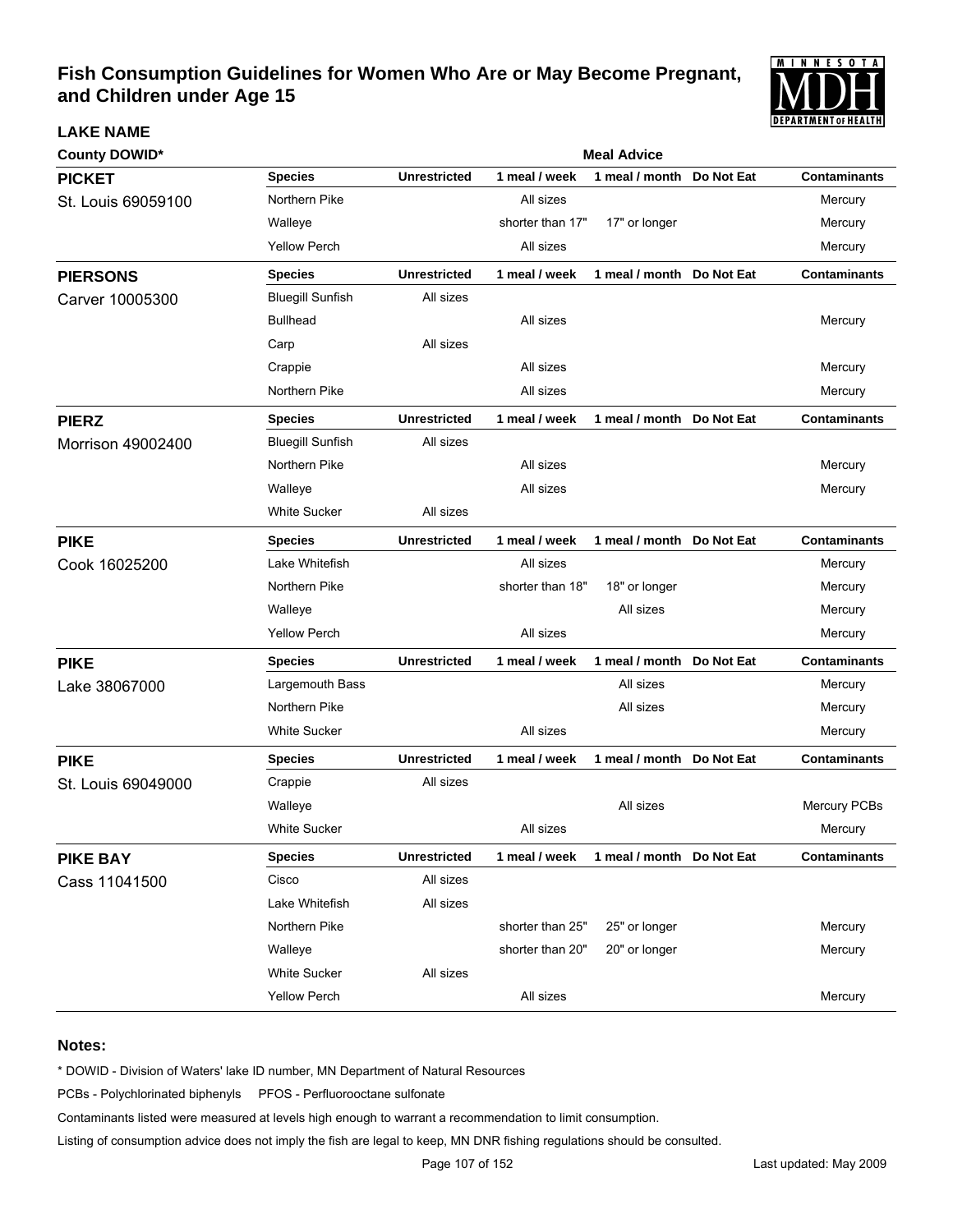

| <b>County DOWID*</b>      |                         |                     |               | <b>Meal Advice</b>         |            |                     |
|---------------------------|-------------------------|---------------------|---------------|----------------------------|------------|---------------------|
| <b>PIKE RIVER FLOWAGE</b> | <b>Species</b>          | <b>Unrestricted</b> | 1 meal / week | 1 meal / month             | Do Not Eat | <b>Contaminants</b> |
| St. Louis 69058000        | Northern Pike           |                     |               | All sizes                  |            | Mercury             |
|                           | <b>White Sucker</b>     |                     |               | All sizes                  |            | Mercury             |
|                           | <b>Yellow Perch</b>     |                     |               | All sizes                  |            | Mercury             |
| <b>PINE</b>               | <b>Species</b>          | <b>Unrestricted</b> | 1 meal / week | 1 meal / month Do Not Eat  |            | <b>Contaminants</b> |
| Clearwater 15014900       | <b>Bluegill Sunfish</b> |                     | All sizes     |                            |            | Mercury             |
|                           | Northern Pike           |                     |               | All sizes                  |            | Mercury             |
|                           | <b>White Sucker</b>     |                     | All sizes     |                            |            | Mercury             |
| <b>PINE</b>               | <b>Species</b>          | <b>Unrestricted</b> | 1 meal / week | 1 meal / month Do Not Eat  |            | <b>Contaminants</b> |
| Cook 16004100             | Lake Whitefish          |                     | All sizes     |                            |            | Mercury             |
|                           | Walleye                 |                     | All sizes     |                            |            | Mercury             |
|                           | <b>Yellow Perch</b>     |                     | All sizes     |                            |            | Mercury             |
| <b>PINE</b>               | <b>Species</b>          | <b>Unrestricted</b> | 1 meal / week | 1 meal / month             | Do Not Eat | <b>Contaminants</b> |
| Cook 16019400             | <b>Brook Trout</b>      |                     |               | All sizes                  |            | Mercury             |
|                           | Splake                  |                     | All sizes     |                            |            | Mercury             |
|                           | <b>White Sucker</b>     |                     | All sizes     |                            |            | Mercury             |
| <b>PINE</b>               | <b>Species</b>          | <b>Unrestricted</b> | 1 meal / week | 1 meal / month Do Not Eat  |            | <b>Contaminants</b> |
| St. Louis 69000100        | <b>Bluegill Sunfish</b> |                     | All sizes     |                            |            | Mercury             |
|                           | Northern Pike           |                     |               | All sizes                  |            | Mercury             |
|                           | Walleye                 |                     |               | All sizes                  |            | Mercury             |
|                           | <b>White Sucker</b>     |                     | All sizes     |                            |            | Mercury             |
| <b>PINE MOUNTAIN</b>      | <b>Species</b>          | <b>Unrestricted</b> | 1 meal / week | 1 meal / month  Do Not Eat |            | <b>Contaminants</b> |
| Cass 11041100             | <b>Bluegill Sunfish</b> | All sizes           |               |                            |            |                     |
|                           | <b>Bullhead</b>         |                     | All sizes     |                            |            | Mercury             |
|                           | Cisco                   | All sizes           |               |                            |            |                     |
|                           | Northern Pike           |                     | All sizes     |                            |            | Mercury             |
|                           | Sunfish                 | All sizes           |               |                            |            |                     |
|                           | Walleye                 |                     |               | All sizes                  |            | Mercury             |
|                           | <b>White Sucker</b>     | All sizes           |               |                            |            |                     |
| <b>PINE MOUNTAIN</b>      | <b>Species</b>          | <b>Unrestricted</b> | 1 meal / week | 1 meal / month Do Not Eat  |            | <b>Contaminants</b> |
| Cook 16010800             | <b>Brook Trout</b>      |                     | All sizes     |                            |            | Mercury             |
| <b>PIT</b>                | <b>Species</b>          | <b>Unrestricted</b> | 1 meal / week | 1 meal / month Do Not Eat  |            | <b>Contaminants</b> |
| Cook 16015500             | Northern Pike           |                     |               | All sizes                  |            | Mercury             |
|                           | <b>White Sucker</b>     |                     | All sizes     |                            |            | Mercury             |
|                           | <b>Yellow Perch</b>     |                     | All sizes     |                            |            | Mercury             |

#### **Notes:**

**LAKE NAME**

\* DOWID - Division of Waters' lake ID number, MN Department of Natural Resources

PCBs - Polychlorinated biphenyls PFOS - Perfluorooctane sulfonate

Contaminants listed were measured at levels high enough to warrant a recommendation to limit consumption.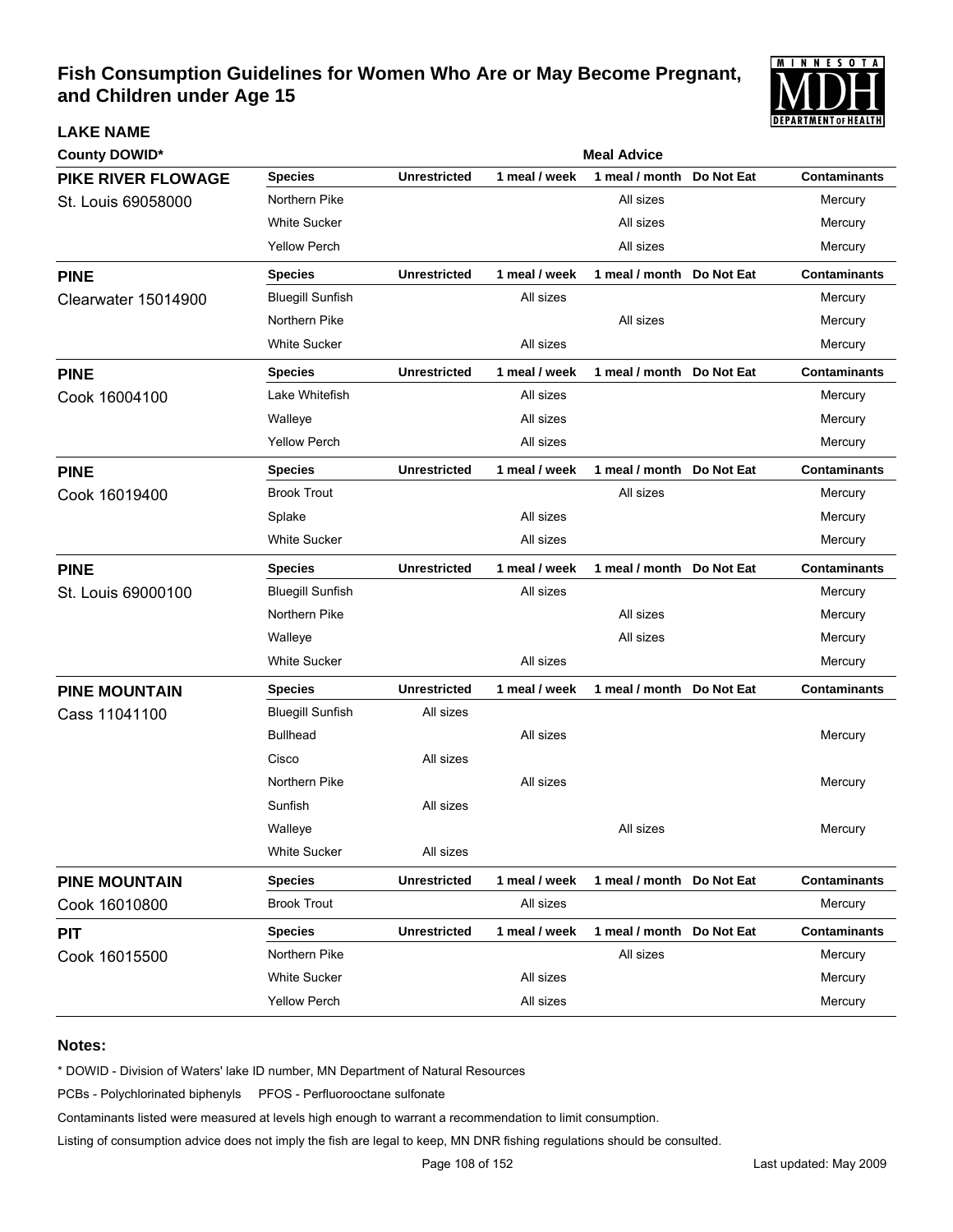

| <b>County DOWID*</b> |                         |                     |                  | <b>Meal Advice</b>        |            |                     |
|----------------------|-------------------------|---------------------|------------------|---------------------------|------------|---------------------|
| <b>PLANTAGENET</b>   | <b>Species</b>          | <b>Unrestricted</b> | 1 meal / week    | 1 meal / month            | Do Not Eat | <b>Contaminants</b> |
| Hubbard 29015600     | Cisco                   |                     | All sizes        |                           |            | Mercury             |
|                      | Northern Pike           |                     | All sizes        |                           |            | Mercury             |
|                      | Walleye                 |                     |                  | All sizes                 |            | Mercury             |
|                      | <b>Yellow Perch</b>     |                     | All sizes        |                           |            | Mercury             |
| <b>PLANTATION</b>    | <b>Species</b>          | <b>Unrestricted</b> | 1 meal / week    | 1 meal / month Do Not Eat |            | <b>Contaminants</b> |
| Itasca 31043900      | <b>Bluegill Sunfish</b> | All sizes           |                  |                           |            |                     |
|                      | Northern Pike           |                     |                  | All sizes                 |            | Mercury             |
| <b>PLATTE</b>        | <b>Species</b>          | <b>Unrestricted</b> | 1 meal / week    | 1 meal / month Do Not Eat |            | <b>Contaminants</b> |
| Crow Wing 18008800   | <b>Bluegill Sunfish</b> |                     | All sizes        |                           |            | Mercury             |
|                      | Crappie                 |                     | All sizes        |                           |            | Mercury             |
|                      | Northern Pike           |                     | All sizes        |                           |            | Mercury             |
| <b>PLEASANT</b>      | <b>Species</b>          | <b>Unrestricted</b> | 1 meal / week    | 1 meal / month Do Not Eat |            | <b>Contaminants</b> |
| Cass 11038300        | <b>Bluegill Sunfish</b> | All sizes           |                  |                           |            |                     |
|                      | Crappie                 | All sizes           |                  |                           |            |                     |
|                      | Northern Pike           |                     | shorter than 28" | 28" or longer             |            | Mercury             |
|                      | Walleye                 |                     | shorter than 20" | 20" or longer             |            | Mercury             |
|                      | White Sucker            | All sizes           |                  |                           |            |                     |
| <b>PLEASANT</b>      | <b>Species</b>          | <b>Unrestricted</b> | 1 meal / week    | 1 meal / month Do Not Eat |            | <b>Contaminants</b> |
| Ramsey 62004600      | Channel Catfish         |                     | All sizes        |                           |            | Mercury             |
|                      | Crappie                 |                     | All sizes        |                           |            | Mercury             |
|                      | <b>Smallmouth Bass</b>  |                     | All sizes        |                           |            | Mercury             |
|                      | Walleye                 |                     | shorter than 21" | 21" or longer             |            | Mercury             |
|                      | <b>White Bass</b>       |                     |                  | All sizes                 |            | Mercury             |
| <b>PLEASANT</b>      | <b>Species</b>          | <b>Unrestricted</b> | 1 meal / week    | 1 meal / month Do Not Eat |            | <b>Contaminants</b> |
| St. Louis 69065500   | <b>Bluegill Sunfish</b> |                     | All sizes        |                           |            | Mercury             |
|                      | <b>Bullhead</b>         |                     |                  | All sizes                 |            | Mercury             |
|                      | Crappie                 |                     | All sizes        |                           |            | Mercury             |
|                      | Northern Pike           |                     |                  | All sizes                 |            | Mercury             |
|                      | Walleye                 |                     |                  | All sizes                 |            | Mercury             |

### **Notes:**

**LAKE NAME**

\* DOWID - Division of Waters' lake ID number, MN Department of Natural Resources

PCBs - Polychlorinated biphenyls PFOS - Perfluorooctane sulfonate

Contaminants listed were measured at levels high enough to warrant a recommendation to limit consumption.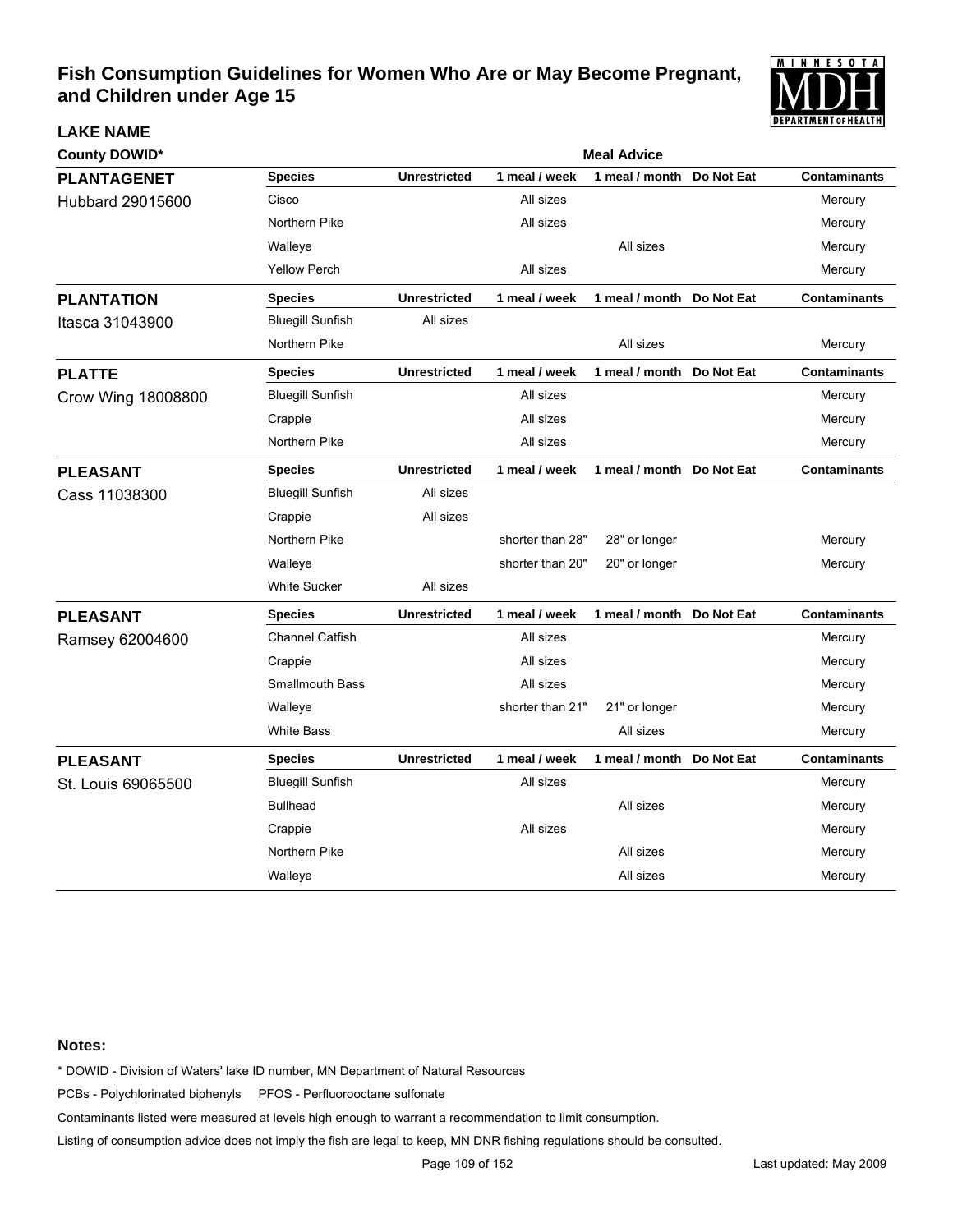

| <b>County DOWID*</b>  |                         | <b>Meal Advice</b>  |                  |                           |            |                     |  |  |
|-----------------------|-------------------------|---------------------|------------------|---------------------------|------------|---------------------|--|--|
| <b>PLEASANT</b>       | <b>Species</b>          | <b>Unrestricted</b> | 1 meal / week    | 1 meal / month            | Do Not Eat | <b>Contaminants</b> |  |  |
| Wright 86025100       | <b>Bluegill Sunfish</b> |                     | All sizes        |                           |            | Mercury             |  |  |
|                       | Largemouth Bass         |                     |                  | All sizes                 |            | Mercury             |  |  |
|                       | Northern Pike           |                     |                  | All sizes                 |            | Mercury             |  |  |
|                       | Walleye                 |                     |                  | All sizes                 |            | Mercury             |  |  |
|                       | <b>White Sucker</b>     | All sizes           |                  |                           |            |                     |  |  |
| <b>POKEGAMA</b>       | <b>Species</b>          | <b>Unrestricted</b> | 1 meal / week    | 1 meal / month Do Not Eat |            | <b>Contaminants</b> |  |  |
| Itasca 31053200       | <b>Bluegill Sunfish</b> |                     | All sizes        |                           |            | Mercury             |  |  |
|                       | Northern Pike           |                     |                  | All sizes                 |            | Mercury             |  |  |
|                       | Walleye                 |                     |                  | All sizes                 |            | Mercury             |  |  |
|                       | <b>White Sucker</b>     |                     | All sizes        |                           |            | Mercury             |  |  |
| <b>POLLY</b>          | <b>Species</b>          | <b>Unrestricted</b> | 1 meal / week    | 1 meal / month Do Not Eat |            | <b>Contaminants</b> |  |  |
| Lake 38010400         | Northern Pike           |                     |                  | All sizes                 |            | Mercury             |  |  |
|                       | Walleye                 |                     |                  | All sizes                 |            | Mercury             |  |  |
| <b>POMME DE TERRE</b> | <b>Species</b>          | <b>Unrestricted</b> | 1 meal / week    | 1 meal / month            | Do Not Eat | <b>Contaminants</b> |  |  |
| Grant 26009700        | <b>Bluegill Sunfish</b> |                     | All sizes        |                           |            | Mercury             |  |  |
|                       | Carp                    |                     | All sizes        |                           |            | Mercury             |  |  |
|                       | Walleye                 |                     | All sizes        |                           |            | Mercury             |  |  |
| <b>POPLAR</b>         | <b>Species</b>          | <b>Unrestricted</b> | 1 meal / week    | 1 meal / month Do Not Eat |            | <b>Contaminants</b> |  |  |
| Cook 16023900         | Lake Whitefish          |                     |                  | All sizes                 |            | Mercury             |  |  |
|                       | Northern Pike           |                     | All sizes        |                           |            | Mercury             |  |  |
|                       | <b>Smallmouth Bass</b>  |                     | All sizes        |                           |            | Mercury             |  |  |
|                       | Walleye                 |                     |                  | All sizes                 |            | Mercury             |  |  |
|                       | <b>White Sucker</b>     |                     | All sizes        |                           |            | Mercury             |  |  |
|                       | <b>Yellow Perch</b>     |                     | All sizes        |                           |            | Mercury             |  |  |
| <b>PORTAGE</b>        | <b>Species</b>          | <b>Unrestricted</b> | 1 meal / week    | 1 meal / month Do Not Eat |            | <b>Contaminants</b> |  |  |
| Cass 11020400         | <b>Bluegill Sunfish</b> |                     | All sizes        |                           |            | Mercury             |  |  |
|                       | Cisco                   | All sizes           |                  |                           |            |                     |  |  |
|                       | Largemouth Bass         |                     | All sizes        |                           |            | Mercury             |  |  |
|                       | Northern Pike           |                     | shorter than 29" | 29" or longer             |            | Mercury             |  |  |
|                       | Walleye                 |                     |                  | All sizes                 |            | Mercury             |  |  |
|                       | <b>Yellow Perch</b>     |                     | All sizes        |                           |            | Mercury             |  |  |
| <b>PORTAGE</b>        | <b>Species</b>          | <b>Unrestricted</b> | 1 meal / week    | 1 meal / month Do Not Eat |            | <b>Contaminants</b> |  |  |
| Cook 16032700         | Splake                  |                     | All sizes        |                           |            | Mercury             |  |  |
|                       | White Sucker            |                     | All sizes        |                           |            | Mercury             |  |  |

### **Notes:**

**LAKE NAME**

\* DOWID - Division of Waters' lake ID number, MN Department of Natural Resources

PCBs - Polychlorinated biphenyls PFOS - Perfluorooctane sulfonate

Contaminants listed were measured at levels high enough to warrant a recommendation to limit consumption.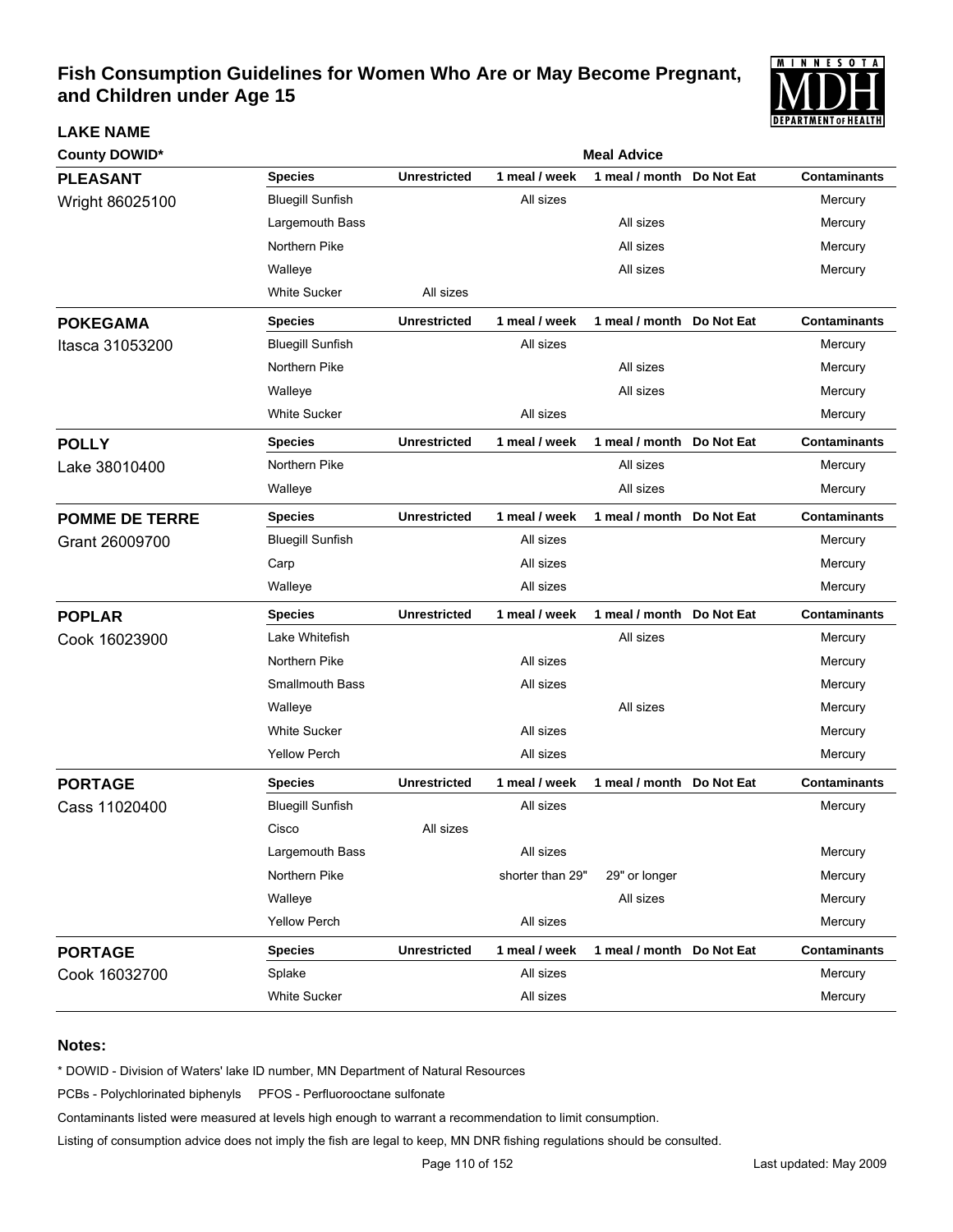

| <b>County DOWID*</b>     |                         | <b>Meal Advice</b>  |               |                           |               |                     |  |  |
|--------------------------|-------------------------|---------------------|---------------|---------------------------|---------------|---------------------|--|--|
| <b>PORTAGE</b>           | <b>Species</b>          | <b>Unrestricted</b> | 1 meal / week | 1 meal / month            | Do Not Eat    | Contaminants        |  |  |
| Crow Wing 18005000       | Crappie                 | All sizes           |               |                           |               |                     |  |  |
|                          | Northern Pike           |                     | All sizes     |                           |               | Mercury             |  |  |
|                          | Walleye                 |                     |               | All sizes                 |               | Mercury             |  |  |
| <b>PORTAGE</b>           | <b>Species</b>          | <b>Unrestricted</b> | 1 meal / week | 1 meal / month            | Do Not Eat    | <b>Contaminants</b> |  |  |
| <b>Hubbard 29025000</b>  | <b>Bluegill Sunfish</b> |                     | All sizes     |                           |               | Mercury             |  |  |
|                          | Northern Pike           |                     | All sizes     |                           |               | Mercury             |  |  |
|                          | Walleye                 |                     | All sizes     |                           |               | Mercury             |  |  |
|                          | White Sucker            | All sizes           |               |                           |               |                     |  |  |
| <b>POTATO</b>            | <b>Species</b>          | <b>Unrestricted</b> | 1 meal / week | 1 meal / month            | Do Not Eat    | <b>Contaminants</b> |  |  |
| Hubbard 29024300         | Northern Pike           |                     | All sizes     |                           |               | Mercury             |  |  |
|                          | <b>Rock Bass</b>        |                     | All sizes     |                           |               | Mercury             |  |  |
|                          | Walleye                 |                     |               | All sizes                 |               | Mercury             |  |  |
|                          | White Sucker            | All sizes           |               |                           |               |                     |  |  |
| <b>POWDERHORN</b>        | <b>Species</b>          | <b>Unrestricted</b> | 1 meal / week | 1 meal / month            | Do Not Eat    | <b>Contaminants</b> |  |  |
| <b>Hennepin 27001400</b> | <b>Bluegill Sunfish</b> |                     | All sizes     |                           |               | Mercury             |  |  |
|                          | <b>Bullhead</b>         |                     | All sizes     |                           |               | Mercury             |  |  |
|                          | Crappie                 |                     |               | All sizes                 |               | Mercury             |  |  |
| <b>POWERS</b>            | <b>Species</b>          | <b>Unrestricted</b> | 1 meal / week | 1 meal / month Do Not Eat |               | <b>Contaminants</b> |  |  |
| Washington 82009200      | <b>Bluegill Sunfish</b> |                     | All sizes     |                           |               | Mercury PFOS        |  |  |
|                          | Crappie                 |                     | All sizes     |                           |               | Mercury PFOS        |  |  |
|                          | Northern Pike           |                     |               | All sizes                 |               | Mercury PFOS        |  |  |
|                          | <b>Yellow Perch</b>     |                     | All sizes     |                           |               | <b>PFOS</b>         |  |  |
| <b>PRAIRIE</b>           | <b>Species</b>          | <b>Unrestricted</b> | 1 meal / week | 1 meal / month Do Not Eat |               | <b>Contaminants</b> |  |  |
| Itasca 31038400          | Crappie                 |                     | All sizes     |                           |               | Mercury             |  |  |
|                          | Northern Pike           |                     |               | All sizes                 |               | Mercury             |  |  |
|                          | <b>Redhorse Sucker</b>  |                     |               | All sizes                 |               | Mercury             |  |  |
|                          | <b>Smallmouth Bass</b>  |                     |               | All sizes                 |               | Mercury             |  |  |
|                          | Walleye                 |                     |               | shorter than 21"          | 21" or longer | Mercury             |  |  |
| <b>PRAIRIE</b>           | <b>Species</b>          | <b>Unrestricted</b> | 1 meal / week | 1 meal / month            | Do Not Eat    | <b>Contaminants</b> |  |  |
| Otter Tail 56091500      | <b>Bluegill Sunfish</b> |                     | All sizes     |                           |               | Mercury             |  |  |
|                          | Northern Pike           |                     |               | All sizes                 |               | Mercury             |  |  |
|                          | White Sucker            |                     | All sizes     |                           |               | Mercury             |  |  |

### **Notes:**

**LAKE NAME**

\* DOWID - Division of Waters' lake ID number, MN Department of Natural Resources

PCBs - Polychlorinated biphenyls PFOS - Perfluorooctane sulfonate

Contaminants listed were measured at levels high enough to warrant a recommendation to limit consumption.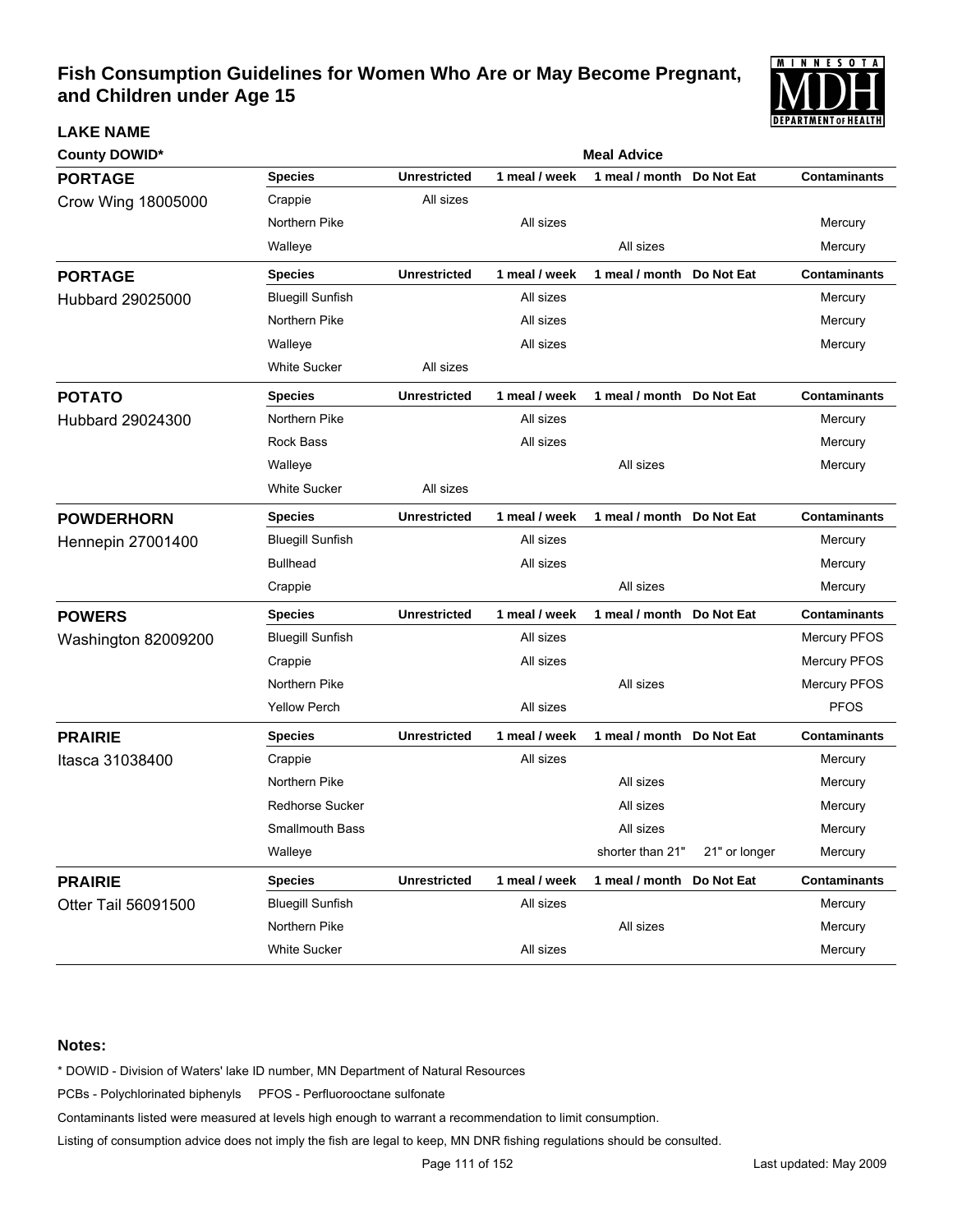

| <b>County DOWID*</b>         |                         | <b>Meal Advice</b>  |                  |                           |            |                     |  |  |
|------------------------------|-------------------------|---------------------|------------------|---------------------------|------------|---------------------|--|--|
| <b>PRAIRIE</b>               | <b>Species</b>          | <b>Unrestricted</b> | 1 meal / week    | 1 meal / month            | Do Not Eat | <b>Contaminants</b> |  |  |
| St. Louis 69084800           | Cisco                   |                     | All sizes        |                           |            | Mercury             |  |  |
|                              | Crappie                 |                     | All sizes        |                           |            | Mercury             |  |  |
|                              | Northern Pike           |                     |                  | All sizes                 |            | Mercury             |  |  |
|                              | Walleye                 |                     |                  | All sizes                 |            | Mercury             |  |  |
|                              | <b>White Sucker</b>     |                     | All sizes        |                           |            | Mercury             |  |  |
| <b>PRESTON</b>               | <b>Species</b>          | <b>Unrestricted</b> | 1 meal / week    | 1 meal / month Do Not Eat |            | <b>Contaminants</b> |  |  |
| Renville 65000200            | Carp                    | All sizes           |                  |                           |            |                     |  |  |
|                              | Crappie                 |                     | All sizes        |                           |            | Mercury             |  |  |
|                              | Walleye                 |                     | All sizes        |                           |            | Mercury             |  |  |
| <b>PULASKI</b>               | Species                 | <b>Unrestricted</b> | 1 meal / week    | 1 meal / month Do Not Eat |            | <b>Contaminants</b> |  |  |
| Wright 86005300              | <b>Bluegill Sunfish</b> |                     | All sizes        |                           |            | Mercury             |  |  |
|                              | Walleye                 |                     | shorter than 17" | 17" or longer             |            | Mercury             |  |  |
|                              | <b>White Sucker</b>     |                     | All sizes        |                           |            | Mercury             |  |  |
| <b>QUADGA</b>                | <b>Species</b>          | <b>Unrestricted</b> | 1 meal / week    | 1 meal / month Do Not Eat |            | <b>Contaminants</b> |  |  |
| Lake 38059600                | Northern Pike           |                     |                  | All sizes                 |            | Mercury             |  |  |
|                              | Walleye                 |                     |                  | All sizes                 |            | Mercury             |  |  |
| <b>QUARTERLINE</b>           | <b>Species</b>          | <b>Unrestricted</b> | 1 meal / week    | 1 meal / month            | Do Not Eat | <b>Contaminants</b> |  |  |
| St. Louis 69086900           | Northern Pike           |                     | shorter than 12" | 12" or longer             |            | Mercury             |  |  |
| QUILL                        | <b>Species</b>          | <b>Unrestricted</b> | 1 meal / week    | 1 meal / month            | Do Not Eat | <b>Contaminants</b> |  |  |
| St. Louis 69087100           | Largemouth Bass         |                     |                  | All sizes                 |            | Mercury             |  |  |
| <b>RABBIT</b>                | Species                 | <b>Unrestricted</b> | 1 meal / week    | 1 meal / month            | Do Not Eat | <b>Contaminants</b> |  |  |
| Crow Wing 18009300           | <b>Bluegill Sunfish</b> |                     | All sizes        |                           |            | Mercury             |  |  |
|                              | Northern Pike           |                     | shorter than 19" | 19" or longer             |            | Mercury             |  |  |
|                              | Walleye                 |                     | shorter than 16" | 16" or longer             |            | Mercury             |  |  |
| <b>RABBIT (EAST PORTION)</b> | <b>Species</b>          | <b>Unrestricted</b> | 1 meal / week    | 1 meal / month Do Not Eat |            | <b>Contaminants</b> |  |  |
| Crow Wing 18009301           | <b>Bluegill Sunfish</b> |                     | All sizes        |                           |            | Mercury             |  |  |
|                              | Northern Pike           |                     |                  | All sizes                 |            | Mercury             |  |  |

### **Notes:**

**LAKE NAME**

\* DOWID - Division of Waters' lake ID number, MN Department of Natural Resources

PCBs - Polychlorinated biphenyls PFOS - Perfluorooctane sulfonate

Contaminants listed were measured at levels high enough to warrant a recommendation to limit consumption.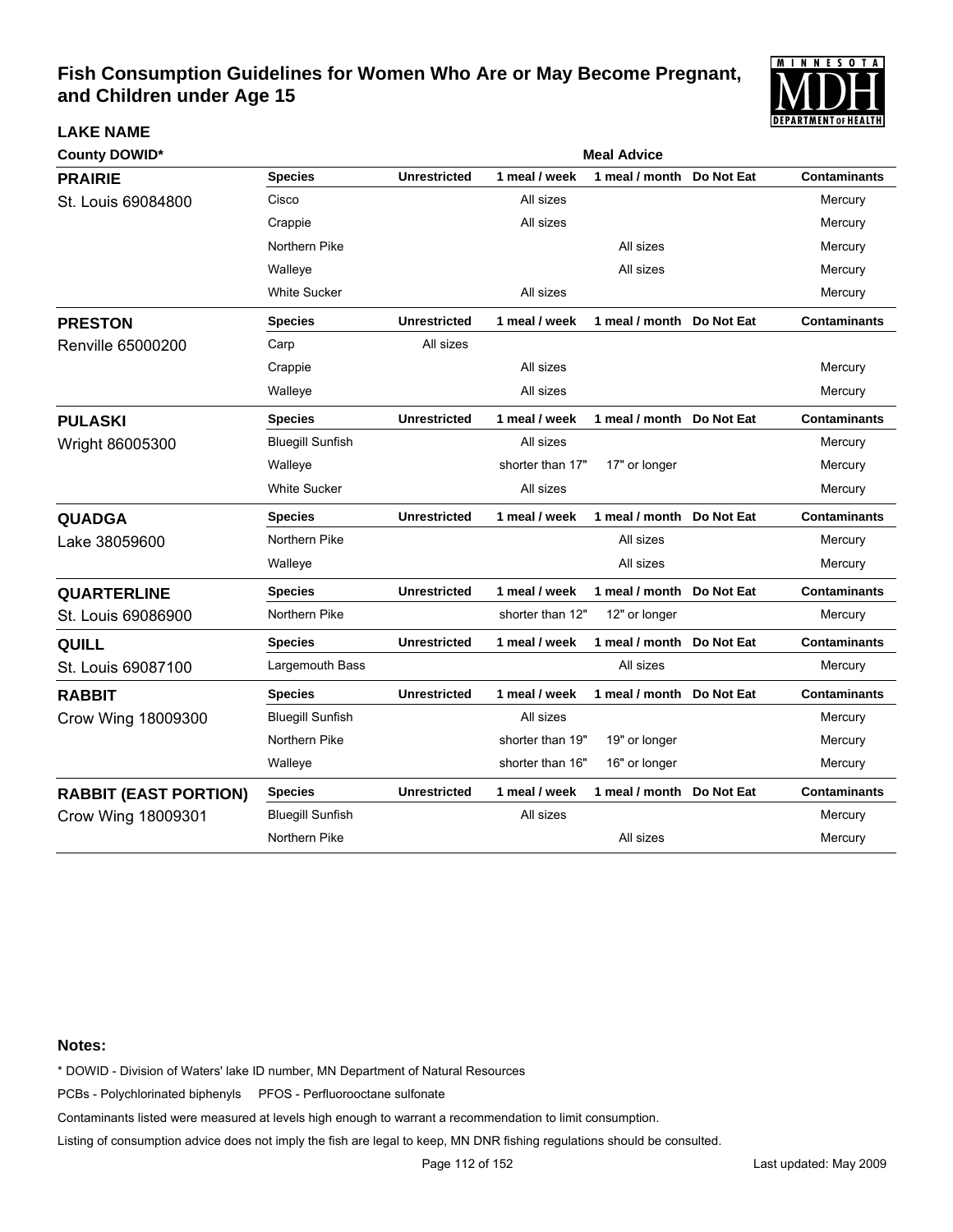

| <b>County DOWID*</b>    | <b>Meal Advice</b>      |                     |                  |                           |            |                     |  |  |
|-------------------------|-------------------------|---------------------|------------------|---------------------------|------------|---------------------|--|--|
| <b>RAINY</b>            | <b>Species</b>          | <b>Unrestricted</b> | 1 meal / week    | 1 meal / month            | Do Not Eat | <b>Contaminants</b> |  |  |
| St. Louis 69069400      | <b>Burbot</b>           |                     |                  | All sizes                 |            | Mercury             |  |  |
|                         | Crappie                 |                     |                  | All sizes                 |            | Mercury             |  |  |
|                         | Lake Whitefish          |                     | All sizes        |                           |            | Mercury             |  |  |
|                         | Northern Pike           |                     |                  | All sizes                 |            | Mercury             |  |  |
|                         | Sauger                  |                     |                  | All sizes                 |            | Mercury             |  |  |
|                         | <b>Smallmouth Bass</b>  |                     |                  | All sizes                 |            | Mercury             |  |  |
|                         | Walleye                 |                     | shorter than 13" | 13" or longer             |            | Mercury             |  |  |
|                         | <b>White Sucker</b>     |                     | All sizes        |                           |            | Mercury             |  |  |
|                         | <b>Yellow Perch</b>     |                     |                  | All sizes                 |            | Mercury             |  |  |
| <b>RAM</b>              | <b>Species</b>          | <b>Unrestricted</b> | 1 meal / week    | 1 meal / month            | Do Not Eat | <b>Contaminants</b> |  |  |
| Cook 16017400           | Lake Trout              |                     | All sizes        |                           |            | Mercury             |  |  |
|                         | Rainbow Trout           | All sizes           |                  |                           |            |                     |  |  |
|                         | <b>White Sucker</b>     |                     | All sizes        |                           |            | Mercury             |  |  |
| <b>RAMSEY MILL POND</b> | <b>Species</b>          | <b>Unrestricted</b> | 1 meal / week    | 1 meal / month Do Not Eat |            | <b>Contaminants</b> |  |  |
| Mower 50000400          | Carp                    |                     | All sizes        |                           |            | Mercury             |  |  |
|                         | Redhorse Sucker         |                     | All sizes        |                           |            | Mercury             |  |  |
| <b>RAMSHEAD</b>         | <b>Species</b>          | <b>Unrestricted</b> | 1 meal / week    | 1 meal / month            | Do Not Eat | <b>Contaminants</b> |  |  |
| St. Louis 69033900      | Northern Pike           |                     |                  | All sizes                 |            | Mercury             |  |  |
| <b>RANIER</b>           | <b>Species</b>          | <b>Unrestricted</b> | 1 meal / week    | 1 meal / month Do Not Eat |            | <b>Contaminants</b> |  |  |
| Itasca 31066400         | Northern Pike           |                     |                  | All sizes                 |            | Mercury             |  |  |
|                         | <b>White Sucker</b>     |                     |                  | All sizes                 |            | Mercury             |  |  |
| <b>RAVINE</b>           | <b>Species</b>          | <b>Unrestricted</b> | 1 meal / week    | 1 meal / month Do Not Eat |            | <b>Contaminants</b> |  |  |
| Washington 82008700     | Crappie                 |                     | All sizes        |                           |            | <b>PFOS</b>         |  |  |
|                         | Largemouth Bass         |                     | All sizes        |                           |            | <b>PFOS</b>         |  |  |
| <b>REBECCA</b>          | <b>Species</b>          | <b>Unrestricted</b> | 1 meal / week    | 1 meal / month Do Not Eat |            | <b>Contaminants</b> |  |  |
| Dakota 19000300         | <b>Bluegill Sunfish</b> |                     | All sizes        |                           |            | Mercury             |  |  |
|                         | <b>Bullhead</b>         | All sizes           |                  |                           |            |                     |  |  |
|                         | Carp                    |                     | All sizes        |                           |            | Mercury             |  |  |
|                         | Crappie                 | All sizes           |                  |                           |            |                     |  |  |
|                         | Largemouth Bass         |                     | All sizes        |                           |            | Mercury             |  |  |
|                         | Northern Pike           |                     | All sizes        |                           |            | Mercury             |  |  |
|                         | Walleye                 |                     | All sizes        |                           |            | Mercury             |  |  |

### **Notes:**

**LAKE NAME**

\* DOWID - Division of Waters' lake ID number, MN Department of Natural Resources

PCBs - Polychlorinated biphenyls PFOS - Perfluorooctane sulfonate

Contaminants listed were measured at levels high enough to warrant a recommendation to limit consumption.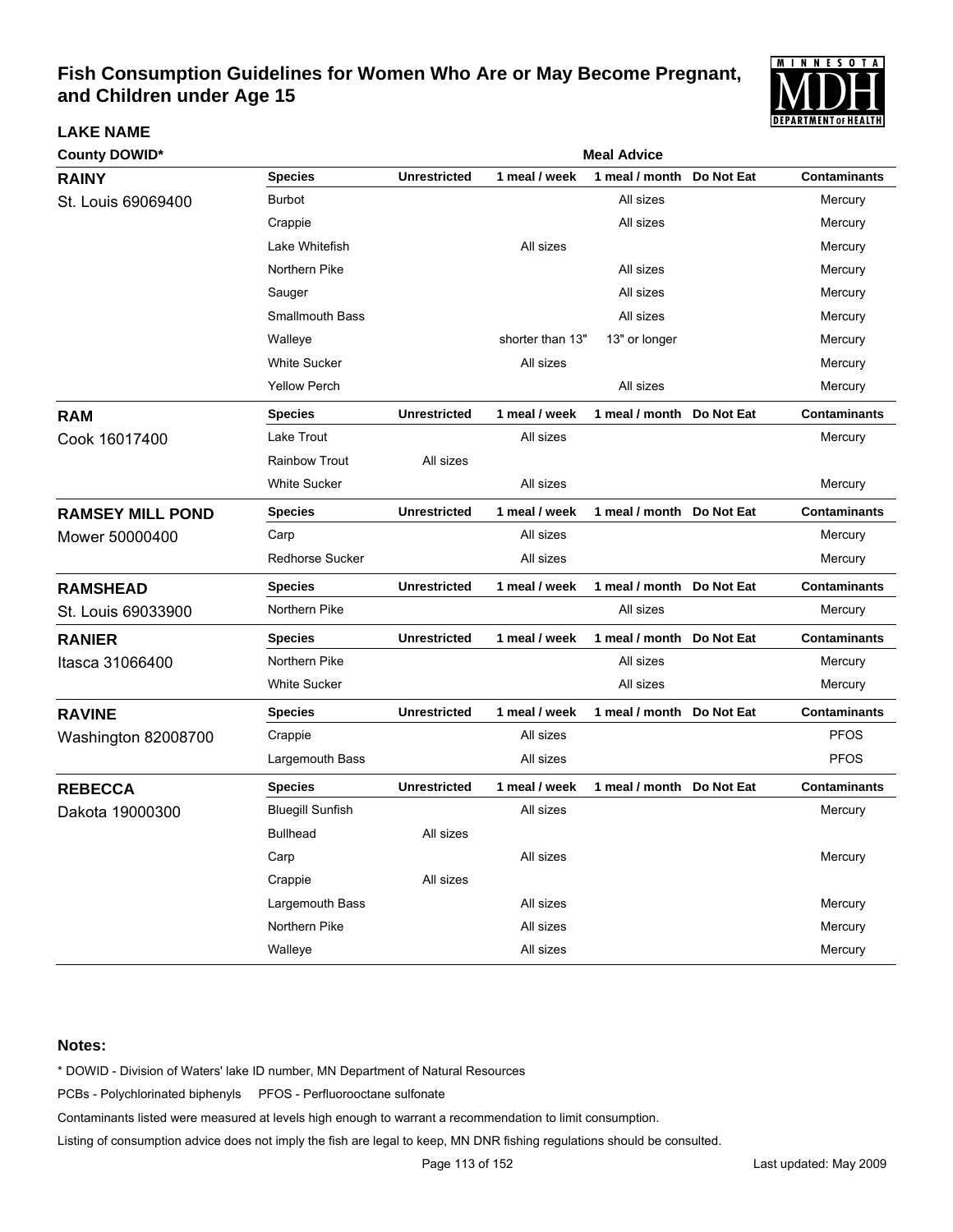

| <b>County DOWID*</b> |                         | <b>Meal Advice</b>  |                  |                           |            |                     |  |
|----------------------|-------------------------|---------------------|------------------|---------------------------|------------|---------------------|--|
| <b>REBECCA</b>       | <b>Species</b>          | <b>Unrestricted</b> | 1 meal / week    | 1 meal / month            | Do Not Eat | <b>Contaminants</b> |  |
| Hennepin 27019200    | <b>Bluegill Sunfish</b> |                     | All sizes        |                           |            | Mercury             |  |
|                      | <b>Bullhead</b>         | All sizes           |                  |                           |            |                     |  |
|                      | Carp                    | All sizes           |                  |                           |            |                     |  |
|                      | Walleye                 |                     |                  | All sizes                 |            | Mercury             |  |
| <b>RED</b>           | <b>Species</b>          | <b>Unrestricted</b> | 1 meal / week    | 1 meal / month Do Not Eat |            | <b>Contaminants</b> |  |
| Beltrami 04003500    | Crappie                 |                     | All sizes        |                           |            | Mercury             |  |
|                      | Lake Whitefish          | All sizes           |                  |                           |            |                     |  |
|                      | Northern Pike           |                     | All sizes        |                           |            | Mercury             |  |
|                      | Walleye                 |                     | shorter than 16" | 16" or longer             |            | Mercury             |  |
|                      | <b>White Sucker</b>     | All sizes           |                  |                           |            |                     |  |
|                      | <b>Yellow Perch</b>     |                     | All sizes        |                           |            | Mercury             |  |
| <b>RED ROCK</b>      | <b>Species</b>          | <b>Unrestricted</b> | 1 meal / week    | 1 meal / month Do Not Eat |            | <b>Contaminants</b> |  |
| Cook 16079300        | Lake Whitefish          |                     | All sizes        |                           |            | Mercury             |  |
|                      | Northern Pike           |                     |                  | All sizes                 |            | Mercury             |  |
|                      | <b>Smallmouth Bass</b>  |                     |                  | All sizes                 |            | Mercury             |  |
|                      | Walleye                 |                     |                  | All sizes                 |            | Mercury             |  |
| <b>RED ROCK</b>      | <b>Species</b>          | <b>Unrestricted</b> | 1 meal / week    | 1 meal / month Do Not Eat |            | <b>Contaminants</b> |  |
| Hennepin 27007600    | <b>Bluegill Sunfish</b> |                     | All sizes        |                           |            | Mercury             |  |
|                      | <b>Bullhead</b>         |                     | All sizes        |                           |            | Mercury             |  |
|                      | Crappie                 |                     | All sizes        |                           |            | <b>PFOS</b>         |  |
|                      | Largemouth Bass         |                     | All sizes        |                           |            | <b>PFOS</b>         |  |
|                      | Northern Pike           |                     | shorter than 25" | 25" or longer             |            | Mercury             |  |
| <b>REDSKIN</b>       | <b>Species</b>          | <b>Unrestricted</b> | 1 meal / week    | 1 meal / month            | Do Not Eat | <b>Contaminants</b> |  |
| Lake 38044000        | <b>Brook Trout</b>      |                     | All sizes        |                           |            | Mercury             |  |
|                      | <b>White Sucker</b>     |                     | All sizes        |                           |            | Mercury             |  |
| <b>REDWOOD</b>       | <b>Species</b>          | <b>Unrestricted</b> | 1 meal / week    | 1 meal / month            | Do Not Eat | <b>Contaminants</b> |  |
| Redwood 64005800     | <b>Bullhead</b>         |                     | All sizes        |                           |            | Mercury             |  |
|                      | Carp                    |                     |                  | All sizes                 |            | Mercury             |  |
|                      | Channel Catfish         |                     |                  | All sizes                 |            | Mercury             |  |
|                      | Crappie                 |                     | All sizes        |                           |            | Mercury             |  |
|                      | Northern Pike           |                     | All sizes        |                           |            | Mercury             |  |
|                      | Redhorse Sucker         |                     | All sizes        |                           |            | Mercury             |  |
|                      | Walleye                 |                     |                  | All sizes                 |            | Mercury             |  |

### **Notes:**

**LAKE NAME**

\* DOWID - Division of Waters' lake ID number, MN Department of Natural Resources

PCBs - Polychlorinated biphenyls PFOS - Perfluorooctane sulfonate

Contaminants listed were measured at levels high enough to warrant a recommendation to limit consumption.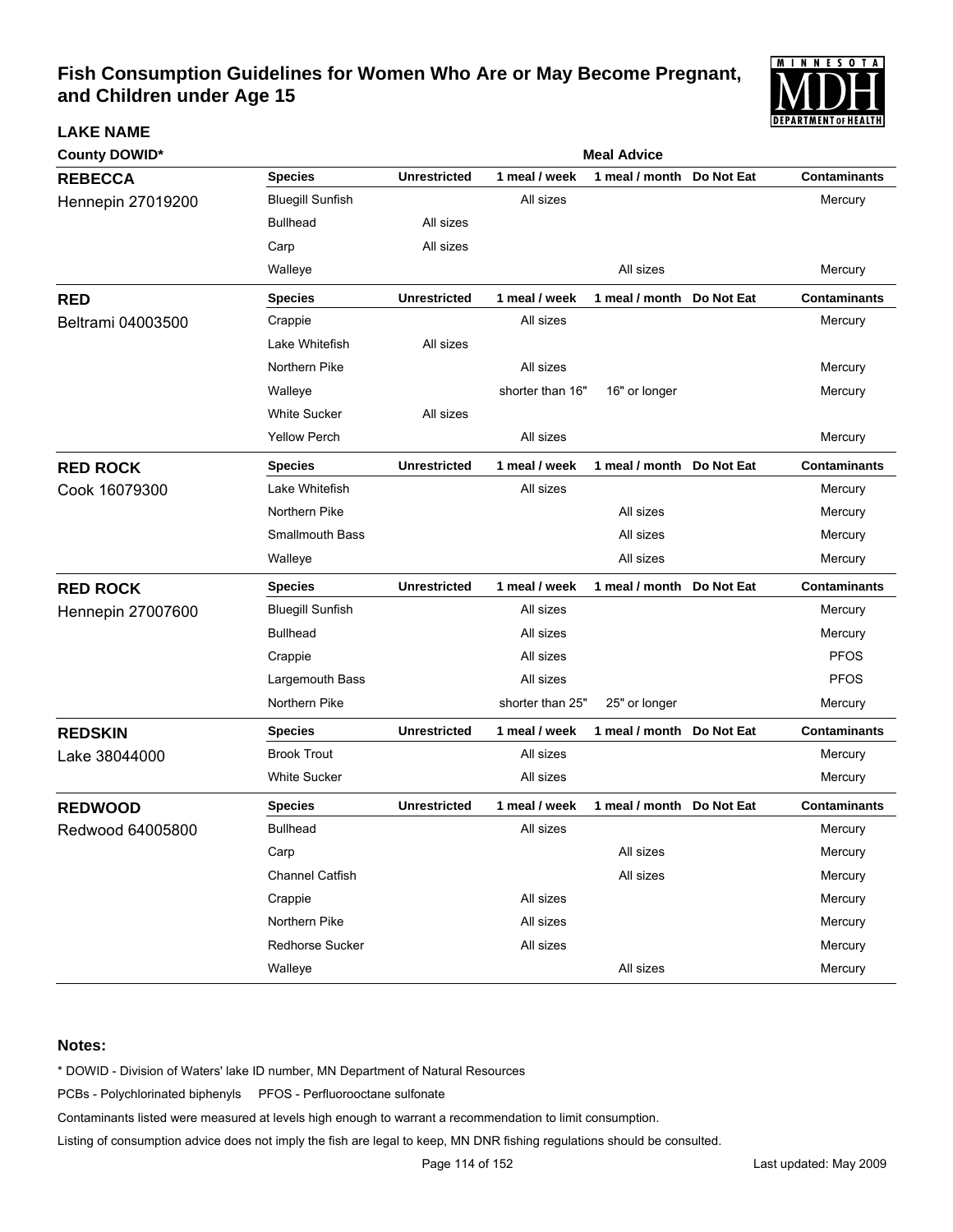

| <b>County DOWID*</b> |                         | <b>Meal Advice</b>  |                  |                            |            |                     |  |  |  |
|----------------------|-------------------------|---------------------|------------------|----------------------------|------------|---------------------|--|--|--|
| <b>REEDS</b>         | <b>Species</b>          | <b>Unrestricted</b> | 1 meal / week    | 1 meal / month             | Do Not Eat | <b>Contaminants</b> |  |  |  |
| Waseca 81005500      | Northern Pike           |                     |                  | All sizes                  |            | Mercury             |  |  |  |
| <b>REITZ</b>         | <b>Species</b>          | <b>Unrestricted</b> | 1 meal / week    | 1 meal / month             | Do Not Eat | <b>Contaminants</b> |  |  |  |
| Carver 10005200      | <b>Bluegill Sunfish</b> |                     | All sizes        |                            |            | Mercury             |  |  |  |
|                      | <b>Bullhead</b>         |                     | All sizes        |                            |            | Mercury             |  |  |  |
|                      | Crappie                 |                     |                  | All sizes                  |            | Mercury             |  |  |  |
|                      | Northern Pike           |                     | shorter than 22" | 22" or longer              |            | Mercury             |  |  |  |
| <b>RICE</b>          | <b>Species</b>          | <b>Unrestricted</b> | 1 meal / week    | 1 meal / month             | Do Not Eat | <b>Contaminants</b> |  |  |  |
| Cook 16045300        | Walleye                 |                     | All sizes        |                            |            | Mercury             |  |  |  |
|                      | <b>White Sucker</b>     |                     | All sizes        |                            |            | Mercury             |  |  |  |
|                      | <b>Yellow Perch</b>     |                     | All sizes        |                            |            | Mercury             |  |  |  |
| <b>RICE</b>          | <b>Species</b>          | <b>Unrestricted</b> | 1 meal / week    | 1 meal / month  Do Not Eat |            | <b>Contaminants</b> |  |  |  |
| Crow Wing 18014500   | <b>Bluegill Sunfish</b> |                     | All sizes        |                            |            | Mercury             |  |  |  |
|                      | <b>Bullhead</b>         |                     | All sizes        |                            |            | Mercury             |  |  |  |
|                      | Crappie                 |                     | All sizes        |                            |            | Mercury             |  |  |  |
|                      | <b>Redhorse Sucker</b>  |                     |                  | All sizes                  |            | Mercury             |  |  |  |
|                      | Walleye                 |                     |                  | All sizes                  |            | Mercury             |  |  |  |
| <b>RICE</b>          | <b>Species</b>          | <b>Unrestricted</b> | 1 meal / week    | 1 meal / month Do Not Eat  |            | <b>Contaminants</b> |  |  |  |
| Faribault 22000700   | <b>Bullhead</b>         | All sizes           |                  |                            |            |                     |  |  |  |
|                      | Carp                    | All sizes           |                  |                            |            |                     |  |  |  |
|                      | <b>Yellow Perch</b>     | All sizes           |                  |                            |            |                     |  |  |  |
| <b>RICE</b>          | <b>Species</b>          | <b>Unrestricted</b> | 1 meal / week    | 1 meal / month Do Not Eat  |            | <b>Contaminants</b> |  |  |  |
| Itasca 31071700      | Cisco                   |                     | All sizes        |                            |            | Mercury             |  |  |  |
|                      | Crappie                 |                     | All sizes        |                            |            | Mercury             |  |  |  |
|                      | Largemouth Bass         |                     |                  | All sizes                  |            | Mercury             |  |  |  |
|                      | Northern Pike           |                     |                  | All sizes                  |            | Mercury             |  |  |  |
|                      | Walleye                 |                     |                  |                            | All sizes  | Mercury             |  |  |  |
| <b>RICE</b>          | <b>Species</b>          | <b>Unrestricted</b> | 1 meal / week    | 1 meal / month Do Not Eat  |            | <b>Contaminants</b> |  |  |  |
| Stearns 73019600     | Carp                    |                     |                  | All sizes                  |            | Mercury             |  |  |  |
|                      | Channel Catfish         |                     |                  | All sizes                  |            | Mercury             |  |  |  |
|                      | Crappie                 |                     | All sizes        |                            |            | Mercury             |  |  |  |
|                      | Northern Pike           |                     | All sizes        |                            |            | Mercury             |  |  |  |
|                      | Walleye                 |                     |                  | All sizes                  |            | Mercury             |  |  |  |

### **Notes:**

**LAKE NAME**

\* DOWID - Division of Waters' lake ID number, MN Department of Natural Resources

PCBs - Polychlorinated biphenyls PFOS - Perfluorooctane sulfonate

Contaminants listed were measured at levels high enough to warrant a recommendation to limit consumption.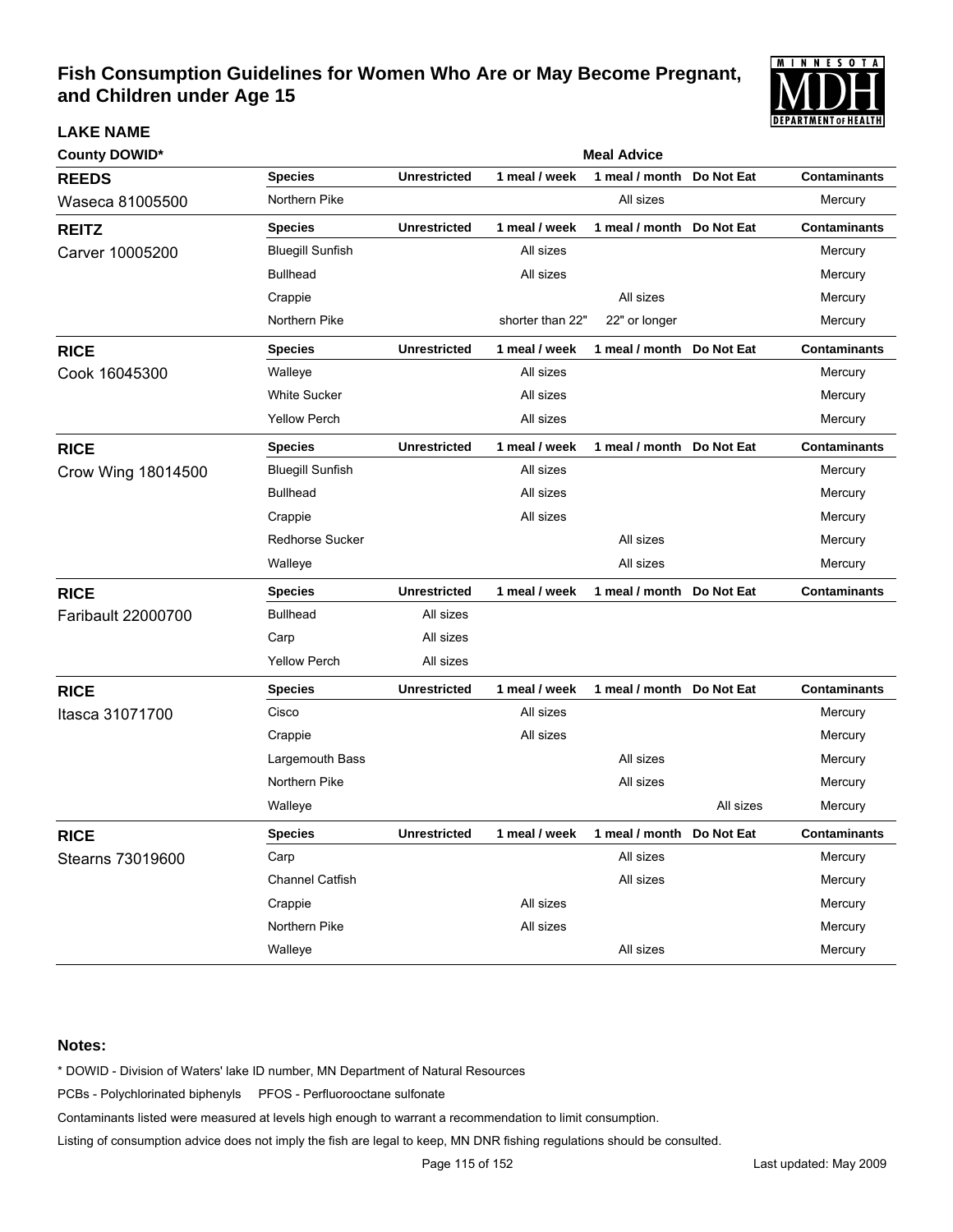

| <b>County DOWID*</b>  |                         |                     |                  | <b>Meal Advice</b>        |            |                     |
|-----------------------|-------------------------|---------------------|------------------|---------------------------|------------|---------------------|
| <b>RICHARDSON</b>     | <b>Species</b>          | <b>Unrestricted</b> | 1 meal / week    | 1 meal / month            | Do Not Eat | <b>Contaminants</b> |
| Meeker 47008800       | <b>Bluegill Sunfish</b> |                     | All sizes        |                           |            | Mercury             |
|                       | Carp                    |                     | All sizes        |                           |            | Mercury             |
|                       | Crappie                 |                     | All sizes        |                           |            | Mercury             |
|                       | Largemouth Bass         |                     |                  | All sizes                 |            | Mercury             |
|                       | Northern Pike           |                     | shorter than 21" | 21" or longer             |            | Mercury             |
|                       | Walleye                 |                     |                  | All sizes                 |            | Mercury             |
| <b>RILEY</b>          | <b>Species</b>          | <b>Unrestricted</b> | 1 meal / week    | 1 meal / month            | Do Not Eat | <b>Contaminants</b> |
| Carver 10000200       | <b>Bluegill Sunfish</b> |                     | All sizes        |                           |            | Mercury             |
|                       | <b>Bullhead</b>         |                     | All sizes        |                           |            | Mercury             |
|                       | Carp                    |                     | All sizes        |                           |            | Mercury             |
|                       | Crappie                 |                     | All sizes        |                           |            | Mercury             |
|                       | Northern Pike           |                     | shorter than 24" | 24" or longer             |            | Mercury             |
|                       | Walleye                 |                     |                  | All sizes                 |            | Mercury             |
| <b>ROBERDS</b>        | <b>Species</b>          | <b>Unrestricted</b> | 1 meal / week    | 1 meal / month Do Not Eat |            | <b>Contaminants</b> |
| Rice 66001800         | Carp                    |                     | All sizes        |                           |            | Mercury             |
|                       | Crappie                 | All sizes           |                  |                           |            |                     |
|                       | Northern Pike           |                     | All sizes        |                           |            | Mercury             |
| <b>ROCK</b>           | <b>Species</b>          | <b>Unrestricted</b> | 1 meal / week    | 1 meal / month Do Not Eat |            | <b>Contaminants</b> |
| Pine 58000700         | <b>Bluegill Sunfish</b> |                     | All sizes        |                           |            | Mercury             |
| <b>ROD SMITH POND</b> | <b>Species</b>          | <b>Unrestricted</b> | 1 meal / week    | 1 meal / month            | Do Not Eat | <b>Contaminants</b> |
| Koochiching 36007800  | Northern Pike           |                     |                  | All sizes                 |            | Mercury             |
|                       | <b>Rainbow Trout</b>    | All sizes           |                  |                           |            |                     |
| <b>ROSE</b>           | <b>Species</b>          | <b>Unrestricted</b> | 1 meal / week    | 1 meal / month Do Not Eat |            | <b>Contaminants</b> |
| Cook 16023000         | Lake Trout              |                     |                  | All sizes                 |            | Mercury             |
| <b>ROUND</b>          | <b>Species</b>          | <b>Unrestricted</b> | 1 meal / week    | 1 meal / month Do Not Eat |            | <b>Contaminants</b> |
| Aitkin 01007000       | Cisco                   |                     | All sizes        |                           |            | Mercury             |
|                       | Crappie                 |                     |                  | All sizes                 |            | Mercury             |
|                       | Northern Pike           |                     |                  | All sizes                 |            | Mercury             |
|                       | Walleye                 |                     |                  | All sizes                 |            | Mercury             |

### **Notes:**

**LAKE NAME**

\* DOWID - Division of Waters' lake ID number, MN Department of Natural Resources

PCBs - Polychlorinated biphenyls PFOS - Perfluorooctane sulfonate

Contaminants listed were measured at levels high enough to warrant a recommendation to limit consumption.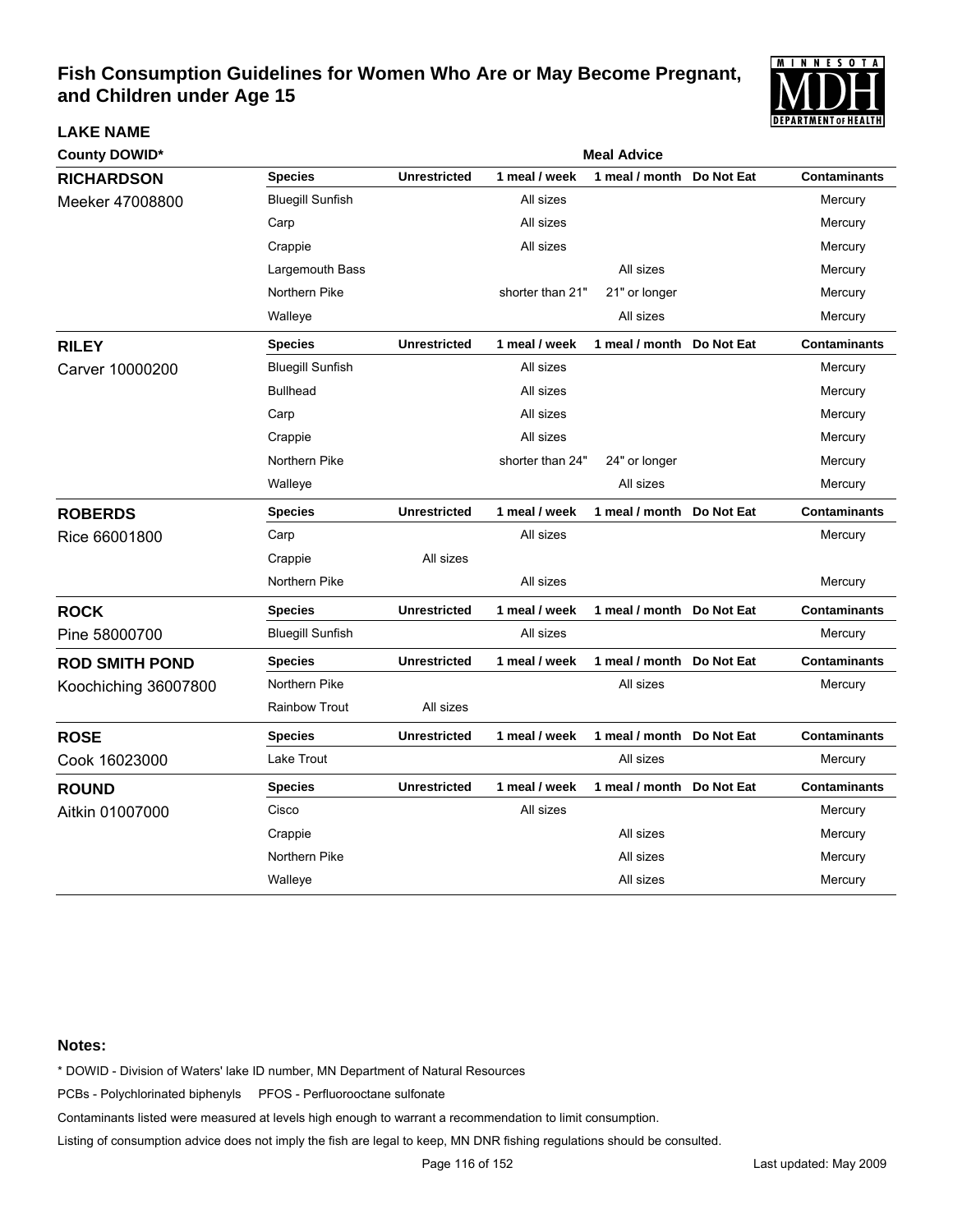

| <b>County DOWID*</b>     | <b>Meal Advice</b>      |                     |                  |                           |            |                     |  |  |
|--------------------------|-------------------------|---------------------|------------------|---------------------------|------------|---------------------|--|--|
| <b>ROUND</b>             | <b>Species</b>          | <b>Unrestricted</b> | 1 meal / week    | 1 meal / month            | Do Not Eat | <b>Contaminants</b> |  |  |
| Aitkin 01020400          | Carp                    |                     | All sizes        |                           |            | Mercury             |  |  |
|                          | Cisco                   |                     | All sizes        |                           |            | Mercury             |  |  |
|                          | Crappie                 |                     | All sizes        |                           |            | Mercury             |  |  |
|                          | Northern Pike           |                     |                  | All sizes                 |            | Mercury             |  |  |
|                          | <b>Smallmouth Bass</b>  |                     |                  | All sizes                 |            | Mercury             |  |  |
|                          | Walleye                 |                     |                  | All sizes                 |            | Mercury             |  |  |
| <b>ROUND</b>             | <b>Species</b>          | <b>Unrestricted</b> | 1 meal / week    | 1 meal / month            | Do Not Eat | <b>Contaminants</b> |  |  |
| Cook 16060600            | Northern Pike           |                     | shorter than 22" | 22" or longer             |            | Mercury             |  |  |
|                          | <b>Smallmouth Bass</b>  |                     | All sizes        |                           |            | Mercury             |  |  |
|                          | Walleye                 |                     | shorter than 16" | 16" or longer             |            | Mercury             |  |  |
|                          | <b>White Sucker</b>     |                     | All sizes        |                           |            | Mercury             |  |  |
|                          | <b>Yellow Perch</b>     |                     | All sizes        |                           |            | Mercury             |  |  |
| <b>ROUND</b>             | <b>Species</b>          | <b>Unrestricted</b> | 1 meal / week    | 1 meal / month Do Not Eat |            | Contaminants        |  |  |
| Crow Wing 18037300       | Cisco                   | All sizes           |                  |                           |            |                     |  |  |
|                          | Crappie                 | All sizes           |                  |                           |            |                     |  |  |
|                          | Northern Pike           |                     | All sizes        |                           |            | Mercury             |  |  |
|                          | Walleye                 |                     | All sizes        |                           |            | Mercury             |  |  |
| <b>ROUND</b>             | <b>Species</b>          | <b>Unrestricted</b> | 1 meal / week    | 1 meal / month Do Not Eat |            | <b>Contaminants</b> |  |  |
| <b>Hennepin 27007100</b> | <b>Bluegill Sunfish</b> |                     | All sizes        |                           |            | <b>Mercury PFOS</b> |  |  |
|                          | <b>Bullhead</b>         | All sizes           |                  |                           |            |                     |  |  |
|                          | Largemouth Bass         |                     | All sizes        |                           |            | <b>PFOS</b>         |  |  |
|                          | Walleye                 |                     |                  |                           | All sizes  | Mercury             |  |  |
| <b>ROUND</b>             | <b>Species</b>          | <b>Unrestricted</b> | 1 meal / week    | 1 meal / month Do Not Eat |            | <b>Contaminants</b> |  |  |
| Itasca 31089600          | Northern Pike           |                     | All sizes        |                           |            | Mercury             |  |  |
|                          | Walleye                 |                     | All sizes        |                           |            | Mercury             |  |  |
| <b>RUBY</b>              | <b>Species</b>          | <b>Unrestricted</b> | 1 meal / week    | 1 meal / month            | Do Not Eat | <b>Contaminants</b> |  |  |
| Itasca 31042200          | Northern Pike           |                     | shorter than 20" | 20" or longer             |            | Mercury             |  |  |
| <b>RUSH</b>              | <b>Species</b>          | <b>Unrestricted</b> | 1 meal / week    | 1 meal / month Do Not Eat |            | <b>Contaminants</b> |  |  |
| Chisago 13006900         | Carp                    |                     | All sizes        |                           |            | Mercury             |  |  |
|                          | Crappie                 |                     | All sizes        |                           |            | Mercury             |  |  |
|                          | Largemouth Bass         |                     | All sizes        |                           |            | Mercury             |  |  |
|                          | Northern Pike           |                     | All sizes        |                           |            | Mercury             |  |  |
|                          | Walleye                 |                     | All sizes        |                           |            | Mercury             |  |  |

### **Notes:**

**LAKE NAME**

\* DOWID - Division of Waters' lake ID number, MN Department of Natural Resources

PCBs - Polychlorinated biphenyls PFOS - Perfluorooctane sulfonate

Contaminants listed were measured at levels high enough to warrant a recommendation to limit consumption.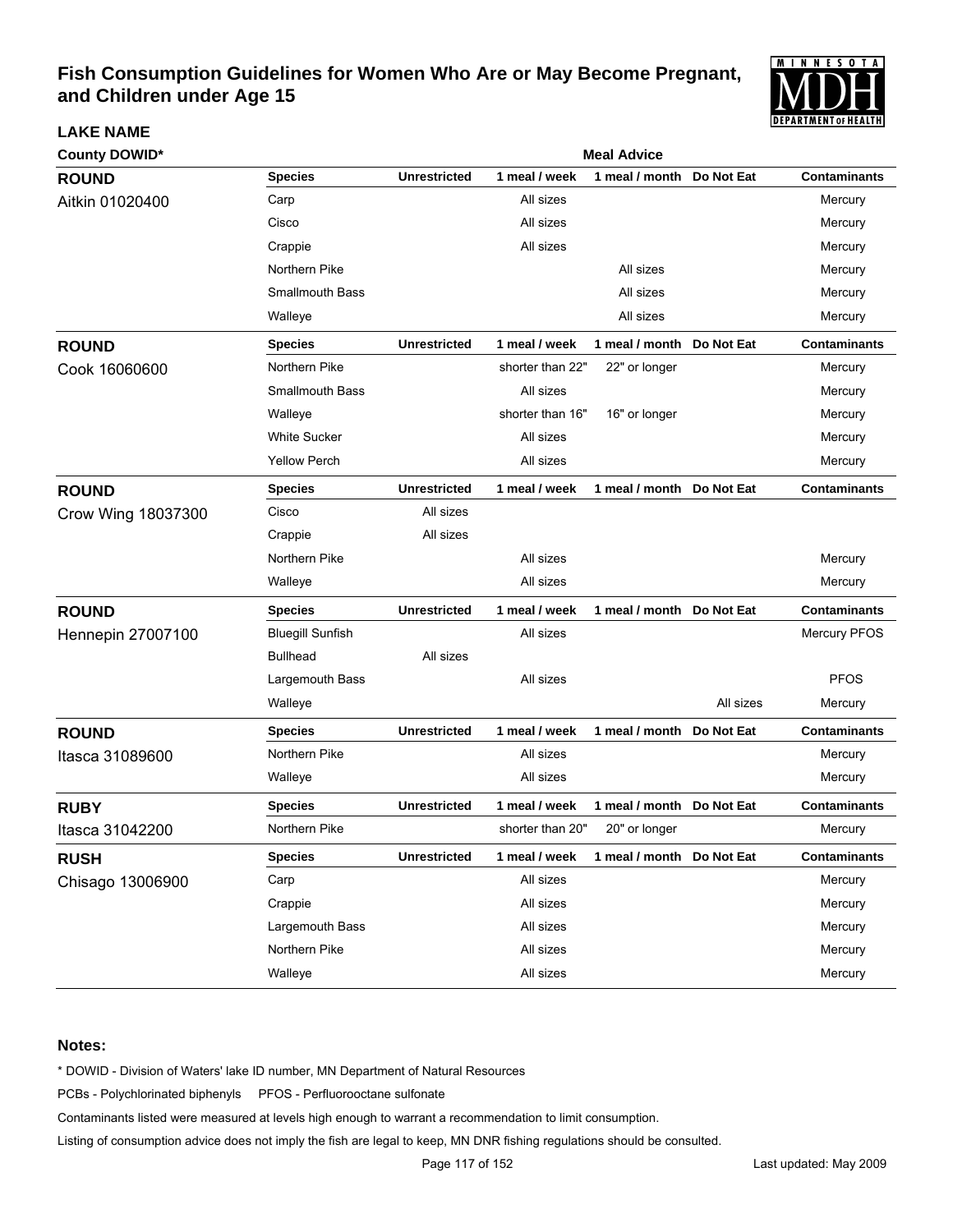

| <b>County DOWID*</b>       | <b>Meal Advice</b>      |                     |                  |                           |                   |                     |  |  |
|----------------------------|-------------------------|---------------------|------------------|---------------------------|-------------------|---------------------|--|--|
| <b>RUSH</b>                | <b>Species</b>          | <b>Unrestricted</b> | 1 meal / week    | 1 meal / month            | Do Not Eat        | <b>Contaminants</b> |  |  |
| Cook 16029900              | Northern Pike           |                     |                  | All sizes                 |                   | Mercury             |  |  |
| <b>RUSH</b>                | <b>Species</b>          | <b>Unrestricted</b> | 1 meal / week    | 1 meal / month            | Do Not Eat        | <b>Contaminants</b> |  |  |
| <b>Otter Tail 56014100</b> | <b>Bluegill Sunfish</b> | All sizes           |                  |                           |                   |                     |  |  |
|                            | Carp                    |                     | All sizes        |                           |                   | Mercury             |  |  |
|                            | Northern Pike           |                     | All sizes        |                           |                   | Mercury             |  |  |
|                            | Walleye                 |                     | All sizes        |                           |                   | Mercury             |  |  |
|                            | <b>White Sucker</b>     | All sizes           |                  |                           |                   |                     |  |  |
| <b>RUTH</b>                | <b>Species</b>          | <b>Unrestricted</b> | 1 meal / week    | 1 meal / month Do Not Eat |                   | <b>Contaminants</b> |  |  |
| Crow Wing 18021200         | <b>Bluegill Sunfish</b> |                     | All sizes        |                           |                   | Mercury             |  |  |
|                            | Northern Pike           |                     |                  | All sizes                 |                   | Mercury             |  |  |
|                            | Walleye                 |                     |                  | All sizes                 |                   | Mercury             |  |  |
| <b>RYAN</b>                | <b>Species</b>          | <b>Unrestricted</b> | 1 meal / week    | 1 meal / month            | Do Not Eat        | <b>Contaminants</b> |  |  |
| St. Louis 69083500         | Northern Pike           |                     |                  |                           | All sizes         | Mercury             |  |  |
| <b>SABIN</b>               | <b>Species</b>          | <b>Unrestricted</b> | 1 meal / week    | 1 meal / month Do Not Eat |                   | <b>Contaminants</b> |  |  |
| St. Louis 69043401         | <b>Bluegill Sunfish</b> |                     | All sizes        |                           |                   | Mercury             |  |  |
|                            | Northern Pike           |                     |                  | All sizes                 |                   | Mercury             |  |  |
|                            | Walleye                 |                     |                  |                           | All sizes         | Mercury             |  |  |
| <b>SAGANAGA</b>            | <b>Species</b>          | <b>Unrestricted</b> | 1 meal / week    | 1 meal / month            | Do Not Eat        | <b>Contaminants</b> |  |  |
| Cook 16063300              | Lake Trout              |                     | All sizes        |                           |                   | Mercury             |  |  |
|                            | Lake Whitefish          |                     | All sizes        |                           |                   | Mercury             |  |  |
|                            | Northern Pike           |                     | shorter than 19" | 19" - 33"                 | 33" or longer     | Mercury             |  |  |
|                            | <b>Smallmouth Bass</b>  |                     |                  | All sizes                 |                   | Mercury             |  |  |
|                            | Walleye                 |                     | shorter than 14" | 14" or longer             |                   | Mercury             |  |  |
|                            | <b>White Sucker</b>     |                     | All sizes        |                           |                   | Mercury             |  |  |
|                            | <b>Yellow Perch</b>     |                     |                  | All sizes                 |                   | Mercury             |  |  |
| <b>SAGATAGAN</b>           | <b>Species</b>          | <b>Unrestricted</b> | 1 meal / week    | 1 meal / month            | <b>Do Not Eat</b> | <b>Contaminants</b> |  |  |
| Stearns 73009200           | Northern Pike           |                     | shorter than 19" | 19" or longer             |                   | Mercury             |  |  |
| <b>SALLIE</b>              | <b>Species</b>          | <b>Unrestricted</b> | 1 meal / week    | 1 meal / month Do Not Eat |                   | <b>Contaminants</b> |  |  |
| Becker 03035900            | Largemouth Bass         |                     | All sizes        |                           |                   | Mercury             |  |  |
|                            | Northern Pike           |                     |                  | All sizes                 |                   | Mercury             |  |  |
|                            | Walleye                 |                     | All sizes        |                           |                   | Mercury             |  |  |
|                            | White Sucker            |                     | All sizes        |                           |                   | Mercury             |  |  |

### **Notes:**

**LAKE NAME**

\* DOWID - Division of Waters' lake ID number, MN Department of Natural Resources

PCBs - Polychlorinated biphenyls PFOS - Perfluorooctane sulfonate

Contaminants listed were measured at levels high enough to warrant a recommendation to limit consumption.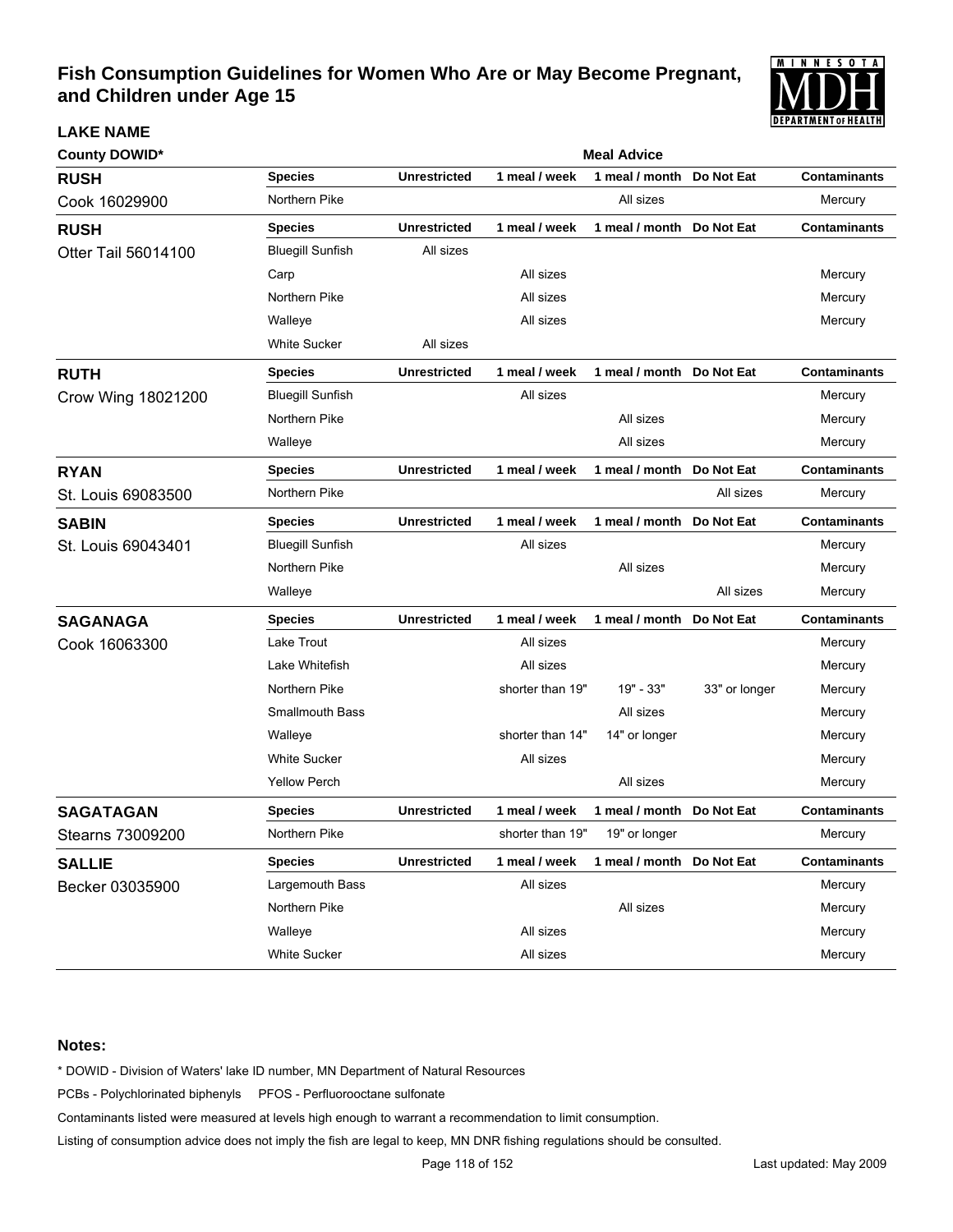

| <b>County DOWID*</b> |                         | <b>Meal Advice</b>  |                  |                           |            |                     |  |  |  |
|----------------------|-------------------------|---------------------|------------------|---------------------------|------------|---------------------|--|--|--|
| <b>SALO</b>          | <b>Species</b>          | <b>Unrestricted</b> | 1 meal / week    | 1 meal / month            | Do Not Eat | <b>Contaminants</b> |  |  |  |
| St. Louis 69003600   | <b>Bluegill Sunfish</b> |                     | All sizes        |                           |            | Mercury             |  |  |  |
|                      | Crappie                 |                     | All sizes        |                           |            | Mercury             |  |  |  |
|                      | Northern Pike           |                     |                  | All sizes                 |            | Mercury             |  |  |  |
|                      | <b>Smallmouth Bass</b>  |                     |                  | All sizes                 |            | Mercury             |  |  |  |
|                      | <b>White Sucker</b>     |                     | All sizes        |                           |            | Mercury             |  |  |  |
| <b>SAND</b>          | <b>Species</b>          | <b>Unrestricted</b> | 1 meal / week    | 1 meal / month Do Not Eat |            | <b>Contaminants</b> |  |  |  |
| Carlton 09001600     | <b>Bluegill Sunfish</b> |                     | All sizes        |                           |            | Mercury             |  |  |  |
|                      | <b>Buffalo</b>          | All sizes           |                  |                           |            |                     |  |  |  |
|                      | <b>Bullhead</b>         | All sizes           |                  |                           |            |                     |  |  |  |
|                      | Carp                    | All sizes           |                  |                           |            |                     |  |  |  |
|                      | Crappie                 |                     | All sizes        |                           |            | Mercury             |  |  |  |
|                      | Freshwater Drum         | All sizes           |                  |                           |            |                     |  |  |  |
|                      | Northern Pike           |                     |                  | All sizes                 |            | Mercury             |  |  |  |
|                      | <b>White Sucker</b>     |                     | All sizes        |                           |            | Mercury             |  |  |  |
| <b>SAND</b>          | <b>Species</b>          | <b>Unrestricted</b> | 1 meal / week    | 1 meal / month            | Do Not Eat | <b>Contaminants</b> |  |  |  |
| Itasca 31082600      | <b>Bullhead</b>         | All sizes           |                  |                           |            |                     |  |  |  |
|                      | Crappie                 |                     | All sizes        |                           |            | Mercury             |  |  |  |
|                      | <b>Redhorse Sucker</b>  |                     | All sizes        |                           |            | Mercury             |  |  |  |
|                      | Walleye                 |                     | All sizes        |                           |            | Mercury             |  |  |  |
|                      | <b>White Sucker</b>     |                     | All sizes        |                           |            | Mercury             |  |  |  |
|                      | <b>Yellow Perch</b>     |                     | All sizes        |                           |            | Mercury             |  |  |  |
| <b>SAND</b>          | <b>Species</b>          | <b>Unrestricted</b> | 1 meal / week    | 1 meal / month            | Do Not Eat | <b>Contaminants</b> |  |  |  |
| Lake 38073500        | <b>Bluegill Sunfish</b> |                     | All sizes        |                           |            | Mercury             |  |  |  |
|                      | Northern Pike           |                     |                  | All sizes                 |            | Mercury             |  |  |  |
|                      | Walleye                 |                     |                  | All sizes                 |            | Mercury             |  |  |  |
|                      | <b>White Sucker</b>     |                     | All sizes        |                           |            | Mercury             |  |  |  |
|                      | <b>Yellow Perch</b>     |                     | All sizes        |                           |            | Mercury             |  |  |  |
| <b>SAND</b>          | <b>Species</b>          | <b>Unrestricted</b> | 1 meal / week    | 1 meal / month Do Not Eat |            | <b>Contaminants</b> |  |  |  |
| St. Louis 69073600   | <b>Bluegill Sunfish</b> | All sizes           |                  |                           |            |                     |  |  |  |
|                      | Northern Pike           |                     | All sizes        |                           |            | Mercury             |  |  |  |
|                      | Walleye                 |                     | shorter than 19" | 19" or longer             |            | Mercury             |  |  |  |
|                      | <b>White Sucker</b>     |                     | All sizes        |                           |            | Mercury             |  |  |  |

### **Notes:**

**LAKE NAME**

\* DOWID - Division of Waters' lake ID number, MN Department of Natural Resources

PCBs - Polychlorinated biphenyls PFOS - Perfluorooctane sulfonate

Contaminants listed were measured at levels high enough to warrant a recommendation to limit consumption.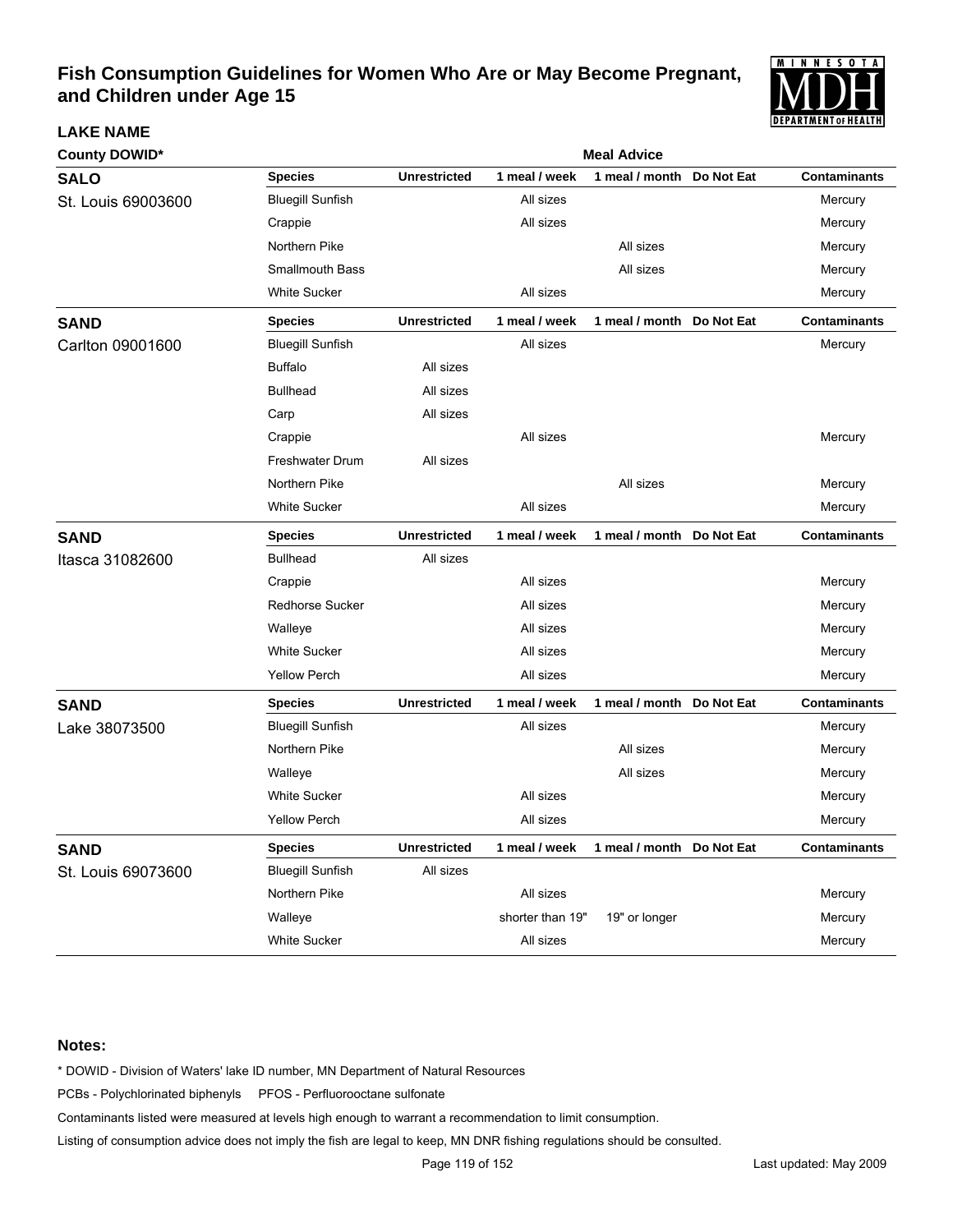

| <b>County DOWID*</b>     |                         |                     |                  | <b>Meal Advice</b>        |               |                     |
|--------------------------|-------------------------|---------------------|------------------|---------------------------|---------------|---------------------|
| <b>SAND POINT</b>        | <b>Species</b>          | <b>Unrestricted</b> | 1 meal / week    | 1 meal / month            | Do Not Eat    | <b>Contaminants</b> |
| St. Louis 69061700       | Cisco                   |                     | All sizes        |                           |               | Mercury             |
|                          | Crappie                 |                     |                  | All sizes                 |               | Mercury             |
|                          | Northern Pike           |                     |                  | shorter than 25"          | 25" or longer | Mercury             |
|                          | Sauger                  |                     |                  | All sizes                 |               | Mercury             |
|                          | Smallmouth Bass         |                     |                  | All sizes                 |               | Mercury             |
|                          | Walleye                 |                     |                  | shorter than 18"          | 18" or longer | Mercury             |
|                          | <b>Yellow Perch</b>     |                     |                  | All sizes                 |               | Mercury             |
| <b>SANDPIT</b>           | <b>Species</b>          | <b>Unrestricted</b> | 1 meal / week    | 1 meal / month            | Do Not Eat    | <b>Contaminants</b> |
| Lake 38078600            | Northern Pike           |                     |                  | shorter than 29"          | 29" or longer | Mercury             |
|                          | Walleye                 |                     |                  | All sizes                 |               | Mercury             |
| <b>SANDY</b>             | <b>Species</b>          | <b>Unrestricted</b> | 1 meal / week    | 1 meal / month            | Do Not Eat    | <b>Contaminants</b> |
| Beltrami 04012400        | <b>Bluegill Sunfish</b> | All sizes           |                  |                           |               |                     |
|                          | <b>Bullhead</b>         |                     | All sizes        |                           |               | Mercury             |
|                          | Northern Pike           |                     | All sizes        |                           |               | Mercury             |
|                          | Walleye                 |                     | All sizes        |                           |               | Mercury             |
| <b>SARAH</b>             | <b>Species</b>          | <b>Unrestricted</b> | 1 meal / week    | 1 meal / month Do Not Eat |               | <b>Contaminants</b> |
| <b>Hennepin 27019100</b> | <b>Bluegill Sunfish</b> |                     | All sizes        |                           |               | Mercury             |
|                          | <b>Bullhead</b>         |                     | All sizes        |                           |               | Mercury             |
|                          | Carp                    |                     | All sizes        |                           |               | Mercury             |
|                          | Crappie                 |                     | All sizes        |                           |               | Mercury             |
|                          | Northern Pike           |                     | shorter than 24" | 24" or longer             |               | Mercury             |
| <b>SAUK</b>              | <b>Species</b>          | <b>Unrestricted</b> | 1 meal / week    | 1 meal / month            | Do Not Eat    | <b>Contaminants</b> |
| Todd 77015000            | <b>Bluegill Sunfish</b> | All sizes           |                  |                           |               |                     |
|                          | Largemouth Bass         |                     | All sizes        |                           |               | Mercury             |
|                          | Northern Pike           |                     | All sizes        |                           |               | Mercury             |
|                          | Walleye                 |                     |                  | All sizes                 |               | Mercury             |
|                          | <b>White Sucker</b>     |                     | All sizes        |                           |               | Mercury             |
| <b>SAWBILL</b>           | <b>Species</b>          | <b>Unrestricted</b> | 1 meal / week    | 1 meal / month            | Do Not Eat    | <b>Contaminants</b> |
| Cook 16049600            | Northern Pike           |                     | shorter than 20" | 20" or longer             |               | Mercury             |
|                          | Walleye                 |                     | shorter than 13" | 13" or longer             |               | Mercury             |

### **Notes:**

**LAKE NAME**

\* DOWID - Division of Waters' lake ID number, MN Department of Natural Resources

PCBs - Polychlorinated biphenyls PFOS - Perfluorooctane sulfonate

Contaminants listed were measured at levels high enough to warrant a recommendation to limit consumption.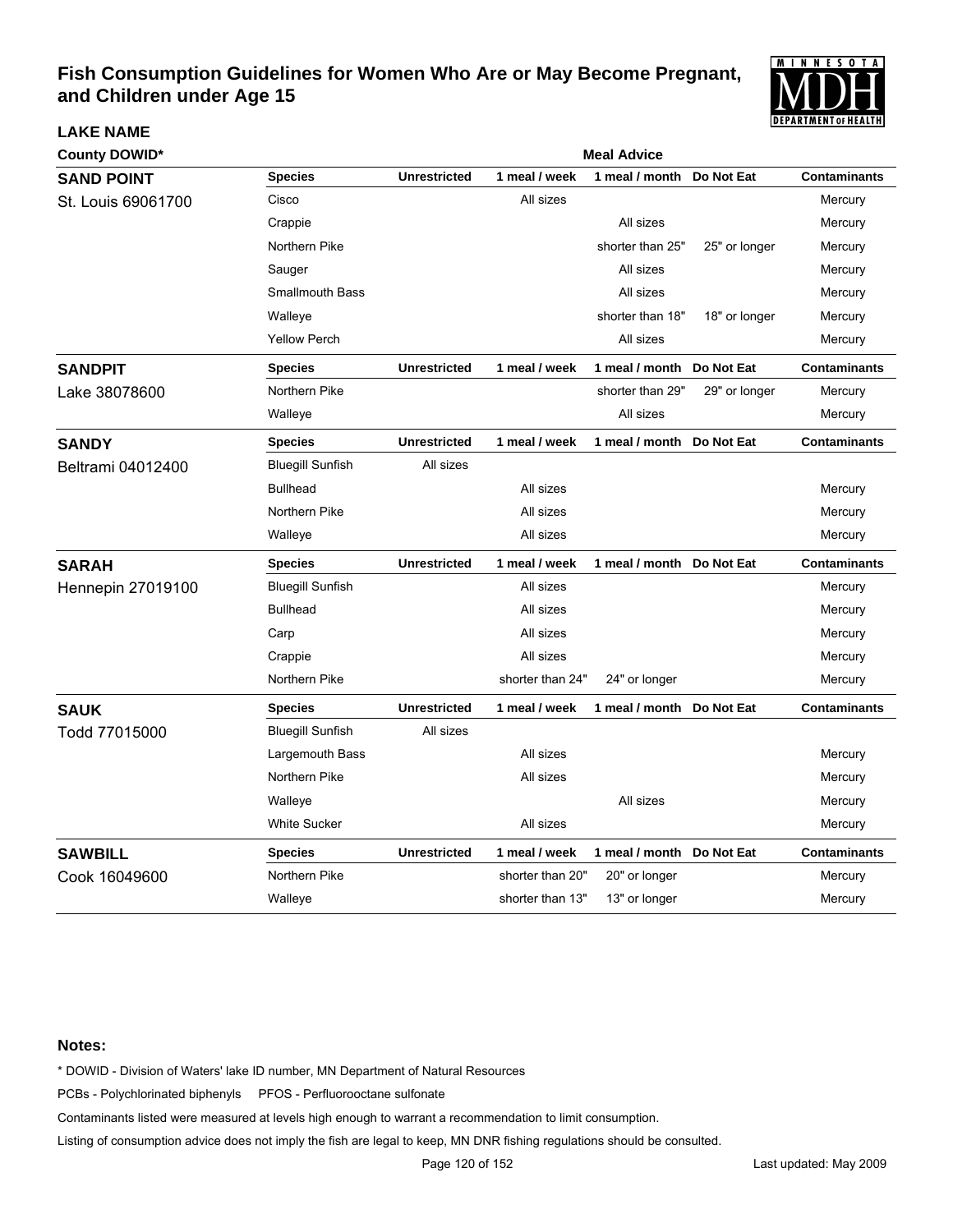

| <b>County DOWID*</b>  |                         | <b>Meal Advice</b>  |                  |                           |               |                     |  |  |
|-----------------------|-------------------------|---------------------|------------------|---------------------------|---------------|---------------------|--|--|
| <b>SCANDINAVIAN</b>   | <b>Species</b>          | <b>Unrestricted</b> | 1 meal / week    | 1 meal / month            | Do Not Eat    | <b>Contaminants</b> |  |  |
| Pope 61004100         | <b>Bluegill Sunfish</b> |                     | All sizes        |                           |               | Mercury             |  |  |
|                       | Northern Pike           |                     |                  | All sizes                 |               | Mercury             |  |  |
|                       | Walleye                 |                     |                  | All sizes                 |               | Mercury             |  |  |
|                       | <b>White Sucker</b>     | All sizes           |                  |                           |               |                     |  |  |
| <b>SEA GULL</b>       | <b>Species</b>          | <b>Unrestricted</b> | 1 meal / week    | 1 meal / month Do Not Eat |               | <b>Contaminants</b> |  |  |
| Cook 16062900         | Cisco                   |                     | All sizes        |                           |               | Mercury             |  |  |
|                       | Lake Trout              |                     | shorter than 12" | 12" or longer             |               | Mercury             |  |  |
|                       | Northern Pike           |                     | shorter than 17" | 17" - 28"                 | 28" or longer | Mercury             |  |  |
|                       | Walleye                 |                     | shorter than 14" | 14" or longer             |               | Mercury             |  |  |
| <b>SEBIE</b>          | <b>Species</b>          | <b>Unrestricted</b> | 1 meal / week    | 1 meal / month            | Do Not Eat    | <b>Contaminants</b> |  |  |
| Crow Wing 18016100    | <b>Bluegill Sunfish</b> |                     | All sizes        |                           |               | Mercury             |  |  |
|                       | Crappie                 |                     | All sizes        |                           |               | Mercury             |  |  |
|                       | Northern Pike           |                     |                  | All sizes                 |               | Mercury             |  |  |
|                       | <b>White Sucker</b>     |                     | All sizes        |                           |               | Mercury             |  |  |
| <b>SECOND FULDA</b>   | <b>Species</b>          | <b>Unrestricted</b> | 1 meal / week    | 1 meal / month Do Not Eat |               | <b>Contaminants</b> |  |  |
| Murray 51002000       | <b>Bluegill Sunfish</b> | All sizes           |                  |                           |               |                     |  |  |
|                       | Carp                    | All sizes           |                  |                           |               |                     |  |  |
|                       | Walleye                 |                     | All sizes        |                           |               | Mercury             |  |  |
| <b>SECTION 29</b>     | <b>Species</b>          | <b>Unrestricted</b> | 1 meal / week    | 1 meal / month Do Not Eat |               | <b>Contaminants</b> |  |  |
| Lake 38029200         | Northern Pike           |                     |                  | All sizes                 |               | Mercury             |  |  |
|                       | Walleye                 |                     |                  | All sizes                 |               | Mercury             |  |  |
|                       | <b>White Sucker</b>     |                     | All sizes        |                           |               | Mercury             |  |  |
|                       | <b>Yellow Perch</b>     |                     | All sizes        |                           |               | Mercury             |  |  |
| <b>SECTION TWELVE</b> | <b>Species</b>          | <b>Unrestricted</b> | 1 meal / week    | 1 meal / month Do Not Eat |               | <b>Contaminants</b> |  |  |
| Lake 38071400         | <b>Bluegill Sunfish</b> |                     | All sizes        |                           |               | Mercury             |  |  |
|                       | Cisco                   |                     | All sizes        |                           |               | Mercury             |  |  |
|                       | Walleye                 |                     |                  | All sizes                 |               | Mercury             |  |  |
| <b>SEVEN BEAVER</b>   | <b>Species</b>          | <b>Unrestricted</b> | 1 meal / week    | 1 meal / month Do Not Eat |               | <b>Contaminants</b> |  |  |
| St. Louis 69000200    | Northern Pike           |                     |                  | All sizes                 |               | Mercury             |  |  |
|                       | Walleye                 |                     |                  | All sizes                 |               | Mercury             |  |  |
|                       | White Sucker            |                     | All sizes        |                           |               | Mercury             |  |  |
|                       | <b>Yellow Perch</b>     |                     |                  | All sizes                 |               | Mercury             |  |  |

### **Notes:**

**LAKE NAME**

\* DOWID - Division of Waters' lake ID number, MN Department of Natural Resources

PCBs - Polychlorinated biphenyls PFOS - Perfluorooctane sulfonate

Contaminants listed were measured at levels high enough to warrant a recommendation to limit consumption.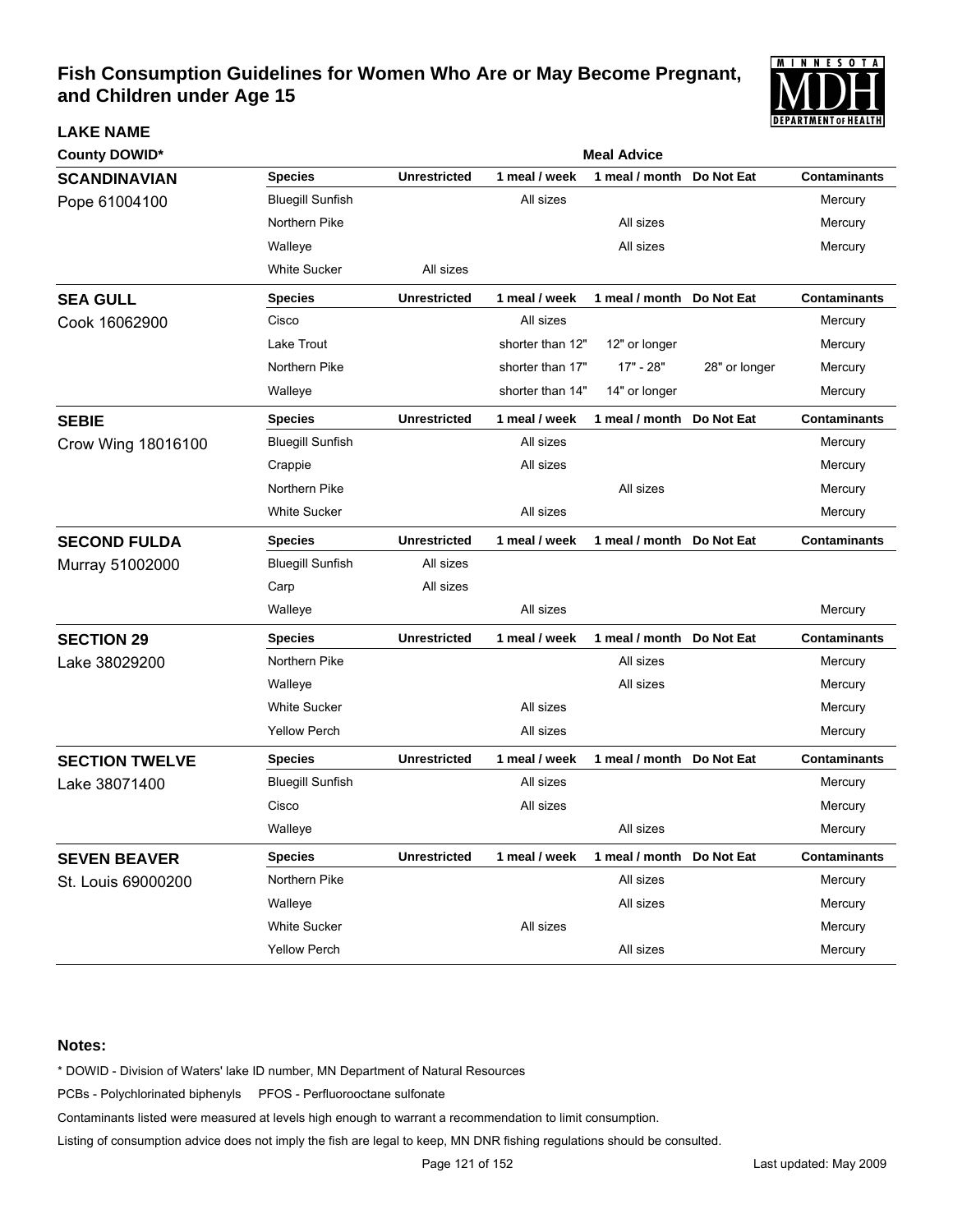

| <b>County DOWID*</b>       |                         | <b>Meal Advice</b>  |                  |                            |            |                     |  |  |  |
|----------------------------|-------------------------|---------------------|------------------|----------------------------|------------|---------------------|--|--|--|
| <b>SEWELL</b>              | <b>Species</b>          | <b>Unrestricted</b> | 1 meal / week    | 1 meal / month             | Do Not Eat | <b>Contaminants</b> |  |  |  |
| Otter Tail 56040800        | <b>Bluegill Sunfish</b> |                     | All sizes        |                            |            | Mercury             |  |  |  |
|                            | Northern Pike           |                     |                  | All sizes                  |            | Mercury             |  |  |  |
|                            | Walleye                 |                     |                  | All sizes                  |            | Mercury             |  |  |  |
| <b>SHAGAWA</b>             | <b>Species</b>          | <b>Unrestricted</b> | 1 meal / week    | 1 meal / month             | Do Not Eat | <b>Contaminants</b> |  |  |  |
| St. Louis 69006900         | Northern Pike           |                     | All sizes        |                            |            | Mercury             |  |  |  |
|                            | Walleye                 |                     | shorter than 16" | 16" or longer              |            | Mercury             |  |  |  |
|                            | <b>White Sucker</b>     |                     | All sizes        |                            |            | Mercury             |  |  |  |
|                            | <b>Yellow Perch</b>     |                     | All sizes        |                            |            | Mercury             |  |  |  |
| <b>SHAKOPEE</b>            | <b>Species</b>          | <b>Unrestricted</b> | 1 meal / week    | 1 meal / month Do Not Eat  |            | <b>Contaminants</b> |  |  |  |
| <b>Mille Lacs 48001200</b> | Crappie                 |                     | All sizes        |                            |            | Mercury             |  |  |  |
|                            | Northern Pike           |                     | shorter than 28" | 28" or longer              |            | Mercury             |  |  |  |
|                            | Walleye                 |                     | All sizes        |                            |            | Mercury             |  |  |  |
|                            | <b>White Sucker</b>     |                     | All sizes        |                            |            | Mercury             |  |  |  |
| <b>SHANNON</b>             | <b>Species</b>          | <b>Unrestricted</b> | 1 meal / week    | 1 meal / month Do Not Eat  |            | <b>Contaminants</b> |  |  |  |
| St. Louis 69092500         | Northern Pike           |                     |                  | All sizes                  |            | Mercury             |  |  |  |
|                            | Walleye                 |                     |                  |                            | All sizes  | Mercury             |  |  |  |
| <b>SHAOKOTAN</b>           | <b>Species</b>          | <b>Unrestricted</b> | 1 meal / week    | 1 meal / month Do Not Eat  |            | <b>Contaminants</b> |  |  |  |
| Lincoln 41008900           | <b>Bullhead</b>         |                     | All sizes        |                            |            | Mercury             |  |  |  |
|                            | Northern Pike           |                     |                  | All sizes                  |            | Mercury             |  |  |  |
|                            | Walleye                 |                     | shorter than 18" | 18" or longer              |            | Mercury             |  |  |  |
|                            | <b>Yellow Perch</b>     | All sizes           |                  |                            |            |                     |  |  |  |
| <b>SHETEK</b>              | <b>Species</b>          | <b>Unrestricted</b> | 1 meal / week    | 1 meal / month Do Not Eat  |            | <b>Contaminants</b> |  |  |  |
| Murray 51004600            | <b>Buffalo</b>          | All sizes           |                  |                            |            |                     |  |  |  |
|                            | Carp                    | All sizes           |                  |                            |            |                     |  |  |  |
|                            | <b>Channel Catfish</b>  | All sizes           |                  |                            |            |                     |  |  |  |
|                            | Crappie                 | All sizes           |                  |                            |            |                     |  |  |  |
|                            | <b>White Sucker</b>     | All sizes           |                  |                            |            |                     |  |  |  |
| <b>SHIELDS</b>             | <b>Species</b>          | <b>Unrestricted</b> | 1 meal / week    | 1 meal / month  Do Not Eat |            | <b>Contaminants</b> |  |  |  |
| Rice 66005500              | <b>Bluegill Sunfish</b> |                     | All sizes        |                            |            | Mercury             |  |  |  |
|                            | Carp                    |                     | All sizes        |                            |            | Mercury             |  |  |  |
|                            | Crappie                 |                     | All sizes        |                            |            | Mercury             |  |  |  |
|                            | Northern Pike           |                     | All sizes        |                            |            | Mercury             |  |  |  |
|                            | Walleye                 |                     | All sizes        |                            |            | Mercury             |  |  |  |

### **Notes:**

**LAKE NAME**

\* DOWID - Division of Waters' lake ID number, MN Department of Natural Resources

PCBs - Polychlorinated biphenyls PFOS - Perfluorooctane sulfonate

Contaminants listed were measured at levels high enough to warrant a recommendation to limit consumption.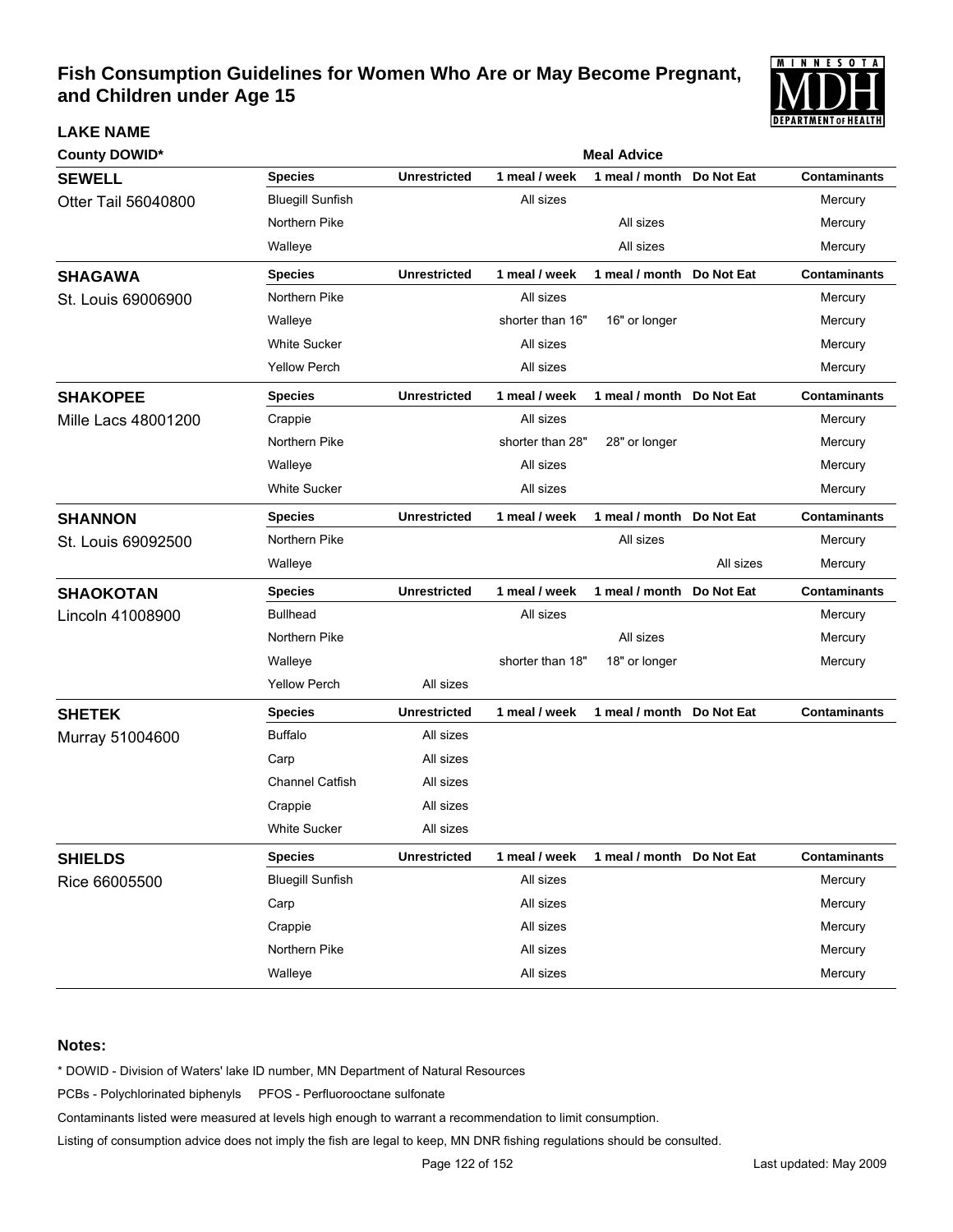

| <b>County DOWID*</b> |                         | <b>Meal Advice</b>  |                  |                           |            |                     |  |  |  |
|----------------------|-------------------------|---------------------|------------------|---------------------------|------------|---------------------|--|--|--|
| <b>SHINGOBEE</b>     | <b>Species</b>          | <b>Unrestricted</b> | 1 meal / week    | 1 meal / month            | Do Not Eat | <b>Contaminants</b> |  |  |  |
| Hubbard 29004300     | Northern Pike           |                     | shorter than 16" | 16" or longer             |            | Mercury             |  |  |  |
| <b>SHOE</b>          | <b>Species</b>          | <b>Unrestricted</b> | 1 meal / week    | 1 meal / month            | Do Not Eat | <b>Contaminants</b> |  |  |  |
| Cook 16008000        | <b>Brook Trout</b>      |                     | All sizes        |                           |            | Mercury             |  |  |  |
|                      | Splake                  |                     | All sizes        |                           |            | Mercury             |  |  |  |
| <b>SIDE</b>          | <b>Species</b>          | <b>Unrestricted</b> | 1 meal / week    | 1 meal / month            | Do Not Eat | <b>Contaminants</b> |  |  |  |
| St. Louis 69093300   | Largemouth Bass         |                     | All sizes        |                           |            | Mercury             |  |  |  |
|                      | Northern Pike           |                     |                  | All sizes                 |            | Mercury             |  |  |  |
|                      | Walleye                 |                     |                  | All sizes                 |            | Mercury             |  |  |  |
| <b>SIGNALNESS</b>    | <b>Species</b>          | <b>Unrestricted</b> | 1 meal / week    | 1 meal / month            | Do Not Eat | Contaminants        |  |  |  |
| Pope 61014900        | <b>Bluegill Sunfish</b> | All sizes           |                  |                           |            |                     |  |  |  |
|                      | Northern Pike           |                     | All sizes        |                           |            | Mercury             |  |  |  |
|                      | <b>White Sucker</b>     |                     | All sizes        |                           |            | Mercury             |  |  |  |
| <b>SILVER</b>        | <b>Species</b>          | <b>Unrestricted</b> | 1 meal / week    | 1 meal / month            | Do Not Eat | <b>Contaminants</b> |  |  |  |
| Olmsted 55000300     | Carp                    |                     | All sizes        |                           |            | Mercury             |  |  |  |
|                      | <b>Channel Catfish</b>  |                     |                  | All sizes                 |            | Mercury             |  |  |  |
|                      | Crappie                 |                     | All sizes        |                           |            | Mercury             |  |  |  |
|                      | Northern Pike           |                     | All sizes        |                           |            | Mercury             |  |  |  |
|                      | <b>Redhorse Sucker</b>  |                     | All sizes        |                           |            | Mercury             |  |  |  |
|                      | <b>White Sucker</b>     |                     | All sizes        |                           |            | Mercury             |  |  |  |
|                      | <b>Yellow Perch</b>     |                     |                  | All sizes                 |            | Mercury             |  |  |  |
| <b>SILVER</b>        | <b>Species</b>          | <b>Unrestricted</b> | 1 meal / week    | 1 meal / month            | Do Not Eat | <b>Contaminants</b> |  |  |  |
| Ramsey 62000100      | <b>Bluegill Sunfish</b> |                     | All sizes        |                           |            | Mercury             |  |  |  |
|                      | <b>Bullhead</b>         |                     | All sizes        |                           |            | Mercury             |  |  |  |
|                      | Largemouth Bass         |                     | All sizes        |                           |            | Mercury             |  |  |  |
|                      | Northern Pike           |                     | All sizes        |                           |            | Mercury             |  |  |  |
|                      | Walleye                 |                     | All sizes        |                           |            | Mercury             |  |  |  |
|                      | <b>White Sucker</b>     |                     | All sizes        |                           |            | Mercury             |  |  |  |
| <b>SILVER</b>        | <b>Species</b>          | <b>Unrestricted</b> | 1 meal / week    | 1 meal / month Do Not Eat |            | <b>Contaminants</b> |  |  |  |
| Ramsey 62008300      | <b>Bullhead</b>         | All sizes           |                  |                           |            |                     |  |  |  |
|                      | Channel Catfish         |                     | All sizes        |                           |            | Mercury             |  |  |  |
|                      | Crappie                 |                     | All sizes        |                           |            | Mercury             |  |  |  |
|                      | Walleye                 |                     |                  | All sizes                 |            | Mercury             |  |  |  |

### **Notes:**

**LAKE NAME**

\* DOWID - Division of Waters' lake ID number, MN Department of Natural Resources

PCBs - Polychlorinated biphenyls PFOS - Perfluorooctane sulfonate

Contaminants listed were measured at levels high enough to warrant a recommendation to limit consumption.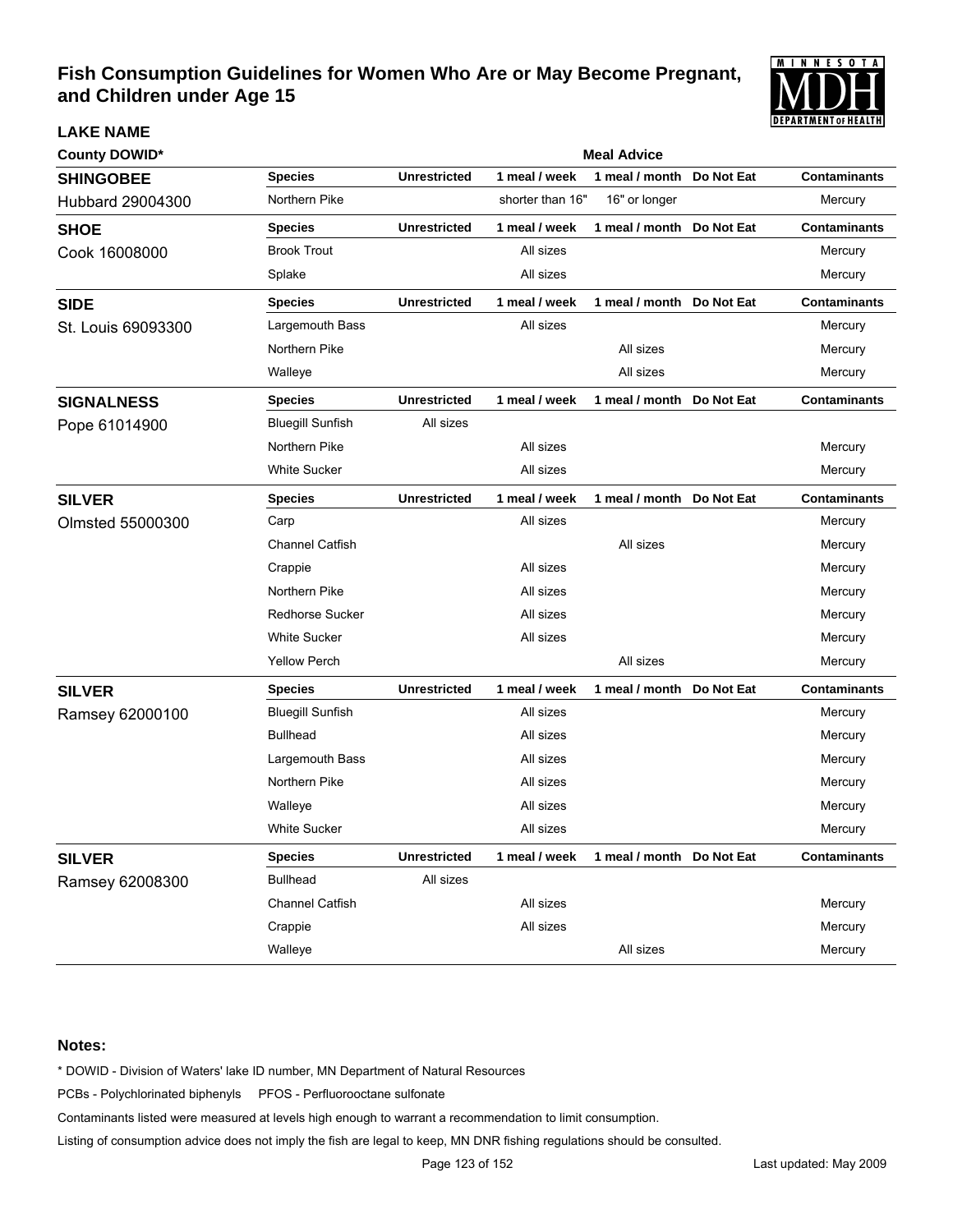

| County DOWID*        |                         |                     |               | <b>Meal Advice</b> |               |                     |
|----------------------|-------------------------|---------------------|---------------|--------------------|---------------|---------------------|
| <b>SILVER</b>        | <b>Species</b>          | <b>Unrestricted</b> | 1 meal / week | 1 meal / month     | Do Not Eat    | <b>Contaminants</b> |
| St. Louis 69066200   | <b>Bluegill Sunfish</b> |                     |               | All sizes          |               | Mercury             |
|                      | Crappie                 |                     |               | All sizes          |               | Mercury             |
| <b>SILVER</b>        | <b>Species</b>          | <b>Unrestricted</b> | 1 meal / week | 1 meal / month     | Do Not Eat    | <b>Contaminants</b> |
| Wright 86014000      | Carp                    |                     | All sizes     |                    |               | Mercury             |
|                      | Crappie                 |                     | All sizes     |                    |               | Mercury             |
|                      | Northern Pike           |                     | All sizes     |                    |               | Mercury             |
|                      | Walleye                 |                     | All sizes     |                    |               | Mercury             |
| <b>SILVER ISLAND</b> | <b>Species</b>          | <b>Unrestricted</b> | 1 meal / week | 1 meal / month     | Do Not Eat    | <b>Contaminants</b> |
| Lake 38021900        | Crappie                 |                     |               | All sizes          |               | Mercury             |
|                      | Lake Whitefish          |                     | All sizes     |                    |               | Mercury PCBs        |
|                      | Northern Pike           |                     |               | All sizes          |               | Mercury             |
|                      | Walleye                 |                     |               | All sizes          |               | Mercury             |
| <b>SIMLEY</b>        | <b>Species</b>          | <b>Unrestricted</b> | 1 meal / week | 1 meal / month     | Do Not Eat    | <b>Contaminants</b> |
| Dakota 19003700      | <b>Bluegill Sunfish</b> |                     | All sizes     |                    |               | Mercury             |
|                      | Crappie                 |                     | All sizes     |                    |               | Mercury             |
|                      | Northern Pike           |                     |               |                    | All sizes     | Mercury             |
|                      | Walleye                 |                     |               | All sizes          |               | Mercury             |
| <b>SIX MILE</b>      | <b>Species</b>          | <b>Unrestricted</b> | 1 meal / week | 1 meal / month     | Do Not Eat    | <b>Contaminants</b> |
| Cass 11014600        | Northern Pike           |                     |               | All sizes          |               | Mercury             |
|                      | Walleye                 |                     |               | All sizes          |               | Mercury             |
|                      | <b>White Sucker</b>     | All sizes           |               |                    |               |                     |
|                      | <b>Yellow Perch</b>     | All sizes           |               |                    |               |                     |
| <b>SIX MILE</b>      | <b>Species</b>          | <b>Unrestricted</b> | 1 meal / week | 1 meal / month     | Do Not Eat    | <b>Contaminants</b> |
| St. Louis 69084000   | <b>Bluegill Sunfish</b> |                     | All sizes     |                    |               | Mercury             |
|                      | Crappie                 |                     | All sizes     |                    |               | Mercury             |
|                      | Northern Pike           |                     |               | All sizes          |               | Mercury             |
|                      | <b>White Sucker</b>     | All sizes           |               |                    |               |                     |
| <b>SLATE</b>         | <b>Species</b>          | <b>Unrestricted</b> | 1 meal / week | 1 meal / month     | Do Not Eat    | <b>Contaminants</b> |
| Lake 38066600        | Northern Pike           |                     |               | All sizes          |               | Mercury             |
|                      | Walleye                 |                     |               | shorter than 20"   | 20" or longer | Mercury             |
|                      | <b>White Sucker</b>     |                     |               | All sizes          |               | Mercury             |
|                      | <b>Yellow Perch</b>     |                     | All sizes     |                    |               | Mercury             |

### **Notes:**

**LAKE NAME**

\* DOWID - Division of Waters' lake ID number, MN Department of Natural Resources

PCBs - Polychlorinated biphenyls PFOS - Perfluorooctane sulfonate

Contaminants listed were measured at levels high enough to warrant a recommendation to limit consumption.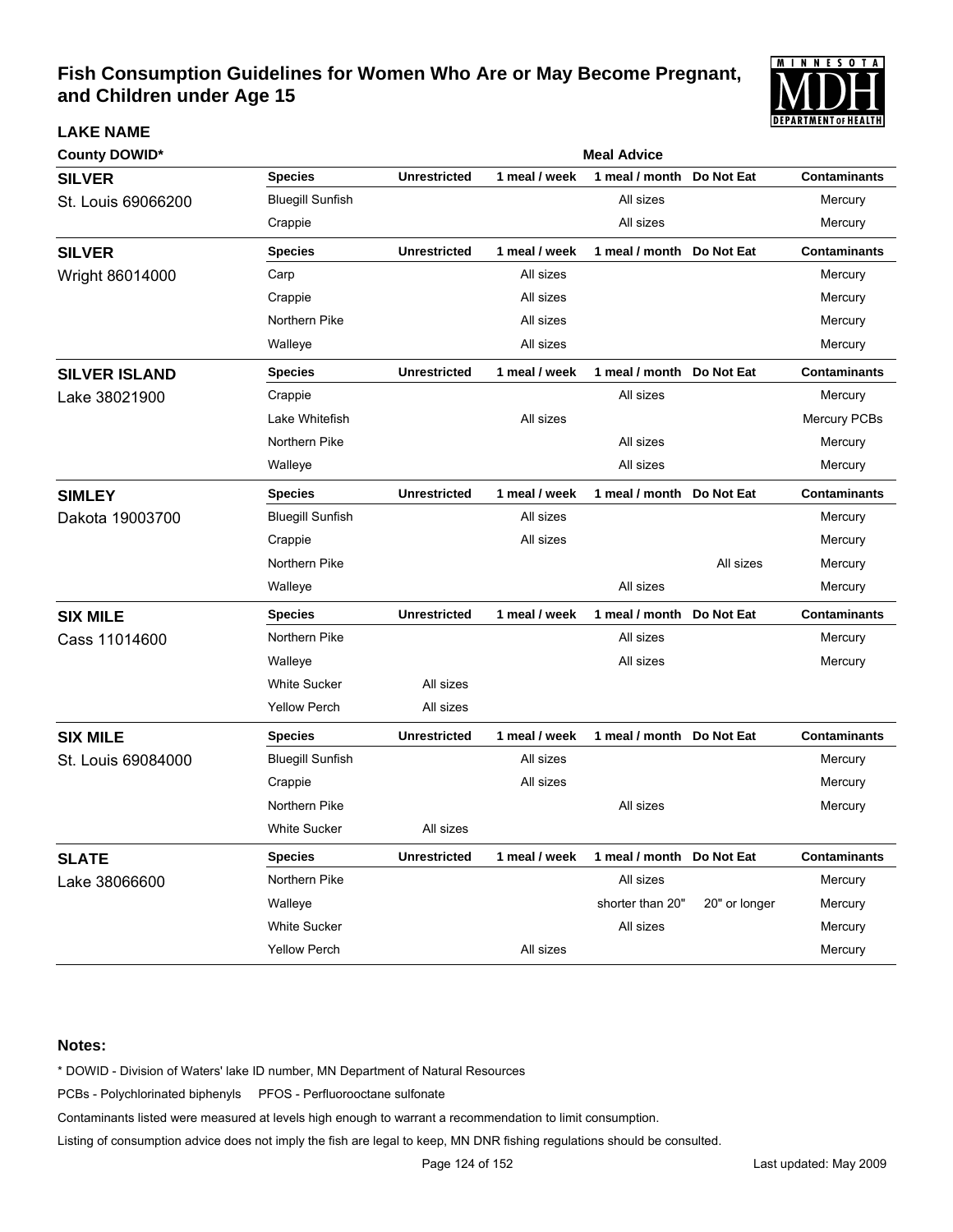

| <b>County DOWID*</b>     | <b>Meal Advice</b>      |                     |                  |                           |            |                     |  |  |
|--------------------------|-------------------------|---------------------|------------------|---------------------------|------------|---------------------|--|--|
| <b>SLEEPY EYE</b>        | <b>Species</b>          | <b>Unrestricted</b> | 1 meal / week    | 1 meal / month            | Do Not Eat | <b>Contaminants</b> |  |  |
| Brown 08004500           | Northern Pike           |                     | All sizes        |                           |            | Mercury             |  |  |
|                          | <b>Yellow Perch</b>     |                     | All sizes        |                           |            | Mercury             |  |  |
| <b>SLETTEN</b>           | <b>Species</b>          | <b>Unrestricted</b> | 1 meal / week    | 1 meal / month Do Not Eat |            | <b>Contaminants</b> |  |  |
| St. Louis 69008400       | Largemouth Bass         |                     |                  | All sizes                 |            | Mercury             |  |  |
| <b>SLIM</b>              | <b>Species</b>          | <b>Unrestricted</b> | 1 meal / week    | 1 meal / month Do Not Eat |            | <b>Contaminants</b> |  |  |
| St. Louis 69018100       | Northern Pike           |                     |                  | All sizes                 |            | Mercury             |  |  |
|                          | Walleye                 |                     |                  | All sizes                 |            | Mercury             |  |  |
| <b>SMETANA</b>           | <b>Species</b>          | <b>Unrestricted</b> | 1 meal / week    | 1 meal / month Do Not Eat |            | <b>Contaminants</b> |  |  |
| <b>Hennepin 27007300</b> | <b>Bluegill Sunfish</b> |                     | All sizes        |                           |            | Mercury             |  |  |
|                          | <b>Bullhead</b>         |                     | All sizes        |                           |            | Mercury             |  |  |
|                          | Carp                    |                     | All sizes        |                           |            | Mercury             |  |  |
|                          | Northern Pike           |                     |                  | All sizes                 |            | Mercury             |  |  |
| <b>SNAIL</b>             | <b>Species</b>          | <b>Unrestricted</b> | 1 meal / week    | 1 meal / month Do Not Eat |            | <b>Contaminants</b> |  |  |
| Ramsey 62007300          | <b>Bluegill Sunfish</b> |                     | All sizes        |                           |            | Mercury             |  |  |
|                          | Largemouth Bass         |                     | All sizes        |                           |            | Mercury             |  |  |
|                          | Northern Pike           |                     |                  | All sizes                 |            | Mercury             |  |  |
| <b>SNELLING</b>          | <b>Species</b>          | <b>Unrestricted</b> | 1 meal / week    | 1 meal / month Do Not Eat |            | <b>Contaminants</b> |  |  |
| <b>Hennepin 27000100</b> | <b>Bluegill Sunfish</b> |                     | All sizes        |                           |            | Mercury             |  |  |
|                          | Carp                    |                     | All sizes        |                           |            | Mercury             |  |  |
|                          | Northern Pike           |                     |                  | All sizes                 |            | Mercury             |  |  |
| <b>SNOWBALL</b>          | <b>Species</b>          | <b>Unrestricted</b> | 1 meal / week    | 1 meal / month Do Not Eat |            | <b>Contaminants</b> |  |  |
| Itasca 31010800          | <b>Bluegill Sunfish</b> |                     | All sizes        |                           |            | Mercury             |  |  |
|                          | Crappie                 |                     | All sizes        |                           |            | Mercury             |  |  |
|                          | Northern Pike           |                     |                  | All sizes                 |            | Mercury             |  |  |
|                          | Walleye                 |                     |                  | All sizes                 |            | Mercury             |  |  |
|                          | <b>White Sucker</b>     | All sizes           |                  |                           |            |                     |  |  |
| <b>SNOWBANK</b>          | <b>Species</b>          | <b>Unrestricted</b> | 1 meal / week    | 1 meal / month Do Not Eat |            | Contaminants        |  |  |
| Lake 38052900            | Burbot                  |                     |                  | All sizes                 |            | Mercury             |  |  |
|                          | Lake Trout              |                     | shorter than 18" | 18" or longer             |            | Mercury             |  |  |
|                          | Northern Pike           |                     | shorter than 20" | 20" or longer             |            | Mercury             |  |  |
|                          | Smallmouth Bass         |                     |                  | All sizes                 |            | Mercury             |  |  |
|                          | Walleye                 |                     |                  | All sizes                 |            | Mercury             |  |  |
|                          | White Sucker            |                     | All sizes        |                           |            | Mercury             |  |  |

### **Notes:**

**LAKE NAME**

\* DOWID - Division of Waters' lake ID number, MN Department of Natural Resources

PCBs - Polychlorinated biphenyls PFOS - Perfluorooctane sulfonate

Contaminants listed were measured at levels high enough to warrant a recommendation to limit consumption.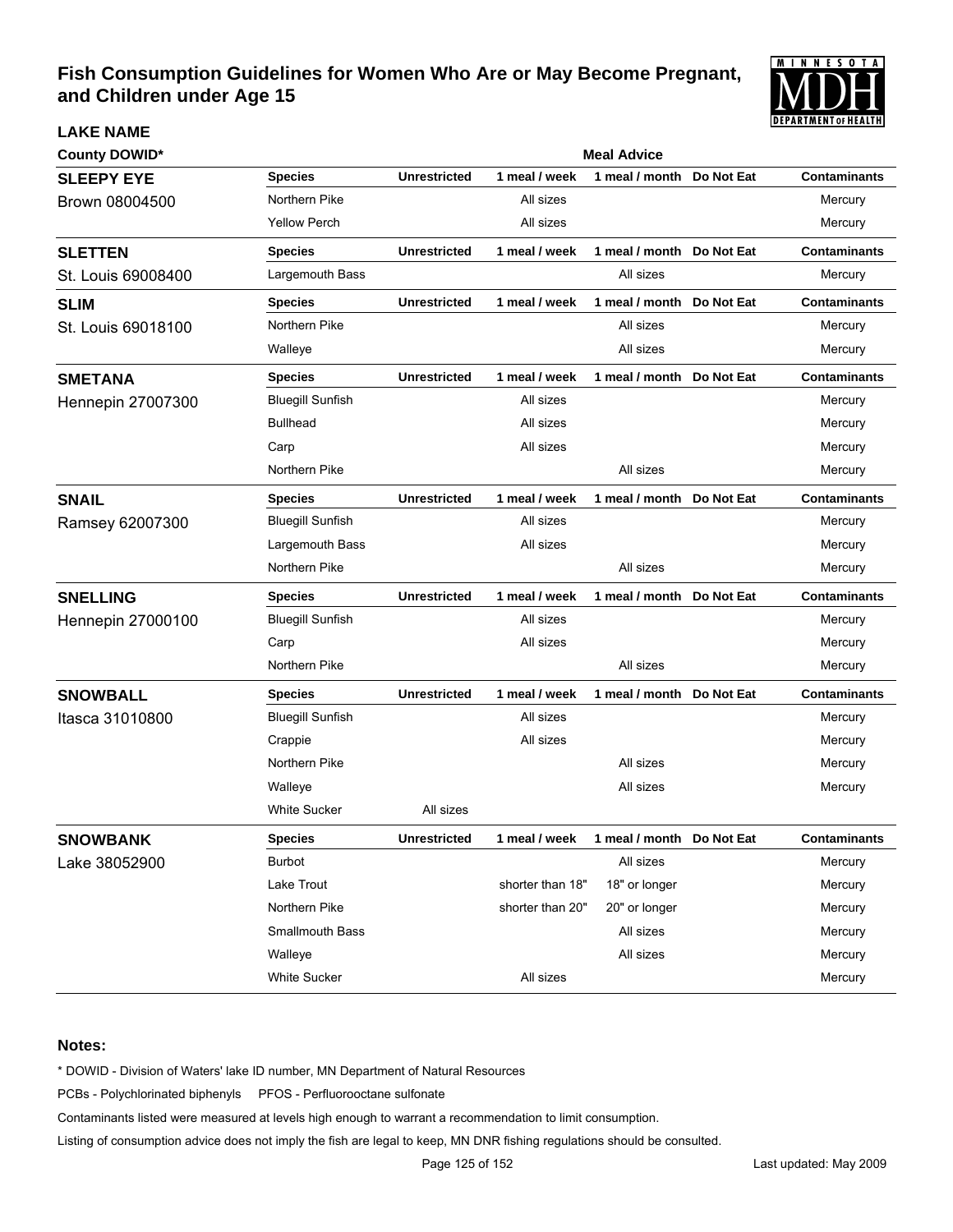

| <b>County DOWID*</b>  | <b>Meal Advice</b>      |                     |                  |                |               |                     |  |  |  |
|-----------------------|-------------------------|---------------------|------------------|----------------|---------------|---------------------|--|--|--|
| <b>SOUTH</b>          | <b>Species</b>          | <b>Unrestricted</b> | 1 meal / week    | 1 meal / month | Do Not Eat    | <b>Contaminants</b> |  |  |  |
| Cook 16024400         | Lake Trout              |                     |                  | All sizes      |               | Mercury             |  |  |  |
| <b>SOUTH FARM</b>     | <b>Species</b>          | <b>Unrestricted</b> | 1 meal / week    | 1 meal / month | Do Not Eat    | <b>Contaminants</b> |  |  |  |
| Lake 38077800         | Northern Pike           |                     | shorter than 18" | $18" - 37"$    | 37" or longer | Mercury             |  |  |  |
| <b>SOUTH FOWL</b>     | <b>Species</b>          | <b>Unrestricted</b> | 1 meal / week    | 1 meal / month | Do Not Eat    | <b>Contaminants</b> |  |  |  |
| Cook 16003400         | Northern Pike           |                     | All sizes        |                |               | Mercury             |  |  |  |
|                       | Walleye                 |                     |                  | All sizes      |               | Mercury             |  |  |  |
|                       | <b>White Sucker</b>     |                     | All sizes        |                |               | Mercury             |  |  |  |
|                       | <b>Yellow Perch</b>     |                     | All sizes        |                |               | Mercury             |  |  |  |
| <b>SOUTH MCDOUGAL</b> | <b>Species</b>          | <b>Unrestricted</b> | 1 meal / week    | 1 meal / month | Do Not Eat    | <b>Contaminants</b> |  |  |  |
| Lake 38065900         | Northern Pike           |                     |                  | All sizes      |               | Mercury             |  |  |  |
|                       | Walleye                 |                     |                  | All sizes      |               | Mercury             |  |  |  |
|                       | <b>White Sucker</b>     |                     | All sizes        |                |               | Mercury             |  |  |  |
|                       | <b>Yellow Perch</b>     |                     | All sizes        |                |               | Mercury             |  |  |  |
| <b>SOUTH TWIN</b>     | <b>Species</b>          | <b>Unrestricted</b> | 1 meal / week    | 1 meal / month | Do Not Eat    | <b>Contaminants</b> |  |  |  |
| Beltrami 04005300     | <b>Bluegill Sunfish</b> | All sizes           |                  |                |               |                     |  |  |  |
|                       | Northern Pike           |                     | All sizes        |                |               | Mercury             |  |  |  |
|                       | Walleye                 |                     | All sizes        |                |               | Mercury             |  |  |  |
|                       | <b>White Sucker</b>     | All sizes           |                  |                |               |                     |  |  |  |
| <b>SOUTH TWIN</b>     | <b>Species</b>          | <b>Unrestricted</b> | 1 meal / week    | 1 meal / month | Do Not Eat    | <b>Contaminants</b> |  |  |  |
| Mahnomen 44001400     | <b>Bluegill Sunfish</b> |                     | All sizes        |                |               | Mercury             |  |  |  |
|                       | Cisco                   |                     | All sizes        |                |               | Mercury             |  |  |  |
|                       | Crappie                 |                     | All sizes        |                |               | Mercury             |  |  |  |
|                       | Largemouth Bass         |                     |                  | All sizes      |               | Mercury             |  |  |  |
|                       | Northern Pike           |                     |                  | All sizes      |               | Mercury             |  |  |  |
|                       | Walleye                 |                     |                  | All sizes      |               | Mercury             |  |  |  |
| <b>SOUTH TWIN</b>     | <b>Species</b>          | <b>Unrestricted</b> | 1 meal / week    | 1 meal / month | Do Not Eat    | <b>Contaminants</b> |  |  |  |
| St. Louis 69042000    | <b>Bluegill Sunfish</b> |                     | All sizes        |                |               | Mercury             |  |  |  |
|                       | Northern Pike           |                     |                  | All sizes      |               | Mercury             |  |  |  |
|                       | Walleye                 |                     |                  | All sizes      |               | Mercury             |  |  |  |
| <b>SPIDER</b>         | <b>Species</b>          | <b>Unrestricted</b> | 1 meal / week    | 1 meal / month | Do Not Eat    | <b>Contaminants</b> |  |  |  |
| Hubbard 29011700      | <b>Bluegill Sunfish</b> |                     | All sizes        |                |               | Mercury             |  |  |  |
|                       | Northern Pike           |                     |                  | All sizes      |               | Mercury             |  |  |  |
|                       | Walleye                 |                     |                  | All sizes      |               | Mercury             |  |  |  |
|                       | White Sucker            |                     | All sizes        |                |               | Mercury             |  |  |  |

### **Notes:**

**LAKE NAME**

\* DOWID - Division of Waters' lake ID number, MN Department of Natural Resources

PCBs - Polychlorinated biphenyls PFOS - Perfluorooctane sulfonate

Contaminants listed were measured at levels high enough to warrant a recommendation to limit consumption.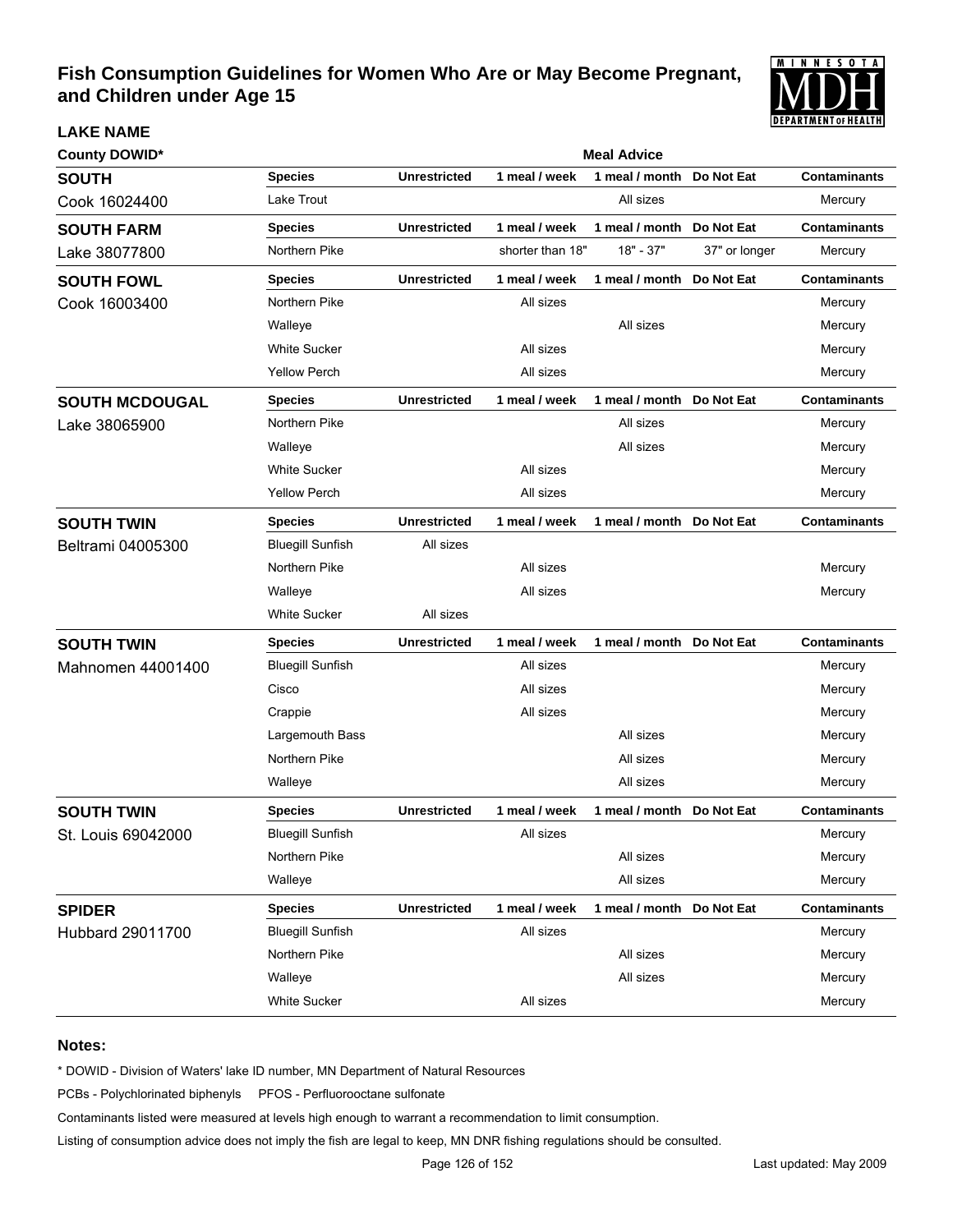

| <b>County DOWID*</b>     | <b>Meal Advice</b>      |                     |                  |                           |            |                     |  |  |
|--------------------------|-------------------------|---------------------|------------------|---------------------------|------------|---------------------|--|--|
| <b>SPITZER</b>           | <b>Species</b>          | <b>Unrestricted</b> | 1 meal / week    | 1 meal / month            | Do Not Eat | <b>Contaminants</b> |  |  |
| Otter Tail 56016000      | <b>Bluegill Sunfish</b> |                     | All sizes        |                           |            | Mercury             |  |  |
|                          | Northern Pike           |                     |                  | All sizes                 |            | Mercury             |  |  |
| <b>SPLIT HAND</b>        | <b>Species</b>          | <b>Unrestricted</b> | 1 meal / week    | 1 meal / month            | Do Not Eat | <b>Contaminants</b> |  |  |
| Itasca 31035300          | Cisco                   | All sizes           |                  |                           |            |                     |  |  |
|                          | Crappie                 | All sizes           |                  |                           |            |                     |  |  |
|                          | Walleye                 |                     | All sizes        |                           |            | Mercury             |  |  |
| <b>SPLIT ROCK RES.</b>   | <b>Species</b>          | <b>Unrestricted</b> | 1 meal / week    | 1 meal / month Do Not Eat |            | <b>Contaminants</b> |  |  |
| Pipestone 59000100       | <b>Bluegill Sunfish</b> | All sizes           |                  |                           |            |                     |  |  |
|                          | <b>Bullhead</b>         |                     | All sizes        |                           |            | Mercury             |  |  |
|                          | Northern Pike           |                     | All sizes        |                           |            | Mercury             |  |  |
|                          | Walleye                 |                     | All sizes        |                           |            | Mercury             |  |  |
| <b>SPRING</b>            | <b>Species</b>          | <b>Unrestricted</b> | 1 meal / week    | 1 meal / month Do Not Eat |            | <b>Contaminants</b> |  |  |
| Meeker 47003200          | <b>Bluegill Sunfish</b> |                     | All sizes        |                           |            | Mercury             |  |  |
|                          | Carp                    |                     | All sizes        |                           |            | Mercury             |  |  |
|                          | Northern Pike           |                     | shorter than 21" | 21" or longer             |            | Mercury             |  |  |
| <b>SPRING</b>            | <b>Species</b>          | <b>Unrestricted</b> | 1 meal / week    | 1 meal / month            | Do Not Eat | <b>Contaminants</b> |  |  |
| St. Louis 69076100       | Lake Whitefish          |                     | All sizes        |                           |            | Mercury             |  |  |
|                          | Northern Pike           |                     |                  | All sizes                 |            | Mercury             |  |  |
|                          | <b>Smallmouth Bass</b>  |                     |                  | All sizes                 |            | Mercury             |  |  |
|                          | <b>Yellow Perch</b>     |                     | All sizes        |                           |            | Mercury             |  |  |
| <b>SPRING</b>            | <b>Species</b>          | <b>Unrestricted</b> | 1 meal / week    | 1 meal / month Do Not Eat |            | <b>Contaminants</b> |  |  |
| Scott 70005400           | <b>Bluegill Sunfish</b> | All sizes           |                  |                           |            |                     |  |  |
|                          | <b>Bullhead</b>         |                     | All sizes        |                           |            | Mercury             |  |  |
|                          | Carp                    | All sizes           |                  |                           |            |                     |  |  |
|                          | Crappie                 |                     | All sizes        |                           |            | Mercury             |  |  |
|                          | Northern Pike           |                     |                  | All sizes                 |            | Mercury             |  |  |
|                          | Walleye                 |                     | All sizes        |                           |            | Mercury             |  |  |
|                          | <b>White Sucker</b>     | All sizes           |                  |                           |            |                     |  |  |
| <b>SPURZEM</b>           | <b>Species</b>          | <b>Unrestricted</b> | 1 meal / week    | 1 meal / month            | Do Not Eat | <b>Contaminants</b> |  |  |
| <b>Hennepin 27014900</b> | Crappie                 |                     |                  | All sizes                 |            | Mercury             |  |  |
|                          | Northern Pike           |                     |                  | All sizes                 |            | Mercury             |  |  |
| <b>SQUARE</b>            | <b>Species</b>          | <b>Unrestricted</b> | 1 meal / week    | 1 meal / month            | Do Not Eat | <b>Contaminants</b> |  |  |
| Lake 38007400            | Northern Pike           |                     |                  | All sizes                 |            | Mercury             |  |  |
|                          | Walleye                 |                     |                  | All sizes                 |            | Mercury             |  |  |

### **Notes:**

**LAKE NAME**

\* DOWID - Division of Waters' lake ID number, MN Department of Natural Resources

PCBs - Polychlorinated biphenyls PFOS - Perfluorooctane sulfonate

Contaminants listed were measured at levels high enough to warrant a recommendation to limit consumption.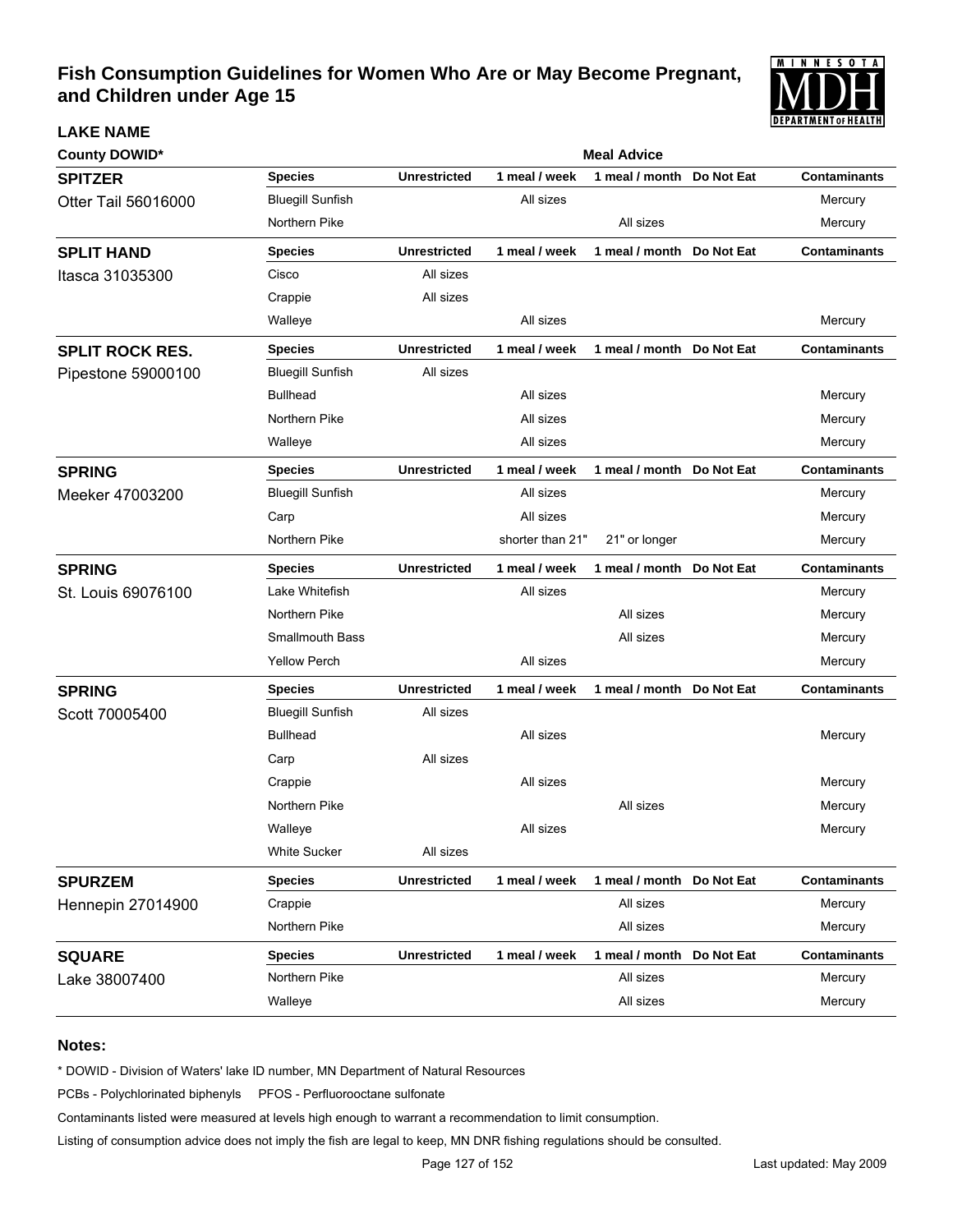

# **County DOWID\* Meal Advice Meal Advice Meal Advice Meal Advice Meal Advice SQUARE Species Unrestricted 1 meal / week 1 meal / month Do Not Eat Contaminants** Washington 82004600 Morthern Pike **All sizes** All sizes Mercury Yellow Perch All sizes Mercury **SQUINT Species Unrestricted 1 meal / week 1 meal / month Do Not Eat Contaminants** Cook 16020200 **Walleye** Walleye **Mulleye** All sizes All sizes Mercury **STAHL'S Species Unrestricted 1 meal / week 1 meal / month Do Not Eat Contaminants** McLeod 43010400 Morthern Pike All sizes All sizes All sizes Mercury **STALKER Species Unrestricted 1 meal / week 1 meal / month Do Not Eat Contaminants** Otter Tail 56043700 Northern Pike All sizes All sizes Mercury Walleye All sizes Mercury White Sucker **All sizes** Yellow Perch **All sizes** All sizes **All sizes** All sizes Mercury **STAR Species Unrestricted 1 meal / week 1 meal / month Do Not Eat Contaminants** Cook 16040500 **Northern Pike All sizes** All sizes Mercury Walleye All sizes Mercury White Sucker **Mercury All sizes All sizes** All sizes and the Mercury **STAR Species Unrestricted 1 meal / week 1 meal / month Do Not Eat Contaminants** Meeker 47012900 Bullhead All sizes Crappie **All sizes** All sizes **All sizes** All and the Mercury **STAR Species Unrestricted 1 meal / week 1 meal / month Do Not Eat Contaminants** Otter Tail 56038500 Bluegill Sunfish All sizes All sizes All sizes All sizes Mercury Carp **All sizes** Crappie All sizes Mercury Largemouth Bass **All sizes** All sizes **All sizes** Mercury Northern Pike **All sizes** All sizes **All sizes** Mercury Rock Bass All sizes Mercury Walleye All sizes Mercury White Sucker **All sizes** Yellow Perch All sizes Mercury **STARING Species Unrestricted 1 meal / week 1 meal / month Do Not Eat Contaminants** Hennepin 27007800 Bluegill Sunfish All sizes All sizes All sizes All sizes Mercury Carp **All sizes** All sizes and the Mercury Northern Pike All sizes All sizes Mercury All sizes All sizes All sizes Mercury

#### **Notes:**

**LAKE NAME**

\* DOWID - Division of Waters' lake ID number, MN Department of Natural Resources

PCBs - Polychlorinated biphenyls PFOS - Perfluorooctane sulfonate

Contaminants listed were measured at levels high enough to warrant a recommendation to limit consumption.

Listing of consumption advice does not imply the fish are legal to keep, MN DNR fishing regulations should be consulted.

Page 128 of 152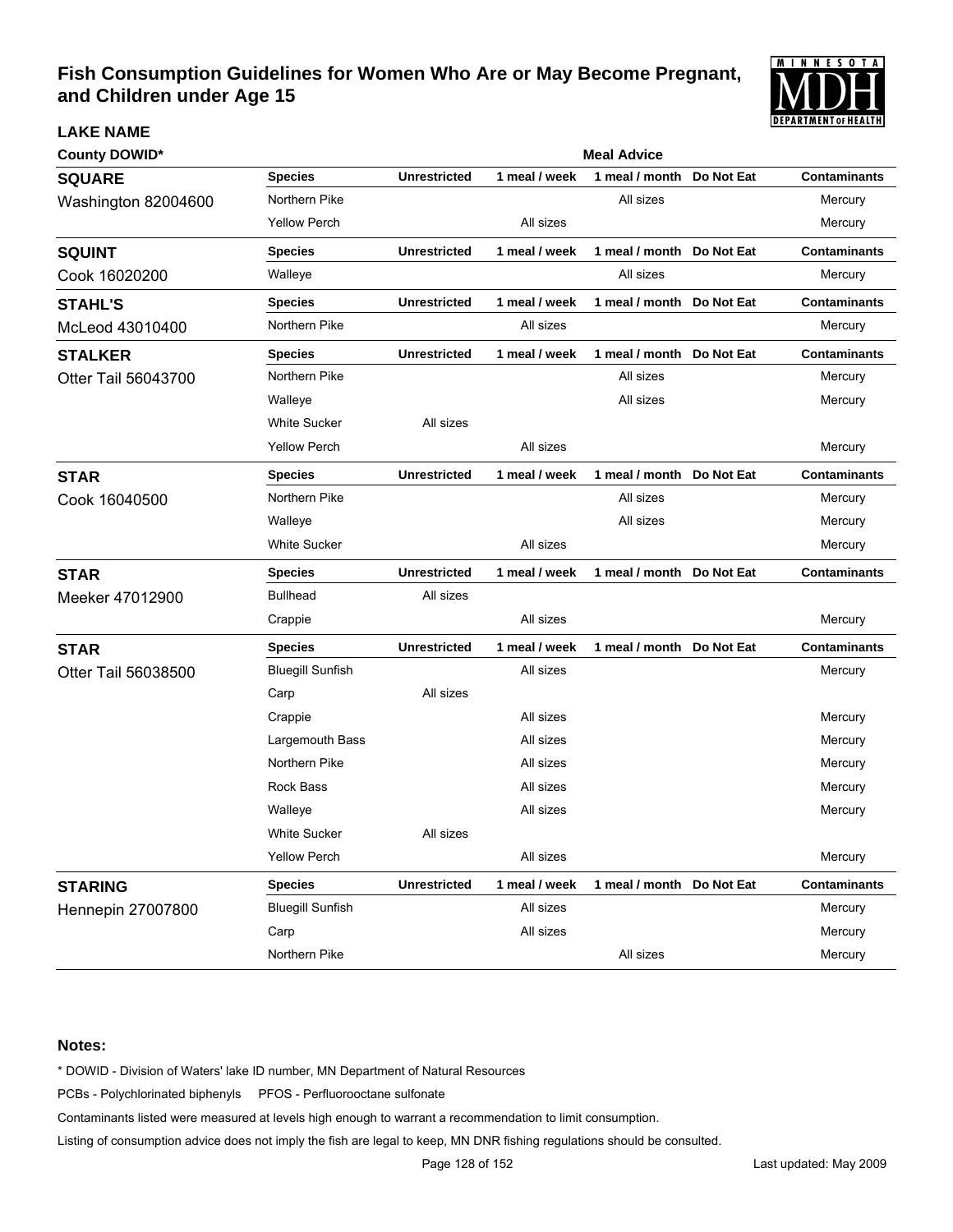

| <b>County DOWID*</b> |                         |                     |                  | <b>Meal Advice</b>        |               |                     |
|----------------------|-------------------------|---------------------|------------------|---------------------------|---------------|---------------------|
| <b>STEAMBOAT</b>     | <b>Species</b>          | <b>Unrestricted</b> | 1 meal / week    | 1 meal / month            | Do Not Eat    | <b>Contaminants</b> |
| Cass 11050400        | <b>Bluegill Sunfish</b> |                     | All sizes        |                           |               | Mercury             |
|                      | Northern Pike           |                     |                  | All sizes                 |               | Mercury             |
|                      | Sunfish                 |                     | All sizes        |                           |               | Mercury             |
|                      | Walleye                 |                     |                  | All sizes                 |               | Mercury             |
|                      | <b>White Sucker</b>     |                     | All sizes        |                           |               | Mercury             |
| <b>STEIGER</b>       | <b>Species</b>          | <b>Unrestricted</b> | 1 meal / week    | 1 meal / month Do Not Eat |               | <b>Contaminants</b> |
| Carver 10004500      | <b>Bluegill Sunfish</b> |                     |                  | All sizes                 |               | Mercury             |
|                      | Crappie                 |                     |                  | All sizes                 |               | Mercury             |
| <b>STELLA</b>        | <b>Species</b>          | <b>Unrestricted</b> | 1 meal / week    | 1 meal / month            | Do Not Eat    | <b>Contaminants</b> |
| Meeker 47006800      | <b>Bluegill Sunfish</b> |                     | All sizes        |                           |               | Mercury             |
|                      | Crappie                 |                     | All sizes        |                           |               | Mercury             |
|                      | Largemouth Bass         |                     | All sizes        |                           |               | Mercury             |
| <b>STEVENS</b>       | <b>Species</b>          | <b>Unrestricted</b> | 1 meal / week    | 1 meal / month Do Not Eat |               | <b>Contaminants</b> |
| Cass 11011600        | <b>Bluegill Sunfish</b> |                     | All sizes        |                           |               | Mercury             |
|                      | Largemouth Bass         |                     |                  | All sizes                 |               | Mercury             |
|                      | Northern Pike           |                     |                  | shorter than 31"          | 31" or longer | Mercury             |
| <b>STOCKING</b>      | <b>Species</b>          | <b>Unrestricted</b> | 1 meal / week    | 1 meal / month Do Not Eat |               | <b>Contaminants</b> |
| Wadena 80003700      | <b>Bluegill Sunfish</b> | All sizes           |                  |                           |               |                     |
|                      | Northern Pike           |                     | All sizes        |                           |               | Mercury             |
|                      | Walleye                 |                     | shorter than 19" | 19" or longer             |               | Mercury             |
|                      | <b>White Sucker</b>     |                     | All sizes        |                           |               | Mercury             |
| <b>STRAIGHT</b>      | <b>Species</b>          | <b>Unrestricted</b> | 1 meal / week    | 1 meal / month Do Not Eat |               | <b>Contaminants</b> |
| Becker 03001000      | <b>Bluegill Sunfish</b> | All sizes           |                  |                           |               |                     |
|                      | Northern Pike           |                     | All sizes        |                           |               | Mercury             |
|                      | Walleye                 |                     |                  | All sizes                 |               | Mercury             |
|                      | <b>White Sucker</b>     | All sizes           |                  |                           |               |                     |
| <b>STRAND</b>        | <b>Species</b>          | <b>Unrestricted</b> | 1 meal / week    | 1 meal / month Do Not Eat |               | <b>Contaminants</b> |
| St. Louis 69052900   | Crappie                 |                     | All sizes        |                           |               | Mercury             |
|                      | Walleye                 |                     |                  | All sizes                 |               | Mercury             |
|                      | <b>White Sucker</b>     |                     | All sizes        |                           |               | Mercury             |

### **Notes:**

**LAKE NAME**

\* DOWID - Division of Waters' lake ID number, MN Department of Natural Resources

PCBs - Polychlorinated biphenyls PFOS - Perfluorooctane sulfonate

Contaminants listed were measured at levels high enough to warrant a recommendation to limit consumption.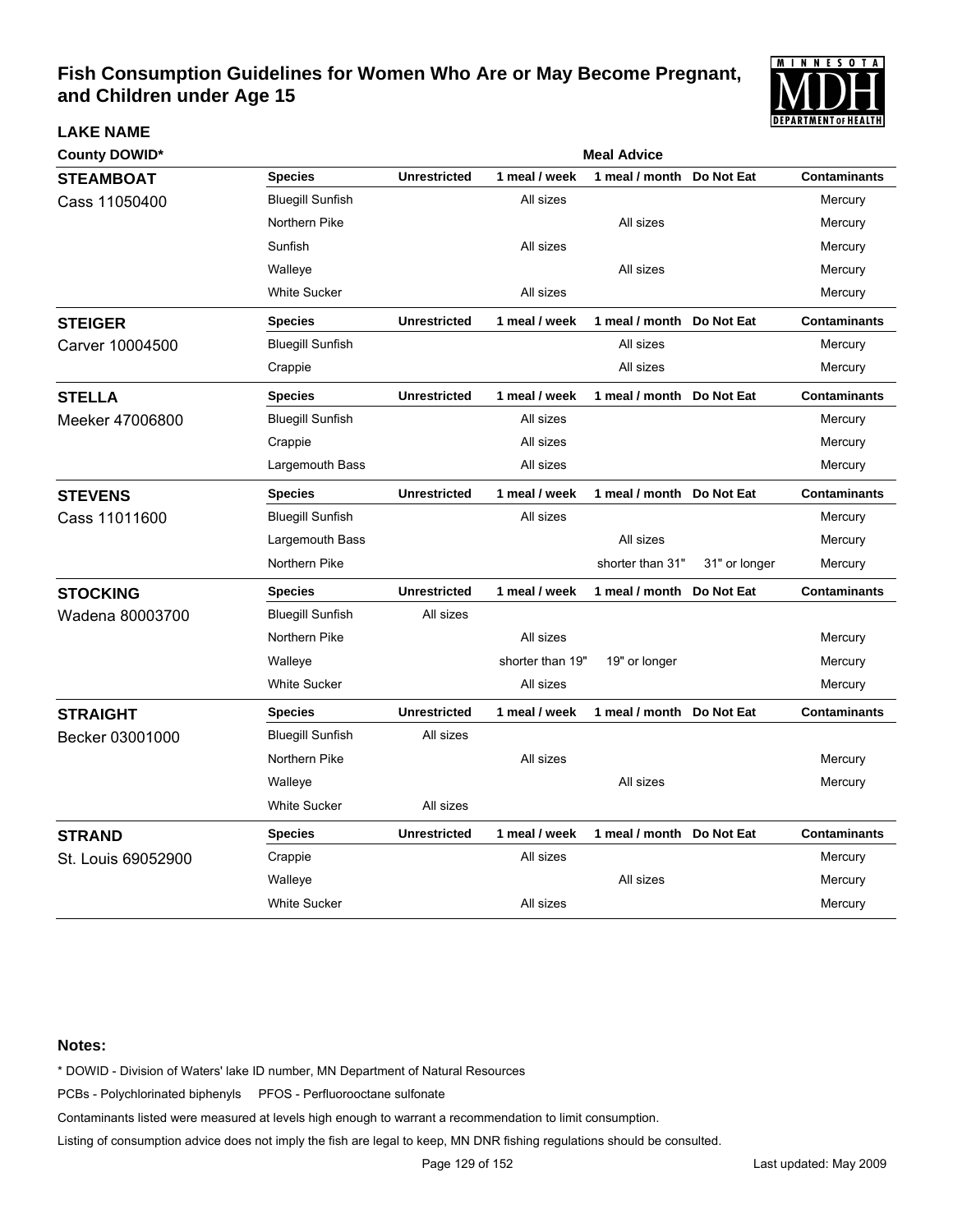

| <b>County DOWID*</b> |                         |                     |                  | <b>Meal Advice</b>        |               |                     |
|----------------------|-------------------------|---------------------|------------------|---------------------------|---------------|---------------------|
| <b>STRAWBERRY</b>    | <b>Species</b>          | <b>Unrestricted</b> | 1 meal / week    | 1 meal / month            | Do Not Eat    | <b>Contaminants</b> |
| Becker 03032300      | Largemouth Bass         |                     | shorter than 12" | 12" or longer             |               | Mercury             |
|                      | Northern Pike           |                     |                  | All sizes                 |               | Mercury             |
|                      | Walleye                 |                     |                  | All sizes                 |               | Mercury             |
|                      | <b>White Sucker</b>     |                     | All sizes        |                           |               | Mercury             |
| <b>STUART</b>        | <b>Species</b>          | <b>Unrestricted</b> | 1 meal / week    | 1 meal / month Do Not Eat |               | <b>Contaminants</b> |
| Otter Tail 56019100  | <b>Bluegill Sunfish</b> |                     | All sizes        |                           |               | Mercury             |
|                      | Walleye                 |                     |                  | All sizes                 |               | Mercury             |
| <b>STUART</b>        | <b>Species</b>          | <b>Unrestricted</b> | 1 meal / week    | 1 meal / month            | Do Not Eat    | <b>Contaminants</b> |
| St. Louis 69020500   | Northern Pike           |                     |                  | shorter than 30"          | 30" or longer | Mercury             |
|                      | Walleye                 |                     |                  | All sizes                 |               | Mercury             |
|                      | <b>White Sucker</b>     |                     |                  | All sizes                 |               | Mercury             |
|                      | <b>Yellow Perch</b>     |                     |                  | All sizes                 |               | Mercury             |
| <b>STUMP</b>         | <b>Species</b>          | <b>Unrestricted</b> | 1 meal / week    | 1 meal / month Do Not Eat |               | <b>Contaminants</b> |
| Beltrami 04013001    | <b>Bluegill Sunfish</b> |                     | All sizes        |                           |               | Mercury             |
|                      | <b>Bullhead</b>         |                     |                  | All sizes                 |               | Mercury             |
|                      | Northern Pike           |                     |                  | All sizes                 |               | Mercury             |
|                      | Walleye                 |                     |                  | All sizes                 |               | Mercury             |
|                      | <b>White Sucker</b>     |                     |                  | All sizes                 |               | Mercury             |
|                      | <b>Yellow Perch</b>     |                     |                  | All sizes                 |               | Mercury             |
| <b>STURGEON</b>      | <b>Species</b>          | <b>Unrestricted</b> | 1 meal / week    | 1 meal / month Do Not Eat |               | <b>Contaminants</b> |
| Pine 58006700        | <b>Bluegill Sunfish</b> | All sizes           |                  |                           |               |                     |
|                      | <b>Bullhead</b>         |                     | All sizes        |                           |               | Mercury             |
|                      | Largemouth Bass         |                     | All sizes        |                           |               | Mercury             |
|                      | Northern Pike           |                     | shorter than 20" | 20" or longer             |               | Mercury             |
|                      | Walleye                 |                     | All sizes        |                           |               | Mercury             |
|                      | <b>White Sucker</b>     | All sizes           |                  |                           |               |                     |
| <b>STURGEON</b>      | <b>Species</b>          | <b>Unrestricted</b> | 1 meal / week    | 1 meal / month Do Not Eat |               | <b>Contaminants</b> |
| St. Louis 69093900   | <b>Bluegill Sunfish</b> |                     | All sizes        |                           |               | Mercury             |
|                      | Lake Whitefish          |                     | All sizes        |                           |               | Mercury             |
|                      | Northern Pike           |                     |                  | All sizes                 |               | Mercury             |

### **Notes:**

**LAKE NAME**

\* DOWID - Division of Waters' lake ID number, MN Department of Natural Resources

PCBs - Polychlorinated biphenyls PFOS - Perfluorooctane sulfonate

Contaminants listed were measured at levels high enough to warrant a recommendation to limit consumption.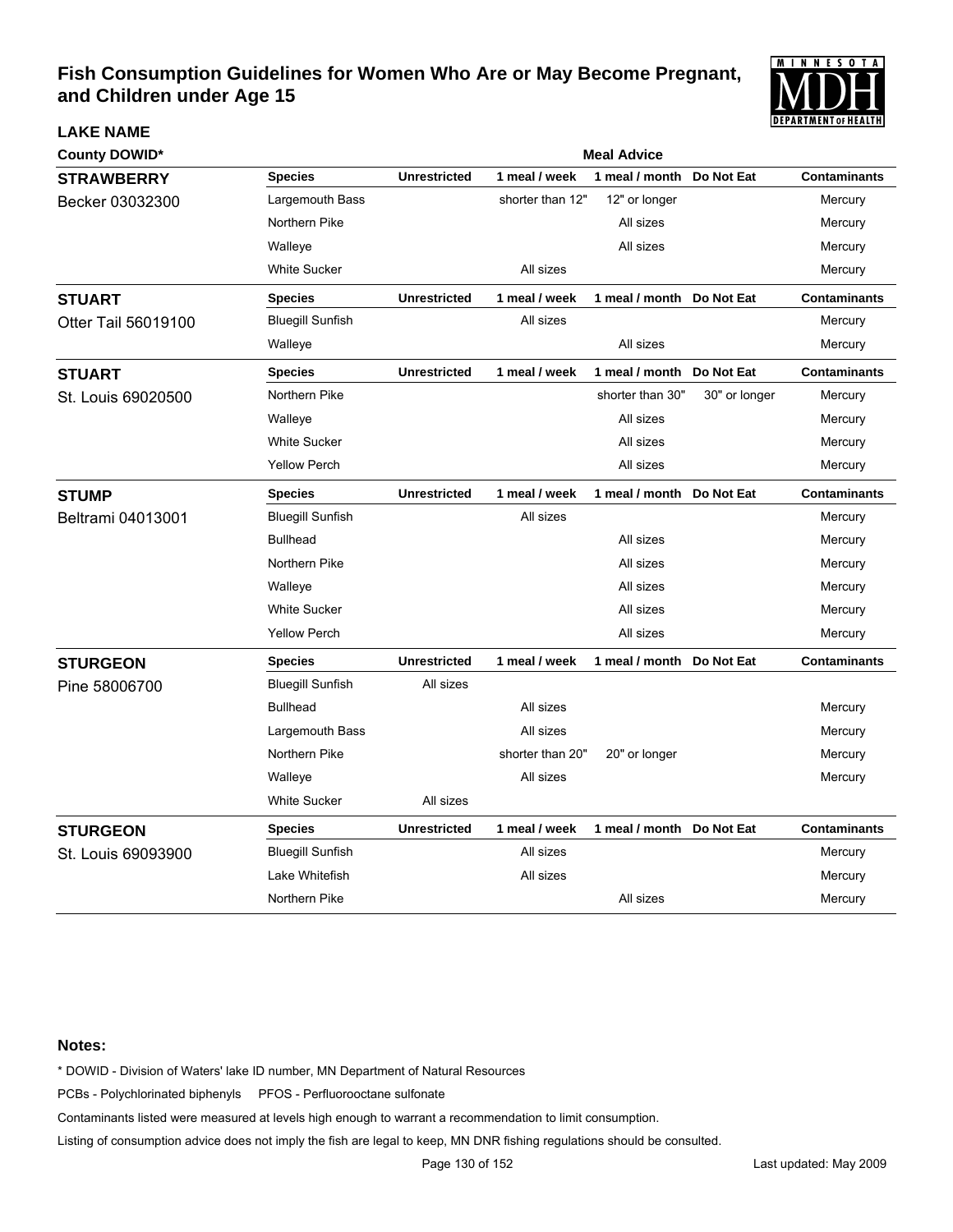

| <b>County DOWID*</b> |                         |                     |                  | <b>Meal Advice</b>         |                     |
|----------------------|-------------------------|---------------------|------------------|----------------------------|---------------------|
| <b>SUCKER</b>        | <b>Species</b>          | <b>Unrestricted</b> | 1 meal / week    | 1 meal / month Do Not Eat  | <b>Contaminants</b> |
| Lake 38053000        | Cisco                   |                     | All sizes        |                            | Mercury             |
|                      | Northern Pike           |                     | shorter than 22" | 22" or longer              | Mercury             |
|                      | Walleye                 |                     | shorter than 17" | 17" or longer              | Mercury             |
|                      | <b>Yellow Perch</b>     |                     | All sizes        |                            | Mercury             |
| <b>SUCKER</b>        | <b>Species</b>          | <b>Unrestricted</b> | 1 meal / week    | 1 meal / month Do Not Eat  | <b>Contaminants</b> |
| Ramsey 62002800      | <b>Bluegill Sunfish</b> | All sizes           |                  |                            |                     |
|                      | <b>Bullhead</b>         |                     |                  | All sizes                  | Mercury             |
|                      | Northern Pike           |                     | All sizes        |                            | Mercury             |
|                      | Walleye                 |                     |                  | All sizes                  | Mercury             |
| <b>SUGAR</b>         | <b>Species</b>          | <b>Unrestricted</b> | 1 meal / week    | 1 meal / month Do Not Eat  | <b>Contaminants</b> |
| Wright 86023300      | <b>Bluegill Sunfish</b> | All sizes           |                  |                            |                     |
|                      | Carp                    |                     | All sizes        |                            | Mercury             |
|                      | Northern Pike           |                     | All sizes        |                            | Mercury             |
| <b>SULLIVAN</b>      | <b>Species</b>          | <b>Unrestricted</b> | 1 meal / week    | 1 meal / month Do Not Eat  | <b>Contaminants</b> |
| Morrison 49001600    | <b>Bluegill Sunfish</b> | All sizes           |                  |                            |                     |
|                      | Northern Pike           |                     | All sizes        |                            | Mercury             |
|                      | Walleye                 |                     | All sizes        |                            | Mercury             |
| <b>SUNRISE</b>       | <b>Species</b>          | <b>Unrestricted</b> | 1 meal / week    | 1 meal / month Do Not Eat  | <b>Contaminants</b> |
| Chisago 13003100     | <b>Bluegill Sunfish</b> |                     | All sizes        |                            | Mercury             |
|                      | <b>Bullhead</b>         | All sizes           |                  |                            |                     |
|                      | Northern Pike           |                     | All sizes        |                            | Mercury             |
| <b>SURPRISE</b>      | <b>Species</b>          | <b>Unrestricted</b> | 1 meal / week    | 1 meal / month Do Not Eat  | <b>Contaminants</b> |
| Lake 38055000        | Northern Pike           |                     |                  | All sizes                  | Mercury             |
|                      | <b>White Sucker</b>     |                     | All sizes        |                            | Mercury             |
| <b>SUSAN</b>         | <b>Species</b>          | <b>Unrestricted</b> | 1 meal / week    | 1 meal / month Do Not Eat  | <b>Contaminants</b> |
| Carver 10001300      | <b>Bluegill Sunfish</b> |                     | All sizes        |                            | Mercury             |
|                      | Carp                    | All sizes           |                  |                            |                     |
|                      | Northern Pike           |                     | All sizes        |                            | Mercury             |
|                      | Walleye                 |                     | All sizes        |                            | Mercury             |
| <b>SUSAN</b>         | <b>Species</b>          | <b>Unrestricted</b> | 1 meal / week    | 1 meal / month  Do Not Eat | <b>Contaminants</b> |
| St. Louis 69074100   | Crappie                 |                     | All sizes        |                            | Mercury             |
|                      | Walleye                 |                     |                  | All sizes                  | Mercury             |

### **Notes:**

**LAKE NAME**

\* DOWID - Division of Waters' lake ID number, MN Department of Natural Resources

PCBs - Polychlorinated biphenyls PFOS - Perfluorooctane sulfonate

Contaminants listed were measured at levels high enough to warrant a recommendation to limit consumption.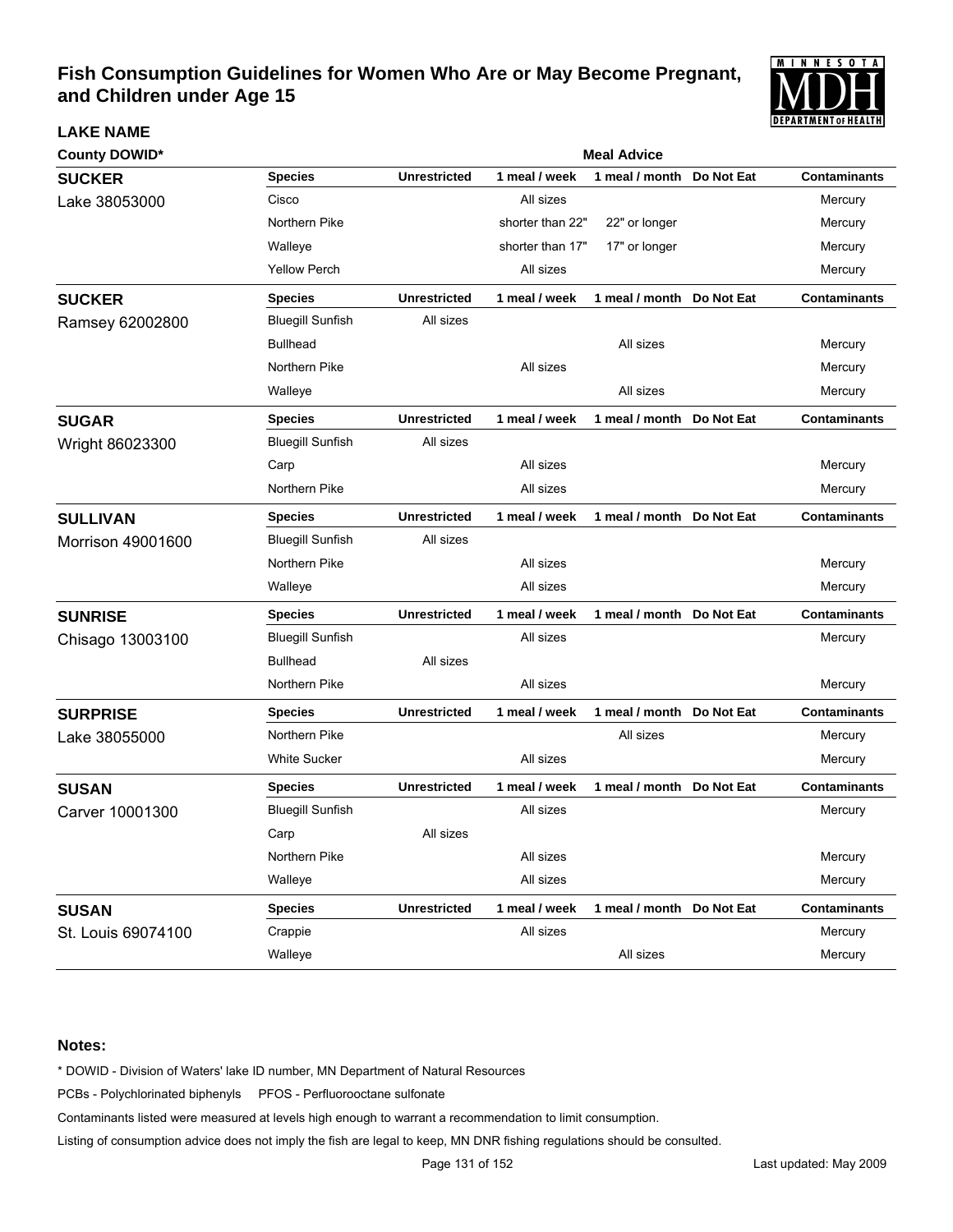

| <b>County DOWID*</b>       |                         | <b>Meal Advice</b>  |                  |                           |            |                     |  |  |  |
|----------------------------|-------------------------|---------------------|------------------|---------------------------|------------|---------------------|--|--|--|
| <b>SWAMP</b>               | <b>Species</b>          | <b>Unrestricted</b> | 1 meal / week    | 1 meal / month            | Do Not Eat | <b>Contaminants</b> |  |  |  |
| Cook 16021500              | Northern Pike           |                     | All sizes        |                           |            | Mercury             |  |  |  |
|                            | Walleye                 |                     | shorter than 16" | 16" or longer             |            | Mercury             |  |  |  |
|                            | <b>White Sucker</b>     |                     | All sizes        |                           |            | Mercury             |  |  |  |
|                            | <b>Yellow Perch</b>     |                     | All sizes        |                           |            | Mercury             |  |  |  |
| <b>SWAMPER</b>             | <b>Species</b>          | <b>Unrestricted</b> | 1 meal / week    | 1 meal / month Do Not Eat |            | <b>Contaminants</b> |  |  |  |
| Cook 16012800              | Northern Pike           |                     |                  |                           | All sizes  | Mercury             |  |  |  |
|                            | Walleye                 |                     |                  | All sizes                 |            | Mercury             |  |  |  |
|                            | <b>White Sucker</b>     |                     |                  | All sizes                 |            | Mercury             |  |  |  |
|                            | <b>Yellow Perch</b>     |                     |                  | All sizes                 |            | Mercury             |  |  |  |
| <b>SWAN</b>                | <b>Species</b>          | <b>Unrestricted</b> | 1 meal / week    | 1 meal / month Do Not Eat |            | <b>Contaminants</b> |  |  |  |
| Cook 16026800              | Northern Pike           |                     |                  | All sizes                 |            | Mercury             |  |  |  |
|                            | <b>Smallmouth Bass</b>  |                     |                  | All sizes                 |            | Mercury             |  |  |  |
|                            | Walleye                 |                     |                  | All sizes                 |            | Mercury             |  |  |  |
| <b>SWAN</b>                | <b>Species</b>          | <b>Unrestricted</b> | 1 meal / week    | 1 meal / month Do Not Eat |            | <b>Contaminants</b> |  |  |  |
| Itasca 31006700            | <b>Bluegill Sunfish</b> |                     | All sizes        |                           |            | Mercury             |  |  |  |
|                            | Northern Pike           |                     |                  | All sizes                 |            | Mercury             |  |  |  |
|                            | Walleye                 |                     |                  | All sizes                 |            | Mercury             |  |  |  |
|                            | White Sucker            |                     | All sizes        |                           |            | Mercury             |  |  |  |
| <b>SWAN</b>                | <b>Species</b>          | <b>Unrestricted</b> | 1 meal / week    | 1 meal / month Do Not Eat |            | <b>Contaminants</b> |  |  |  |
| McLeod 43004000            | Carp                    | All sizes           |                  |                           |            |                     |  |  |  |
|                            | Crappie                 | All sizes           |                  |                           |            |                     |  |  |  |
|                            | Walleye                 | All sizes           |                  |                           |            |                     |  |  |  |
| <b>SWAN</b>                | <b>Species</b>          | <b>Unrestricted</b> | 1 meal / week    | 1 meal / month Do Not Eat |            | <b>Contaminants</b> |  |  |  |
| <b>Otter Tail 56078100</b> | <b>Bluegill Sunfish</b> |                     | All sizes        |                           |            | Mercury             |  |  |  |
|                            | Northern Pike           |                     |                  | All sizes                 |            | Mercury             |  |  |  |
| <b>SWEDE</b>               | <b>Species</b>          | <b>Unrestricted</b> | 1 meal / week    | 1 meal / month Do Not Eat |            | <b>Contaminants</b> |  |  |  |
| Carver 10009500            | <b>Bluegill Sunfish</b> |                     | All sizes        |                           |            | Mercury             |  |  |  |
|                            | Carp                    | All sizes           |                  |                           |            |                     |  |  |  |
|                            | Crappie                 |                     | All sizes        |                           |            | Mercury             |  |  |  |
|                            | <b>Yellow Perch</b>     |                     | All sizes        |                           |            | Mercury             |  |  |  |
| <b>SWEENEY</b>             | <b>Species</b>          | <b>Unrestricted</b> | 1 meal / week    | 1 meal / month Do Not Eat |            | <b>Contaminants</b> |  |  |  |
| Hennepin 27003501          | Largemouth Bass         |                     | All sizes        |                           |            | <b>PFOS</b>         |  |  |  |

### **Notes:**

**LAKE NAME**

\* DOWID - Division of Waters' lake ID number, MN Department of Natural Resources

PCBs - Polychlorinated biphenyls PFOS - Perfluorooctane sulfonate

Contaminants listed were measured at levels high enough to warrant a recommendation to limit consumption.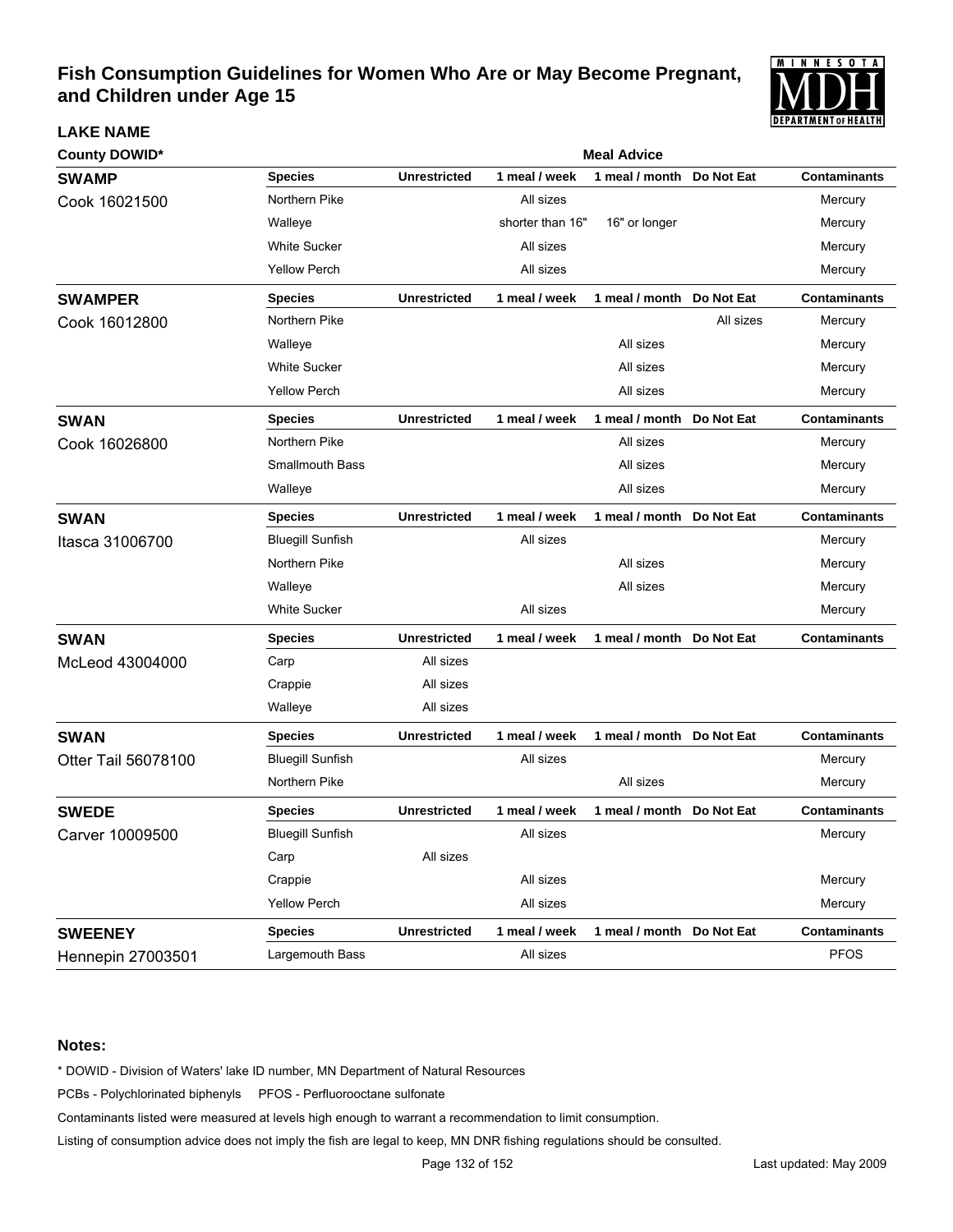

| <b>County DOWID*</b> | <b>Meal Advice</b>      |                     |                  |                           |               |                     |  |  |
|----------------------|-------------------------|---------------------|------------------|---------------------------|---------------|---------------------|--|--|
| <b>SWENSON</b>       | <b>Species</b>          | <b>Unrestricted</b> | 1 meal / week    | 1 meal / month            | Do Not Eat    | <b>Contaminants</b> |  |  |
| Beltrami 04008500    | <b>Bluegill Sunfish</b> |                     | All sizes        |                           |               | Mercury             |  |  |
|                      | Northern Pike           |                     |                  | All sizes                 |               | Mercury             |  |  |
|                      | Walleye                 |                     |                  | All sizes                 |               | Mercury             |  |  |
|                      | <b>White Sucker</b>     |                     | All sizes        |                           |               | Mercury             |  |  |
| <b>SYBIL</b>         | <b>Species</b>          | <b>Unrestricted</b> | 1 meal / week    | 1 meal / month Do Not Eat |               | <b>Contaminants</b> |  |  |
| Otter Tail 56038700  | <b>Bluegill Sunfish</b> | All sizes           |                  |                           |               |                     |  |  |
|                      | Northern Pike           |                     | All sizes        |                           |               | Mercury             |  |  |
|                      | Walleye                 |                     |                  | All sizes                 |               | Mercury             |  |  |
| <b>SYLVAN</b>        | <b>Species</b>          | <b>Unrestricted</b> | 1 meal / week    | 1 meal / month            | Do Not Eat    | Contaminants        |  |  |
| Cass 11030400        | <b>Bluegill Sunfish</b> | All sizes           |                  |                           |               |                     |  |  |
|                      | Northern Pike           |                     | shorter than 18" | 18" - 30"                 | 30" or longer | Mercury             |  |  |
|                      | Walleye                 |                     |                  | All sizes                 |               | Mercury             |  |  |
|                      | <b>White Sucker</b>     |                     | All sizes        |                           |               | Mercury             |  |  |
| <b>SYLVANIA</b>      | <b>Species</b>          | <b>Unrestricted</b> | 1 meal / week    | 1 meal / month            | Do Not Eat    | <b>Contaminants</b> |  |  |
| Lake 38039500        | Northern Pike           |                     |                  | All sizes                 |               | Mercury             |  |  |
|                      | <b>White Sucker</b>     |                     | All sizes        |                           |               | Mercury             |  |  |
|                      | <b>Yellow Perch</b>     |                     | All sizes        |                           |               | Mercury             |  |  |
| Т                    | <b>Species</b>          | <b>Unrestricted</b> | 1 meal / week    | 1 meal / month            | Do Not Eat    | <b>Contaminants</b> |  |  |
| Lake 38006600        | Northern Pike           |                     |                  | All sizes                 |               | Mercury             |  |  |
|                      | Walleye                 |                     |                  | All sizes                 |               | Mercury             |  |  |
| <b>TAIT</b>          | <b>Species</b>          | <b>Unrestricted</b> | 1 meal / week    | 1 meal / month            | Do Not Eat    | <b>Contaminants</b> |  |  |
| Cook 16038400        | Northern Pike           |                     |                  | All sizes                 |               | Mercury             |  |  |
|                      | Walleye                 |                     |                  | All sizes                 |               | Mercury             |  |  |
|                      | <b>White Sucker</b>     |                     |                  | All sizes                 |               | Mercury             |  |  |
|                      | <b>Yellow Perch</b>     |                     |                  | All sizes                 |               | Mercury             |  |  |
| <b>TAKUCMICH</b>     | <b>Species</b>          | <b>Unrestricted</b> | 1 meal / week    | 1 meal / month Do Not Eat |               | <b>Contaminants</b> |  |  |
| St. Louis 69036900   | Cisco                   |                     |                  | All sizes                 |               | Mercury             |  |  |
|                      | Lake Trout              |                     |                  | All sizes                 |               | Mercury             |  |  |
| <b>TAMARACK</b>      | <b>Species</b>          | <b>Unrestricted</b> | 1 meal / week    | 1 meal / month Do Not Eat |               | <b>Contaminants</b> |  |  |
| Becker 03024100      | <b>Bluegill Sunfish</b> |                     | All sizes        |                           |               | Mercury             |  |  |
|                      | Largemouth Bass         | All sizes           |                  |                           |               |                     |  |  |
|                      | Northern Pike           |                     | All sizes        |                           |               | Mercury             |  |  |
|                      | Walleye                 |                     | All sizes        |                           |               | Mercury             |  |  |

### **Notes:**

**LAKE NAME**

\* DOWID - Division of Waters' lake ID number, MN Department of Natural Resources

PCBs - Polychlorinated biphenyls PFOS - Perfluorooctane sulfonate

Contaminants listed were measured at levels high enough to warrant a recommendation to limit consumption.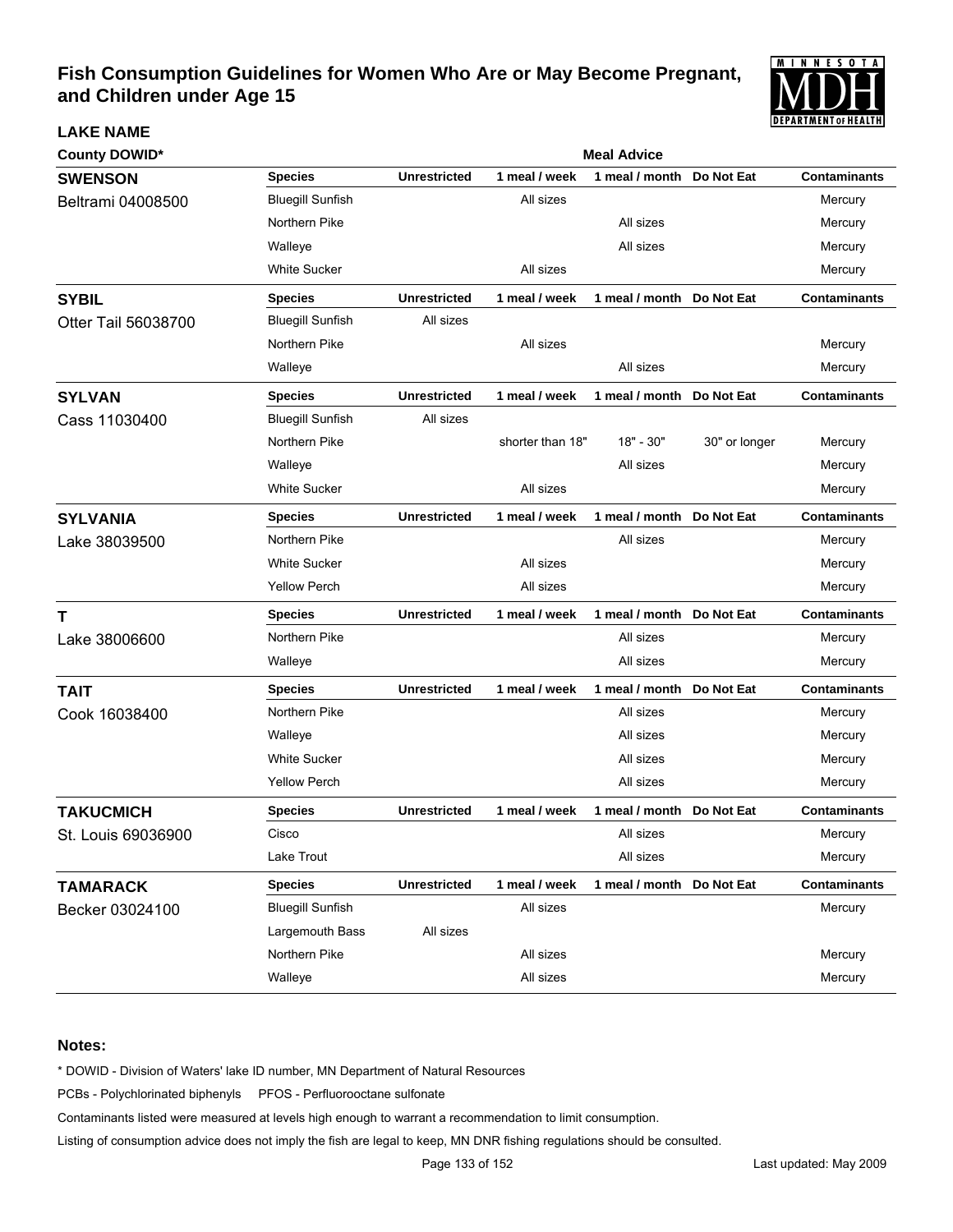

| <b>County DOWID*</b> |                         |                     |                  | <b>Meal Advice</b>        |            |                     |
|----------------------|-------------------------|---------------------|------------------|---------------------------|------------|---------------------|
| <b>TAMARACK</b>      | <b>Species</b>          | <b>Unrestricted</b> | 1 meal / week    | 1 meal / month            | Do Not Eat | <b>Contaminants</b> |
| Carlton 09006700     | Crappie                 |                     | All sizes        |                           |            | Mercury             |
|                      | Northern Pike           |                     |                  | All sizes                 |            | Mercury             |
|                      | Walleye                 |                     |                  | All sizes                 |            | Mercury             |
| <b>TAMARACK</b>      | <b>Species</b>          | <b>Unrestricted</b> | 1 meal / week    | 1 meal / month            | Do Not Eat | <b>Contaminants</b> |
| Pine 58002400        | <b>Bluegill Sunfish</b> |                     |                  | All sizes                 |            | Mercury             |
|                      | Largemouth Bass         |                     |                  | All sizes                 |            | Mercury             |
|                      | Northern Pike           |                     |                  | All sizes                 |            | Mercury             |
| <b>TANNERS</b>       | <b>Species</b>          | <b>Unrestricted</b> | 1 meal / week    | 1 meal / month            | Do Not Eat | <b>Contaminants</b> |
| Washington 82011500  | <b>Bluegill Sunfish</b> |                     | All sizes        |                           |            | <b>PFOS</b>         |
|                      | <b>Channel Catfish</b>  |                     | All sizes        |                           |            | Mercury             |
|                      | Crappie                 |                     | All sizes        |                           |            | <b>PFOS</b>         |
|                      | Largemouth Bass         |                     | All sizes        |                           |            | <b>PFOS</b>         |
|                      | Northern Pike           |                     |                  | All sizes                 |            | Mercury             |
| TEE                  | <b>Species</b>          | <b>Unrestricted</b> | 1 meal / week    | 1 meal / month Do Not Eat |            | <b>Contaminants</b> |
| St. Louis 69008300   | <b>Yellow Perch</b>     |                     |                  | All sizes                 |            | Mercury             |
| <b>TEN MILE</b>      | <b>Species</b>          | <b>Unrestricted</b> | 1 meal / week    | 1 meal / month Do Not Eat |            | <b>Contaminants</b> |
| Cass 11041300        | <b>Bluegill Sunfish</b> | All sizes           |                  |                           |            |                     |
|                      | Cisco                   | All sizes           |                  |                           |            |                     |
|                      | Crappie                 |                     | All sizes        |                           |            | Mercury             |
|                      | Lake Whitefish          | All sizes           |                  |                           |            |                     |
|                      | Largemouth Bass         |                     | All sizes        |                           |            | Mercury             |
|                      | Northern Pike           |                     |                  | All sizes                 |            | Mercury             |
|                      | <b>Smallmouth Bass</b>  |                     | All sizes        |                           |            | Mercury             |
|                      | Walleye                 |                     | shorter than 18" | 18" or longer             |            | Mercury             |
|                      | <b>White Sucker</b>     |                     | All sizes        |                           |            | Mercury             |
| <b>TEN MILE</b>      | <b>Species</b>          | <b>Unrestricted</b> | 1 meal / week    | 1 meal / month            | Do Not Eat | <b>Contaminants</b> |
| Otter Tail 56061300  | <b>Bluegill Sunfish</b> | All sizes           |                  |                           |            |                     |
|                      | Carp                    | All sizes           |                  |                           |            |                     |
|                      | Northern Pike           |                     | All sizes        |                           |            | Mercury             |
|                      | Walleye                 |                     | All sizes        |                           |            | Mercury             |

### **Notes:**

**LAKE NAME**

\* DOWID - Division of Waters' lake ID number, MN Department of Natural Resources

PCBs - Polychlorinated biphenyls PFOS - Perfluorooctane sulfonate

Contaminants listed were measured at levels high enough to warrant a recommendation to limit consumption.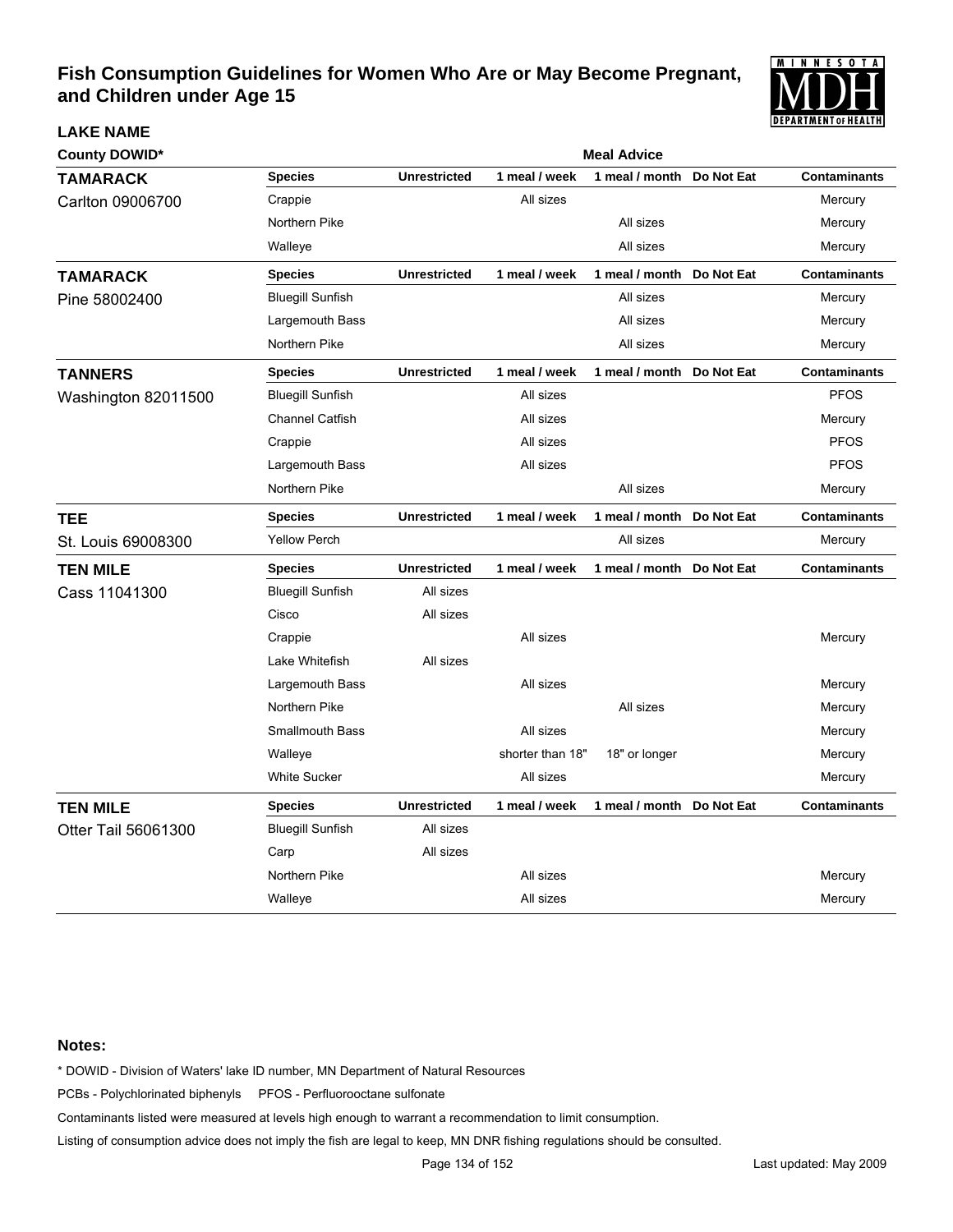

| <b>County DOWID*</b>   |                         | <b>Meal Advice</b>  |               |                           |            |                     |  |  |  |
|------------------------|-------------------------|---------------------|---------------|---------------------------|------------|---------------------|--|--|--|
| <b>TENTH CROW WING</b> | <b>Species</b>          | <b>Unrestricted</b> | 1 meal / week | 1 meal / month            | Do Not Eat | <b>Contaminants</b> |  |  |  |
| Hubbard 29004500       | <b>Bluegill Sunfish</b> |                     | All sizes     |                           |            | Mercury             |  |  |  |
|                        | <b>Bullhead</b>         |                     | All sizes     |                           |            | Mercury             |  |  |  |
|                        | Largemouth Bass         |                     |               | All sizes                 |            | Mercury             |  |  |  |
|                        | Northern Pike           |                     |               | All sizes                 |            | Mercury             |  |  |  |
|                        | Walleye                 |                     |               | All sizes                 |            | Mercury             |  |  |  |
|                        | <b>White Sucker</b>     | All sizes           |               |                           |            |                     |  |  |  |
| <b>TETAGOUCHE</b>      | <b>Species</b>          | <b>Unrestricted</b> | 1 meal / week | 1 meal / month Do Not Eat |            | <b>Contaminants</b> |  |  |  |
| Lake 38023100          | Northern Pike           |                     |               | All sizes                 |            | Mercury             |  |  |  |
| <b>TETONKA</b>         | <b>Species</b>          | <b>Unrestricted</b> | 1 meal / week | 1 meal / month Do Not Eat |            | <b>Contaminants</b> |  |  |  |
| Le Sueur 40003100      | <b>Bluegill Sunfish</b> |                     | All sizes     |                           |            | Mercury             |  |  |  |
|                        | <b>Bullhead</b>         |                     | All sizes     |                           |            | Mercury             |  |  |  |
|                        | Carp                    | All sizes           |               |                           |            |                     |  |  |  |
|                        | Northern Pike           |                     |               | All sizes                 |            | Mercury             |  |  |  |
|                        | Walleye                 |                     |               | All sizes                 |            | Mercury             |  |  |  |
|                        | <b>White Sucker</b>     |                     | All sizes     |                           |            | Mercury             |  |  |  |
| <b>THIRD CROW WING</b> | <b>Species</b>          | <b>Unrestricted</b> | 1 meal / week | 1 meal / month Do Not Eat |            | <b>Contaminants</b> |  |  |  |
| Hubbard 29007700       | <b>Bluegill Sunfish</b> | All sizes           |               |                           |            |                     |  |  |  |
|                        | Crappie                 | All sizes           |               |                           |            |                     |  |  |  |
|                        | Largemouth Bass         |                     | All sizes     |                           |            | Mercury             |  |  |  |
|                        | Northern Pike           |                     | All sizes     |                           |            | Mercury             |  |  |  |
|                        | <b>Redhorse Sucker</b>  | All sizes           |               |                           |            |                     |  |  |  |
|                        | Walleye                 |                     |               | All sizes                 |            | Mercury             |  |  |  |
| <b>THISTLEDEW</b>      | <b>Species</b>          | <b>Unrestricted</b> | 1 meal / week | 1 meal / month            | Do Not Eat | <b>Contaminants</b> |  |  |  |
| Itasca 31015800        | <b>Bluegill Sunfish</b> |                     | All sizes     |                           |            | Mercury             |  |  |  |
|                        | Northern Pike           |                     |               | All sizes                 |            | Mercury             |  |  |  |
|                        | <b>White Sucker</b>     |                     | All sizes     |                           |            | Mercury             |  |  |  |
| <b>THOLE/SCHNEIDER</b> | <b>Species</b>          | <b>Unrestricted</b> | 1 meal / week | 1 meal / month Do Not Eat |            | <b>Contaminants</b> |  |  |  |
| Scott 70012000         | <b>Bluegill Sunfish</b> |                     | All sizes     |                           |            | Mercury             |  |  |  |
|                        | <b>Bullhead</b>         |                     | All sizes     |                           |            | Mercury             |  |  |  |
|                        | Crappie                 |                     | All sizes     |                           |            | Mercury             |  |  |  |
|                        | Northern Pike           |                     |               | All sizes                 |            | Mercury             |  |  |  |

### **Notes:**

**LAKE NAME**

\* DOWID - Division of Waters' lake ID number, MN Department of Natural Resources

PCBs - Polychlorinated biphenyls PFOS - Perfluorooctane sulfonate

Contaminants listed were measured at levels high enough to warrant a recommendation to limit consumption.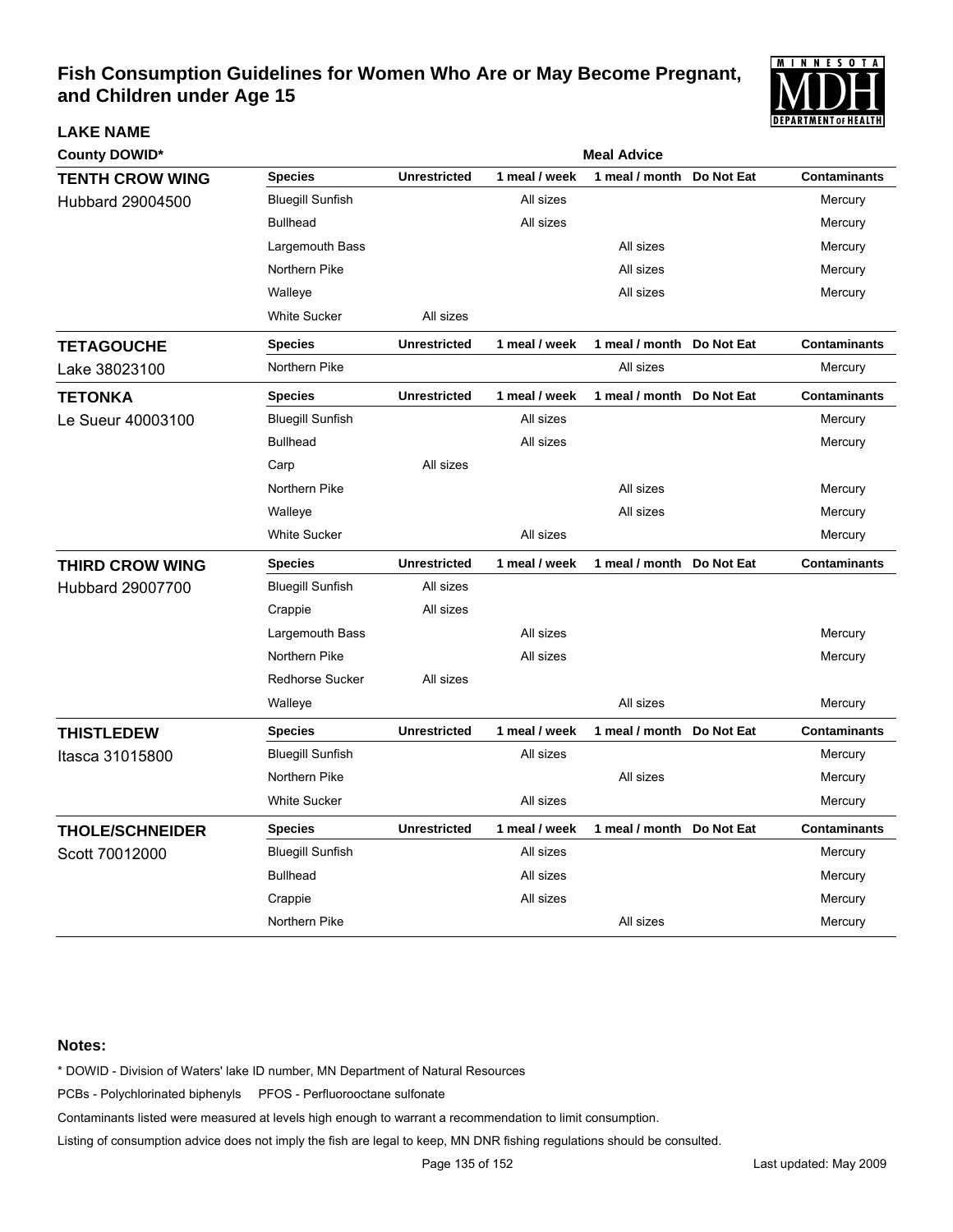

| <b>County DOWID*</b> |                         | <b>Meal Advice</b>  |                  |                           |            |                     |  |  |
|----------------------|-------------------------|---------------------|------------------|---------------------------|------------|---------------------|--|--|
| <b>THOMAS</b>        | <b>Species</b>          | <b>Unrestricted</b> | 1 meal / week    | 1 meal / month            | Do Not Eat | <b>Contaminants</b> |  |  |
| Lake 38035100        | Cisco                   |                     | All sizes        |                           |            | Mercury             |  |  |
|                      | Lake Trout              |                     |                  | All sizes                 |            | Mercury             |  |  |
|                      | Northern Pike           |                     |                  | All sizes                 |            | Mercury             |  |  |
|                      | Walleye                 |                     |                  | All sizes                 |            | Mercury             |  |  |
|                      | <b>White Sucker</b>     |                     | All sizes        |                           |            | Mercury             |  |  |
| <b>THOMPSON</b>      | <b>Species</b>          | <b>Unrestricted</b> | 1 meal / week    | 1 meal / month Do Not Eat |            | <b>Contaminants</b> |  |  |
| Dakota 19004800      | <b>Bluegill Sunfish</b> |                     | All sizes        |                           |            | Mercury             |  |  |
|                      | Sunfish                 |                     | All sizes        |                           |            | Mercury             |  |  |
| <b>THRASHER</b>      | <b>Species</b>          | <b>Unrestricted</b> | 1 meal / week    | 1 meal / month Do Not Eat |            | <b>Contaminants</b> |  |  |
| Cook 16019200        | <b>Brook Trout</b>      |                     |                  | All sizes                 |            | Mercury             |  |  |
|                      | Splake                  |                     |                  | All sizes                 |            | Mercury             |  |  |
| <b>THREE</b>         | <b>Species</b>          | <b>Unrestricted</b> | 1 meal / week    | 1 meal / month            | Do Not Eat | <b>Contaminants</b> |  |  |
| Lake 38060000        | Northern Pike           |                     |                  | All sizes                 |            | Mercury             |  |  |
|                      | Walleye                 |                     |                  | All sizes                 |            | Mercury             |  |  |
| <b>THREE ISLAND</b>  | <b>Species</b>          | <b>Unrestricted</b> | 1 meal / week    | 1 meal / month            | Do Not Eat | <b>Contaminants</b> |  |  |
| Beltrami 04013400    | <b>Bluegill Sunfish</b> |                     | All sizes        |                           |            | Mercury             |  |  |
|                      | <b>Bullhead</b>         |                     | All sizes        |                           |            | Mercury             |  |  |
|                      | Northern Pike           |                     | shorter than 22" | 22" or longer             |            | Mercury             |  |  |
| <b>THUNDERBIRD</b>   | <b>Species</b>          | <b>Unrestricted</b> | 1 meal / week    | 1 meal / month            | Do Not Eat | <b>Contaminants</b> |  |  |
| Lake 38003100        | Northern Pike           |                     |                  | All sizes                 |            | Mercury             |  |  |
|                      | Walleye                 |                     |                  | All sizes                 |            | Mercury             |  |  |
| <b>TIMBER</b>        | <b>Species</b>          | <b>Unrestricted</b> | 1 meal / week    | 1 meal / month            | Do Not Eat | <b>Contaminants</b> |  |  |
| Cook 16065400        | Northern Pike           |                     |                  | All sizes                 |            | Mercury             |  |  |
|                      | Walleye                 |                     |                  | All sizes                 |            | Mercury             |  |  |
| <b>TOAD</b>          | <b>Species</b>          | <b>Unrestricted</b> | 1 meal / week    | 1 meal / month Do Not Eat |            | <b>Contaminants</b> |  |  |
| Becker 03010700      | <b>Bluegill Sunfish</b> | All sizes           |                  |                           |            |                     |  |  |
|                      | <b>Bullhead</b>         |                     | All sizes        |                           |            | Mercury             |  |  |
|                      | Carp                    |                     | All sizes        |                           |            | Mercury             |  |  |
|                      | Crappie                 |                     | All sizes        |                           |            | Mercury             |  |  |
|                      | Largemouth Bass         |                     | All sizes        |                           |            | Mercury             |  |  |
|                      | Northern Pike           |                     | All sizes        |                           |            | Mercury             |  |  |
|                      | Walleye                 |                     | shorter than 20" | 20" or longer             |            | Mercury             |  |  |
|                      | White Sucker            |                     | All sizes        |                           |            | Mercury             |  |  |

### **Notes:**

**LAKE NAME**

\* DOWID - Division of Waters' lake ID number, MN Department of Natural Resources

PCBs - Polychlorinated biphenyls PFOS - Perfluorooctane sulfonate

Contaminants listed were measured at levels high enough to warrant a recommendation to limit consumption.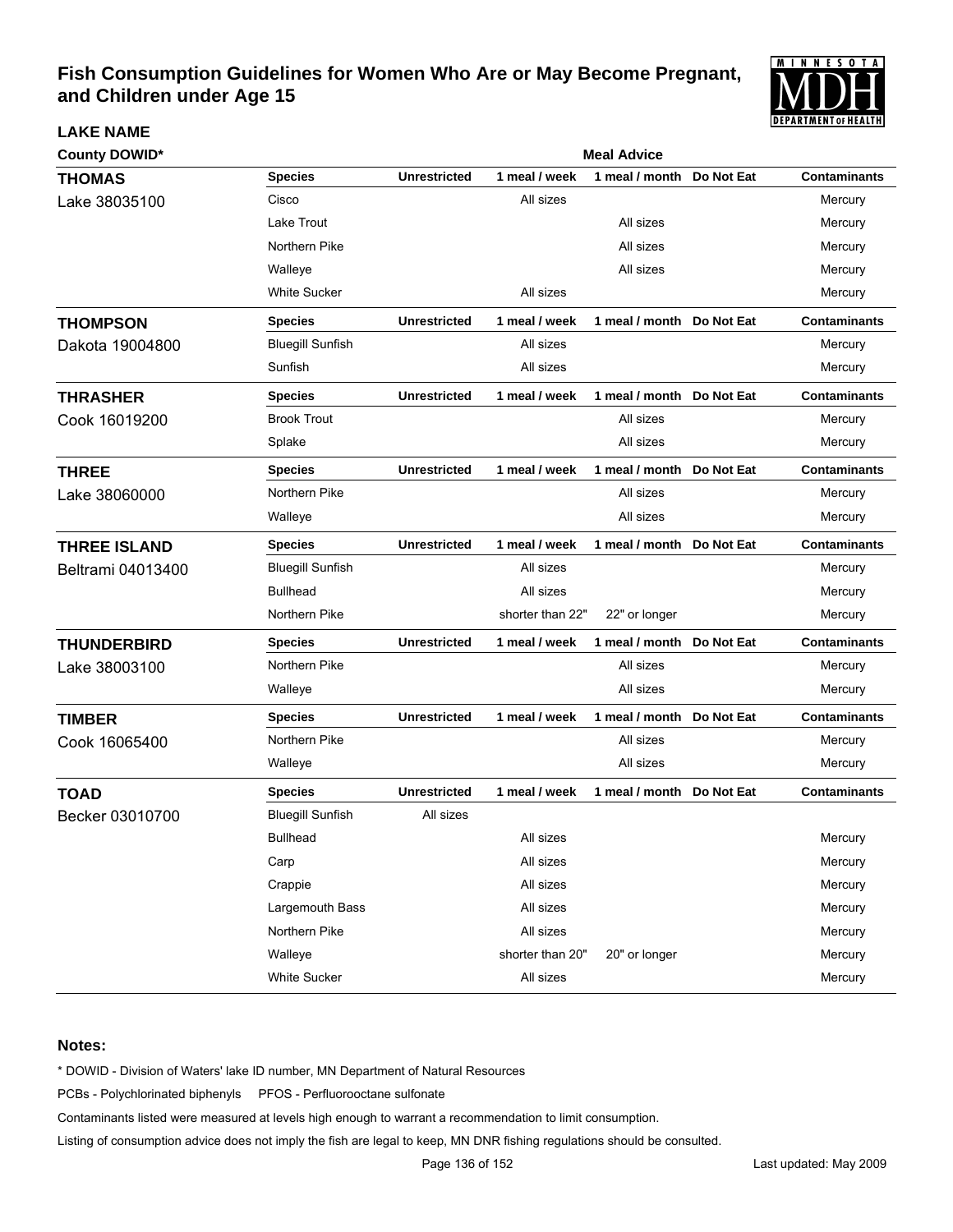

| <b>County DOWID*</b> |                         |                     |                  | <b>Meal Advice</b>        |            |                     |
|----------------------|-------------------------|---------------------|------------------|---------------------------|------------|---------------------|
| <b>TOM</b>           | <b>Species</b>          | <b>Unrestricted</b> | 1 meal / week    | 1 meal / month            | Do Not Eat | <b>Contaminants</b> |
| Cook 16001900        | Lake Whitefish          |                     | All sizes        |                           |            | Mercury             |
|                      | Northern Pike           |                     | All sizes        |                           |            | Mercury             |
|                      | Walleye                 |                     | shorter than 15" | 15" or longer             |            | Mercury             |
|                      | <b>Yellow Perch</b>     |                     | All sizes        |                           |            | Mercury             |
| <b>TOOHEY</b>        | <b>Species</b>          | <b>Unrestricted</b> | 1 meal / week    | 1 meal / month Do Not Eat |            | <b>Contaminants</b> |
| Cook 16064500        | Northern Pike           |                     |                  | All sizes                 |            | Mercury             |
|                      | Walleye                 |                     |                  | All sizes                 |            | Mercury             |
|                      | <b>White Sucker</b>     |                     | All sizes        |                           |            | Mercury             |
|                      | <b>Yellow Perch</b>     |                     | All sizes        |                           |            | Mercury             |
| <b>TOOTH</b>         | <b>Species</b>          | <b>Unrestricted</b> | 1 meal / week    | 1 meal / month            | Do Not Eat | <b>Contaminants</b> |
| St. Louis 69075600   | Northern Pike           |                     |                  |                           | All sizes  | Mercury             |
| <b>TRAVERSE</b>      | <b>Species</b>          | <b>Unrestricted</b> | 1 meal / week    | 1 meal / month            | Do Not Eat | <b>Contaminants</b> |
| Traverse 78002500    | <b>Bluegill Sunfish</b> |                     | All sizes        |                           |            | Mercury             |
|                      | <b>Buffalo</b>          |                     | All sizes        |                           |            | Mercury             |
|                      | <b>Bullhead</b>         |                     | All sizes        |                           |            | Mercury             |
|                      | Carp                    |                     | All sizes        |                           |            | Mercury             |
|                      | Crappie                 |                     | All sizes        |                           |            | Mercury             |
|                      | <b>Freshwater Drum</b>  | All sizes           |                  |                           |            |                     |
|                      | Northern Pike           |                     | All sizes        |                           |            | Mercury             |
|                      | Walleye                 |                     | All sizes        |                           |            | Mercury             |
|                      | <b>White Bass</b>       |                     | All sizes        |                           |            | Mercury             |
|                      | <b>White Sucker</b>     |                     | All sizes        |                           |            | Mercury             |
|                      | <b>Yellow Perch</b>     |                     | All sizes        |                           |            | Mercury             |
| <b>TRIANGLE</b>      | <b>Species</b>          | <b>Unrestricted</b> | 1 meal / week    | 1 meal / month Do Not Eat |            | <b>Contaminants</b> |
| Lake 38071500        | Northern Pike           |                     | shorter than 18" | 18" or longer             |            | Mercury             |
|                      | Walleye                 |                     | shorter than 13" | 13" or longer             |            | Mercury             |
| <b>TRILLIUM</b>      | <b>Species</b>          | <b>Unrestricted</b> | 1 meal / week    | 1 meal / month            | Do Not Eat | <b>Contaminants</b> |
| Cass 11027000        | <b>Bluegill Sunfish</b> |                     | All sizes        |                           |            | Mercury             |
|                      | <b>Bullhead</b>         |                     |                  | All sizes                 |            | Mercury             |
|                      | Northern Pike           |                     | shorter than 18" | 18" or longer             |            | Mercury             |

### **Notes:**

**LAKE NAME**

\* DOWID - Division of Waters' lake ID number, MN Department of Natural Resources

PCBs - Polychlorinated biphenyls PFOS - Perfluorooctane sulfonate

Contaminants listed were measured at levels high enough to warrant a recommendation to limit consumption.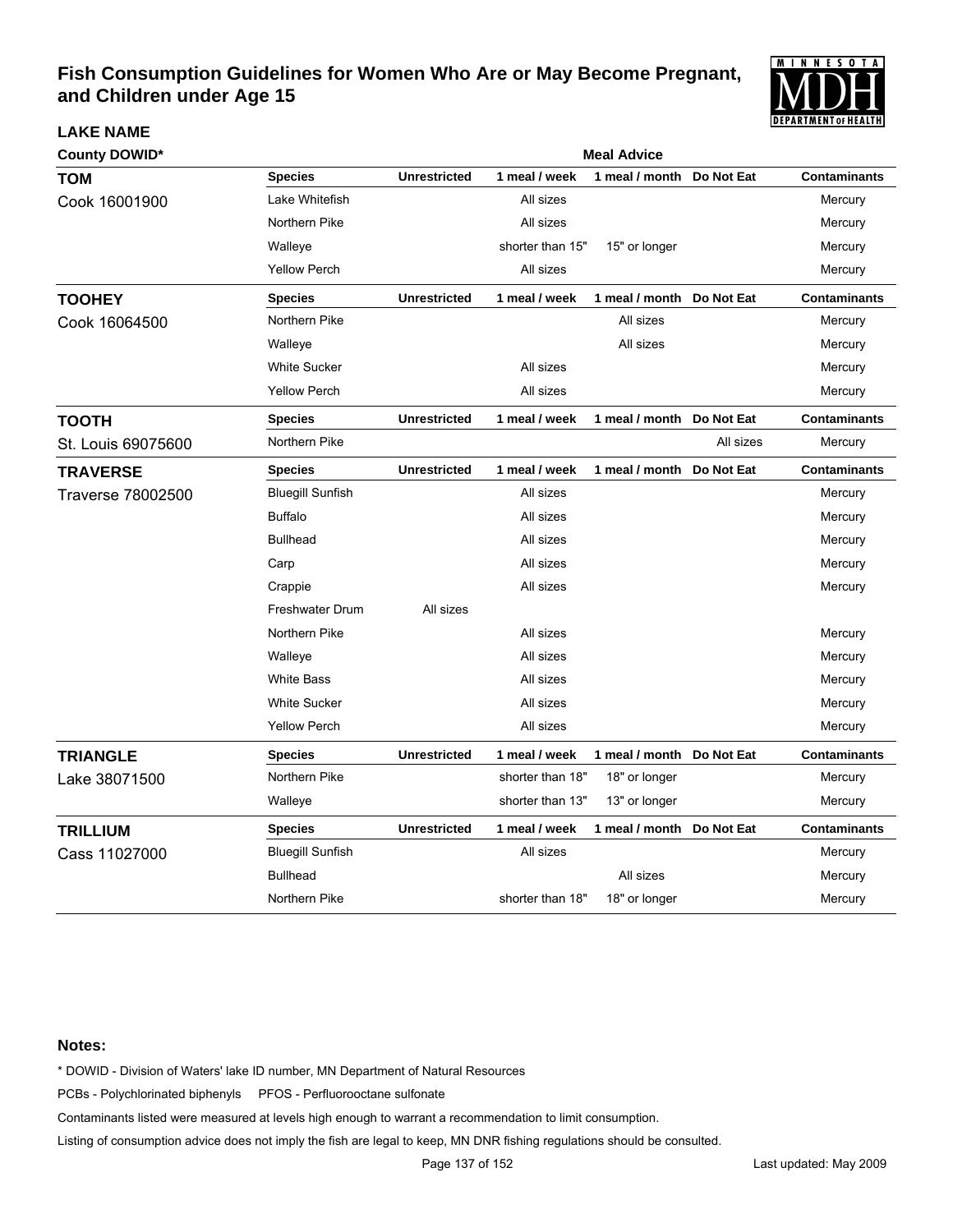

| <b>County DOWID*</b> |                         | <b>Meal Advice</b>  |                  |                           |            |                     |  |  |
|----------------------|-------------------------|---------------------|------------------|---------------------------|------------|---------------------|--|--|
| <b>TROUT</b>         | <b>Species</b>          | <b>Unrestricted</b> | 1 meal / week    | 1 meal / month            | Do Not Eat | <b>Contaminants</b> |  |  |
| Cook 16004900        | Cisco                   |                     |                  | All sizes                 |            | Mercury             |  |  |
|                      | Lake Trout              |                     | All sizes        |                           |            | Mercury             |  |  |
|                      | <b>Rainbow Trout</b>    | All sizes           |                  |                           |            |                     |  |  |
|                      | <b>Yellow Perch</b>     |                     |                  | All sizes                 |            | Mercury             |  |  |
| <b>TROUT</b>         | <b>Species</b>          | <b>Unrestricted</b> | 1 meal / week    | 1 meal / month Do Not Eat |            | <b>Contaminants</b> |  |  |
| Itasca 31021600      | Crappie                 |                     | All sizes        |                           |            | Mercury             |  |  |
|                      | Largemouth Bass         |                     |                  | All sizes                 |            | Mercury             |  |  |
|                      | Northern Pike           |                     |                  | All sizes                 |            | Mercury             |  |  |
|                      | Smallmouth Bass         |                     |                  | All sizes                 |            | Mercury             |  |  |
|                      | Walleye                 |                     | shorter than 15" | 15" or longer             |            | Mercury             |  |  |
|                      | <b>White Sucker</b>     |                     | All sizes        |                           |            | Mercury             |  |  |
| <b>TROUT</b>         | <b>Species</b>          | <b>Unrestricted</b> | 1 meal / week    | 1 meal / month Do Not Eat |            | <b>Contaminants</b> |  |  |
| Itasca 31041000      | <b>Bluegill Sunfish</b> | All sizes           |                  |                           |            |                     |  |  |
|                      | Lake Trout              |                     | shorter than 23" | 23" or longer             |            | Mercury             |  |  |
|                      | Largemouth Bass         |                     | All sizes        |                           |            | Mercury             |  |  |
|                      | Northern Pike           |                     |                  | All sizes                 |            | Mercury             |  |  |
|                      | Walleye                 |                     |                  | All sizes                 |            | Mercury             |  |  |
| <b>TROUT</b>         | <b>Species</b>          | <b>Unrestricted</b> | 1 meal / week    | 1 meal / month Do Not Eat |            | <b>Contaminants</b> |  |  |
| St. Louis 69049800   | Cisco                   |                     | All sizes        |                           |            | Mercury             |  |  |
|                      | Lake Trout              |                     | All sizes        |                           |            | Mercury             |  |  |
|                      | Northern Pike           |                     | shorter than 16" | 16" or longer             |            | Mercury             |  |  |
|                      | <b>Rock Bass</b>        |                     | All sizes        |                           |            | Mercury             |  |  |
|                      | Walleye                 |                     |                  | All sizes                 |            | Mercury             |  |  |
| <b>TURTLE</b>        | <b>Species</b>          | <b>Unrestricted</b> | 1 meal / week    | 1 meal / month Do Not Eat |            | <b>Contaminants</b> |  |  |
| Beltrami 04015900    | <b>Bluegill Sunfish</b> | All sizes           |                  |                           |            |                     |  |  |
|                      | Cisco                   |                     | All sizes        |                           |            | Mercury             |  |  |
|                      | Northern Pike           |                     |                  | All sizes                 |            | Mercury             |  |  |
|                      | Walleye                 |                     |                  | All sizes                 |            | Mercury             |  |  |
| <b>TURTLE</b>        | <b>Species</b>          | <b>Unrestricted</b> | 1 meal / week    | 1 meal / month Do Not Eat |            | <b>Contaminants</b> |  |  |
| Itasca 31072500      | <b>Bluegill Sunfish</b> |                     | All sizes        |                           |            | Mercury             |  |  |
|                      | Lake Whitefish          | All sizes           |                  |                           |            |                     |  |  |
|                      | Walleye                 |                     |                  | All sizes                 |            | Mercury             |  |  |

### **Notes:**

**LAKE NAME**

\* DOWID - Division of Waters' lake ID number, MN Department of Natural Resources

PCBs - Polychlorinated biphenyls PFOS - Perfluorooctane sulfonate

Contaminants listed were measured at levels high enough to warrant a recommendation to limit consumption.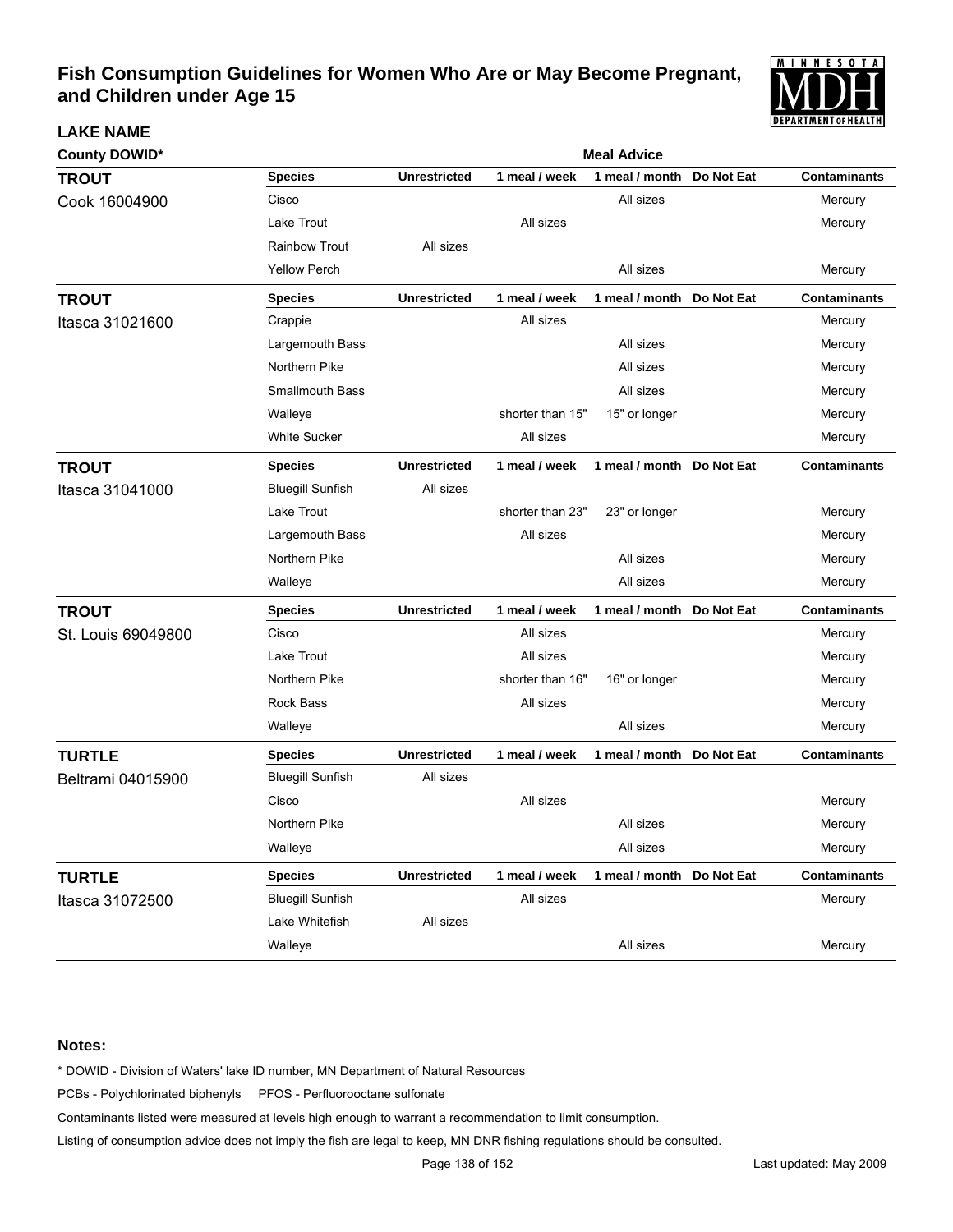

| <b>County DOWID*</b>     |                         | <b>Meal Advice</b>  |                  |                           |            |                     |  |  |
|--------------------------|-------------------------|---------------------|------------------|---------------------------|------------|---------------------|--|--|
| <b>TURTLE</b>            | <b>Species</b>          | <b>Unrestricted</b> | 1 meal / week    | 1 meal / month            | Do Not Eat | <b>Contaminants</b> |  |  |
| Ramsey 62006100          | Carp                    |                     | All sizes        |                           |            | Mercury             |  |  |
|                          | Northern Pike           |                     |                  | All sizes                 |            | Mercury             |  |  |
| <b>TURTLE RIVER</b>      | <b>Species</b>          | <b>Unrestricted</b> | 1 meal / week    | 1 meal / month            | Do Not Eat | <b>Contaminants</b> |  |  |
| Beltrami 04011100        | <b>Bluegill Sunfish</b> | All sizes           |                  |                           |            |                     |  |  |
|                          | Cisco                   |                     | All sizes        |                           |            | Mercury             |  |  |
|                          | Northern Pike           |                     |                  | All sizes                 |            | Mercury             |  |  |
|                          | Walleye                 |                     |                  | All sizes                 |            | Mercury             |  |  |
| <b>TUSCARORA</b>         | <b>Species</b>          | <b>Unrestricted</b> | 1 meal / week    | 1 meal / month Do Not Eat |            | <b>Contaminants</b> |  |  |
| Cook 16062300            | Lake Trout              |                     | All sizes        |                           |            | Mercury             |  |  |
| <b>TWIN</b>              | <b>Species</b>          | <b>Unrestricted</b> | 1 meal / week    | 1 meal / month Do Not Eat |            | <b>Contaminants</b> |  |  |
| <b>Hennepin 27004200</b> | <b>Bluegill Sunfish</b> |                     |                  | All sizes                 |            | <b>PFOS</b>         |  |  |
|                          | Carp                    |                     | All sizes        |                           |            | Mercury PCBs        |  |  |
|                          | Crappie                 |                     |                  | All sizes                 |            | Mercury PFOS        |  |  |
|                          | Largemouth Bass         |                     |                  | All sizes                 |            | <b>PFOS</b>         |  |  |
|                          | Northern Pike           |                     | shorter than 24" | 24" or longer             |            | Mercury             |  |  |
| <b>TWIN</b>              | <b>Species</b>          | <b>Unrestricted</b> | 1 meal / week    | 1 meal / month            | Do Not Eat | <b>Contaminants</b> |  |  |
| St. Louis 69016300       | Northern Pike           |                     |                  | All sizes                 |            | Mercury             |  |  |
|                          | <b>White Sucker</b>     |                     | All sizes        |                           |            | Mercury             |  |  |
| <b>TWO</b>               | <b>Species</b>          | <b>Unrestricted</b> | 1 meal / week    | 1 meal / month            | Do Not Eat | <b>Contaminants</b> |  |  |
| Lake 38060800            | Northern Pike           |                     |                  | All sizes                 |            | Mercury             |  |  |
|                          | Walleye                 |                     |                  | All sizes                 |            | Mercury             |  |  |
|                          | <b>White Sucker</b>     |                     | All sizes        |                           |            | Mercury             |  |  |
| <b>TWO INLETS</b>        | <b>Species</b>          | <b>Unrestricted</b> | 1 meal / week    | 1 meal / month Do Not Eat |            | <b>Contaminants</b> |  |  |
| Becker 03001700          | <b>Bluegill Sunfish</b> | All sizes           |                  |                           |            |                     |  |  |
|                          | Crappie                 | All sizes           |                  |                           |            |                     |  |  |
|                          | Northern Pike           |                     | All sizes        |                           |            | Mercury             |  |  |
|                          | <b>Redhorse Sucker</b>  |                     | All sizes        |                           |            | Mercury             |  |  |
|                          | Walleye                 |                     |                  | All sizes                 |            | Mercury             |  |  |
|                          | <b>White Sucker</b>     | All sizes           |                  |                           |            |                     |  |  |

### **Notes:**

**LAKE NAME**

\* DOWID - Division of Waters' lake ID number, MN Department of Natural Resources

PCBs - Polychlorinated biphenyls PFOS - Perfluorooctane sulfonate

Contaminants listed were measured at levels high enough to warrant a recommendation to limit consumption.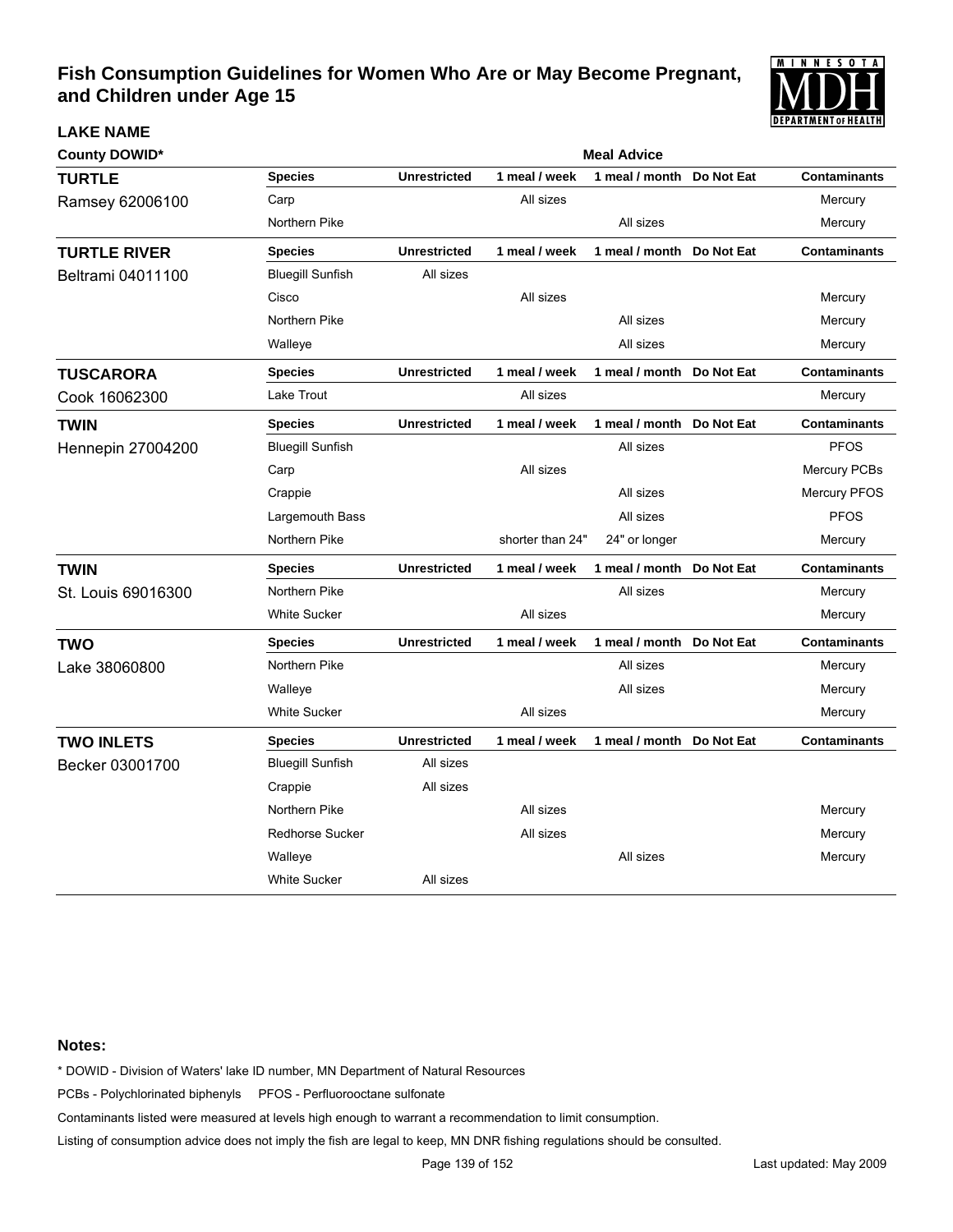

| <b>County DOWID*</b>    |                        |                     |               | <b>Meal Advice</b>        |            |                     |
|-------------------------|------------------------|---------------------|---------------|---------------------------|------------|---------------------|
| <b>TWO ISLAND</b>       | <b>Species</b>         | <b>Unrestricted</b> | 1 meal / week | 1 meal / month            | Do Not Eat | <b>Contaminants</b> |
| Cook 16015600           | Northern Pike          |                     |               | All sizes                 |            | Mercury             |
|                         | <b>Smallmouth Bass</b> |                     | All sizes     |                           |            | Mercury             |
|                         | Walleye                |                     |               | All sizes                 |            | Mercury             |
|                         | <b>White Sucker</b>    |                     | All sizes     |                           |            | Mercury             |
|                         | Yellow Perch           |                     | All sizes     |                           |            | Mercury             |
| <b>TWO RIVERS</b>       | <b>Species</b>         | <b>Unrestricted</b> | 1 meal / week | 1 meal / month Do Not Eat |            | <b>Contaminants</b> |
| Stearns 73013800        | Crappie                |                     | All sizes     |                           |            | Mercury             |
|                         | Northern Pike          |                     |               | All sizes                 |            | Mercury             |
|                         | <b>White Sucker</b>    |                     | All sizes     |                           |            | Mercury             |
| <b>UNION</b>            | <b>Species</b>         | <b>Unrestricted</b> | 1 meal / week | 1 meal / month Do Not Eat |            | <b>Contaminants</b> |
| Wright 86029800         | <b>Bullhead</b>        |                     | All sizes     |                           |            | Mercury             |
|                         | Crappie                |                     | All sizes     |                           |            | Mercury             |
|                         | Northern Pike          |                     |               | All sizes                 |            | Mercury             |
| <b>UNNAMED(JACKSON)</b> | <b>Species</b>         | <b>Unrestricted</b> | 1 meal / week | 1 meal / month            | Do Not Eat | <b>Contaminants</b> |
| Washington 82030500     | Crappie                |                     | All sizes     |                           |            | <b>PFOS</b>         |
| <b>UPPER COMSTOCK</b>   | <b>Species</b>         | <b>Unrestricted</b> | 1 meal / week | 1 meal / month Do Not Eat |            | <b>Contaminants</b> |
| St. Louis 69041201      | Crappie                |                     |               | All sizes                 |            | Mercury             |
|                         | Walleye                |                     |               |                           | All sizes  | Mercury             |
|                         | <b>White Sucker</b>    |                     | All sizes     |                           |            | Mercury             |
| <b>UPPER CONE</b>       | <b>Species</b>         | <b>Unrestricted</b> | 1 meal / week | 1 meal / month Do Not Eat |            | <b>Contaminants</b> |
| Cook 16041200           | Northern Pike          |                     |               | All sizes                 |            | Mercury             |
|                         | <b>Smallmouth Bass</b> |                     |               | All sizes                 |            | Mercury             |
|                         | Walleye                |                     |               | All sizes                 |            | Mercury             |
| <b>UPPER PANASA</b>     | <b>Species</b>         | <b>Unrestricted</b> | 1 meal / week | 1 meal / month Do Not Eat |            | <b>Contaminants</b> |
| Itasca 31011100         | <b>Bullhead</b>        | All sizes           |               |                           |            |                     |
|                         | Northern Pike          |                     | All sizes     |                           |            | Mercury             |
|                         | Walleye                |                     | All sizes     |                           |            | Mercury             |
|                         | White Sucker           | All sizes           |               |                           |            |                     |
|                         | <b>Yellow Perch</b>    |                     | All sizes     |                           |            | Mercury             |
| <b>UPPER PAUNESS</b>    | <b>Species</b>         | <b>Unrestricted</b> | 1 meal / week | 1 meal / month Do Not Eat |            | <b>Contaminants</b> |
| St. Louis 69046500      | Walleye                |                     |               | All sizes                 |            | Mercury             |
|                         | Yellow Perch           |                     |               | All sizes                 |            | Mercury             |

### **Notes:**

**LAKE NAME**

\* DOWID - Division of Waters' lake ID number, MN Department of Natural Resources

PCBs - Polychlorinated biphenyls PFOS - Perfluorooctane sulfonate

Contaminants listed were measured at levels high enough to warrant a recommendation to limit consumption.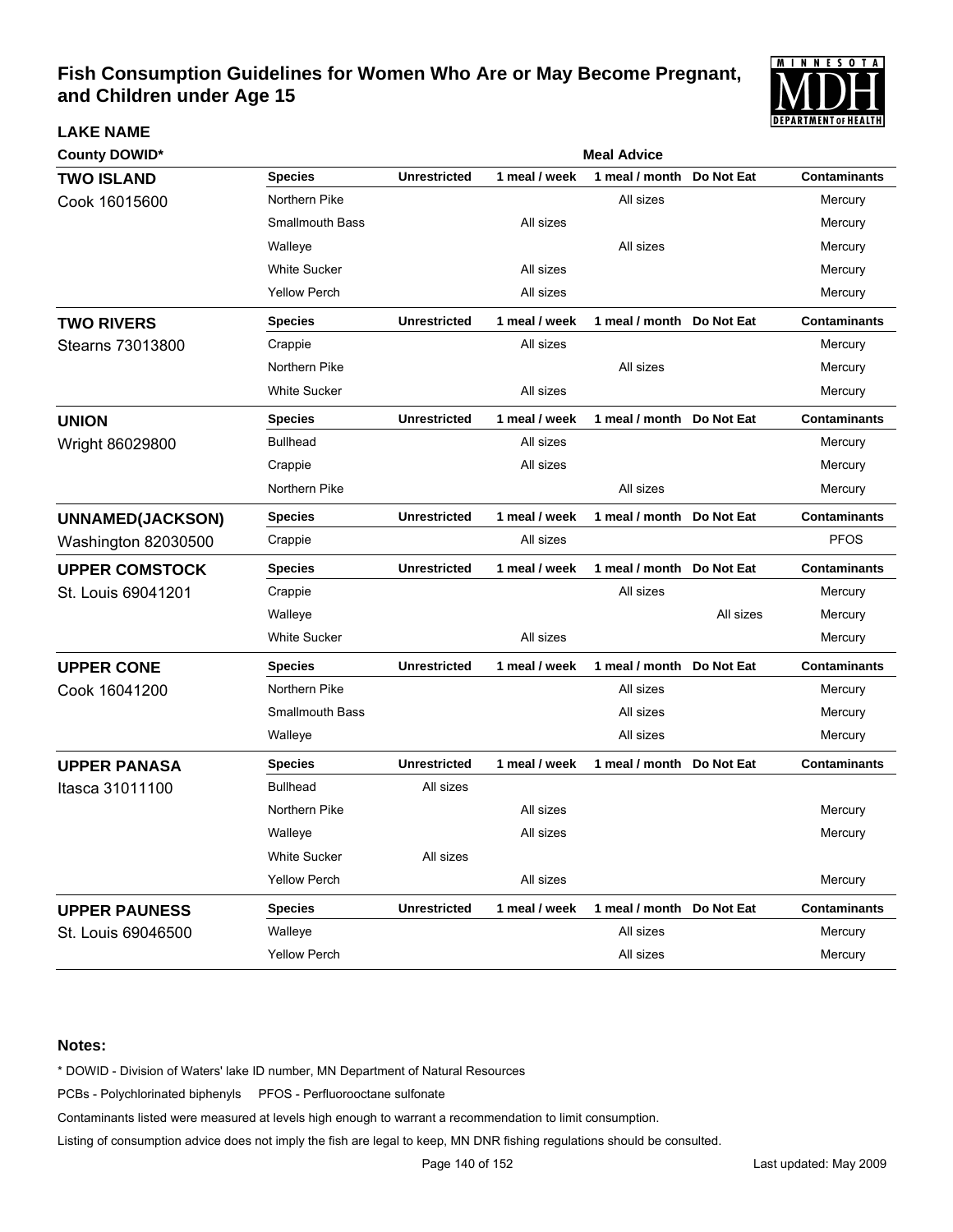

| <b>LAKE NAME</b>        |                         |                     |                  |                           |            | I PLEAN I MEN I VENE ALI N |  |
|-------------------------|-------------------------|---------------------|------------------|---------------------------|------------|----------------------------|--|
| <b>County DOWID*</b>    |                         | <b>Meal Advice</b>  |                  |                           |            |                            |  |
| <b>UPPER PINE</b>       | <b>Species</b>          | <b>Unrestricted</b> | 1 meal / week    | 1 meal / month            | Do Not Eat | <b>Contaminants</b>        |  |
| Pine 58013000           | Crappie                 |                     | All sizes        |                           |            | Mercury                    |  |
|                         | Northern Pike           |                     |                  | All sizes                 |            | Mercury                    |  |
|                         | <b>White Sucker</b>     | All sizes           |                  |                           |            |                            |  |
| <b>UPPER PRIOR</b>      | <b>Species</b>          | <b>Unrestricted</b> | 1 meal / week    | 1 meal / month            | Do Not Eat | <b>Contaminants</b>        |  |
| Scott 70007200          | <b>Bluegill Sunfish</b> |                     | All sizes        |                           |            | Mercury                    |  |
|                         | <b>Bullhead</b>         |                     | All sizes        |                           |            | Mercury                    |  |
|                         | Carp                    |                     | All sizes        |                           |            | Mercury                    |  |
|                         | Northern Pike           |                     |                  | All sizes                 |            | Mercury                    |  |
|                         | Walleye                 |                     |                  | All sizes                 |            | Mercury                    |  |
| <b>UPPER SAKATAH</b>    | <b>Species</b>          | <b>Unrestricted</b> | 1 meal / week    | 1 meal / month            | Do Not Eat | <b>Contaminants</b>        |  |
| Le Sueur 40000200       | <b>Bluegill Sunfish</b> |                     | All sizes        |                           |            | Mercury                    |  |
|                         | <b>Bullhead</b>         | All sizes           |                  |                           |            |                            |  |
|                         | Carp                    |                     | All sizes        |                           |            | Mercury                    |  |
|                         | Crappie                 | All sizes           |                  |                           |            |                            |  |
|                         | Northern Pike           |                     | All sizes        |                           |            | Mercury                    |  |
|                         | Walleye                 |                     | All sizes        |                           |            | Mercury                    |  |
| <b>VALLEY</b> (unnamed) | <b>Species</b>          | <b>Unrestricted</b> | 1 meal / week    | 1 meal / month Do Not Eat |            | <b>Contaminants</b>        |  |
| Dakota 19034800         | <b>Bluegill Sunfish</b> |                     | All sizes        |                           |            | Mercury                    |  |
|                         | Crappie                 |                     |                  | All sizes                 |            | Mercury                    |  |
|                         | Northern Pike           |                     |                  | All sizes                 |            | Mercury                    |  |
| <b>VERA</b>             | <b>Species</b>          | <b>Unrestricted</b> | 1 meal / week    | 1 meal / month            | Do Not Eat | <b>Contaminants</b>        |  |
| Lake 38049100           | Walleye                 |                     |                  | All sizes                 |            | Mercury                    |  |
|                         | <b>White Sucker</b>     | All sizes           |                  |                           |            |                            |  |
| <b>VERMILION</b>        | <b>Species</b>          | <b>Unrestricted</b> | 1 meal / week    | 1 meal / month            | Do Not Eat | <b>Contaminants</b>        |  |
| St. Louis 69037800      | <b>Bluegill Sunfish</b> |                     | All sizes        |                           |            | Mercury                    |  |
|                         | Cisco                   |                     | All sizes        |                           |            | Mercury                    |  |
|                         | Crappie                 |                     | All sizes        |                           |            | Mercury                    |  |
|                         | Northern Pike           |                     | shorter than 18" | 18" or longer             |            | Mercury                    |  |
|                         | Walleye                 |                     | shorter than 19" | 19" or longer             |            | Mercury                    |  |
|                         | <b>White Sucker</b>     |                     | All sizes        |                           |            | Mercury                    |  |
| <b>VERNON</b>           | <b>Species</b>          | <b>Unrestricted</b> | 1 meal / week    | 1 meal / month Do Not Eat |            | <b>Contaminants</b>        |  |
| Cook 16026700           | Smallmouth Bass         |                     | All sizes        |                           |            | Mercury                    |  |
|                         | Walleye                 |                     |                  | All sizes                 |            | Mercury                    |  |

### **Notes:**

\* DOWID - Division of Waters' lake ID number, MN Department of Natural Resources

PCBs - Polychlorinated biphenyls PFOS - Perfluorooctane sulfonate

Contaminants listed were measured at levels high enough to warrant a recommendation to limit consumption.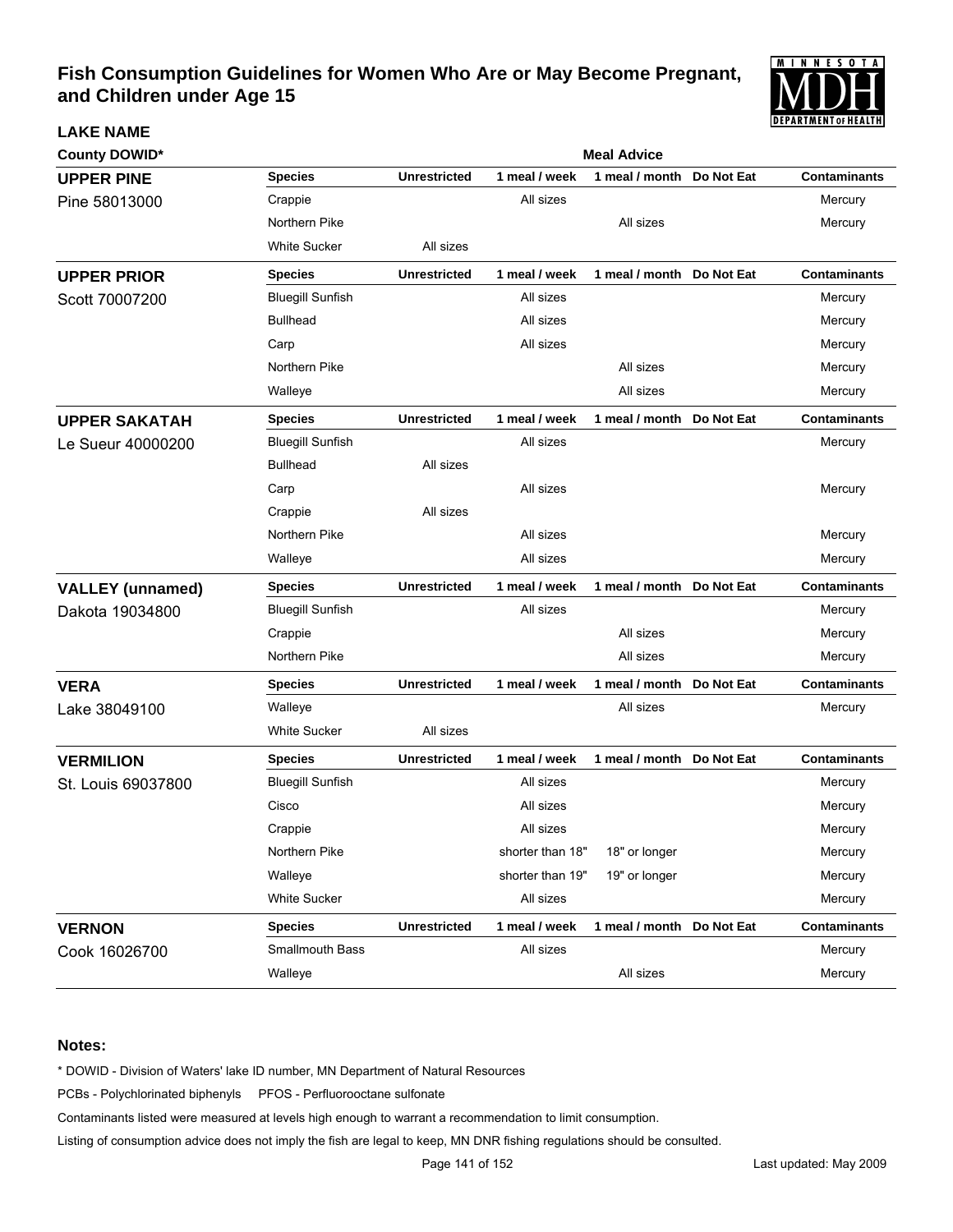

| <b>County DOWID*</b> |                         | <b>Meal Advice</b>  |               |                           |            |                     |  |  |  |
|----------------------|-------------------------|---------------------|---------------|---------------------------|------------|---------------------|--|--|--|
| <b>VICTORIA</b>      | <b>Species</b>          | <b>Unrestricted</b> | 1 meal / week | 1 meal / month            | Do Not Eat | <b>Contaminants</b> |  |  |  |
| Douglas 21005400     | <b>Bluegill Sunfish</b> |                     | All sizes     |                           |            | Mercury             |  |  |  |
|                      | <b>Bullhead</b>         |                     | All sizes     |                           |            | Mercury             |  |  |  |
|                      | Northern Pike           |                     |               | All sizes                 |            | Mercury             |  |  |  |
| <b>VIRGINIA</b>      | <b>Species</b>          | <b>Unrestricted</b> | 1 meal / week | 1 meal / month            | Do Not Eat | <b>Contaminants</b> |  |  |  |
| Carver 10001500      | <b>Bluegill Sunfish</b> |                     | All sizes     |                           |            | Mercury             |  |  |  |
|                      | Carp                    |                     | All sizes     |                           |            | Mercury             |  |  |  |
|                      | Northern Pike           |                     | All sizes     |                           |            | Mercury             |  |  |  |
| <b>VIRGINIA</b>      | <b>Species</b>          | <b>Unrestricted</b> | 1 meal / week | 1 meal / month Do Not Eat |            | <b>Contaminants</b> |  |  |  |
| St. Louis 69066300   | <b>Bluegill Sunfish</b> |                     |               | All sizes                 |            | Mercury             |  |  |  |
| <b>VISTA</b>         | <b>Species</b>          | <b>Unrestricted</b> | 1 meal / week | 1 meal / month            | Do Not Eat | <b>Contaminants</b> |  |  |  |
| Cook 16022400        | Northern Pike           |                     |               | All sizes                 |            | Mercury             |  |  |  |
|                      | Walleye                 |                     |               | All sizes                 |            | Mercury             |  |  |  |
|                      | <b>White Sucker</b>     |                     | All sizes     |                           |            | Mercury             |  |  |  |
|                      | <b>Yellow Perch</b>     |                     |               | All sizes                 |            | Mercury             |  |  |  |
| <b>VOLNEY</b>        | <b>Species</b>          | <b>Unrestricted</b> | 1 meal / week | 1 meal / month Do Not Eat |            | <b>Contaminants</b> |  |  |  |
| Le Sueur 40003300    | <b>Buffalo</b>          |                     | All sizes     |                           |            | Mercury             |  |  |  |
|                      | Carp                    |                     | All sizes     |                           |            | Mercury             |  |  |  |
|                      | Crappie                 |                     | All sizes     |                           |            | Mercury             |  |  |  |
|                      | Walleye                 |                     |               | All sizes                 |            | Mercury             |  |  |  |
| <b>WABANA</b>        | <b>Species</b>          | <b>Unrestricted</b> | 1 meal / week | 1 meal / month            | Do Not Eat | <b>Contaminants</b> |  |  |  |
| Itasca 31039200      | Northern Pike           |                     |               | All sizes                 |            | Mercury             |  |  |  |
| <b>WACONIA</b>       | <b>Species</b>          | <b>Unrestricted</b> | 1 meal / week | 1 meal / month            | Do Not Eat | <b>Contaminants</b> |  |  |  |
| Carver 10005900      | <b>Bluegill Sunfish</b> |                     | All sizes     |                           |            | Mercury             |  |  |  |
|                      | Carp                    |                     | All sizes     |                           |            | Mercury             |  |  |  |
|                      | Crappie                 |                     | All sizes     |                           |            | Mercury             |  |  |  |
|                      | Muskellunge             |                     |               |                           | All sizes  | Mercury             |  |  |  |
|                      | Northern Pike           |                     |               | All sizes                 |            | Mercury             |  |  |  |
|                      | Walleye                 |                     |               | All sizes                 |            | Mercury             |  |  |  |
| <b>WAKEFIELD</b>     | <b>Species</b>          | <b>Unrestricted</b> | 1 meal / week | 1 meal / month            | Do Not Eat | <b>Contaminants</b> |  |  |  |
| Ramsey 62001100      | <b>Bluegill Sunfish</b> |                     | All sizes     |                           |            | Mercury             |  |  |  |
|                      | Crappie                 |                     | All sizes     |                           |            | Mercury             |  |  |  |

#### **Notes:**

**LAKE NAME**

\* DOWID - Division of Waters' lake ID number, MN Department of Natural Resources

PCBs - Polychlorinated biphenyls PFOS - Perfluorooctane sulfonate

Contaminants listed were measured at levels high enough to warrant a recommendation to limit consumption.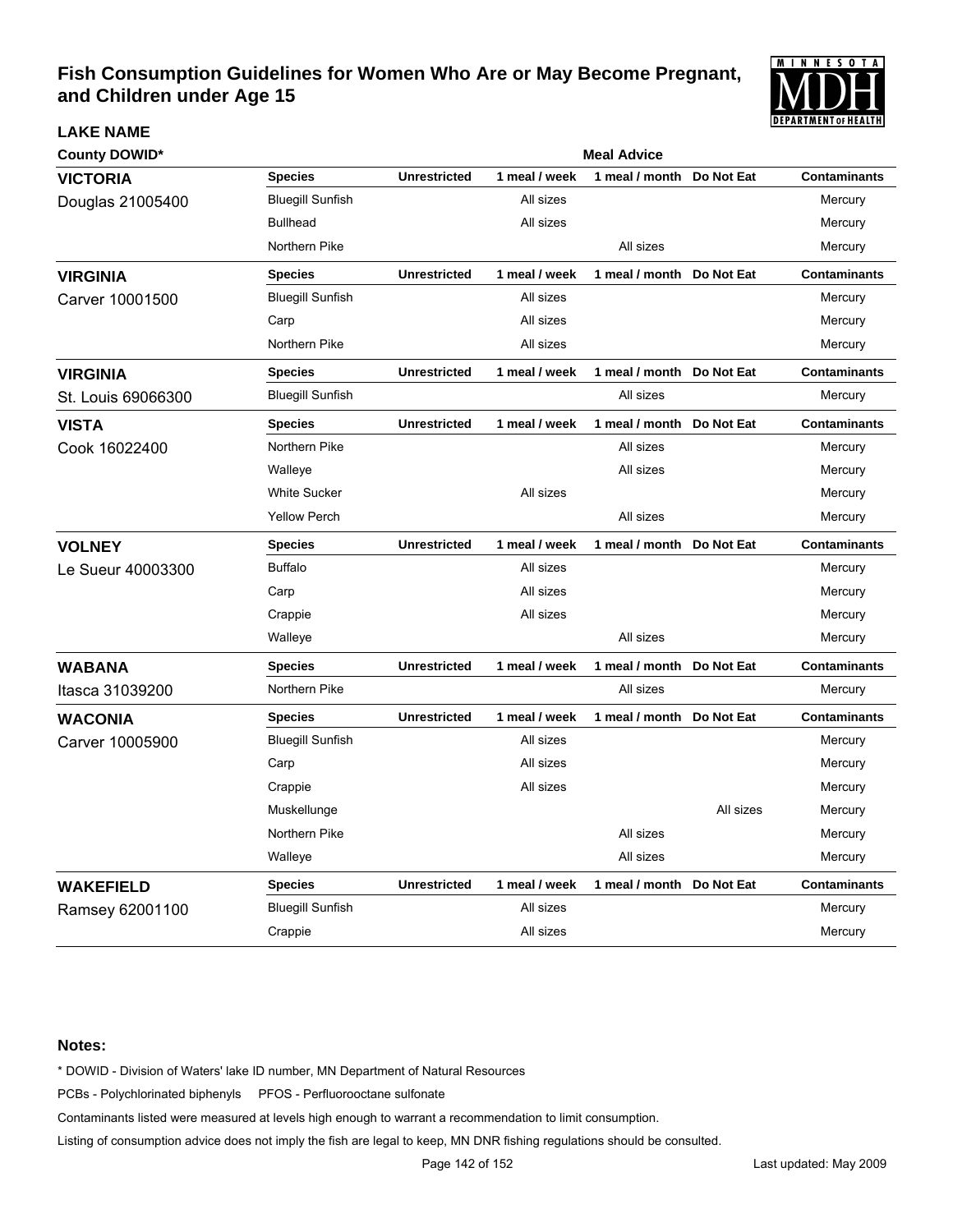

| <b>County DOWID*</b> | <b>Meal Advice</b>      |                     |               |                           |            |                     |  |  |
|----------------------|-------------------------|---------------------|---------------|---------------------------|------------|---------------------|--|--|
| <b>WALKER</b>        | <b>Species</b>          | <b>Unrestricted</b> | 1 meal / week | 1 meal / month            | Do Not Eat | <b>Contaminants</b> |  |  |
| Otter Tail 56031000  | <b>Bluegill Sunfish</b> | All sizes           |               |                           |            |                     |  |  |
|                      | <b>Bullhead</b>         |                     | All sizes     |                           |            | Mercury             |  |  |
|                      | Carp                    |                     | All sizes     |                           |            | Mercury             |  |  |
|                      | Crappie                 |                     | All sizes     |                           |            | Mercury             |  |  |
|                      | Northern Pike           |                     | All sizes     |                           |            | Mercury             |  |  |
|                      | Walleye                 |                     |               | All sizes                 |            | Mercury             |  |  |
|                      | White Sucker            |                     | All sizes     |                           |            | Mercury             |  |  |
| <b>WALL</b>          | <b>Species</b>          | <b>Unrestricted</b> | 1 meal / week | 1 meal / month            | Do Not Eat | <b>Contaminants</b> |  |  |
| Otter Tail 56065800  | <b>Bluegill Sunfish</b> |                     | All sizes     |                           |            | Mercury             |  |  |
|                      | Largemouth Bass         |                     | All sizes     |                           |            | Mercury             |  |  |
|                      | Northern Pike           |                     |               | All sizes                 |            | Mercury             |  |  |
|                      | Walleye                 |                     |               | All sizes                 |            | Mercury             |  |  |
|                      | <b>White Sucker</b>     |                     | All sizes     |                           |            | Mercury             |  |  |
| <b>WALNUT</b>        | <b>Species</b>          | <b>Unrestricted</b> | 1 meal / week | 1 meal / month Do Not Eat |            | <b>Contaminants</b> |  |  |
| Faribault 22002300   | Carp                    | All sizes           |               |                           |            |                     |  |  |
|                      | Crappie                 | All sizes           |               |                           |            |                     |  |  |
|                      | <b>Yellow Perch</b>     | All sizes           |               |                           |            |                     |  |  |
| <b>WAMPUS</b>        | <b>Species</b>          | <b>Unrestricted</b> | 1 meal / week | 1 meal / month Do Not Eat |            | <b>Contaminants</b> |  |  |
| Cook 16019600        | <b>Yellow Perch</b>     |                     | All sizes     |                           |            | Mercury             |  |  |
| <b>WANLESS</b>       | <b>Species</b>          | <b>Unrestricted</b> | 1 meal / week | 1 meal / month            | Do Not Eat | <b>Contaminants</b> |  |  |
| Lake 38004900        | Northern Pike           |                     |               | All sizes                 |            | Mercury             |  |  |
|                      | <b>White Sucker</b>     |                     |               | All sizes                 |            | Mercury             |  |  |
| <b>WAR CLUB</b>      | <b>Species</b>          | <b>Unrestricted</b> | 1 meal / week | 1 meal / month            | Do Not Eat | <b>Contaminants</b> |  |  |
| St. Louis 69093700   | Northern Pike           |                     |               | All sizes                 |            | Mercury             |  |  |
| <b>WARNER</b>        | <b>Species</b>          | <b>Unrestricted</b> | 1 meal / week | 1 meal / month Do Not Eat |            | <b>Contaminants</b> |  |  |
| Stearns 73001100     | Carp                    |                     | All sizes     |                           |            | Mercury             |  |  |
|                      | Crappie                 |                     | All sizes     |                           |            | Mercury             |  |  |
|                      | Northern Pike           |                     | All sizes     |                           |            | Mercury             |  |  |
| <b>WASHBURN</b>      | <b>Species</b>          | <b>Unrestricted</b> | 1 meal / week | 1 meal / month Do Not Eat |            | <b>Contaminants</b> |  |  |
| Cass 11005900        | Northern Pike           |                     |               | All sizes                 |            | Mercury             |  |  |
|                      | Walleye                 |                     |               | All sizes                 |            | Mercury             |  |  |

### **Notes:**

**LAKE NAME**

\* DOWID - Division of Waters' lake ID number, MN Department of Natural Resources

PCBs - Polychlorinated biphenyls PFOS - Perfluorooctane sulfonate

Contaminants listed were measured at levels high enough to warrant a recommendation to limit consumption.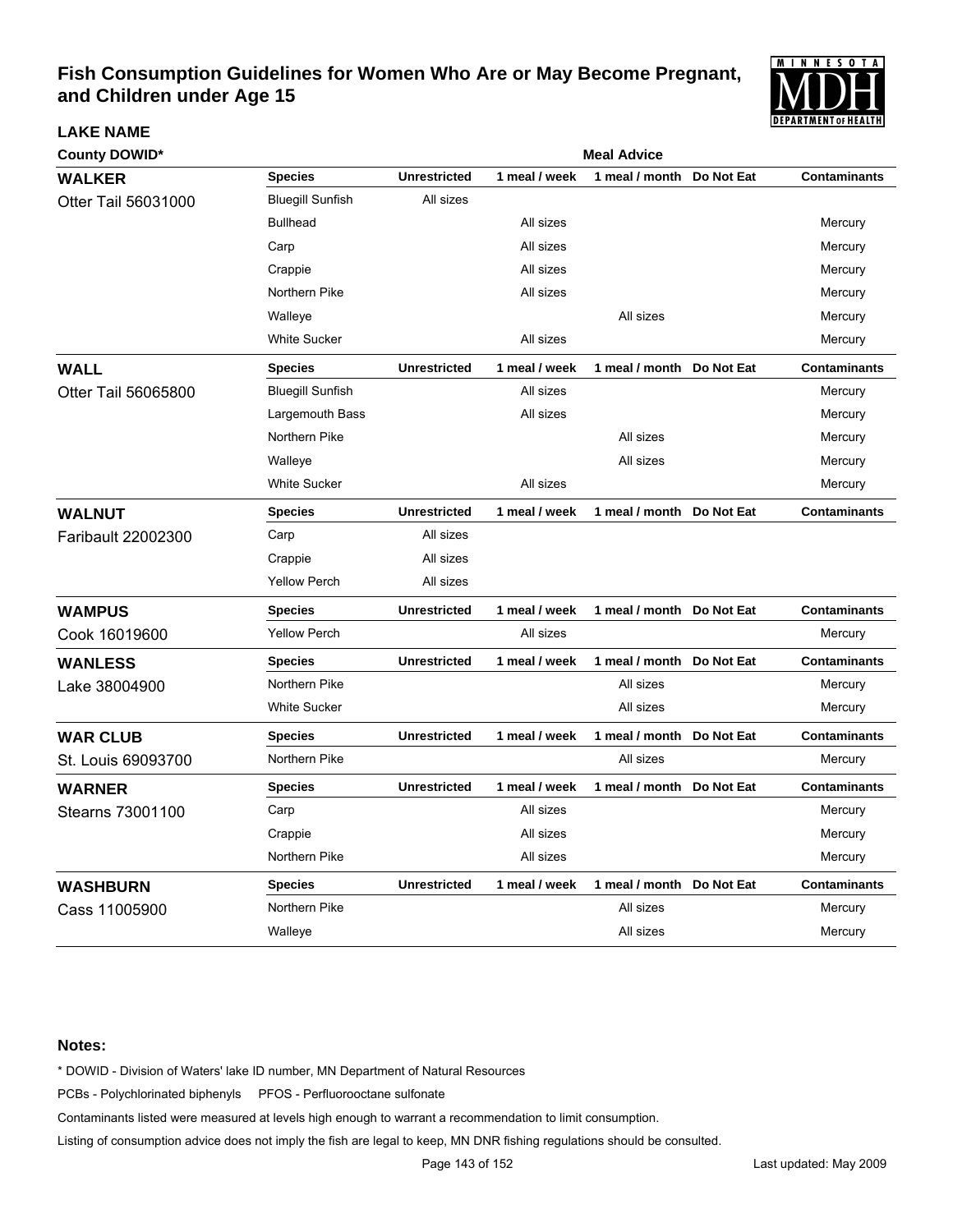

| <b>County DOWID*</b> |                         | <b>Meal Advice</b>  |                  |                |            |                     |  |  |
|----------------------|-------------------------|---------------------|------------------|----------------|------------|---------------------|--|--|
| <b>WASHINGTON</b>    | <b>Species</b>          | <b>Unrestricted</b> | 1 meal / week    | 1 meal / month | Do Not Eat | <b>Contaminants</b> |  |  |
| Le Sueur 40011700    | <b>Bluegill Sunfish</b> |                     | All sizes        |                |            | Mercury             |  |  |
|                      | Carp                    | All sizes           |                  |                |            |                     |  |  |
|                      | Crappie                 | All sizes           |                  |                |            |                     |  |  |
|                      | Northern Pike           |                     | All sizes        |                |            | Mercury             |  |  |
|                      | Walleye                 |                     | shorter than 20" | 20" or longer  |            | Mercury             |  |  |
| <b>WASHINGTON</b>    | <b>Species</b>          | <b>Unrestricted</b> | 1 meal / week    | 1 meal / month | Do Not Eat | <b>Contaminants</b> |  |  |
| Meeker 47004600      | <b>Bluegill Sunfish</b> | All sizes           |                  |                |            |                     |  |  |
|                      | Carp                    | All sizes           |                  |                |            |                     |  |  |
|                      | Crappie                 |                     | All sizes        |                |            | Mercury             |  |  |
|                      | Largemouth Bass         |                     | shorter than 15" | 15" or longer  |            | Mercury             |  |  |
|                      | <b>Smallmouth Bass</b>  |                     | All sizes        |                |            | Mercury             |  |  |
|                      | Walleye                 |                     | shorter than 16" | 16" or longer  |            | Mercury             |  |  |
| <b>WASSERMANN</b>    | <b>Species</b>          | <b>Unrestricted</b> | 1 meal / week    | 1 meal / month | Do Not Eat | <b>Contaminants</b> |  |  |
| Carver 10004800      | <b>Bluegill Sunfish</b> |                     | All sizes        |                |            | Mercury             |  |  |
|                      | <b>Bullhead</b>         |                     | All sizes        |                |            | Mercury             |  |  |
|                      | Carp                    |                     | All sizes        |                |            | Mercury             |  |  |
|                      | Crappie                 |                     | All sizes        |                |            | Mercury             |  |  |
|                      | Northern Pike           |                     | All sizes        |                |            | Mercury             |  |  |
| <b>WATONWAN</b>      | <b>Species</b>          | <b>Unrestricted</b> | 1 meal / week    | 1 meal / month | Do Not Eat | <b>Contaminants</b> |  |  |
| Lake 38007900        | Northern Pike           |                     |                  | All sizes      |            | Mercury             |  |  |
|                      | Walleye                 |                     |                  | All sizes      |            | Mercury             |  |  |
| <b>WAUKENABO</b>     | <b>Species</b>          | <b>Unrestricted</b> | 1 meal / week    | 1 meal / month | Do Not Eat | <b>Contaminants</b> |  |  |
| Aitkin 01013600      | Largemouth Bass         |                     |                  | All sizes      |            | Mercury             |  |  |
|                      | Northern Pike           |                     | All sizes        |                |            | Mercury             |  |  |
|                      | Walleye                 |                     |                  | All sizes      |            | Mercury             |  |  |
| <b>WAVERLY</b>       | <b>Species</b>          | <b>Unrestricted</b> | 1 meal / week    | 1 meal / month | Do Not Eat | <b>Contaminants</b> |  |  |
| Wright 86011400      | <b>Bluegill Sunfish</b> |                     | All sizes        |                |            | Mercury             |  |  |
|                      | Carp                    |                     | All sizes        |                |            | <b>Mercury PCBs</b> |  |  |
|                      | Crappie                 |                     | All sizes        |                |            | Mercury             |  |  |
|                      | Northern Pike           |                     |                  | All sizes      |            | Mercury             |  |  |
|                      | Walleye                 |                     |                  | All sizes      |            | Mercury             |  |  |

### **Notes:**

**LAKE NAME**

\* DOWID - Division of Waters' lake ID number, MN Department of Natural Resources

PCBs - Polychlorinated biphenyls PFOS - Perfluorooctane sulfonate

Contaminants listed were measured at levels high enough to warrant a recommendation to limit consumption.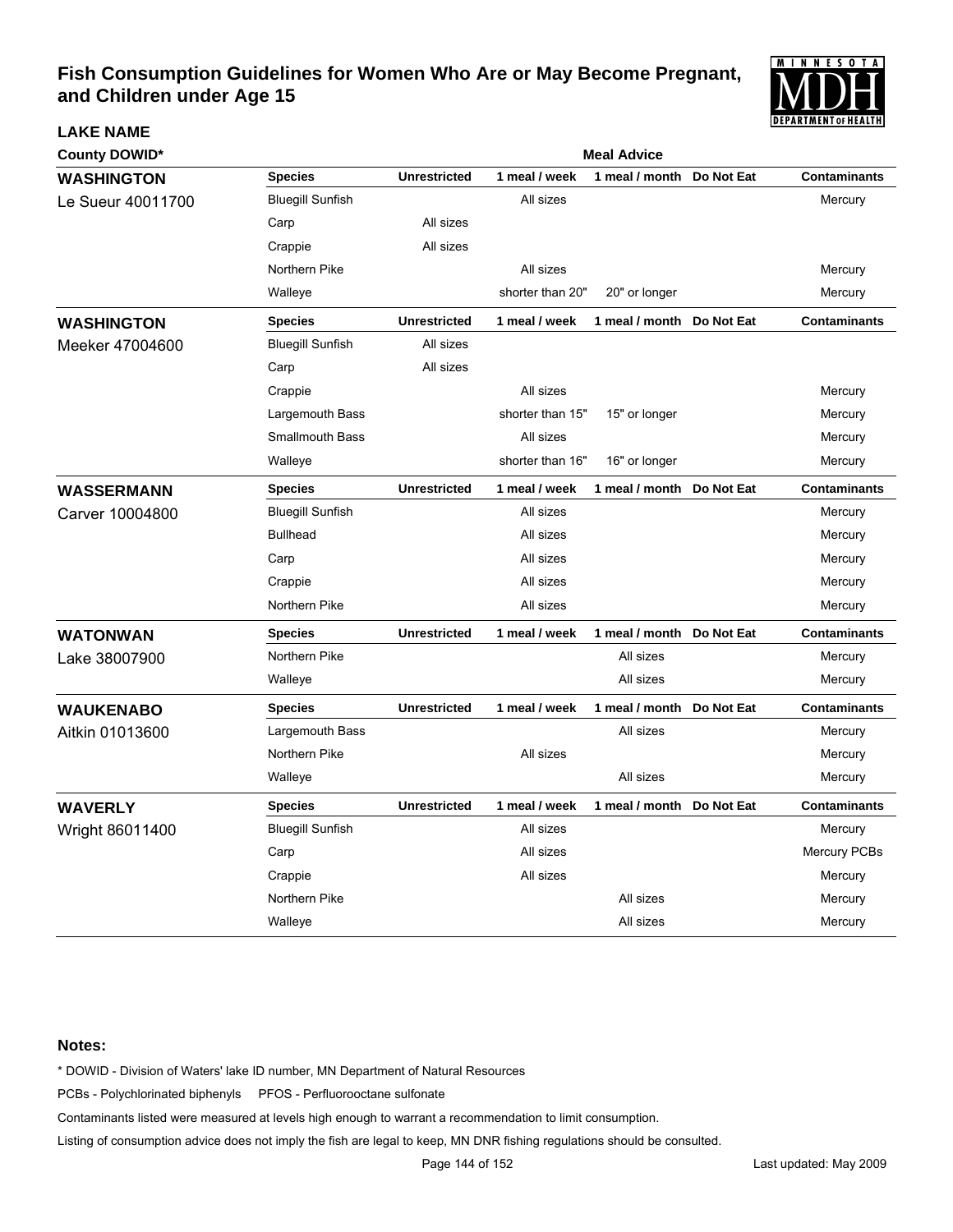

| <b>County DOWID*</b>     |                         | <b>Meal Advice</b>  |                  |                           |            |                     |  |  |  |
|--------------------------|-------------------------|---------------------|------------------|---------------------------|------------|---------------------|--|--|--|
| <b>WEAVER</b>            | <b>Species</b>          | <b>Unrestricted</b> | 1 meal / week    | 1 meal / month            | Do Not Eat | <b>Contaminants</b> |  |  |  |
| <b>Hennepin 27011700</b> | <b>Bluegill Sunfish</b> |                     | All sizes        |                           |            | Mercury             |  |  |  |
|                          | <b>Bullhead</b>         |                     | All sizes        |                           |            | Mercury             |  |  |  |
|                          | Northern Pike           |                     |                  | All sizes                 |            | Mercury             |  |  |  |
| <b>WENCH</b>             | <b>Species</b>          | <b>Unrestricted</b> | 1 meal / week    | 1 meal / month Do Not Eat |            | <b>Contaminants</b> |  |  |  |
| Cook 16039800            | <b>Brook Trout</b>      |                     | All sizes        |                           |            | Mercury             |  |  |  |
| <b>WEST BATTLE</b>       | <b>Species</b>          | <b>Unrestricted</b> | 1 meal / week    | 1 meal / month Do Not Eat |            | <b>Contaminants</b> |  |  |  |
| Otter Tail 56023900      | <b>Bluegill Sunfish</b> | All sizes           |                  |                           |            |                     |  |  |  |
|                          | Largemouth Bass         |                     | All sizes        |                           |            | Mercury             |  |  |  |
|                          | Northern Pike           |                     | shorter than 18" | 18" or longer             |            | Mercury             |  |  |  |
|                          | Walleye                 |                     |                  | All sizes                 |            | Mercury             |  |  |  |
|                          | <b>White Sucker</b>     |                     | All sizes        |                           |            | Mercury             |  |  |  |
| <b>WEST CHUB</b>         | <b>Species</b>          | <b>Unrestricted</b> | 1 meal / week    | 1 meal / month Do Not Eat |            | <b>Contaminants</b> |  |  |  |
| Lake 38067500            | Northern Pike           |                     | All sizes        |                           |            | Mercury             |  |  |  |
|                          | <b>White Sucker</b>     |                     | All sizes        |                           |            | Mercury             |  |  |  |
|                          | <b>Yellow Perch</b>     | All sizes           |                  |                           |            |                     |  |  |  |
| <b>WEST LAKE SYLVIA</b>  | <b>Species</b>          | <b>Unrestricted</b> | 1 meal / week    | 1 meal / month Do Not Eat |            | <b>Contaminants</b> |  |  |  |
| Wright 86027900          | <b>Bluegill Sunfish</b> |                     | All sizes        |                           |            | Mercury             |  |  |  |
|                          | Northern Pike           |                     |                  | All sizes                 |            | Mercury             |  |  |  |
|                          | Walleye                 |                     |                  | All sizes                 |            | Mercury             |  |  |  |
| <b>WEST PIKE</b>         | <b>Species</b>          | <b>Unrestricted</b> | 1 meal / week    | 1 meal / month Do Not Eat |            | <b>Contaminants</b> |  |  |  |
| Cook 16008600            | Lake Trout              |                     | shorter than 20" | 20" or longer             |            | Mercury             |  |  |  |
|                          | <b>Smallmouth Bass</b>  |                     |                  | All sizes                 |            | Mercury             |  |  |  |
| <b>WEST POPE</b>         | <b>Species</b>          | <b>Unrestricted</b> | 1 meal / week    | 1 meal / month            | Do Not Eat | <b>Contaminants</b> |  |  |  |
| Cook 16034100            | <b>Bluegill Sunfish</b> |                     | All sizes        |                           |            | Mercury             |  |  |  |
|                          | Northern Pike           |                     | All sizes        |                           |            | Mercury             |  |  |  |
|                          | Walleye                 |                     |                  | All sizes                 |            | Mercury             |  |  |  |
|                          | <b>White Sucker</b>     |                     | All sizes        |                           |            | Mercury             |  |  |  |
|                          | <b>Yellow Perch</b>     |                     | All sizes        |                           |            | Mercury             |  |  |  |
| <b>WEST ROBINSON</b>     | <b>Species</b>          | <b>Unrestricted</b> | 1 meal / week    | 1 meal / month Do Not Eat |            | <b>Contaminants</b> |  |  |  |
| St. Louis 69021700       | Northern Pike           |                     | shorter than 26" | 26" or longer             |            | Mercury             |  |  |  |
| <b>WEST SILENT</b>       | <b>Species</b>          | <b>Unrestricted</b> | 1 meal / week    | 1 meal / month Do Not Eat |            | <b>Contaminants</b> |  |  |  |
| Otter Tail 56051900      | <b>Bluegill Sunfish</b> |                     | All sizes        |                           |            | Mercury             |  |  |  |
|                          | Northern Pike           |                     |                  | All sizes                 |            | Mercury             |  |  |  |

#### **Notes:**

**LAKE NAME**

\* DOWID - Division of Waters' lake ID number, MN Department of Natural Resources

PCBs - Polychlorinated biphenyls PFOS - Perfluorooctane sulfonate

Contaminants listed were measured at levels high enough to warrant a recommendation to limit consumption.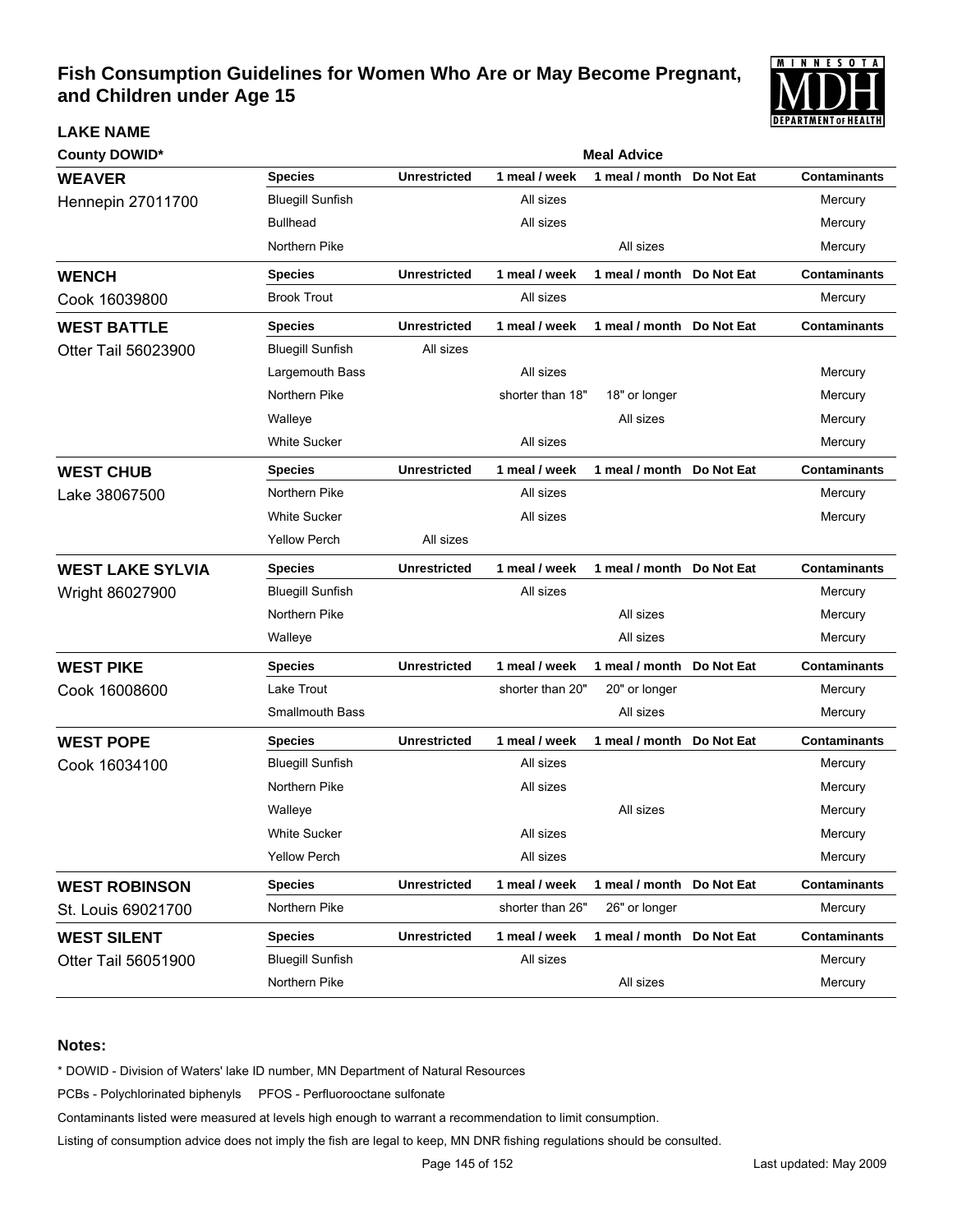

| <b>County DOWID*</b>        |                         | <b>Meal Advice</b>  |               |                           |            |                     |  |
|-----------------------------|-------------------------|---------------------|---------------|---------------------------|------------|---------------------|--|
| <b>WEST TWIN</b>            | <b>Species</b>          | <b>Unrestricted</b> | 1 meal / week | 1 meal / month            | Do Not Eat | <b>Contaminants</b> |  |
| Cook 16018600               | Walleye                 |                     | All sizes     |                           |            | Mercury             |  |
| <b>WEST TWO RIVERS RES.</b> | <b>Species</b>          | <b>Unrestricted</b> | 1 meal / week | 1 meal / month Do Not Eat |            | <b>Contaminants</b> |  |
| St. Louis 69099400          | <b>Bullhead</b>         |                     | All sizes     |                           |            | Mercury             |  |
|                             | Crappie                 |                     | All sizes     |                           |            | Mercury             |  |
|                             | Northern Pike           |                     |               | All sizes                 |            | Mercury             |  |
| <b>WHALETAIL</b>            | <b>Species</b>          | <b>Unrestricted</b> | 1 meal / week | 1 meal / month Do Not Eat |            | <b>Contaminants</b> |  |
| <b>Hennepin 27018400</b>    | <b>Bluegill Sunfish</b> | All sizes           |               |                           |            |                     |  |
|                             | <b>Bullhead</b>         |                     | All sizes     |                           |            | Mercury             |  |
|                             | Carp                    |                     | All sizes     |                           |            | Mercury             |  |
|                             | Crappie                 | All sizes           |               |                           |            |                     |  |
|                             | Northern Pike           |                     | All sizes     |                           |            | Mercury             |  |
|                             | <b>White Sucker</b>     | All sizes           |               |                           |            |                     |  |
| <b>WHISKEY</b>              | <b>Species</b>          | <b>Unrestricted</b> | 1 meal / week | 1 meal / month Do Not Eat |            | <b>Contaminants</b> |  |
| Douglas 21021600            | <b>Bluegill Sunfish</b> |                     | All sizes     |                           |            | Mercury             |  |
|                             | Walleye                 |                     |               | All sizes                 |            | Mercury             |  |
| <b>WHISPER</b>              | <b>Species</b>          | <b>Unrestricted</b> | 1 meal / week | 1 meal / month Do Not Eat |            | <b>Contaminants</b> |  |
| St. Louis 69005900          | <b>Bluegill Sunfish</b> |                     | All sizes     |                           |            | Mercury             |  |
|                             | Largemouth Bass         |                     | All sizes     |                           |            | Mercury             |  |
|                             | Walleye                 |                     |               | All sizes                 |            | Mercury             |  |
|                             | <b>White Sucker</b>     |                     | All sizes     |                           |            | Mercury             |  |
| <b>WHITE BEAR</b>           | <b>Species</b>          | <b>Unrestricted</b> | 1 meal / week | 1 meal / month Do Not Eat |            | <b>Contaminants</b> |  |
| Washington 82016700         | <b>Bluegill Sunfish</b> |                     | All sizes     |                           |            | Mercury             |  |
|                             | Crappie                 |                     | All sizes     |                           |            | Mercury             |  |
|                             | Northern Pike           |                     |               | All sizes                 |            | Mercury             |  |
|                             | Walleye                 |                     |               | All sizes                 |            | Mercury PCBs        |  |
|                             | <b>White Sucker</b>     |                     | All sizes     |                           |            | Mercury             |  |
| <b>WHITE EARTH</b>          | <b>Species</b>          | <b>Unrestricted</b> | 1 meal / week | 1 meal / month Do Not Eat |            | <b>Contaminants</b> |  |
| Becker 03032800             | <b>Bluegill Sunfish</b> |                     | All sizes     |                           |            | Mercury             |  |
|                             | Walleye                 |                     |               | All sizes                 |            | Mercury             |  |
|                             | White Sucker            |                     | All sizes     |                           |            | Mercury             |  |

#### **Notes:**

**LAKE NAME**

\* DOWID - Division of Waters' lake ID number, MN Department of Natural Resources

PCBs - Polychlorinated biphenyls PFOS - Perfluorooctane sulfonate

Contaminants listed were measured at levels high enough to warrant a recommendation to limit consumption.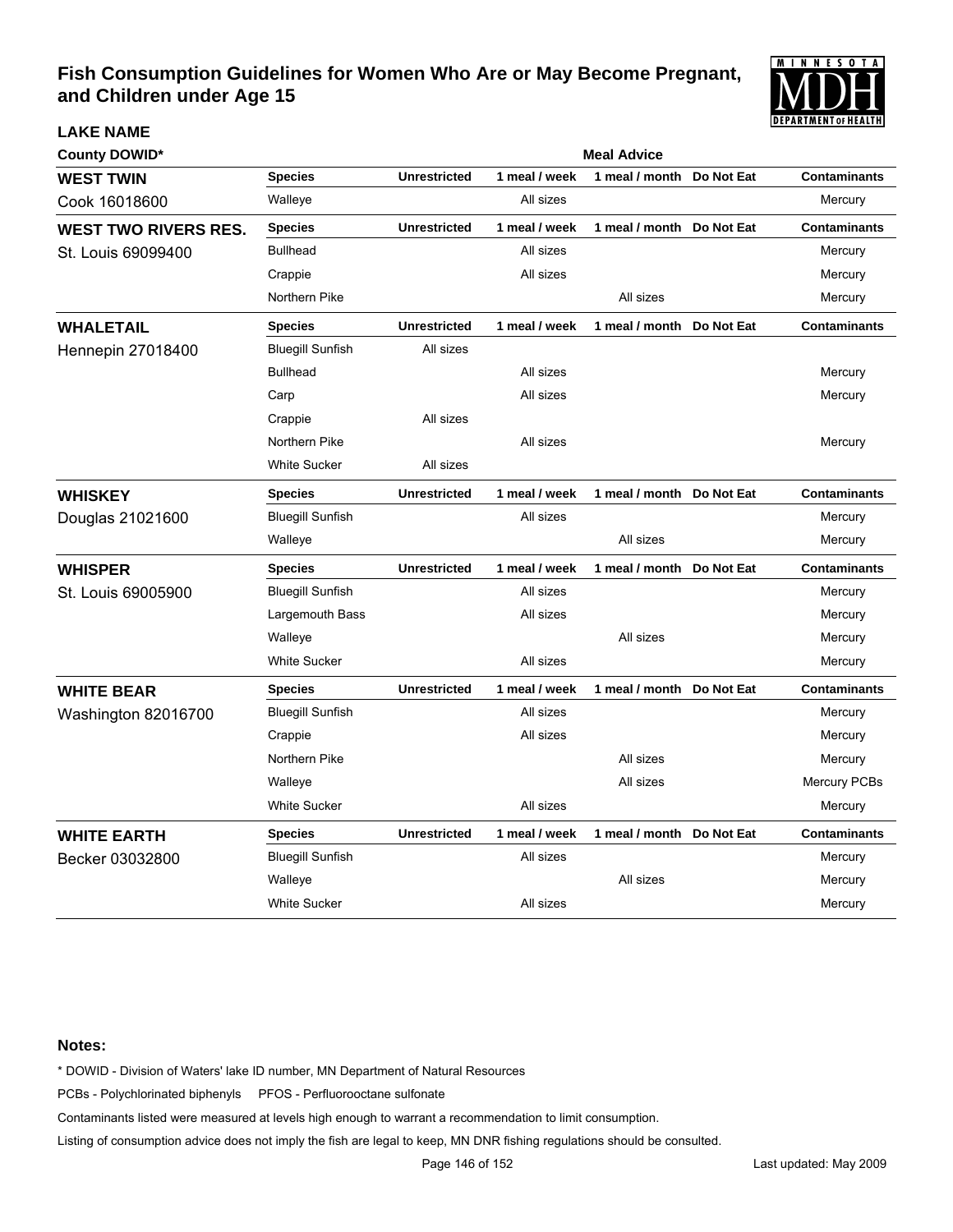

| <b>LAKE NAME</b>      |                         |                     |                  |                           |               | I VEFAN I MEN I VI FIEAL I FI |
|-----------------------|-------------------------|---------------------|------------------|---------------------------|---------------|-------------------------------|
| <b>County DOWID*</b>  |                         |                     |                  | <b>Meal Advice</b>        |               |                               |
| <b>WHITE IRON</b>     | <b>Species</b>          | <b>Unrestricted</b> | 1 meal / week    | 1 meal / month            | Do Not Eat    | <b>Contaminants</b>           |
| St. Louis 69000400    | Cisco                   |                     | All sizes        |                           |               | Mercury                       |
|                       | Crappie                 |                     |                  | All sizes                 |               | Mercury                       |
|                       | Northern Pike           |                     | shorter than 15" | 15" or longer             |               | Mercury                       |
|                       | Walleye                 |                     |                  | All sizes                 |               | Mercury                       |
|                       | <b>White Sucker</b>     |                     | All sizes        |                           |               | Mercury                       |
| <b>WHITE PINE</b>     | <b>Species</b>          | <b>Unrestricted</b> | 1 meal / week    | 1 meal / month Do Not Eat |               | <b>Contaminants</b>           |
| Cook 16036900         | Northern Pike           |                     | All sizes        |                           |               | Mercury                       |
|                       | Walleye                 |                     | shorter than 19" | 19" or longer             |               | Mercury                       |
|                       | <b>White Sucker</b>     |                     | All sizes        |                           |               | Mercury                       |
|                       | <b>Yellow Perch</b>     |                     | All sizes        |                           |               | Mercury                       |
| <b>WHITE SWAN</b>     | <b>Species</b>          | <b>Unrestricted</b> | 1 meal / week    | 1 meal / month Do Not Eat |               | <b>Contaminants</b>           |
| Itasca 31026000       | Northern Pike           |                     |                  | All sizes                 |               | Mercury                       |
| <b>WHITEFACE RES.</b> | <b>Species</b>          | <b>Unrestricted</b> | 1 meal / week    | 1 meal / month            | Do Not Eat    | <b>Contaminants</b>           |
| St. Louis 69037500    | <b>Bluegill Sunfish</b> |                     | All sizes        |                           |               | Mercury                       |
|                       | Crappie                 |                     | All sizes        |                           |               | Mercury                       |
|                       | Northern Pike           |                     |                  | shorter than 34"          | 34" or longer | Mercury                       |
|                       | <b>Rock Bass</b>        |                     |                  | All sizes                 |               | Mercury                       |
|                       | Walleye                 |                     |                  | All sizes                 |               | Mercury                       |
|                       | <b>White Sucker</b>     |                     | All sizes        |                           |               | Mercury                       |
|                       | <b>Yellow Perch</b>     |                     |                  | All sizes                 |               | Mercury                       |
| <b>WHITEFISH</b>      | <b>Species</b>          | <b>Unrestricted</b> | 1 meal / week    | 1 meal / month            | Do Not Eat    | <b>Contaminants</b>           |
| Crow Wing 18031000    | <b>Bluegill Sunfish</b> | All sizes           |                  |                           |               |                               |
|                       | Lake Whitefish          | All sizes           |                  |                           |               |                               |
|                       | Largemouth Bass         |                     |                  | All sizes                 |               | Mercury                       |
|                       | Northern Pike           |                     |                  | All sizes                 |               | Mercury                       |
|                       | <b>Smallmouth Bass</b>  |                     | All sizes        |                           |               | Mercury                       |
|                       | Walleye                 |                     |                  | All sizes                 |               | Mercury                       |
|                       | <b>White Sucker</b>     |                     | All sizes        |                           |               | Mercury                       |
| <b>WHITEFISH</b>      | <b>Species</b>          | <b>Unrestricted</b> | 1 meal / week    | 1 meal / month Do Not Eat |               | <b>Contaminants</b>           |
| Lake 38006000         | Northern Pike           |                     | All sizes        |                           |               | Mercury                       |
|                       | Walleye                 |                     |                  | All sizes                 |               | Mercury                       |
|                       | <b>White Sucker</b>     |                     | All sizes        |                           |               | Mercury                       |
|                       | <b>Yellow Perch</b>     |                     | All sizes        |                           |               | Mercury                       |

#### **Notes:**

\* DOWID - Division of Waters' lake ID number, MN Department of Natural Resources

PCBs - Polychlorinated biphenyls PFOS - Perfluorooctane sulfonate

Contaminants listed were measured at levels high enough to warrant a recommendation to limit consumption.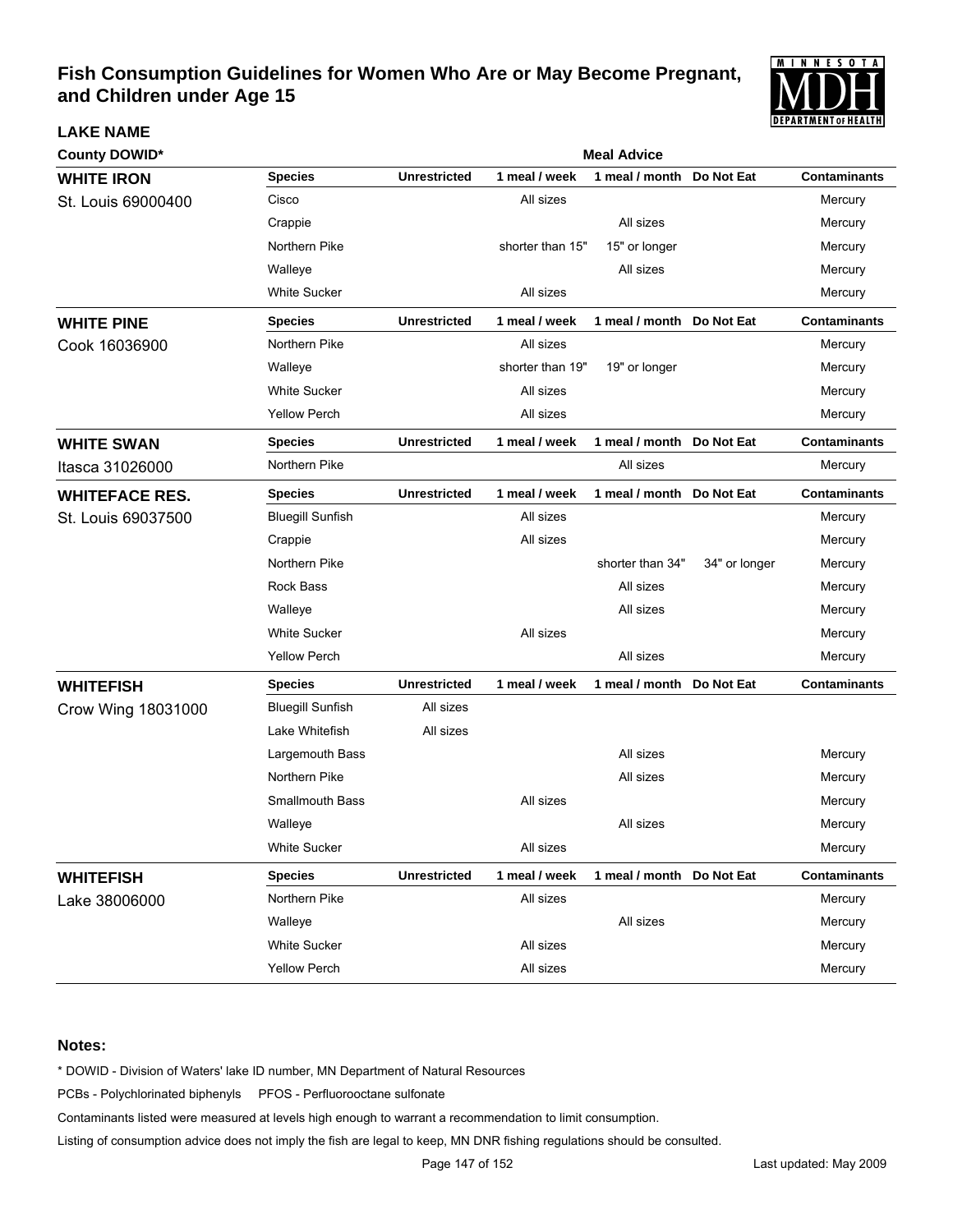

| <b>County DOWID*</b>       | <b>Meal Advice</b>      |                     |                  |                           |            |                     |
|----------------------------|-------------------------|---------------------|------------------|---------------------------|------------|---------------------|
| <b>WHITEWATER</b>          | <b>Species</b>          | <b>Unrestricted</b> | 1 meal / week    | 1 meal / month            | Do Not Eat | <b>Contaminants</b> |
| St. Louis 69037600         | <b>Bluegill Sunfish</b> |                     | All sizes        |                           |            | Mercury             |
|                            | Northern Pike           |                     |                  | All sizes                 |            | Mercury             |
|                            | Walleye                 |                     |                  | All sizes                 |            | Mercury             |
|                            | <b>White Sucker</b>     |                     |                  | All sizes                 |            | Mercury             |
| <b>WILD RICE</b>           | <b>Species</b>          | <b>Unrestricted</b> | 1 meal / week    | 1 meal / month Do Not Eat |            | <b>Contaminants</b> |
| St. Louis 69037100         | <b>Bluegill Sunfish</b> |                     | All sizes        |                           |            | <b>PFOS</b>         |
|                            | Crappie                 |                     | All sizes        |                           |            | <b>PFOS</b>         |
|                            | Northern Pike           |                     | shorter than 25" | 25" or longer             |            | Mercury PFOS        |
|                            | Walleye                 |                     | shorter than 18" | 18" or longer             |            | Mercury PFOS        |
|                            | <b>White Sucker</b>     |                     | All sizes        |                           |            | Mercury             |
|                            | <b>Yellow Perch</b>     |                     | All sizes        |                           |            | Mercury             |
| <b>WILLIAMS</b>            | <b>Species</b>          | <b>Unrestricted</b> | 1 meal / week    | 1 meal / month Do Not Eat |            | <b>Contaminants</b> |
| Hubbard 29001500           | Largemouth Bass         |                     |                  | All sizes                 |            | Mercury             |
|                            | Northern Pike           |                     |                  | All sizes                 |            | Mercury             |
| <b>WILLMAR</b>             | <b>Species</b>          | <b>Unrestricted</b> | 1 meal / week    | 1 meal / month Do Not Eat |            | <b>Contaminants</b> |
| Kandiyohi 34018000         | <b>Bluegill Sunfish</b> |                     | All sizes        |                           |            | Mercury             |
|                            | Carp                    | All sizes           |                  |                           |            |                     |
|                            | Crappie                 |                     | All sizes        |                           |            | Mercury             |
|                            | Walleye                 |                     | All sizes        |                           |            | Mercury             |
|                            | <b>White Sucker</b>     | All sizes           |                  |                           |            |                     |
| <b>WILLOW RESERVOIR 4</b>  | <b>Species</b>          | <b>Unrestricted</b> | 1 meal / week    | 1 meal / month Do Not Eat |            | <b>Contaminants</b> |
| Olmsted 55002000           | <b>Bluegill Sunfish</b> |                     | All sizes        |                           |            | Mercury             |
|                            | <b>Bullhead</b>         |                     | All sizes        |                           |            | Mercury             |
|                            | Crappie                 |                     | All sizes        |                           |            | Mercury             |
| <b>WILLOW RESERVOIR 6A</b> | <b>Species</b>          | <b>Unrestricted</b> | 1 meal / week    | 1 meal / month Do Not Eat |            | <b>Contaminants</b> |
| Olmsted 55002100           | <b>Bluegill Sunfish</b> |                     | All sizes        |                           |            | Mercury             |
|                            | <b>Largemouth Bass</b>  |                     |                  | All sizes                 |            | Mercury             |
|                            | White Sucker            |                     |                  | All sizes                 |            | Mercury             |
| <b>WILSON</b>              | <b>Species</b>          | <b>Unrestricted</b> | 1 meal / week    | 1 meal / month Do Not Eat |            | <b>Contaminants</b> |
| Lake 38004700              | Northern Pike           |                     | All sizes        |                           |            | Mercury             |
|                            | Walleye                 |                     | shorter than 16" | 16" or longer             |            | Mercury             |
|                            | <b>White Sucker</b>     |                     | All sizes        |                           |            | Mercury             |
|                            | <b>Yellow Perch</b>     |                     | All sizes        |                           |            | Mercury             |

#### **Notes:**

**LAKE NAME**

\* DOWID - Division of Waters' lake ID number, MN Department of Natural Resources

PCBs - Polychlorinated biphenyls PFOS - Perfluorooctane sulfonate

Contaminants listed were measured at levels high enough to warrant a recommendation to limit consumption.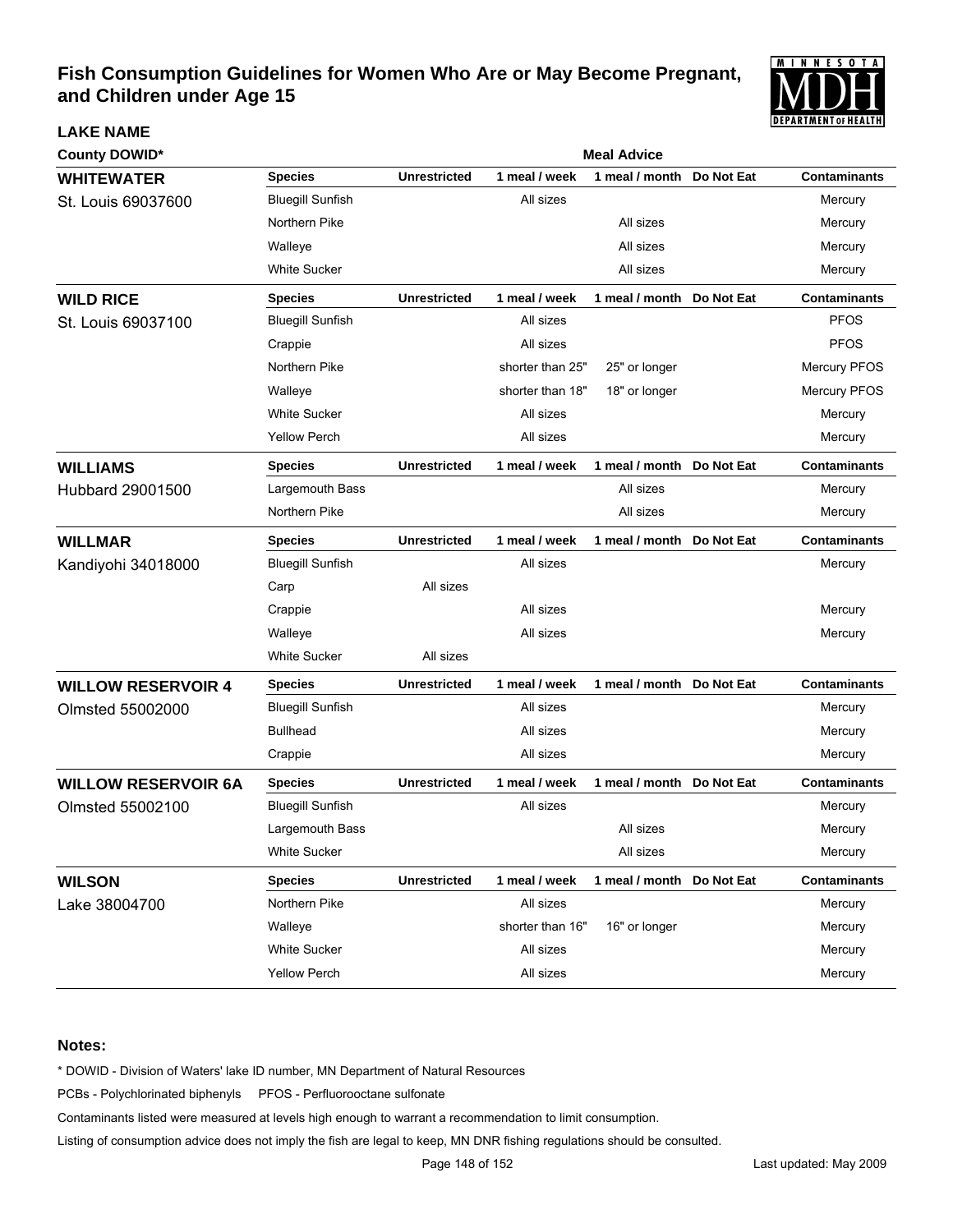

| <b>County DOWID*</b>  | <b>Meal Advice</b>      |                     |                  |                           |               |                     |
|-----------------------|-------------------------|---------------------|------------------|---------------------------|---------------|---------------------|
| <b>WINCHELL</b>       | <b>Species</b>          | <b>Unrestricted</b> | 1 meal / week    | 1 meal / month            | Do Not Eat    | <b>Contaminants</b> |
| Cook 16035400         | Lake Trout              |                     |                  | All sizes                 |               | Mercury             |
|                       | Northern Pike           |                     |                  | All sizes                 |               | Mercury             |
|                       | <b>White Sucker</b>     |                     | All sizes        |                           |               | Mercury             |
| <b>WINCHESTER</b>     | <b>Species</b>          | <b>Unrestricted</b> | 1 meal / week    | 1 meal / month Do Not Eat |               | <b>Contaminants</b> |
| St. Louis 69069000    | <b>Bluegill Sunfish</b> |                     | All sizes        |                           |               | Mercury             |
|                       | <b>Smallmouth Bass</b>  |                     |                  | All sizes                 |               | Mercury             |
|                       | <b>White Sucker</b>     |                     | All sizes        |                           |               | Mercury             |
| <b>WINDIGO</b>        | <b>Species</b>          | <b>Unrestricted</b> | 1 meal / week    | 1 meal / month Do Not Eat |               | <b>Contaminants</b> |
| Beltrami 04004800     | <b>Bluegill Sunfish</b> | All sizes           |                  |                           |               |                     |
|                       | Largemouth Bass         |                     | All sizes        |                           |               | Mercury             |
|                       | Northern Pike           |                     |                  | All sizes                 |               | Mercury             |
|                       | Walleye                 |                     |                  | All sizes                 |               | Mercury             |
| <b>WINDY</b>          | <b>Species</b>          | <b>Unrestricted</b> | 1 meal / week    | 1 meal / month Do Not Eat |               | <b>Contaminants</b> |
| Lake 38006800         | Lake Whitefish          |                     |                  | All sizes                 |               | Mercury             |
|                       | Northern Pike           |                     |                  | shorter than 28"          | 28" or longer | Mercury             |
|                       | <b>Rock Bass</b>        |                     |                  | All sizes                 |               | Mercury             |
|                       | Walleye                 |                     |                  |                           | All sizes     | Mercury             |
|                       | <b>White Sucker</b>     |                     | All sizes        |                           |               | Mercury             |
| <b>WINE</b>           | <b>Species</b>          | <b>Unrestricted</b> | 1 meal / week    | 1 meal / month Do Not Eat |               | <b>Contaminants</b> |
| Cook 16068600         | Lake Trout              |                     |                  | All sizes                 |               | Mercury             |
| <b>WINNIBIGOSHISH</b> | <b>Species</b>          | <b>Unrestricted</b> | 1 meal / week    | 1 meal / month            | Do Not Eat    | <b>Contaminants</b> |
| Cass 11014700         | <b>Bullhead</b>         |                     | All sizes        |                           |               | Mercury             |
|                       | Cisco                   | All sizes           |                  |                           |               |                     |
|                       | Northern Pike           |                     | shorter than 25" | 25" or longer             |               | Mercury             |
|                       | Walleye                 |                     | All sizes        |                           |               | Mercury             |
|                       | <b>Yellow Perch</b>     |                     | All sizes        |                           |               | Mercury             |
| <b>WINONA</b>         | <b>Species</b>          | <b>Unrestricted</b> | 1 meal / week    | 1 meal / month Do Not Eat |               | <b>Contaminants</b> |
| Douglas 21008100      | <b>Bullhead</b>         | All sizes           |                  |                           |               |                     |
|                       | Crappie                 | All sizes           |                  |                           |               |                     |
|                       | Northern Pike           |                     | All sizes        |                           |               | Mercury             |
|                       | <b>White Sucker</b>     | All sizes           |                  |                           |               |                     |

#### **Notes:**

**LAKE NAME**

\* DOWID - Division of Waters' lake ID number, MN Department of Natural Resources

PCBs - Polychlorinated biphenyls PFOS - Perfluorooctane sulfonate

Contaminants listed were measured at levels high enough to warrant a recommendation to limit consumption.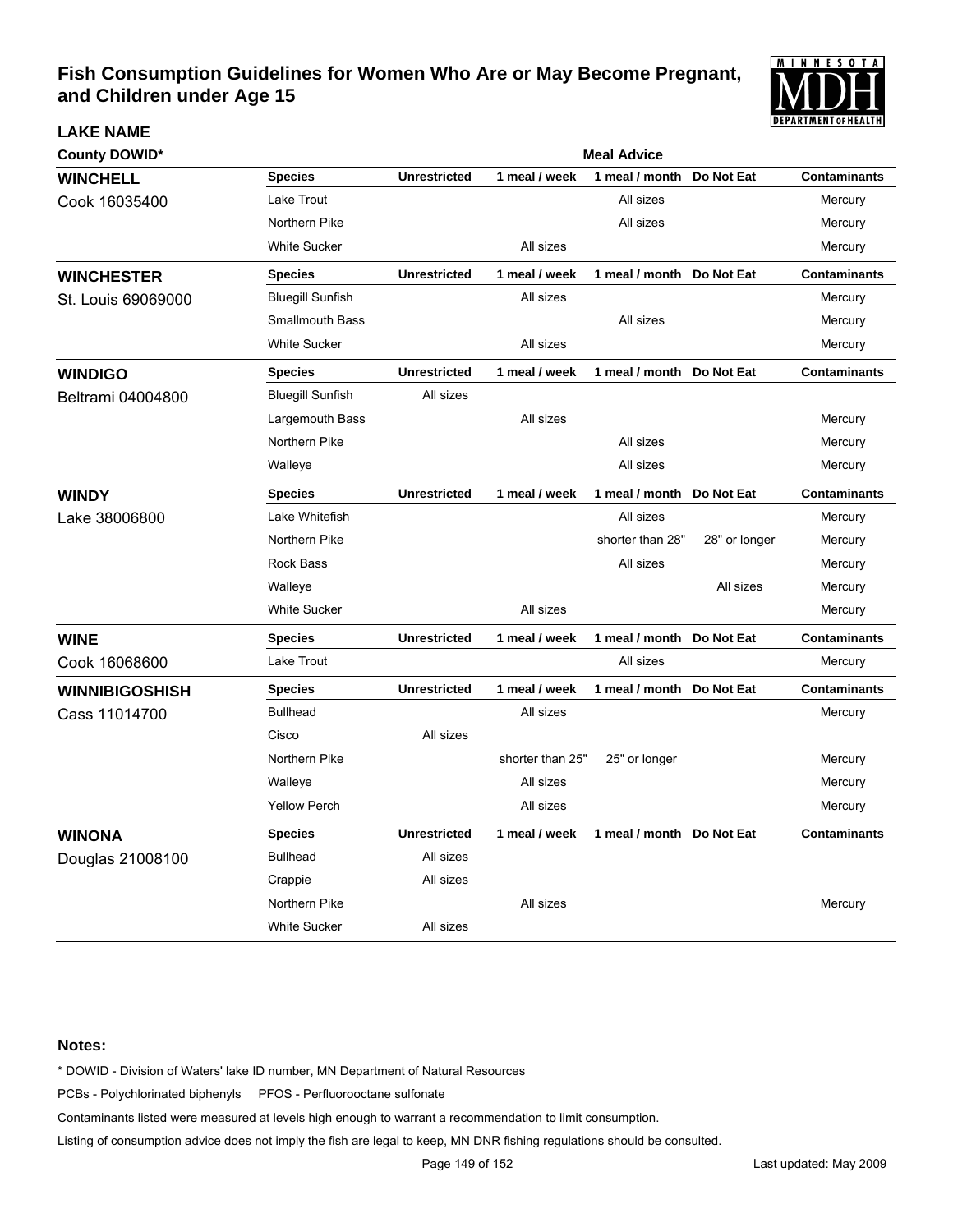

| <b>County DOWID*</b>     | <b>Meal Advice</b>      |                     |                  |                           |               |                     |  |  |  |
|--------------------------|-------------------------|---------------------|------------------|---------------------------|---------------|---------------------|--|--|--|
| <b>WINONA</b>            | <b>Species</b>          | <b>Unrestricted</b> | 1 meal / week    | 1 meal / month            | Do Not Eat    | <b>Contaminants</b> |  |  |  |
| Winona 85001100          | <b>Bluegill Sunfish</b> |                     | All sizes        |                           |               | Mercury             |  |  |  |
|                          | Largemouth Bass         | All sizes           |                  |                           |               |                     |  |  |  |
|                          | Walleye                 | All sizes           |                  |                           |               |                     |  |  |  |
| <b>WINSTED</b>           | <b>Species</b>          | <b>Unrestricted</b> | 1 meal / week    | 1 meal / month Do Not Eat |               | <b>Contaminants</b> |  |  |  |
| McLeod 43001200          | <b>Bluegill Sunfish</b> |                     |                  | All sizes                 |               | Mercury             |  |  |  |
|                          | Carp                    |                     | All sizes        |                           |               | Mercury             |  |  |  |
|                          | Crappie                 |                     |                  | All sizes                 |               | Mercury             |  |  |  |
|                          | Northern Pike           |                     |                  | All sizes                 |               | Mercury             |  |  |  |
| <b>WIRTH</b>             | <b>Species</b>          | <b>Unrestricted</b> | 1 meal / week    | 1 meal / month Do Not Eat |               | <b>Contaminants</b> |  |  |  |
| <b>Hennepin 27003700</b> | Carp                    |                     | All sizes        |                           |               | Mercury             |  |  |  |
|                          | <b>Channel Catfish</b>  |                     | All sizes        |                           |               | Mercury             |  |  |  |
|                          | Crappie                 |                     | All sizes        |                           |               | Mercury             |  |  |  |
|                          | Northern Pike           |                     |                  | All sizes                 |               | Mercury             |  |  |  |
|                          | Walleye                 |                     | All sizes        |                           |               | Mercury             |  |  |  |
|                          | <b>White Sucker</b>     |                     | All sizes        |                           |               | Mercury             |  |  |  |
| <b>WOLF</b>              | <b>Species</b>          | <b>Unrestricted</b> | 1 meal / week    | 1 meal / month Do Not Eat |               | <b>Contaminants</b> |  |  |  |
| Beltrami 04007900        | Cisco                   |                     | All sizes        |                           |               | Mercury             |  |  |  |
|                          | Northern Pike           |                     | shorter than 21" | 21" or longer             |               | Mercury             |  |  |  |
|                          | Walleye                 |                     |                  | All sizes                 |               | Mercury             |  |  |  |
|                          | <b>Yellow Perch</b>     |                     | All sizes        |                           |               | Mercury             |  |  |  |
| <b>WOLF</b>              | <b>Species</b>          | <b>Unrestricted</b> | 1 meal / week    | 1 meal / month Do Not Eat |               | <b>Contaminants</b> |  |  |  |
| Itasca 31015200          | Crappie                 |                     | All sizes        |                           |               | Mercury             |  |  |  |
|                          | Northern Pike           |                     |                  | All sizes                 |               | Mercury             |  |  |  |
|                          | Walleye                 |                     |                  | All sizes                 |               | Mercury             |  |  |  |
|                          | <b>White Sucker</b>     |                     | All sizes        |                           |               | Mercury             |  |  |  |
| <b>WOLF</b>              | <b>Species</b>          | <b>Unrestricted</b> | 1 meal / week    | 1 meal / month            | Do Not Eat    | <b>Contaminants</b> |  |  |  |
| St. Louis 69014300       | Crappie                 |                     |                  | All sizes                 |               | Mercury             |  |  |  |
|                          | Northern Pike           |                     |                  | All sizes                 |               | Mercury             |  |  |  |
|                          | Walleye                 |                     |                  | shorter than 21"          | 21" or longer | Mercury             |  |  |  |
|                          | <b>White Sucker</b>     |                     |                  | All sizes                 |               | Mercury             |  |  |  |

#### **Notes:**

**LAKE NAME**

\* DOWID - Division of Waters' lake ID number, MN Department of Natural Resources

PCBs - Polychlorinated biphenyls PFOS - Perfluorooctane sulfonate

Contaminants listed were measured at levels high enough to warrant a recommendation to limit consumption.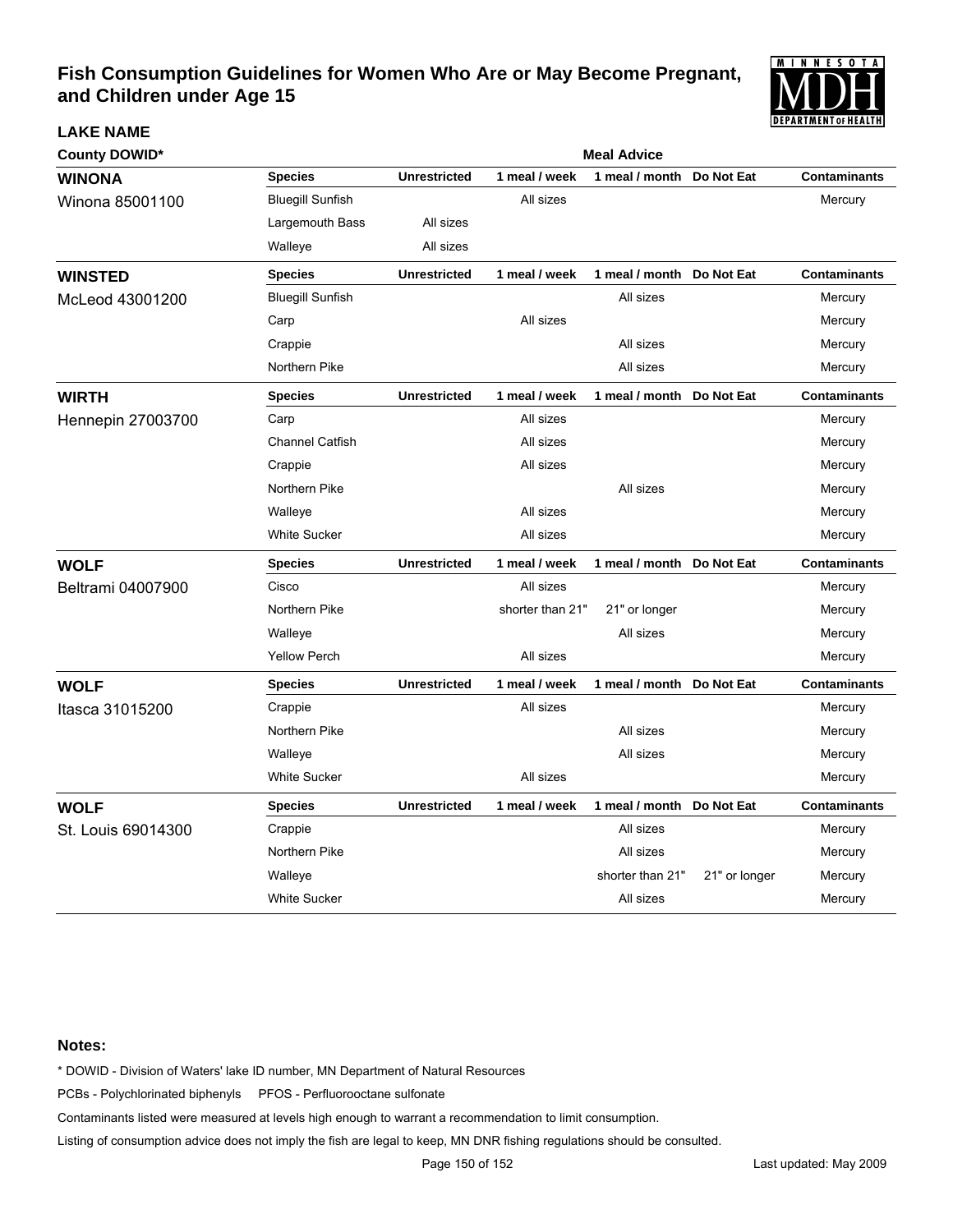

| <b>County DOWID*</b> | <b>Meal Advice</b>      |                     |               |                           |               |                     |  |  |
|----------------------|-------------------------|---------------------|---------------|---------------------------|---------------|---------------------|--|--|
| <b>WOLF</b>          | <b>Species</b>          | <b>Unrestricted</b> | 1 meal / week | 1 meal / month            | Do Not Eat    | <b>Contaminants</b> |  |  |
| St. Louis 69016100   | <b>Bluegill Sunfish</b> |                     | All sizes     |                           |               | Mercury             |  |  |
|                      | Northern Pike           |                     |               | All sizes                 |               | Mercury             |  |  |
|                      | Walleye                 |                     |               | All sizes                 |               | Mercury             |  |  |
|                      | <b>White Sucker</b>     |                     | All sizes     |                           |               | Mercury             |  |  |
| <b>WOLF</b>          | <b>Species</b>          | <b>Unrestricted</b> | 1 meal / week | 1 meal / month Do Not Eat |               | <b>Contaminants</b> |  |  |
| St. Louis 69058200   | Northern Pike           |                     |               | All sizes                 |               | Mercury             |  |  |
|                      | Walleye                 |                     | All sizes     |                           |               | Mercury             |  |  |
|                      | White Sucker            |                     | All sizes     |                           |               | Mercury             |  |  |
|                      | <b>Yellow Perch</b>     |                     | All sizes     |                           |               | Mercury             |  |  |
| <b>WOMAN</b>         | <b>Species</b>          | <b>Unrestricted</b> | 1 meal / week | 1 meal / month Do Not Eat |               | <b>Contaminants</b> |  |  |
| Cass 11020100        | <b>Bluegill Sunfish</b> | All sizes           |               |                           |               |                     |  |  |
|                      | <b>Bullhead</b>         |                     | All sizes     |                           |               | Mercury             |  |  |
|                      | Northern Pike           |                     | All sizes     |                           |               | Mercury             |  |  |
|                      | Walleye                 |                     | All sizes     |                           |               | Mercury             |  |  |
|                      | White Sucker            | All sizes           |               |                           |               |                     |  |  |
| <b>WOOD</b>          | <b>Species</b>          | <b>Unrestricted</b> | 1 meal / week | 1 meal / month Do Not Eat |               | <b>Contaminants</b> |  |  |
| Watonwan 83006000    | <b>Bluegill Sunfish</b> |                     | All sizes     |                           |               | Mercury             |  |  |
|                      | <b>Bullhead</b>         |                     | All sizes     |                           |               | Mercury             |  |  |
|                      | Crappie                 |                     | All sizes     |                           |               | Mercury             |  |  |
|                      | Walleye                 |                     | All sizes     |                           |               | Mercury             |  |  |
| <b>WYNNE</b>         | <b>Species</b>          | <b>Unrestricted</b> | 1 meal / week | 1 meal / month            | Do Not Eat    | <b>Contaminants</b> |  |  |
| St. Louis 69043402   | <b>Bluegill Sunfish</b> |                     | All sizes     |                           |               | Mercury             |  |  |
|                      | Cisco                   |                     |               | All sizes                 |               | Mercury             |  |  |
|                      | Northern Pike           |                     |               | All sizes                 |               | Mercury             |  |  |
|                      | Walleye                 |                     |               | shorter than 15"          | 15" or longer | Mercury             |  |  |
|                      | <b>White Sucker</b>     |                     |               | All sizes                 |               | Mercury             |  |  |
| <b>WYNNE/SABIN</b>   | <b>Species</b>          | <b>Unrestricted</b> | 1 meal / week | 1 meal / month Do Not Eat |               | <b>Contaminants</b> |  |  |
| St. Louis 69043400   | Northern Pike           |                     |               | All sizes                 |               | Mercury             |  |  |
|                      | Walleye                 |                     |               |                           | All sizes     | Mercury             |  |  |
| <b>ZUMBRA-SUNNY</b>  | <b>Species</b>          | <b>Unrestricted</b> | 1 meal / week | 1 meal / month Do Not Eat |               | <b>Contaminants</b> |  |  |
| Carver 10004100      | <b>Bluegill Sunfish</b> |                     | All sizes     |                           |               | Mercury             |  |  |
|                      | <b>Bullhead</b>         |                     | All sizes     |                           |               | Mercury             |  |  |
|                      | Crappie                 |                     | All sizes     |                           |               | Mercury             |  |  |
|                      | Northern Pike           |                     | All sizes     |                           |               | Mercury             |  |  |

#### **Notes:**

**LAKE NAME**

\* DOWID - Division of Waters' lake ID number, MN Department of Natural Resources

PCBs - Polychlorinated biphenyls PFOS - Perfluorooctane sulfonate

Contaminants listed were measured at levels high enough to warrant a recommendation to limit consumption.